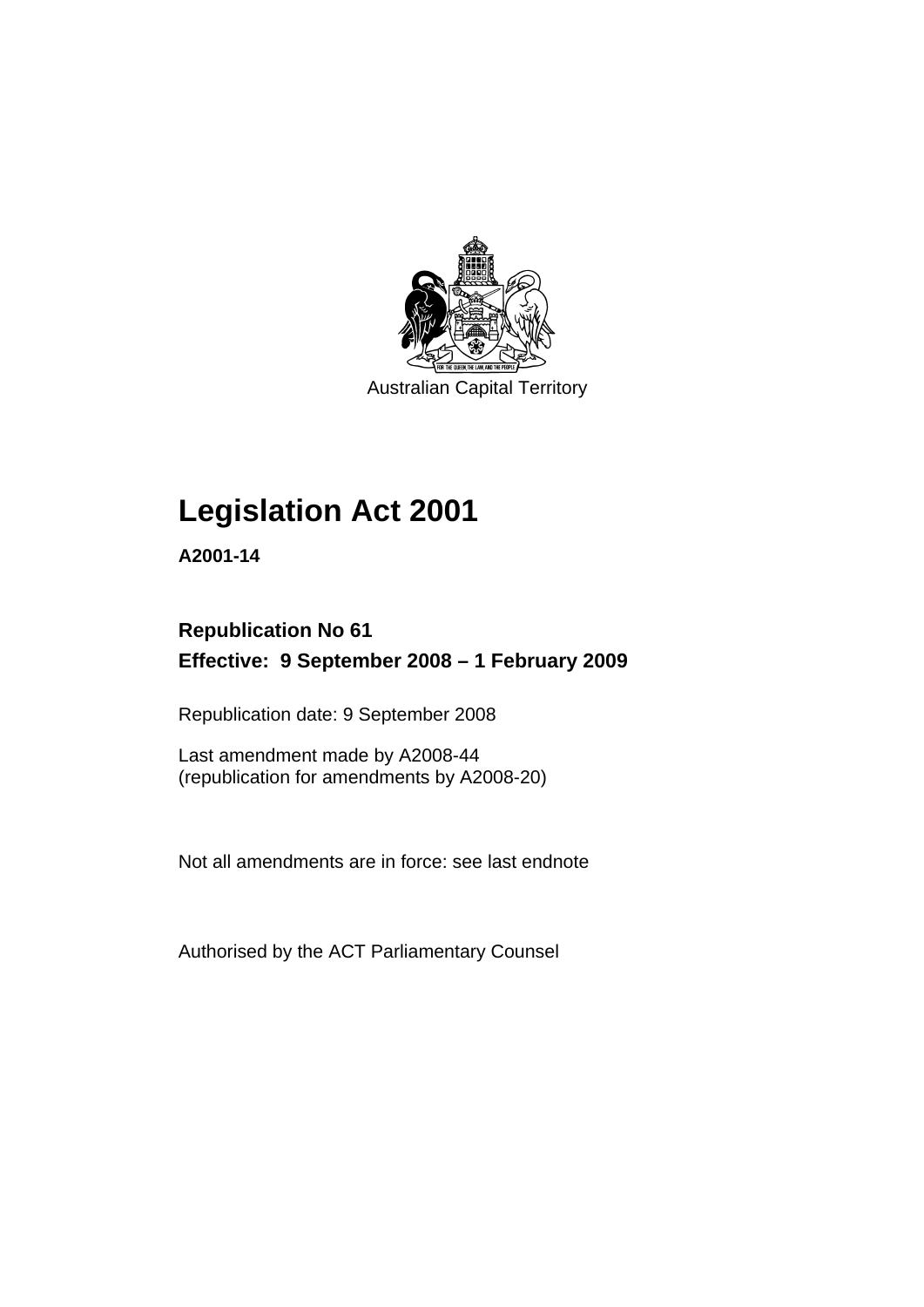## **About this republication**

#### **The republished law**

This is a republication of the *Legislation Act 2001* (including any amendment made under the *Legislation Act 2001*, part 11.3 (Editorial changes)) as in force on 9 September 2008*.* It also includes any amendment, repeal or expiry affecting the republished law to 9 September 2008.

The legislation history and amendment history of the republished law are set out in endnotes 3 and 4.

#### **Kinds of republications**

The Parliamentary Counsel's Office prepares 2 kinds of republications of ACT laws (see the ACT legislation register at www.legislation.act.gov.au):

- authorised republications to which the *Legislation Act 2001* applies
- unauthorised republications.

The status of this republication appears on the bottom of each page.

#### **Editorial changes**

The *Legislation Act 2001*, part 11.3 authorises the Parliamentary Counsel to make editorial amendments and other changes of a formal nature when preparing a law for republication. Editorial changes do not change the effect of the law, but have effect as if they had been made by an Act commencing on the republication date (see *Legislation Act 2001*, s 115 and s 117). The changes are made if the Parliamentary Counsel considers they are desirable to bring the law into line, or more closely into line, with current legislative drafting practice.

This republication does not include amendments made under part 11.3 (see endnote 1).

#### **Uncommenced provisions and amendments**

If a provision of the republished law has not commenced or is affected by an uncommenced amendment, the symbol  $\mathbf{U}$  appears immediately before the provision heading. The text of the uncommenced provision or amendment appears only in the last endnote.

#### **Modifications**

If a provision of the republished law is affected by a current modification, the symbol  $\mathbf{M}$ appears immediately before the provision heading. The text of the modifying provision appears in the endnotes. For the legal status of modifications, see *Legislation Act 2001*, section 95.

#### **Penalties**

The value of a penalty unit for an offence against this republished law at the republication date is—

- (a) if the person charged is an individual—\$100; or
- (b) if the person charged is a corporation—\$500.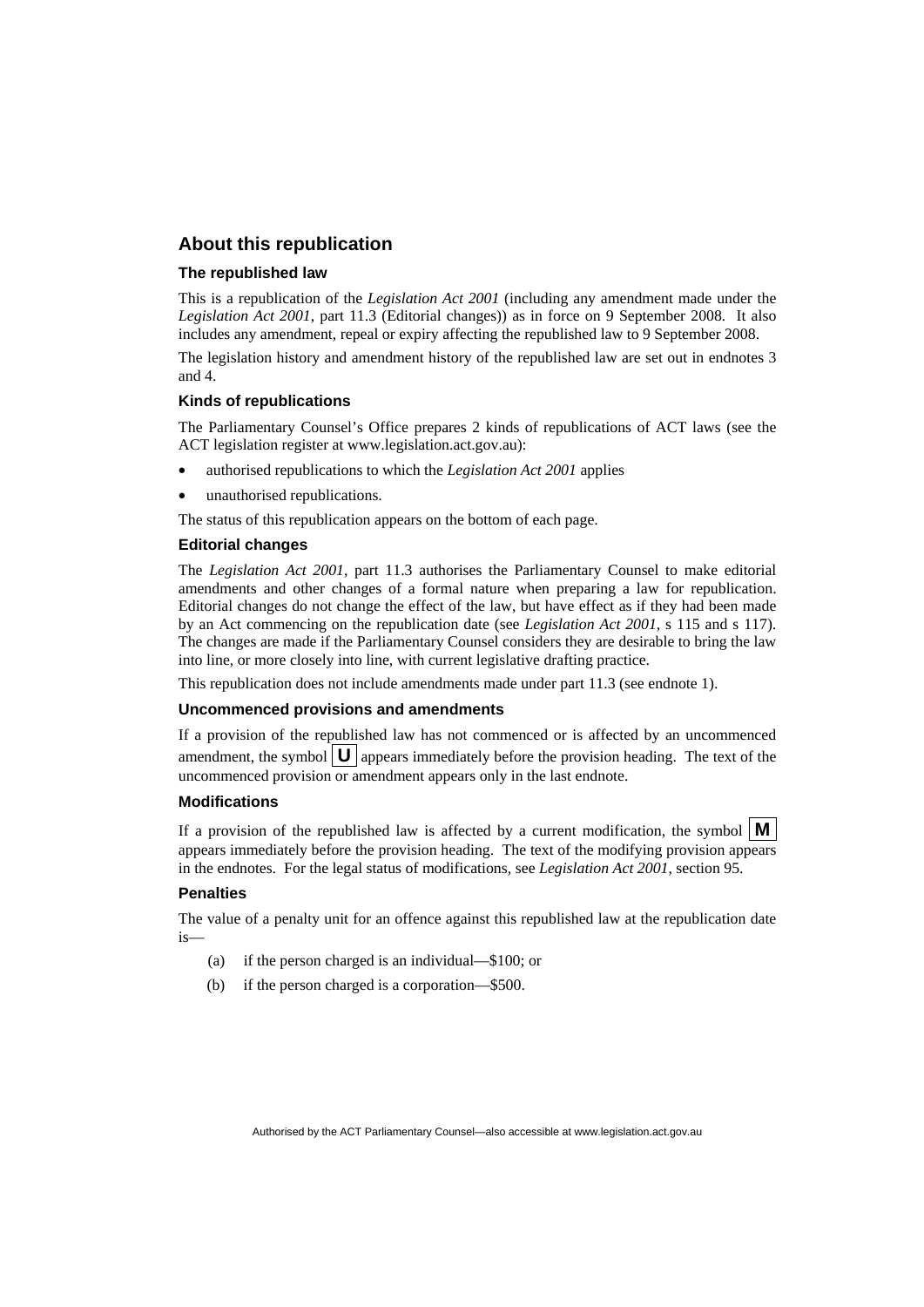

## **[Legislation Act 2001](#page-16-0)**

## **Contents**

## **Chapter 1 Preliminary**

| <b>Part 1.1</b> | General                                        |   |
|-----------------|------------------------------------------------|---|
| 1               | Name of Act                                    | 2 |
| 2               | Dictionary                                     | 2 |
| 2A              | <b>Notes</b>                                   | 2 |
| 3               | Objects                                        | 2 |
| 4               | Application of Act                             | 3 |
| 5               | Determinative and non-determinative provisions | 4 |
| 6               | Legislation Act provisions must be applied     | 5 |
| <b>Part 1.2</b> | <b>Basic concepts</b>                          |   |
|                 | Meaning of Act generally                       | 8 |

| R61      | Legislation Act 2001         | contents 1 |
|----------|------------------------------|------------|
|          |                              |            |
| 09/09/08 | Effective: 09/09/08-01/02/09 |            |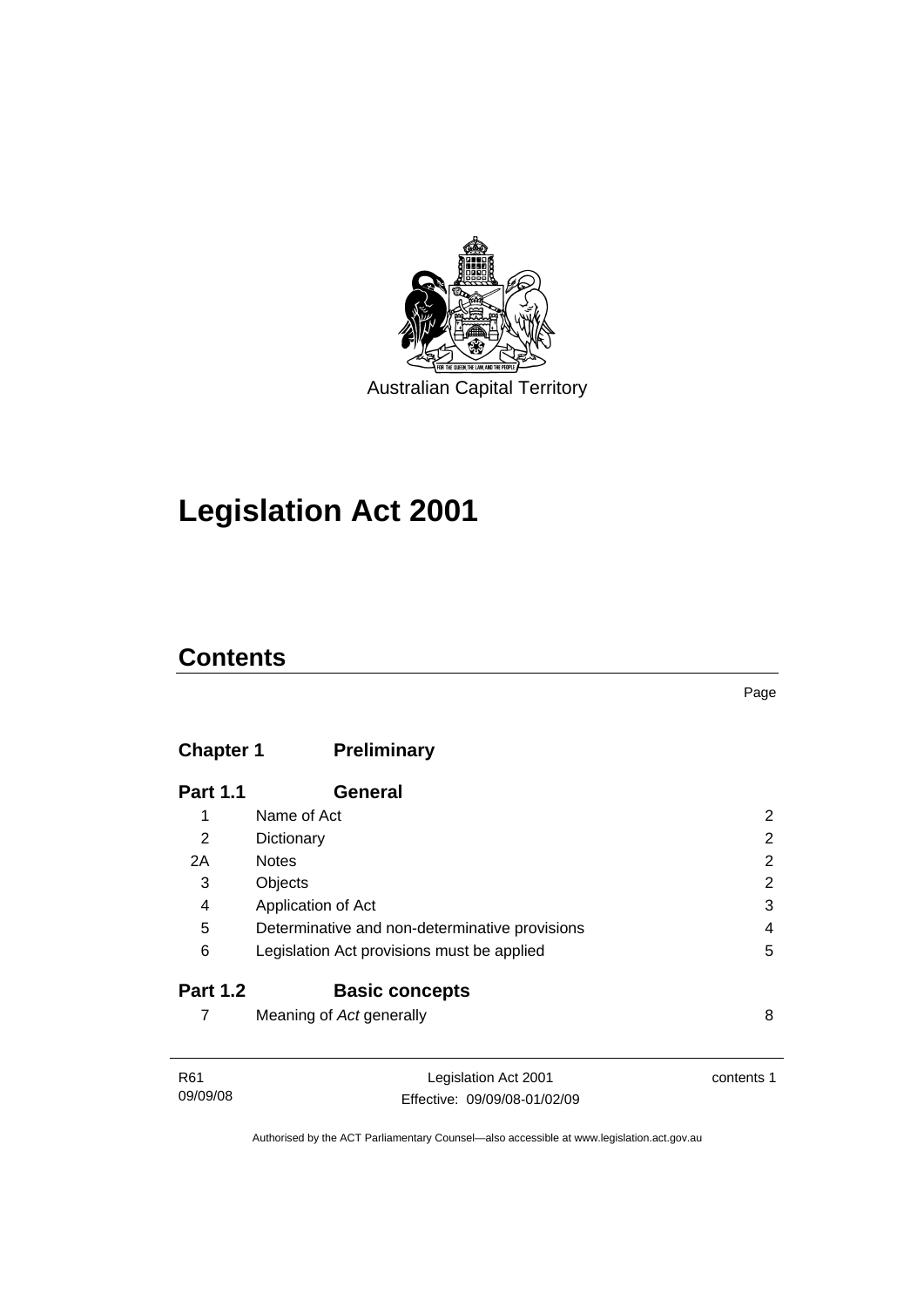| 8                | Meaning of subordinate law                                           | 8  |
|------------------|----------------------------------------------------------------------|----|
| 9                | Meaning of disallowable instrument                                   | 8  |
| 10               | Meaning of notifiable instrument                                     | 9  |
| 11               | Meaning of commencement notice                                       | 9  |
| 12               | Meaning of legislative instrument                                    | 9  |
| 13               | Meaning of statutory instrument                                      | 10 |
| 14               | Meaning of <i>instrument</i>                                         | 10 |
| 15               | Meaning of authorised republication                                  | 10 |
| 16               | Meaning of <i>provision</i>                                          | 11 |
| <b>Part 1.3</b>  | Sources of law in the ACT                                            |    |
| 17               | References to Acts include references to former Cwlth enactments etc | 13 |
| <b>Chapter 2</b> | <b>ACT legislation register and web site</b>                         |    |
| 18               | <b>ACT</b> legislation register                                      | 14 |
| 19               | Contents of register                                                 | 14 |
| 20               | Prompt registration                                                  | 18 |
| 21               | Approved web site                                                    | 18 |
| 22               | Access to registered material at approved web site                   | 19 |
|                  |                                                                      |    |
| Chanter 3        | Authorised versions and evidence of laws                             |    |

## **Chapter 3 Authorised versions and evidence of laws and legislative material**

| 22A | Definitions for ch 3                               | 20. |
|-----|----------------------------------------------------|-----|
| 23  | Authorisation of versions by parliamentary counsel | 21  |
| 24  | Authorised electronic versions                     | 21  |
| 25  | Authorised written versions                        | 22. |
| 26  | Judicial notice of certain matters                 | 24  |
|     |                                                    |     |

## **Chapter 4 Numbering and notification of Acts**

| 27         | Numbering of Acts                          | 26              |
|------------|--------------------------------------------|-----------------|
| 28         | Notification of Acts                       | 26              |
| 29         | References to enactment or passing of Acts | 28              |
|            |                                            |                 |
| contents 2 | Legislation Act 2001                       | R <sub>61</sub> |
|            | Effective: 09/09/08-01/02/09               | 09/09/08        |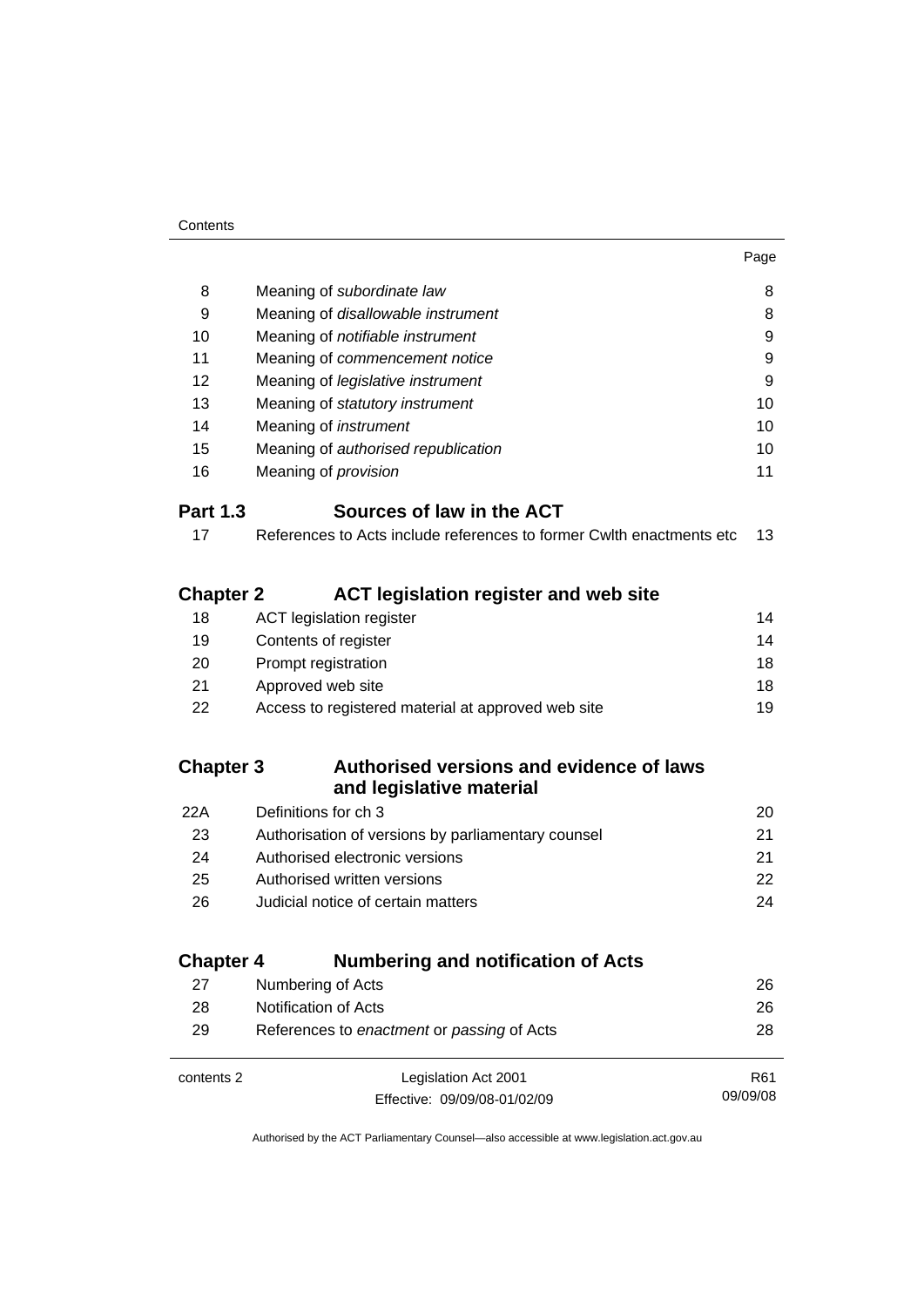|                                                                         | Contents                                                                                                                                                                                                                                                                                           |
|-------------------------------------------------------------------------|----------------------------------------------------------------------------------------------------------------------------------------------------------------------------------------------------------------------------------------------------------------------------------------------------|
|                                                                         | Page                                                                                                                                                                                                                                                                                               |
| References to <i>notification</i> of Acts                               | 28                                                                                                                                                                                                                                                                                                 |
| laws and disallowable instruments                                       |                                                                                                                                                                                                                                                                                                    |
| <b>Preliminary</b>                                                      |                                                                                                                                                                                                                                                                                                    |
| Definitions for ch 5                                                    | 29                                                                                                                                                                                                                                                                                                 |
| Other publication or consultation requirements not affected             | 29                                                                                                                                                                                                                                                                                                 |
| instruments                                                             | 30                                                                                                                                                                                                                                                                                                 |
| Requirements for regulatory impact<br>statements                        |                                                                                                                                                                                                                                                                                                    |
| Preparation of regulatory impact statements                             | 31                                                                                                                                                                                                                                                                                                 |
| Content of regulatory impact statements                                 | 32                                                                                                                                                                                                                                                                                                 |
| When is preparation of regulatory impact statement unnecessary?         | 33                                                                                                                                                                                                                                                                                                 |
| When must regulatory impact statement be presented?                     | 34                                                                                                                                                                                                                                                                                                 |
| Failure to comply with requirements for<br>regulatory impact statements |                                                                                                                                                                                                                                                                                                    |
| Effect of failure to comply with pt 5.2                                 | 35                                                                                                                                                                                                                                                                                                 |
| Making, notification and numbering of<br>statutory instruments          |                                                                                                                                                                                                                                                                                                    |
| General                                                                 |                                                                                                                                                                                                                                                                                                    |
| Meaning of <i>matter</i> in ch 6                                        | 36                                                                                                                                                                                                                                                                                                 |
| Presumption of validity                                                 | 36                                                                                                                                                                                                                                                                                                 |
| Making of certain statutory instruments by Executive                    | 36                                                                                                                                                                                                                                                                                                 |
| Making of statutory instruments generally                               |                                                                                                                                                                                                                                                                                                    |
| Power to make statutory instruments                                     | 38                                                                                                                                                                                                                                                                                                 |
| authorising law                                                         | 39                                                                                                                                                                                                                                                                                                 |
| Legislation Act 2001<br>Effective: 09/09/08-01/02/09                    | contents 3                                                                                                                                                                                                                                                                                         |
|                                                                         | <b>Chapter 5</b><br><b>Regulatory impact statements for subordinate</b><br>Guidelines about costs of proposed subordinate laws and disallowable<br><b>Part 5.2</b><br><b>Part 5.3</b><br><b>Chapter 6</b><br><b>Part 6.2</b><br>Statutory instruments to be interpreted not to exceed powers under |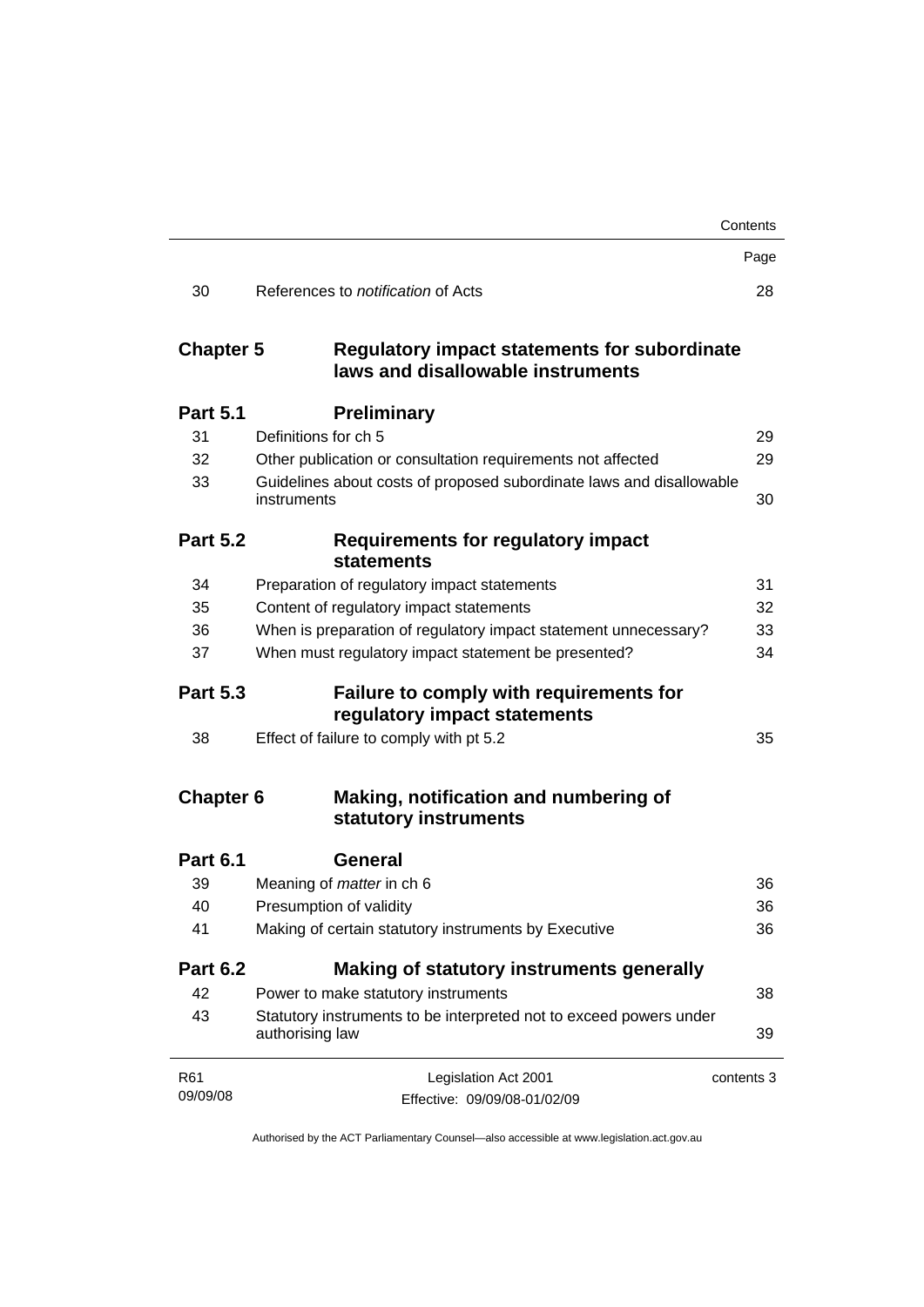|                 |                                                                                                     | Page |
|-----------------|-----------------------------------------------------------------------------------------------------|------|
| 44              | Power to make statutory instruments for Act etc                                                     | 40   |
| 45              | Power to make court rules                                                                           | 41   |
| 46              | Power to make instrument includes power to amend or repeal                                          | 42   |
| 47              | Statutory instrument may make provision by applying law or<br>instrument                            | 43   |
| 48              | Power to make instrument includes power to make different provision<br>for different categories etc | 47   |
| 49              | Single instrument may exercise several powers or satisfy several<br>requirements                    | 47   |
| 50              | Relationship between authorising law and instrument dealing with<br>same matter                     | 48   |
| 51              | Instrument may make provision in relation to land by reference to map<br>etc                        | 48   |
| 52              | Instrument may authorise determination of matter etc                                                | 49   |
| 53              | Instrument may prohibit                                                                             | 49   |
| 54              | Instrument may require making of statutory declaration                                              | 50   |
| <b>Part 6.3</b> | Making of certain statutory instruments about<br>fees                                               |      |
| 55              | Definitions for pt 6.3                                                                              | 51   |
| 56              | Determination of fees by disallowable instrument                                                    | 51   |
| 57              | Fees payable in accordance with determination etc                                                   | 53   |
| 58              | Regulations may make provision about fees                                                           | 54   |
| <b>Part 6.4</b> | Numbering and notification of legislative<br><b>instruments</b>                                     |      |
| 59              | Numbering                                                                                           | 57   |
| 60              | Correction etc of name of legislative instrument                                                    | 58   |
| 60A             | Correction of name of explanatory statement etc                                                     | 59   |
| 61              | Notification of legislative instruments                                                             | 59   |
| 62              | Effect of failure to notify legislative instrument                                                  | 62   |
| 63              |                                                                                                     |      |
|                 | References to notification of legislative instruments                                               | 62   |

contents 4 Legislation Act 2001 Effective: 09/09/08-01/02/09

R61 09/09/08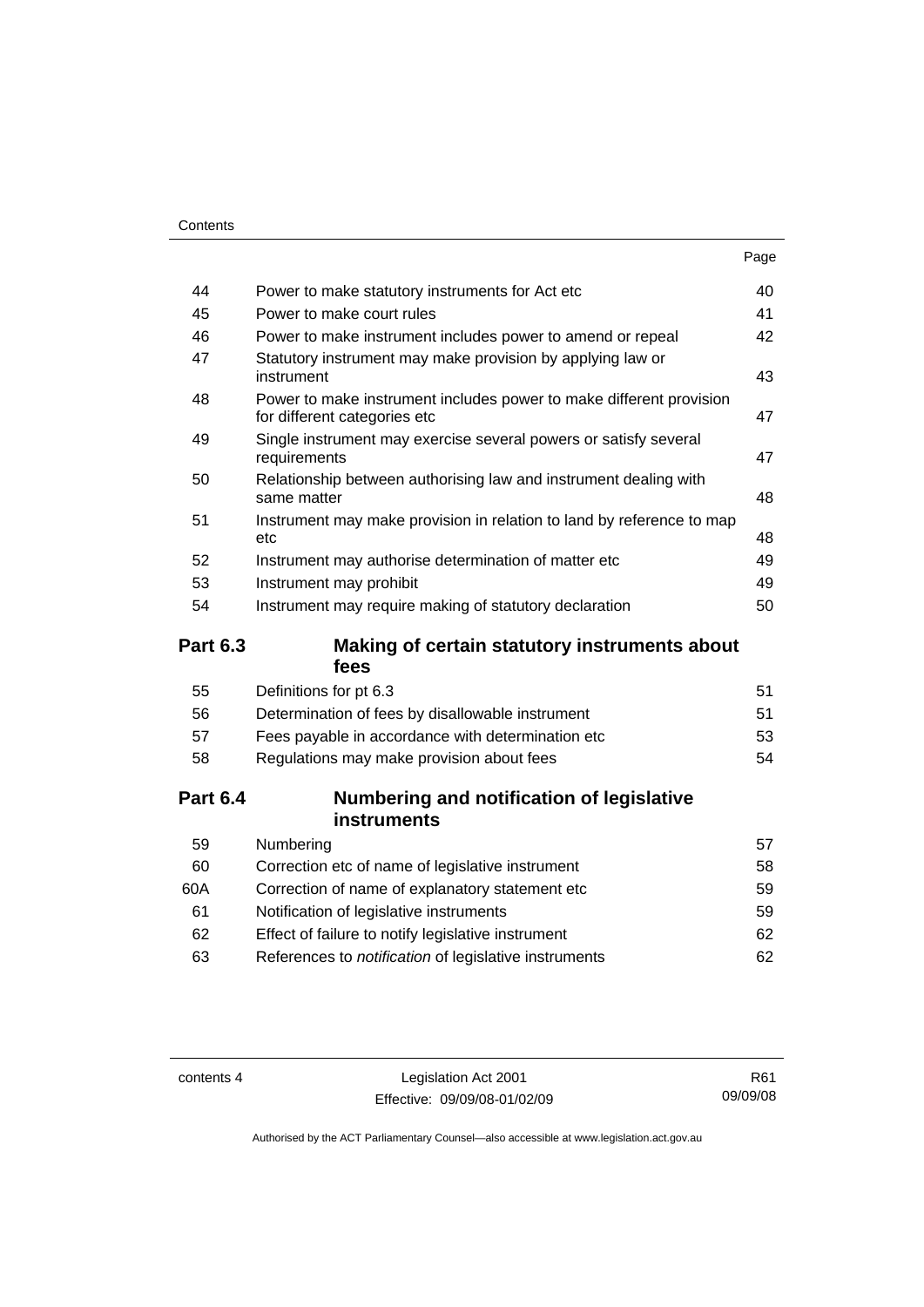Page

| <b>Chapter 7</b> | <b>Presentation, amendment and disallowance</b> |
|------------------|-------------------------------------------------|
|                  | of subordinate laws and disallowable            |
|                  | <b>instruments</b>                              |

| 64  | Presentation of subordinate laws and disallowable instruments     | 63 |
|-----|-------------------------------------------------------------------|----|
| 65  | Disallowance by resolution of Assembly                            | 63 |
| 65A | Notification of disallowance by resolution of Assembly            | 64 |
| 66  | Revival of affected laws                                          | 66 |
| 67  | Making of instrument same in substance within 6 months after      |    |
|     | disallowance                                                      | 67 |
| 68  | Amendment by resolution of Assembly                               | 67 |
| 69  | Notification of amendments made by resolution of Assembly         | 69 |
| 70  | Making of amendment restoring effect of law within 6 months after |    |
|     | amendment                                                         | 70 |
| 71  | Effect of dissolution or expiry of Assembly on notice of motion   | 71 |

## **Chapter 8 Commencement and exercise of powers before commencement**

| Meaning of law in ch 8                                   | 73 |
|----------------------------------------------------------|----|
| General rules about commencement                         | 73 |
| Time of commencement                                     | 75 |
| Commencement of naming and commencement provisions       | 76 |
| Commencement of provisions identifying amended laws      | 77 |
| Meaning of commences retrospectively                     | 77 |
| Retrospective commencement requires clear indication     | 78 |
| Non-prejudicial provision may commence retrospectively   | 78 |
| Commencement by commencement notice                      | 79 |
| Separate commencement of amendments                      | 81 |
| Automatic commencement of postponed law                  | 81 |
| Commencement of amendment of uncommenced law             | 82 |
| References to <i>commencement</i> of law                 | 83 |
| Exercise of powers between notification and commencement | 83 |
|                                                          |    |

contents 5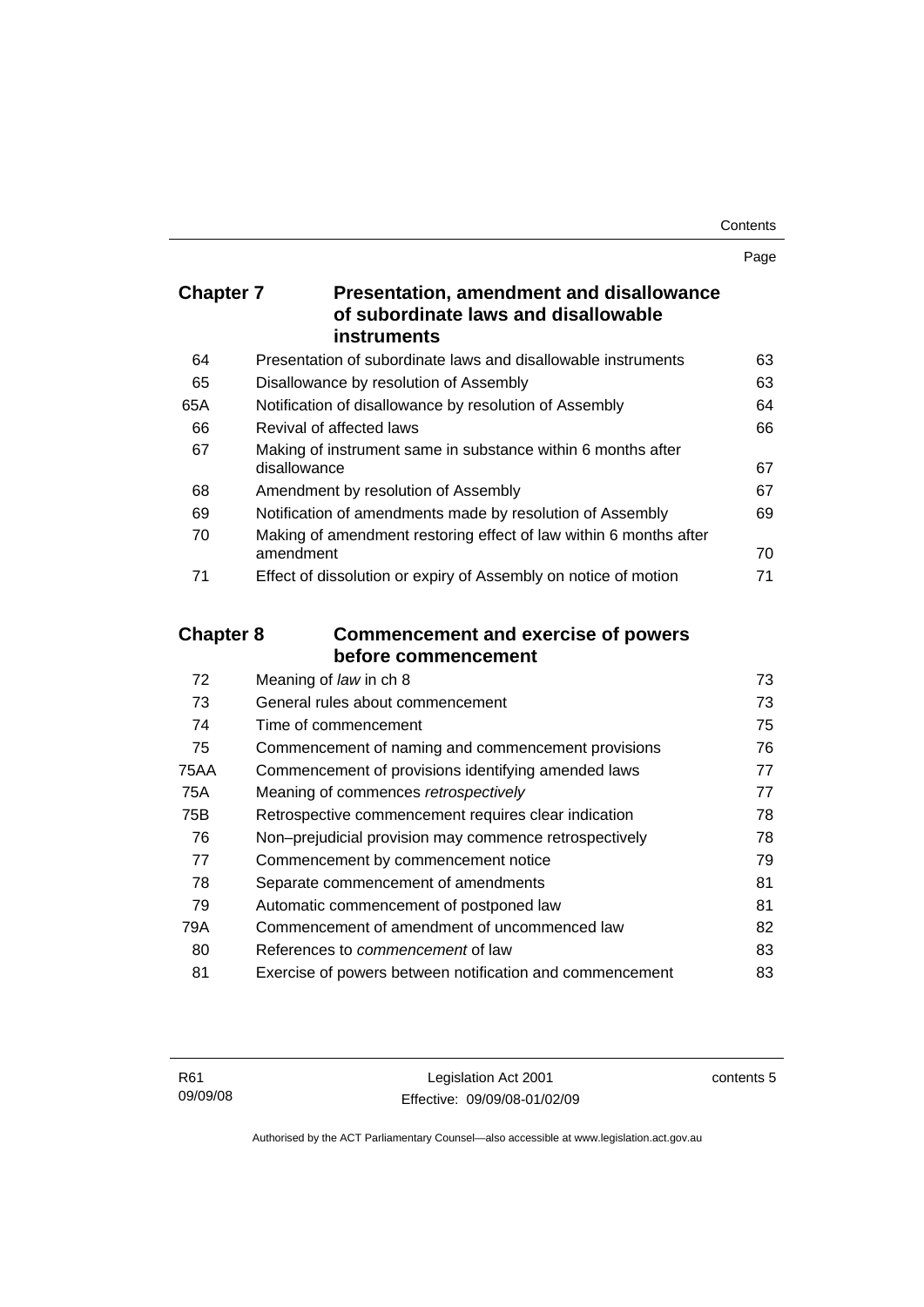#### **Contents**

## **Chapter 9 Repeal and amendment of laws**

| <b>Part 9.1</b> | General                                                                           |     |
|-----------------|-----------------------------------------------------------------------------------|-----|
| 82              | Definitions for ch 9                                                              | 86  |
| 83              | Consequences of amendment of statutory instrument by Act                          | 86  |
| 84              | Saving of operation of repealed and amended laws                                  | 86  |
| 84A             | Creation of offences and changes in penalties                                     | 87  |
| <b>Part 9.2</b> | Repeal                                                                            |     |
| 85              | When repeal takes effect                                                          | 89  |
| 86              | Repealed and amended laws not revived on repeal of repealing and<br>amending laws | 89  |
| 87              | Commencement not undone if repealed                                               | 90  |
| 88              | Repeal does not end effect of transitional laws etc                               | 91  |
| 89              | Automatic repeal of certain laws and provisions                                   | 93  |
| <b>Part 9.3</b> | <b>Amendment</b>                                                                  |     |
| 90              | Law and amending laws to be read as one                                           | 97  |
| 91              | Insertion of provisions by amending law                                           | 97  |
| 92              | Amendment to be made wherever possible                                            | 99  |
| 93              | Provisions included in another provision for amendment purposes                   | 100 |
| 94              | Continuance of appointments etc made under amended provisions                     | 101 |
| 95              | Status of modifications                                                           | 102 |
| 96              | Relocated provisions                                                              | 103 |

## **Chapter 10 Referring to laws**

| 97  | Definitions for ch 10                                                          | 104 |
|-----|--------------------------------------------------------------------------------|-----|
| 98  | References to ACT law include law containing reference                         | 105 |
| 99  | References in ACT statutory instruments to the Act                             | 105 |
| 100 | Referring to particular ACT laws                                               | 105 |
| 101 | Referring to particular laws of other jurisdictions etc                        | 106 |
| 102 | References to laws include references to laws as in force from time to<br>time | 107 |
| 103 | References to repealed laws                                                    | 108 |
|     |                                                                                |     |

contents 6 Legislation Act 2001 Effective: 09/09/08-01/02/09 R61 09/09/08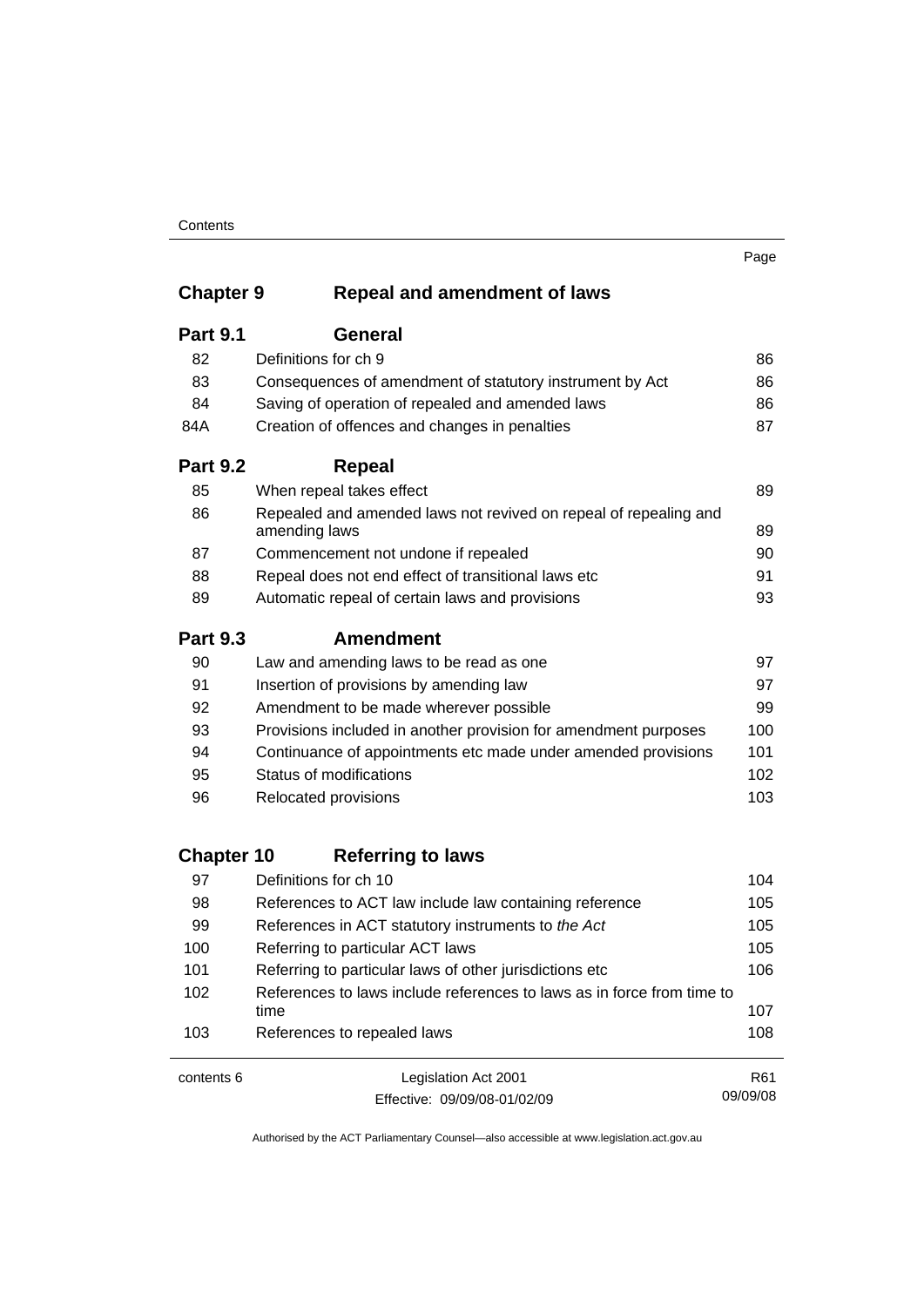|                   |                                                                    | Contents |
|-------------------|--------------------------------------------------------------------|----------|
|                   |                                                                    | Page     |
| 104               | References to laws include references to instruments under laws    | 109      |
| 105               | Referring to provisions of laws                                    | 109      |
| 106               | References to provisions of laws are inclusive                     | 109      |
| 106A              | References to paragraphs etc of laws                               | 110      |
| <b>Chapter 11</b> | <b>Republication of Acts and statutory</b><br><b>instruments</b>   |          |
| <b>Part 11.1</b>  | <b>General</b>                                                     |          |
| 107               | Definitions for ch 11                                              | 112      |
| 108               | Republication in register                                          | 112      |
| 109               | Republications may be published with other information             | 112      |
| 110               | <b>Collections of laws</b>                                         | 113      |
| <b>Part 11.2</b>  | Substantive amendments made by laws                                |          |
| 111               | Incorporation of amendments                                        | 114      |
| 112               | Reference to amending laws                                         | 114      |
| 113               | Provisions not republished or relocated                            | 114      |
| <b>Part 11.3</b>  | <b>Editorial changes</b>                                           |          |
| 114               | Authorisation for parliamentary counsel                            | 116      |
| 115               | Amendments not to change effect                                    | 116      |
| 116               | Ambit of editorial amendments                                      | 116      |
| 117               | Legal effect of editorial changes                                  | 119      |
| 118               | Reference to editorial amendments                                  | 119      |
| <b>Chapter 12</b> | Scope of Acts and statutory instruments                            |          |
| 120               | Act to be interpreted not to exceed legislative powers of Assembly | 120      |
| 121               | <b>Binding effect of Acts</b>                                      | 121      |
| 122               | <b>Application to Territory</b>                                    | 122      |
|                   |                                                                    |          |

contents 7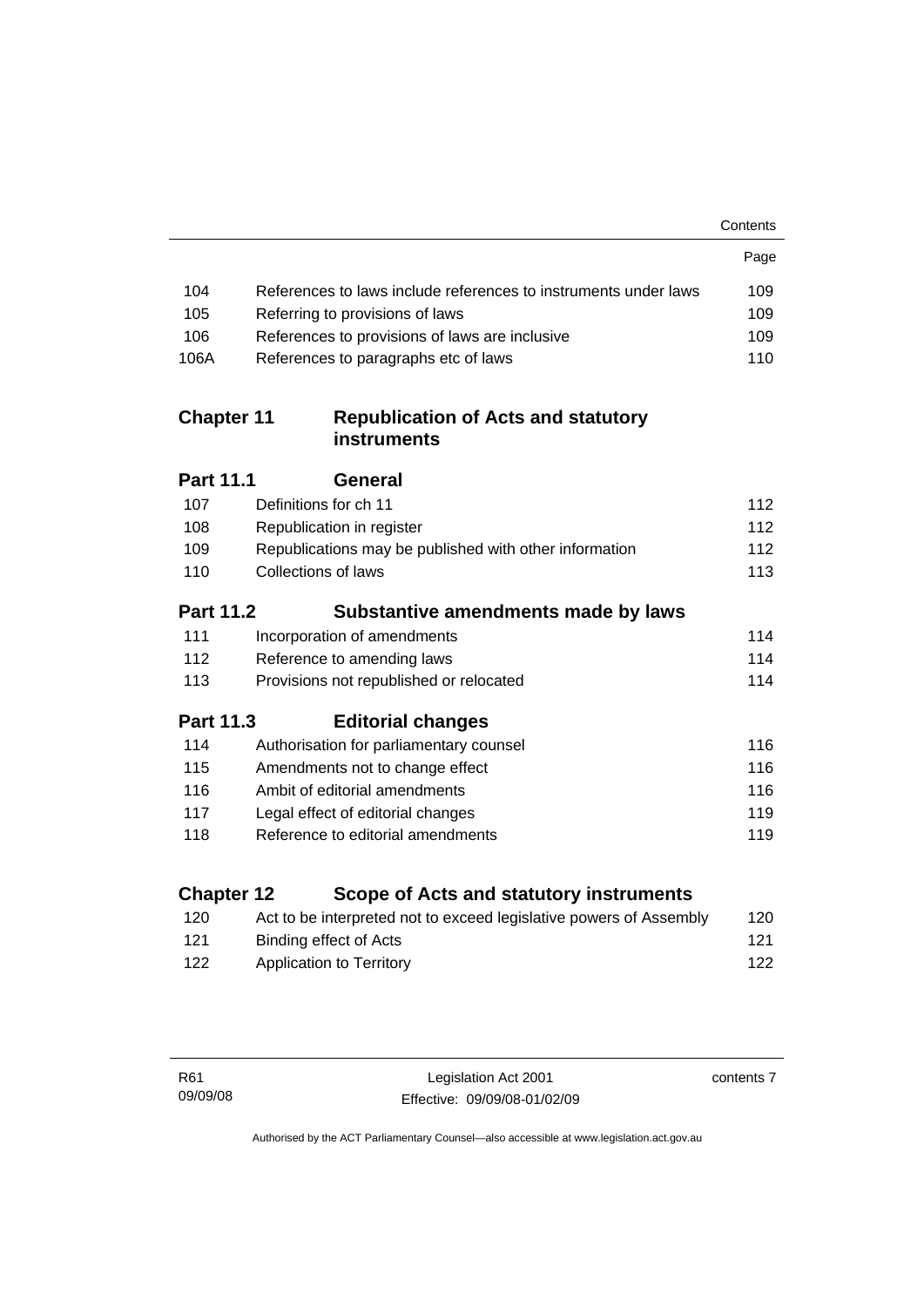| Contents |
|----------|
|----------|

|                   |                                                               | Page |
|-------------------|---------------------------------------------------------------|------|
| <b>Chapter 13</b> | <b>Structure of Acts and statutory instruments</b>            |      |
| <b>Part 13.1</b>  | General                                                       |      |
| 125               | Meaning of law in ch 13                                       | 123  |
| 126               | Material that is part of Act or statutory instrument          | 123  |
| 127               | Material that is not part of Act or statutory instrument      | 124  |
| <b>Part 13.2</b>  | <b>Particular kinds of provisions</b>                         |      |
| 130               | What is a definition?                                         | 126  |
| 131               | Signpost definitions                                          | 127  |
| 132               | Examples                                                      | 128  |
| 133               | Penalty units                                                 | 129  |
| 134               | Penalties at end of sections and subsections                  | 129  |
| 135               | Penalties not at end of sections and subsections              | 132  |
| <b>Chapter 14</b> | Interpretation of Acts and statutory                          |      |
|                   | <b>instruments</b>                                            |      |
| <b>Part 14.1</b>  | <b>Purpose and scope</b>                                      |      |
| 136               | Meaning of Act in ch 14                                       | 134  |
| 137               | Purpose and scope of ch 14                                    | 134  |
| <b>Part 14.2</b>  | Key principles of interpretation                              |      |
| 138               | Meaning of working out the meaning of an Act                  | 135  |
| 139               | Interpretation best achieving Act's purpose                   | 135  |
| 140               | Legislative context                                           | 135  |
| 141               | Non-legislative context generally                             | 136  |
| 142               | Non-legislative context-material that may be considered       | 137  |
| 143               | Law stating material for consideration in working out meaning | 140  |

contents 8 Legislation Act 2001 Effective: 09/09/08-01/02/09

R61 09/09/08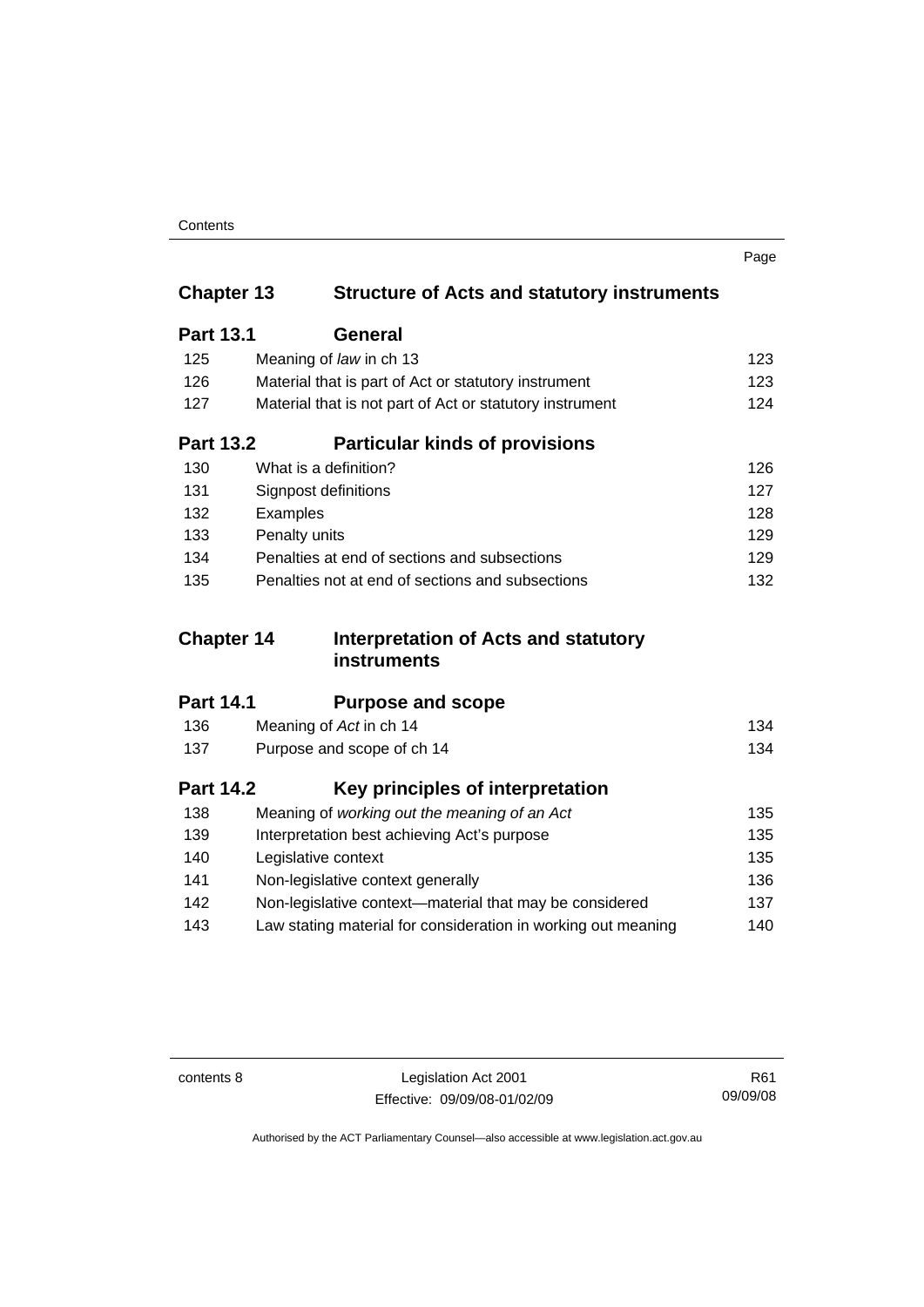| Contents |
|----------|
|----------|

|                   |                                                                                   | Page |
|-------------------|-----------------------------------------------------------------------------------|------|
| <b>Chapter 15</b> | Aids to interpretation                                                            |      |
| <b>Part 15.1</b>  | <b>General</b>                                                                    |      |
| 144               | Meaning of commonly-used terms                                                    | 142  |
| 145               | Gender and number                                                                 | 142  |
| 146               | Meaning of may and must                                                           | 142  |
| 147               | Changes of drafting practice not to affect meaning                                | 143  |
| 148               | Terms used in instruments have same meanings as in authorising<br>laws            | 144  |
| 149               | Age in years                                                                      | 144  |
| 150               | Measurement of distance                                                           | 144  |
| 151               | Working out periods of time generally                                             | 145  |
| 151A              | Periods of time ending on non-working days                                        | 147  |
| 151B              | Doing things for which no time is fixed                                           | 148  |
| 151C              | Power to extend time                                                              | 148  |
| 152               | Continuing effect of obligations                                                  | 149  |
| <b>Part 15.2</b>  | <b>Definitions</b>                                                                |      |
| 155               | Definitions apply subject to contrary intention                                   | 150  |
| 156               | Application of definitions in dictionaries and sections                           | 150  |
| 157               | Defined terms—other parts of speech and grammatical forms                         | 152  |
| <b>Part 15.3</b>  | References to various entities and things                                         |      |
| 160               | References to people generally                                                    | 153  |
| 161               | Corporations liable to offences                                                   | 154  |
| 162               | References to a Minister or the Minister                                          | 155  |
| 163               | References to a chief executive or the chief executive                            | 156  |
| 164               | References to Australian Standards etc                                            | 157  |
| 165               | References to Assembly committees that no longer exist                            | 157  |
| 168               | References to person with interest in land include personal<br>representative etc | 158  |
| 169               | References to domestic partner and domestic partnership                           | 158  |
| 169A              | References to transgender people                                                  | 159  |
| 169B              | References to intersex people                                                     | 160  |
|                   |                                                                                   |      |

| R61      | Legislation Act 2001         | contents 9 |
|----------|------------------------------|------------|
| 09/09/08 | Effective: 09/09/08-01/02/09 |            |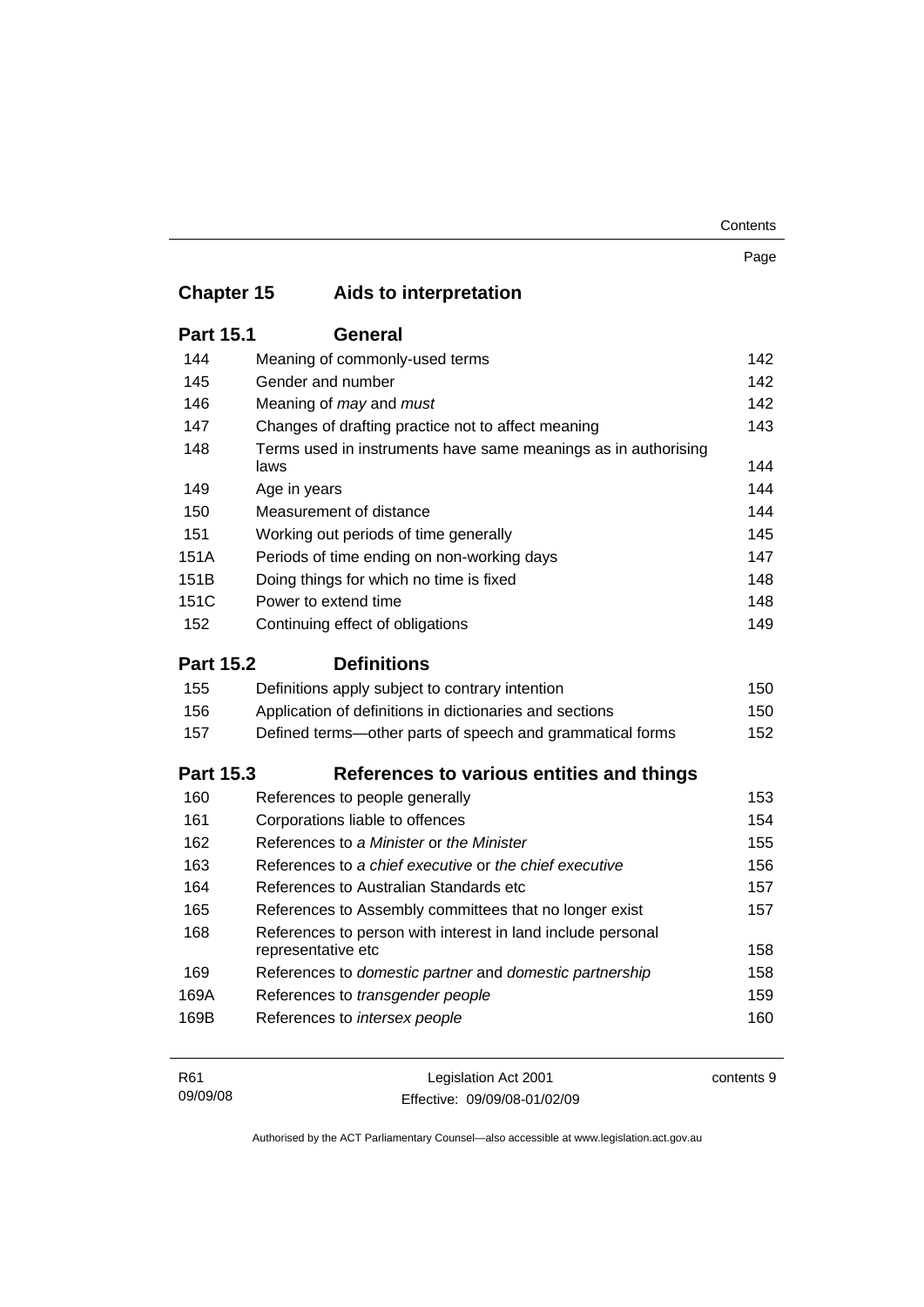|                   |                                                                       | Page |
|-------------------|-----------------------------------------------------------------------|------|
| <b>Part 15.4</b>  | <b>Preservation of certain common law</b><br>privileges               |      |
| 170               | Privileges against selfincrimination and exposure to civil penalty    | 161  |
| 171               | Client legal privilege                                                | 161  |
| <b>Chapter 16</b> | <b>Courts, tribunals and other decision-makers</b>                    |      |
| 175               | Meaning of law in ch 16                                               | 163  |
| 176               | Jurisdiction of courts and tribunals                                  | 163  |
| 177               | Recovery of amounts owing under laws                                  | 163  |
| 178               | Power to decide includes power to take evidence etc                   | 164  |
| 179               | Content of statements of reasons for decisions                        | 164  |
| 180               | Power to make decision includes power to reverse or change            | 164  |
| <b>Chapter 17</b> | <b>Entities and positions</b>                                         |      |
| 182               | Meaning of law in ch 17                                               | 166  |
| 183               | Change of name of entity                                              | 166  |
| 184               | Change in constitution of entity                                      | 166  |
| 184A              | References to entity                                                  | 167  |
| 185               | References to occupant of position                                    | 167  |
| 186               | Change of name of position                                            | 168  |
| 187               | Chair and deputy chair etc                                            | 168  |
| <b>Chapter 18</b> | <b>Offences</b>                                                       |      |
| 188               | Meaning of ACT law in ch 18                                           | 169  |
| 189               | Reference to offence includes reference to related ancillary offences | 169  |
| 190               | Indictable and summary offences                                       | 170  |

| 1 J V | mulclable and summary offerices | 1 I U |
|-------|---------------------------------|-------|
| 191   | Offences against 2 or more laws | 170   |
| 192   | When must prosecutions begin?   | 171   |
| 193   | Continuing offences             | 172   |
|       |                                 |       |

contents 10 Legislation Act 2001 Effective: 09/09/08-01/02/09

R61 09/09/08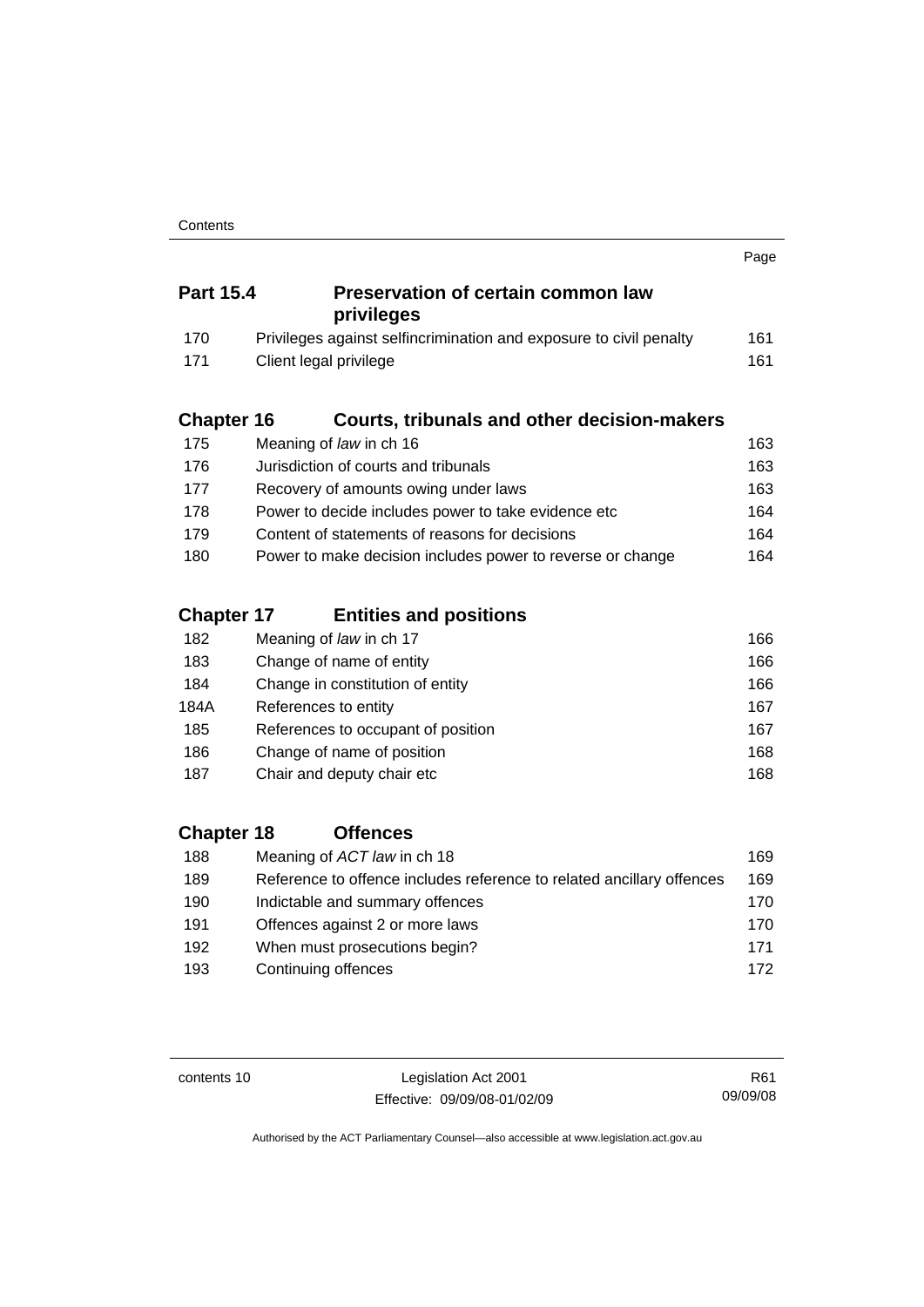|                   |                                                                | Contents    |
|-------------------|----------------------------------------------------------------|-------------|
|                   |                                                                | Page        |
| <b>Chapter 19</b> | <b>Administrative and machinery provisions</b>                 |             |
| <b>Part 19.1</b>  | <b>Introductory</b>                                            |             |
| 195               | Meaning of law in ch 19                                        | 173         |
| <b>Part 19.2</b>  | <b>Functions</b>                                               |             |
| 196               | Provision giving function gives power to exercise function     | 174         |
| 197               | Statutory functions may be exercised from time to time         | 174         |
| 199               | Functions of bodies                                            | 174         |
| 200               | Functions of occupants of positions                            | 176         |
| <b>Part 19.3</b>  | <b>Appointments</b>                                            |             |
| Division 19.3.1   | Appointments-general                                           |             |
| 205               | Application of div 19.3.1                                      | 177         |
| 206               | Appointments must be in writing etc                            | 177         |
| 207               | Appointment may be by name or position                         |             |
| 208               | Power of appointment includes power to suspend etc             | 178         |
| 209               | Power of appointment includes power to make acting appointment |             |
| 210               | Resignation of appointment                                     | 180         |
| 211               | Appointment not affected by appointer changes                  | 180         |
| 212               | Appointment not affected by defect etc                         | 181         |
| Division 19.3.2   | <b>Acting appointments</b>                                     |             |
| 215               | Application of div 19.3.2                                      | 181         |
| 216               | Acting appointments must be in writing etc                     | 181         |
| 217               | Acting appointment may be made by name or position             | 181         |
| 218               | Instrument may provide when acting appointment has effect etc  | 182         |
| 219               | Appointer may decide terms of acting appointment etc           | 182         |
| 220               | Appointee may exercise functions under acting appointment etc  | 183         |
| 221               | How long does an acting appointment operate?                   | 183         |
| 222               | Resignation of acting appointment                              | 184         |
| 223               | Effect of acting appointment on substantive appointment etc    | 184         |
| 224               | Acting appointment not affected by appointer changes           | 185         |
| 225               | Acting appointment not affected by defect etc                  | 185         |
| R61               | Legislation Act 2001                                           | contents 11 |

Effective: 09/09/08-01/02/09

09/09/08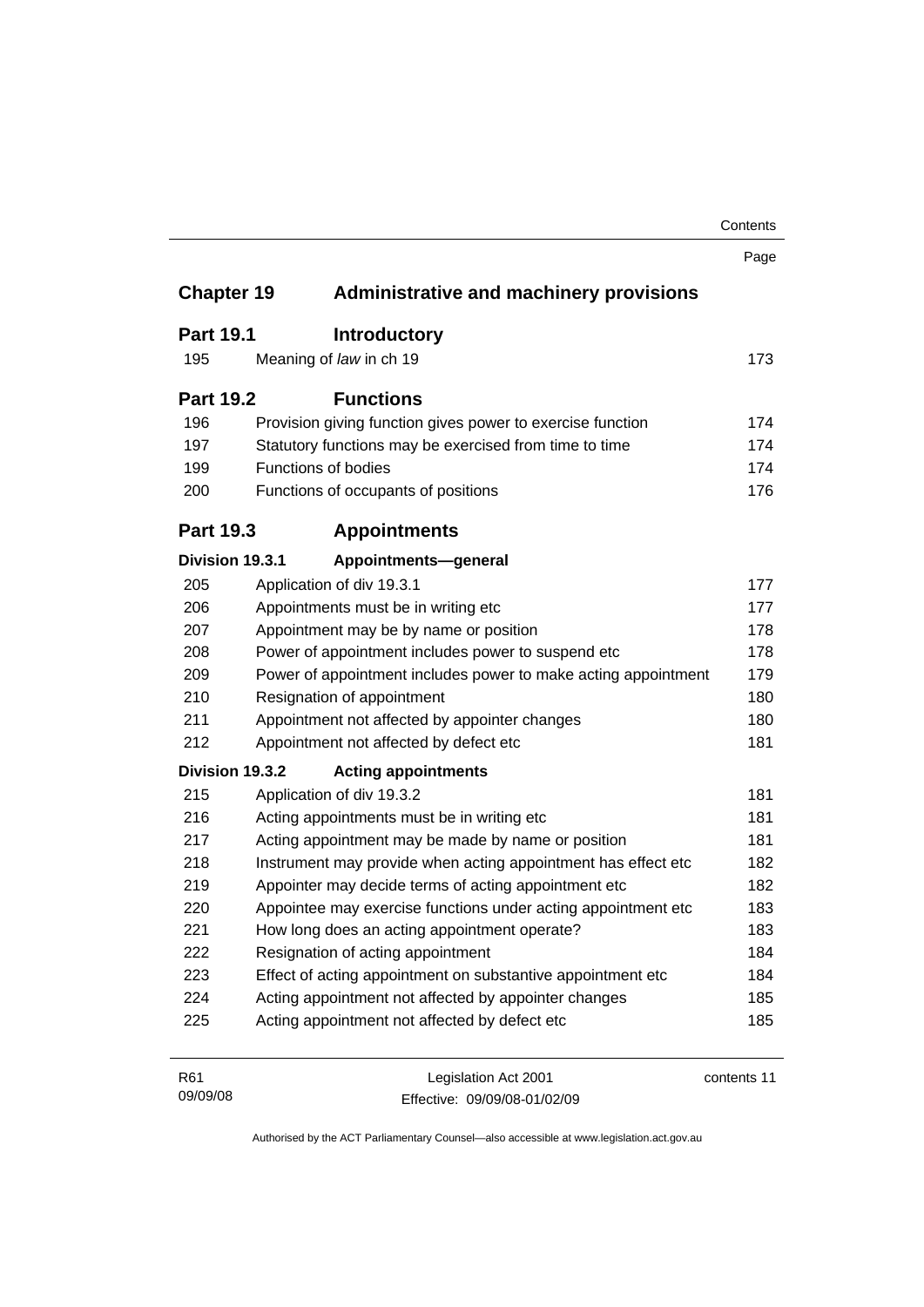|                  |                                                       |                                                                               | Page            |  |  |
|------------------|-------------------------------------------------------|-------------------------------------------------------------------------------|-----------------|--|--|
|                  | Division 19.3.2A                                      | <b>Standing acting arrangements</b>                                           |                 |  |  |
| 225A             |                                                       | Application of div 19.3.2A                                                    | 186             |  |  |
| 225B             |                                                       | Person acting under standing acting arrangement may exercise<br>functions etc |                 |  |  |
| Division 19.3.3  |                                                       | <b>Appointments-Assembly consultation</b>                                     |                 |  |  |
| 226              |                                                       | Meaning of statutory position in div 19.3.3                                   |                 |  |  |
| 227              |                                                       | Application of div 19.3.3                                                     |                 |  |  |
| 228              |                                                       | Consultation with appropriate Assembly committee                              |                 |  |  |
| 229              |                                                       | Appointment is disallowable instrument                                        |                 |  |  |
| <b>Part 19.4</b> |                                                       | <b>Delegations</b>                                                            |                 |  |  |
| 230              |                                                       | Application of pt 19.4 generally                                              |                 |  |  |
| 231              | Application of pt 19.4 to subdelegations              |                                                                               |                 |  |  |
| 232              |                                                       | Delegation must be in writing etc                                             |                 |  |  |
| 233              | Delegation may be made by name or position            |                                                                               |                 |  |  |
| 234              | Instrument may provide when delegation has effect etc |                                                                               |                 |  |  |
| 235              |                                                       | Delegation may be made to 2 or more delegates                                 |                 |  |  |
| 236              | Power to delegate may not be delegated                |                                                                               |                 |  |  |
| 237              | Delegation may be amended or revoked                  |                                                                               |                 |  |  |
| 238              | Appointer responsible for delegated function          |                                                                               |                 |  |  |
| 239              | Exercise of delegation by delegate                    |                                                                               |                 |  |  |
| 240              | Appointer may exercise delegated function             |                                                                               |                 |  |  |
| 241              | Delegation not affected by appointer changes          |                                                                               |                 |  |  |
| 242              |                                                       | Delegation not affected by defect etc                                         |                 |  |  |
| <b>Part 19.5</b> |                                                       | <b>Service of documents</b>                                                   |                 |  |  |
| 245              |                                                       | Application of pt 19.5                                                        | 194             |  |  |
| 246              |                                                       | Definitions for pt 19.5                                                       |                 |  |  |
| 247              |                                                       | Service of documents on individuals                                           | 196             |  |  |
| 248              |                                                       | Service of documents on corporations                                          |                 |  |  |
| 249              |                                                       | Service of documents on agencies                                              |                 |  |  |
| 250              |                                                       | When document taken to be served                                              |                 |  |  |
| 251              |                                                       | Other laws not affected etc                                                   |                 |  |  |
| 252              |                                                       | Powers of courts and tribunals not affected                                   | 199             |  |  |
| contents 12      |                                                       | Legislation Act 2001                                                          | R <sub>61</sub> |  |  |
|                  |                                                       | Effective: 09/09/08-01/02/09                                                  | 09/09/08        |  |  |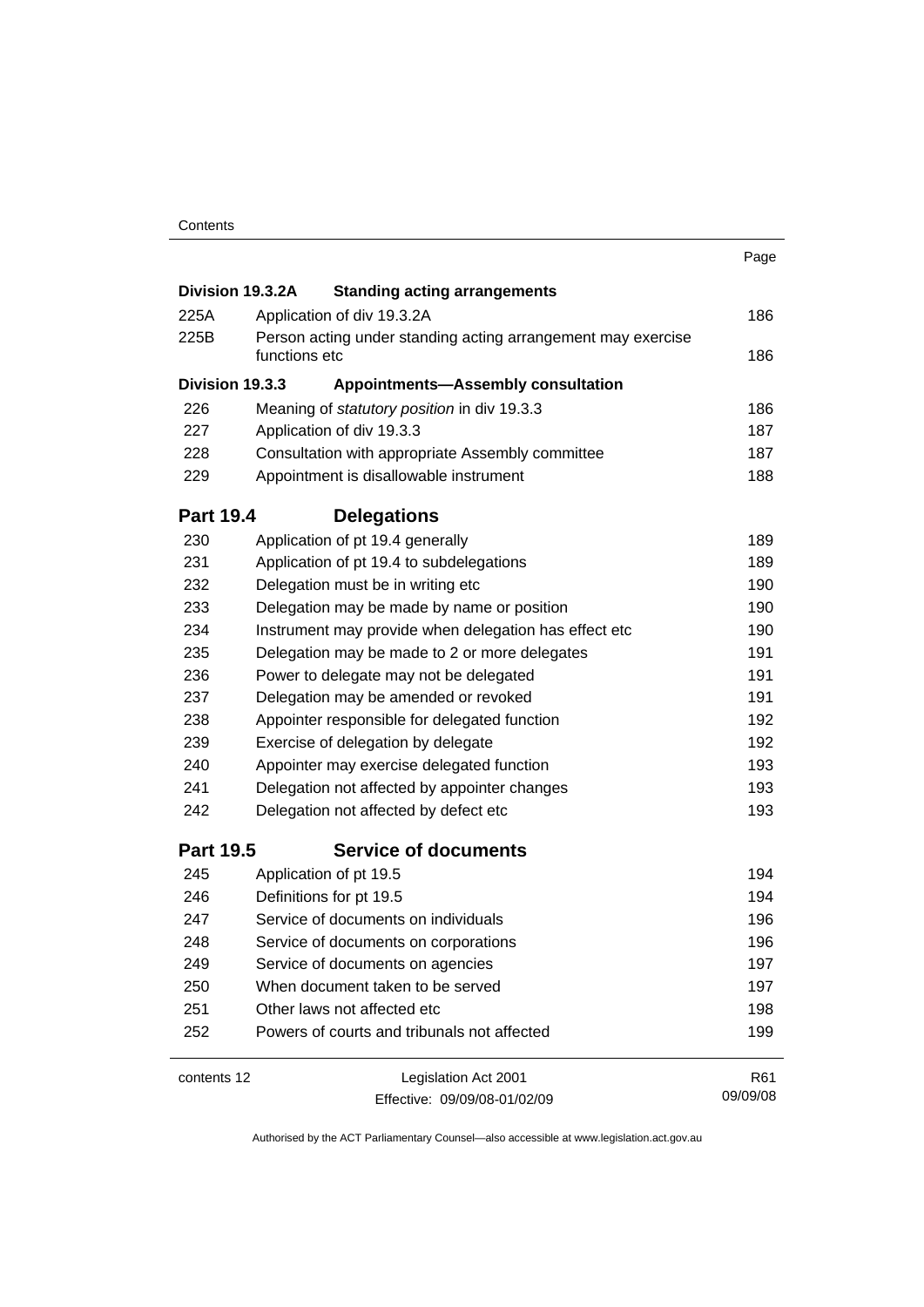|                          |                                         |                                                                      | Contents    |
|--------------------------|-----------------------------------------|----------------------------------------------------------------------|-------------|
|                          |                                         |                                                                      | Page        |
| <b>Part 19.6</b>         |                                         | <b>Functions of Executive and Ministers</b>                          |             |
| 253                      |                                         | Exercise of functions of Executive                                   | 200         |
| 254                      | Administration of matters not allocated |                                                                      |             |
| 254A                     | Delegation by Minister                  |                                                                      |             |
| <b>Part 19.7</b>         |                                         | <b>Other matters</b>                                                 |             |
| 255                      | Forms                                   |                                                                      | 202         |
| 256                      |                                         | Production of records kept in computers etc                          | 204         |
| <b>Chapter 20</b>        |                                         | <b>Miscellaneous</b>                                                 |             |
| 300                      |                                         | Delegation by parliamentary counsel                                  | 205         |
| 301                      |                                         | References to Administration Act 1989 etc                            | 205         |
| 302                      |                                         | Regulation-making power                                              | 205         |
| <b>Schedule 1</b>        |                                         | Acts included in sources of law in the ACT                           | 207         |
| <b>Part 1.1</b>          |                                         | Former NSW and UK Acts in force before<br>establishment of Territory | 207         |
| <b>Part 1.2</b>          |                                         | Former NSW Acts applied after establishment of<br><b>Territory</b>   | 209         |
| <b>Dictionary</b>        |                                         |                                                                      | 210         |
| Part 1                   |                                         | <b>Meaning of commonly-used terms</b>                                | 210         |
| Part 2                   |                                         | Terms for Legislation Act 2001 only                                  | 239         |
| <b>Endnotes</b>          |                                         |                                                                      |             |
| 1                        |                                         | About the endnotes                                                   | 243         |
| $\boldsymbol{2}$         | Abbreviation key                        |                                                                      | 243         |
| 3                        | Legislation history                     |                                                                      | 244         |
| $\overline{\mathcal{A}}$ | Amendment history                       |                                                                      |             |
| 5                        | Earlier republications                  |                                                                      |             |
| R61                      |                                         | Legislation Act 2001                                                 | contents 13 |

Effective: 09/09/08-01/02/09

Authorised by the ACT Parliamentary Counsel—also accessible at www.legislation.act.gov.au

09/09/08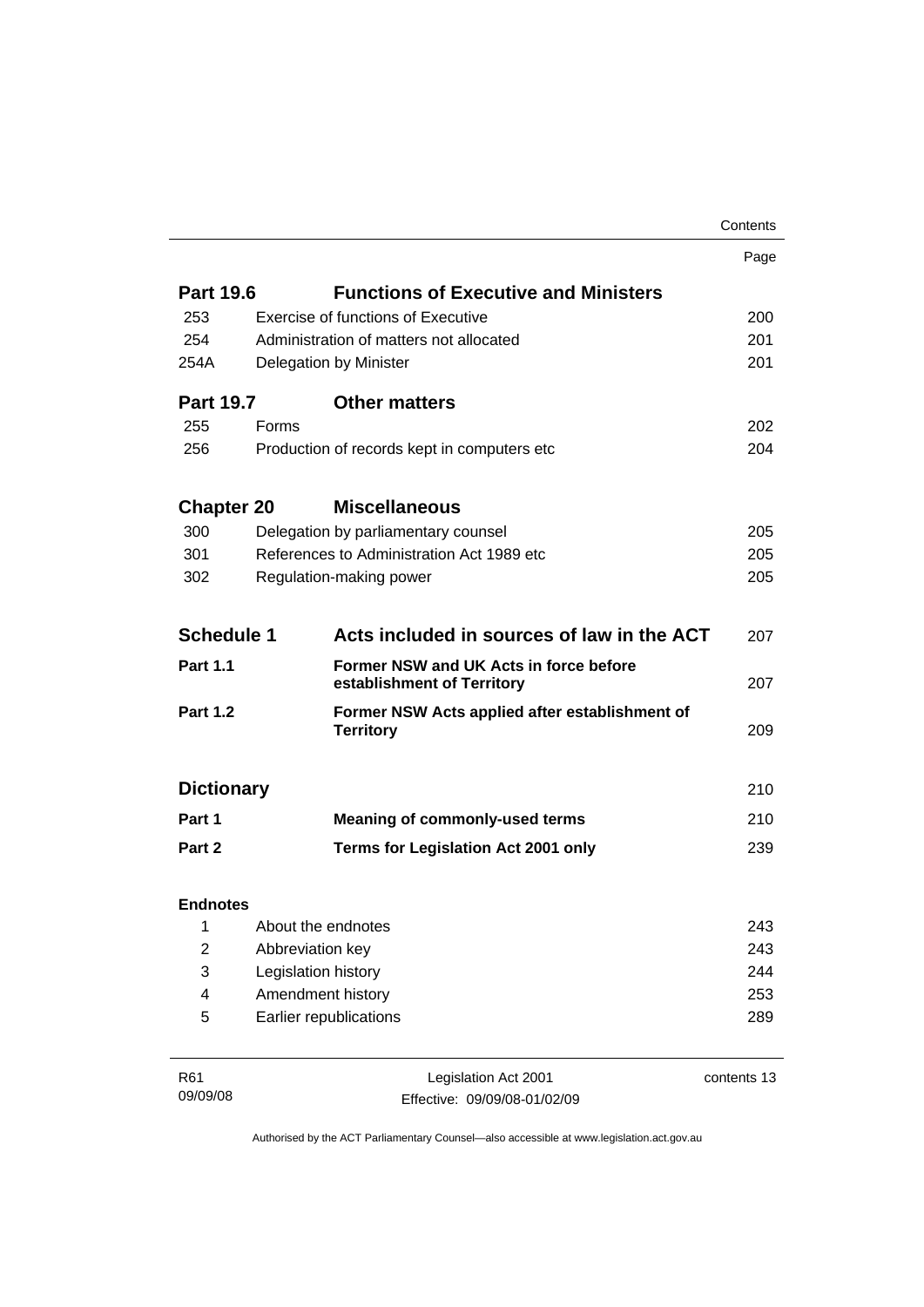**Contents** 

6 Uncommenced amendments [295](#page-310-0)

Page

contents 14 Legislation Act 2001 Effective: 09/09/08-01/02/09

R61 09/09/08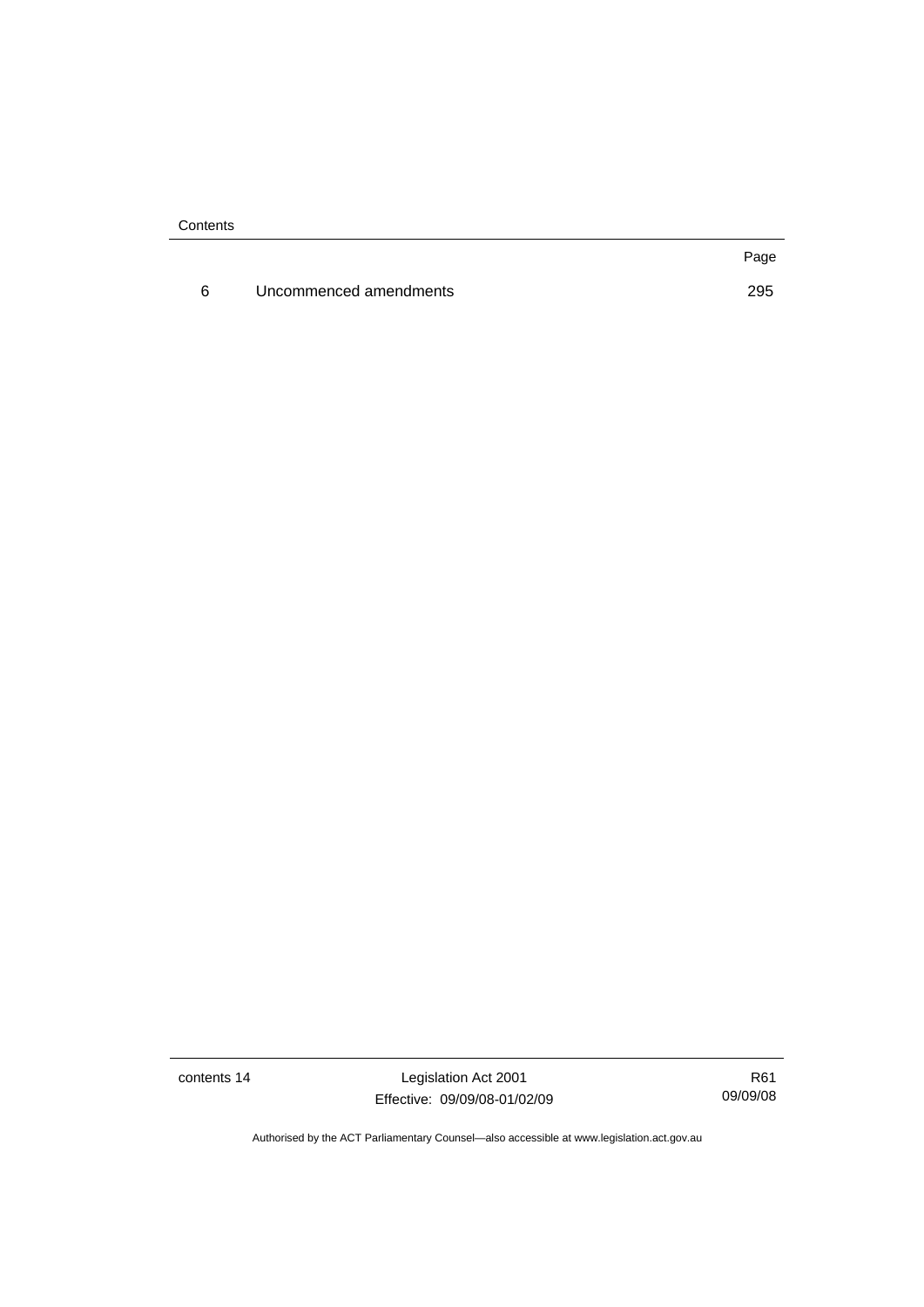<span id="page-16-0"></span>

# **Legislation Act 2001**

An Act about legislation

I

R61 09/09/08

Legislation Act 2001 Effective: 09/09/08-01/02/09 page 1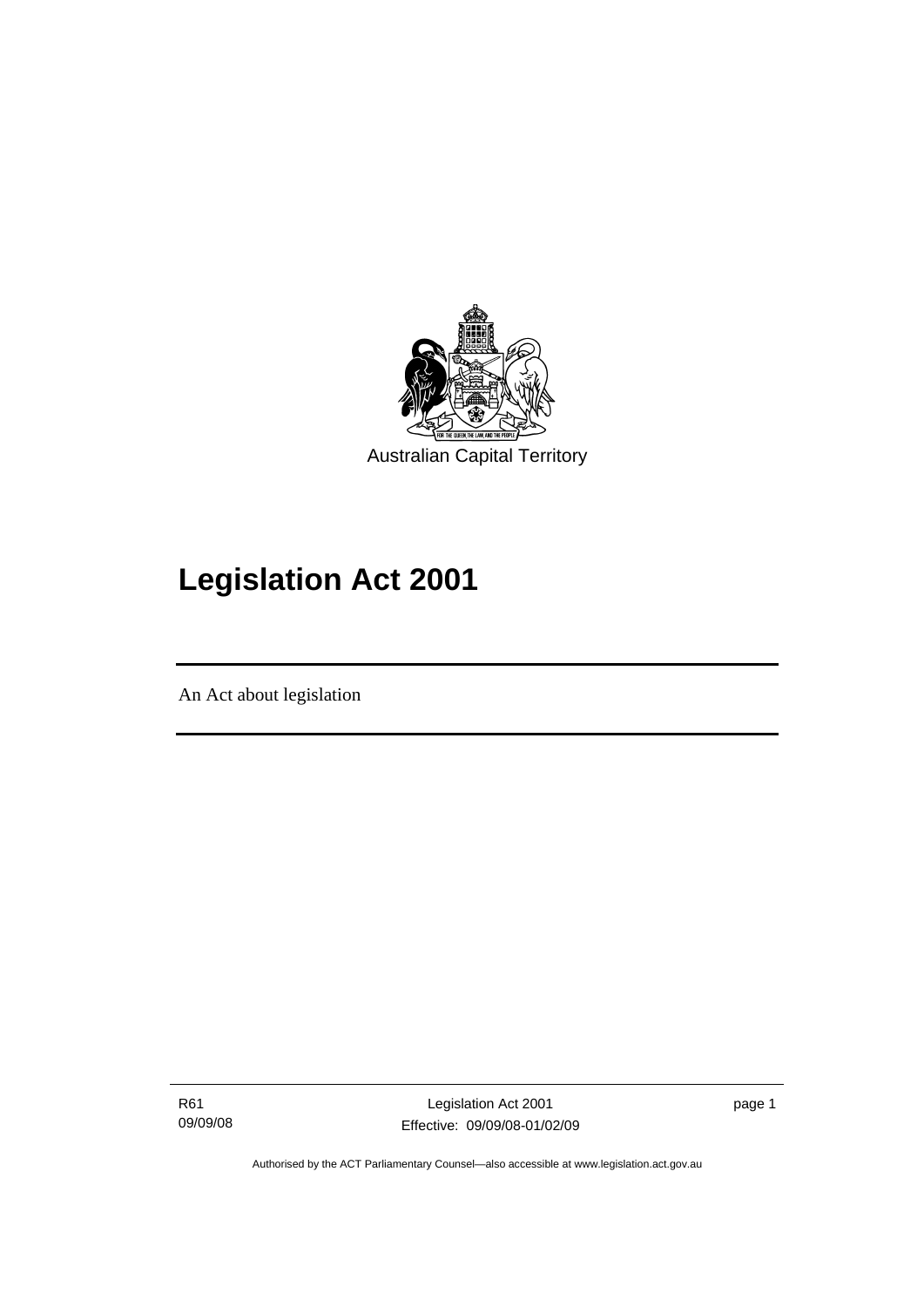<span id="page-17-0"></span>**Chapter 1** Preliminary<br>**Part 1.1** General General

Section 1

## **Chapter 1** Preliminary

## **Part 1.1 General**

## **1 Name of Act**

This Act is the *Legislation Act 2001.* 

## **2 Dictionary**

The dictionary at the end of this Act is part of this Act.

- *Note 1* The dictionary at the end of an Act usually defines certain terms used in the Act, and includes references (*signpost definitions*) to other terms defined elsewhere in the Act. However, in this Act the dictionary is divided into 2 parts.
- *Note* 2 Part 1 defines terms commonly used in Acts (including this Act) and statutory instruments. For example, because of the definition '*month* means calendar month.', the term 'month' has the defined meaning wherever the term is used in an Act or statutory instrument unless the Act or instrument provides otherwise or the contrary intention otherwise appears (see s 144 and s 155).
- *Note 3* Part 2 defines certain terms used in this Act. For example, the signpost definition '*administrator*, for part 19.5 (Service of documents)—see section 246.' means that the term 'administrator' is defined in s 246 for this Act, pt 19.5. A definition in pt 2 applies to all of this Act unless the definition, or another provision of this Act, provides otherwise or the contrary intention otherwise appears (see s 155 and s 156 (1)).

## **2A Notes**

A note included in this Act is explanatory and is not part of this Act.

*Note* See s 127 (1), (4) and (5) for the legal status of notes.

### **3 Objects**

(1) The main object of this Act is to make legislation more accessible.

R61 09/09/08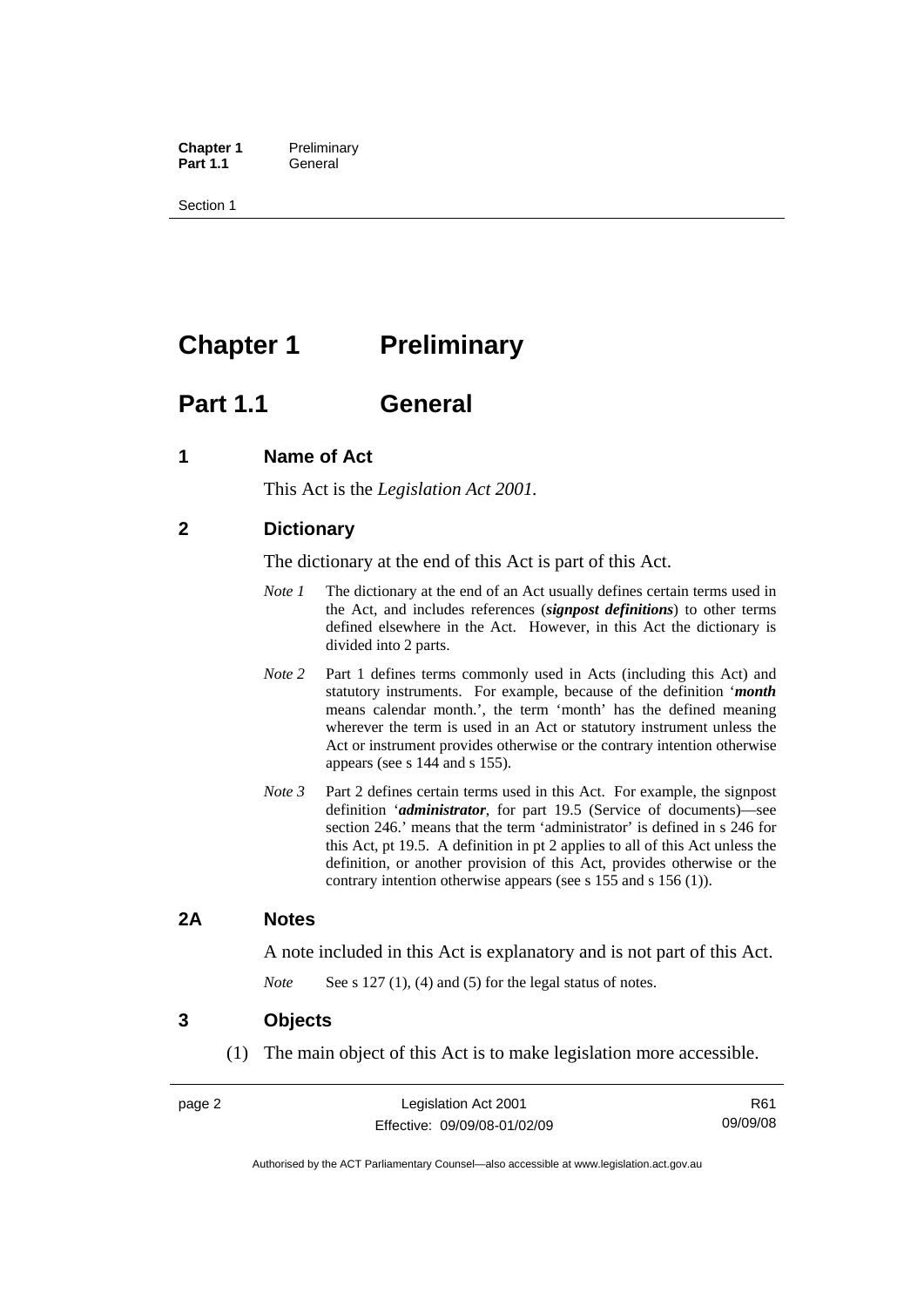- <span id="page-18-0"></span> (2) This is to be achieved particularly by—
	- (a) encouraging access to legislation through the internet, while maintaining access to printed legislation; and
	- (b) restating the law dealing with the 'life cycle' of legislation, improving its structure and content, and simplifying its provisions where practicable; and
	- (c) assisting users of legislation to find, read, understand and use legislation by—
		- (i) facilitating the shortening and simplification of legislation; and
		- (ii) promoting consistency in the form and language of legislation; and
		- (iii) providing rules about the interpretation of legislation; and
		- (iv) facilitating the updating and republication of legislation to ensure its ready availability.
- (3) For this section, the '*life cycle*' of legislation includes the making (where relevant), notification, commencement, presentation and disallowance (where relevant), operation, interpretation, proof, republication, amendment and repeal of legislation and instruments made under legislation.

## **4 Application of Act**

- (1) This Act applies to all Acts (including this Act) and statutory **instruments**
- (2) In particular, Acts and statutory instruments are taken to be made on the basis that they will operate in conjunction with this Act.

#### **Examples**

1 An Act imposes an obligation and provides that people who 'fail' to carry out the obligation are liable to the penalty. The Act does not, however, define 'fail' or indicate that the word is used in a special way. In accordance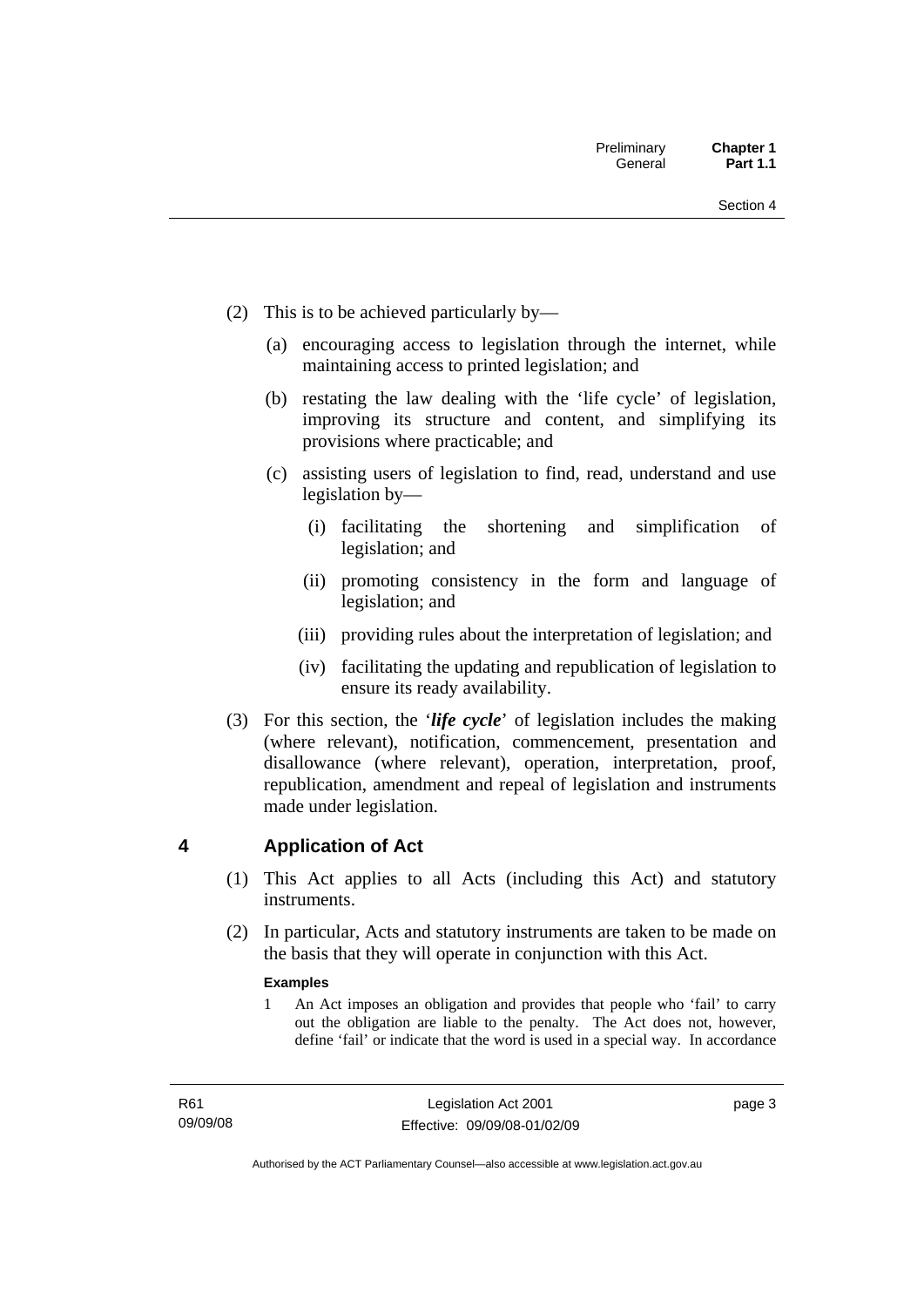#### <span id="page-19-0"></span>**Chapter 1** Preliminary Part 1.1 **General**

#### Section 5

with this Act, dictionary, part 1 (see s 144), the word 'fail' includes 'refuse'. In other words, a person who refuses to carry out the obligation will be subject to the penalty in the same way as someone who only neglects the obligation. In this case, the presence in an Act of a word that is defined in this Act attracts the operation of the definition in the dictionary.

- 2 The *XYZ Act 2001* contains the following provision:
	- The Minister may determine fees for this Act.

Because the XYZ Act authorises a fee to be determined 'for this Act', this Act, section 56 applies and therefore the provisions of part 6.3 (Making of certain statutory instruments about fees) apply to the determination of fees under the provision. In this case, the operation of provisions of this Act is attracted because the *XYZ Act 2001* contains a provision that triggers the application of the part.

- *Note 1* The determination of a fee by a Minister under an Act is a disallowable instrument and must be in writing (see s 9 (1) (b) and s 42 (2)).
- *Note* 2 An example is part of the Act, is not exhaustive and may extend, but does not limit, the meaning of the provision in which it appears (see s 126 and s 132).
- (3) This section is a determinative provision.
	- *Note* See s 5 for the meaning of determinative provisions, and s 6 for their displacement.

### **5 Determinative and non-determinative provisions**

- (1) This Act consists of determinative and non-determinative provisions.
- (2) A *determinative provision* is a provision of this Act that is declared to be a determinative provision.

#### **Example**

Section 4 (3) provides that section 4 is a determinative provision.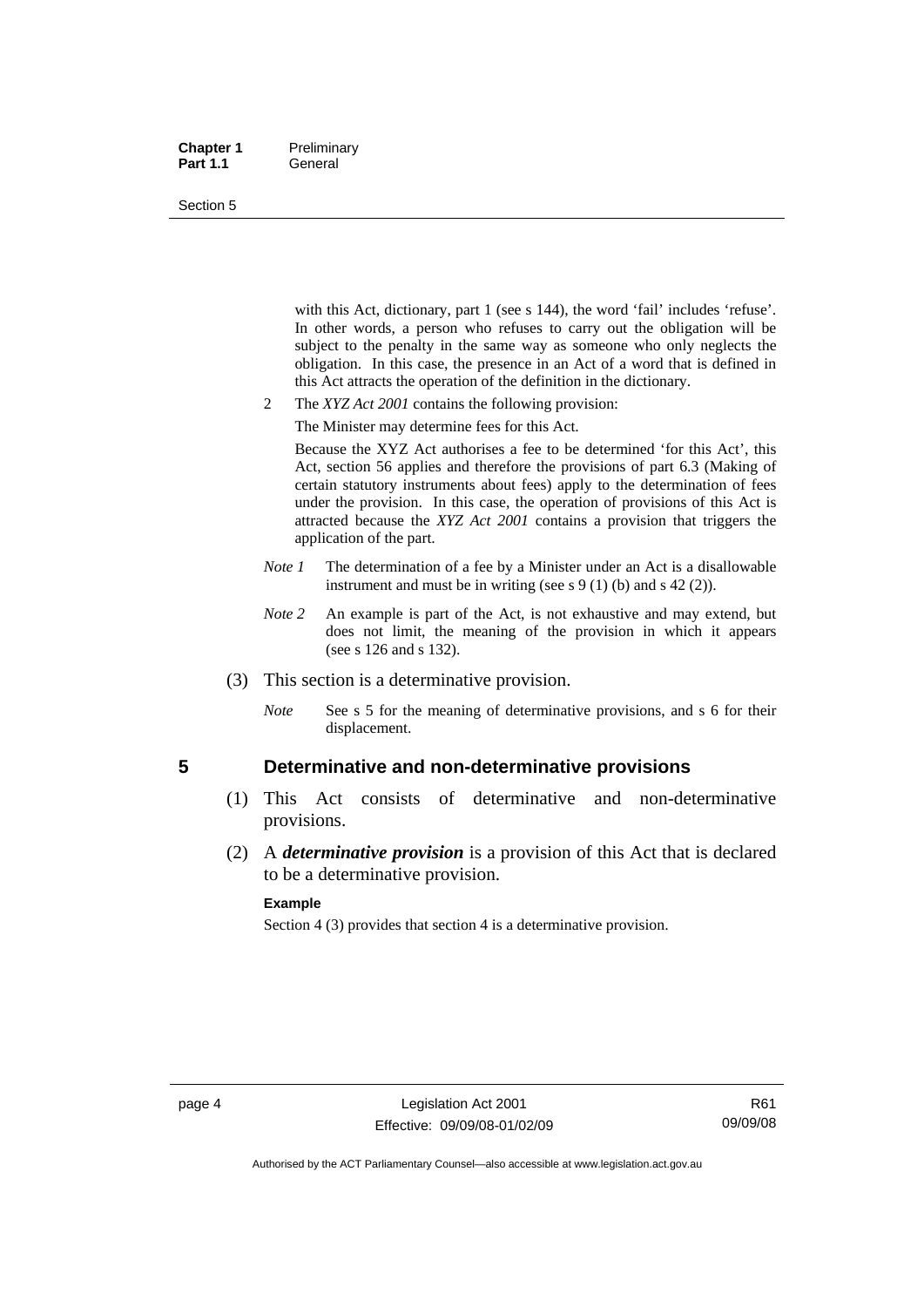## <span id="page-20-0"></span>(3) A *non-determinative provision* is any other provision of this Act.

### **Example**

Section 3 does not contain a provision corresponding to section 4 (3). Therefore, section 3 is not a determinative provision.

*Note* An example is part of the Act, is not exhaustive and may extend, but does not limit, the meaning of the provision in which it appears (see s 126 and s 132).

## **6 Legislation Act provisions must be applied**

- (1) A provision of this Act must be applied to an Act or statutory instrument, in accordance with the terms of the provision, except so far as it is displaced.
- (2) A determinative provision may be displaced expressly or by a manifest contrary intention.
- (3) A non-determinative provision may be displaced expressly or by a contrary intention.

*Note* For the distinction between a 'manifest contrary intention' (see s (2)) and 'contrary intention' (see s (3)), see the examples in this section.

- (4) The declaration of a provision as 'determinative' indicates that it is the intention of the Legislative Assembly that, if the provision is to be displaced at all in a particular case, a more deliberate displacement is required than if the provision were a nondeterminative provision.
- (5) This section applies despite any presumption or rule of interpretation.
- (6) A provision of this Act must not be taken to be displaced by a provision of an Act or statutory instrument so far as the provisions can operate concurrently.
- (7) In particular and without limiting subsection (5), a provision of this Act is not displaced by a provision of an Act or statutory instrument

page 5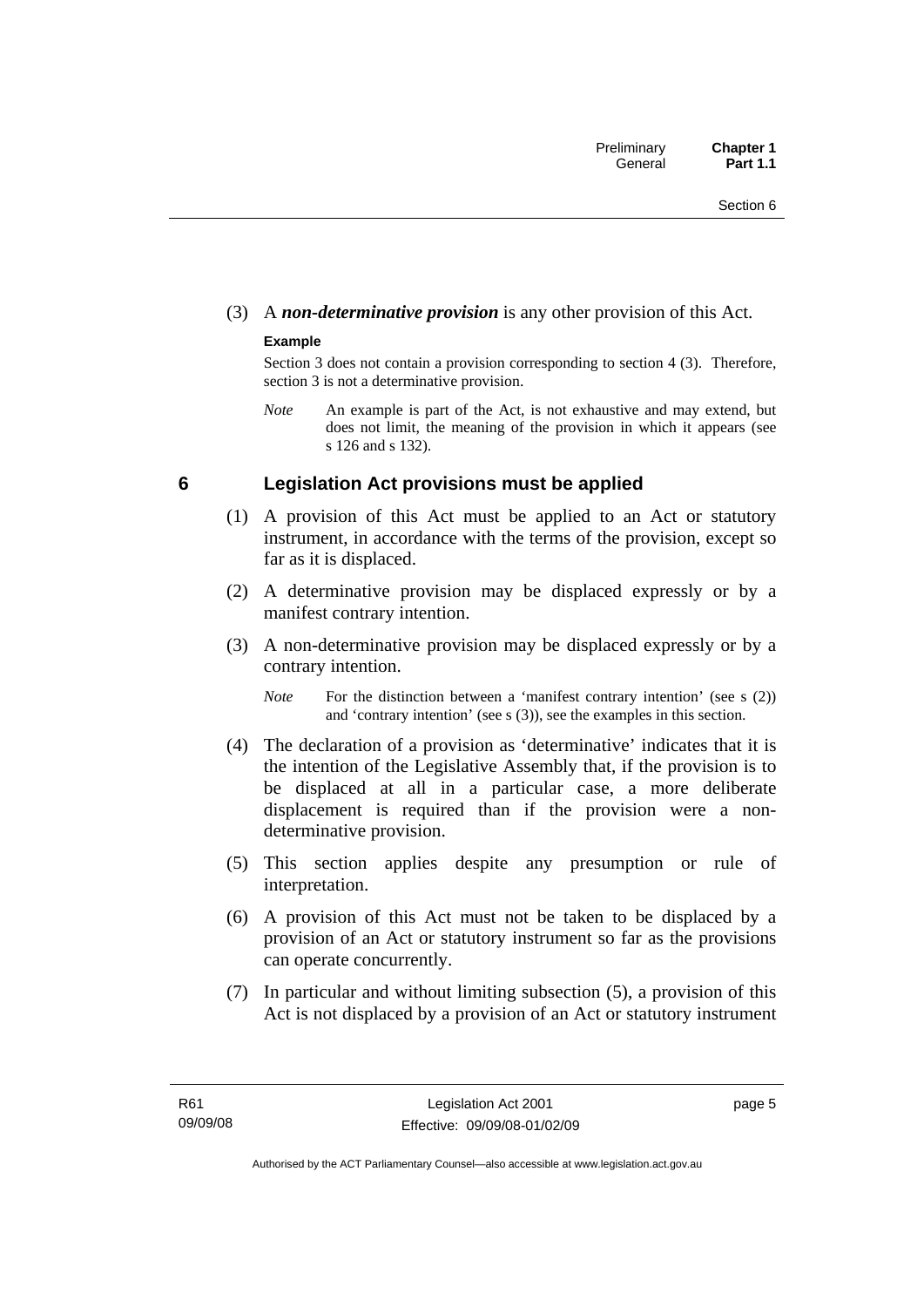Section 6

because the provisions deal with the same or a similar subject matter.

(8) This section is a determinative provision.

#### **Examples of different kinds of displacement**

1 *Determinative provision—express displacement*

The *Collections Regulation Act 1999* (hypothetical), section 83 contains the following provision:

(2) The Legislation Act, section 47 (3) does not apply to a regulation under this Act.

Section 83 (2) illustrates a provision expressly displacing this Act, section 47 (3), a determinative provision.

2 *Determinative provision—manifest contrary intention*

The *Motor Repairers Act 2001* (hypothetical) does not contain a provision like the *Collections Regulation Act 1999*, section 83, but section 79 contains the following provision:

(3) A regulation may apply, adopt or incorporate an instrument or provision of an instrument as in force from time to time.

Section 79 (3) illustrates a provision displacing this Act, section 47 (3), a determinative provision, by a manifest contrary intention because section 79 (3) clearly contradicts section 47 (3).

3 *Non-determinative provision—contrary intention*

The master of a vessel is charged with contravening the *Liquor Act 2001* (hypothetical), section 126 by selling liquor on or from 'licensed premises' otherwise than at a time authorised by the Act. It is claimed that the sale took place on the vessel. The Act defines 'licensed premises' to mean that part or those parts of a building or buildings and of the land adjoining it or them as defined by the licensing court. It is argued that the complaint is defective in that a vessel cannot be 'licensed premises'. However, section 126 is expressed to apply to 'a licensee, servant, agent or master who sells liquor on or from licensed premises'. In this case, the reference to 'master' indicates a contrary intention indicating that the section is intended to apply to liquor sold on or from vessels.

#### **Example of concurrent operation (no displacement)**

The *Small Clubs Act 2002* (hypothetical) contains the following provision about how notice of the club's annual general meeting may be served on members of a registered small club: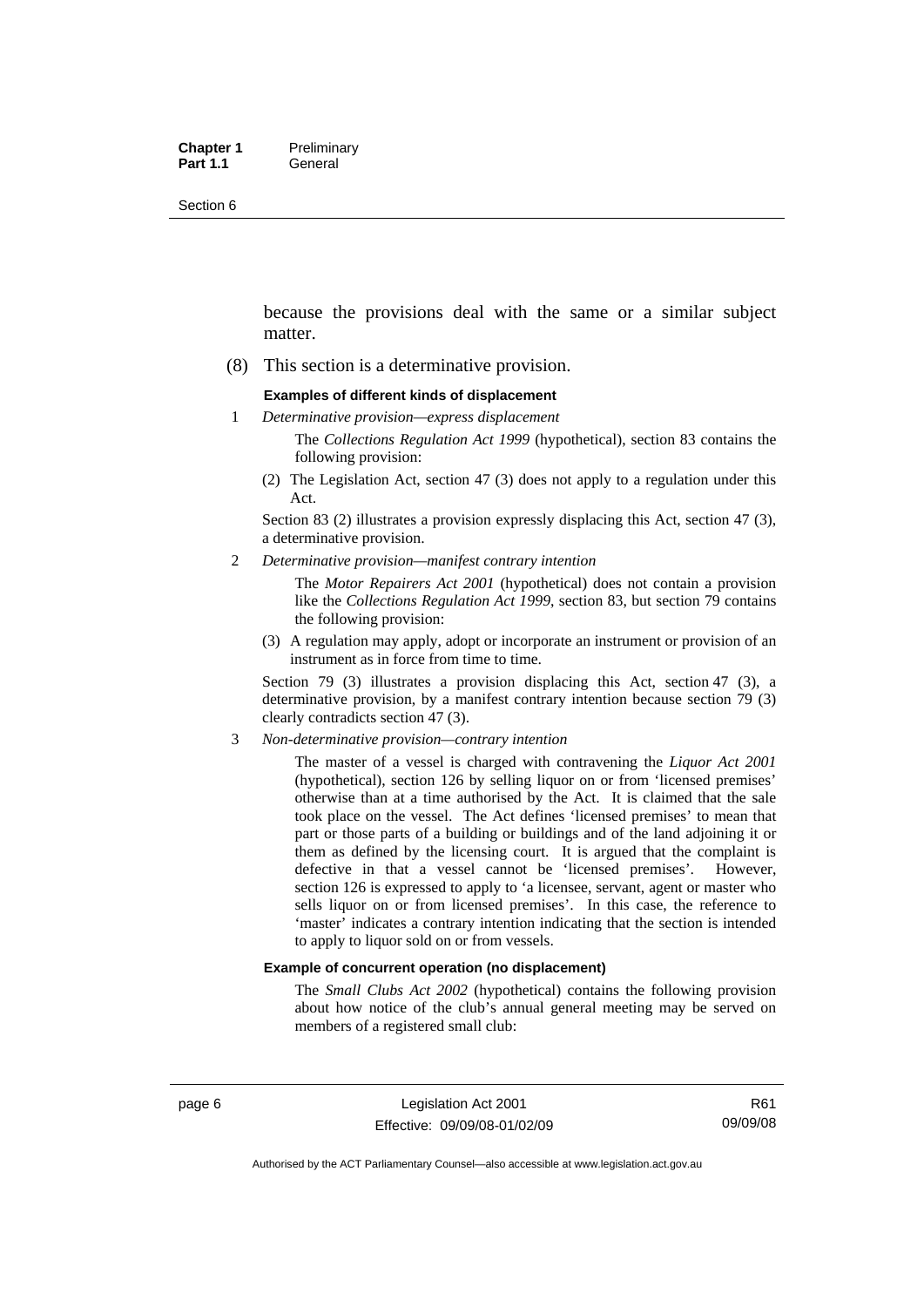#### **60 Serving notice of annual general meeting**

The executive committee of a registered small club may serve notice of the annual general meeting of the club on members by pinning the notice to a noticeboard in the club house.

This Act, section 247, a non-determinative provision, allows a document to be served on an individual under an Act in a number of ways (by giving the document to the individual, by sending it by prepaid post etc), but does not mention pinning the document to a noticeboard as a method of giving the notice.

Section 247 is not displaced by the *Small Clubs Act 2002*, section 60, because—

- section 60 does not expressly displace section 247 nor does it indicate a contrary intention (see s  $6(1)$  and  $(3)$ ) and, in particular, section  $60$ does not indicate an intention that the method of service it authorises is to be the only method of serving notice of annual general meetings on members of small clubs; and
- the application of section 247 is not displaced by any presumption or rule of interpretation (see s 6 (5)); and
- sections 60 and 247 can operate concurrently (see s  $6(6)$ ) by allowing complementary methods of service; and
- the fact that sections 60 and 247 deal with the same (or a similar) subject matter does not of itself displace section 247 (see s 6 (7) and also s 6 (5)).

It follows, therefore, that the executive committee is free to serve notice of the annual general meeting under section 60 or section 247.

*Note* An example is part of the Act, is not exhaustive and may extend, but does not limit, the meaning of the provision in which it appears (see s 126 and s 132).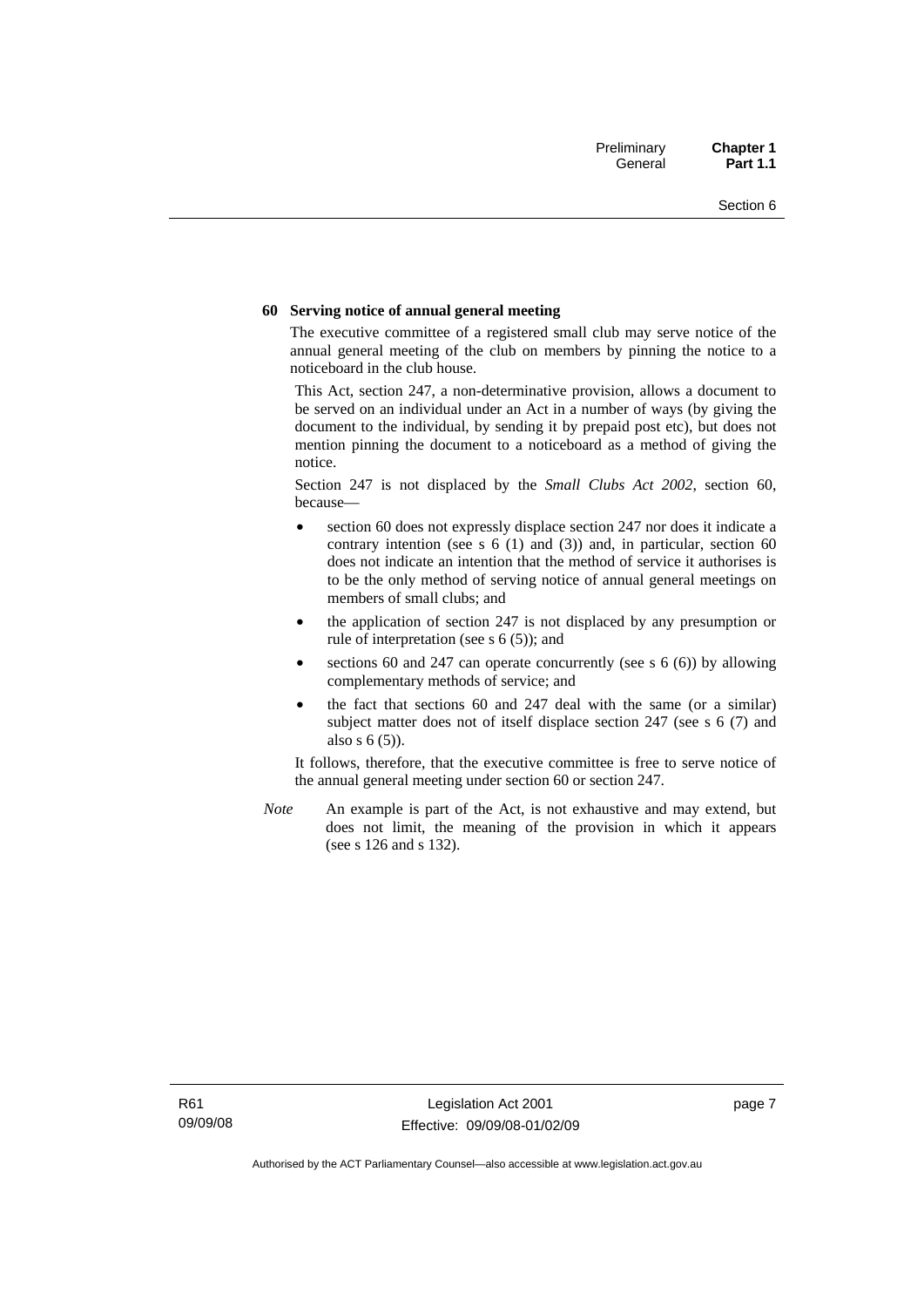<span id="page-23-0"></span>**Chapter 1** Preliminary<br>**Part 1.2** Basic conce **Basic concepts** 

Section 7

## **Part 1.2 Basic concepts**

### **7 Meaning of** *Act* **generally**

- (1) An *Act* is an Act of the Legislative Assembly.
- (2) An *Act of the Legislative Assembly* is a law (however described or named) made by the Legislative Assembly under the Self-Government Act.
- (3) A reference to an *Act* includes a reference to a provision of an Act.
	- *Note 1* Section 17 deals with former Commonwealth enactments, and former NSW and UK Acts, that have become ACT Acts.
	- *Note 2* Section 100 (1) deals with references to particular Acts.

### **8 Meaning of** *subordinate law*

- (1) A *subordinate law* is a regulation, rule or by-law (whether or not legislative in nature) made under—
	- (a) an Act; or
	- (b) another subordinate law; or
	- (c) power given by an Act or subordinate law and also power given otherwise by law.
- (2) A reference to a *subordinate law* includes a reference to a provision of a subordinate law.

### **9 Meaning of** *disallowable instrument*

### (1) A *disallowable instrument* is—

 (a) a statutory instrument (whether or not legislative in nature) that is declared to be a disallowable instrument by an Act, subordinate law or another disallowable instrument; or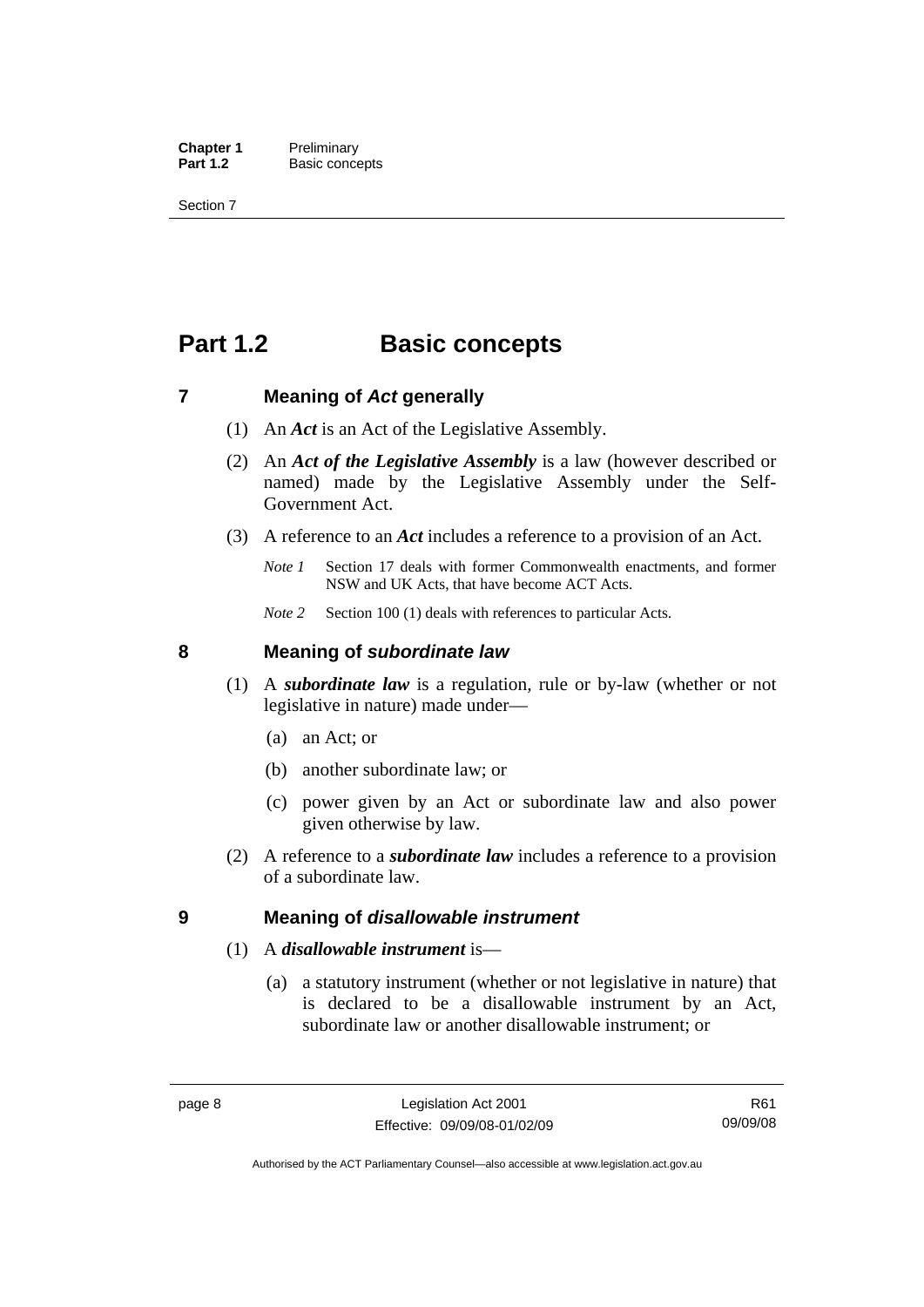<span id="page-24-0"></span> (b) a determination of fees or charges by a Minister under an Act or subordinate law.

*Note Statutory instrument* is defined in s 13.

 (2) A reference to a *disallowable instrument* includes a reference to a provision of a disallowable instrument.

## **10 Meaning of** *notifiable instrument*

- (1) A *notifiable instrument* is a statutory instrument (whether or not legislative in nature) that is declared to be a notifiable instrument by an Act, subordinate law, disallowable instrument or another notifiable instrument.
- (2) A reference to a *notifiable instrument* includes a reference to a provision of a notifiable instrument.

## **11 Meaning of** *commencement notice*

- (1) A *commencement notice* is a statutory instrument that fixes or otherwise determines the commencement of an Act, subordinate law, disallowable instrument or notifiable instrument.
- (2) A reference to a *commencement notice* includes a reference to a provision of a commencement notice.

## **12 Meaning of** *legislative instrument*

- (1) A legislative instrument is—
	- (a) a subordinate law; or
	- (b) a disallowable instrument; or
	- (c) a notifiable instrument; or
	- (d) a commencement notice.
- (2) A reference to a *legislative instrument* includes a reference to a provision of a legislative instrument.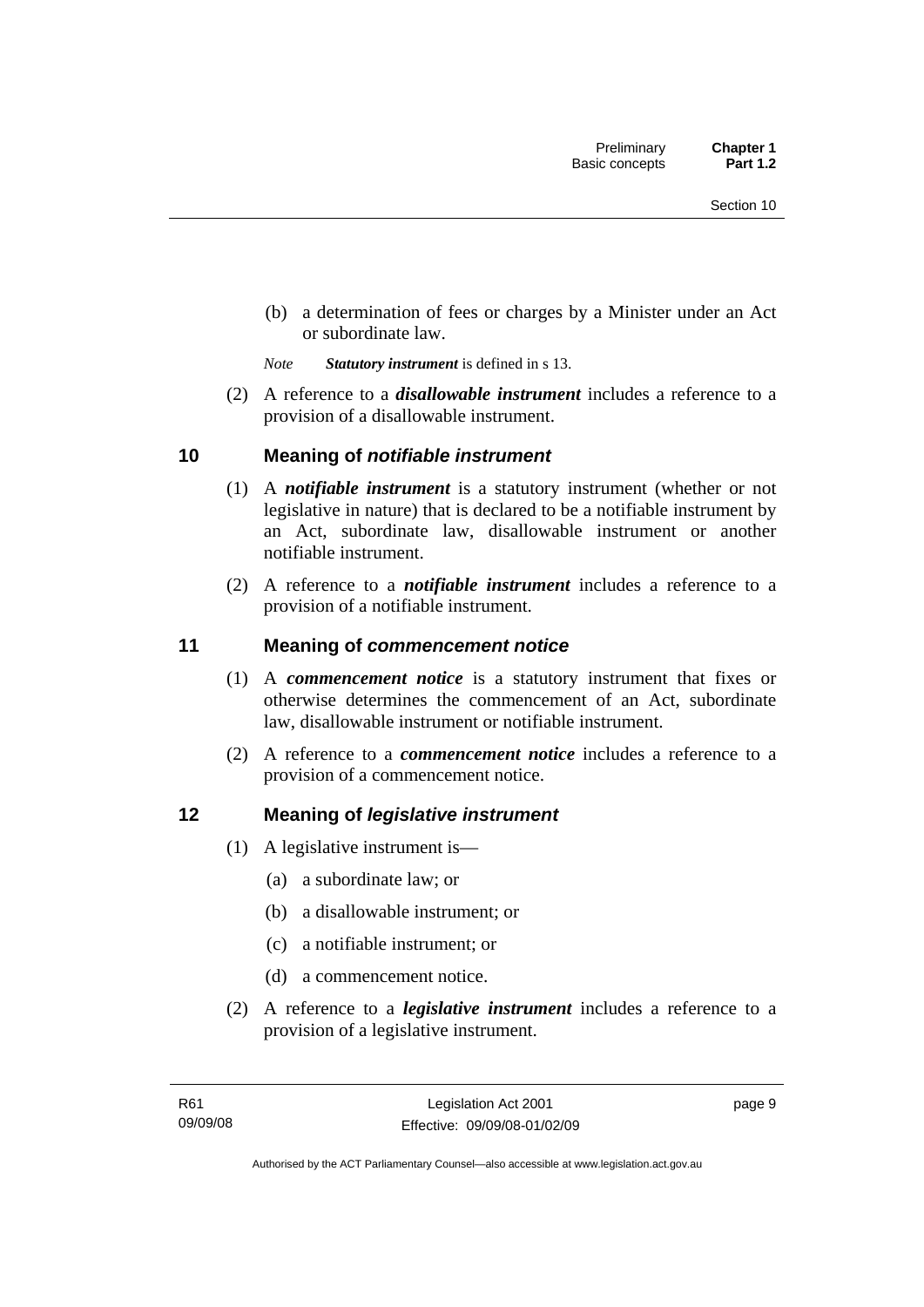<span id="page-25-0"></span>Section 13

## **13 Meaning of** *statutory instrument*

- (1) A *statutory instrument* is an instrument (whether or not legislative in nature) made under—
	- (a) an Act; or
	- (b) another statutory instrument; or
	- (c) power given by an Act or statutory instrument and also power given otherwise by law.
- (2) A *statutory instrument* includes a subordinate law, disallowable instrument, notifiable instrument and commencement notice.
- (3) A reference to a *statutory instrument* includes a reference to a provision of a statutory instrument.

## **14 Meaning of** *instrument*

(1) An *instrument* is any writing or other document.

*Note Writing* is defined in the dictionary, pt 1.

 (2) A reference to an *instrument* includes a reference to a provision of an instrument.

## **15 Meaning of** *authorised republication*

- (1) An *authorised republication* is a republication of a law authorised by the parliamentary counsel under this Act.
- (2) A reference to an *authorised republication* includes a reference to a provision of an authorised republication.
- (3) In this section:

*law*—see section 107 (Definitions for ch 11).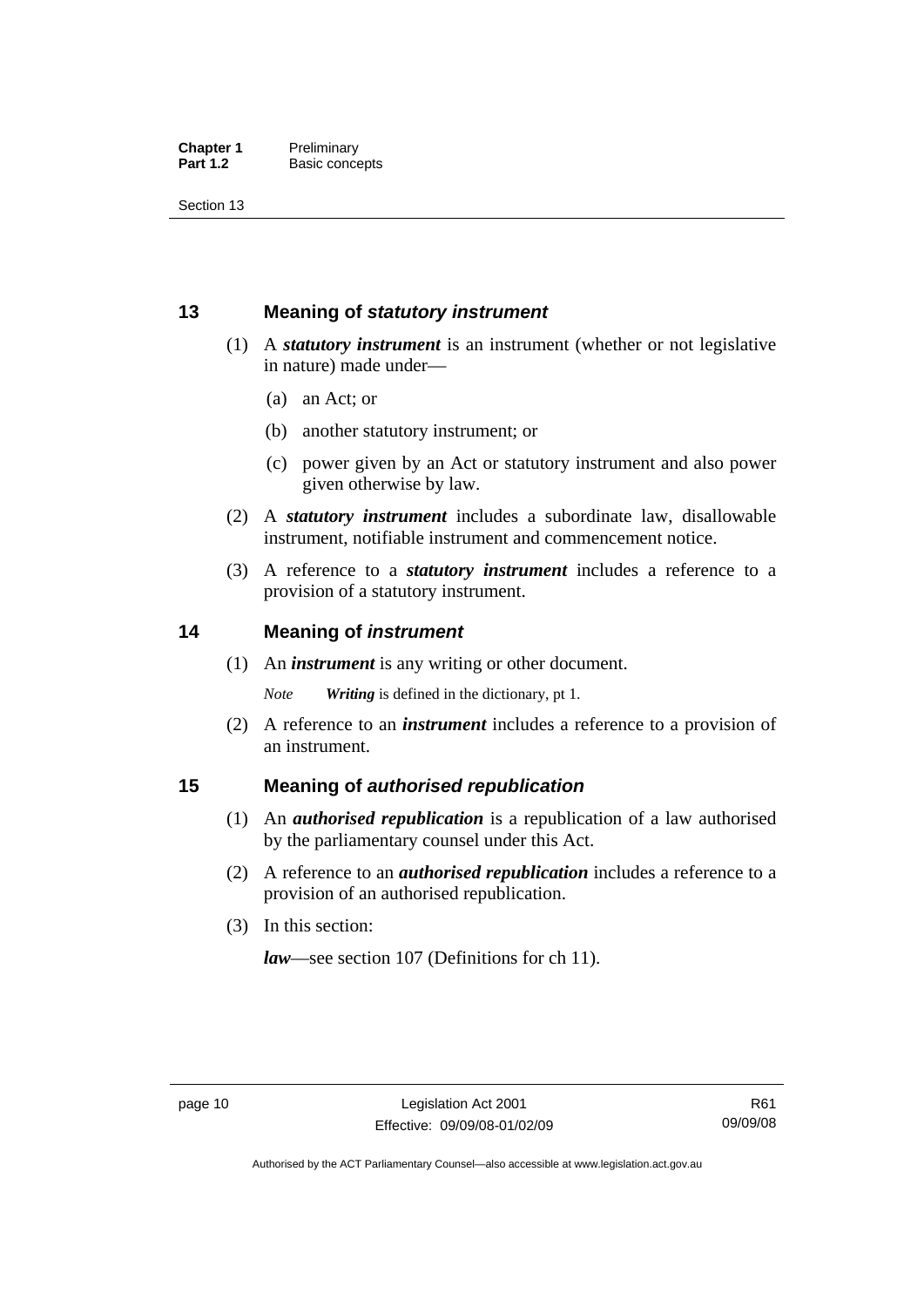## <span id="page-26-0"></span>**16 Meaning of** *provision*

A *provision* of an Act or instrument is any words or anything else that forms part of the Act or instrument.

#### **Examples of provisions consisting of groups of words**

sections, subsections, paragraphs, subparagraphs, sub-subparagraphs, examples

#### **Examples of provisions consisting of groups of other provisions**

chapters, parts, divisions, subdivisions, schedules

- *Note 1* An example is part of the Act, is not exhaustive and may extend, but does not limit, the meaning of the provision in which it appears (see s 126 and s 132).
- *Note 2* See s 126 and s 127 for material that is, or is not, part of an Act or statutory instrument.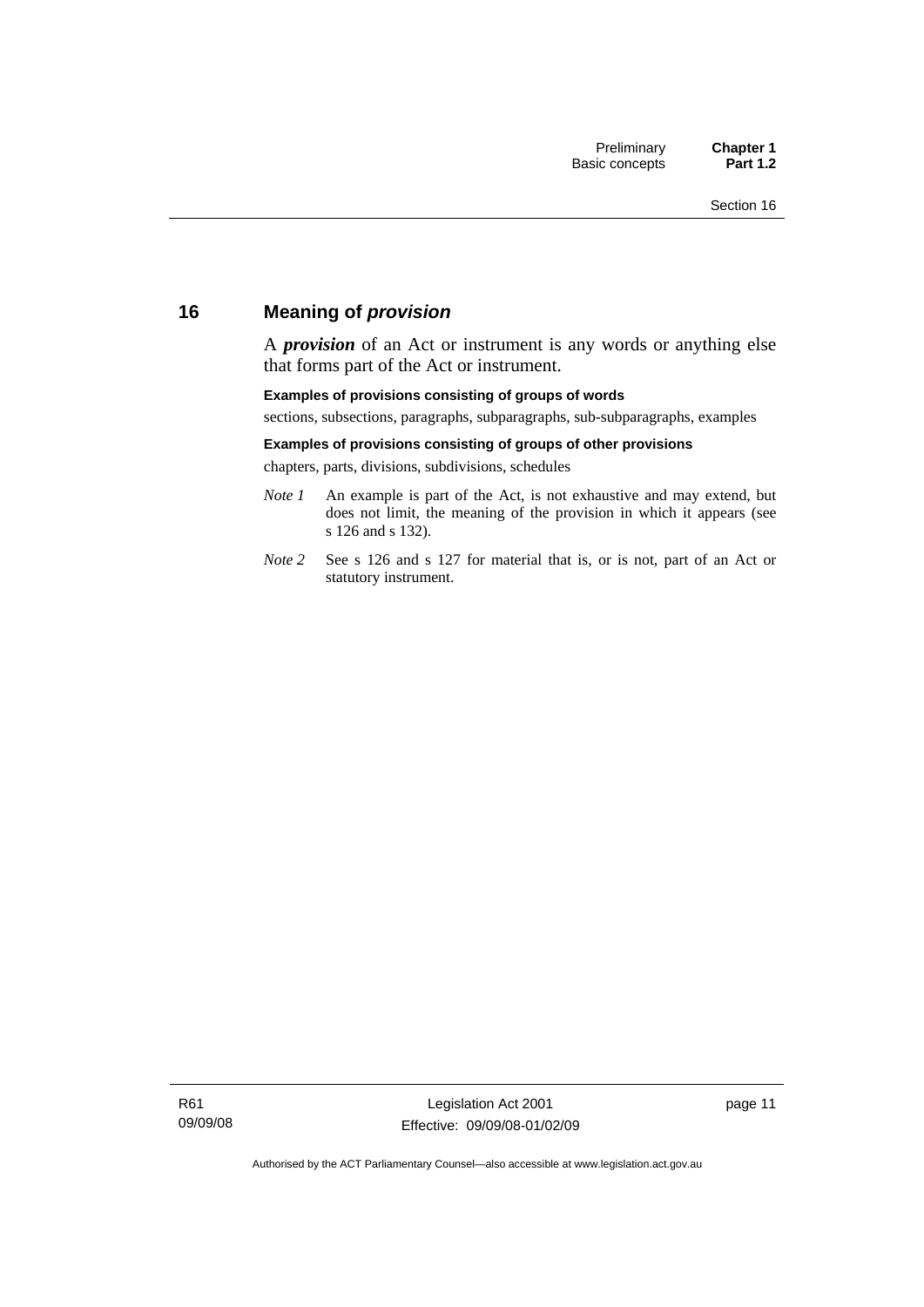**Chapter 1** Preliminary<br>**Part 1.3** Sources of Sources of law in the ACT

Section 16

## **Part 1.3 Sources of law in the ACT**

#### **Notes on sources of law**

- *Note 1* The laws in force in the ACT consist of the written law and various unwritten laws known as the principles and rules of common law and equity.
- *Note* 2 The written law of the Territory consists primarily of laws, known as Acts, made by the Legislative Assembly. It also includes regulations, rules of court and other legislative instruments made under specific powers given by Acts. (Written laws made under an Act are commonly called 'subordinate' or 'delegated' legislation.)
- *Note 3* Before self-government, ordinances made by the Governor-General under the *Seat of Government* (*Administration*) *Act 1910* (Cwlth) were the main form of legislation made for the ACT. Most of the ordinances in force at self-government have been converted into Acts (see the Self-Government Act, s 34). However, the Governor-General has power to make ordinances for the ACT on a limited number of topics (see *Seat of Government (Administration) Act 1910* (Cwlth), s 12).
- *Note 4* The written laws in force in the ACT also include the Commonwealth Constitution, Commonwealth Acts, and regulations and other legislative instruments made under Commonwealth Acts. As a general rule, Commonwealth Acts and legislative instruments apply in the ACT in the same way as they apply in other parts of Australia. Commonwealth Acts and instruments prevail over the Acts made by the Legislative Assembly to the extent to which they are inconsistent (see Self-Government Act, s 28).
- *Note 5* Certain Acts of New South Wales and the United Kingdom also formed part of the written laws in force in the ACT. Because of the *Interpretation Act 1967*, s 65, these are now taken to be laws made by the Legislative Assembly as if they had been enacted by the Assembly. (Section 65 has expired, but its previous operation was saved–see s 65 (3)). These Acts are listed in sch 1.

Authorised by the ACT Parliamentary Counsel—also accessible at www.legislation.act.gov.au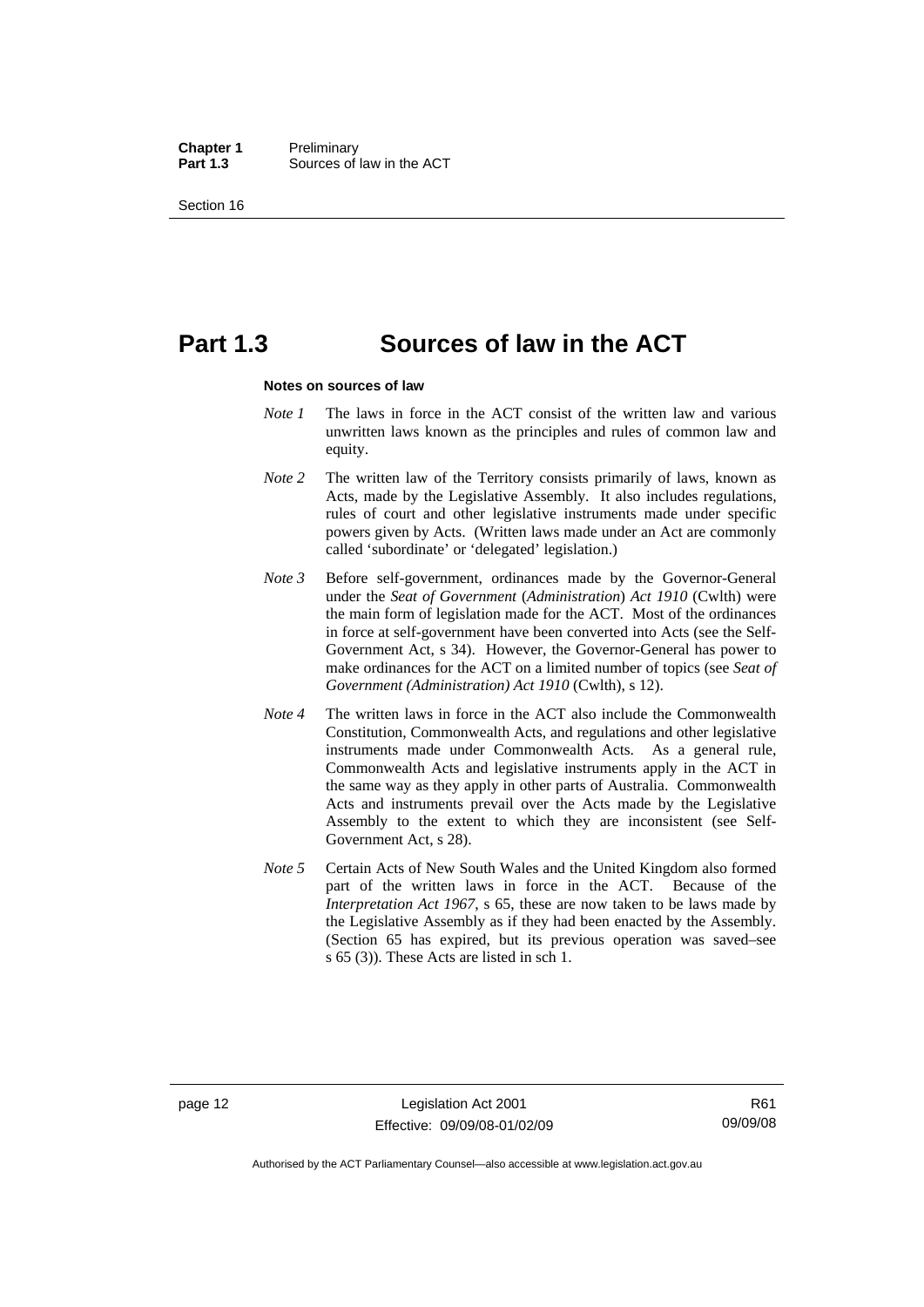## <span id="page-28-0"></span>**17 References to Acts include references to former Cwlth enactments etc**

- (1) A reference to an *Act* includes a reference to a former Commonwealth enactment.
- (2) Without limiting subsection (1), a reference to an *Act* includes a reference to a former NSW Act or former UK Act mentioned in schedule 1.
- (3) In this section:

*former Commonwealth enactment* means a Commonwealth Act or ordinance, a New South Wales Act or Imperial Act that is—

- (a) an enactment within the meaning of the Self-Government Act because of that Act, section 34; or
- (b) an enactment because of the *A.C.T*. *Self-Government (Consequential Provisions) Act 1988* (Cwlth), section 10 (3) or section 12 (2) or (3).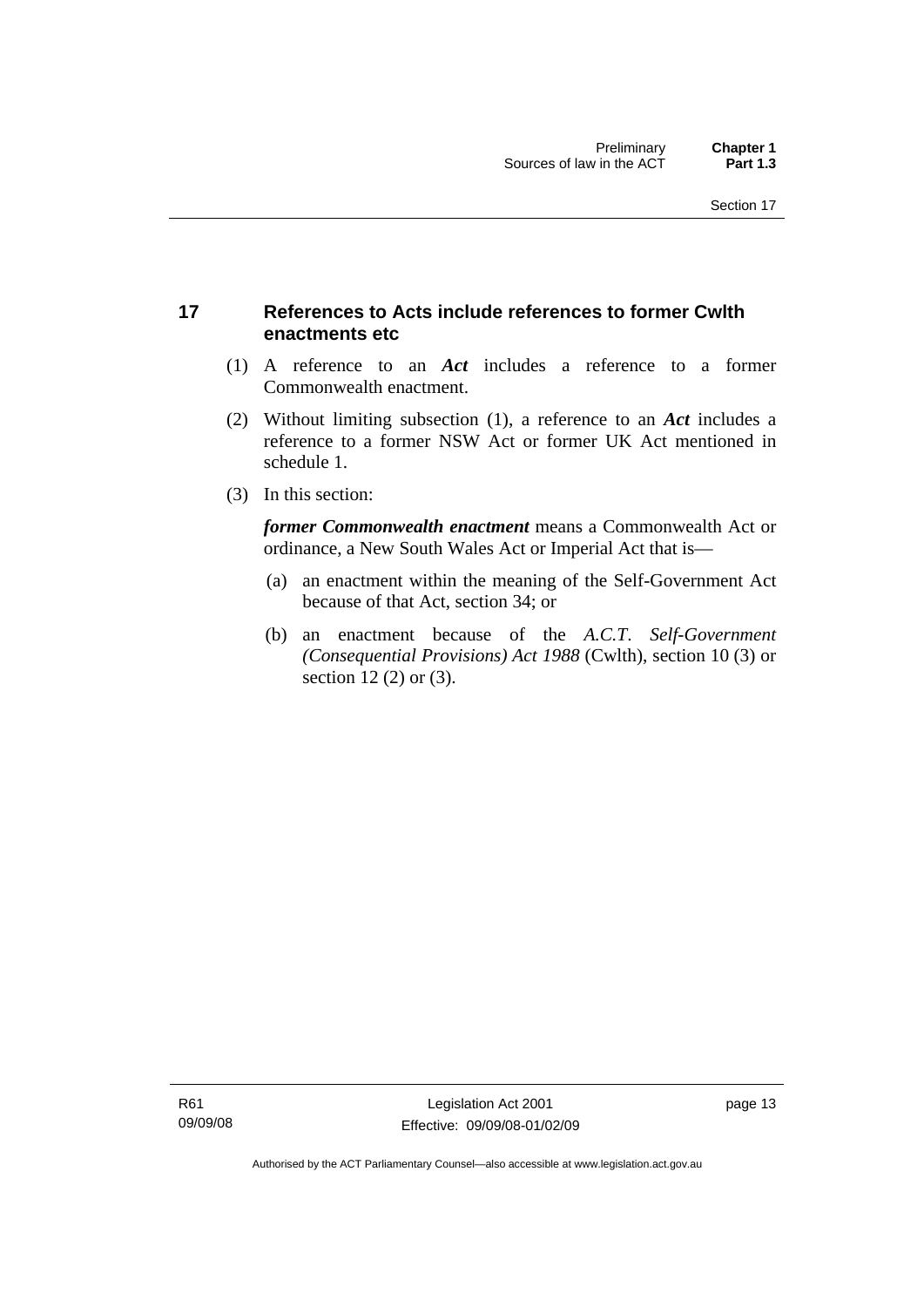<span id="page-29-0"></span>Section 18

## **Chapter 2 ACT legislation register and web site**

## **18 ACT legislation register**

- (1) The parliamentary counsel must establish and maintain a register of Acts and statutory instruments (the *ACT legislation register*).
- (2) The register must be kept electronically.

#### **Example of how register may be kept**

The register may be kept in the form of, or as part of, 1 or more computer databases, and may include data compiled electronically from the databases.

*Note* An example is part of the Act, is not exhaustive and may extend, but does not limit, the meaning of the provision in which it appears (see s 126 and s 132).

## **19 Contents of register**

- (1) The ACT legislation register must contain the following:
	- (a) authorised republications of laws currently in force;
	- (b) Acts as made;
	- (c) subordinate laws as made;
	- (d) disallowable instruments as made;
	- (e) notifiable instruments as made;
	- (f) commencement notices as made;
	- (g) resolutions passed, or taken to have been passed, by the Legislative Assembly to disallow a subordinate law or disallowable instrument;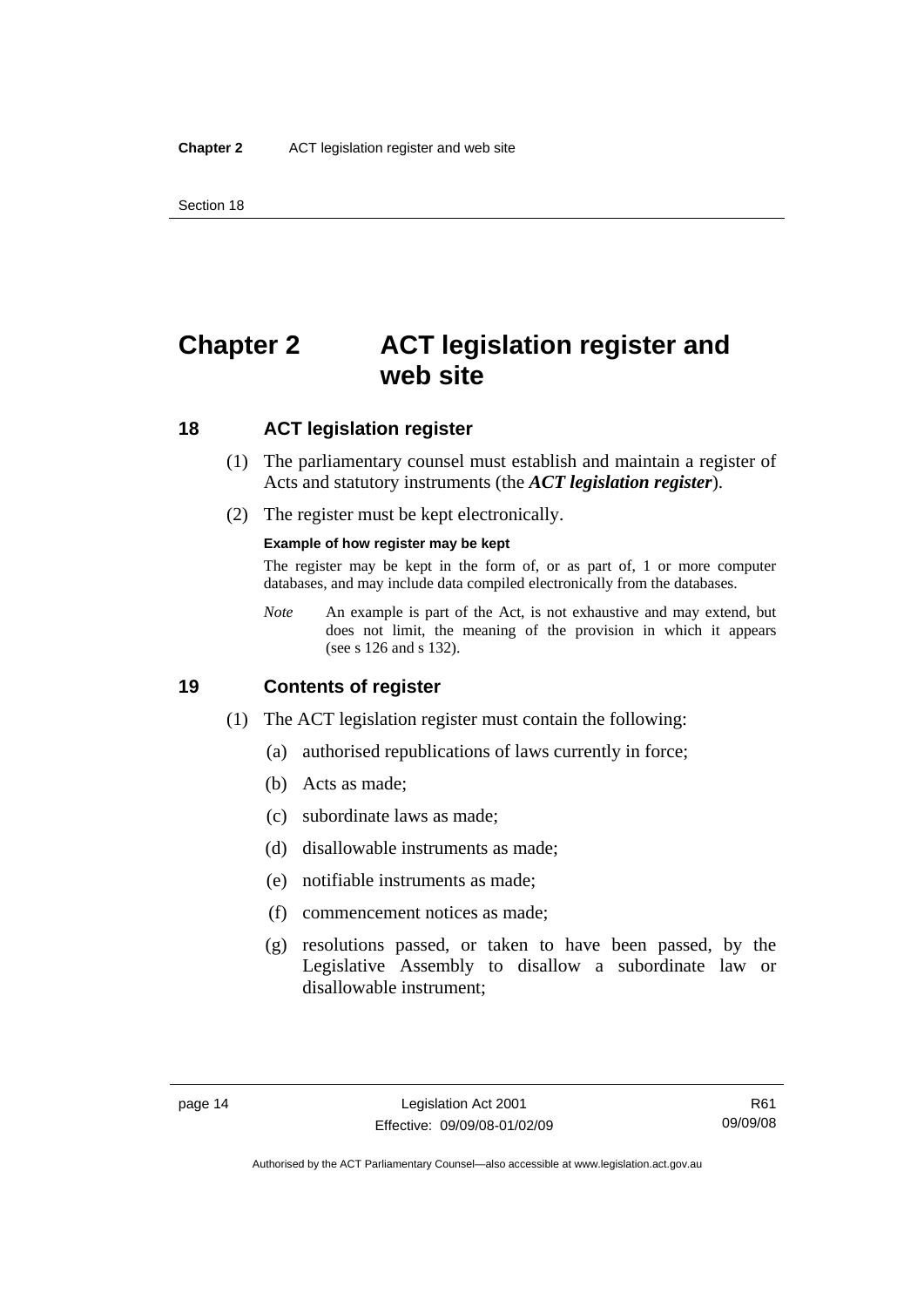- (h) resolutions passed, or taken to have been passed, by the Legislative Assembly to amend a subordinate law or disallowable instrument;
- (i) bills presented to the Legislative Assembly;
- (j) explanatory statements for bills, and amendments of bills, presented to the Legislative Assembly;
- (k) explanatory statements, and regulatory impact statements under chapter 5, for subordinate laws and disallowable instruments.
- (2) The ACT legislation register must also contain the following:
	- (a) notifications of the making of Acts;
	- (b) notifications of the making of subordinate laws;
	- (c) notifications of the making of disallowable instruments;
	- (d) notifications of the making of notifiable instruments;
	- (e) notifications of the making of commencement notices;
	- (f) notifications of the disallowance of subordinate laws or disallowable instruments under section 65 (Disallowance by resolution of Assembly);
	- (g) notifications of the amendment of subordinate laws or disallowable instruments under section 68 (Amendment by resolution of Assembly).
- (3) The parliamentary counsel may enter additional material in the register if the parliamentary counsel considers that it is likely to be useful to users of the register.
- (4) Without limiting subsection (3), the additional material may include the following:
	- (a) unauthorised republications of laws currently in force;
	- (b) past versions of unauthorised republications;

page 15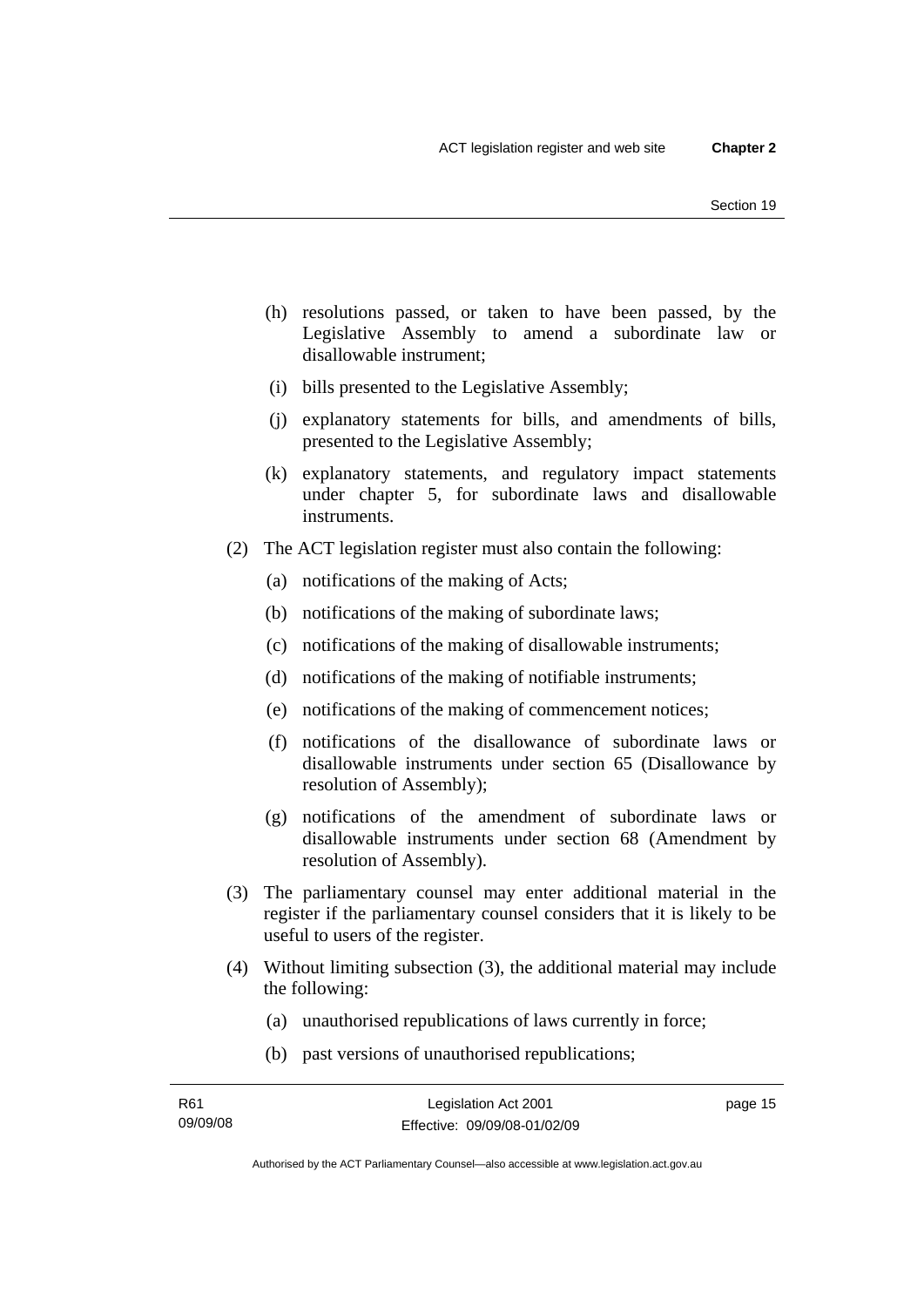- (c) past versions of authorised republications;
- (d) statutory instruments that are not legislative instruments;
- (e) repealed Acts and statutory instruments;
- (f) Commonwealth laws that apply in or in relation to the ACT;
- (g) material relevant to interpreting the rights set out in the *Human Rights Act 2004*, including documents mentioned in that Act, dictionary, definition of *international law*.
- *Note* The following sections of the Act deal with the entry of material in the register:
	- s 28 (Notification of Acts)
	- s 61 (Notification of legislative instruments)
	- s 65A (Notification of disallowance by resolution of Assembly)
	- s 69 (Notification of amendments made by resolution of Assembly)
	- s 108 (Republication in register).
- (5) The parliamentary counsel may enter additional material in the register in any way the parliamentary counsel considers is likely to be helpful to users of the register.

#### **Examples**

- 1 A uniform legislative scheme is entered into under heads of agreement signed on behalf of the Commonwealth, States and Territories. The Legislative Assembly later passes an Act to implement the scheme on behalf of the ACT and the Act is notified and entered in the register. The agreement is also entered in the register as a notifiable instrument with a notifiable instrument number even though the instrument is not taken to be a notifiable instrument under section 10 (Meaning of *notifiable instrument*). The page of the register for the Act contains the heading 'Legislative instruments' and the agreement is listed underneath. The page of the register for the agreement gives particulars for the agreement and mentions that it is not a notifiable instrument but is included in the register for information.
- 2 An instrument under the Self-Government Act notifying the appointment of Ministers is entered in the register as a notifiable instrument even though the instrument is not taken to be a notifiable instrument under section 10 (Meaning of *notifiable instrument*). The instrument is also numbered as a notifiable instrument. The page of the register for the notification mentions

R61 09/09/08

Authorised by the ACT Parliamentary Counsel—also accessible at www.legislation.act.gov.au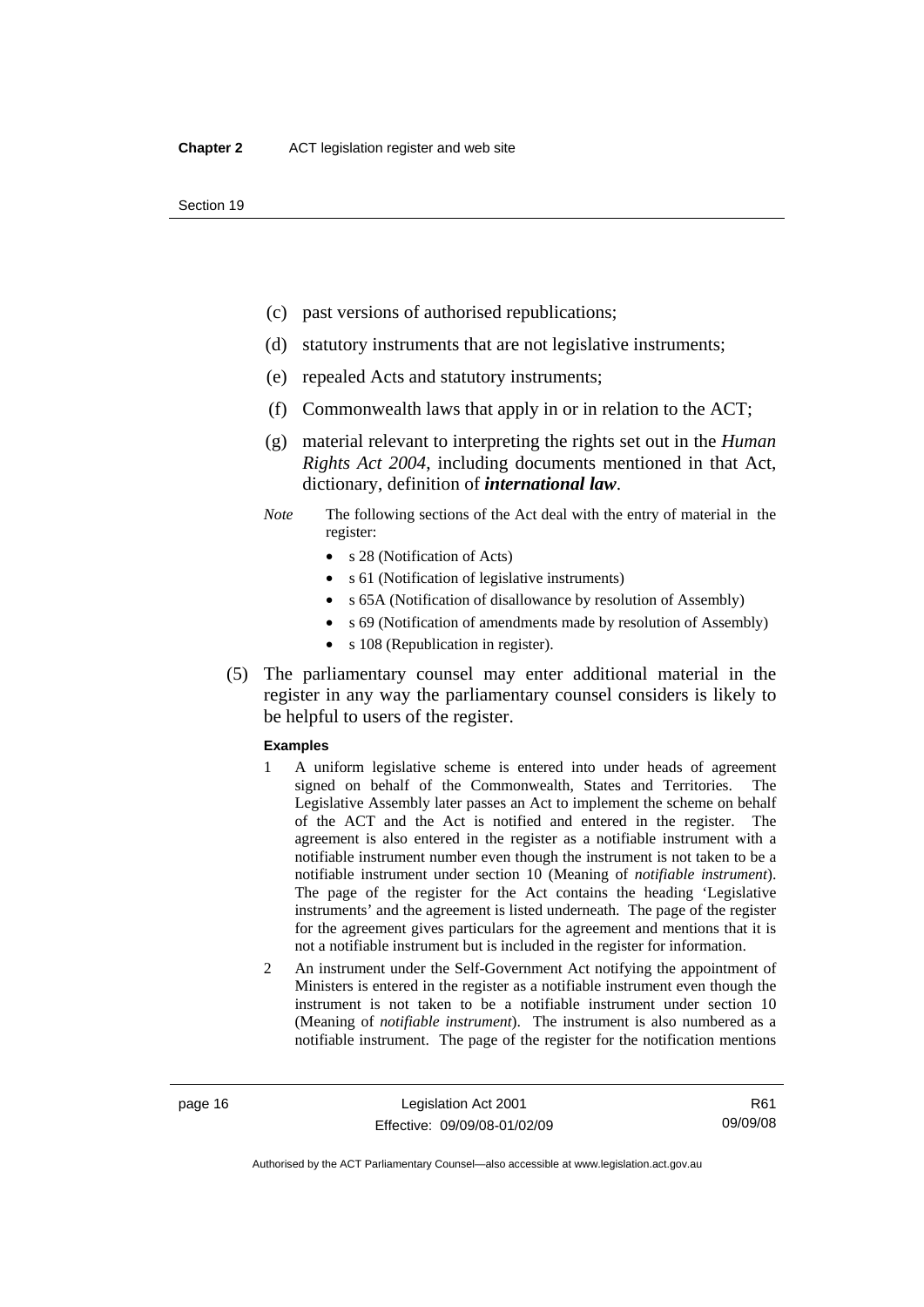that it is made under the Self-Government Act and is not a notifiable instrument but is included in the register for information.

- *Note* An example is part of the Act, is not exhaustive and may extend, but does not limit, the meaning of the provision in which it appears (see s 126 and s 132).
- (6) Without limiting subsection (3) or (5), a regulation may prescribe requirements to be satisfied for additional material to be entered in the register under this section, including, for example, requirements about—
	- (a) the form of the material; and
	- (b) the making of requests for its entry in the register.
- (7) A regulation may also make provision about the following in relation to instruments (other than legislative instruments) to be entered in the register under this section:
	- (a) the numbering of the instruments by the parliamentary counsel, whether in a series of numbers allocated under section 59 (Numbering) or otherwise;
	- (b) the identification of the instruments, including, for example, authorising the parliamentary counsel to—
		- (i) add a name to an unnamed instrument; or
		- (ii) amend an instrument's name; or
		- (iii) add notes to an instrument to assist in its identification; or
		- (iv) do anything else in relation to an instrument to assist users of the register to identify or refer to the instrument.
- (8) If the register contains an authorised republication of a law currently in force, and the law is amended, the parliamentary counsel must replace the republication with an authorised republication of the law as amended.

page 17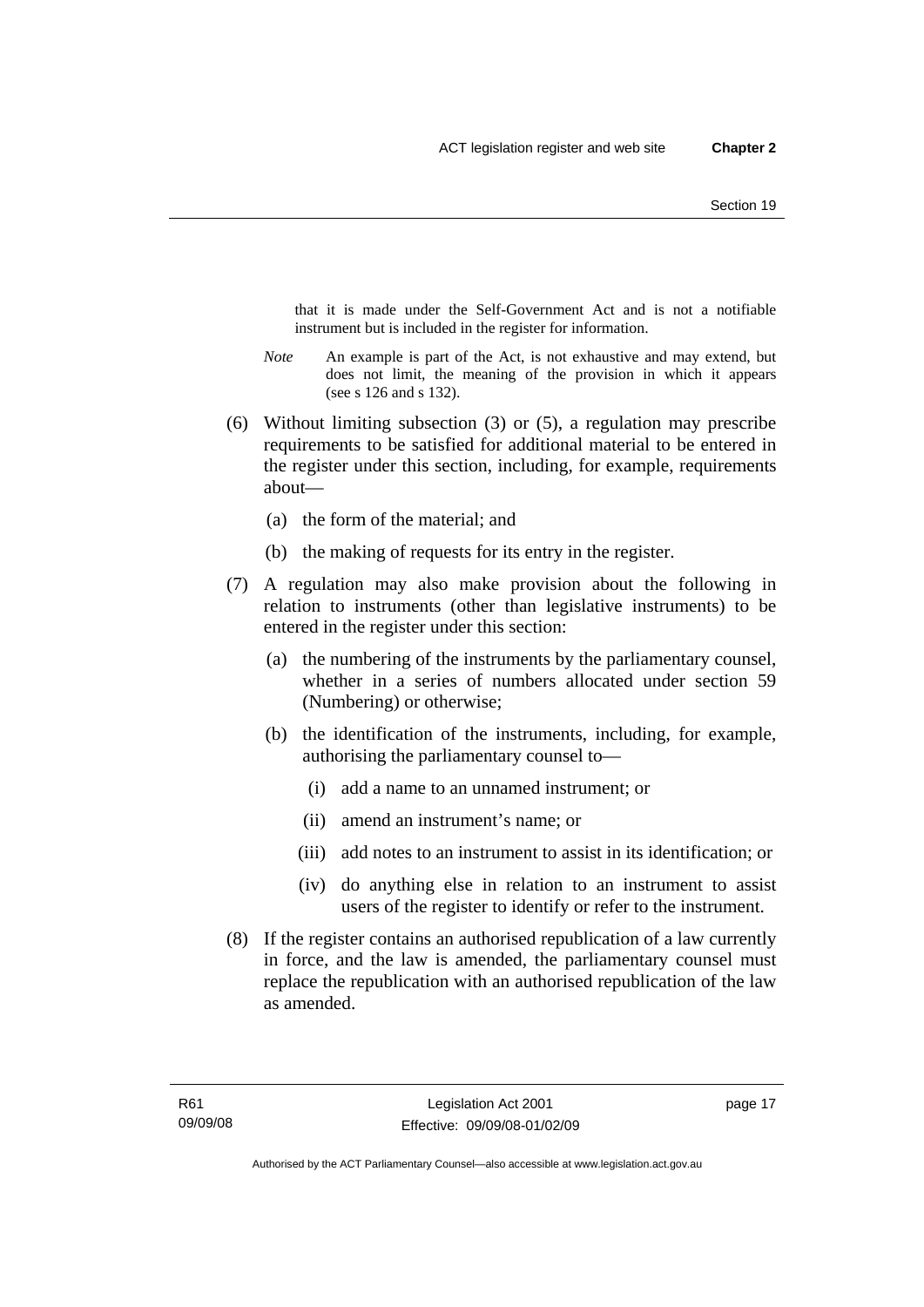- <span id="page-33-0"></span> (9) If the register contains an authorised republication of a law, and the law is repealed, expires or, for a subordinate law or disallowable instrument, is disallowed by the Legislative Assembly, the parliamentary counsel must ensure that the republication is no longer shown as a republication of law currently in force.
- (10) If the parliamentary counsel considers it likely to be useful to users of the register to enter information (in any form) in the register, the parliamentary counsel may enter the information at any time.

### **Example**

guides and indexes to the register

- (11) If an Act passed by the Legislative Assembly, or a legislative instrument made, before the commencement of this Act need not be notified under this Act, the parliamentary counsel may enter the text of the Act or instrument in the register.
- (12) The parliamentary counsel may correct any mistake, error or omission in the register subject to the requirements (if any) of the regulations.
- (13) In this section:

*amended* includes modified.

*law*—see section 107 (Definitions for ch 11).

*repealed* includes lapsed and expired.

## **20 Prompt registration**

The parliamentary counsel must ensure that anything the parliamentary counsel is required to do in relation to the register is done promptly.

## **21 Approved web site**

 (1) The parliamentary counsel must approve an internet site, and may approve additional internet sites, for this Act.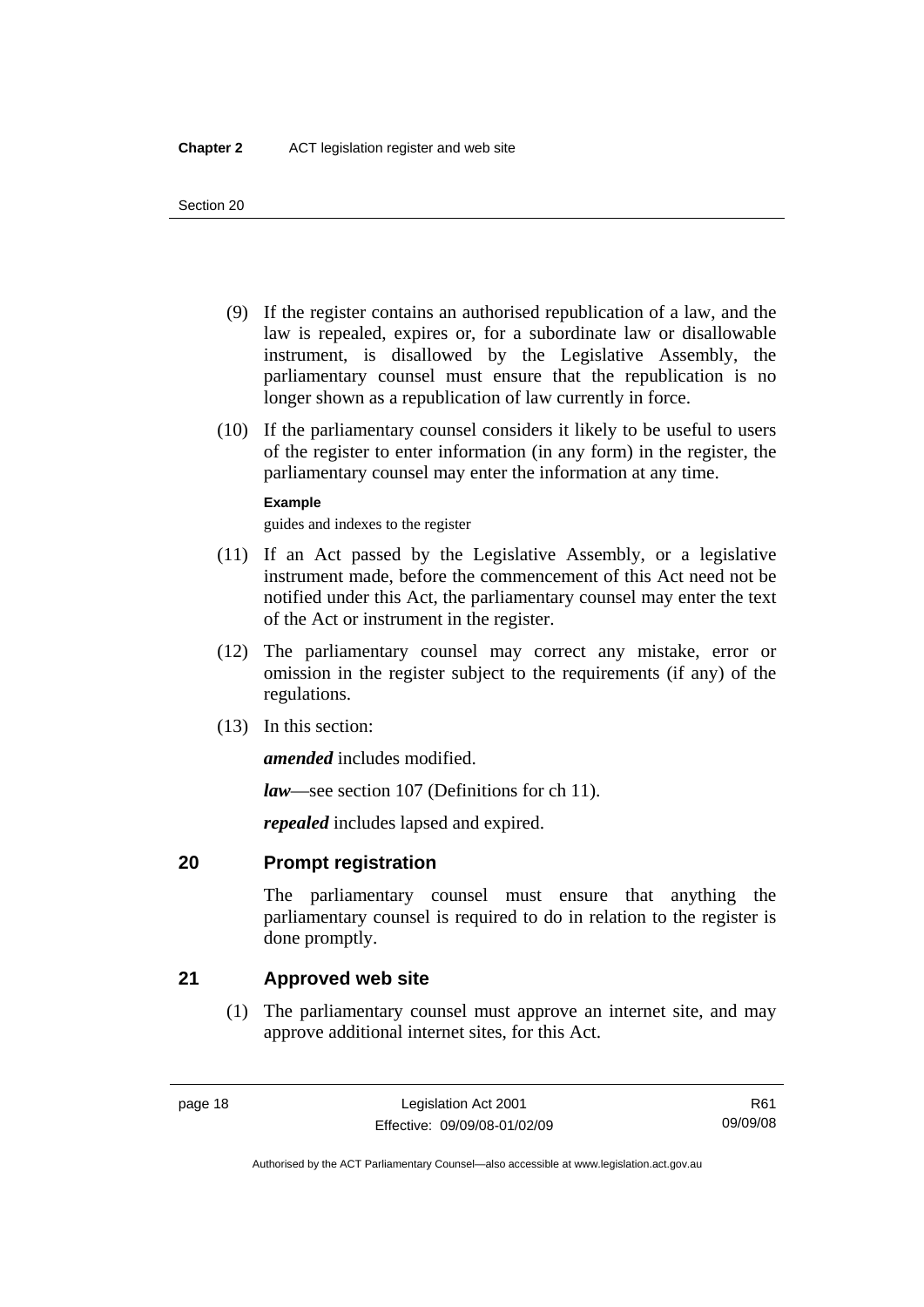<span id="page-34-0"></span> (2) The parliamentary counsel may enter into agreements or arrangements to ensure that users can authenticate an approved web site or the material accessible on an approved web site.

## **22 Access to registered material at approved web site**

- (1) The parliamentary counsel must ensure, as far as practicable, that a copy of the material mentioned in section 19 (1) and (2) (Contents of register) is accessible at all times on an approved web site.
- (2) Access is to be provided without charge by the Territory.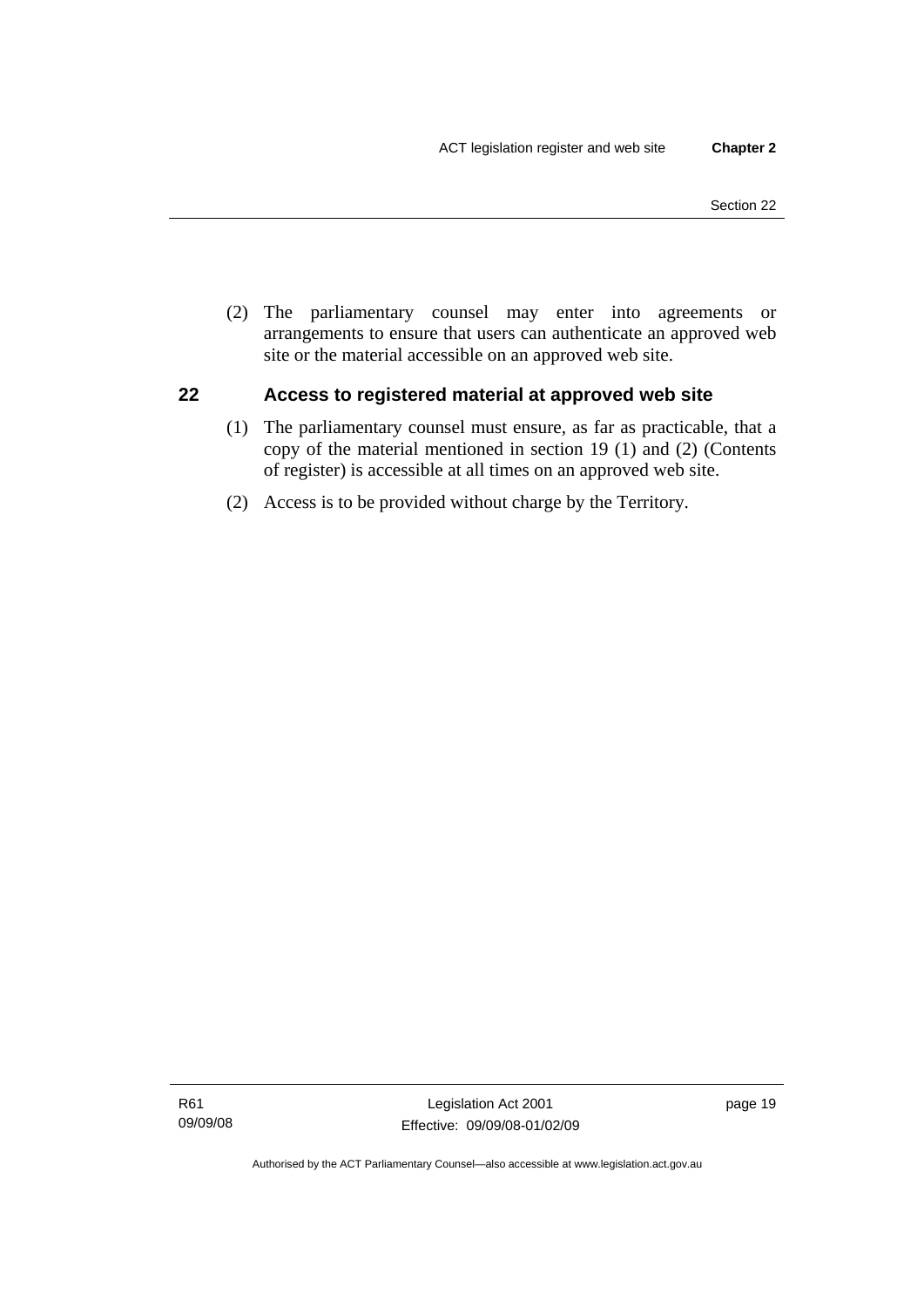## <span id="page-35-0"></span>**Chapter 3 Authorised versions and evidence of laws and legislative material**

## **22A Definitions for ch 3**

In this chapter:

*law* means an Act or statutory instrument, whether or not it has been amended, and includes, in relation to a republication—

- (a) a collection of 2 or more Acts or statutory instruments; or
- (b) all or part of an agreement or other instrument that has the force of law or is in, or attached to, an Act or statutory instrument.
- *Note* A reference to an Act or statutory instrument includes a reference to a provision of the Act or instrument (see s 7 and s 13).

*legislative material* means material (other than a law or provision of a law) relating to an Act or statutory instrument.

#### **Examples of** *legislative material*

- 1 Additional material entered in the register under section 19 (3) (Contents of register) that is not an Act or statutory instrument, for example, appointments of Ministers. Ministers are appointed by the Chief Minister under the Self-Government Act, section 41. An instrument notifying an appointment may be entered in the register even though the instrument is not a statutory instrument.
- 2 Material that may be considered under chapter 14 in working out the meaning of an Act or statutory instrument, for example, an explanatory statement for the bill that became the relevant Act that was presented to the Legislative Assembly before the Act was passed.
- *Note* An example is part of the Act, is not exhaustive and may extend, but does not limit, the meaning of the provision in which it appears (see s 126 and s 132).

page 20 Legislation Act 2001 Effective: 09/09/08-01/02/09

R61 09/09/08

Authorised by the ACT Parliamentary Counsel—also accessible at www.legislation.act.gov.au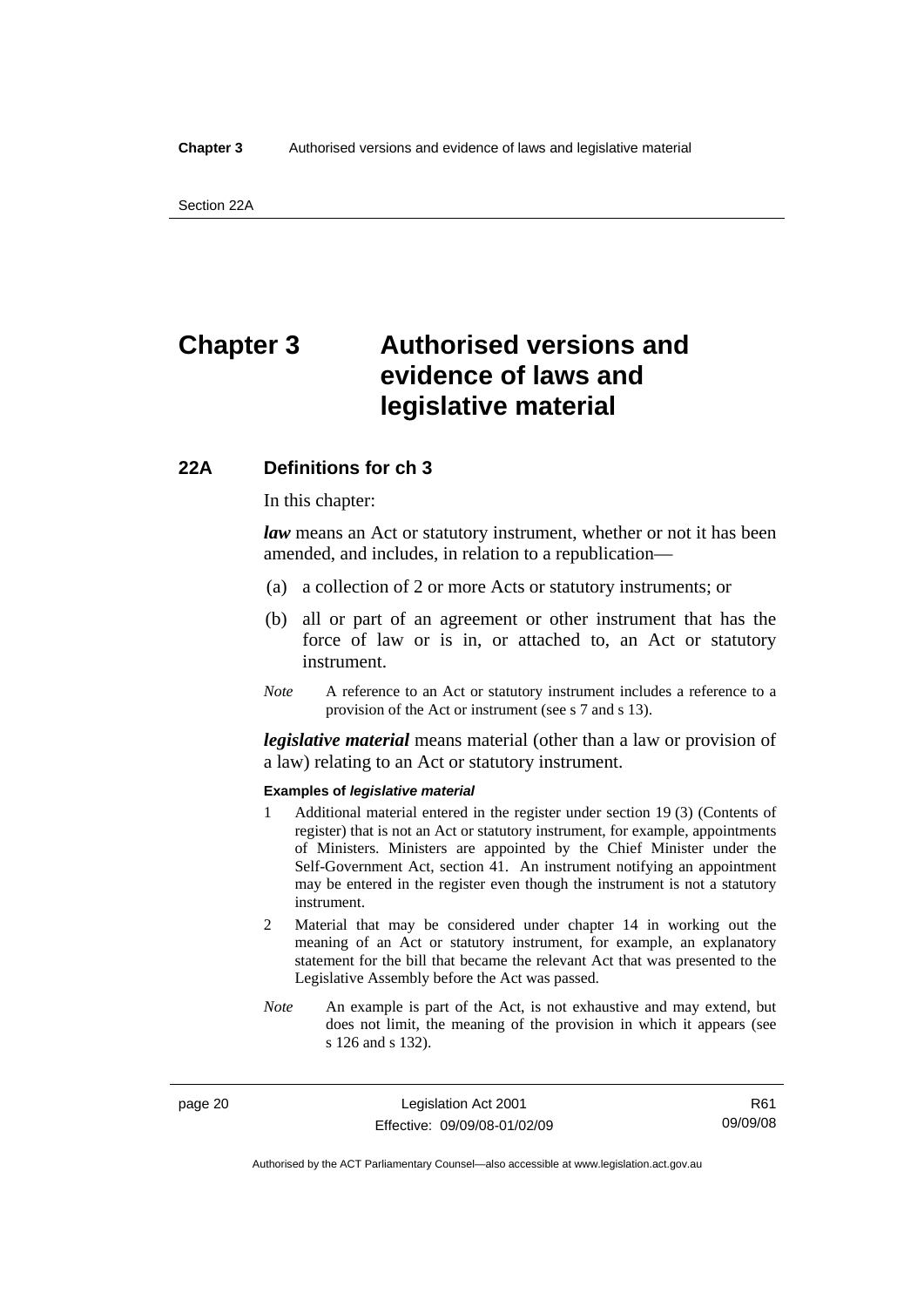*republication* includes part of a republication.

## **23 Authorisation of versions by parliamentary counsel**

The parliamentary counsel may authorise written or electronic versions of a law, republication or legislative material.

*Note Written* includes printed (see dict, pt 1, def *writing*).

## **24 Authorised electronic versions**

- (1) An electronic copy of a law, republication or legislative material is an authorised version if—
	- (a) it is accessed at, or downloaded from, an approved web site in a format authorised by the parliamentary counsel; or
	- (b) it is authorised by the parliamentary counsel and is in the format in which it is authorised by the parliamentary counsel.

#### **Example of authorised electronic format**

a locked pdf file

- *Note* An example is part of the Act, is not exhaustive and may extend, but does not limit, the meaning of the provision in which it appears (see s 126 and s 132).
- (2) It is presumed, unless the contrary is proved—
	- (a) that an internet site purporting to be an approved web site is an approved web site; and
	- (b) that an electronic copy of a law, republication or legislative material accessed at, or downloaded from, an approved web site and purporting to be authorised by the parliamentary counsel (however expressed) is an authorised version of the law, republication or legislative material; and
	- (c) that any other electronic copy of a law, republication or legislative material purporting to be authorised by the parliamentary counsel (however expressed) is an authorised version of the law, republication or legislative material; and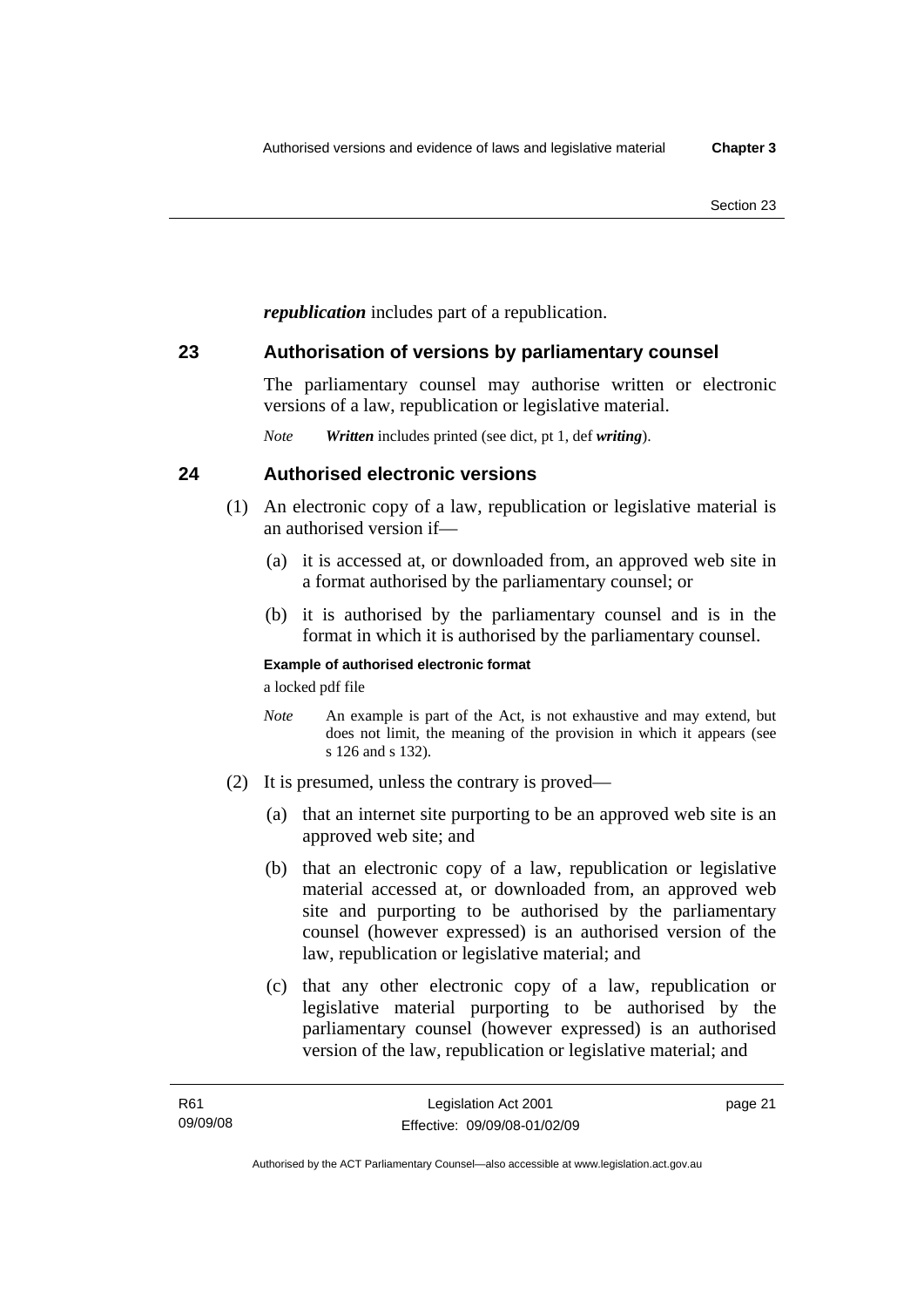- (d) that an authorised electronic version of an Act or statutory instrument correctly shows the Act or instrument; and
- (e) that an authorised electronic version of a republication of a law correctly shows the law as at the republication date; and
- (f) that an authorised electronic version of legislative material correctly shows the material.

#### **Examples of an electronic copy of a republication purporting to be authorised by the parliamentary counsel**

- 1 The republication has the words 'Authorised by the ACT Parliamentary Counsel' on the front cover and the words 'Authorised when accessed at www.legislation.act.gov.au or in authorised printed form' at the foot of each page of the republication.
- 2 The republication has the words 'Authorised by the ACT Parliamentary Counsel' on the front cover and the words 'Authorised by the ACT Parliamentary Counsel—also accessible at www.legislation.act.gov.au' at the foot of each page of the republication.
- *Note* A reference to an Act or statutory instrument includes a reference to a provision of the Act or instrument (see s 7 (3) and s 13 (3)). A reference to a republication includes a reference to part of a republication (see s 22A def *republication*).

## **25 Authorised written versions**

- (1) A written copy of a law, republication or legislative material is an authorised version if—
	- (a) it is a written copy produced directly from an authorised electronic version of the law, republication or legislative material; or

Authorised by the ACT Parliamentary Counsel—also accessible at www.legislation.act.gov.au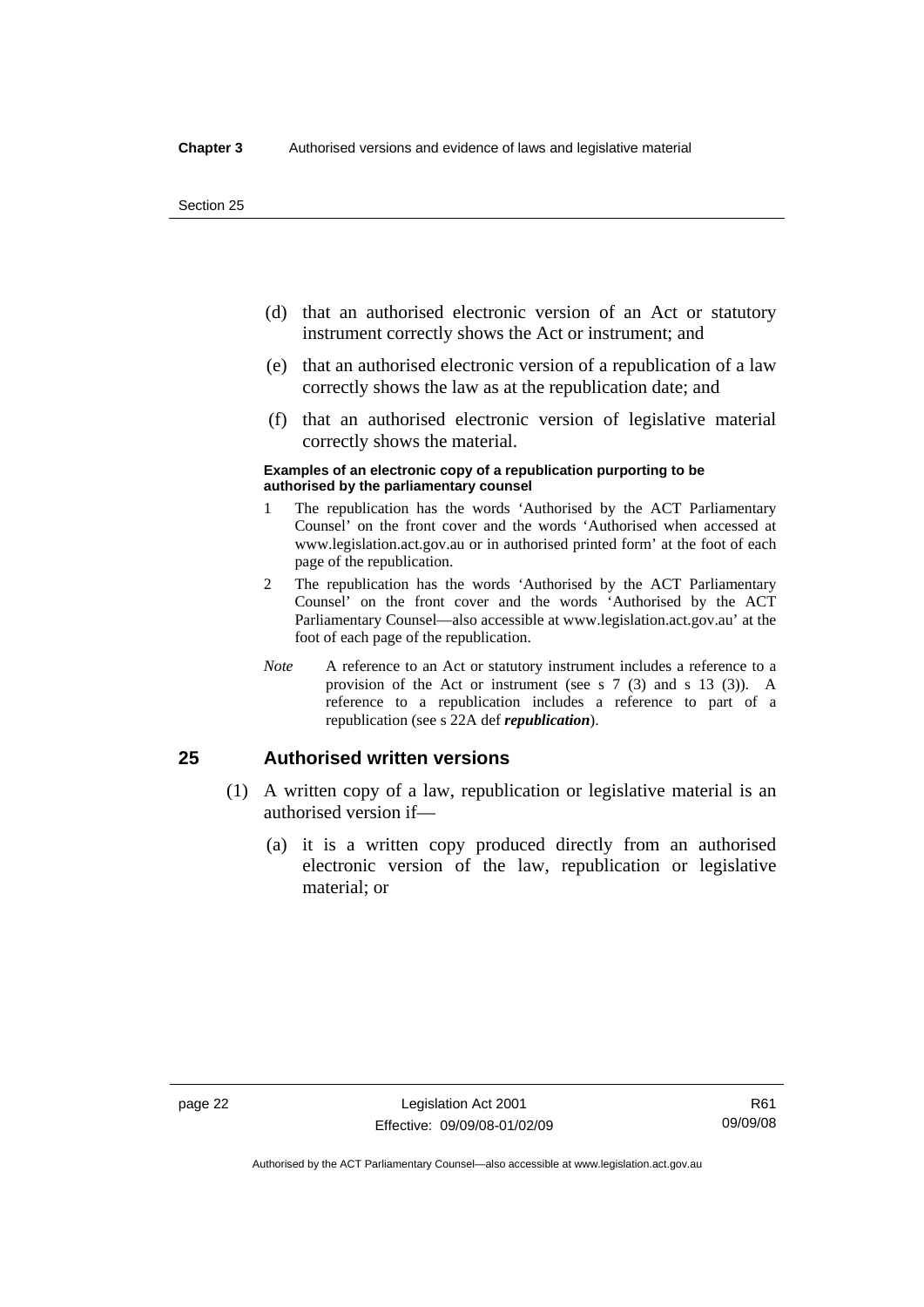(b) it is a written copy of another version of the law, republication or legislative material authorised by the parliamentary counsel.

#### **Example for par (a)**

An authorised electronic version of an Act is downloaded from an approved web site and printed. The printed copy is an authorised written version of the Act.

- *Note* An example is part of the Act, is not exhaustive and may extend, but does not limit, the meaning of the provision in which it appears (see s 126 and s 132).
- (2) It is presumed, unless the contrary is proved—
	- (a) that a written copy of a law, republication or legislative material purporting to be authorised by the parliamentary counsel (however expressed) is an authorised version of the law, republication or legislative material; and
	- (b) that an authorised written version of an Act or statutory instrument correctly shows the Act or instrument; and
	- (c) that an authorised written version of a republication of a law correctly shows the law as at the republication date; and
	- (d) that an authorised written version of legislative material correctly shows the material.

#### **Examples of a written copy of a republication purporting to be authorised by the parliamentary counsel**

- 1 The republication has the words 'Authorised by the ACT Parliamentary Counsel' on the front cover and the words 'Authorised by the parliamentary counsel and printed by authority of the ACT Government' at the foot of each page of the republication.
- 2 The republication has the words 'Authorised by the ACT Parliamentary Counsel and printed by authority of the ACT Government' on the front cover and the words 'Authorised by the ACT Parliamentary Counsel—also accessible at www.legislation.act.gov.au' at the foot of each page of the republication.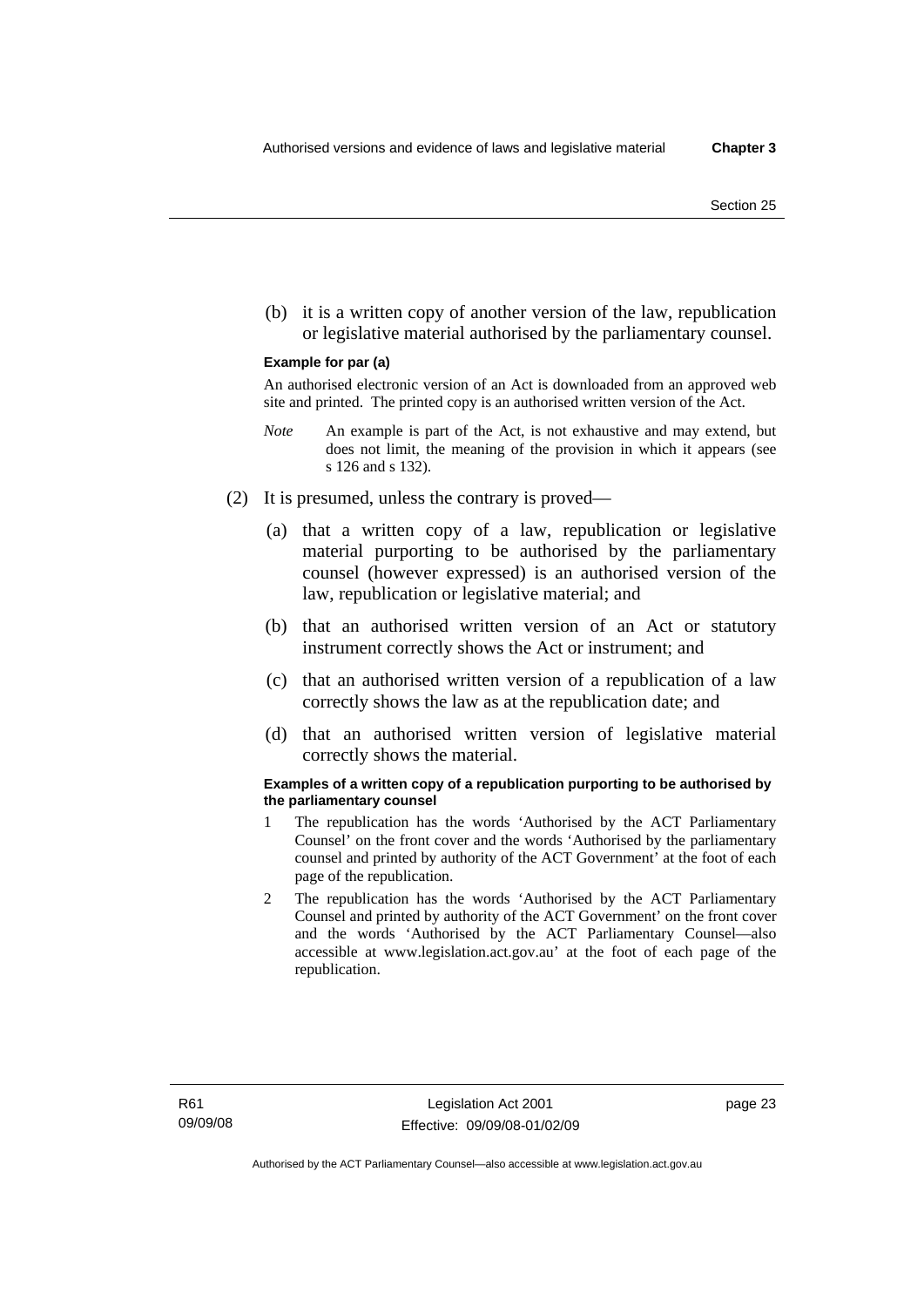- 3 The republication has the words 'Authorised by the ACT Parliamentary Counsel' on the front cover and the words 'Authorised by the ACT Parliamentary Counsel—also accessible at www.legislation.act.gov.au' at the foot of each page of the republication.
- *Note* A reference to an Act or statutory instrument includes a reference to a provision of the Act or instrument (see s 7 (3) and s 13 (3)). A reference to a republication includes a reference to part of a republication (see s 22A def *republication*).

## **26 Judicial notice of certain matters**

- (1) Proof is not required about—
	- (a) the passing of a proposed law by the Legislative Assembly or its notification in the register or the gazette; or
	- (b) the making, or notification or publication in the register or the gazette, of a subordinate law, disallowable instrument, notifiable instrument, commencement notice or any other statutory instrument; or
	- (c) the approval (however described) of a statutory instrument by the Executive, a Minister or any other entity; or
	- (d) the provisions of an Act, subordinate law, disallowable instrument, notifiable instrument, commencement notice or any other statutory instrument; or
	- (e) the commencement of an Act, subordinate law, disallowable instrument, notifiable instrument, or any other statutory instrument; or
	- (f) the presentation of a subordinate law, disallowable instrument or any other statutory instrument to the Legislative Assembly; or
	- (g) anything done or not done by or in the Legislative Assembly in relation to a subordinate law, disallowable instrument or any other statutory instrument; or

R61 09/09/08

Authorised by the ACT Parliamentary Counsel—also accessible at www.legislation.act.gov.au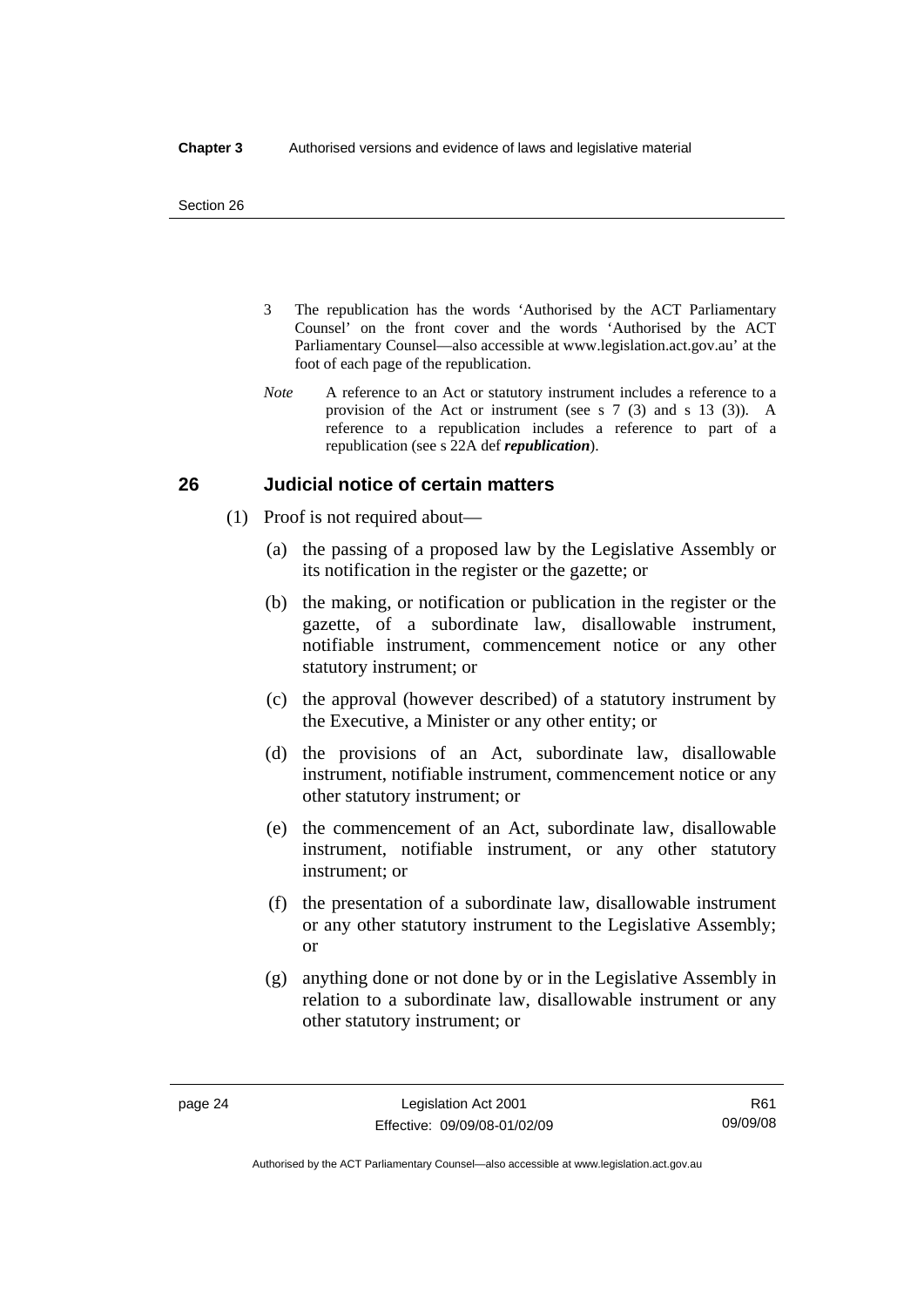- (h) amendments or other changes made under chapter 11 (Republication of Acts and statutory instruments); or
- (i) the authorisation of a republication under this Act, the provisions of an authorised republication or the republication date of an authorised republication.
- (2) A court or tribunal may inform itself of anything mentioned in subsection (1) in any way it considers appropriate.

#### **Examples of ways that may be appropriate**

- 1 using a version of an Act downloaded from an approved web site using the internet
- 2 using information obtained from an approved web site using the internet
- 3 using an authorised written version of a republication
- *Note* An example is part of the Act, is not exhaustive and may extend, but does not limit, the meaning of the provision in which it appears (see s 126 and s 132).
- (3) However, the court or tribunal must consider whether the source it intends to use appears to be a reliable source of information.
- (4) For subsection (3), an authorised version of a law, republication or legislative material is a reliable source of information.
- (5) This section does not limit any other law providing how a court or tribunal may be informed about a matter mentioned in subsection  $(1)$ .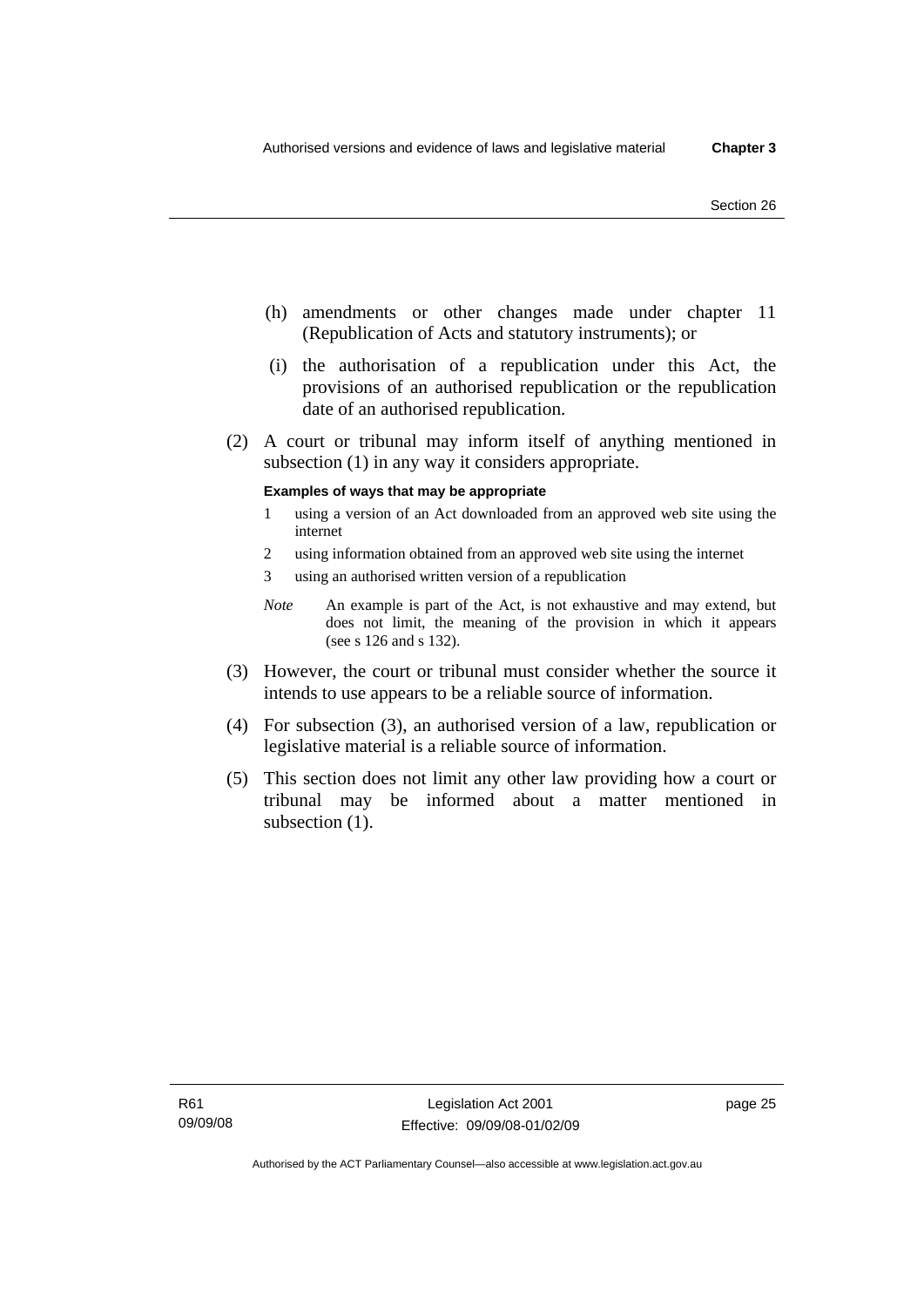## **Chapter 4 Numbering and notification of Acts**

#### **27 Numbering of Acts**

The Acts passed in each year are to be numbered as nearly as practicable in the order in which they are passed.

## **28 Notification of Acts**

- (1) If a proposed law is passed by the Legislative Assembly, the Speaker must ask the parliamentary counsel to notify the making of the law.
- (2) If the Speaker asks the parliamentary counsel to notify the making of the proposed law, the parliamentary counsel must—
	- (a) notify the making of the law in the register; or
	- (b) if it is not practicable to notify the making of the proposed law in the register—notify the making of the law in the gazette.
- (3) If the Speaker asks the parliamentary counsel to notify the making of the proposed law on a particular day, the parliamentary counsel must notify the making of the law on that day unless it is impracticable to do so.
- (4) The making of the proposed law is notified in the register by entering in the register—
	- (a) a statement that the law has been passed by the Legislative Assembly; and
	- (b) the text of the law.
- (5) The making of the proposed law is notified in the gazette by—
	- (a) publishing the text of the law in the gazette; or

Authorised by the ACT Parliamentary Counsel—also accessible at www.legislation.act.gov.au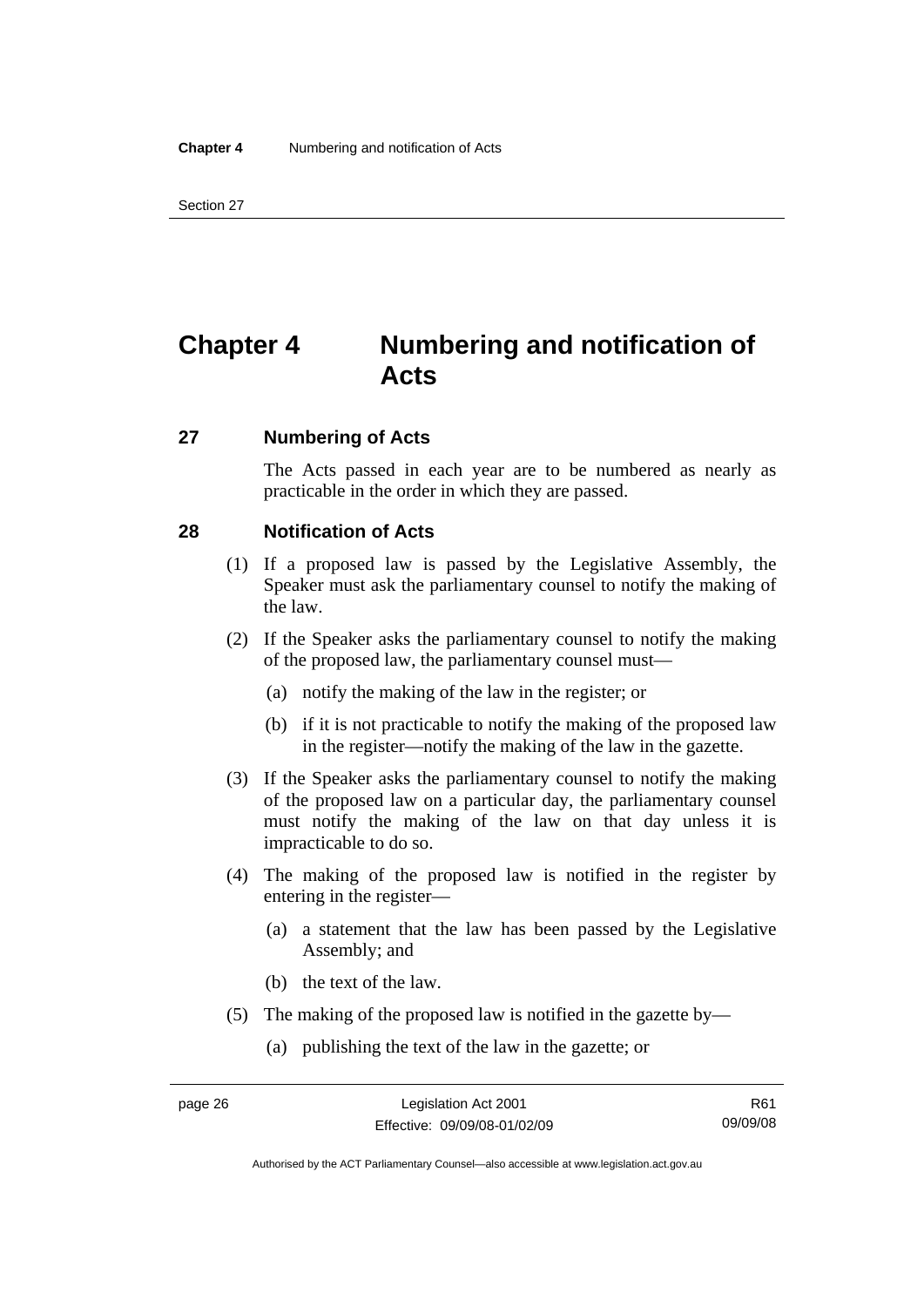- (b) publishing in the gazette a statement—
	- (i) that the law has been passed by the Legislative Assembly; and
	- (ii) of the place or places where copies of the law can be obtained (whether by purchase or otherwise).
- (6) If the making of the proposed law is notified in the gazette, the parliamentary counsel must enter in the register—
	- (a) a statement that the law has been passed by the Legislative Assembly; and
	- (b) a statement that the law was notified in the gazette on a stated date; and
	- (c) the text of the law.
- (7) If the making of the proposed law is notified in the gazette by publishing the statement mentioned in subsection (5) (b), copies of the law must be available on the day of publication (the *gazette date*), or as soon as practicable after the gazette date, at the place, or each of the places, stated in the gazette.
- (8) If on the gazette date no copies of the law are available at the place, or any of the places, stated in the gazette, the parliamentary counsel must give the Minister a statement—
	- (a) that copies of the law were not available; and
	- (b) explaining why they were not available.
- (9) The Minister must present the statement to the Legislative Assembly not later than 6 sitting days after the gazette date.
- (10) This section is a determinative provision.
	- *Note* See s 5 for the meaning of determinative provisions, and s 6 for their displacement.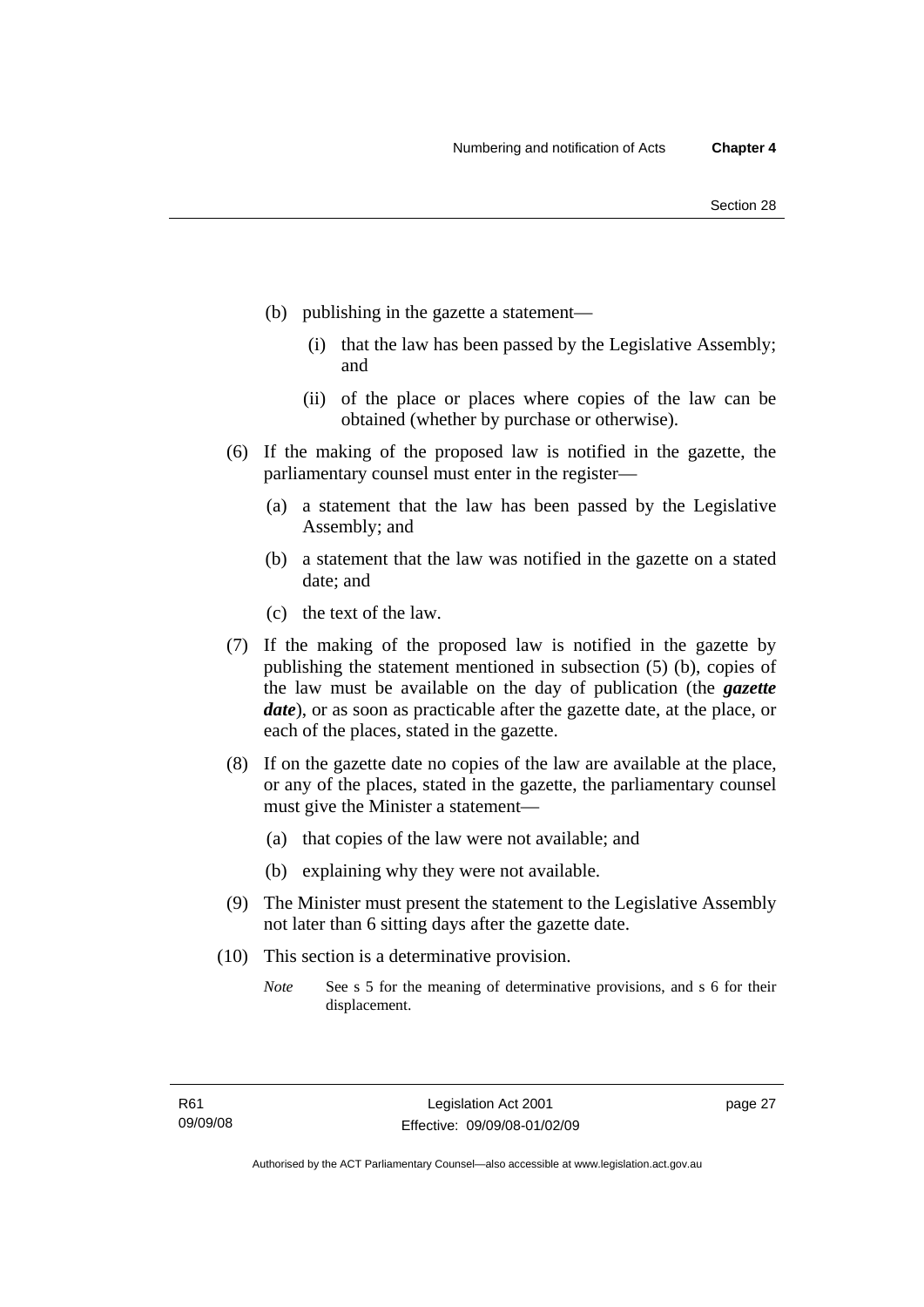## **29 References to** *enactment* **or** *passing* **of Acts**

In an Act or statutory instrument, a reference to the *enactment* or *passing* of an Act is a reference to the making of the Act having been notified in the register or the gazette.

## **30 References to** *notification* **of Acts**

In an Act or statutory instrument, a reference to the *notification* of an Act is a reference to the making of the Act having been notified in the register or the gazette.

page 28 Legislation Act 2001 Effective: 09/09/08-01/02/09

Authorised by the ACT Parliamentary Counsel—also accessible at www.legislation.act.gov.au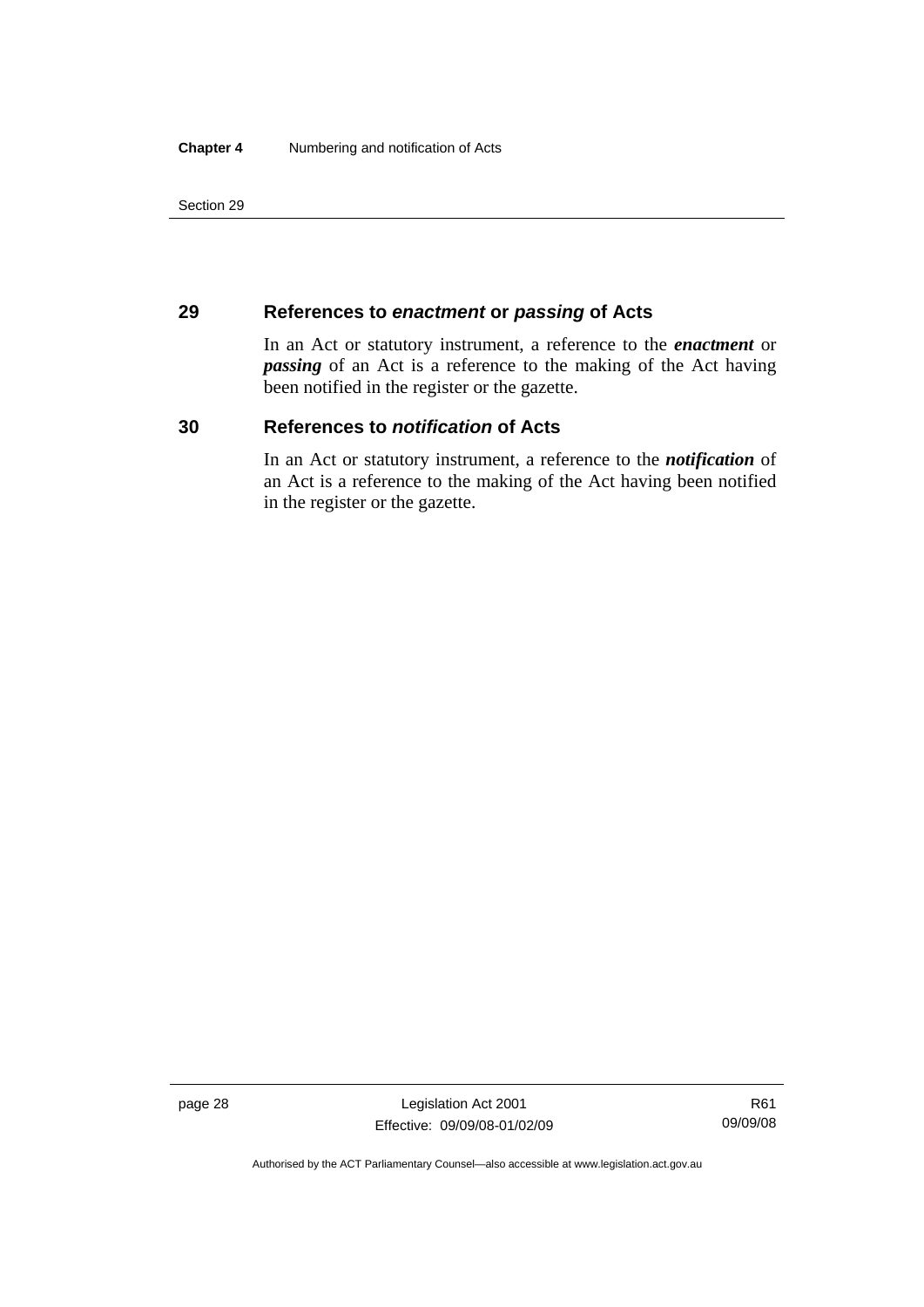# **Chapter 5 Regulatory impact statements for subordinate laws and disallowable instruments**

## **Part 5.1** Preliminary

## **31 Definitions for ch 5**

In this chapter:

*authorising law*, in relation to a proposed subordinate law or disallowable instrument (the *proposed law*), means the Act or statutory instrument (and, if appropriate, the provision of the Act or statutory instrument) under which the proposed law will be made.

## *benefits* includes—

- (a) advantages; and
- (b) direct and indirect economic, environmental and social benefits.

*costs* includes—

- (a) burdens and disadvantages; and
- (b) direct and indirect economic, environmental and social costs.

*scrutiny committee principles* means the terms of reference of the Legislative Assembly's Standing Committee on Legal Affairs that apply to subordinate laws and disallowable instruments.

## **32 Other publication or consultation requirements not affected**

 (1) Part 5.2 (Requirements for regulatory impact statements) does not affect any requirements in any other territory law for publication or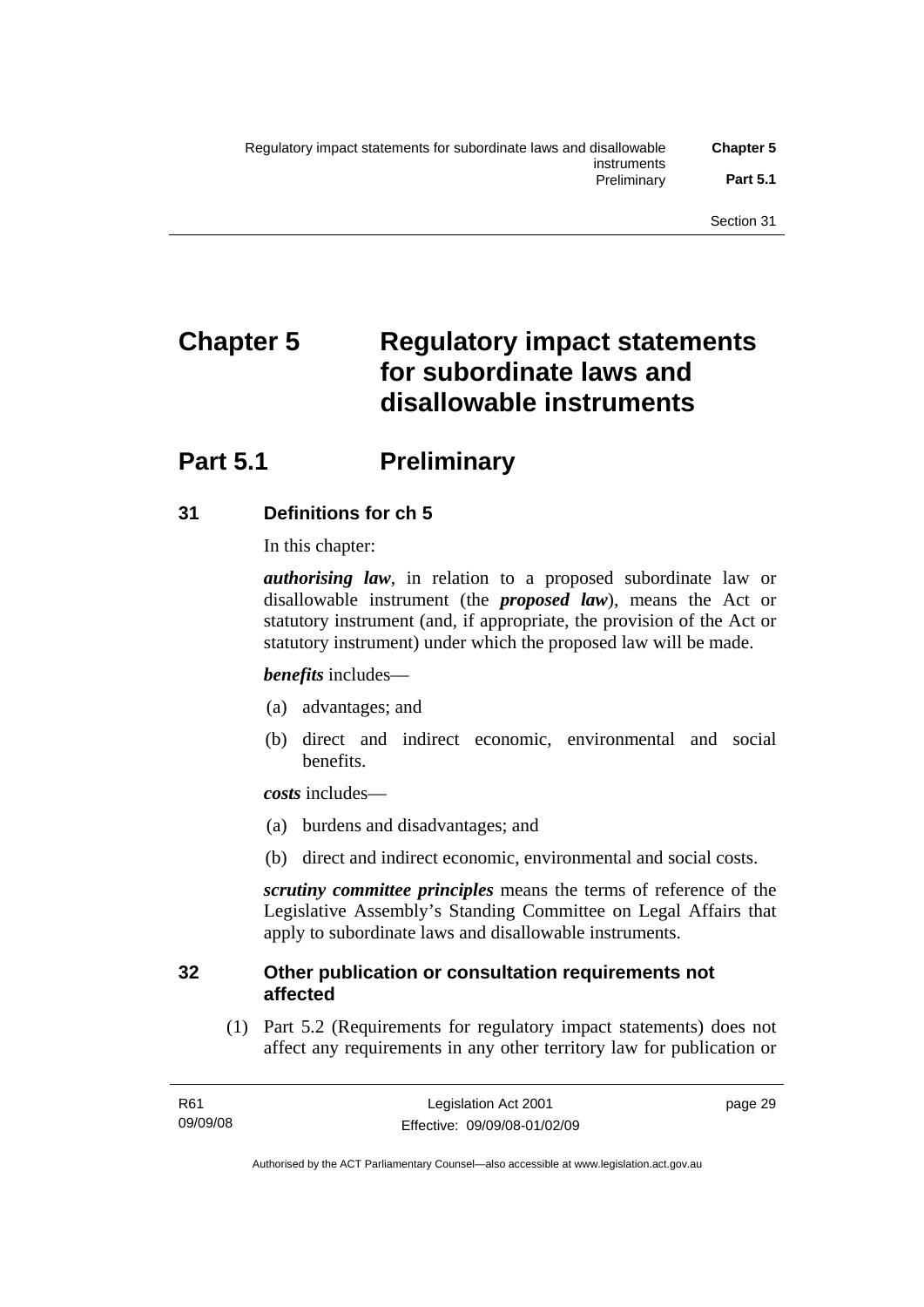| <b>Chapter 5</b> | Regulatory impact statements for subordinate laws and disallowable |
|------------------|--------------------------------------------------------------------|
|                  | instruments                                                        |
| <b>Part 5.1</b>  | Preliminary                                                        |

consultation about a proposal to make a subordinate law or disallowable instrument.

 (2) Part 5.2 does not apply to the subordinate law or disallowable instrument if the requirements are of a comparable level to publication and consultation under the part.

## **33 Guidelines about costs of proposed subordinate laws and disallowable instruments**

- (1) The Minister may issue guidelines to be applied in deciding whether a proposed subordinate law or disallowable instrument is, or is not, likely to impose appreciable costs on the community or a part of the community.
- (2) A guideline is a disallowable instrument.
	- *Note* A disallowable instrument must be notified, and presented to the Legislative Assembly, under this Act.

page 30 Legislation Act 2001 Effective: 09/09/08-01/02/09

Authorised by the ACT Parliamentary Counsel—also accessible at www.legislation.act.gov.au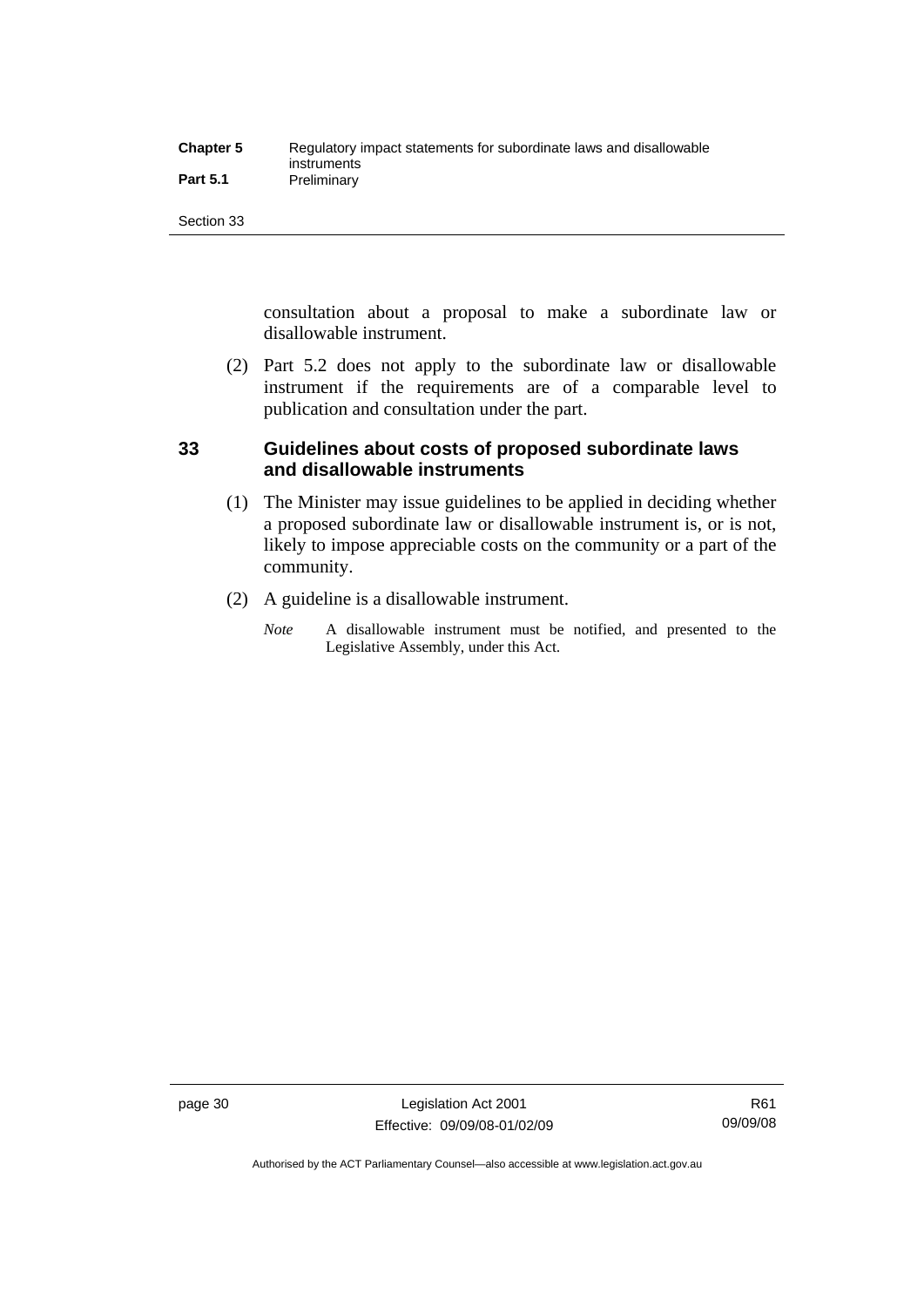## **Part 5.2 Requirements for regulatory impact statements**

## **34 Preparation of regulatory impact statements**

- (1) If a proposed subordinate law or disallowable instrument (the *proposed law*) is likely to impose appreciable costs on the community, or a part of the community, then, before the proposed law is made, the Minister administering the authorising law (the *administering Minister*) must arrange for a regulatory impact statement to be prepared for the proposed law.
- (2) However, this section does not apply to the proposed law if the administering Minister exempts the proposed law from subsection (1).
	- *Note* Section 32 and s 36 also state other circumstances when a regulatory impact statement is not required.
- (3) An exemption under subsection (2) (the *RIS exemption*) is a disallowable instrument.
	- *Note* A disallowable instrument must be notified, and presented to the Legislative Assembly, under this Act.
- (4) If the RIS exemption is disallowed under this Act after the proposed law has been made, the administering Minister must arrange for a regulatory impact statement to be prepared for the subordinate law or disallowable instrument.
- (5) The regulatory impact statement prepared under subsection (4) must be presented to the Legislative Assembly not later than 5 sitting days after the day the RIS exemption is disallowed.
- (6) This chapter (other than section 37 (When must regulatory impact statement be presented?)) applies to the law as if the law were a proposed subordinate law or disallowable instrument.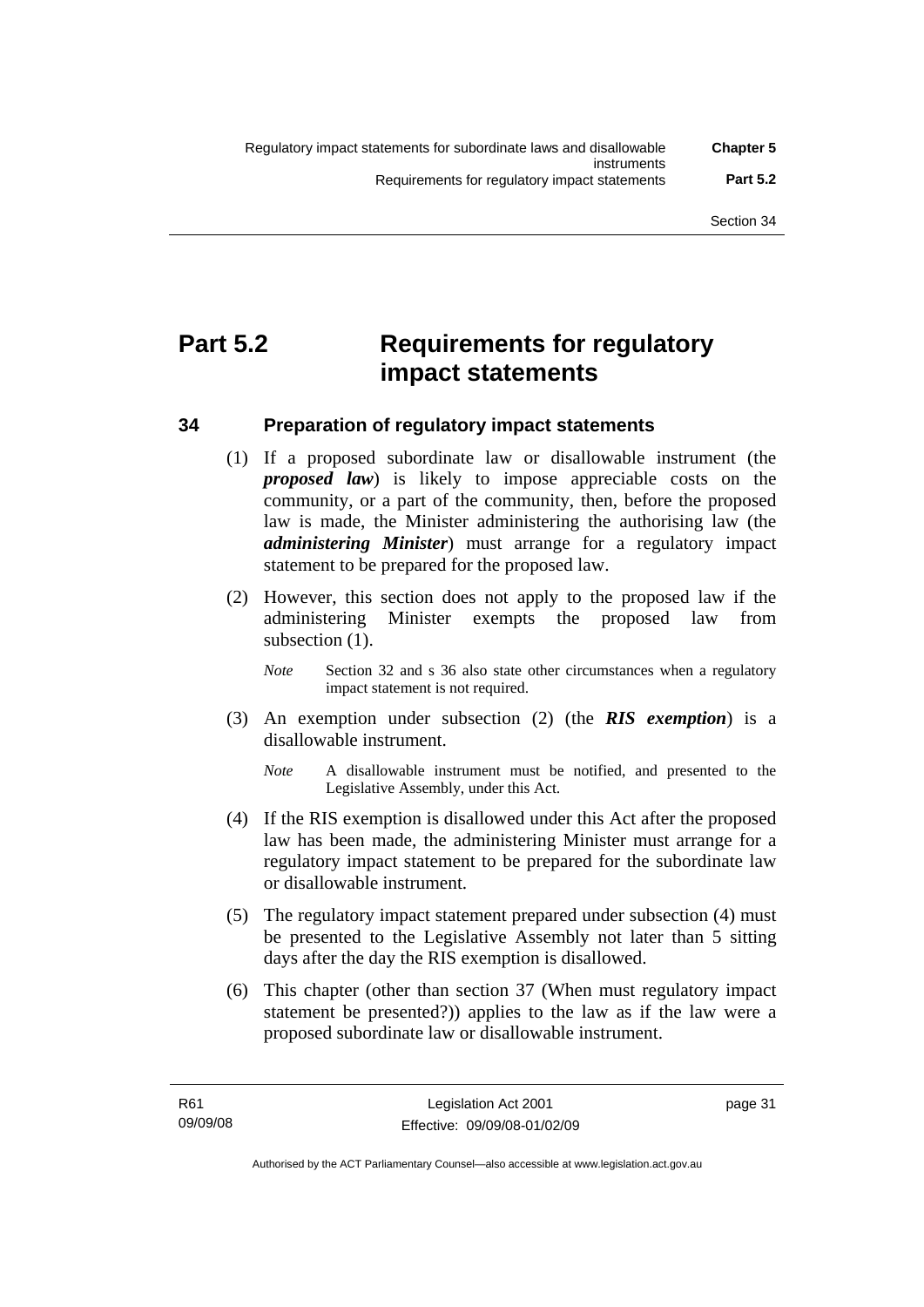## **35 Content of regulatory impact statements**

A regulatory impact statement for a proposed subordinate law or disallowable instrument (the *proposed law*) must include the following information about the proposed law in clear and precise language:

- (a) the authorising law;
- (b) a brief statement of the policy objectives of the proposed law and the reasons for them;
- (c) a brief statement of the way the policy objectives will be achieved by the proposed law and why this way of achieving them is reasonable and appropriate;
- (d) a brief explanation of how the proposed law is consistent with the policy objectives of the authorising law;
- (e) if the proposed law is inconsistent with the policy objectives of another territory law—
	- (i) a brief explanation of the relationship with the other law; and
	- (ii) a brief explanation for the inconsistency;
- (f) if appropriate, a brief statement of any reasonable alternative way of achieving the policy objectives (including the option of not making a subordinate law or disallowable instrument) and why the alternative was rejected;
- (g) a brief assessment of the benefits and costs of implementing the proposed law that—
	- (i) if practicable and appropriate, quantifies the benefits and costs; and
	- (ii) includes a comparison of the benefits and costs with the benefits and costs of any reasonable alternative way of achieving the policy objectives stated under paragraph (f);

Authorised by the ACT Parliamentary Counsel—also accessible at www.legislation.act.gov.au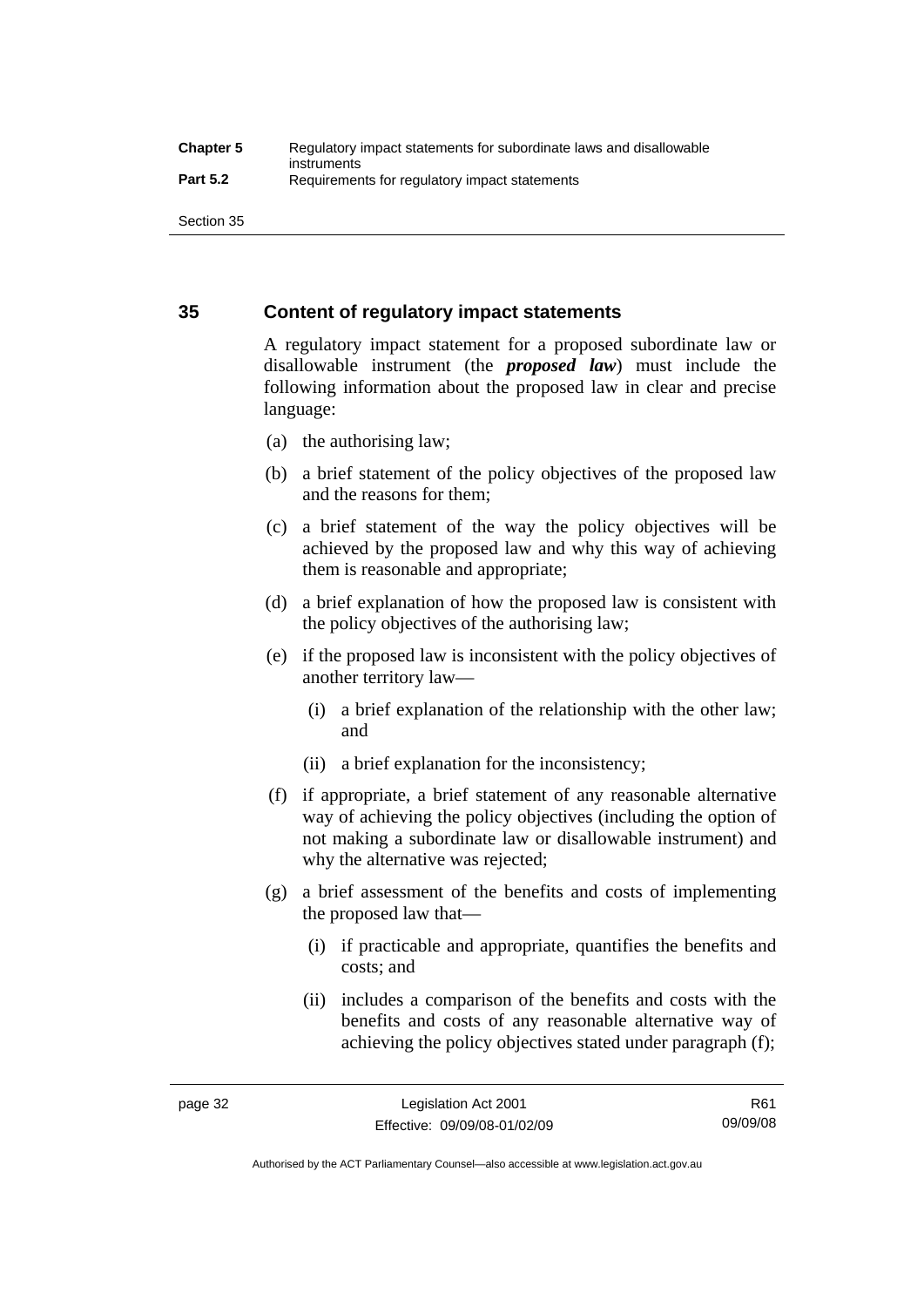(h) a brief assessment of the consistency of the proposed law with the scrutiny committee principles and, if it is inconsistent with the principles, the reasons for the inconsistency.

## **36 When is preparation of regulatory impact statement unnecessary?**

- (1) A regulatory impact statement need not be prepared for a proposed subordinate law or disallowable instrument (the *proposed law*) if the proposed law only provides for, or to the extent it only provides for, any of the following:
	- (a) a matter that is not of a legislative nature, including, for example, a matter of a machinery, administrative, drafting or formal nature;
	- (b) a matter that does not operate to the disadvantage of anyone (other than the Territory or a territory authority or instrumentality) by—
		- (i) adversely affecting the person's rights; or
		- (ii) imposing liabilities on the person;
	- (c) an amendment of a territory law to take account of current legislative drafting practice;
	- (d) the commencement of an Act or statutory instrument;
		- *Note* A reference to an Act or statutory instrument includes a reference to a provision of the Act or instrument (see s 7 and s 13).
	- (e) an amendment of a territory law that does not fundamentally affect the law's application or operation;
	- (f) a matter of a transitional character;
	- (g) a matter arising under a territory law that is part of a uniform scheme of legislation or complementary with legislation of the Commonwealth, a State or New Zealand;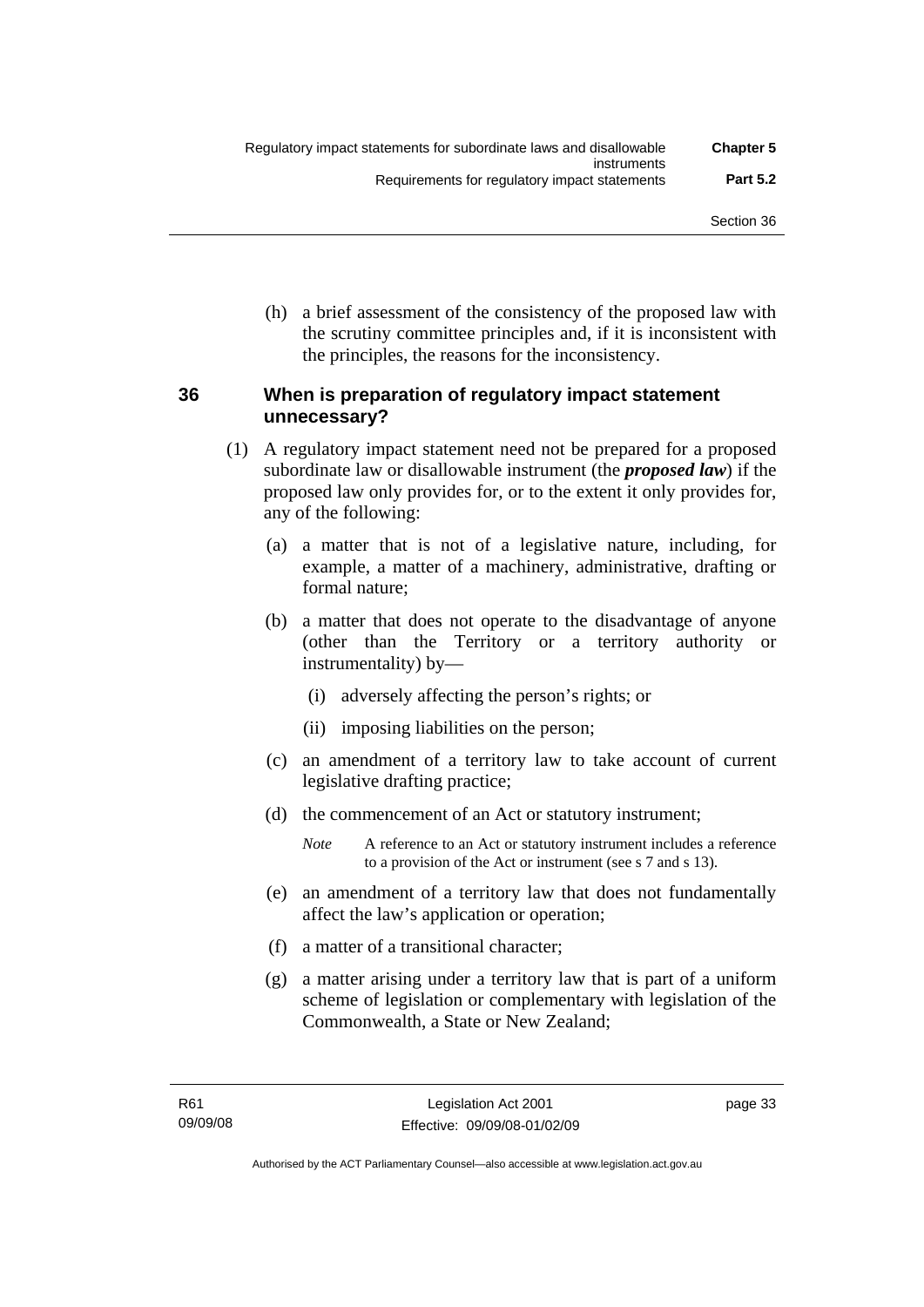- (h) a matter involving the adoption of an Australian or international protocol, standard, code, or intergovernmental agreement or instrument, if an assessment of the benefits and costs has already been made and the assessment was made for, or is relevant to, the ACT;
- (i) a proposal to make, amend or repeal rules of court;
- (j) a matter advance notice of which would enable someone to gain unfair advantage;
- (k) an amendment of a fee, charge or tax consistent with announced government policy.
- (2) A regulatory impact statement also need not be prepared for the proposed law if, or to the extent that, it would be against the public interest because of the nature of the proposed law or the circumstances in which it is made.

#### **Example**

A law may need to be made urgently for controlling the spread of a disease or dealing with another urgent situation.

- *Note 1* An example is part of the Act, is not exhaustive and may extend, but does not limit, the meaning of the provision in which it appears (see this Act, s 126 and s 132).
- *Note* 2 Section 32 and s 34 also state other circumstances when a regulatory impact statement is not required.

## **37 When must regulatory impact statement be presented?**

- (1) This section applies if a regulatory impact statement for a proposed subordinate law or disallowable instrument (the *proposed law*) has been prepared and the proposed law is made.
- (2) The statement must be presented to the Legislative Assembly with the subordinate law or disallowable instrument.

R61 09/09/08

Authorised by the ACT Parliamentary Counsel—also accessible at www.legislation.act.gov.au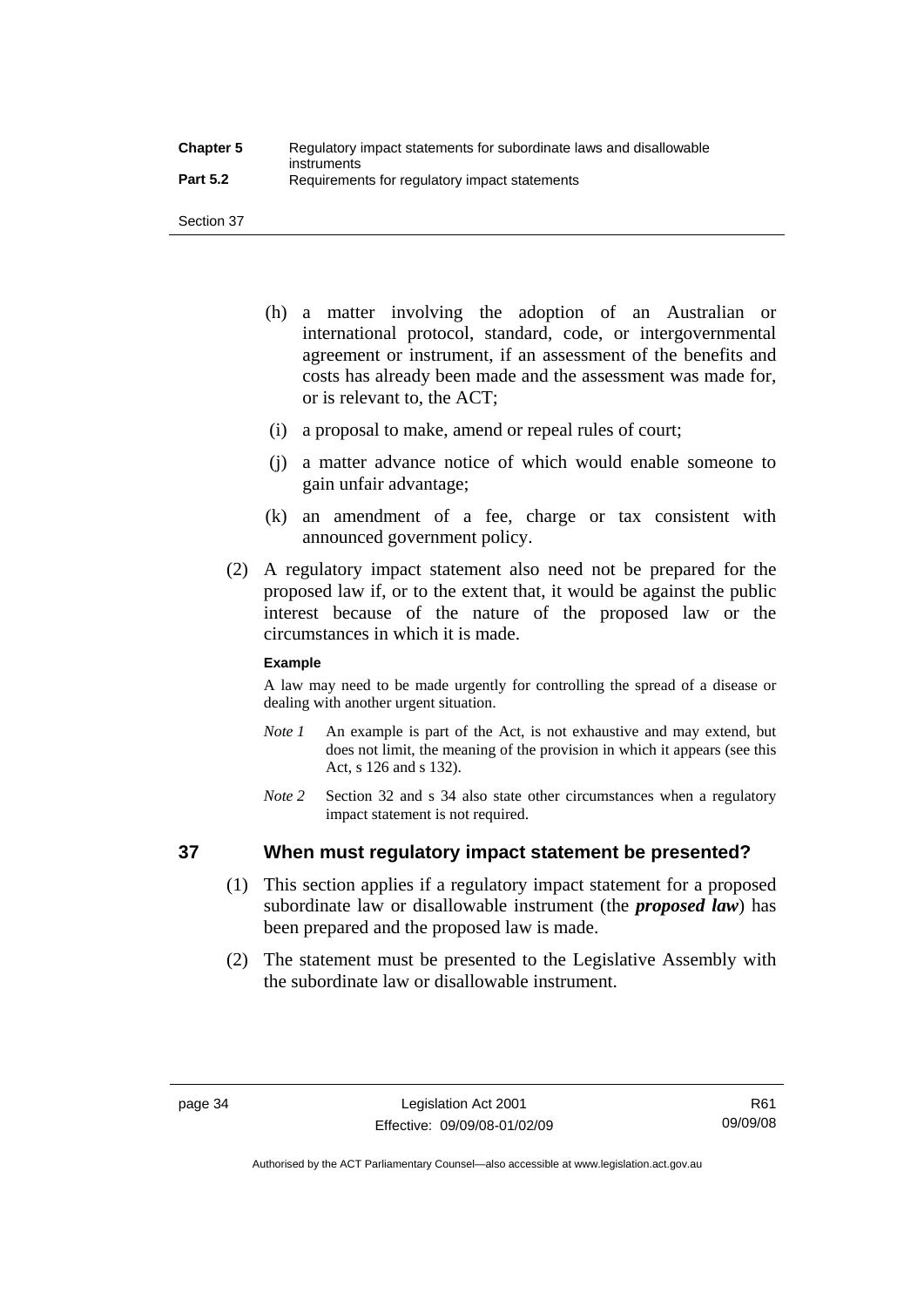| Regulatory impact statements for subordinate laws and disallowable   | <b>Chapter 5</b> |
|----------------------------------------------------------------------|------------------|
| instruments                                                          |                  |
| Failure to comply with requirements for regulatory impact statements | <b>Part 5.3</b>  |

## **Part 5.3 Failure to comply with requirements for regulatory impact statements**

## **38 Effect of failure to comply with pt 5.2**

- (1) Failure to comply with part 5.2 (Requirements for regulatory impact statements) in relation to a subordinate law or disallowable instrument (the *law*) does not—
	- (a) affect the law's validity; or
	- (b) create rights or impose legally enforceable obligations on the Territory, a Minister or anyone else.
- (2) In addition, a decision made, or appearing to be made, under part 5.2 is final and conclusive.
- (3) In this section:

*decision* includes—

- (a) conduct engaged in to make a decision; and
- (b) conduct related to making a decision; and
- (c) failure to make a decision.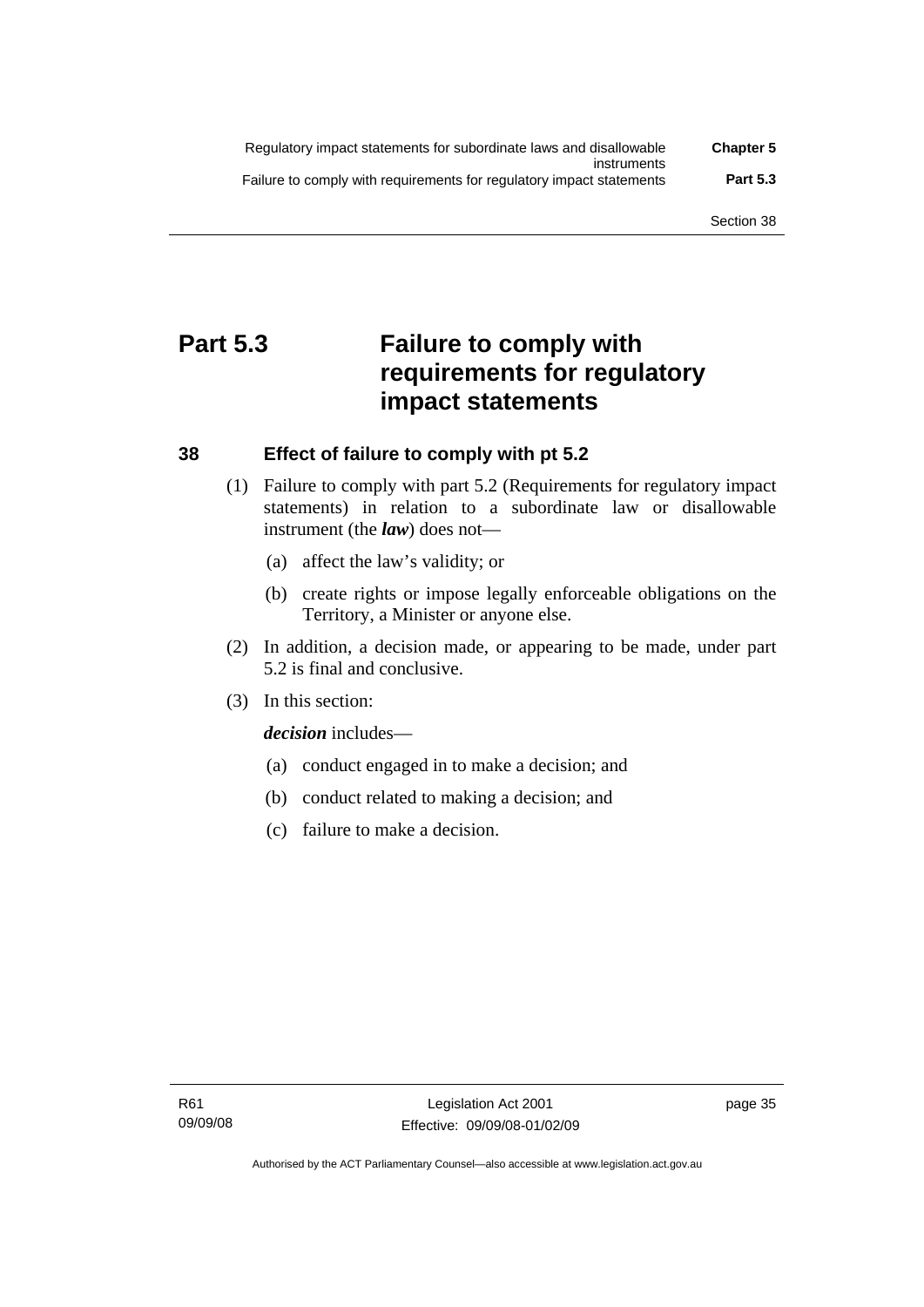**Chapter 6** Making, notification and numbering of statutory instruments Part 6.1 **General** 

Section 39

# **Chapter 6 Making, notification and numbering of statutory instruments**

## **Part 6.1 General**

## **39 Meaning of** *matter* **in ch 6**

In this chapter:

*matter*, in relation to a statutory instrument, includes circumstance, person, place and purpose.

## **40 Presumption of validity**

It is presumed, unless the contrary is proved, that all conditions and steps required for the making of a statutory instrument have been satisfied and carried out.

## **41 Making of certain statutory instruments by Executive**

- (1) This section applies if an Act authorises or requires the Executive to make a subordinate law or disallowable instrument.
- (2) The subordinate law or disallowable instrument is taken to be made by the Executive if—
	- (a) it is signed by 2 or more Ministers who are members of the Executive; and
	- (b) 1 of the signing Ministers is the responsible Minister.
- (3) A subordinate law or disallowable instrument made in accordance with subsection (2) is taken to be made when it is signed by the second Minister signing.

R61 09/09/08

Authorised by the ACT Parliamentary Counsel—also accessible at www.legislation.act.gov.au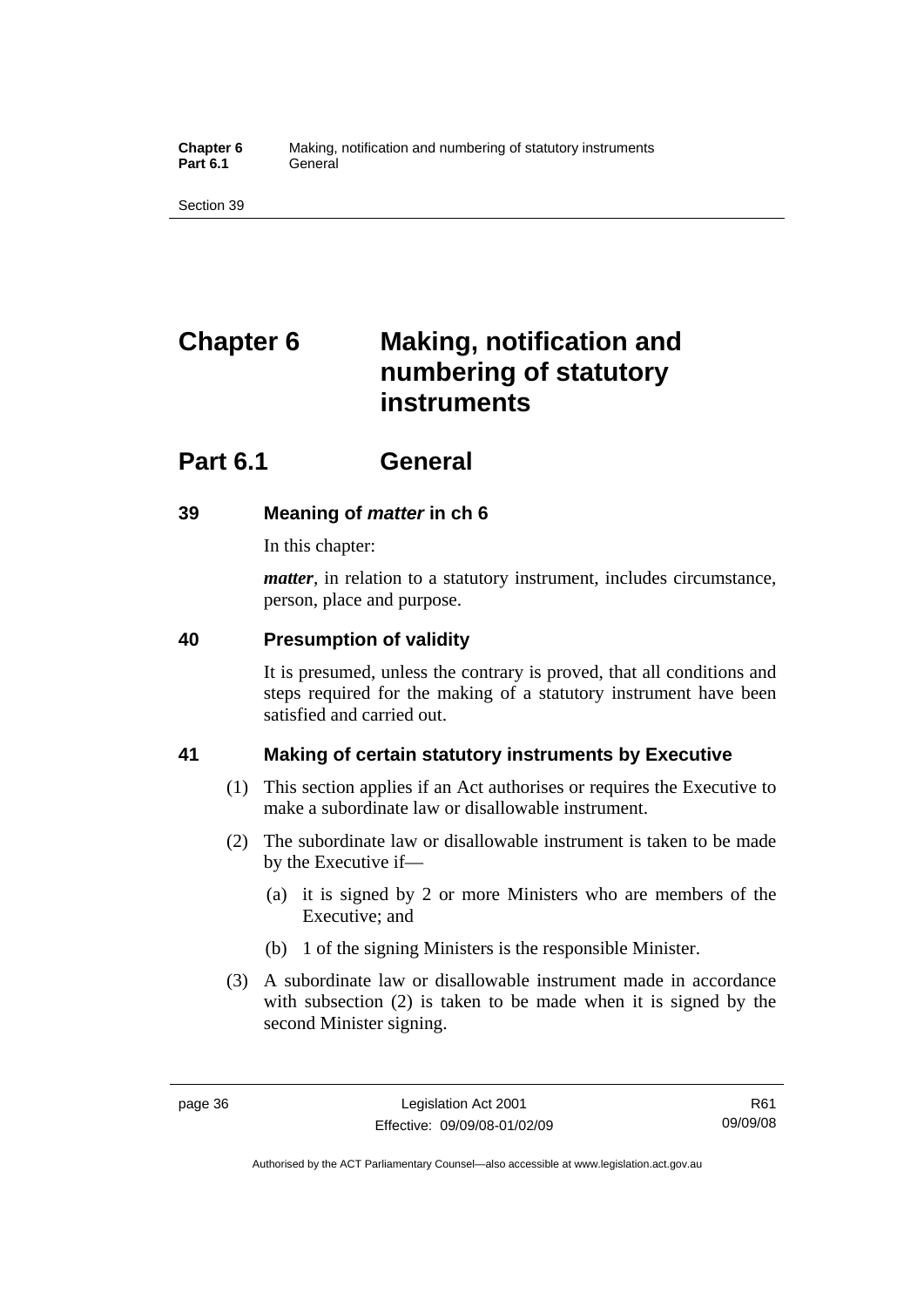- (4) Subsection (2) (b) does not apply if the responsible Minister cannot sign because he or she is absent from the ACT, ill or on leave.
- (5) In this section:

*responsible Minister* means—

- (a) the Minister for the time being administering the Act; or
- (b) if, for the time being, different Ministers administer the Act in relation to different matters—
	- (i) if only 1 Minister administers the Act in relation to the relevant matter—that Minister; or
	- (ii) if 2 or more Ministers administer the Act in relation to the relevant matter—any of the Ministers; or
	- (iii) if subparagraph (ii) does not apply and, for the time being, 2 or more Ministers administer the Act—any of the Ministers;

but does not include a Minister for the time being acting on behalf of the Minister or 2 or more Ministers.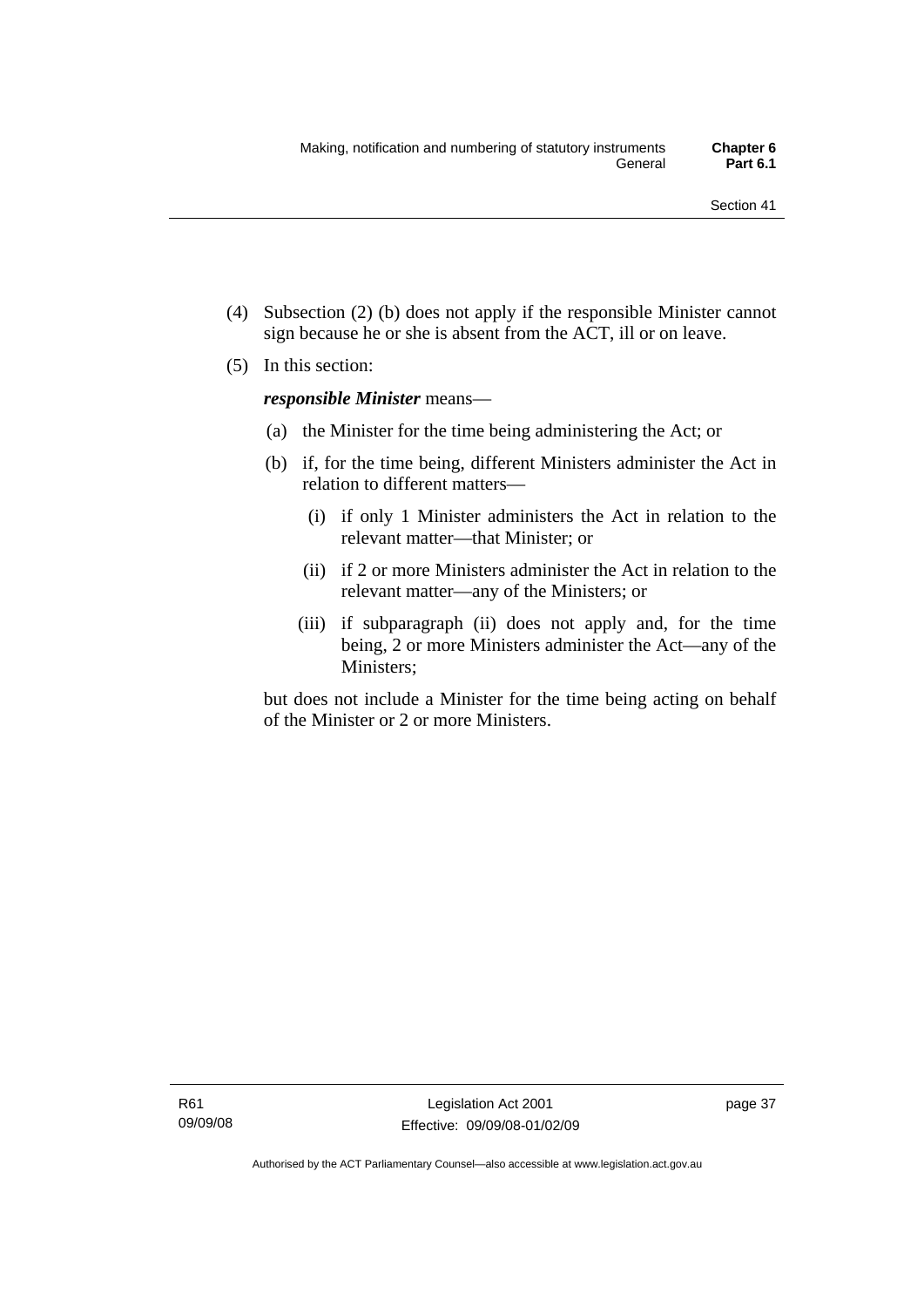#### **Chapter 6** Making, notification and numbering of statutory instruments<br>**Part 6.2** Making of statutory instruments generally **Making of statutory instruments generally**

Section 42

## **Part 6.2 Making of statutory instruments generally**

### **42 Power to make statutory instruments**

 (1) If an Act or statutory instrument gives a power that can be exercised by making an instrument, the Act or statutory instrument gives power to make the instrument.

#### **Example**

An Act gives a Minister power to approve codes of practice, but does not require the approval to be in writing or to be given by a particular instrument. The power can be exercised by giving a written approval. The Act, therefore, gives power to make an instrument, namely, a written approval.

- *Note* An example is part of the Act, is not exhaustive and may extend, but does not limit, the meaning of the provision in which it appears (see s 126 and s 132).
- (2) If an Act or statutory instrument gives power to make an instrument that would be a legislative instrument, the power can only be exercised by making an instrument.

#### **Examples**

See examples to section 56 (3) and section 255 (3).

- (3) If an Act or statutory instrument gives power to make an instrument, the power may be exercised from time to time.
- (4) This section is a determinative provision.
	- *Note* See s 5 for the meaning of determinative provisions, and s 6 for their displacement.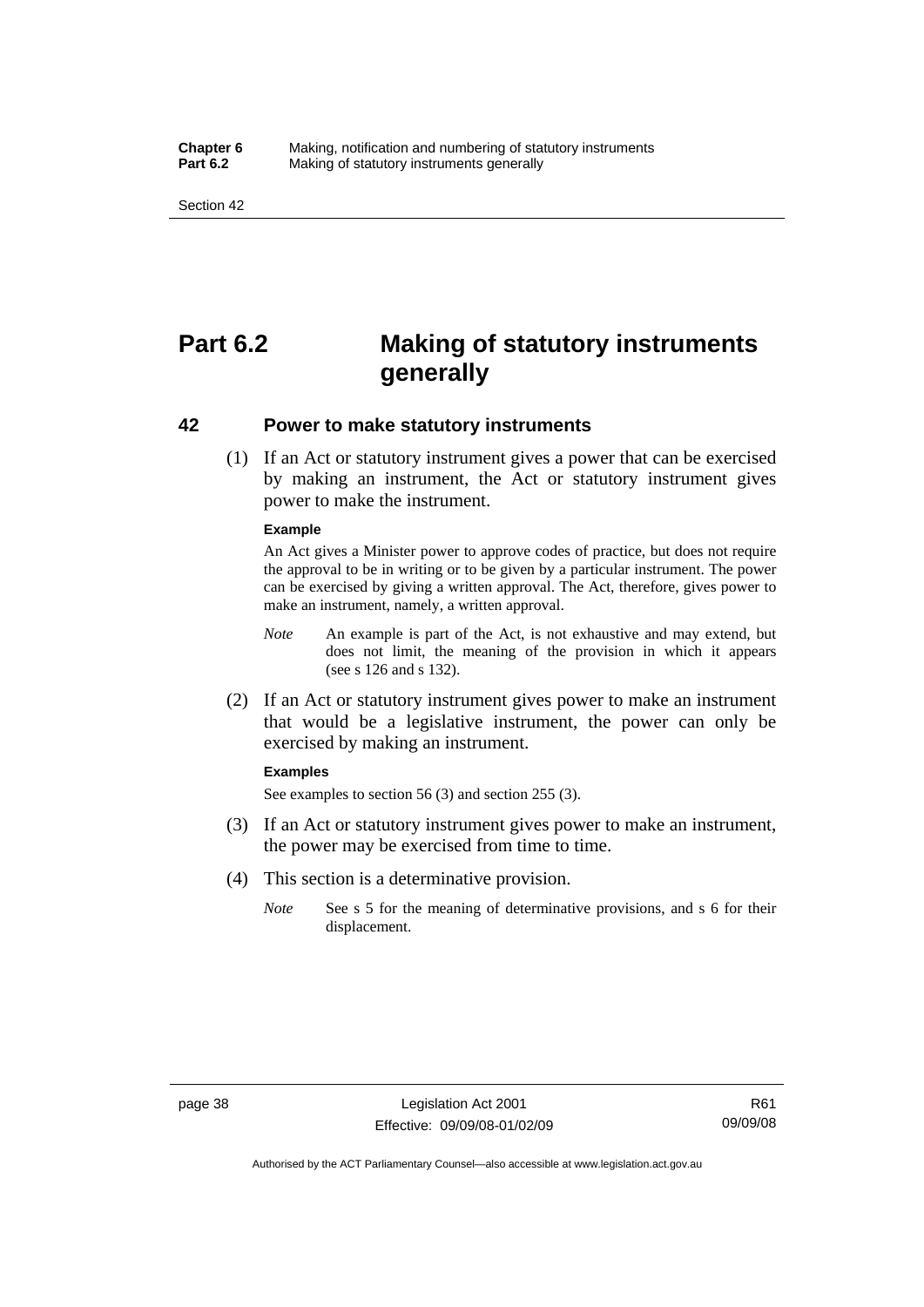## **43 Statutory instruments to be interpreted not to exceed powers under authorising law**

- (1) A statutory instrument is to be interpreted as operating to the full extent of, but not to exceed, the power given by the Act or statutory instrument under which it is made (the *authorising law*).
- (2) Without limiting subsection (1), if a provision of a statutory instrument would, apart from this section, be interpreted as exceeding power—
	- (a) the provision is valid to the extent to which it does not exceed power; and
	- (b) the remainder of the instrument is not affected.

#### **Example 1**

The *Agriculture Services Determination* 2001, part 4 exceeds the determination– making power given by the *Agriculture Services Act 2000* (hypothetical). The other provisions of the determination are within power.

The determination (apart from part 4) operates effectively. Part 4 is treated as if it did not form part of the determination and is disregarded.

*Note to example 1* The kind of interpretation indicated in example 1 is known as a divisible interpretation of the determination.

#### **Example 2**

The *Goats Regulation 2001* (hypothetical) is made under the *Goats Act 2001*. The *Goats Regulation 2001*, section 39 seeks to impose rules about the care of 'animals', but the Act only gives power to make regulations about goats.

Section 39 is read restrictively ('read down') as if it mentioned goats. In other words, the section is effective but treated as if it applied only to goats.

*Note to example 2* The kind of interpretation indicated in example 2 is known as a distributive interpretation of the regulation.

#### **Example 3**

The *Wombat Protection Act 2003* (hypothetical) provides that the Minister may appoint a Wombat Advocate. The instrument making the appointment states that the appointment is for 5 years, but the maximum term of appointment authorised under the Act is 4 years.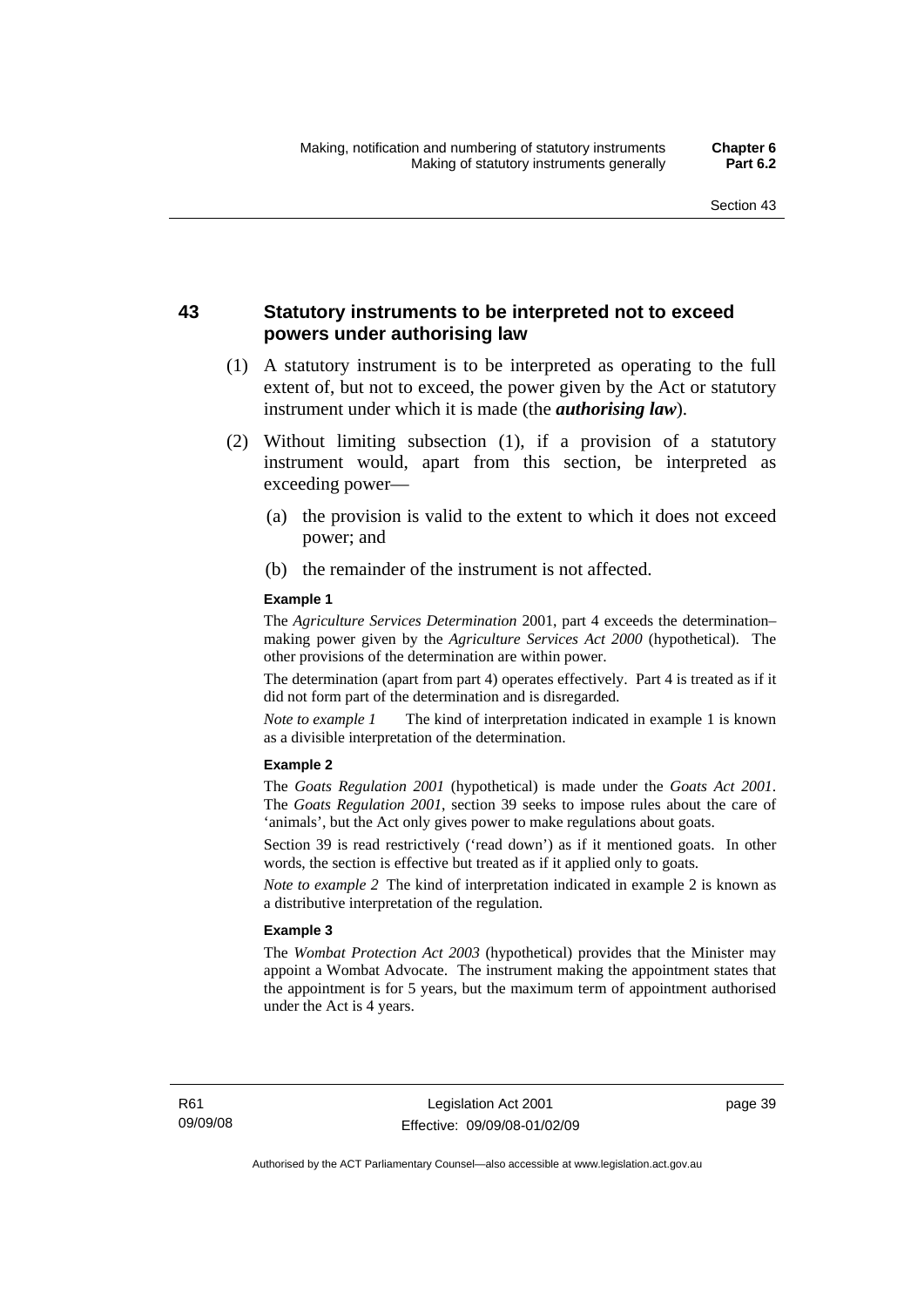The instrument is read restrictively ('read down') as if it referred to 4 years. In other words, the instrument is effective but the appointment is only valid for 4 years.

*Note to example 3* The kind of interpretation indicated in example 3 is known as a distributive interpretation of the instrument.

- *Note* An example is part of the Act, is not exhaustive and may extend, but does not limit, the meaning of the provision in which it appears (see s 126 and s 132).
- (3) Without limiting subsection (1), if the application of a provision of a statutory instrument to a matter would, apart from this section, be interpreted as exceeding power, the provision's application to other matters is not affected.

#### **Example**

The *Community Safety Order 2001* is expressed to apply to all members of the community without qualification although it is in fact made under the *Building Industry (Safety) Act 2000* (hypothetical). That Act is restricted in its operation to the building industry. The order is cast in such wide terms that it cannot be interpreted divisibly or distributively. However, the order applies to entities such as XYZ Constructions Pty Ltd because it is a company in the construction industry.

- (4) This section is in addition to any provision of the statutory instrument or authorising law.
- (5) This section is a determinative provision.
	- *Note* See s 5 for the meaning of determinative provisions, and s 6 for their displacement.

#### **44 Power to make statutory instruments for Act etc**

- (1) If an Act or statutory instrument (the *authorising law*) authorises or requires the making of a statutory instrument for the authorising law or another Act or statutory instrument (the *other law*), the power authorises a statutory instrument to be made in relation to any matter that—
	- (a) is required or permitted to be prescribed by the authorising law or other law; or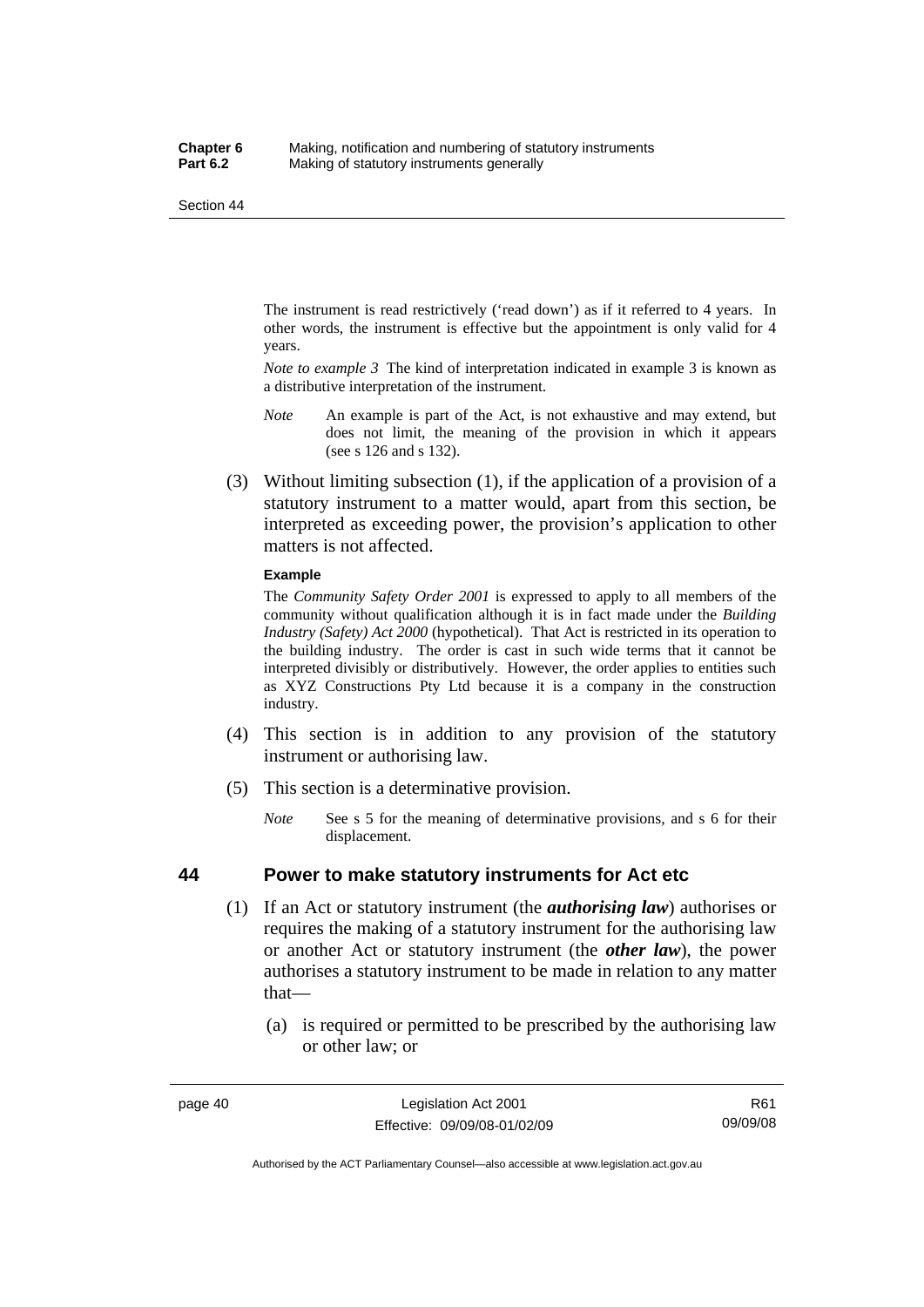- (b) is necessary or convenient to be prescribed for carrying out or giving effect to the authorising law or other law.
- (2) Subsection (1) applies to the authorising law even though the authorising law—
	- (a) only authorises the making of a statutory instrument for the authorising law; or
	- (b) also authorises or requires the making of a statutory instrument about a particular matter.
- (3) Power given by the authorising law to make a statutory instrument about a particular matter does not limit power given by the authorising law or other law to make a statutory instrument (whether or not of the same kind) about any other matter.
- (4) This section is a determinative provision.
	- *Note* See s 5 for the meaning of determinative provisions, and s 6 for their displacement.

#### **45 Power to make court rules**

- (1) The power of an entity to make rules for a court includes power to make rules in relation to any matter necessary or convenient to be prescribed for carrying out or giving effect to the court's jurisdiction under any law that authorises or requires anything to be done in or in relation to the court.
- (2) This section is additional to section 44.
- (3) This section is a determinative provision.
	- *Note* See s 5 for the meaning of determinative provisions, and s 6 for their displacement.
- (4) In this section:

*court* includes a tribunal*.*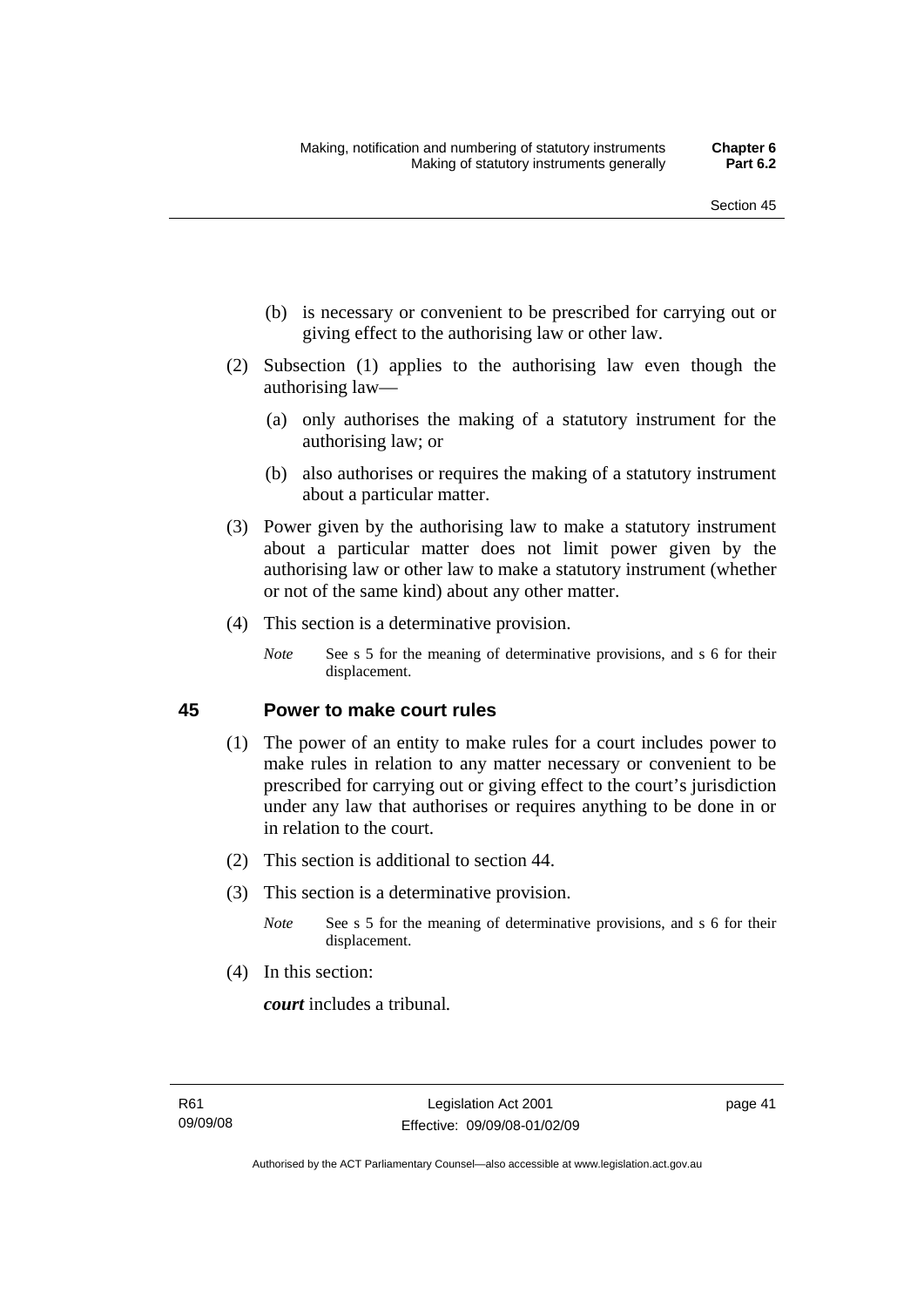*disallowable instrument*, for a Commonwealth Act, means an instrument that can be disallowed under the *Legislative Instruments Act 2003* (Cwlth), part 5 (Parliamentary scrutiny of legislative instruments), including that part, or provisions of that part, applied by another Commonwealth law.

#### *law* means—

- (a) an Act, subordinate law or disallowable instrument; or
	- *Note* A reference to an Act, subordinate law or disallowable instrument includes a reference to a provision of the Act, law or instrument (see s 7, s 8 and s 9).
- (b) a Commonwealth Act or a disallowable instrument under a Commonwealth Act (or a provision of such an Act or instrument).

## **46 Power to make instrument includes power to amend or repeal**

- (1) Power given under an Act or statutory instrument (the *authorising law*) to make a statutory instrument includes power to amend or repeal the instrument.
- (2) The power to amend or repeal the instrument is exercisable in the same way, and subject to the same conditions, as the power to make the instrument.

#### **Examples**

- 1 If the instrument is a disallowable instrument, an amendment or repeal of the instrument is also a disallowable instrument.
- 2 If the instrument is a notifiable instrument, an amendment or repeal of the instrument is also a notifiable instrument.
- 3 If notice of the making of the instrument must be published in a newspaper, notice of an amendment or repeal of the instrument must also be published in the newspaper.
- *Note* An example is part of the Act, is not exhaustive and may extend, but does not limit, the meaning of the provision in which it appears (see s 126 and s 132).

page 42 Legislation Act 2001 Effective: 09/09/08-01/02/09

R61 09/09/08

Authorised by the ACT Parliamentary Counsel—also accessible at www.legislation.act.gov.au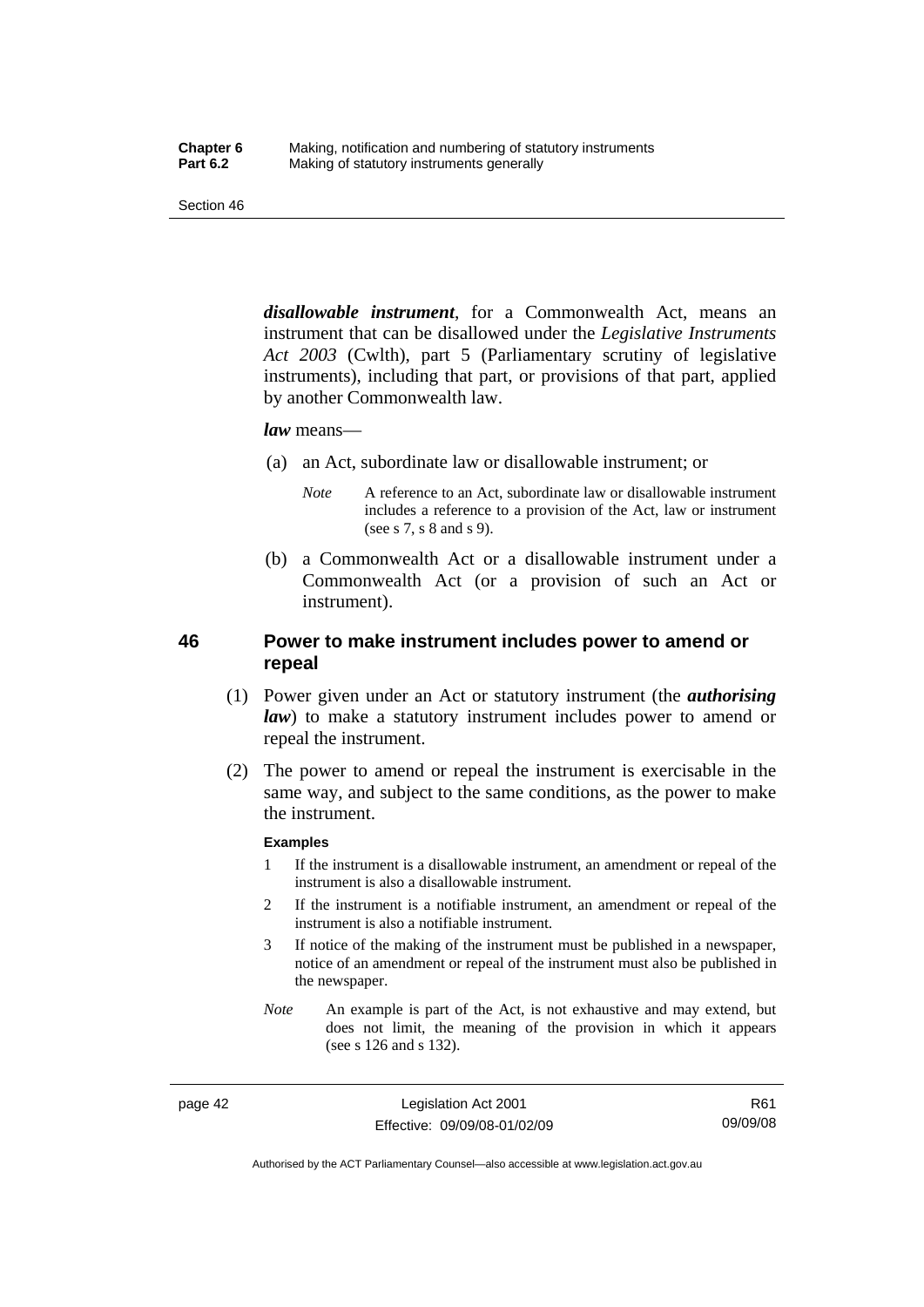- (3) Despite subsection (1), a form that is a legislative instrument may be repealed or repealed and remade (with or without changes), but may not be amended.
- (4) This section is a determinative provision.
	- *Note* See s 5 for the meaning of determinative provisions, and s 6 for their displacement.

## **47 Statutory instrument may make provision by applying law or instrument**

- (1) This section applies if an Act, subordinate law or disallowable instrument (the *authorising law*) authorises or requires the making of a statutory instrument (the *relevant instrument*) about a matter.
- (2) The relevant instrument may make provision about the matter by applying an ACT law—
	- (a) as in force at a particular time; or
	- (b) as in force from time to time.
- (3) The relevant instrument may make provision about the matter by applying a law of another jurisdiction, or an instrument, as in force only at a particular time.

*Note* For information on the operation of s (3), see the examples to s (9).

- (4) If the relevant instrument makes provision about the matter by applying a law of another jurisdiction or an instrument, the following provisions apply:
	- (a) if subsection (3) is displaced by, or under authority given by, an Act or the authorising law—the law of the other jurisdiction or instrument is applied as in force from time to time;

*Note* For the displacement of s (3), see s 6, examples 1 and 2.

 (b) if subsection (3) is not so displaced and the relevant instrument does not provide that the law of the other jurisdiction or instrument is applied as in force at a particular time—the law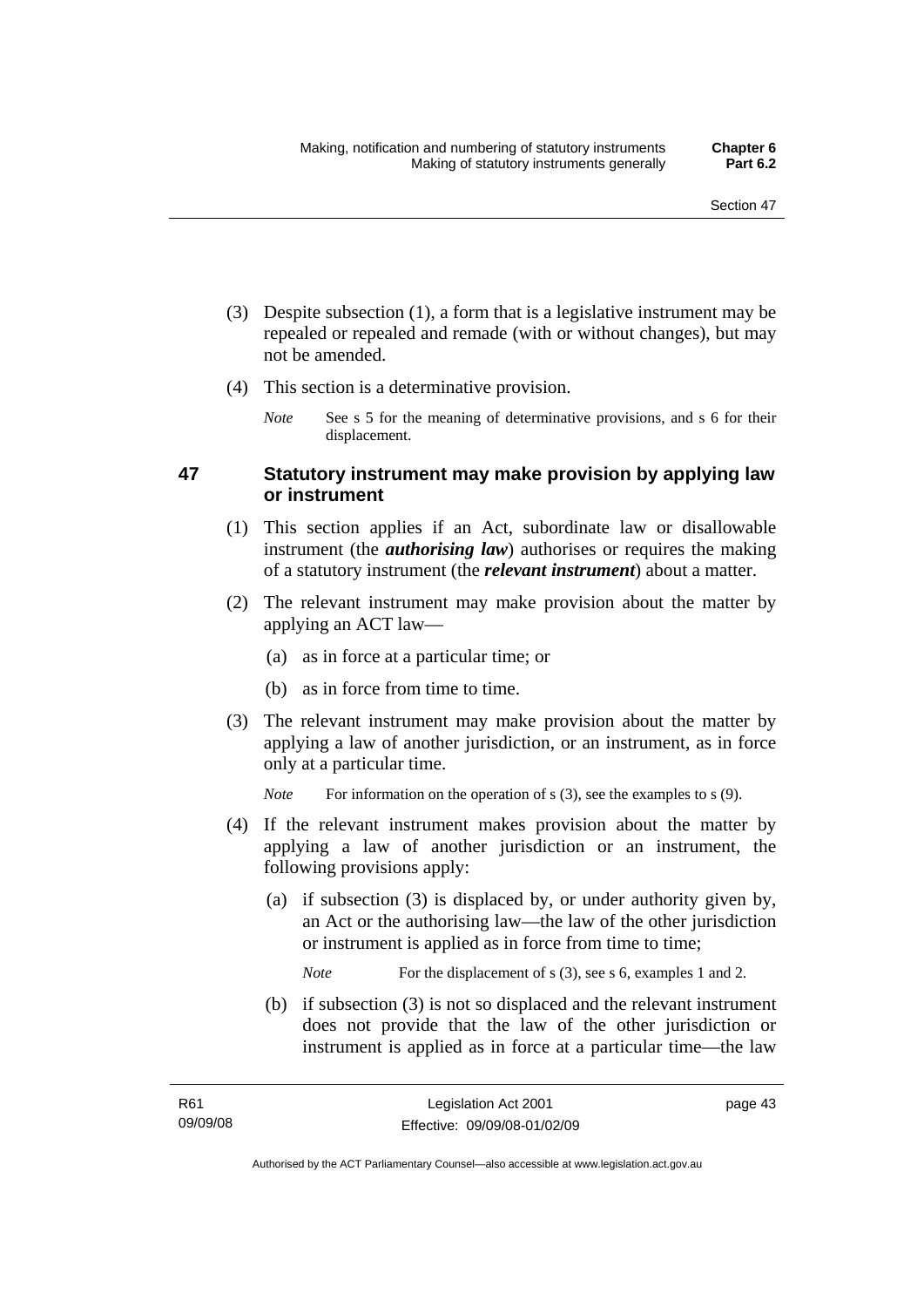or instrument is taken to be applied as in force when the relevant instrument is made.

#### **Examples for s (4) (b)**

- 1 The *Locust Damage Compensation Determination 2003* (a hypothetical disallowable instrument) provides for the making of claims against a compensation fund. Section 43 states that disputes about claims must be decided in accordance with the *Commercial Arbitration Act 1984* (NSW) (the *NSW Act*) as in force from time to time. The determination is made on 1 August 2003. The Act under which the determination is made does not displace subsection (3). Therefore, even though section 43 purports to apply the NSW Act as in force from time to time, the NSW Act as in force on 1 August 2003 is applied by the determination.
- 2 The *Locust Damage Compensation Determination 2003* (mentioned in example 1), section 43 states that disputes about claims must be decided in accordance with the *Commercial Arbitration Act 1984* (NSW) (the *NSW Act*), but does not state that the NSW Act is to be applied as in force from time to time or at a particular time. The determination is made on 1 August 2003. The Act under which the determination is made does not displace subsection (3). Therefore, the NSW Act as in force on 1 August 2003 is applied by the determination.
- *Note* An example is part of the Act, is not exhaustive and may extend, but does not limit, the meaning of the provision in which it appears (see s 126 and s 132).
- (5) If a law of another jurisdiction or an instrument is applied as in force at a particular time, the text of the law or instrument (as in force at that time) is taken to be a notifiable instrument made under the relevant instrument by the entity authorised or required to make the relevant instrument.
- (6) If subsection (3) is displaced and a law of another jurisdiction or an instrument is applied as in force from time to time, the text of each of the following is taken to be a notifiable instrument made under the relevant instrument by the entity authorised or required to make the relevant instrument:
	- (a) the law or instrument as in force at the time the relevant instrument is made;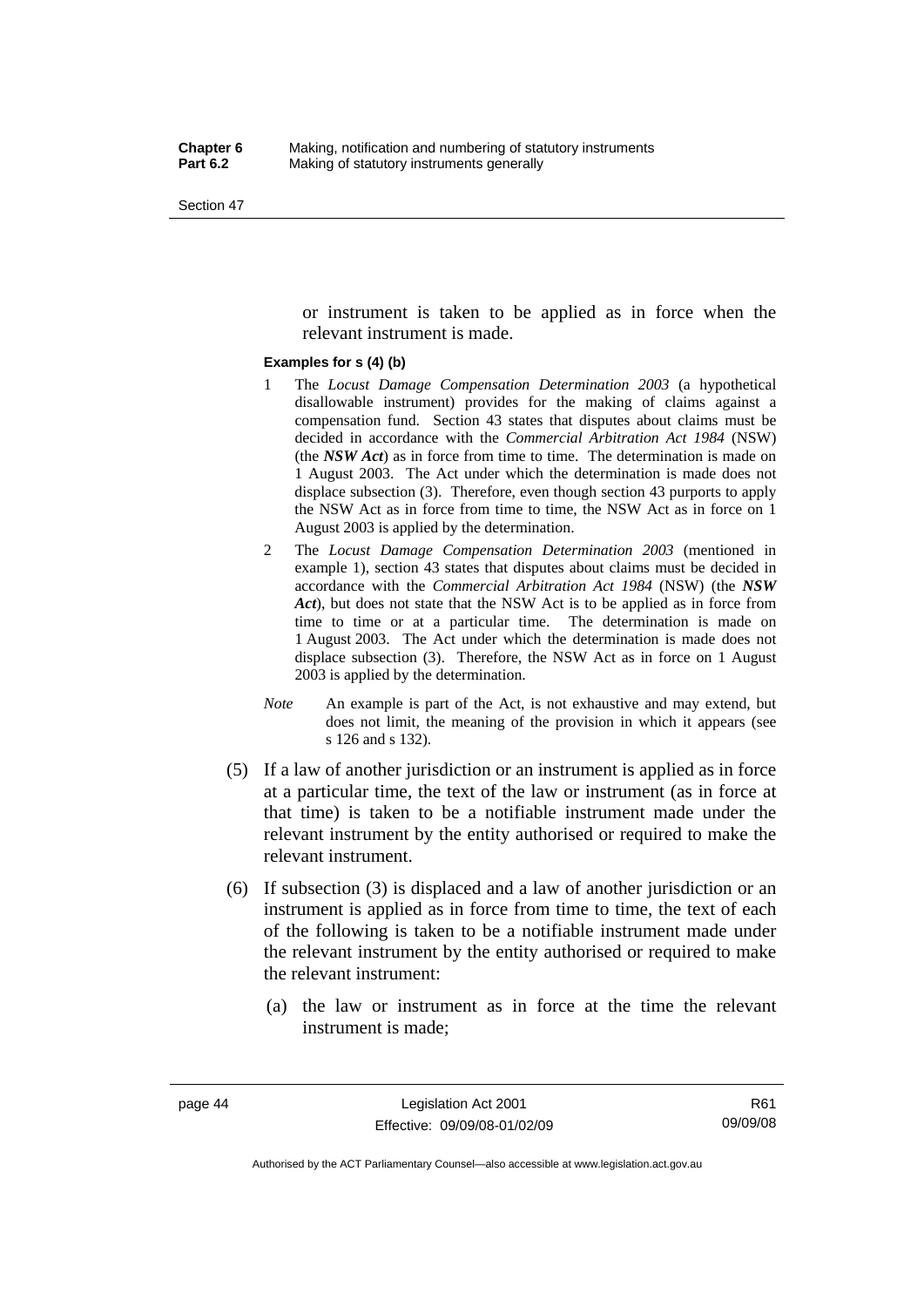- (b) each subsequent amendment of the law or instrument;
- (c) if the law or instrument is repealed and remade (with or without changes)—the law or instrument as remade and each subsequent amendment of the law or instrument;
- (d) if a provision of the law or instrument is omitted and remade (with or without changes) in another law or instrument—the provision as remade and each subsequent amendment of the provision.
- (7) The authorising law or, if the relevant instrument is a subordinate law or disallowable instrument, the relevant instrument may provide that—
	- (a) subsection (5) or (6) does not apply to the relevant instrument; or
	- (b) subsection (5) or (6) applies with the modifications stated in the authorising law or relevant instrument.
- (8) If a provision of an Act, subordinate law or disallowable instrument authorises or requires the application of a law or instrument, the provision authorises the making of changes or modifications to the law or instrument for that application.
- (9) This section is a determinative provision.

#### **Examples for s (3) and s (9)**

Here are 2 examples about the operation of subsections (3) and (9): the first illustrates how subsection (3) might be displaced and the second illustrates how a law of another jurisdiction that applies as in force from time to time would operate—

- 1 The effect of subsections (3) and (9), and subsection (10), definition of *applying*, is that if it is intended to apply, adopt or incorporate a law or instrument as in force from time to time, the authorising law would need to expressly displace subsection (3) (as illustrated in s 6, examples of different kinds of displacement, example 1) *or* indicate a manifest contrary intention (as illustrated in example 2 in those examples).
- 2 The *ABC Regulation 2001* (made under a provision like those illustrated in section 6, examples of different kinds of displacement, examples 1 and 2)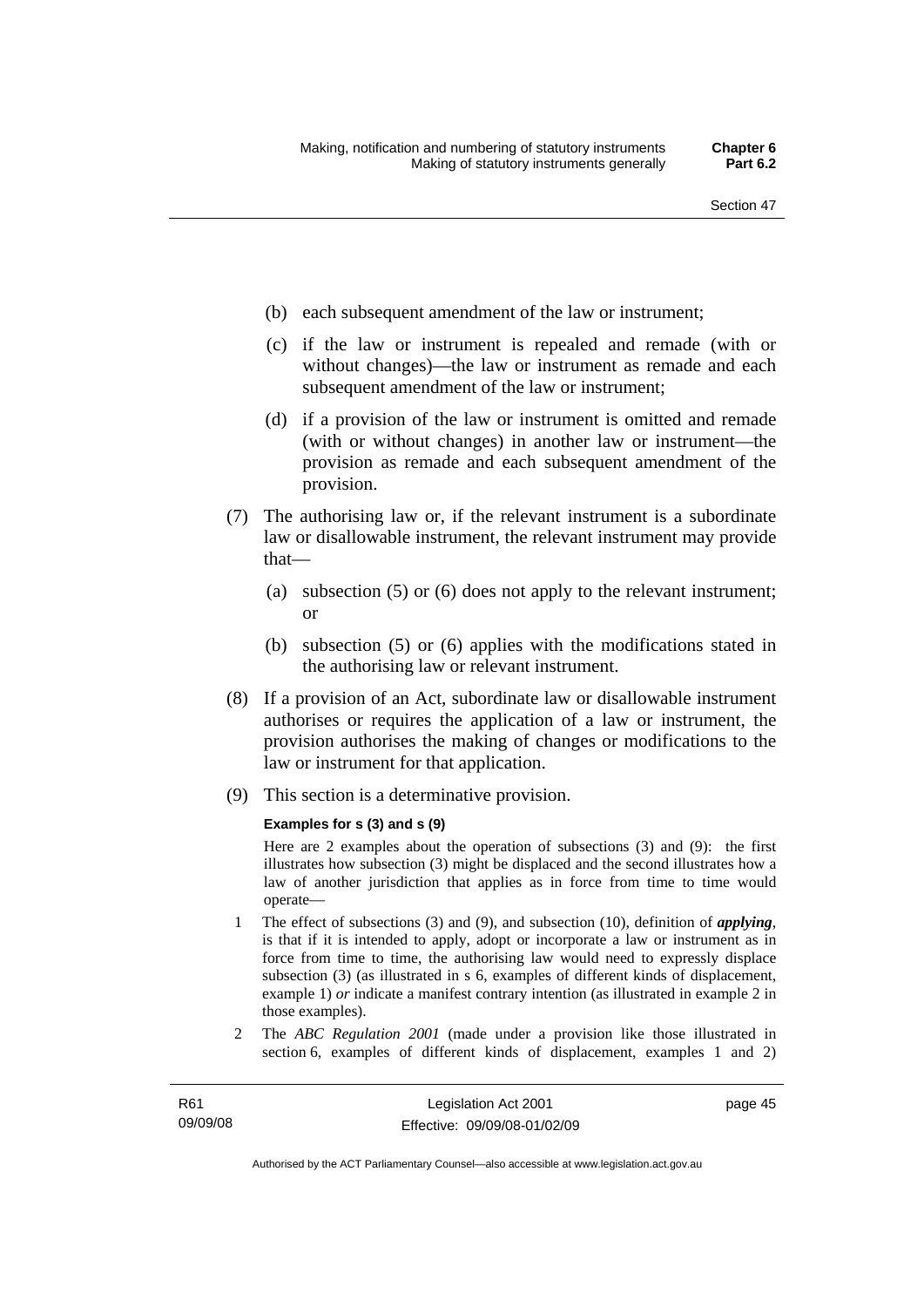provides that noise measurements are to be taken in accordance with the NSW noise control manual as in force from time to time. The effect of the *ABC Regulation 2001* is that whenever the NSW noise control manual is amended in future, the noise measurements must be taken in accordance with the manual as last amended.

- *Note* See s 5 for the meaning of determinative provisions, and s 6 for their displacement.
- (10) In this section:

*ACT law* means an Act, subordinate law or disallowable instrument.

*Note* A reference to an Act, subordinate law or disallowable instrument includes a reference to a provision of the Act, law or instrument (see s 7, s 8 and s 9).

*applying* includes adopting or incorporating.

*Note* See also s 157 (Defined terms–other parts of speech and grammatical forms).

*disallowable instrument*, for a Commonwealth Act, means an instrument that can be disallowed under the *Legislative Instruments Act 2003* (Cwlth), part 5 (Parliamentary scrutiny of legislative instruments), including that part, or provisions of that part, applied by another Commonwealth law.

*instrument* includes a provision of an instrument, but does not include an ACT law or a law of another jurisdiction.

*law of another jurisdiction* means—

- (a) a Commonwealth Act or a disallowable instrument under a Commonwealth Act; or
- (b) a State Act, or any regulation or rule under a State Act; or
- (c) a New Zealand or Norfolk Island Act, or any regulation or rule under a New Zealand or Norfolk Island Act; or
- (d) a provision of a law mentioned in paragraphs (a) to (c).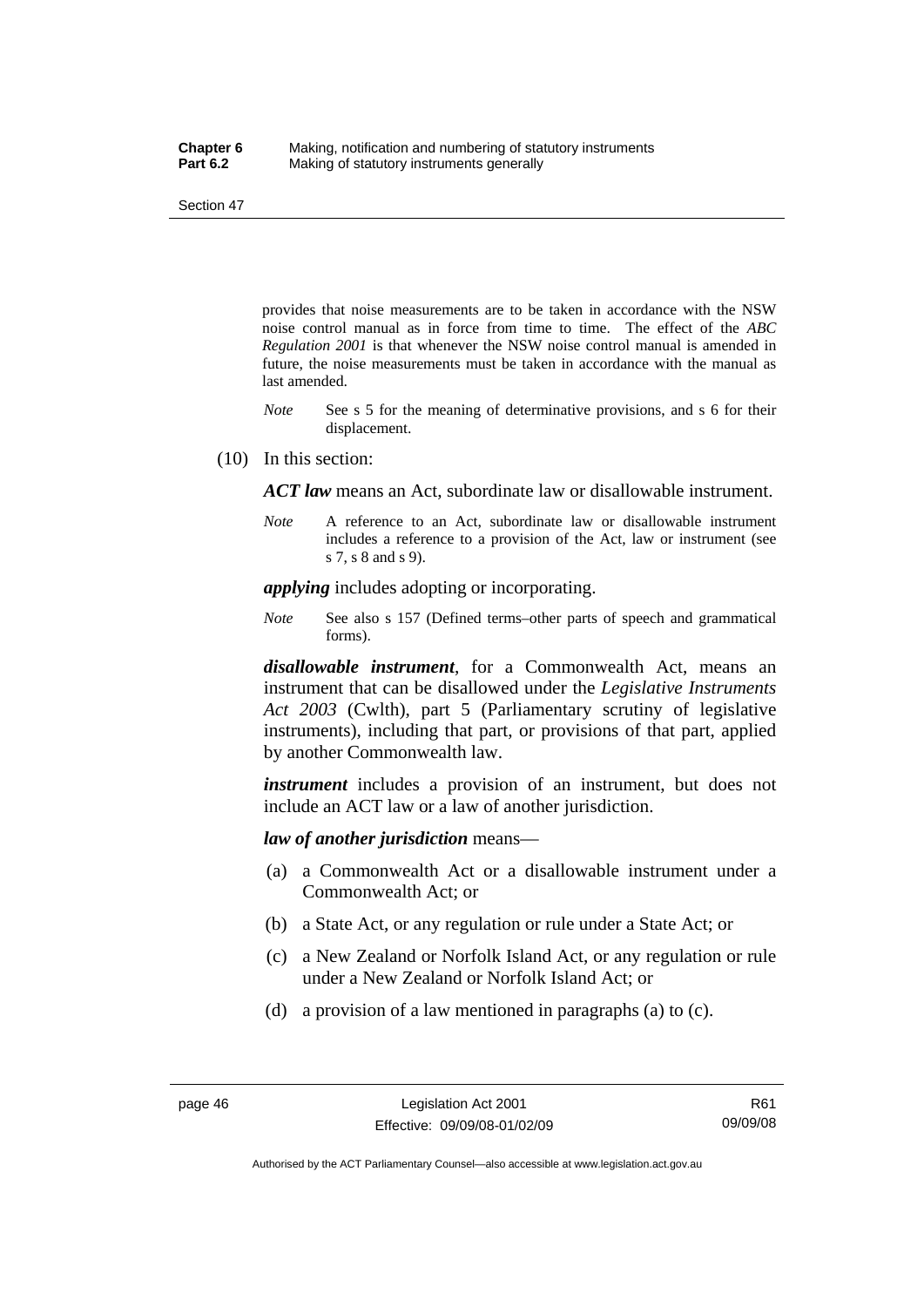## **48 Power to make instrument includes power to make different provision for different categories etc**

- (1) Power given under an Act or statutory instrument to make a statutory instrument includes power—
	- (a) to make different provision in relation to different matters or different classes of matters; or
	- (b) to make an instrument that applies differently by reference to stated exceptions or factors.
- (2) Without limiting subsection (1), power given under an Act or statutory instrument to make a statutory instrument about particular matters includes power to make a statutory instrument about any 1 or more of the matters or a particular class of the matters.
- (3) For this section, a class may consist of a single matter.
- (4) This section is a determinative provision.
	- *Note* See s 5 for the meaning of determinative provisions, and s 6 for their displacement.

## **49 Single instrument may exercise several powers or satisfy several requirements**

- (1) Power given under an Act or statutory instrument may be exercised with any other power to make a single instrument—
	- (a) whether or not the powers are exercised in relation to separate provisions, some of the same provisions, or all of the provisions, of the instrument; or
	- (b) whether or not the other powers are given under the same Act or statutory instrument, another Act or statutory instrument or any other territory law.
- (2) A statutory instrument is taken—
	- (a) to be made under each power given under territory law under which it could be made; and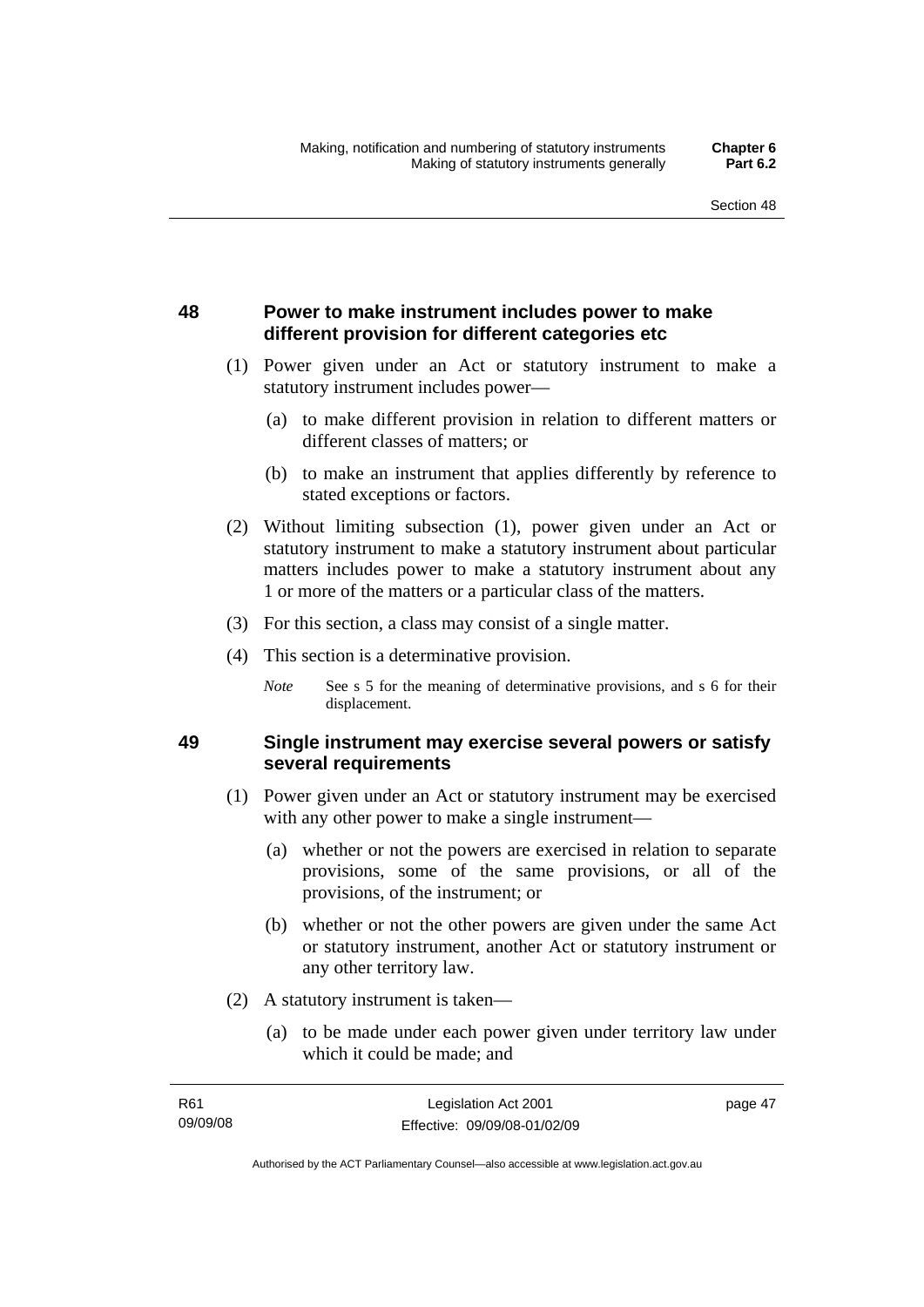- (b) to satisfy each requirement under territory law that it could satisfy.
- (3) Without limiting subsection (2), that subsection applies to an instrument even though—
	- (a) it is stated to be made under a particular territory law (the *authorising law*) or a particular provision of the authorising law; and
	- (b) it is stated to be made for a particular territory law (the *requiring law*) or a particular provision of the requiring law.
- (4) This section is a determinative provision.
	- *Note* See s 5 for the meaning of determinative provisions, and s 6 for their displacement.

## **50 Relationship between authorising law and instrument dealing with same matter**

- (1) If an Act or statutory instrument (the *authorising law*) gives power to make a statutory instrument about a matter, the instrument may make provision in relation to a particular aspect of the matter even though provision is made by the authorising law in relation to another aspect of the matter or in relation to another matter.
- (2) This section is a determinative provision.
	- *Note* See s 5 for the meaning of determinative provisions, and s 6 for their displacement.

## **51 Instrument may make provision in relation to land by reference to map etc**

- (1) This section applies if an Act or statutory instrument authorises or requires provision to be made by statutory instrument in relation to land or waters.
- (2) Provision may be made by reference to—
	- (a) a particular map or plan held by an entity; or

Authorised by the ACT Parliamentary Counsel—also accessible at www.legislation.act.gov.au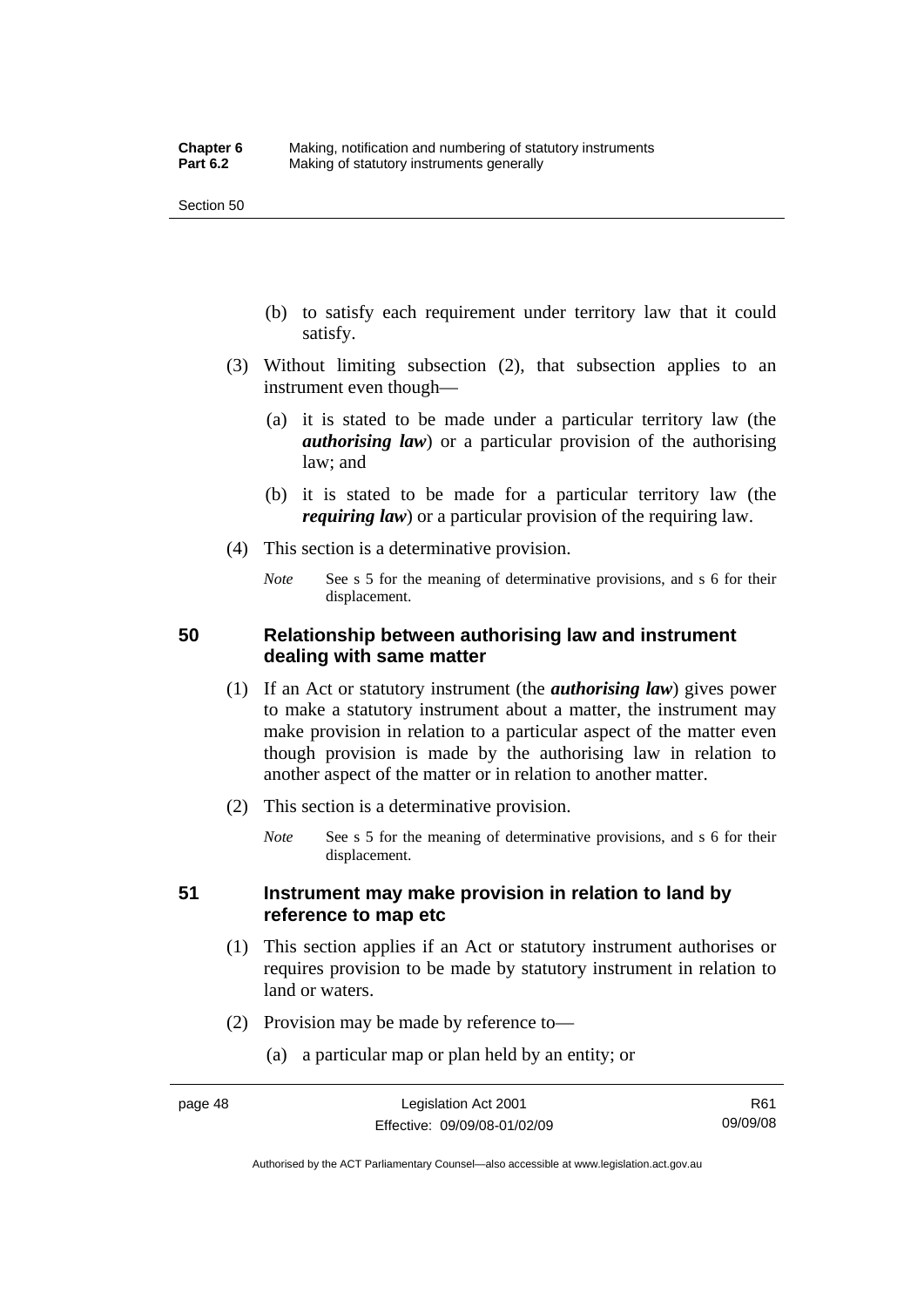(b) a particular entry in a register kept by an entity;

if the map, plan or register is available for inspection (on the internet or otherwise) by members of the public, whether or not on payment of a fee.

## **52 Instrument may authorise determination of matter etc**

- (1) This section applies if an Act or statutory instrument (the *authorising law*) authorises or requires provision to be made about a matter by statutory instrument.
- (2) A statutory instrument made under the authorising law may make provision about the matter by authorising or requiring a stated entity to make provision about the matter, or any aspect of the matter, whether or not from time to time.
- (3) This section is a determinative provision.
	- *Note* See s 5 for the meaning of determinative provisions, and s 6 for their displacement.
- (4) In this section:

*provision*, for a matter, includes determining or regulating the matter, applying the instrument to the matter, being satisfied or forming an opinion about anything relating to the matter, or doing anything else in relation to the matter.

#### **Example**

If an Act provides that an application is to be in a prescribed form, a regulation made under the Act may provide that the form is to be a form approved by the Minister.

*Note* An example is part of the Act, is not exhaustive and may extend, but does not limit, the meaning of the provision in which it appears (see s 126 and s 132).

### **53 Instrument may prohibit**

 (1) If an Act or statutory instrument authorises or requires a matter to be regulated (however described) by statutory instrument, the power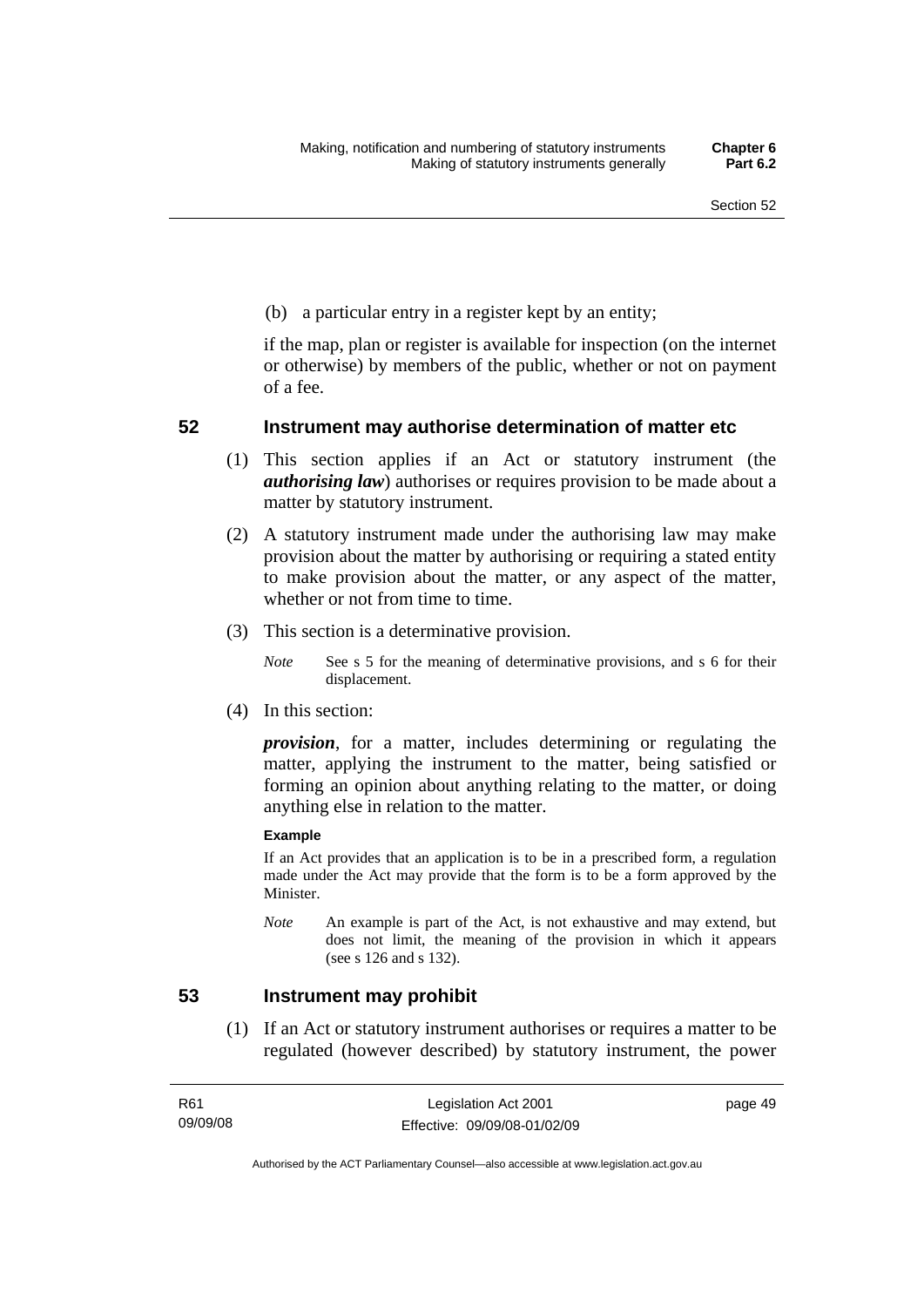may be exercised by prohibiting by statutory instrument the matter or any aspect of the matter.

- (2) This section is a determinative provision.
	- *Note* See s 5 for the meaning of determinative provisions, and s 6 for their displacement.

### **54 Instrument may require making of statutory declaration**

- (1) If an Act or statutory instrument (the *authorising law*) gives power to make a statutory instrument, the instrument may require the making of a statutory declaration.
	- *Note* The *Statutory Declarations Act 1959* (Cwlth) applies to the making of statutory declarations under territory laws (see that Act, s 5).
- (2) Subsection (1) applies—
	- (a) whether or not the authorising law authorises or requires penalties to be prescribed by instrument; and
	- (b) if the authorising law authorises or requires penalties to be prescribed by instrument—irrespective of the level of penalties that may be prescribed.
- (3) This section is a determinative provision.
	- *Note* See s 5 for the meaning of determinative provisions, and s 6 for their displacement.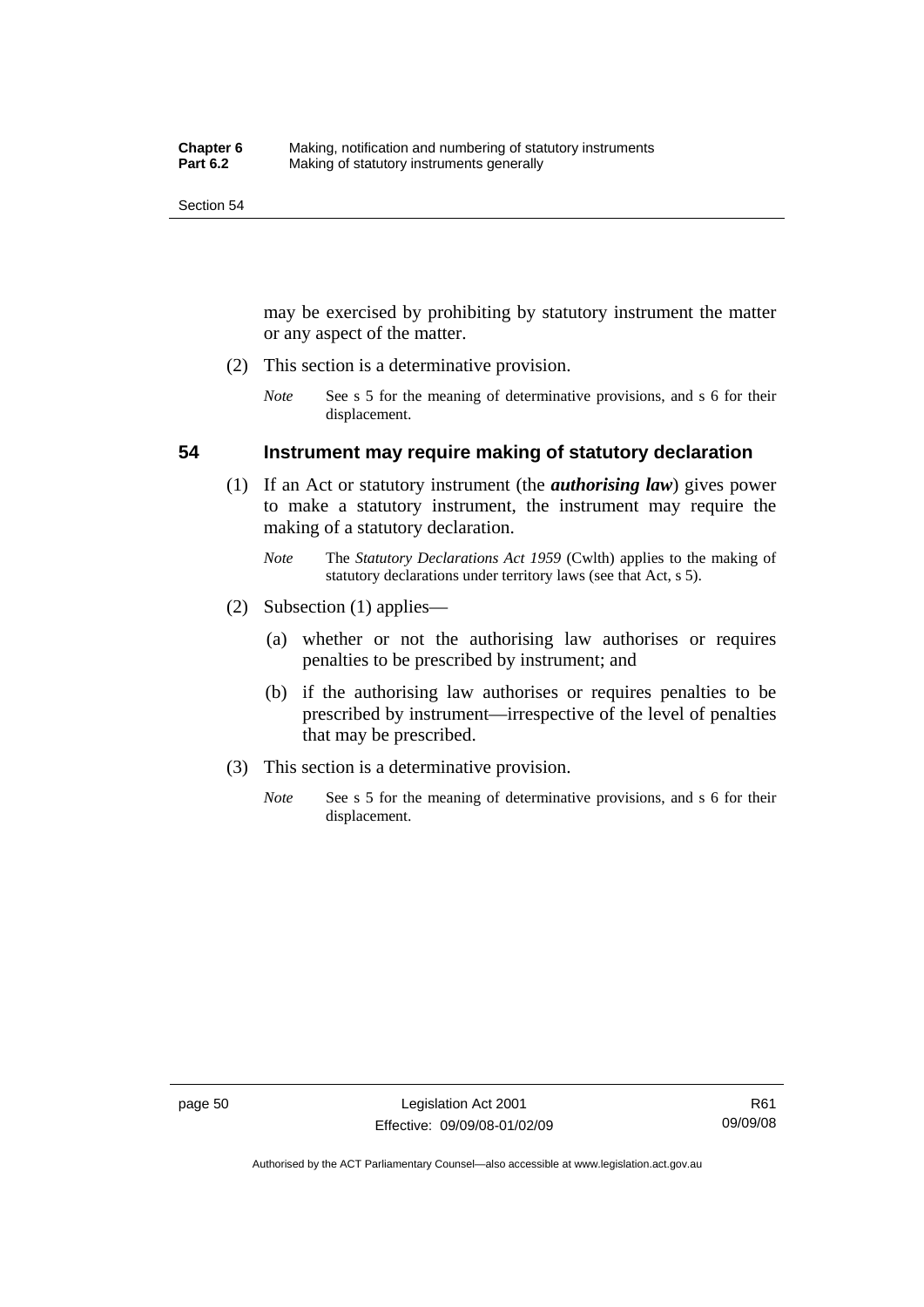# **Part 6.3 Making of certain statutory instruments about fees**

## **55 Definitions for pt 6.3**

In this part:

*fee* includes a charge or other amount.

*provide* a service includes exercise a function.

*service* includes a function or facility.

## **56 Determination of fees by disallowable instrument**

- (1) This section applies if an Act (the *authorising law*) authorises fees to be determined for an Act or statutory instrument (the *relevant law*).
- (2) The authorising law authorises a fee to be determined in relation to any matter under or related to the relevant law.
- (3) To remove any doubt, a fee may be determined for a provision of the relevant law even though the provision does not mention a fee.

#### **Example**

The X Act, section 15 provides for a person to apply for an approval but makes no mention of a fee for the approval. However, the Act, section 79 (1) provides:

(1) The Minister may determine fees for this Act.

Because section 79 (1) permits a fee to be determined 'for this Act', this Act, section 56 applies in relation to section 15 and the Minister may, in writing, determine an application fee for the approval.

- *Note 1* The determination of a fee by a Minister under an Act is a disallowable instrument and must be in writing (see s 9 (1) (b) and s 42 (2)).
- *Note 2* An example is part of the Act, is not exhaustive and may extend, but does not limit, the meaning of the provision in which it appears (see s 126 and s 132).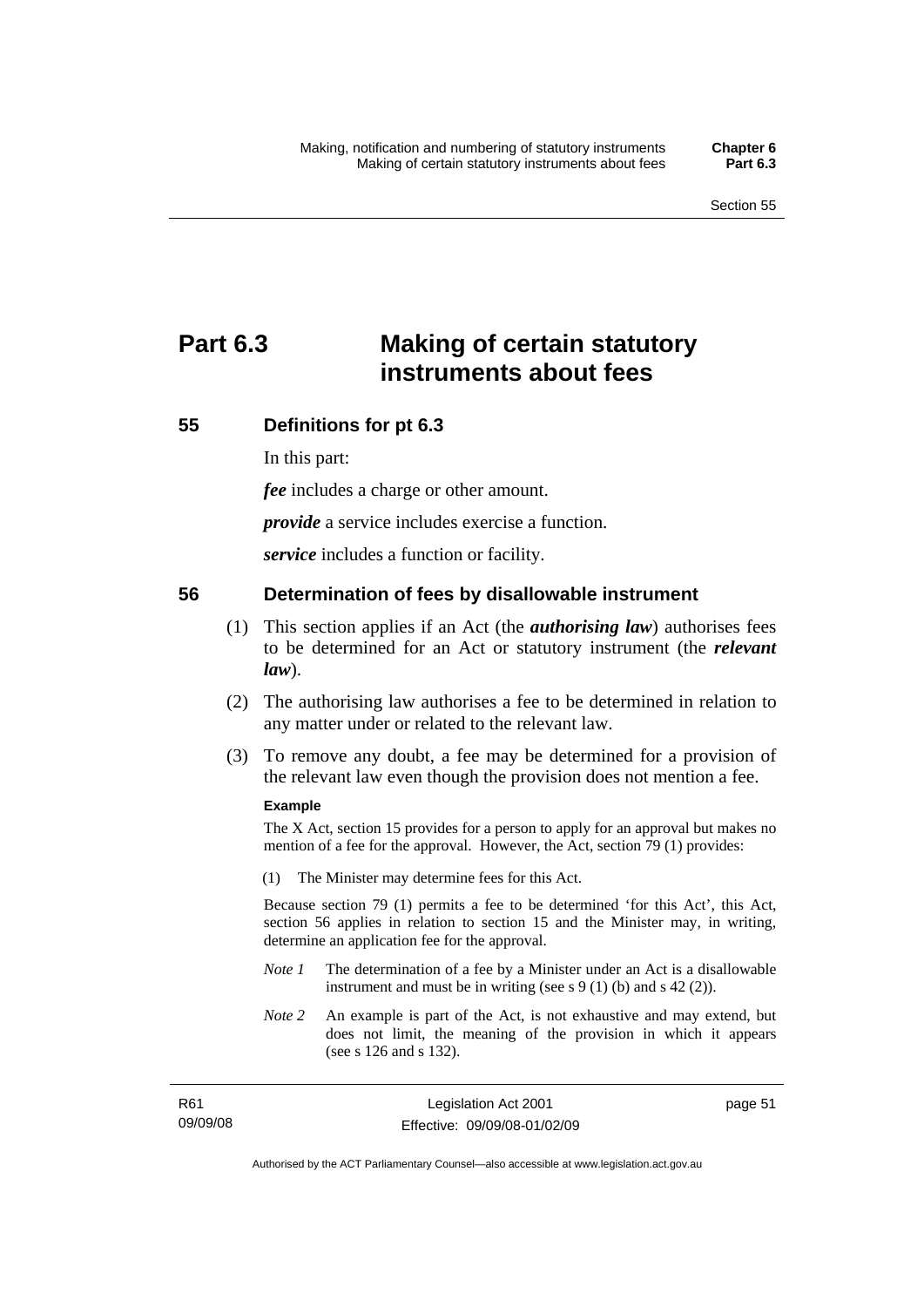- (4) A fee may be determined—
	- (a) by stating the fee; or
	- (b) by setting a rate, or providing a formula or other method, by which the fee is to be worked out; or
	- (c) by a combination of a stated fee and a rate, formula or other method.

#### **Examples of different methods of determining fees**

An instrument may determine a fee by stating an amount (eg \$250), or a rate (eg \$7.50 per kilogram). An instrument may also determine a fee by providing a formula. For example, the fee for a licence issued for part of a year could be worked out using the following formula:

annual fee 
$$
\times
$$
  $\frac{\text{whole and part months for which licence issued}}{12}$ 

- (5) The determination—
	- (a) must provide by whom the fee is payable; and
	- (b) must provide to whom the fee is to be paid; and
	- (c) may make provision about the circumstances in which the fee is payable; and
	- (d) may make provision about exempting a person from payment of the fee; and
	- (e) may make provision about when the fee is payable and how it is to be paid (for example, as a lump sum or by instalments); and
	- (f) may mention the service for which the fee is payable; and
	- (g) may make provision about waiving, postponing or refunding the fee (completely or partly); and

Authorised by the ACT Parliamentary Counsel—also accessible at www.legislation.act.gov.au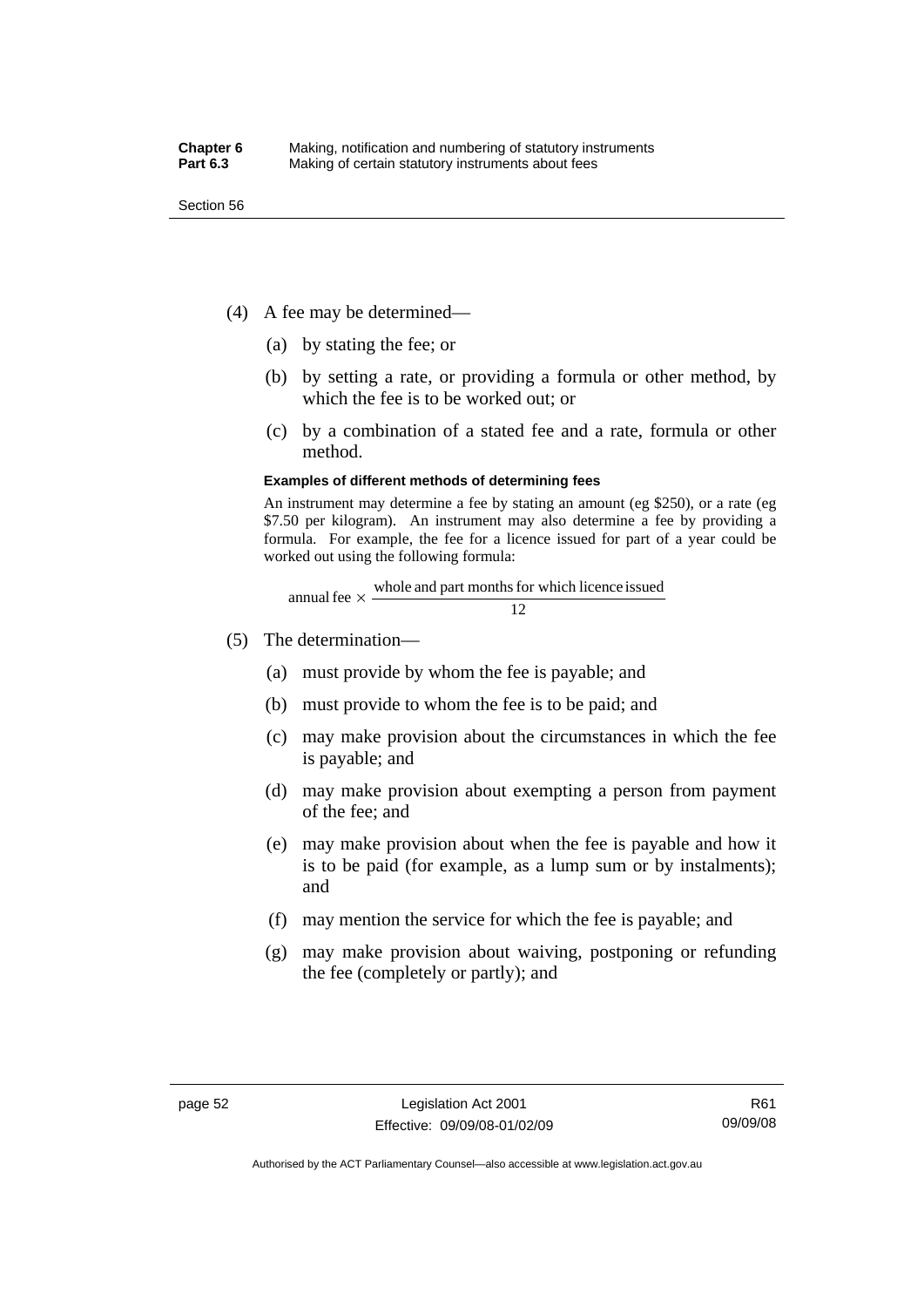### (h) may make provision about anything else relating to the fee.

#### **Example for par (a)**

a provision that the owner for the time being of a vehicle is liable for any unpaid registration fee

#### **Examples for par (c)**

- 1 a provision that a document prepared and submitted in accordance with a condition imposed under the Act be accompanied by a fee
- 2 a provision that royalty ceases to be payable if the percentage of recoverable minerals is less than the prescribed limit

#### **Examples for par (e)**

- 1 a provision that a levy is payable within 30 days after the day goods are sold
- 2 a provision that, if a licensee fails to pay an instalment payable in the financial year within 14 days after the day it is payable, all remaining instalments payable in the financial year become payable

#### **Example for par (g)**

a provision that a stated official may waive all or part of a charge in stated circumstances, including if the official is satisfied about a stated circumstance

- (6) This section is a determinative provision.
	- *Note* See s 5 for the meaning of determinative provisions, and s 6 for their displacement.

### **57 Fees payable in accordance with determination etc**

- (1) A fee determined by a disallowable instrument is payable by the person by whom the fee is payable under the determination, in relation to the service (if any) mentioned in the determination and in accordance with the determination, to the person to whom the fee is payable under the determination.
- (2) If a service is mentioned in the determination, the fee is payable before the service is provided unless the determination provides otherwise.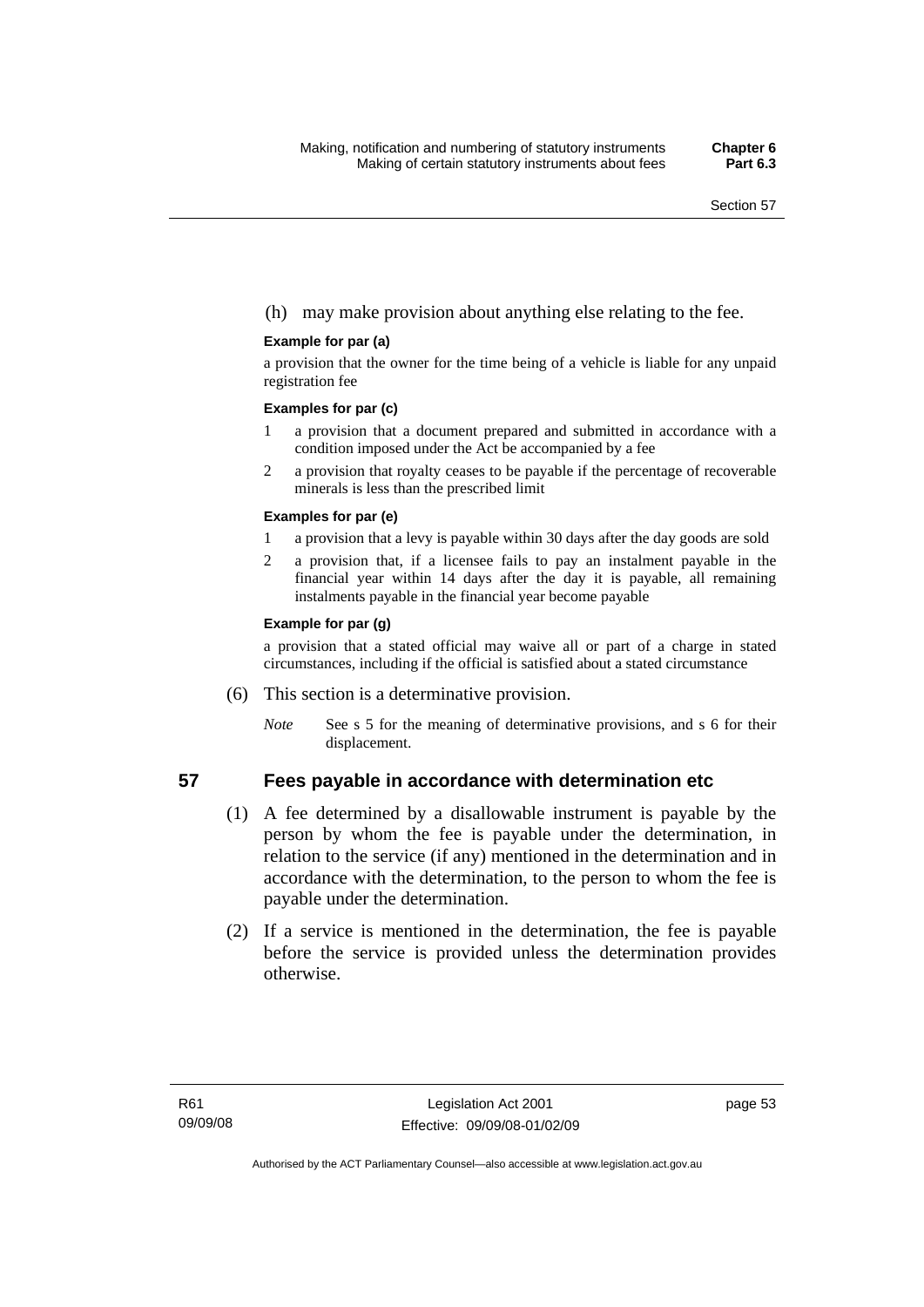#### **Chapter 6** Making, notification and numbering of statutory instruments<br>**Part 6.3** Making of certain statutory instruments about fees Making of certain statutory instruments about fees

Section 58

 (3) If the fee is payable in relation to a service mentioned in the determination and the fee has not been paid in accordance with the determination, no-one is obliged to provide the service.

#### **Examples**

- 1 If a fee for a service is payable in advance under a disallowable instrument and the fee is not paid, there is no obligation to provide the service.
- 2 If fees for services over a period of time are payable by instalment under a disallowable instrument and the person paying the fees falls behind in payments on the instalments, there is no obligation to provide further services for the person.
- *Note* An example is part of the Act, is not exhaustive and may extend, but does not limit, the meaning of the provision in which it appears (see s 126 and s 132).
- (4) Subsection (3) applies to a service even though, apart from that subsection, someone is under a duty to provide the service.

#### **Example**

A provision of an Act provides that a registrar 'must' renew a licence if the holder of the licence applies to the registrar for its renewal before the end of the licence term. If a fee is determined for renewal of the licence, the registrar is not required to renew the licence unless the fee is paid.

- (5) This section is a determinative provision.
	- *Note* See s 5 for the meaning of determinative provisions, and s 6 for their displacement.

#### **58 Regulations may make provision about fees**

- (1) This section applies if an Act (the *authorising law*)—
	- (a) authorises or requires fees to be determined for the authorising law, or another Act or a statutory instrument (the *fees law*); and
	- (b) the authorising law authorises the making of regulations by the Executive.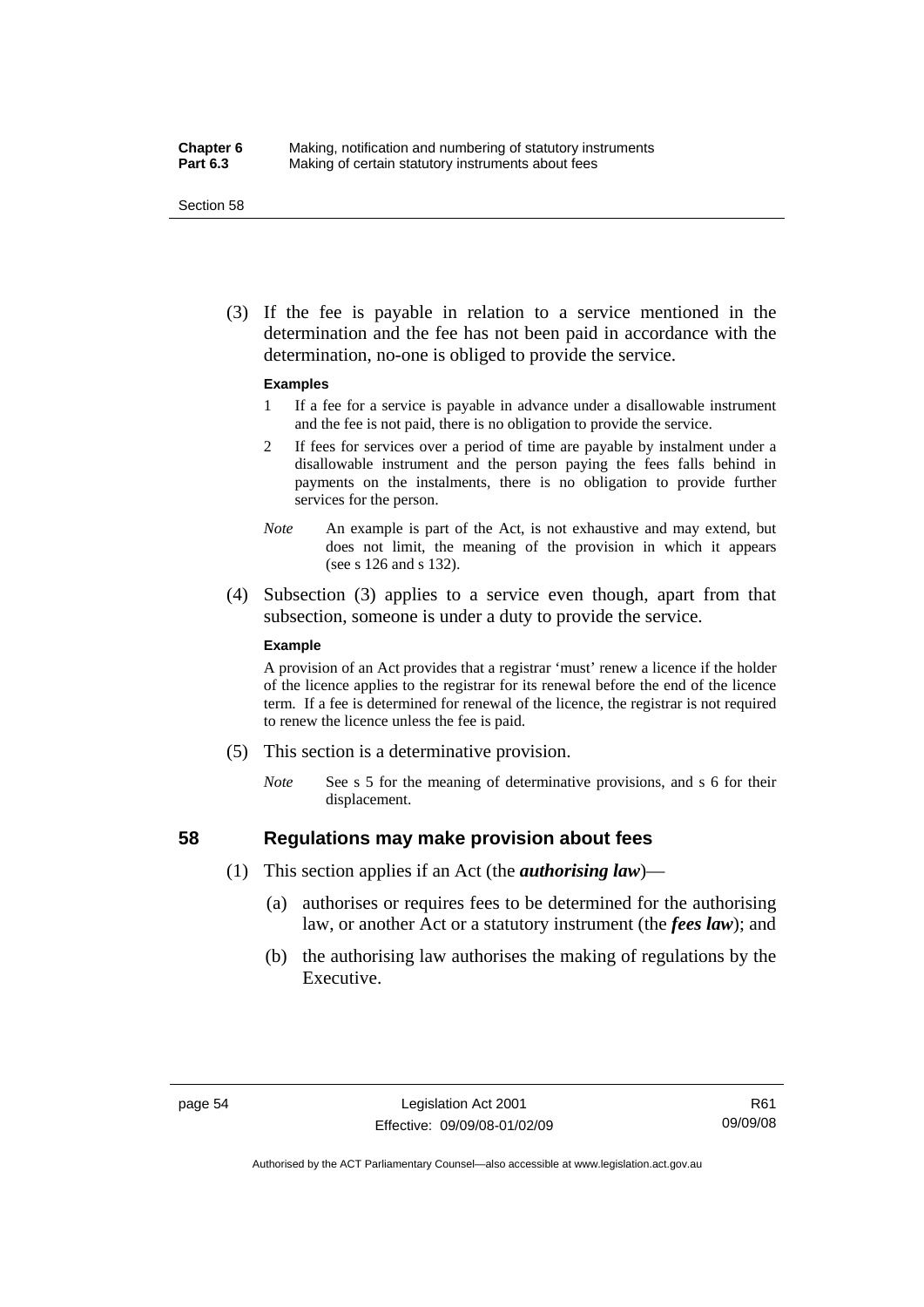- (2) A regulation under the authorising law may make provision in relation to—
	- (a) the payment, collection and recovery of determined fees; and
	- (b) the waiver, postponement or refund of the fees (completely or partly); and
	- (c) anything else about which provision may, under section 56 (Determination of fees by disallowable instrument), be made by determination in relation to determined fees.
- (3) The power mentioned in subsection (2) (b) includes power to make provision in relation to an entitlement to a waiver, postponement or refund of determined fees in circumstances prescribed by regulation (including the removal of a statutory capacity).
- (4) A regulation or the authorising law may make provision in relation to the payment of determined fees by cheque or credit card, including, for example, the consequences of a cheque not being honoured on presentation or a credit card transaction not being honoured.
- (5) A regulation or the authorising law may make provision in relation to the removal of a statutory capacity if any determined fee—
	- (a) is not paid when it is required to be paid; or
	- (b) is paid by cheque and the cheque is not honoured on presentation; or
	- (c) is paid by credit card and the credit card transaction is not honoured.
- (6) A regulation or the authorising law may make provision in relation to the restoration of a statutory capacity (whether prospectively or during any past period).
- (7) This section is in addition to any provision of the authorising law or fees law.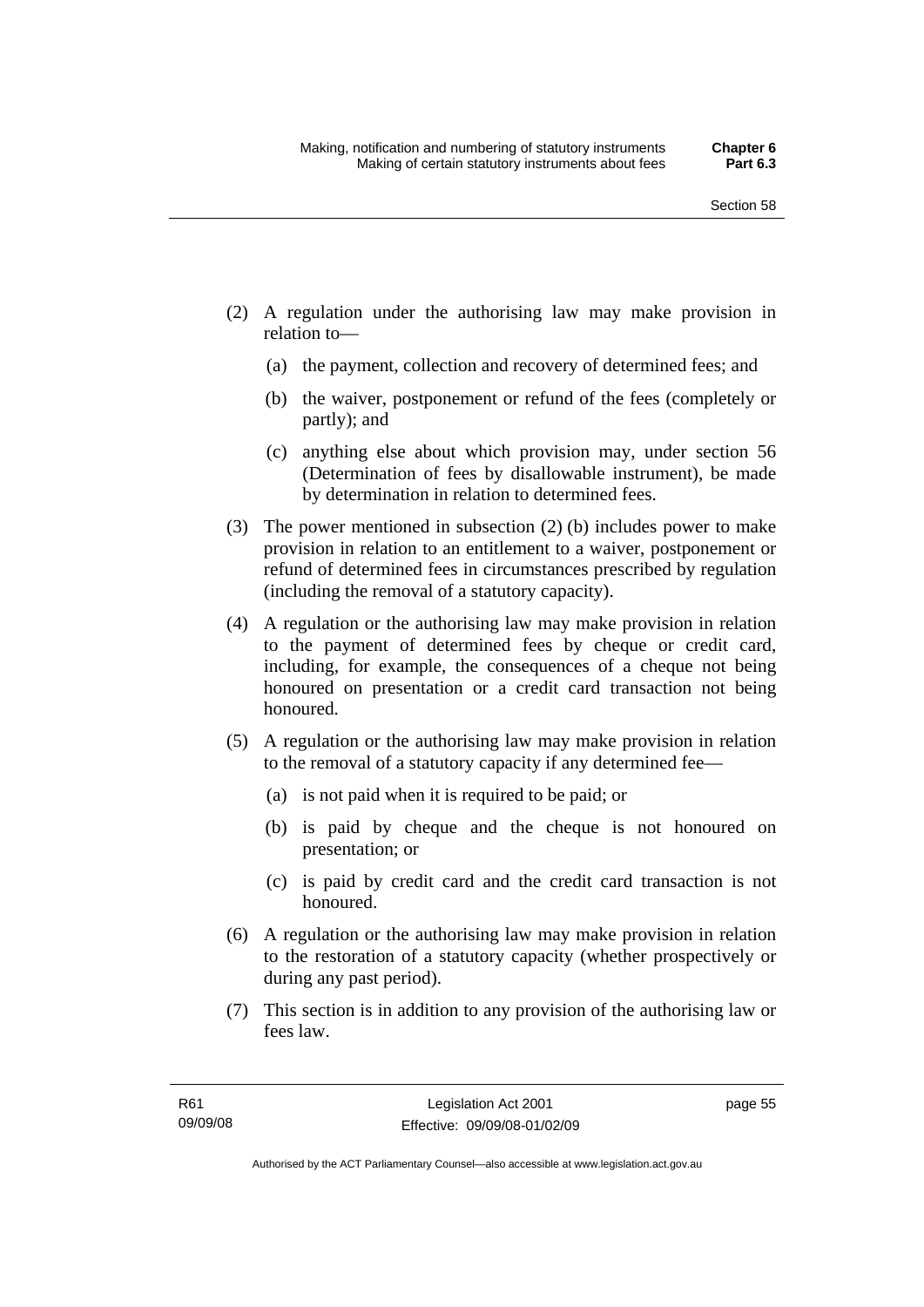- (8) This section is a determinative provision.
	- *Note* See s 5 for the meaning of determinative provisions, and s 6 for their displacement.
- (9) In this section:

*credit card* includes debit card.

*removal*, of a statutory capacity, includes suspension, cancellation, revocation, withdrawal, surrender or other prescribed restriction or termination of a statutory capacity under the fees law or authorising law.

*statutory capacity* includes an accreditation, approval, assessment, authority, certificate, condition, decision, determination, exemption, licence, permission, permit, registration or other prescribed thing giving a status, privilege or benefit under the fees law or authorising law (whether or not required under either law for doing anything).

page 56 Legislation Act 2001 Effective: 09/09/08-01/02/09

Authorised by the ACT Parliamentary Counsel—also accessible at www.legislation.act.gov.au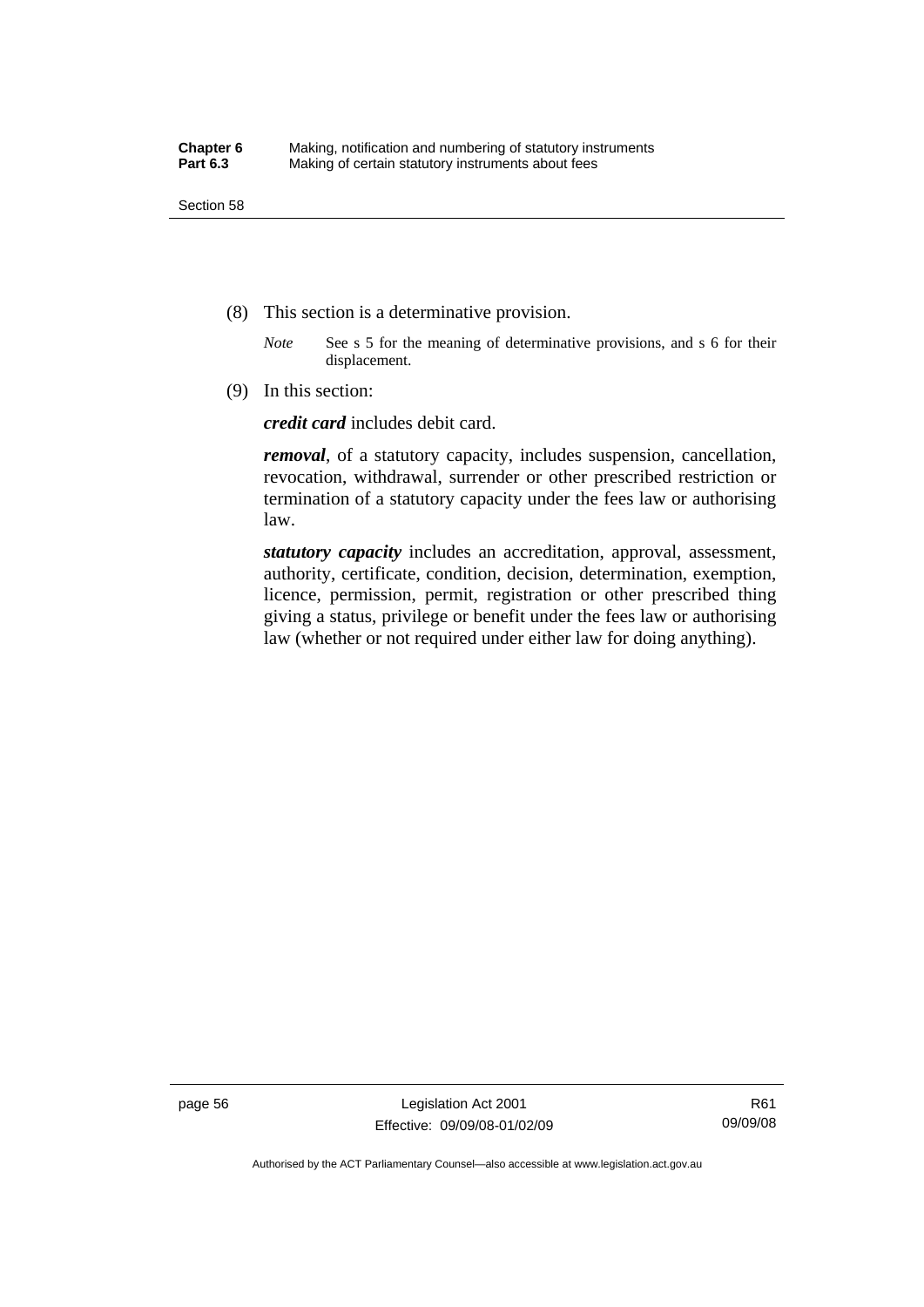# **Part 6.4 Numbering and notification of legislative instruments**

## **59 Numbering**

- (1) The legislative instruments registered in each year must be numbered by the parliamentary counsel as nearly as practicable in the order in which they are notified.
- (2) However, the parliamentary counsel may—
	- (a) allocate different kinds of legislative instruments to different series for numbering purposes; or
	- (b) add distinguishing letters to numbers to indicate the kind of legislative instrument.

#### **Examples**

- 1 The parliamentary counsel may number subordinate laws, disallowable instruments, commencement notices and other legislative instruments in different series.
- 2 The parliamentary counsel may add the letters 'SL' to the numbers of registered subordinate laws, the letters 'DI' to the numbers of registered disallowable instruments and the letters 'CN' to the numbers of registered commencement notices.
- *Note* An example is part of the Act, is not exhaustive and may extend, but does not limit, the meaning of the provision in which it appears (see s 126 and s 132).
- (3) Also, a regulation may provide that this section does not apply to a notifiable instrument of a kind prescribed by regulation.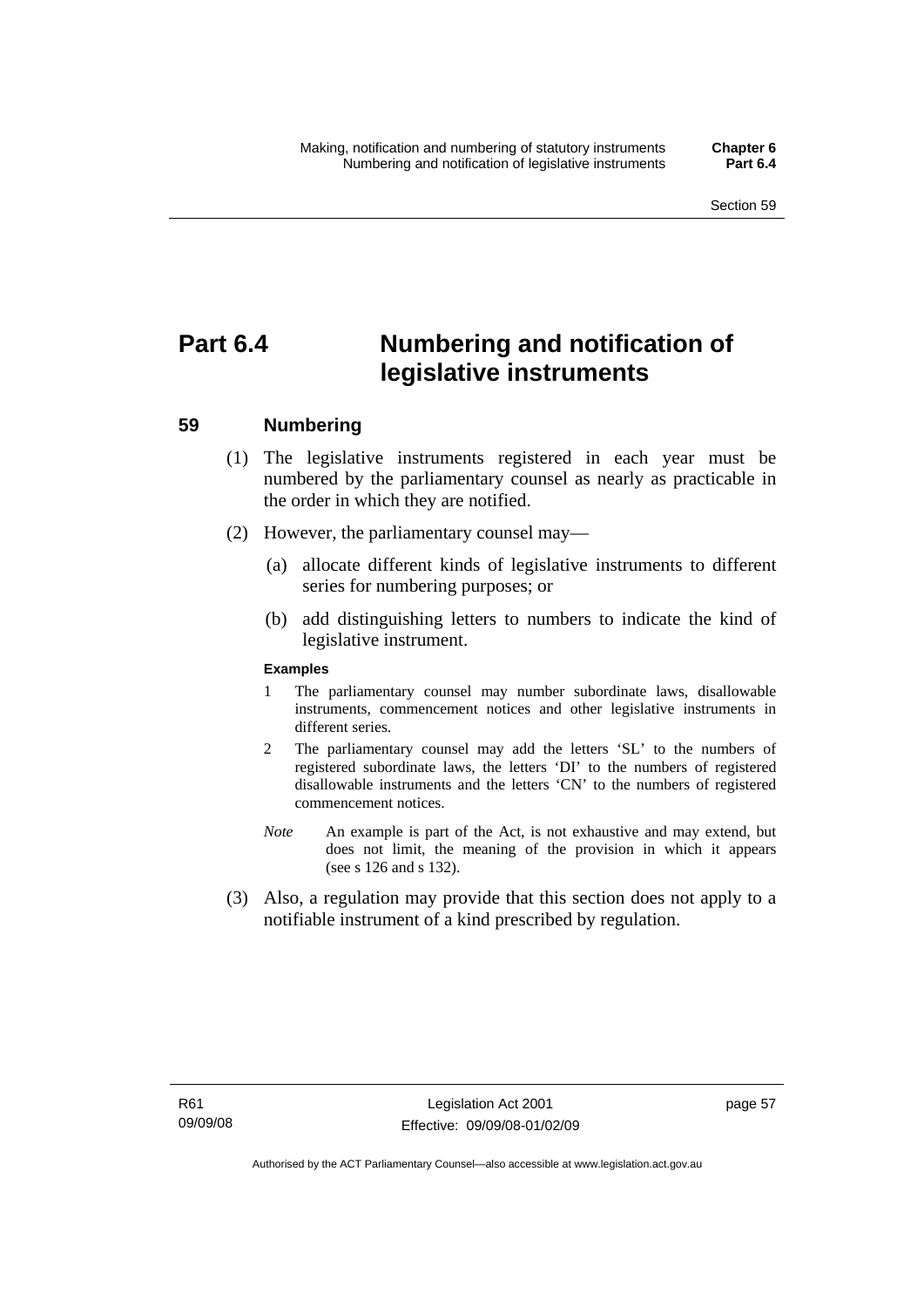Section 60

## **60 Correction etc of name of legislative instrument**

- (1) This section applies if a legislative instrument is unnamed or the name it gives to itself—
	- (a) includes a year that is not the year in which the instrument was notified; or
	- (b) is the same as another legislative instrument that has been, or is to be, notified under this Act; or
	- (c) includes a number that is not consecutive with other legislative instruments that have been notified under this Act; or
	- (d) does not include a number that would give the instrument a unique name; or
	- (e) is otherwise not in accordance with current legislative drafting practice.

#### **Example for par (c)**

A legislative instrument has the name '*XYZ Amendment Rule 2000* (*No 5*)'. Legislative instruments with the names '*XYZ Amendment Rule 2000 (No 1)*', '*XYZ Amendment Rule 2000 (No 2)*' and '*XYZ Amendment Rule 2000 (No 3)*' have already been notified under the Act

#### **Example for par (d)**

A legislative instrument has the name '*XYZ Amendment Rule 2000 (No )*'.

#### **Example for par (e)**

A legislative instrument has the name '*XYY Amendment Order 2002 (No 1)*'. The instrument was made under the *XYZ Act 2000* (the *authorising Act*). The name of the instrument does not correctly reflect the name of the authorising Act.

- *Note* An example is part of the Act, is not exhaustive and may extend, but does not limit, the meaning of the provision in which it appears (see s 126 and s 132).
- (2) The parliamentary counsel may, before notifying the legislative instrument under this Act—
	- (a) add a name to an unnamed instrument; or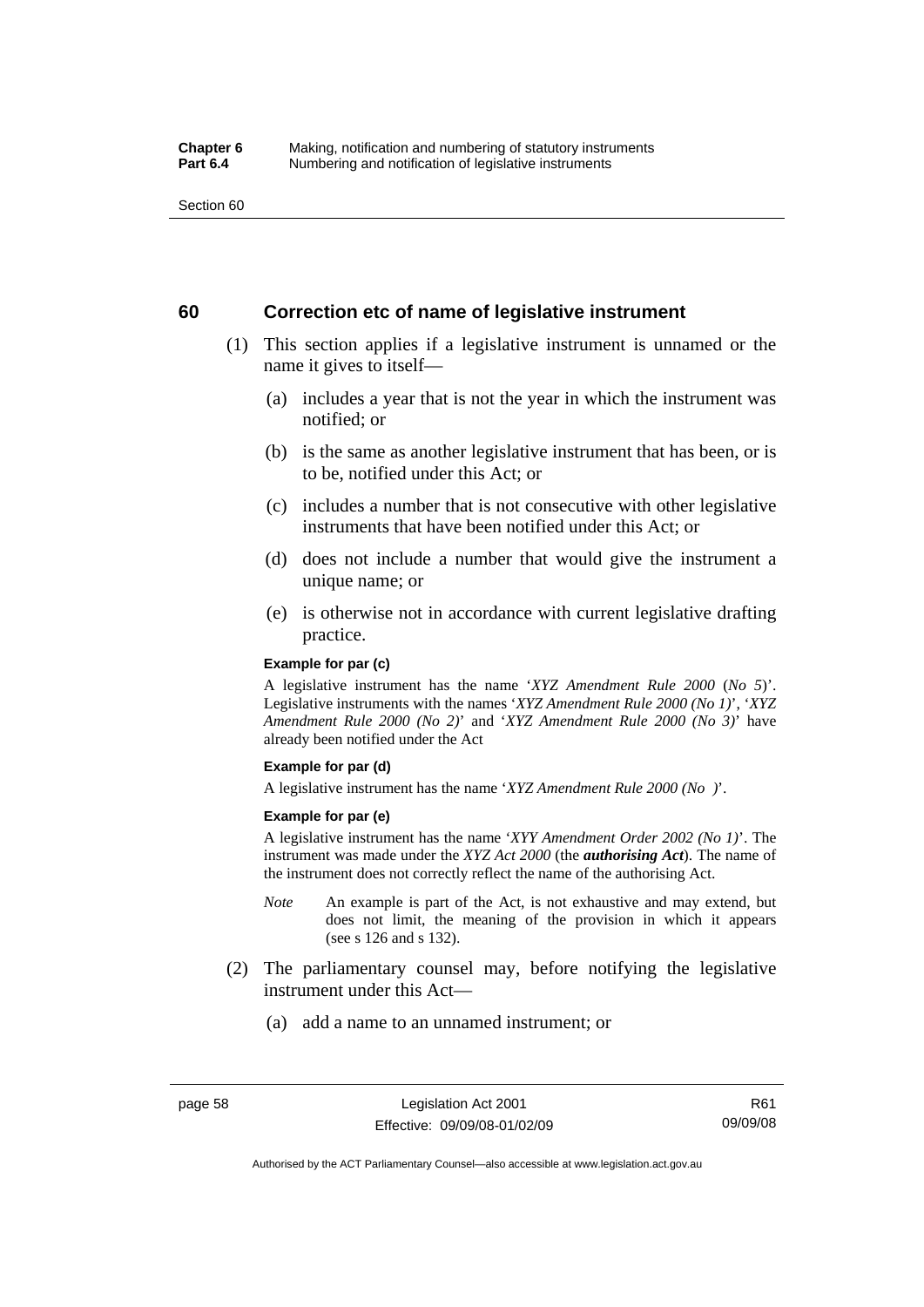- (b) amend the instrument's name to bring it into line with current legislative drafting practice.
- (3) If the name of a legislative instrument is added or amended under this section, the instrument has effect for all purposes as if the instrument were made with the name as added or amended.
- (4) If the name of a legislative instrument is added or amended under this section, the parliamentary counsel may make a corresponding change to any explanatory statement or regulatory impact statement for the instrument.

## **60A Correction of name of explanatory statement etc**

- (1) This section applies if an explanatory statement or regulatory impact statement for a legislative instrument—
	- (a) does not include the instrument's number or name in an appropriate place; or
	- (b) includes a reference to the instrument's number or name that is incorrect.
- (2) The parliamentary counsel may, before entering the statement in the register—
	- (a) include the instrument's number or name in an appropriate place in the statement; or
	- (b) correct the reference to the instrument's number or name.

## **61 Notification of legislative instruments**

- (1) If a legislative instrument is made, an authorised person for making a notification request for the instrument may ask the parliamentary counsel to notify the making of the instrument.
- (2) If an authorised person for making a notification request for a legislative instrument asks the parliamentary counsel to notify the making of the instrument and complies with the requirements (if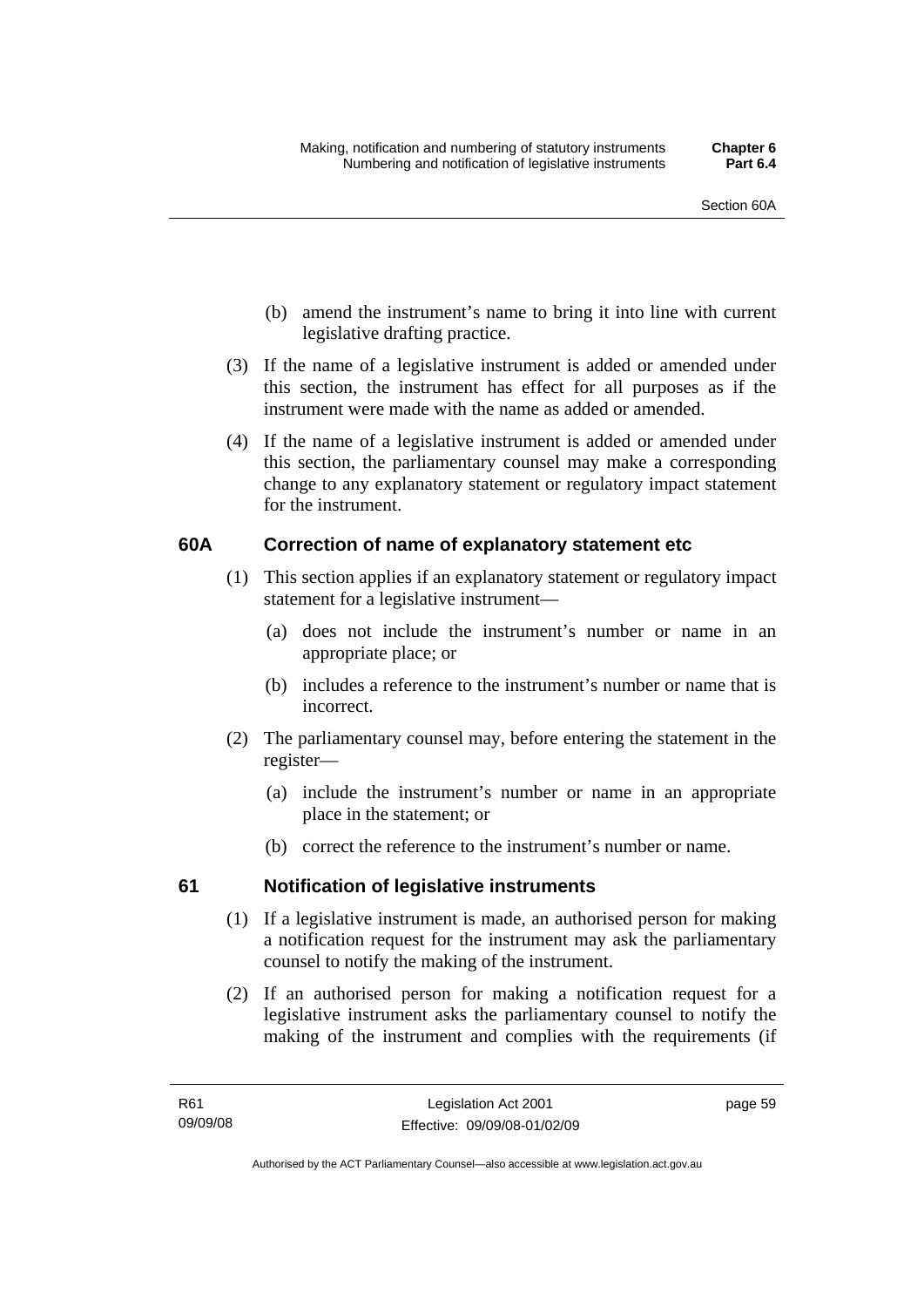Section 61

any) prescribed by regulation (whether in relation to the form of the instrument, in relation to the making of the request or otherwise), the parliamentary counsel must—

- (a) notify the making of the instrument in the register; or
- (b) if it is not practicable to notify the making of the instrument in the register—notify the making of the instrument in the gazette.
- (3) The making of the legislative instrument is notified in the register by entering in the register—
	- (a) a statement that the instrument has been made; and
	- (b) the text of the instrument.
- (4) The making of the legislative instrument is notified in the gazette  $by-$ 
	- (a) publishing the text of the instrument in the gazette; or
	- (b) publishing in the gazette a statement—
		- (i) that the instrument has been made; and
		- (ii) of the place or places where copies of the instrument can be obtained (whether by purchase or otherwise).
- (5) If the making of the legislative instrument is notified in the gazette, the parliamentary counsel must enter in the register—
	- (a) a statement that the instrument has been made; and
	- (b) a statement that the instrument was notified in the gazette on a stated date; and
	- (c) the text of the instrument.
- (6) If the making of the legislative instrument is notified in the gazette by publishing the statement mentioned in subsection (4) (b), copies of the instrument must be available on the day of the publication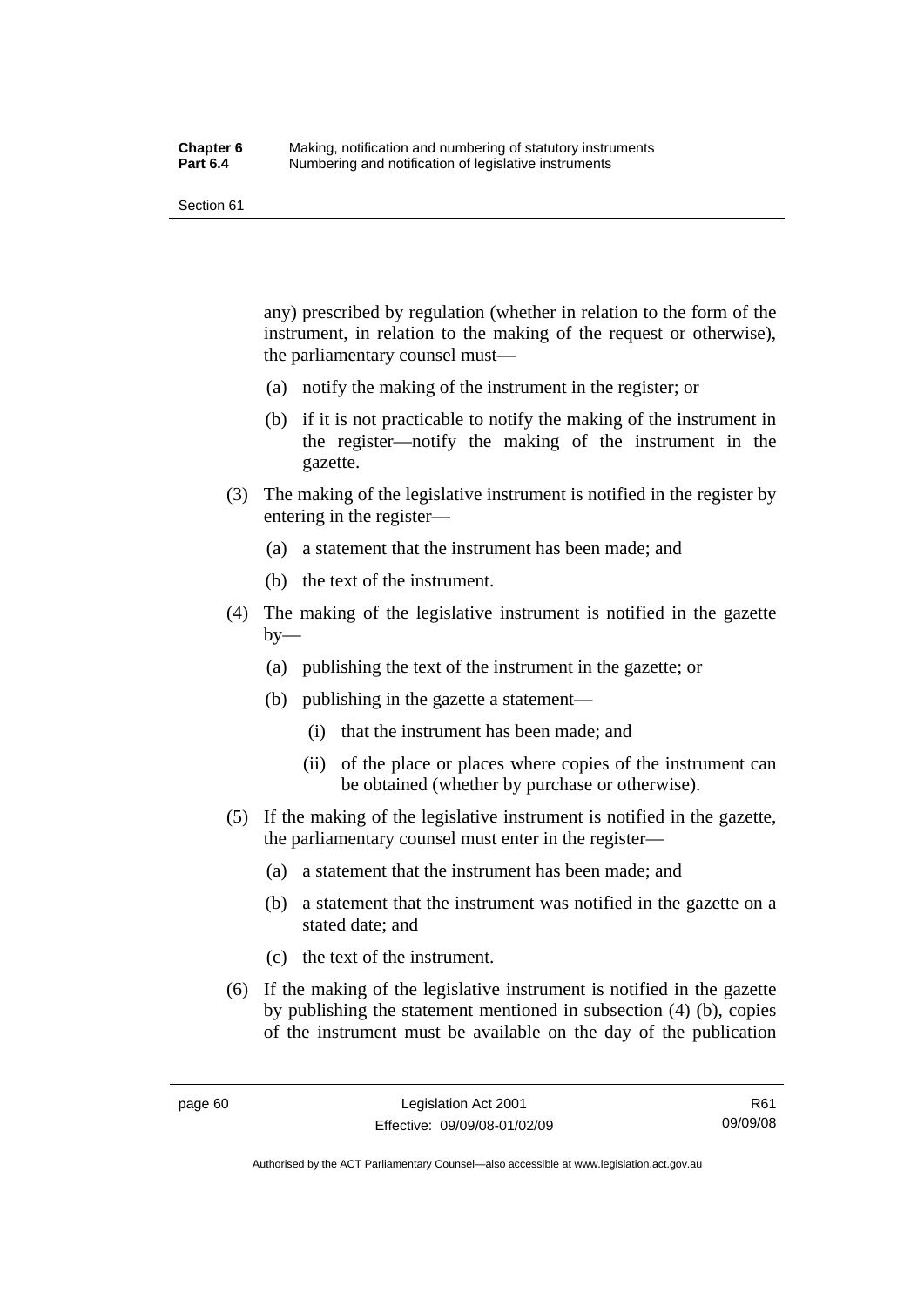(the *gazette date*), or as soon as practicable after the gazette date, at the place, or each of the places, stated in the gazette.

- (7) If on the gazette date no copies of the legislative instrument are available at the place, or any of the places, stated in the gazette, the parliamentary counsel must give the Minister a statement—
	- (a) that copies of the law were not available; and
	- (b) explaining why they were not available.
- (8) The Minister must present the statement to the Legislative Assembly not later than 6 sitting days after the gazette date.
- (9) Despite subsection (2), the parliamentary counsel may notify the making of a legislative instrument even though a requirement prescribed by regulation for subsection (2) (a *prescribed requirement*) is not complied with.
- (10) The notification of a legislative instrument is valid even if—
	- (a) a prescribed requirement was not complied with; or
	- (b) the notification was made on the request of a person who was not, or was no longer, a delegate of an authorised person for making a notification request for the instrument.
- (11) This section is a determinative provision.
	- *Note* See s 5 for the meaning of determinative provisions, and s 6 for their displacement.
- (12) In this section:

*authorised person*, for making a notification request for a legislative instrument, means—

- (a) the maker of the instrument; or
- (b) for a legislative instrument made by the Executive—a Minister or chief executive; or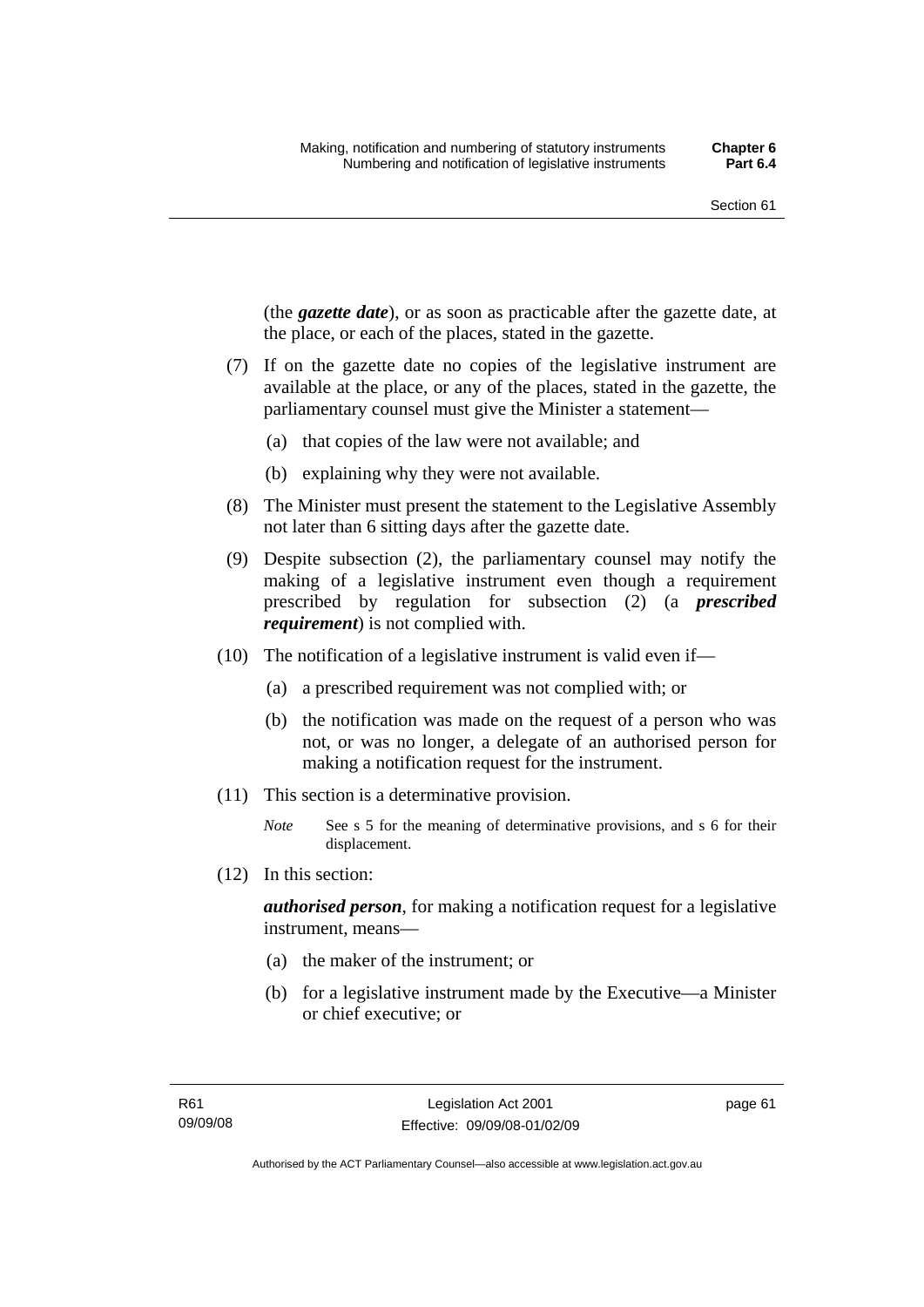Section 62

- (c) for a legislative instrument made by a Minister—a chief executive; or
- (d) for a legislative instrument made by the rule-making committee—
	- (i) the secretary of the committee; or
	- (ii) the registrar of a court or tribunal in relation to which the instrument applies; or
- (e) for any other legislative instrument made by a court or tribunal, or by a member (however described) of a court or tribunal the registrar of the court or tribunal; or
- (f) for any other legislative instrument (other than an instrument prescribed by regulation for this paragraph)—a chief executive; or
- (g) for a legislative instrument prescribed by regulation for this paragraph—a person prescribed by regulation as an authorised person for making a notification request for the instrument.

*rule-making committee* means the rule-making committee established under the *Court Procedures Act 2004*.

## **62 Effect of failure to notify legislative instrument**

- (1) A legislative instrument is not enforceable by or against the Territory or anyone else unless it is notified.
- (2) This section is a determinative provision.
	- *Note* See s 5 for the meaning of determinative provisions, and s 6 for their displacement.

## **63 References to** *notification* **of legislative instruments**

In an Act or statutory instrument, a reference to the *notification* of a legislative instrument is a reference to the instrument having been notified in the register or gazette.

R61 09/09/08

Authorised by the ACT Parliamentary Counsel—also accessible at www.legislation.act.gov.au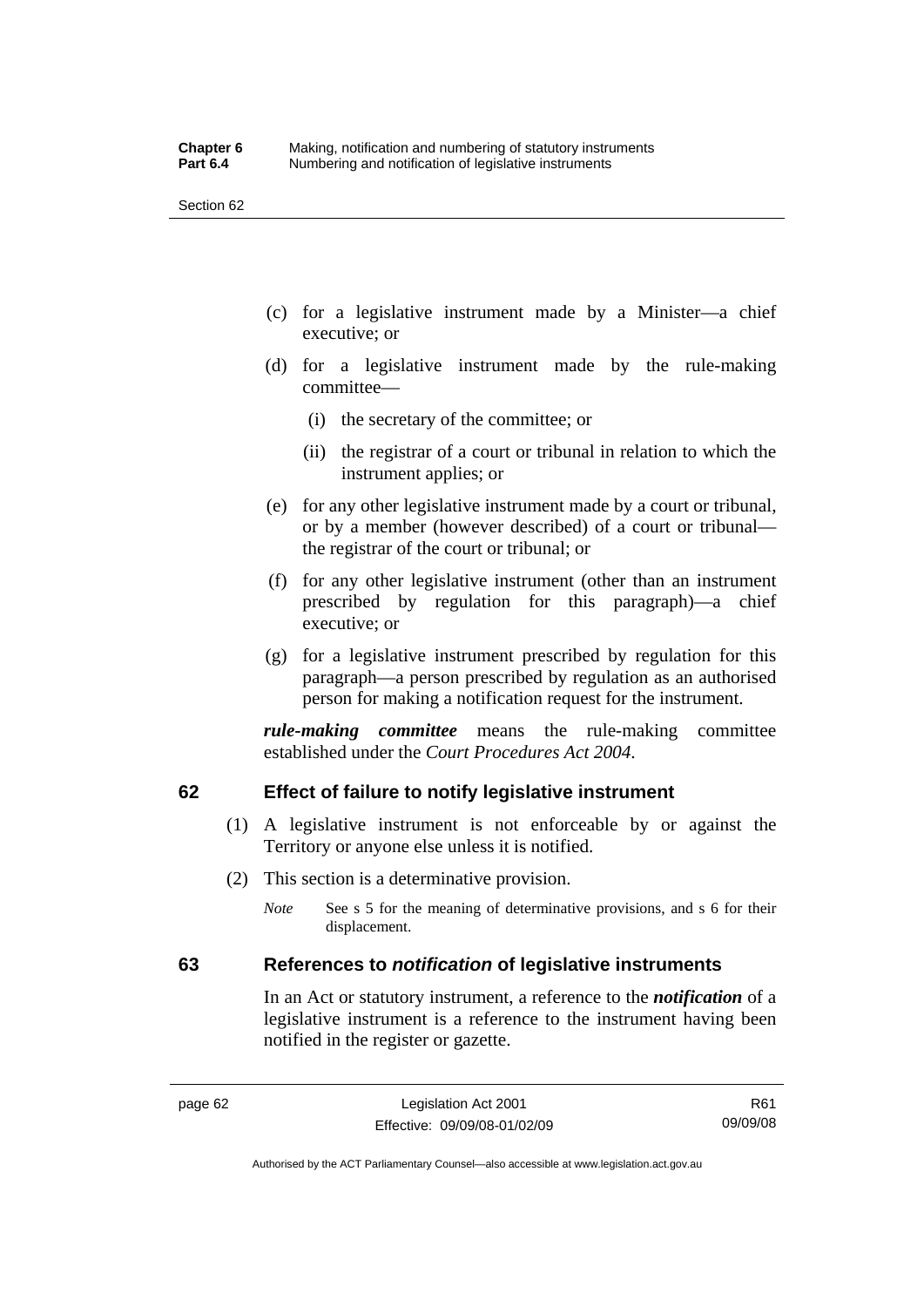# **Chapter 7** Presentation, amendment and **disallowance of subordinate laws and disallowable instruments**

### *Note to ch 7*

In this chapter, a reference to a subordinate law or disallowable instrument includes a reference to a provision of a subordinate law or disallowable instrument (see s 8 (2) and s 9 (2)).

## **64 Presentation of subordinate laws and disallowable instruments**

- (1) A subordinate law or disallowable instrument must be presented to the Legislative Assembly not later than 6 sitting days after its notification day.
- (2) If a subordinate law or disallowable instrument is not presented in accordance with subsection (1), it is taken to be repealed.
- (3) This section is a determinative provision.
	- *Note* See s 5 for the meaning of determinative provisions, and s 6 for their displacement.

## **65 Disallowance by resolution of Assembly**

 (1) This section applies if notice of a motion to disallow a subordinate law or disallowable instrument is given in the Legislative Assembly not later than 6 sitting days after the day it is presented to the Assembly.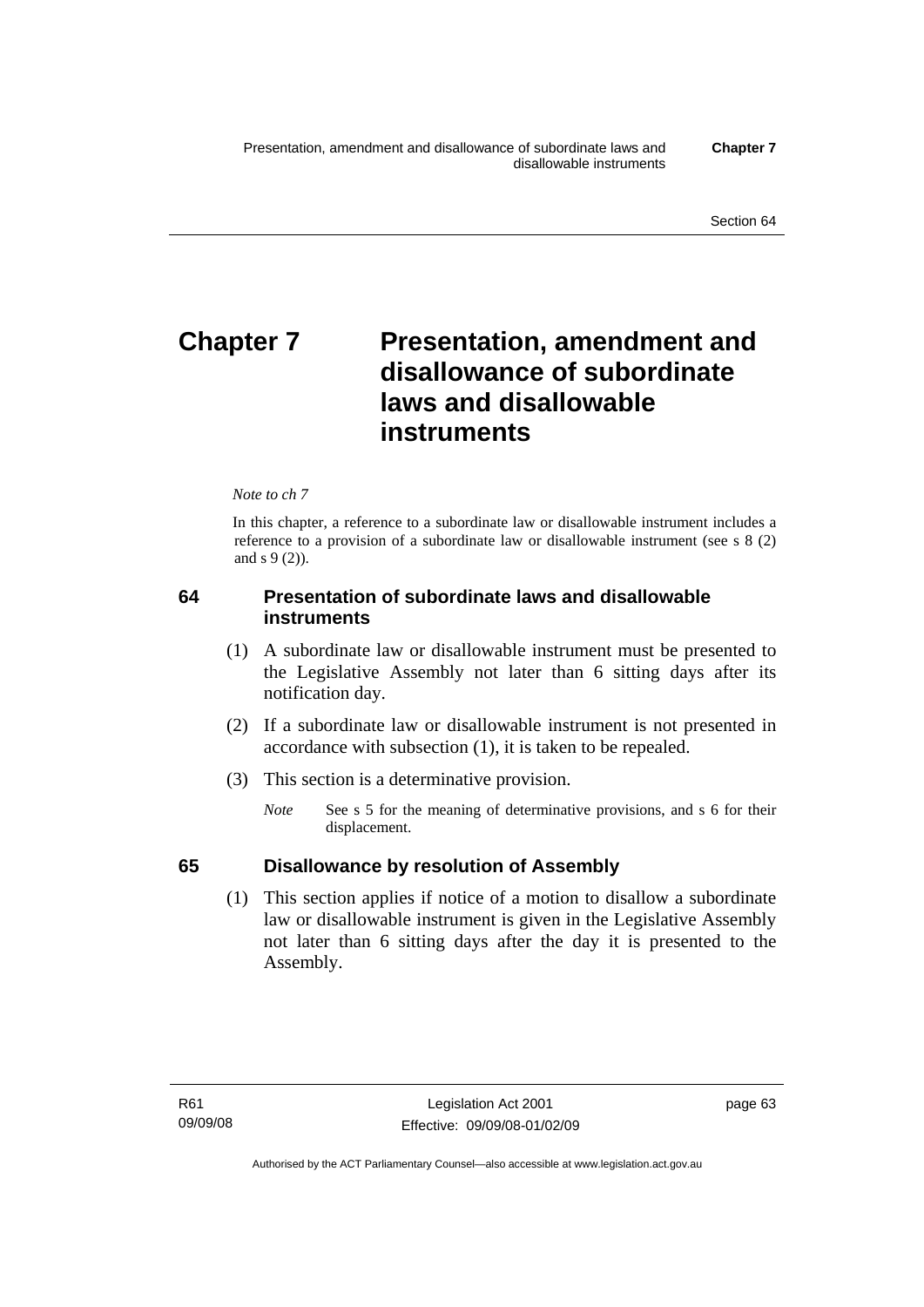#### **Chapter 7** Presentation, amendment and disallowance of subordinate laws and disallowable instruments

#### Section 65A

- (2) If the Legislative Assembly passes a resolution to disallow the subordinate law or disallowable instrument, it is taken to be repealed—
	- (a) on the day after the day the disallowance is notified; or
	- (b) if the resolution provides that it takes effect on the day the resolution is passed—that day.
- (3) For this chapter, the Legislative Assembly is taken to have passed a resolution to disallow the subordinate law or disallowable instrument if, at the end of 6 sitting days after the day the notice is given—
	- (a) the notice has not been withdrawn and the motion has not been called on; or
	- (b) the motion has been called on and moved, but has not been withdrawn or otherwise disposed of.
- (4) If subsection (3) applies, the resolution is taken to be the resolution set out in the motion for the resolution.
- (5) A disallowance under this section has effect for all purposes as if it were a repeal made by an Act.
- (6) This section is a determinative provision.
	- *Note* See s 5 for the meaning of determinative provisions, and s 6 for their displacement.

## **65A Notification of disallowance by resolution of Assembly**

- (1) If a subordinate law or disallowable instrument is disallowed, or taken to have been disallowed, under section 65, the Speaker must ask the parliamentary counsel to notify the disallowance.
- (2) If the Speaker asks the parliamentary counsel to notify the disallowance, the parliamentary counsel must—
	- (a) notify the disallowance in the register; or

Authorised by the ACT Parliamentary Counsel—also accessible at www.legislation.act.gov.au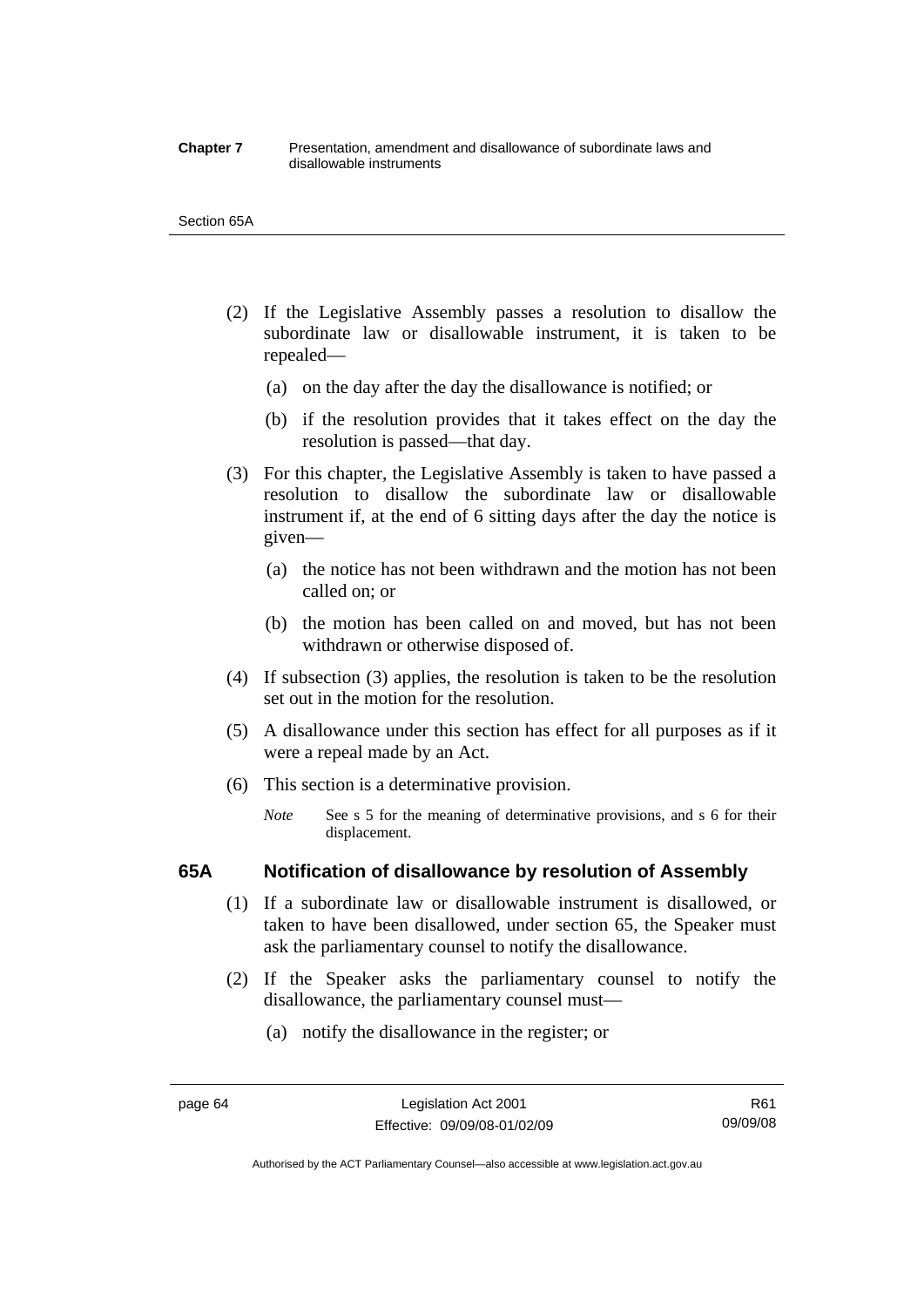- (b) if it is not practicable to notify the disallowance in the register—notify the disallowance in the gazette.
- (3) If the Speaker asks the parliamentary counsel to notify the disallowance on a particular day, the parliamentary counsel must notify the disallowance on that day unless it is impracticable to do so.
- (4) The disallowance is notified in the register by entering in the register—
	- (a) a statement that the subordinate law or disallowable instrument has been disallowed under section 65; and
	- (b) the text of the resolution passed, or taken to have been passed, by the Legislative Assembly under section 65; and
	- (c) the day when the resolution was passed or taken to have been passed; and
	- (d) the day when the subordinate law or disallowable instrument is taken to be repealed because of the resolution.
- (5) The disallowance is notified in the gazette by publishing in the gazette—
	- (a) a statement that the subordinate law or disallowable instrument has been disallowed under section 65; and
	- (b) the text of the resolution passed, or taken to have been passed, by the Legislative Assembly under section 65; and
	- (c) the day when the resolution was passed or taken to have been passed; and
	- (d) the day when the subordinate law or disallowable instrument is taken to be repealed because of the resolution.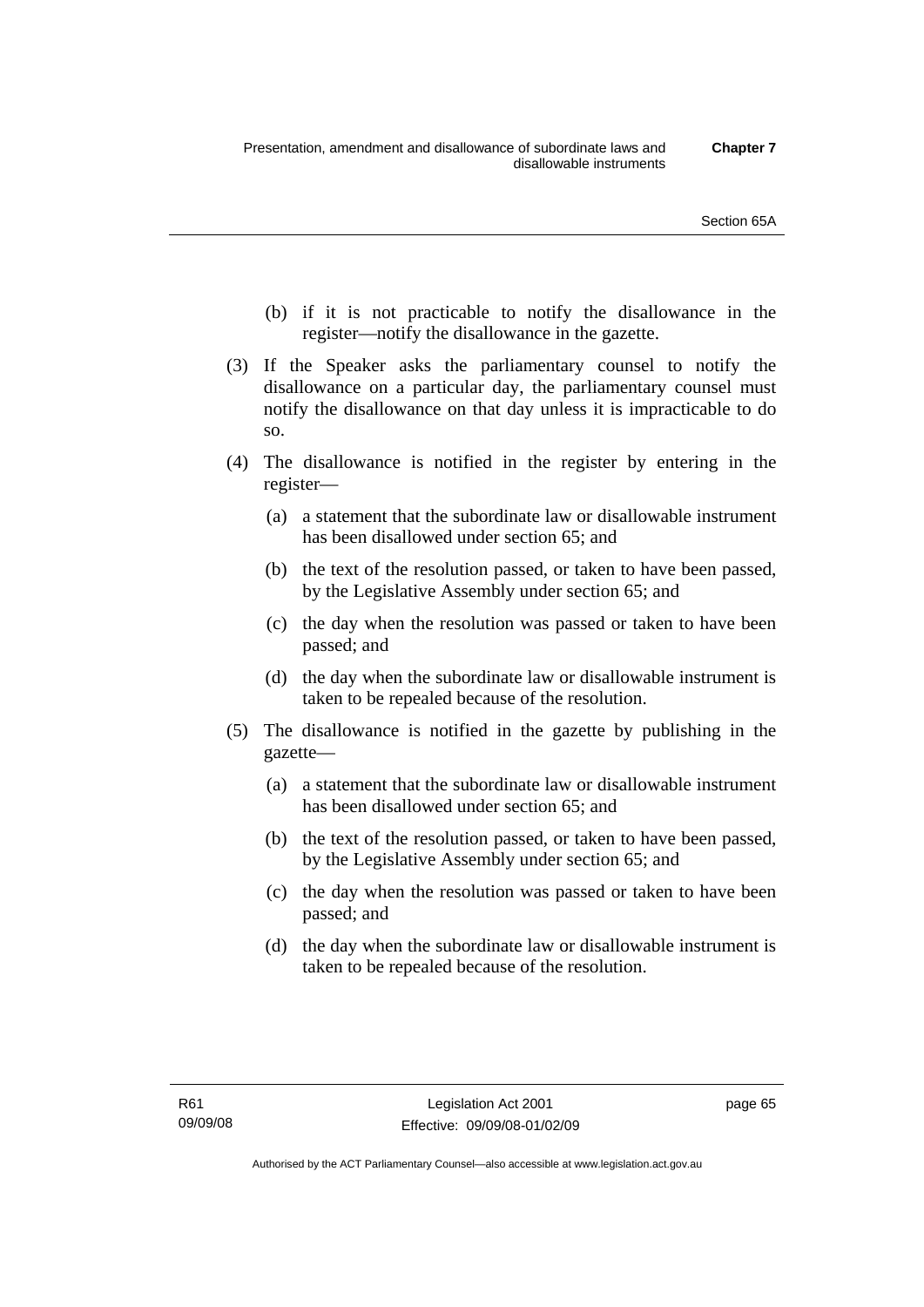#### **Chapter 7** Presentation, amendment and disallowance of subordinate laws and disallowable instruments

#### Section 66

- (6) If the disallowance is notified in the gazette, the parliamentary counsel must enter in the register—
	- (a) a statement that the subordinate law or disallowable instrument has been disallowed under section 65; and
	- (b) a statement that the disallowance was notified in the gazette on a stated date; and
	- (c) the text of the resolution passed, or taken to have been passed, under section 65; and
	- (d) the day when the resolution was passed or taken to have been passed; and
	- (e) the day when the subordinate law or disallowable instrument is taken to be repealed because of the resolution.
- (7) This section is a determinative provision.
	- *Note* See s 5 for the meaning of determinative provisions, and s 6 for their displacement.

## **66 Revival of affected laws**

- (1) This section applies if—
	- (a) a subordinate law or disallowable instrument (the *disallowed law*) is taken to be repealed under section 64 (Presentation of subordinate laws and disallowable instruments) or section 65 (Disallowance by resolution of Assembly); and
	- (b) the disallowed law repealed or amended an Act or statutory instrument (the *affected law*); and
	- (c) the repeal or amendment has commenced.
- (2) The affected law is revived, from the beginning of the day after the disallowed law is taken to have been repealed, as if the disallowed law had never been made.

R61 09/09/08

Authorised by the ACT Parliamentary Counsel—also accessible at www.legislation.act.gov.au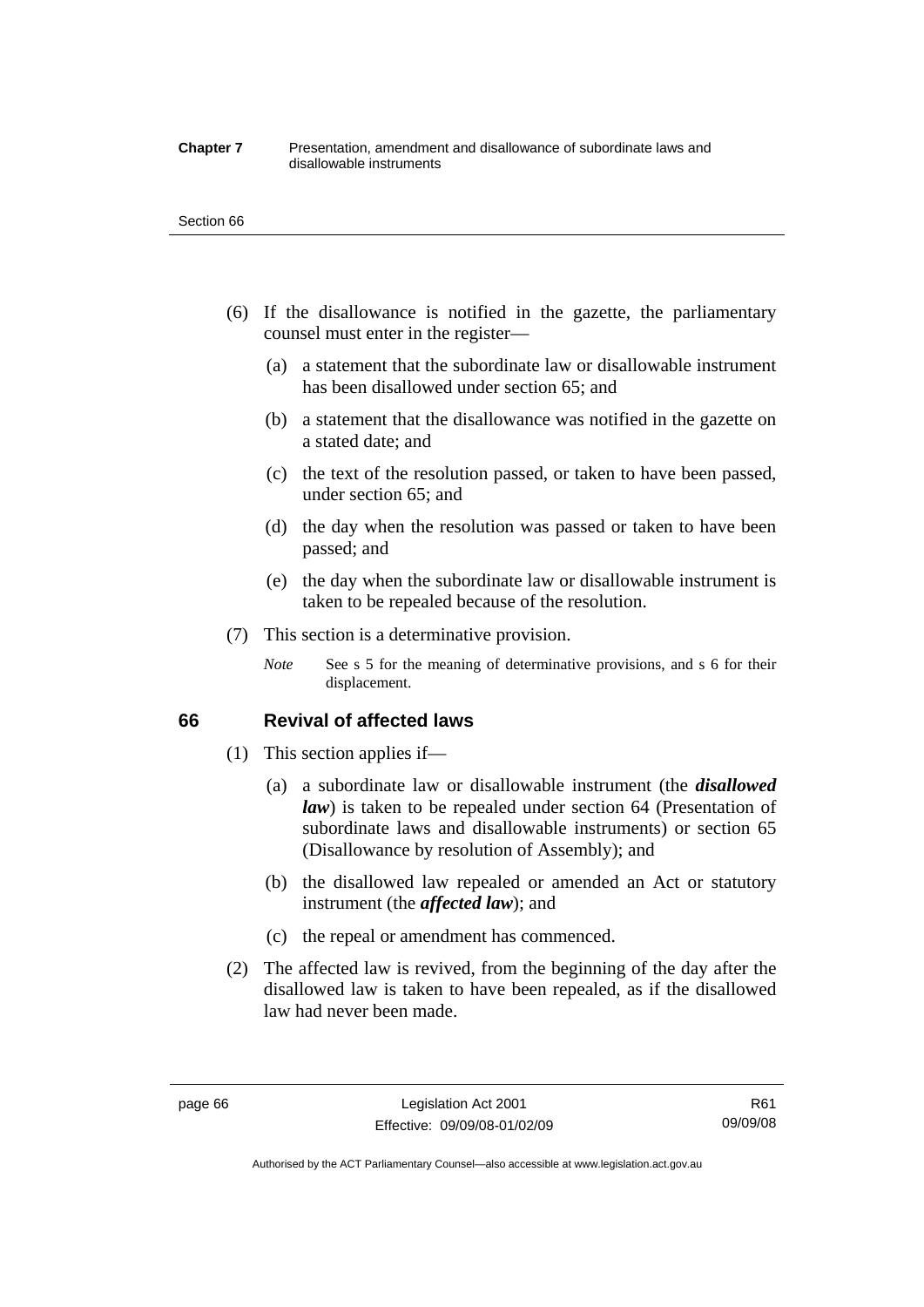- (3) This section is a determinative provision.
	- *Note* See s 5 for the meaning of determinative provisions, and s 6 for their displacement.

**67 Making of instrument same in substance within 6 months after disallowance** 

- (1) This section applies if a subordinate law or disallowable instrument (the *disallowed law*) is disallowed under section 65 (Disallowance by resolution of Assembly).
- (2) A subordinate law or disallowable instrument the same in substance must not be made within 6 months beginning on the day of the disallowance unless the Legislative Assembly has—
	- (a) rescinded the resolution that disallowed the disallowed law; or
	- (b) by resolution, approved the making of—
		- (i) a subordinate law or disallowable instrument in those terms; or
		- (ii) a subordinate law or disallowable instrument the same in substance as the disallowed law.
- (3) A subordinate law or disallowable instrument made in contravention of this section is void.
- (4) This section is a determinative provision.
	- *Note* See s 5 for the meaning of determinative provisions, and s 6 for their displacement.

## **68 Amendment by resolution of Assembly**

(1) In this section:

*amendment* does not include an amendment that would have the effect of waiving or changing any fee, charge, penalty or other amount payable to the Territory.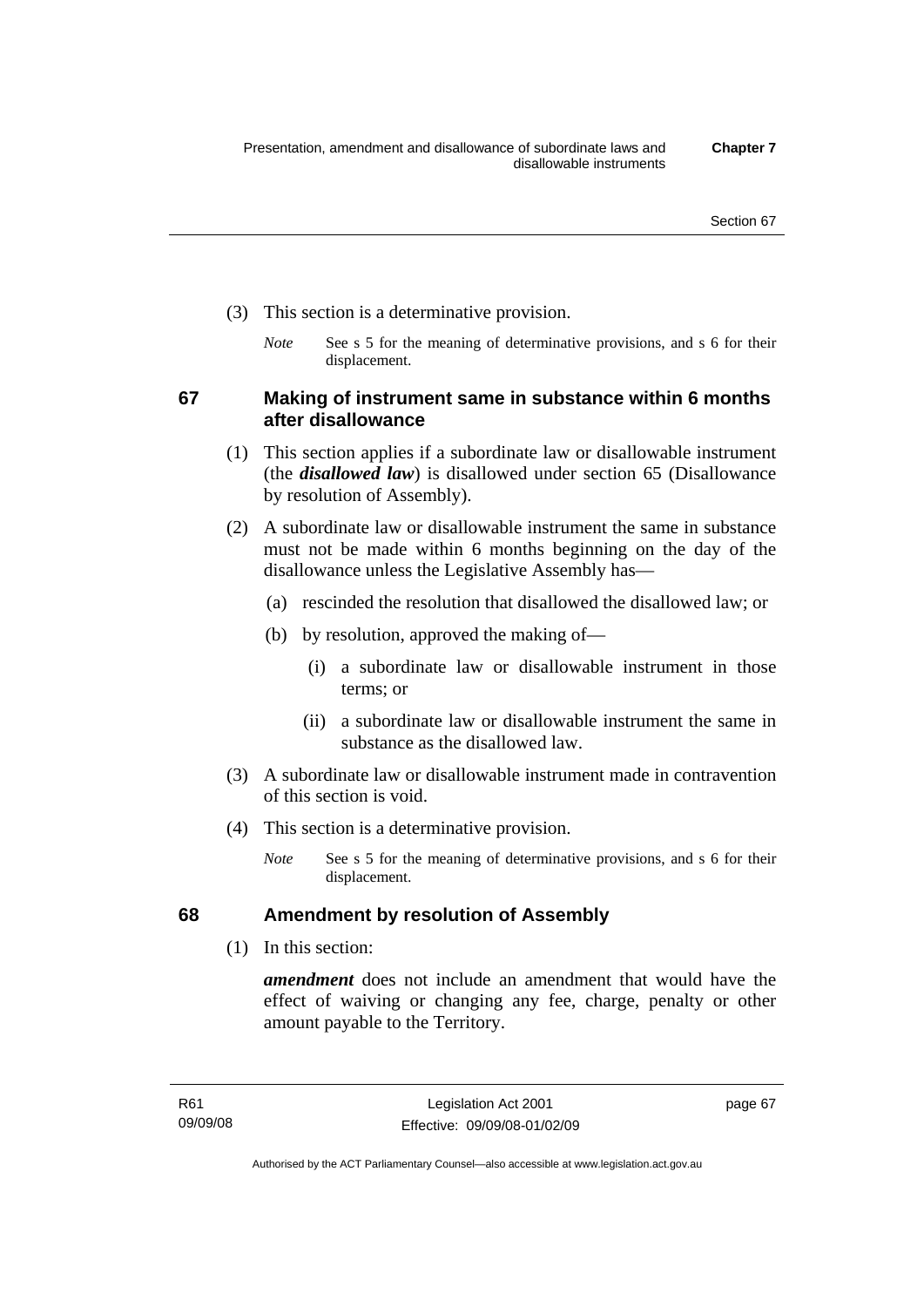#### **Chapter 7** Presentation, amendment and disallowance of subordinate laws and disallowable instruments

#### Section 68

*disallowable instrument* does not include a determination of fees or charges by a Minister under an Act or subordinate law.

- (2) This section applies if notice of a motion to amend a subordinate law or disallowable instrument is given in the Legislative Assembly not later than 6 sitting days after the day it is presented to the Assembly.
- (3) If the Legislative Assembly passes a resolution to amend the subordinate law or disallowable instrument, it is amended accordingly—
	- (a) on the day after the day the amendment is notified; or
	- (b) if the resolution provides that it takes effect on the day the resolution is passed—that day.
- (4) For this chapter, the Legislative Assembly is taken to have passed a resolution to amend the subordinate law or disallowable instrument if, at the end of 6 sitting days after the day the notice is given—
	- (a) the notice has not been withdrawn and the motion has not been called on; or
	- (b) the motion has been called on and moved, but has not been withdrawn or otherwise disposed of.
- (5) If subsection (4) applies, the resolution is taken to be the resolution set out in the motion for the resolution.
- (6) An amendment under this section has effect for all purposes as if it had been made by an Act.
- (7) Without limiting subsection (6), section 83 (Consequences of amendment of statutory instrument by Act) applies to the amendment as if it had been made by an Act.
- (8) This section is a determinative provision.
	- *Note* See s 5 for the meaning of determinative provisions, and s 6 for their displacement.

R61 09/09/08

Authorised by the ACT Parliamentary Counsel—also accessible at www.legislation.act.gov.au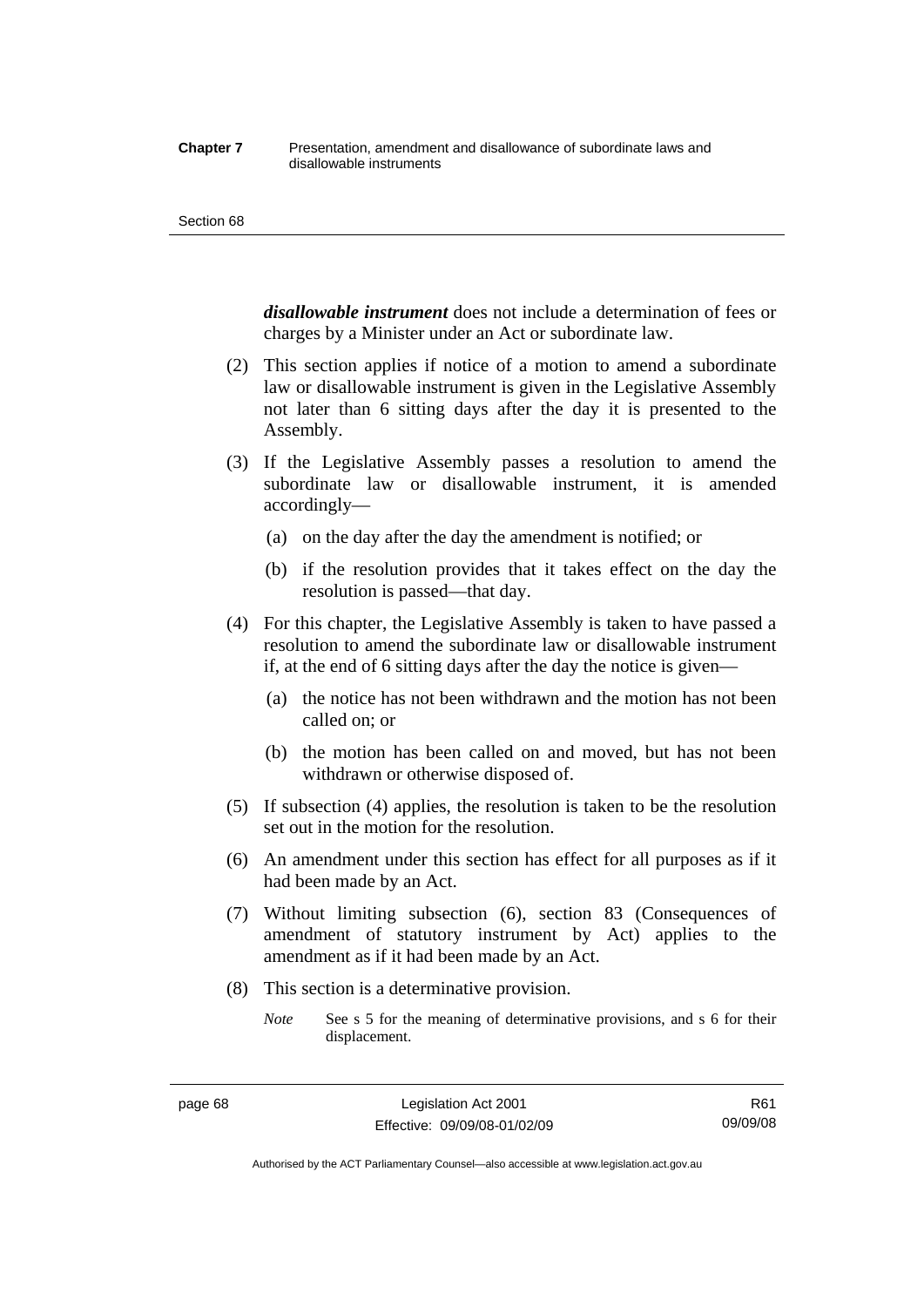# **69 Notification of amendments made by resolution of Assembly**

- (1) If a subordinate law or disallowable instrument (the *amended law*) is amended under section 68, the Speaker must ask the parliamentary counsel to notify the amendment.
- (2) If the Speaker asks the parliamentary counsel to notify the amendment, the parliamentary counsel must—
	- (a) notify the amendment in the register; or
	- (b) if it is not practicable to notify the amendment in the register notify the amendment in the gazette.
- (3) If the Speaker asks the parliamentary counsel to notify the amendment on a particular day, the parliamentary counsel must notify the amendment on that day unless it is impracticable to do so.
- (4) The amendment is notified in the register by entering in the register—
	- (a) a statement that the amendment of the amended law has been made under section 68; and
	- (b) the text of the resolution passed, or taken to have been passed, by the Legislative Assembly under section 68; and
	- (c) the day when the resolution was passed or taken to have been passed; and
	- (d) the day when the subordinate law or disallowable instrument is taken to be amended because of the resolution.
- (5) The amendment is notified in the gazette by publishing in the gazette—
	- (a) a statement that the amendment of the amended law has been made under section 68; and
	- (b) the text of the resolution passed, or taken to have been passed, by the Legislative Assembly under section 68; and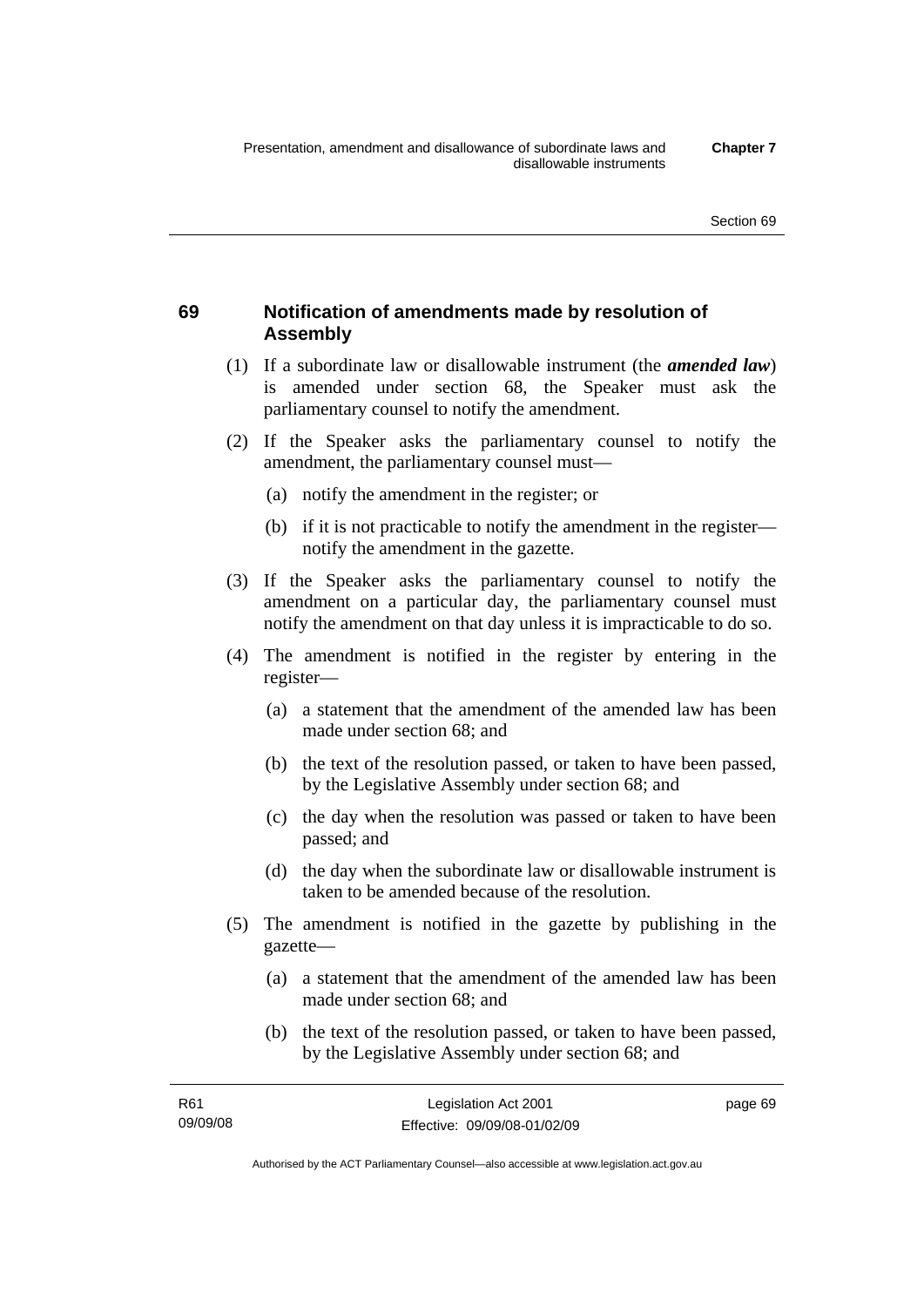#### **Chapter 7** Presentation, amendment and disallowance of subordinate laws and disallowable instruments

#### Section 70

- (c) the day when the resolution was passed or taken to have been passed; and
- (d) the day when the subordinate law or disallowable instrument is taken to be amended because of the resolution.
- (6) If the amendment is notified in the gazette, the parliamentary counsel must enter in the register—
	- (a) a statement that the amendment of the amended law has been made under section 68; and
	- (b) a statement that the amendment was notified in the gazette on a stated date; and
	- (c) the text of the resolution passed, or taken to have been passed, by the Legislative Assembly under section 68; and
	- (d) the day when the resolution was passed or taken to have been passed; and
	- (e) the day when the subordinate law or disallowable instrument is taken to be amended because of the resolution.
- (7) This section is a determinative provision.
	- *Note* See s 5 for the meaning of determinative provisions, and s 6 for their displacement.

## **70 Making of amendment restoring effect of law within 6 months after amendment**

- (1) This section applies if a subordinate law or disallowable instrument (the *amended law*) is amended under section 68 (Amendment by resolution of Assembly).
- (2) A subordinate law or disallowable instrument the same in substance as the amended law before the amendment (the *earlier law*) must not be made within 6 months beginning on the day the amendment is made unless the Legislative Assembly has—
	- (a) rescinded the resolution that made the amendment; or

Authorised by the ACT Parliamentary Counsel—also accessible at www.legislation.act.gov.au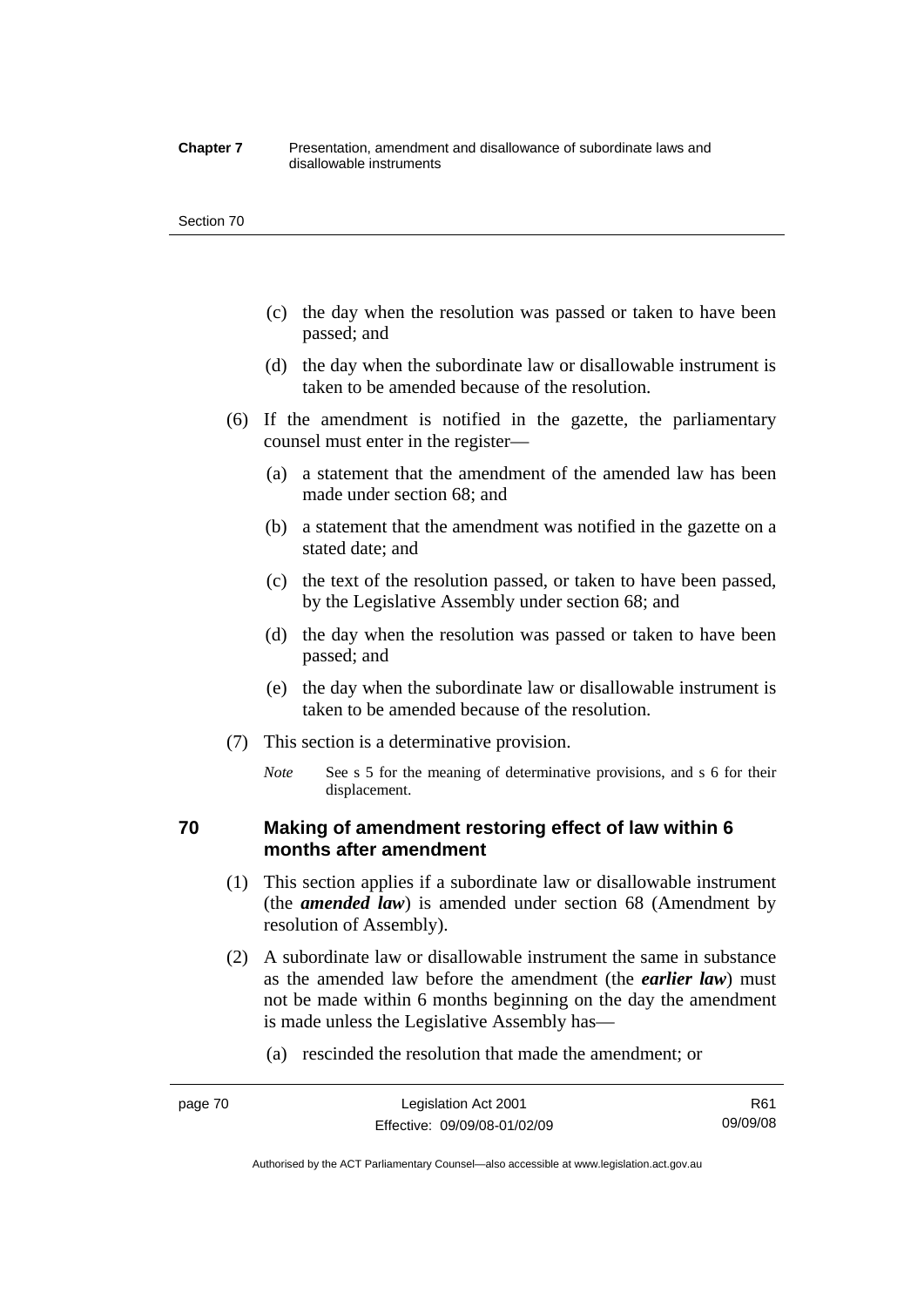- (b) by resolution approved the making of—
	- (i) a subordinate law or disallowable instrument in those terms; or
	- (ii) a subordinate law or disallowable instrument the same in substance as the earlier law.
- (3) A subordinate law or disallowable instrument made in contravention of this section is void.
- (4) This section is a determinative provision.
	- *Note* See s 5 for the meaning of determinative provisions, and s 6 for their displacement.

## **71 Effect of dissolution or expiry of Assembly on notice of motion**

- (1) This section applies if—
	- (a) notice of motion to disallow or amend a subordinate law or disallowable instrument is given in the Legislative Assembly not later than 6 sitting days after the day the instrument is presented to the Assembly; and
	- (b) not later than 6 sitting days after the day the notice is given, the Assembly is dissolved or expires; and
	- (c) at the time of the dissolution or expiry—
		- (i) the notice has not been withdrawn and the motion has not been called on; or
		- (ii) the motion has been called on and moved, but has not been withdrawn or otherwise disposed of.
- (2) For this chapter, the subordinate law or disallowable instrument is taken to have been presented to the Legislative Assembly on the first sitting day of the Assembly after the next general election of members of the Assembly.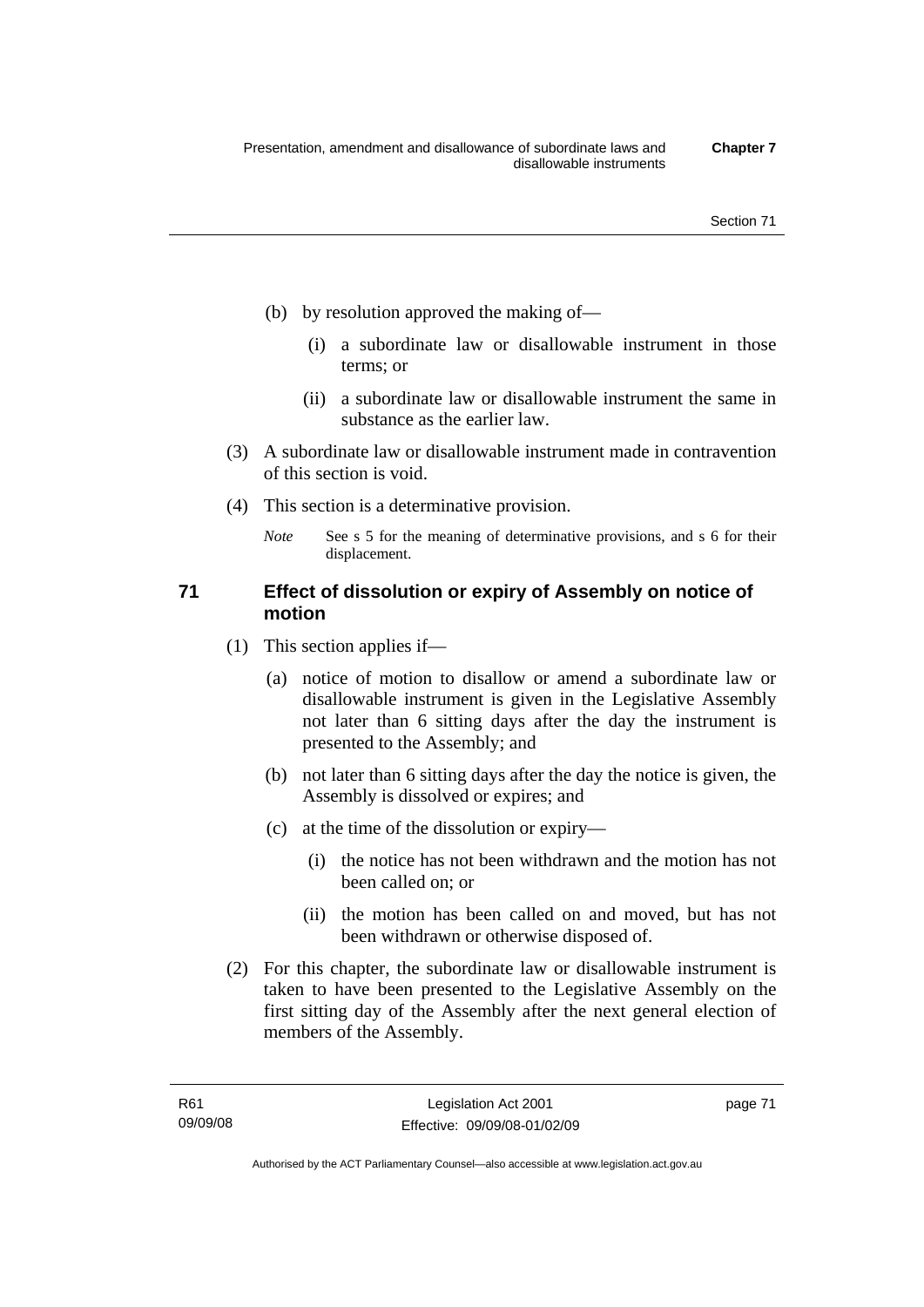#### **Chapter 7** Presentation, amendment and disallowance of subordinate laws and disallowable instruments

#### Section 71

- (3) This section is a determinative provision.
	- *Note* See s 5 for the meaning of determinative provisions, and s 6 for their displacement.

page 72 Legislation Act 2001 Effective: 09/09/08-01/02/09

Authorised by the ACT Parliamentary Counsel—also accessible at www.legislation.act.gov.au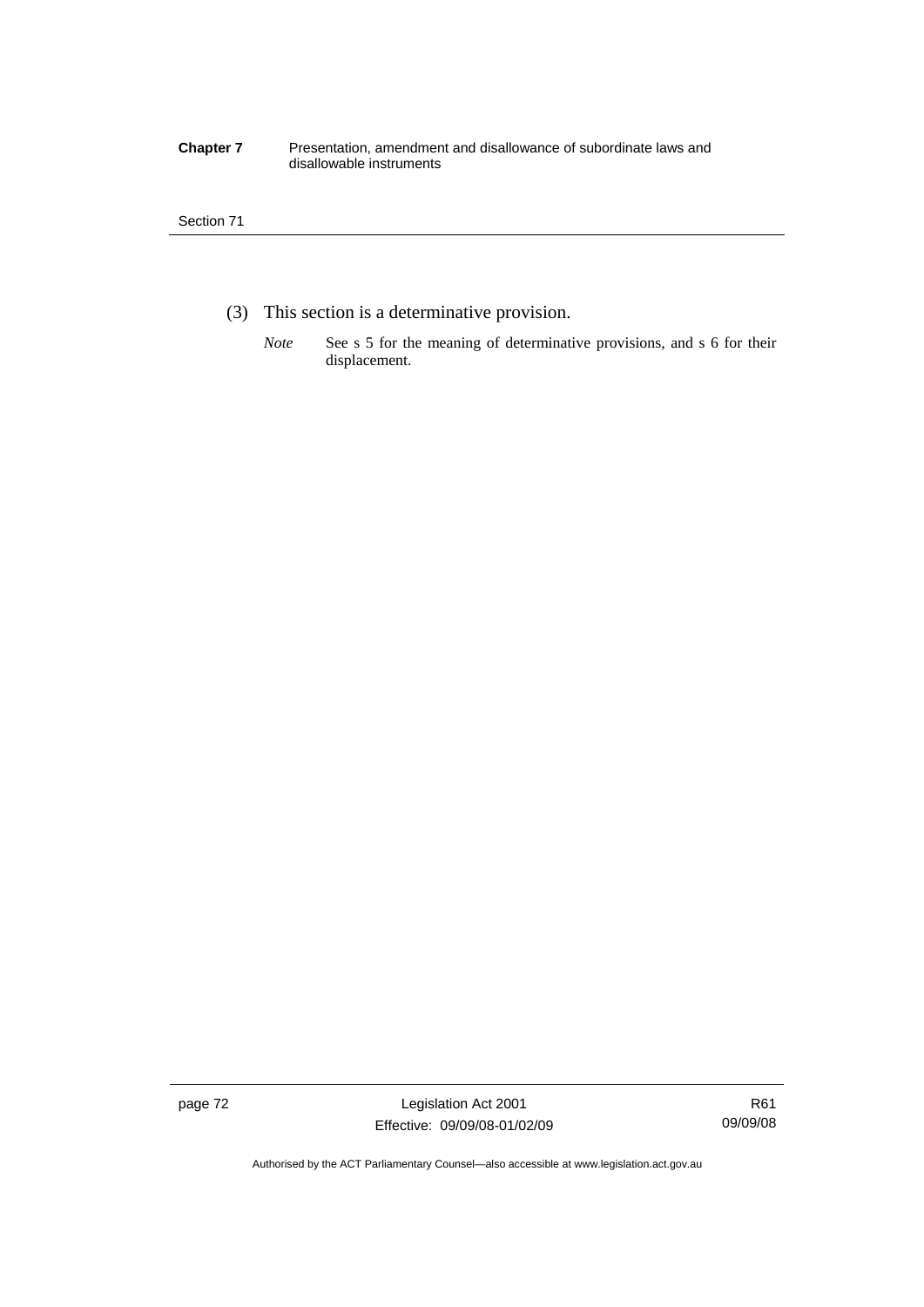# **Chapter 8 Commencement and exercise of powers before commencement**

## **72 Meaning of** *law* **in ch 8**

In this chapter:

*law* means an Act or statutory instrument.

*Note* A reference to an Act or statutory instrument includes a reference to a provision of the Act or instrument (see s 7 and s 13).

## **73 General rules about commencement**

- (1) An Act commences—
	- (a) on the day after its notification day; or
	- (b) if the Act or another Act provides for a different date or time of commencement—on that date or at that time.
- (2) A legislative instrument commences—
	- (a) on the day after its notification day; or
	- (b) if an Act or the instrument provides for a later date or time of commencement—on that date or at that time; or
	- (c) if an Act provides for an earlier date or time of commencement—on that date or at that time; or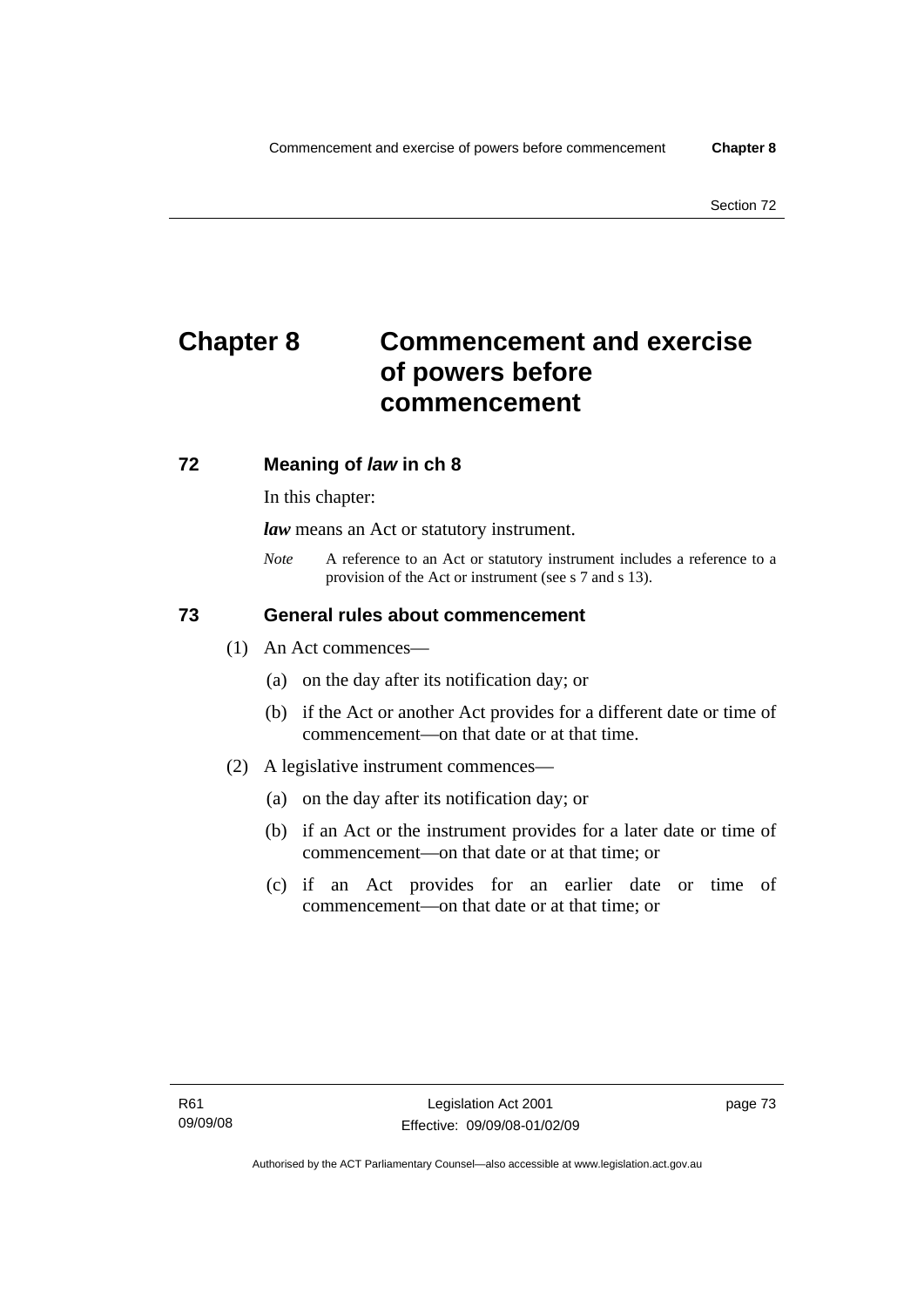(d) if the instrument, under authority given by an Act, provides for an earlier date or time—on that date or at that time.

#### **Examples for par (b)**

- 1 A subordinate law may provide that it commences on a stated future date or at a stated time on a stated future date.
- 2 A disallowable instrument may provide that it commences on the commencement of a stated law or a stated provision of a stated law.
- 3 A notifiable instrument may provide that it commences on the expiry of a stated statutory instrument.
- 4 A notifiable instrument may provide that it commences on the date fixed by a Commonwealth Minister, by notice in the Commonwealth gazette, under a stated Commonwealth Act.
- *Note* An example is part of the Act, is not exhaustive and may extend, but does not limit, the meaning of the provision in which it appears (see s 126 and s 132).
- (3) Without limiting subsection (2), if a legislative instrument is notified on a day after the day or time provided by the instrument for its commencement, and subsection (2) (c) or (d) does not apply to the instrument—
	- (a) the instrument is valid; but
	- (b) the instrument commences on the day after its notification day.
- (4) A statutory instrument that is not a legislative instrument commences—
	- (a) on the day after the day it is made or, if it is required under an Act or statutory instrument to be approved (however described) by the Executive, a Minister or any other entity, the day after the day it is approved; or
	- (b) if an Act or the instrument provides for a later date or time of commencement—on that date or at that time; or
	- (c) if an Act provides for an earlier date or time of commencement—on that date or at that time; or

R61 09/09/08

Authorised by the ACT Parliamentary Counsel—also accessible at www.legislation.act.gov.au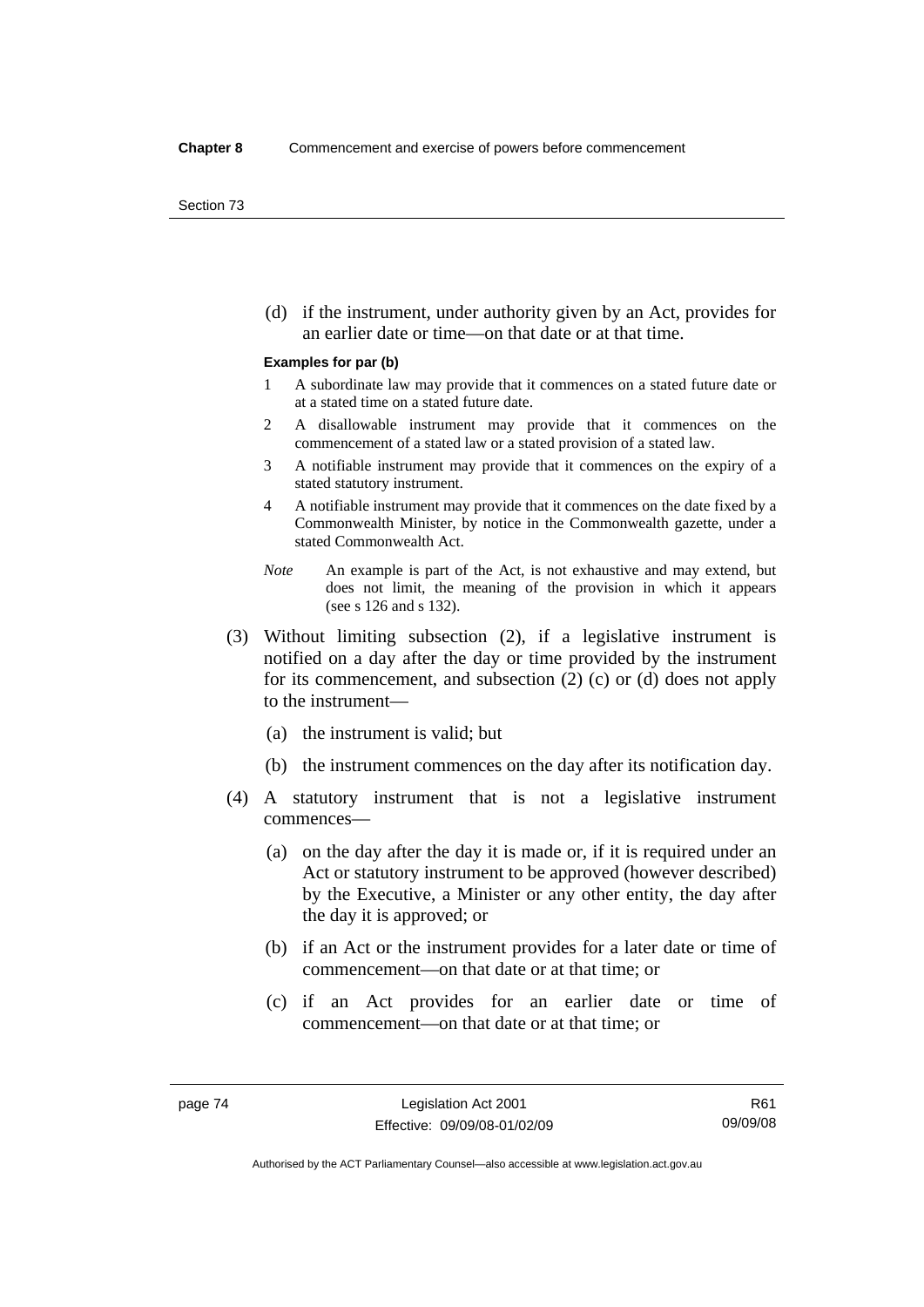- (d) if the instrument, under authority given by an Act, provides for an earlier date or time—on that date or at that time.
- (5) This section is subject to the following sections:
	- (a) section 75 (Commencement of naming and commencement provisions);
	- (b) section 76 (Non-prejudicial provision may commence retrospectively);
	- (c) section 79 (Automatic commencement of postponed law);
	- (d) section 79A (Commencement of amendment of uncommenced law);
	- (e) section 81 (Exercise of powers between notification and commencement).
- (6) This section is a determinative provision.
	- *Note* See s 5 for the meaning of determinative provisions, and s 6 for their displacement.

## **74 Time of commencement**

- (1) If an Act commences on a day, it commences at the beginning of the day unless a different time of commencement is provided by the Act, another Act, or a commencement notice providing for the commencement of the Act.
- (2) If a statutory instrument commences on a day, it commences at the beginning of the day unless a different time of commencement is provided by the instrument, an Act, or a commencement notice providing for the commencement of the instrument.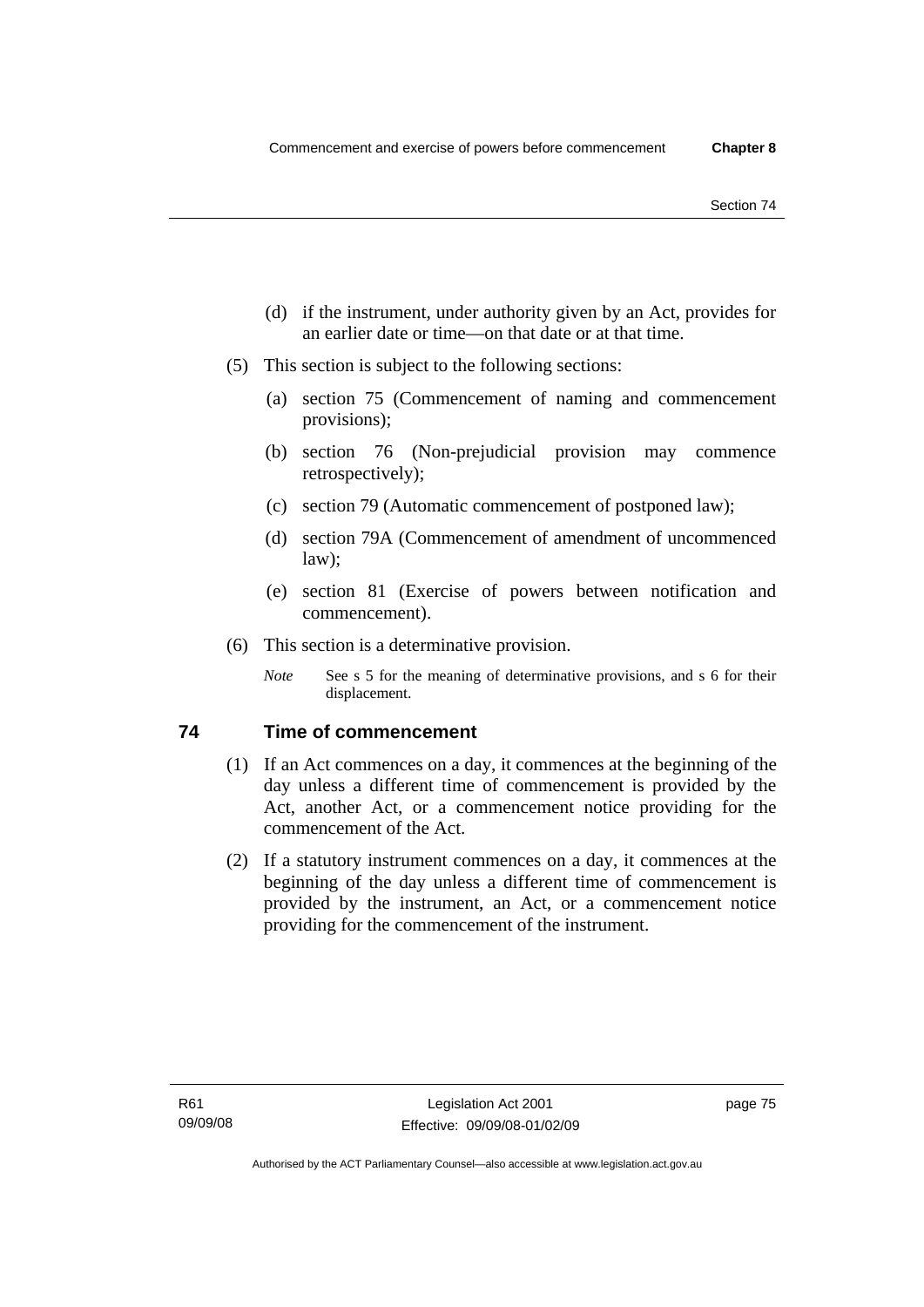## **75 Commencement of naming and commencement provisions**

 (1) The provisions of a law providing for its name and commencement automatically commence on its notification day.

#### **Example**

The *XYZ Act 2002* was notified on 1 October 2002. It contains the following provision:

#### **2 Commencement**

This Act commences on 1 December 2002.

The provisions of the *XYZ Act 2002* providing for its name and commencement commence on 1 October 2002.

- *Note* An example is part of the Act, is not exhaustive and may extend, but does not limit, the meaning of the provision in which it appears (see s 126 and s 132).
- (2) However, if a provision of the law commences before the law's notification day, the naming and commencement provisions are taken to have automatically commenced—
	- (a) on that commencement; or
	- (b) if 2 or more provisions of the law commence at different times before the notification day—on the earlier or earliest of the commencements.

#### **Example**

## **2 Commencement**

(1) This Act, other than section 9 and section 10, commences on a day fixed by the Minister by written notice.

- (2) Section 9 is taken to have commenced on 1 July 2001.
- (3) Section 10 is taken to have commenced on 1 August 2001.

The provisions of the *XYZ Act 2001* providing for its name and commencement are taken to have commenced on 1 July 2001.

 (3) In the application of this section to a statutory instrument that is not a legislative instrument, a reference to the instrument's *notification*  day is a reference to the day after the day it is made or, if it is

Authorised by the ACT Parliamentary Counsel—also accessible at www.legislation.act.gov.au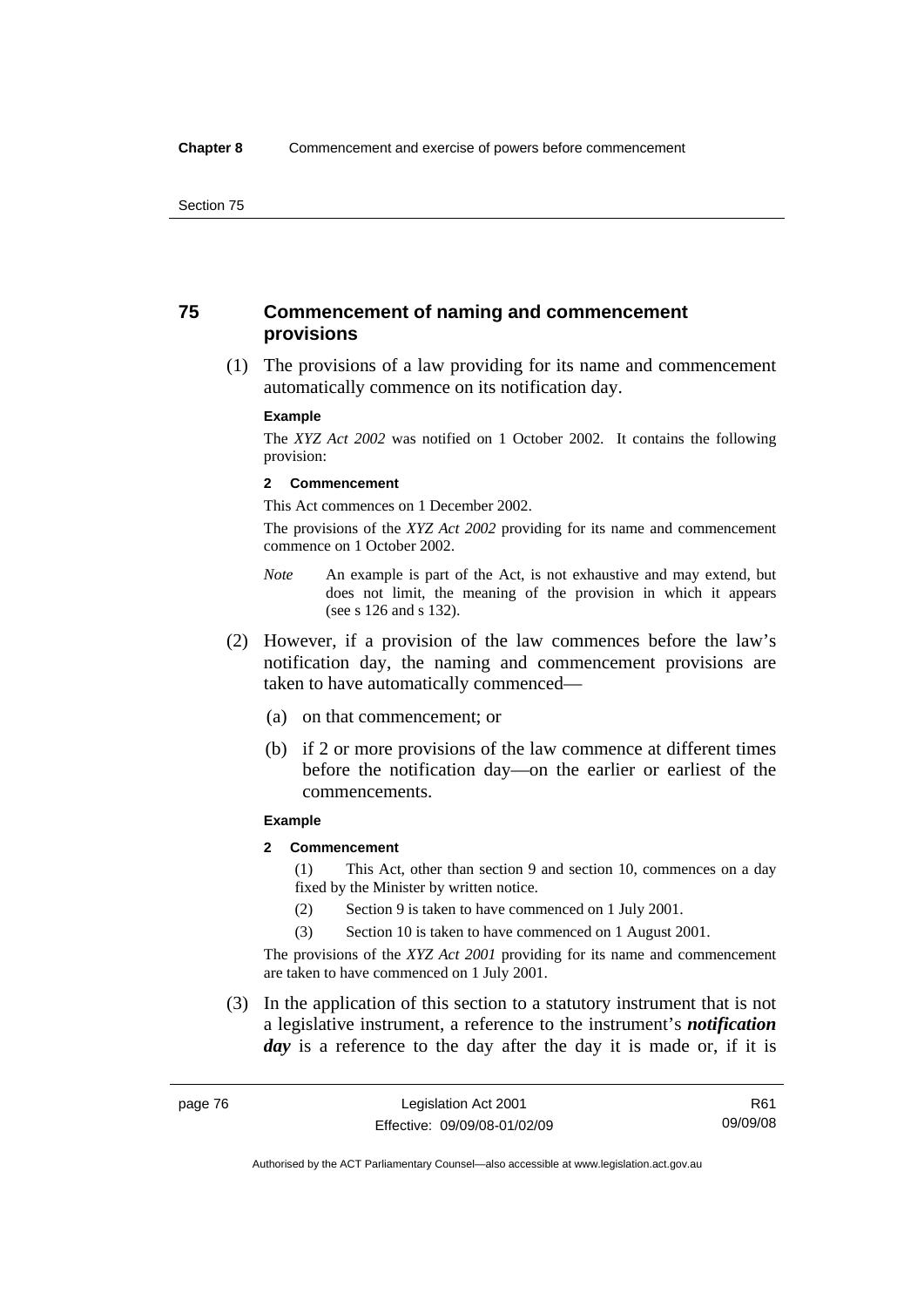required under an Act or statutory instrument to be approved (however described) by the Executive, a Minister or any other entity, the day after the day it is approved.

- (4) This section is a determinative provision.
	- *Note* See s 5 for the meaning of determinative provisions, and s 6 for their displacement.

## **75AA Commencement of provisions identifying amended laws**

- (1) This section applies if a law amends another law and includes a provision (a *legislation amended provision*) identifying the amended law.
- (2) The legislation amended provision automatically commences (or is taken to have automatically commenced)—
	- (a) on the commencement of the amendments; or
	- (b) if the amendments commence at different times—on the commencement of the earlier or earliest of the amendments.
- (3) This section is a determinative provision.
	- *Note* See s 5 for the meaning of determinative provision, and s 6 for their displacement.

## **75A Meaning of commences** *retrospectively*

- (1) An Act or legislative instrument commences *retrospectively* if it commences on a day or at a time earlier than the day after its notification day.
	- *Note* A reference to an Act or legislative instrument includes a reference to a provision of an Act or legislative instrument (see s 7 (3) and s 12 (2)).
- (2) A statutory instrument that is not a legislative instrument commences *retrospectively* if it commences on a day or at a time earlier than the day after the day it is made or, if it is required under an Act or statutory instrument to be approved (however described)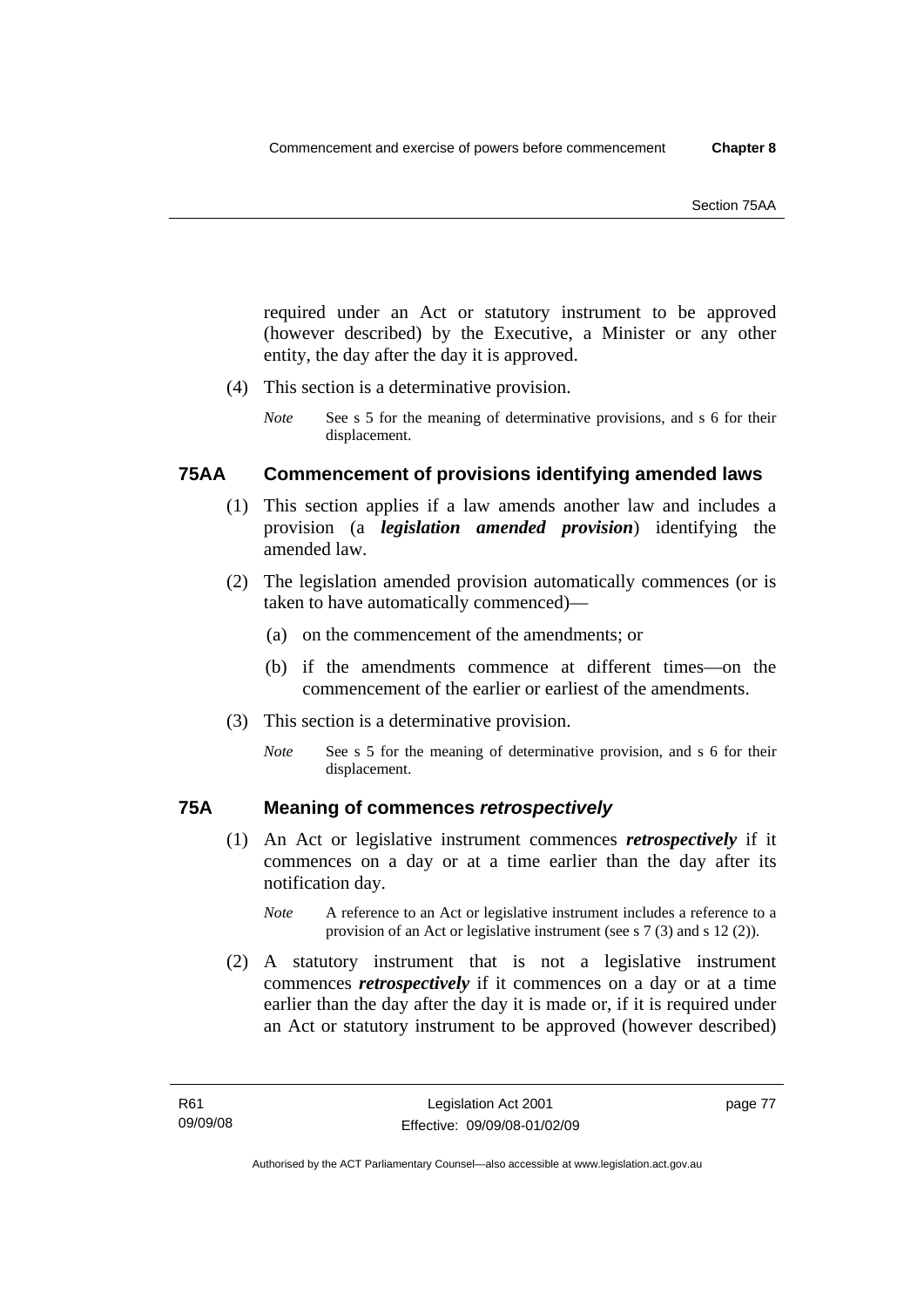by the Executive, a Minister or any other entity, the day after the day it is approved.

### **75B Retrospective commencement requires clear indication**

 (1) A law must not be taken to provide for the law (or another law) to commence retrospectively unless the law clearly indicates that it is to commence retrospectively.

#### **Example**

The *XYZ Act 2003* was notified on 1 July 2003. It contains the following provision:

#### **2 Commencement**

This Act is taken to have commenced on 17 October 2001.

Section 2 clearly indicates that the Act is to commence retrospectively.

- *Note* An example is part of the Act, is not exhaustive and may extend, but does not limit, the meaning of the provision in which it appears (see s 126 and s 132).
- (2) This section is a determinative provision.
	- *Note* See s 5 for the meaning of determinative provisions, and s 6 for their displacement.

## **76 Non–prejudicial provision may commence retrospectively**

- (1) A statutory instrument may provide that a non-prejudicial provision of the instrument commences retrospectively.
- (2) Unless this subsection is displaced by, or under authority given by, an Act, a statutory instrument cannot provide that a prejudicial provision of the instrument commences retrospectively.

#### **Example**

The *Locust Damage Compensation Determination 2003* (a hypothetical disallowable instrument) sets out (among other things) the people who are eligible for compensation under a compensation fund. Previously, there was no restriction on who was eligible. The determination provides that it is taken to have commenced on 1 July 2003, but it is not notified until 15 August 2003. There is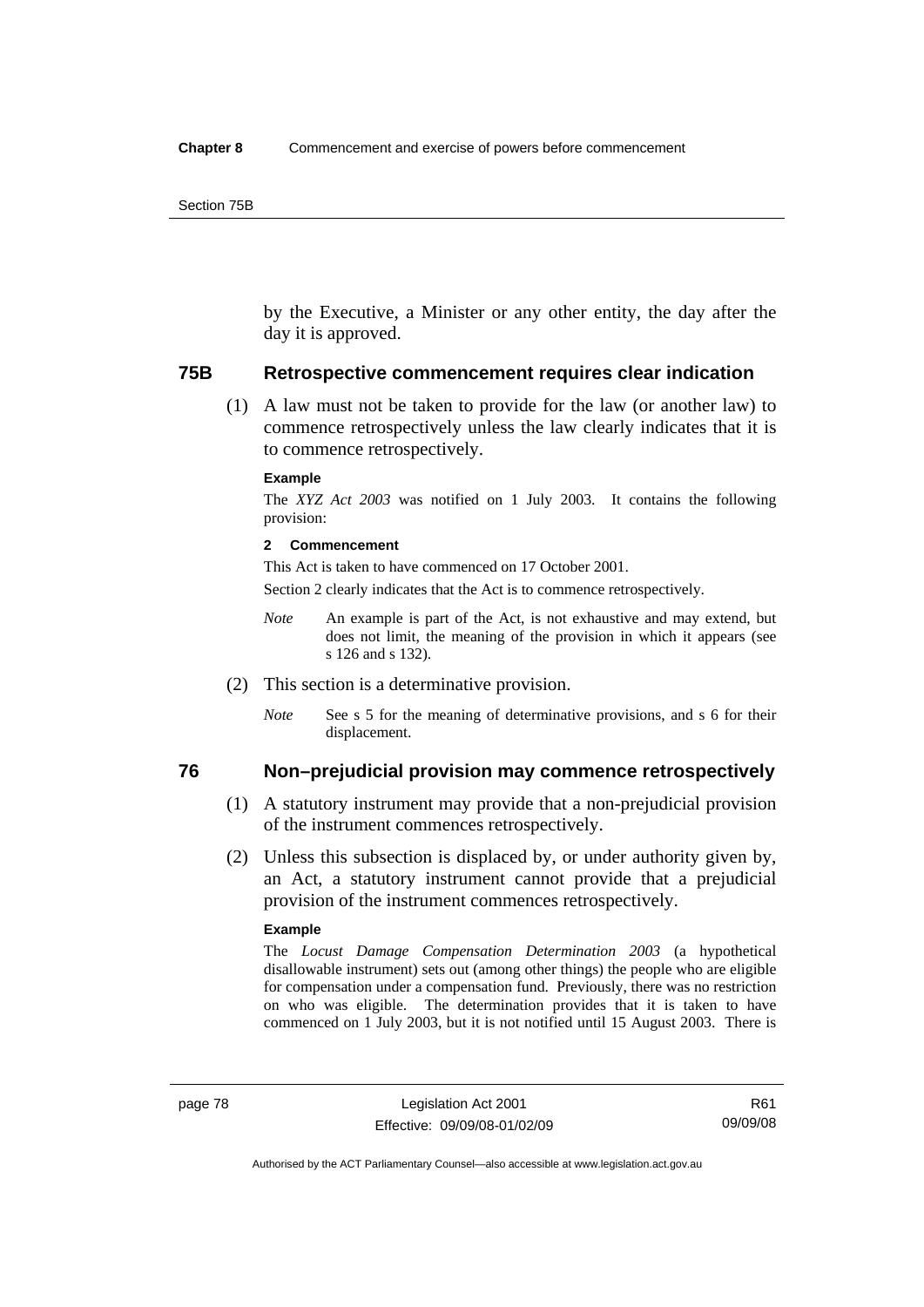nothing in the Act under which the determination is made (or any other Act) that authorises the retrospective commencement.

The provision of the determination that limits who can apply for compensation is a prejudicial provision (ie it adversely affects some people's right to receive compensation) and cannot commence retrospectively. Instead, it would commence on the day after the determination's notification day (see s 73 (3)).

(3) This section is a determinative provision.

*Note* See s 5 for the meaning of determinative provisions, and s 6 for their displacement.

(4) In this section:

*non-prejudicial provision* means a provision that is not a prejudicial provision.

*prejudicial provision* means a provision that operates to the disadvantage of a person (other than the Territory or a territory authority or instrumentality) by—

- (a) adversely affecting the person's rights; or
- (b) imposing liabilities on the person.

## **77 Commencement by commencement notice**

- (1) If a law is expressed to commence on a day fixed or otherwise determined by a notice—
	- (a) a single day, or a time on a single day, may be fixed or determined; or
	- (b) different days or times may be fixed or determined for different provisions.

#### **Example**

The *Hypothetical Act 2001* is expressed to commence on a day to be fixed by the Minister by written notice. Unless the Act has commenced automatically in accordance with section 79 (Automatic commencement of postponed law), any of the following arrangements for commencement would be possible:

(a) a notice could fix a single day (eg 5 June 2001) for the entire Act to commence;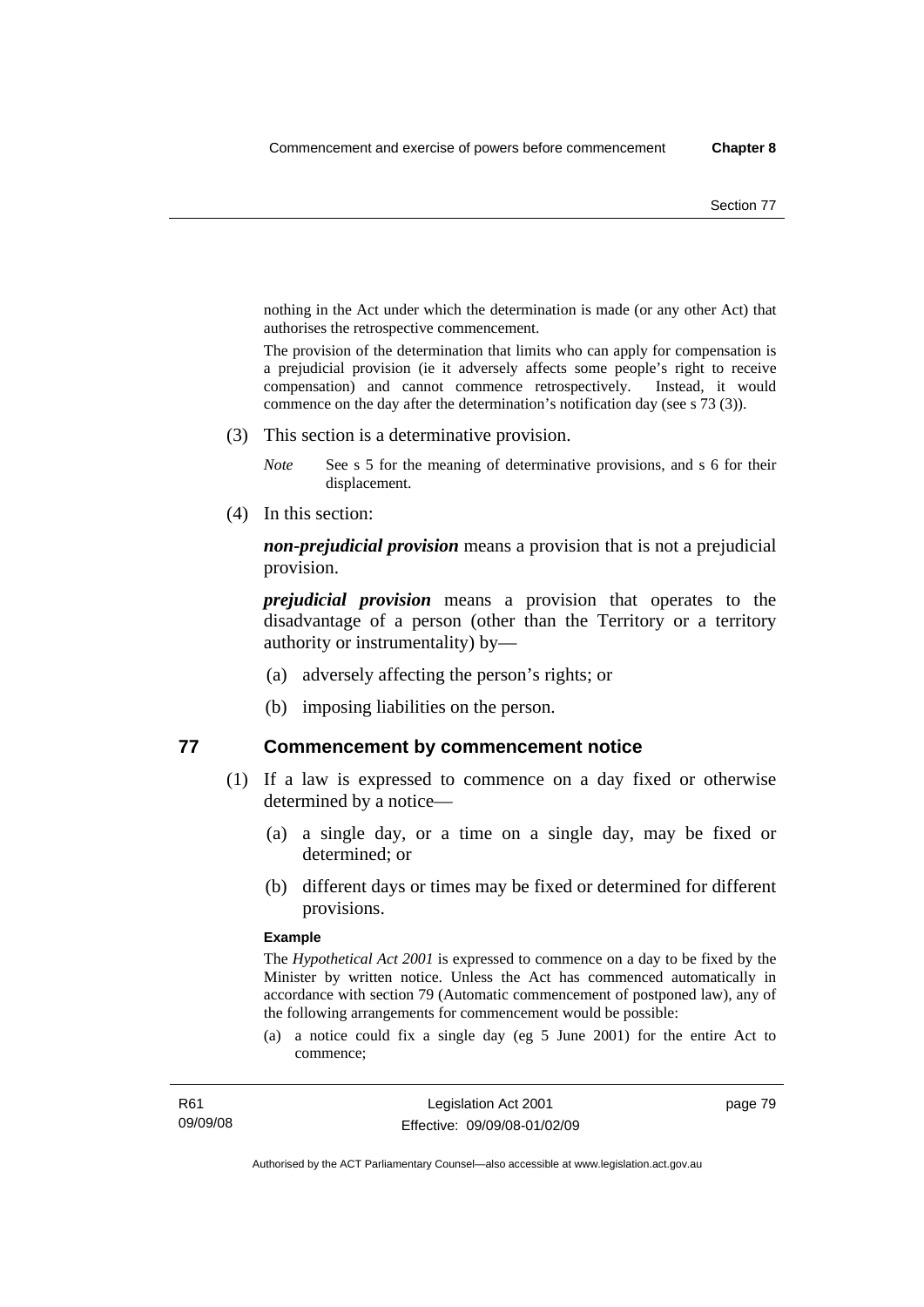- (b) a notice could fix a time on a single day (eg 8 pm on 5 June 2001) for the entire Act to commence;
- (c) a notice could fix different days or times for the different provisions of the Act to commence (eg part 7, part 9 and schedule 4 commence on 5 June 2001, part 11 commences at 5 pm on 30 June 2001, and the remaining provisions of the Act commence on 1 July 2001);
- (d) a notice could fix a single day (eg 5 June 2001) or a time on a single day (eg 8 pm on 5 June 2001) for the provisions of the Act not already commenced to come into operation.
- *Note* An example is part of the Act, is not exhaustive and may extend, but does not limit, the meaning of the provision in which it appears (see s 126 and s 132).
- (2) A commencement notice for a law is valid even if the day or time fixed or otherwise determined by the notice happens before the notice's notification day.
- (3) If the day or time fixed or otherwise determined by a commencement notice for a law happens on or before the notice's notification day, the law commences on the day after the notice's notification day.
- (4) However, subsection (3) does not apply to the commencement notice if—
	- (a) the notice clearly indicates that the law is to commence at an earlier date or time; and
	- (b) the notice provides for the earlier date or time under authority given by an Act.

#### **Example for par (a)**

the commencement notice provides that the law or statutory instrument is 'taken to have commenced' at the earlier date or time

- (5) This section is a determinative provision.
	- *Note* See s 5 for the meaning of determinative provisions, and s 6 for their displacement.

R61 09/09/08

Authorised by the ACT Parliamentary Counsel—also accessible at www.legislation.act.gov.au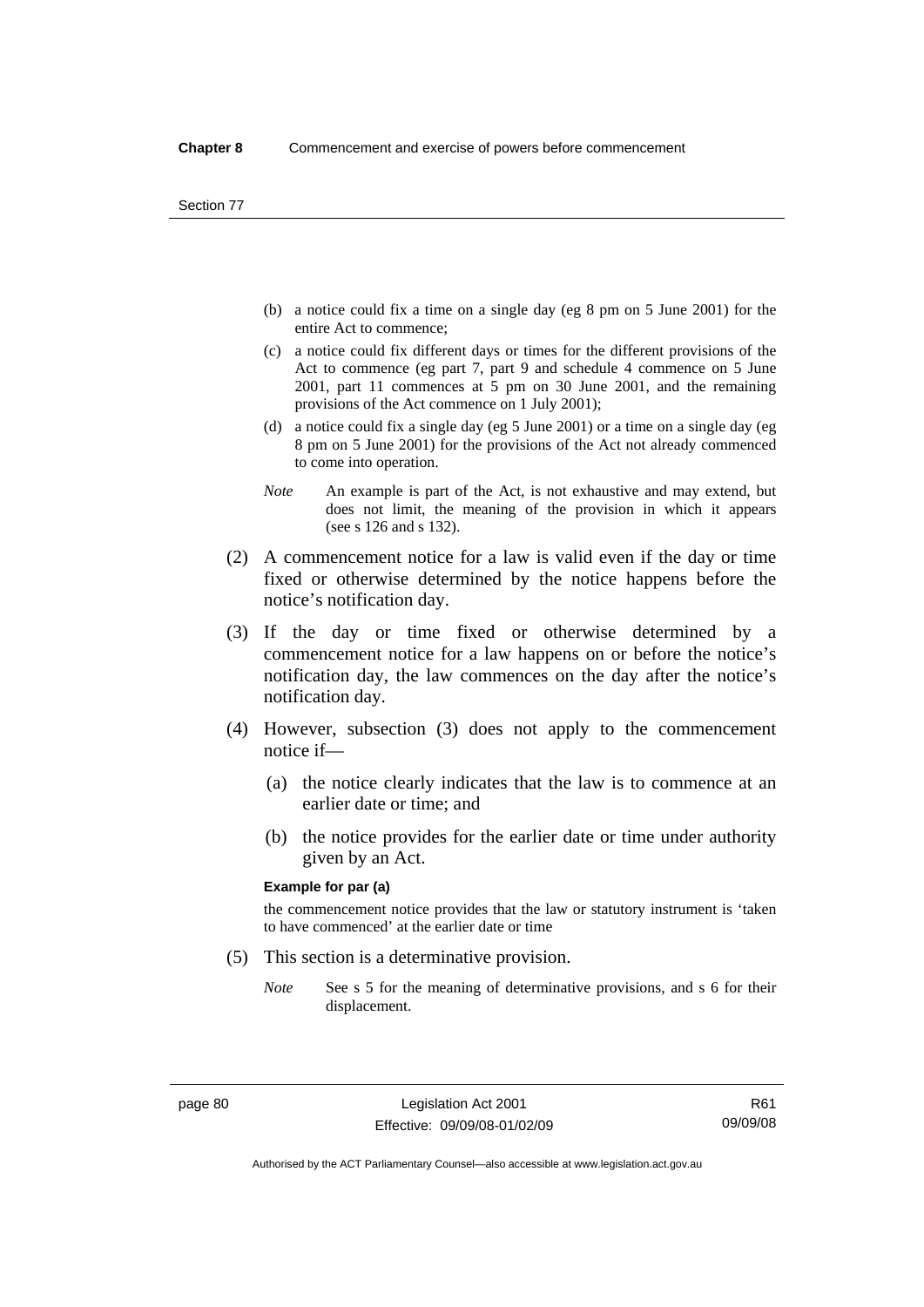## **78 Separate commencement of amendments**

 (1) Amendments made by a provision of a law may be given separate commencements, whether or not the provision is self-contained.

#### **Examples**

- 1 A provision of an amending law inserts 2 sections. The sections may be given separate commencements.
- 2 A provision of an amending law inserts a section that is divided into paragraphs. The paragraphs may be given separate commencements.
- *Note* An example is part of the Act, is not exhaustive and may extend, but does not limit, the meaning of the provision in which it appears (see s 126 and s 132).
- (2) This section is a determinative provision.
	- *Note* See s 5 for the meaning of determinative provisions, and s 6 for their displacement.

**79 Automatic commencement of postponed law** 

 (1) If a postponed law has not commenced within 6 months beginning on its notification day, it automatically commences on the first day after that period.

#### **Example**

The *Hypothetical Act 2001* was notified on 5 July 2001 and was expressed to commence on a day to be fixed by the Minister by written notice. If the Act had not commenced by notice on or before 4 January 2002, it would automatically commence on 5 January 2002.

- *Note* An example is part of the Act, is not exhaustive and may extend, but does not limit, the meaning of the provision in which it appears (see s 126 and s 132).
- (2) This section applies to a law unless it is displaced by, or under authority given by, an Act or, if the postponed law is a subordinate law or disallowable instrument, the postponed law.
- (3) This section is a determinative provision.
	- *Note* See s 5 for the meaning of determinative provisions, and s 6 for their displacement.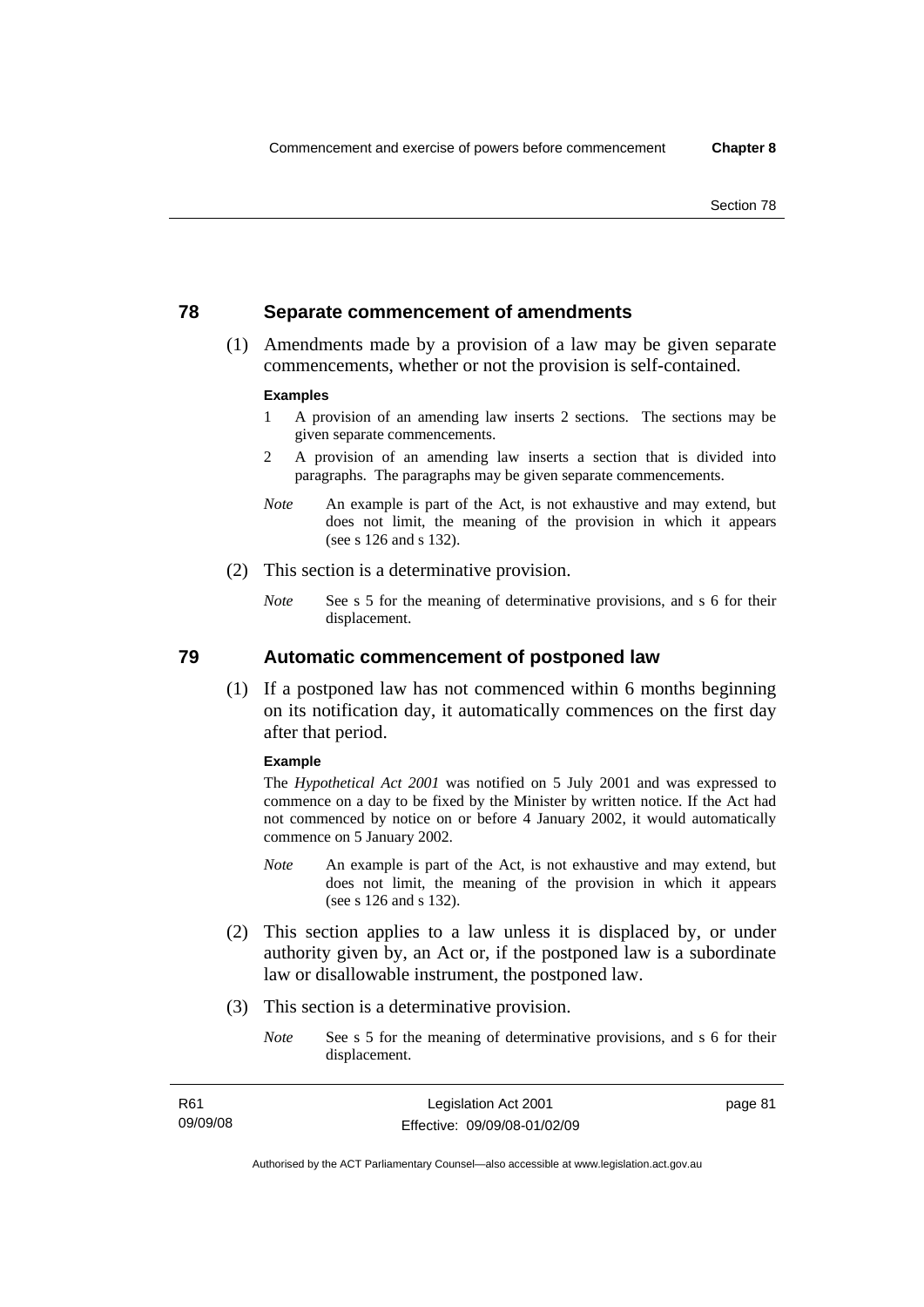(4) In this section:

*enact* includes make.

*law* means an Act, subordinate law, disallowable instrument or notifiable instrument.

*Note* A reference to an Act, subordinate law, disallowable instrument or notifiable instrument includes a reference to a provision of the Act, law or instrument (see s 7, s 8, s 9 and s 10).

*notification day*, for a postponed law, means the notification day of—

- (a) if the postponed law is a law—the law; or
- (b) if the postponed law is a provision of a law—the law that enacts the provision.

*postponed law* means a law that does not commence on its notification day because a law postpones its commencement until a day or time fixed or determined by a commencement notice.

## **79A Commencement of amendment of uncommenced law**

- (1) This section applies if a law (the *amending law*) amends a law that has not commenced (the *uncommenced law*).
- (2) The amendment of the uncommenced law does not of itself commence that law.
- (3) The amendment made by the amending law commences on the commencement of the uncommenced law.
- (4) This section is a determinative provision.
	- *Note* See s 5 for the meaning of determinative provisions, and s 6 for their displacement.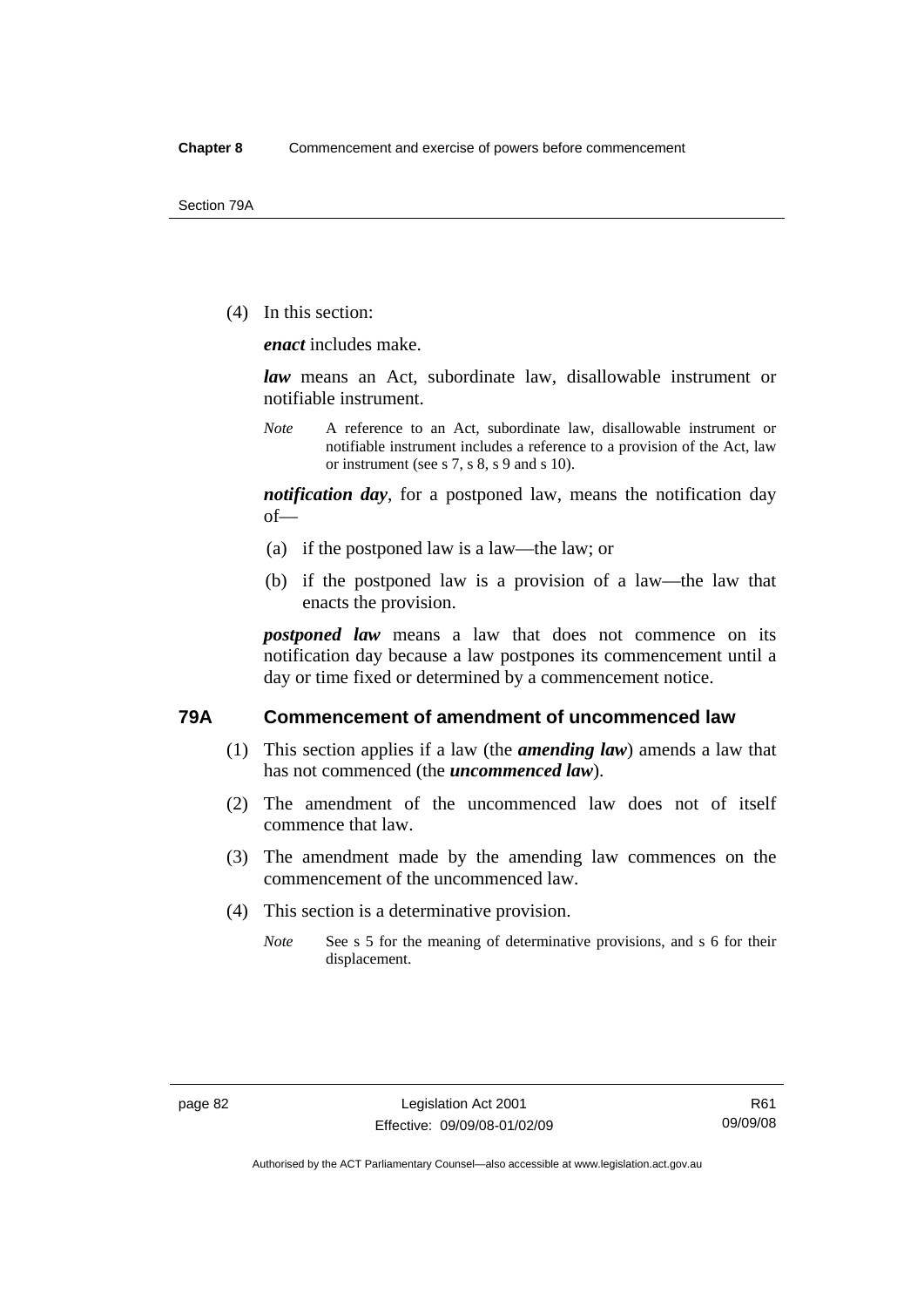## **80 References to** *commencement* **of law**

In a law, a reference to the *commencement* of the law, or another law, (the *law concerned*) is a reference to—

- (a) if the provisions of the law concerned (other than those providing for its name and commencement) commence, or are required to commence, on a single day or at a single time—the commencement of the remaining provisions; or
- (b) if paragraph (a) does not apply and the reference is in a provision of the law concerned—the commencement of the provision; or
- (c) in any other case—the commencement of the relevant provision of the law concerned.

## **81 Exercise of powers between notification and commencement**

- (1) This section applies to a power to make an appointment or statutory instrument, or to do anything else, in the following situations:
	- (a) the power is given by a law (the *authorising law*) that has been notified but has not commenced;
	- (b) the power is given by a law (the *authorising law*) as amended by another law (the *amending law*) and the laws have been notified, but all or any of them have not commenced.

#### **Examples of powers to which section applies**

- 1 power to delegate a function
- 2 power to give or issue an approval, consent, licence, permit or other authority (however described)
- 3 power to make an acting appointment
- 4 power to issue guidelines
- *Note* An example is part of the Act, is not exhaustive and may extend, but does not limit, the meaning of the provision in which it appears (see s 126 and s 132).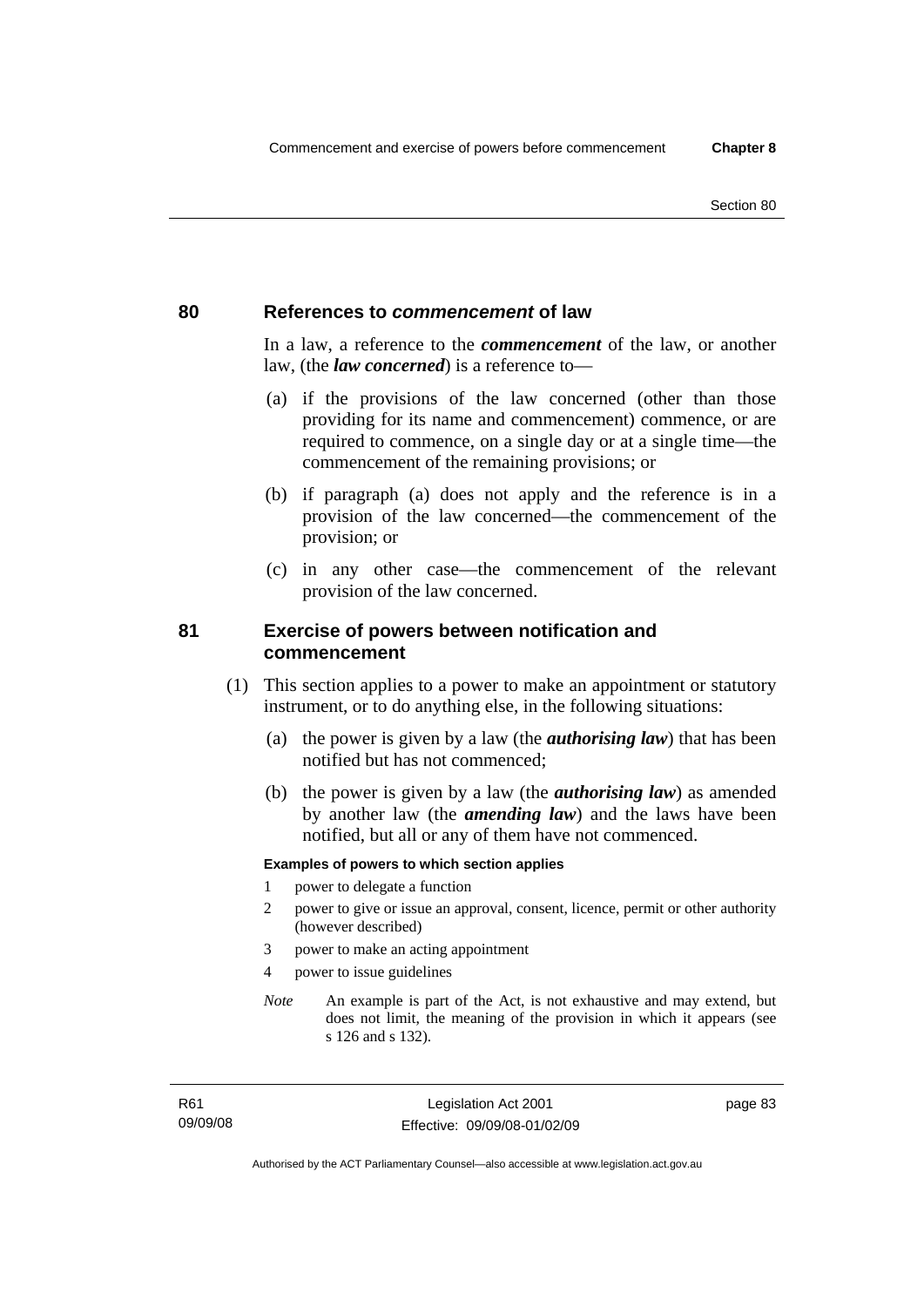- (2) To remove any doubt and without limiting subsection (1), this section applies to any of the following powers if the power is to be exercised in relation to an entity to be established by the authorising law or the authorising law as amended by the amending law:
	- (a) a power to make an appointment to the entity;
	- (b) a power to make a statutory instrument for the purposes of the entity;
	- (c) a power to do anything else in relation to the entity.

#### **Example**

This section applies to powers under an authorising law to be exercised in relation to the conduct of an election for members of a board to be established as a corporation by the authorising law.

- *Note* An example is part of the Act, is not exhaustive and may extend, but does not limit, the meaning of the provision in which it appears (see s 126 and s 132).
- (3) The power may be exercised at any time even though the authorising law, or the authorising law and amending law (or either of them), is not in force at the time.
- (4) For the exercise of the power, the authorising law, or the authorising law and amending law, are taken to be in force at the time of the exercise of the power.
- (5) Also, anything else may be done under the power at any time for the purpose of bringing, or in relation to bringing, the authorising law, or the authorising law as amended by the amending law, into operation.
- (6) If an appointment or statutory instrument made under this section declares that this subsection applies to it, then, unless the appointment or instrument commences on a different date or at a different time under another provision of this chapter, the appointment or instrument commences on—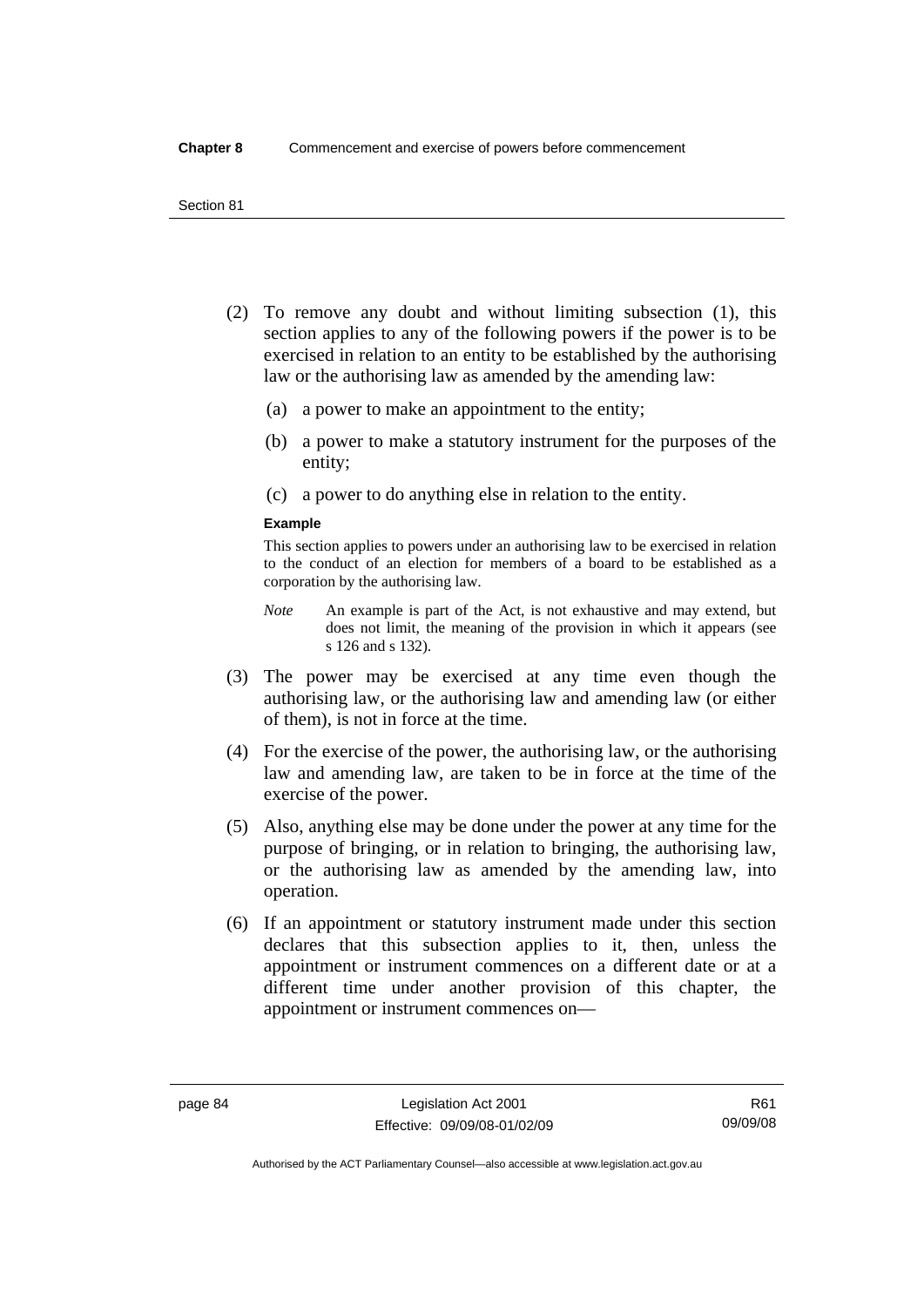- (a) for an appointment or statutory instrument that is a legislative instrument—the day after its notification day; or
- (b) for any other appointment or statutory instrument—the day after the day it is made or, if it is required under an Act or statutory instrument to be approved (however described) by the Executive, a Minister or any other entity, the day after the day it is approved.
- (7) In any other case, an appointment or statutory instrument made under this section commences on the latest of the following:
	- (a) the commencement of the authorising law or, if subsection (1) (b) applies and the amending law commences after the authorising law, the commencement of the amending law;
	- (b) on the day or at the time the appointment or instrument would have commenced if it had not been made under this section.
- (8) In the application of this section to a statutory instrument that is not a legislative instrument, a reference to the instrument being *notified*  is a reference to the instrument being made or, if it is required under an Act or statutory instrument to be approved (however described) by the Executive, a Minister or any other entity, to the instrument being approved.
- (9) This section is a determinative provision.
	- *Note* See s 5 for the meaning of determinative provisions, and s 6 for their displacement.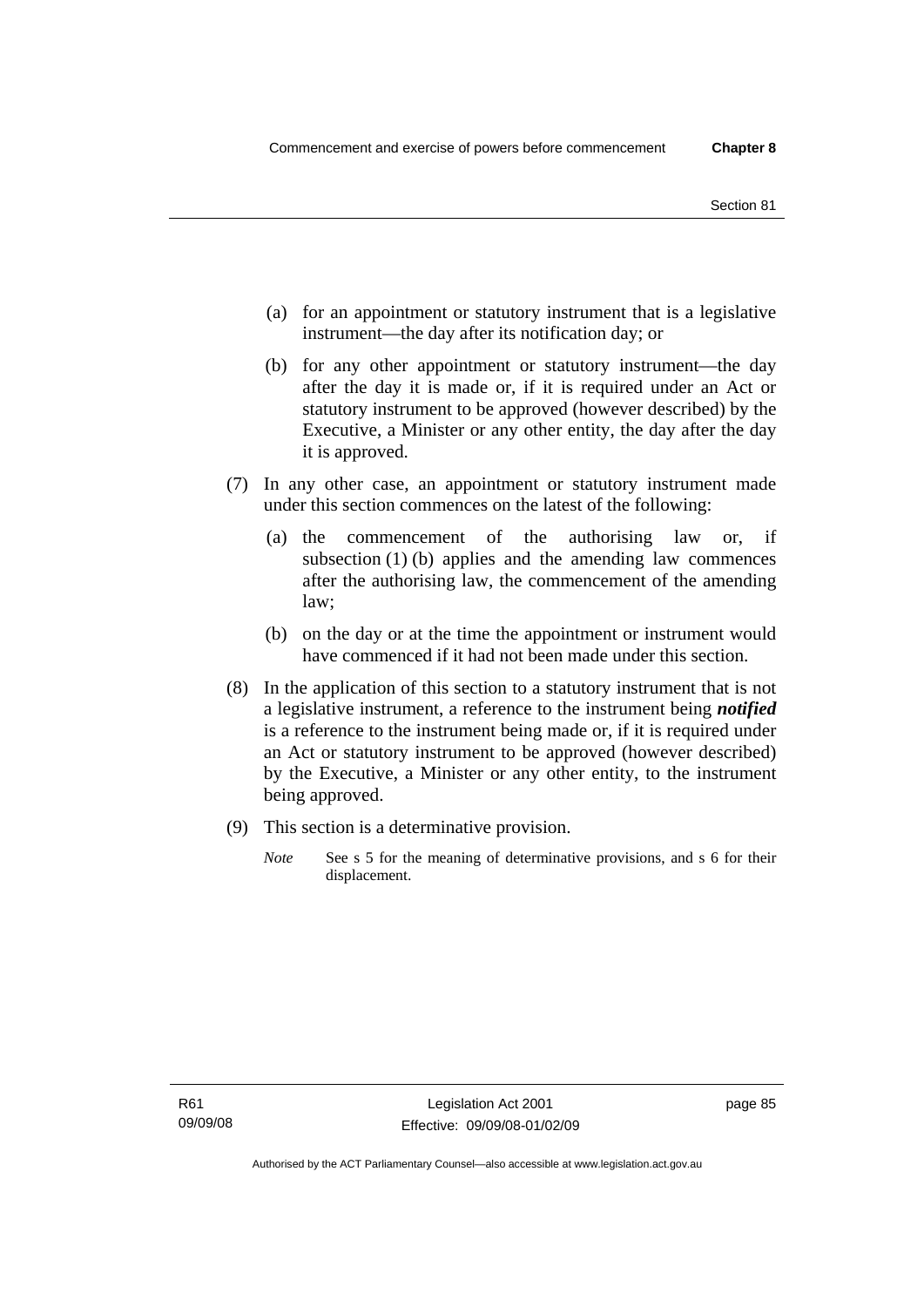Section 82

# **Chapter 9 Repeal and amendment of laws**

# **Part 9.1 General**

## **82 Definitions for ch 9**

In this chapter:

*amend* includes modify.

*law* means an Act or statutory instrument.

*Note* A reference to an Act or statutory instrument includes a reference to a provision of the Act or instrument (see s 7 and s 13).

*repeal* includes lapse and expire.

## **83 Consequences of amendment of statutory instrument by Act**

- (1) If an Act amends a statutory instrument, the instrument may be amended or repealed as if the amendment had been made by another statutory instrument of that kind.
- (2) This section is a determinative provision.
	- *Note* See s 5 for the meaning of determinative provisions, and s 6 for their displacement.

## **84 Saving of operation of repealed and amended laws**

- (1) The repeal or amendment of a law does not—
	- (a) revive anything not in force or existing when the repeal or amendment takes effect; or
	- (b) affect the previous operation of the law or anything done, begun or suffered under the law; or

R61 09/09/08

Authorised by the ACT Parliamentary Counsel—also accessible at www.legislation.act.gov.au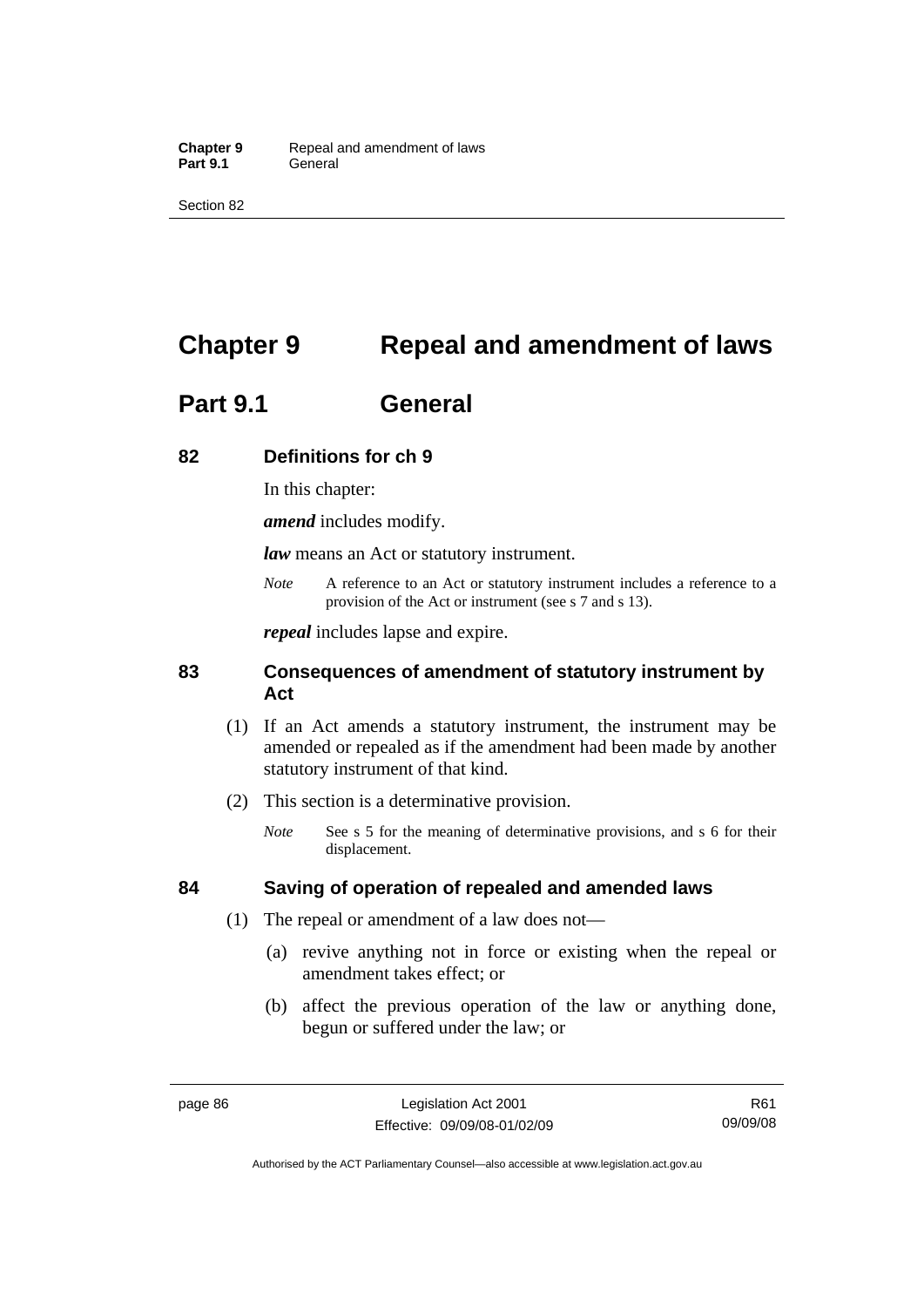- (c) affect an existing right, privilege or liability acquired, accrued or incurred under the law.
- (2) An investigation, proceeding or remedy in relation to an existing right, privilege or liability under the law may be started, exercised, continued or completed, and the right, privilege or liability may be enforced and any penalty imposed, as if the repeal or amendment had not happened.
- (3) Without limiting subsections (1) and (2), the repeal or amendment of a law does not affect—
	- (a) the proof of anything that has happened; or
	- (b) any right, privilege or liability saved by the law.
- (4) This section does not limit any other provision of this chapter and is in addition to any provision of the law by which the repeal or amendment is made.
- (5) This section is a determinative provision.

*Note* See s 5 for the meaning of determinative provisions, and s 6 for their displacement.

(6) In this section:

*liability* includes liability to penalty for an offence against the law.

*penalty* includes punishment and forfeiture.

*privilege* includes immunity.

*right* includes capacity, interest, status and title.

## **84A Creation of offences and changes in penalties**

- (1) If a law makes an act or omission an offence, the act or omission is only an offence if done or not done after the law commences.
- (2) If a law increases the maximum or minimum penalty, or the penalty, for an offence, the increase applies only to an offence committed after the law commences.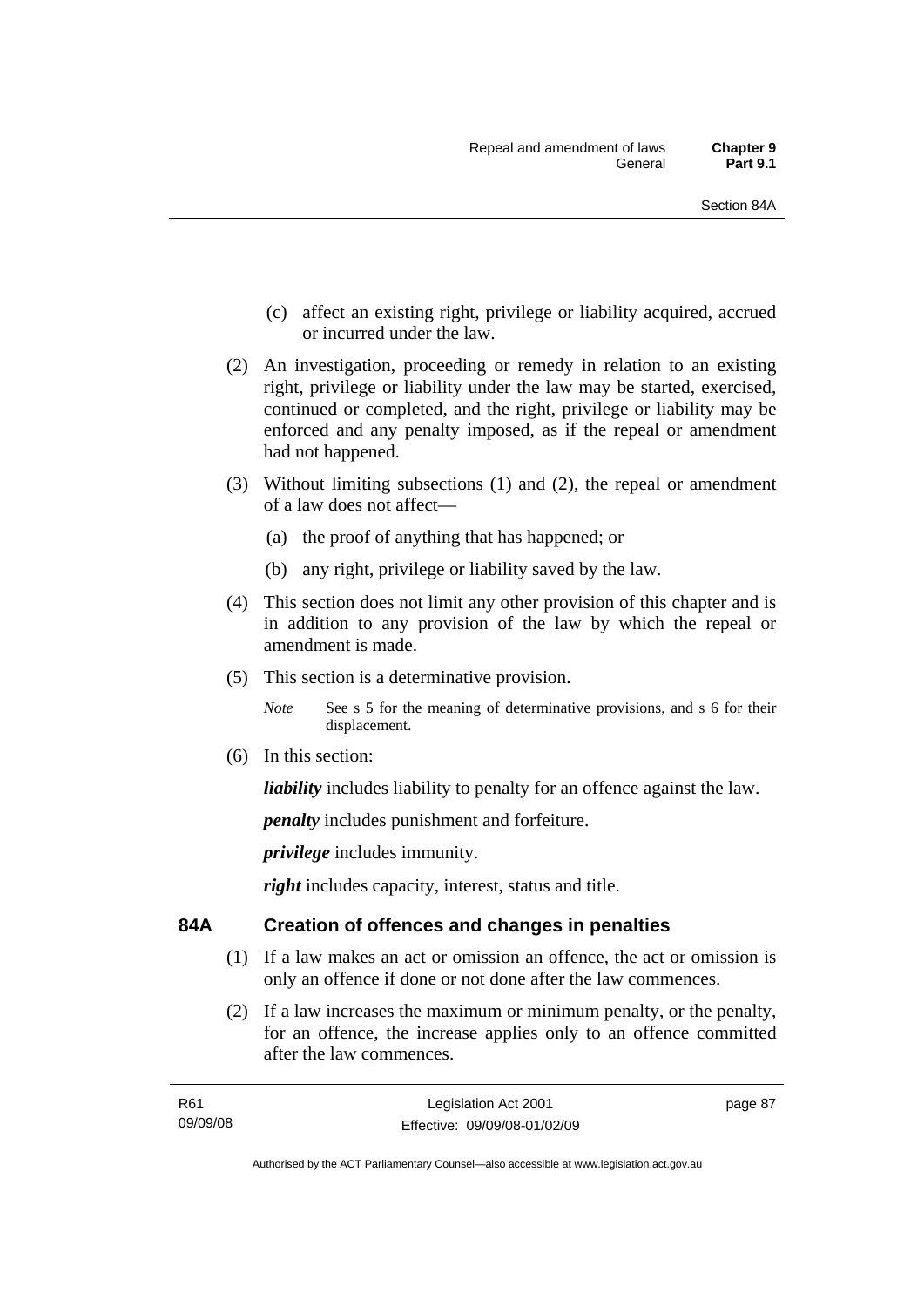| <b>Chapter 9</b> | Repeal and amendment of laws |
|------------------|------------------------------|
| <b>Part 9.1</b>  | General                      |

Section 84A

- (3) If a law reduces the maximum or minimum penalty, or the penalty, for an offence, the reduction applies to an offence committed before or after the law commences, but does not affect any penalty imposed before the law commences.
- (4) In this section:

*law* means an Act or subordinate law.

- *Note* A reference to an Act or statutory instrument includes a reference to a provision of the Act or instrument (see s 7 and s 8).
- (5) This section is a determinative provision.
	- *Note* See s 5 for the meaning of determinative provisions, and s 6 for their displacement.

page 88 Legislation Act 2001 Effective: 09/09/08-01/02/09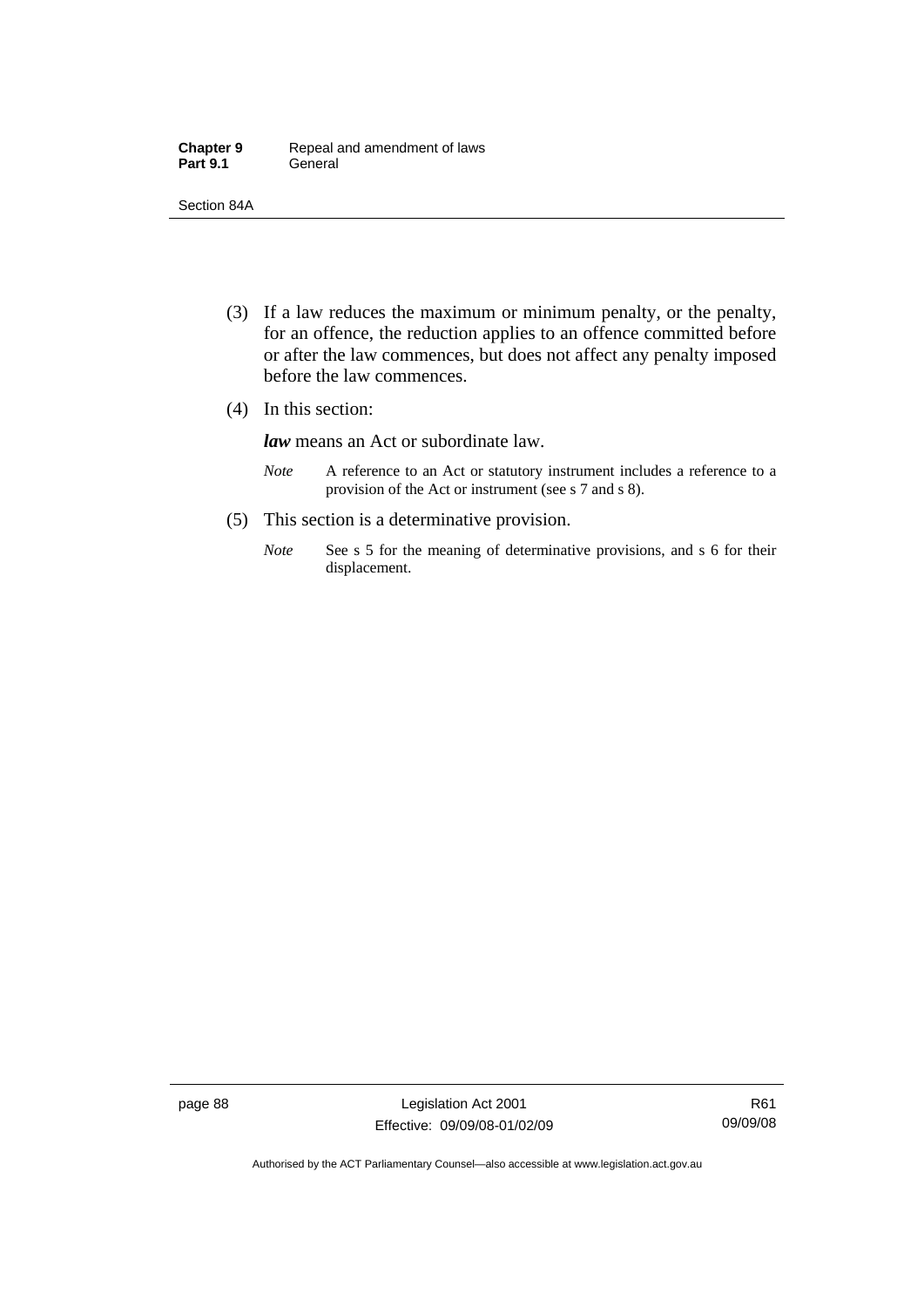# **Part 9.2 Repeal**

## **85 When repeal takes effect**

- (1) This section applies if a law is repealed on a day.
- (2) If the law is remade on that day (with or without changes), the repeal takes effect when the remade law commences.

 (3) If the law is not remade on that day (with or without changes), the law continues in force until the end of the day and the repeal takes effect at midnight on the day.

## **86 Repealed and amended laws not revived on repeal of repealing and amending laws**

 (1) If a law (the *first law*) is repealed by another law (the *other law*), the first law is not revived only because the other law is repealed.

#### **Examples**

- 1 Act A repeals Act B. Act A is repealed. The repeal of Act A does not revive Act B.
- 2 Act A repeals Act B. Act A is automatically repealed under this Act, section 89 (Automatic repeal of certain laws and provisions). The repeal of Act A does not revive Act B.
- *Note* An example is part of the Act, is not exhaustive and may extend, but does not limit, the meaning of the provision in which it appears (see s 126 and s 132).

*Note* Under s 74, if a law commences on a day, it commences at the beginning of the day unless otherwise provided.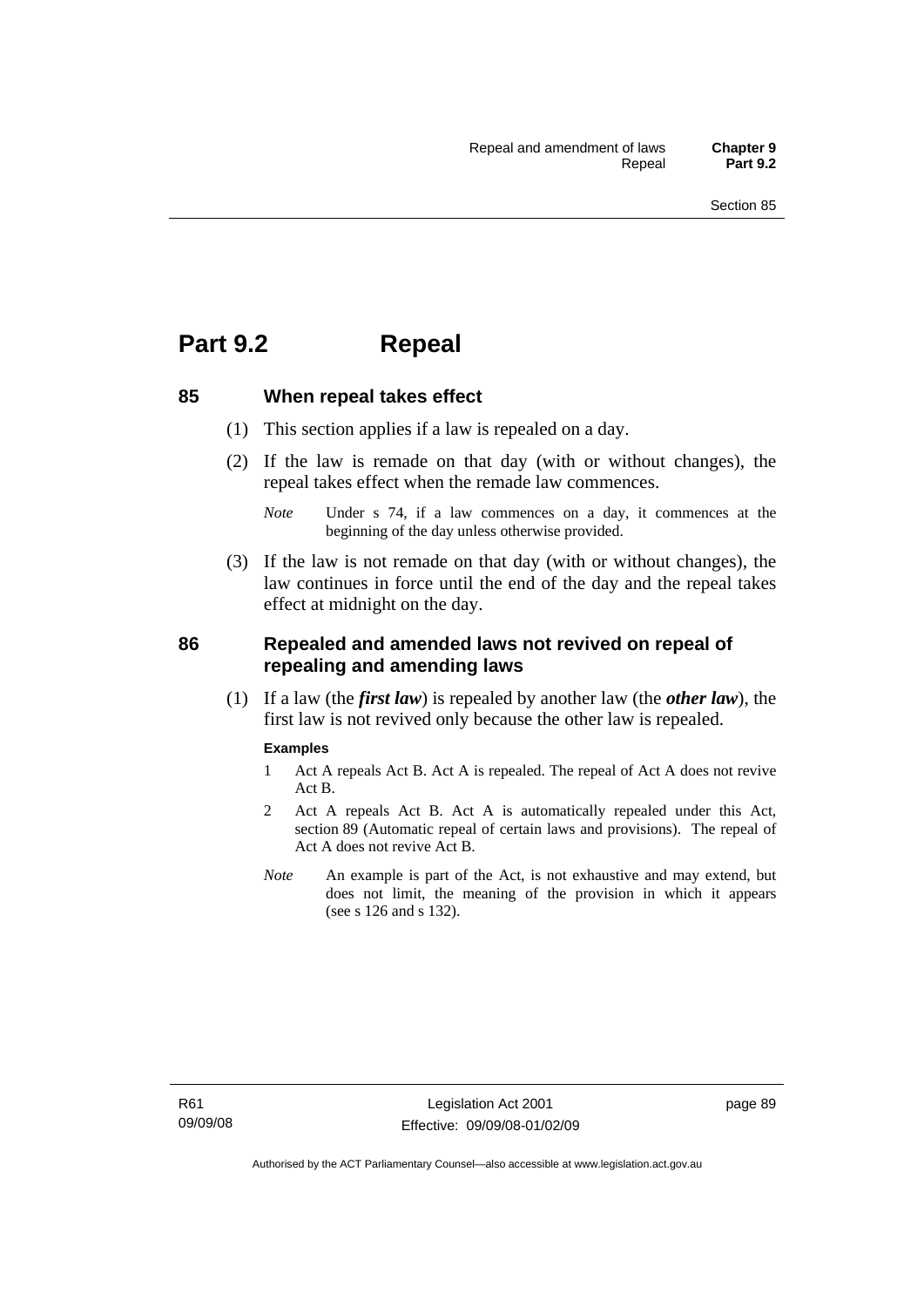Section 87

 (2) If a law (the *first law*) is amended by another law (the *other law*), the continuing operation of the amendments made by the other law is not affected only because the other law is repealed and, in particular, the first law is not revived in the form in which it was in before the amendments took effect only because of the repeal.

#### **Examples**

- 1 Act A amends Act B. Act A is repealed after it has commenced by a later Act C. The amendments made by Act A continue to operate, even though Act A has been repealed.
- 2 Act A amends Act B. Act A is automatically repealed under this Act, section 89. The amendments made by Act A continue to operate, even though Act A has been repealed.
- (3) This section does not limit any other provision of this chapter and is in addition to any provision of the law by which the repeal is made.
- (4) This section is a determinative provision.
	- *Note* See s 5 for the meaning of determinative provisions, and s 6 for their displacement.
- (5) In this section:

*amended* does not include modified.

*law* includes a rule of the common law (including equity).

## **Examples**

- 1 a common law offence
- 2 a common law rule of practice or procedure
- 3 a right to equitable relief

## **87 Commencement not undone if repealed**

- (1) If a provision of a law providing for the commencement of the law is repealed after the law has commenced, the repeal of the provision does not affect the continuing operation of the law.
- (2) If a commencement notice providing for the commencement of a law is repealed after the law has commenced, the repeal of the notice does not affect the continuing operation of the law.

R61 09/09/08

Authorised by the ACT Parliamentary Counsel—also accessible at www.legislation.act.gov.au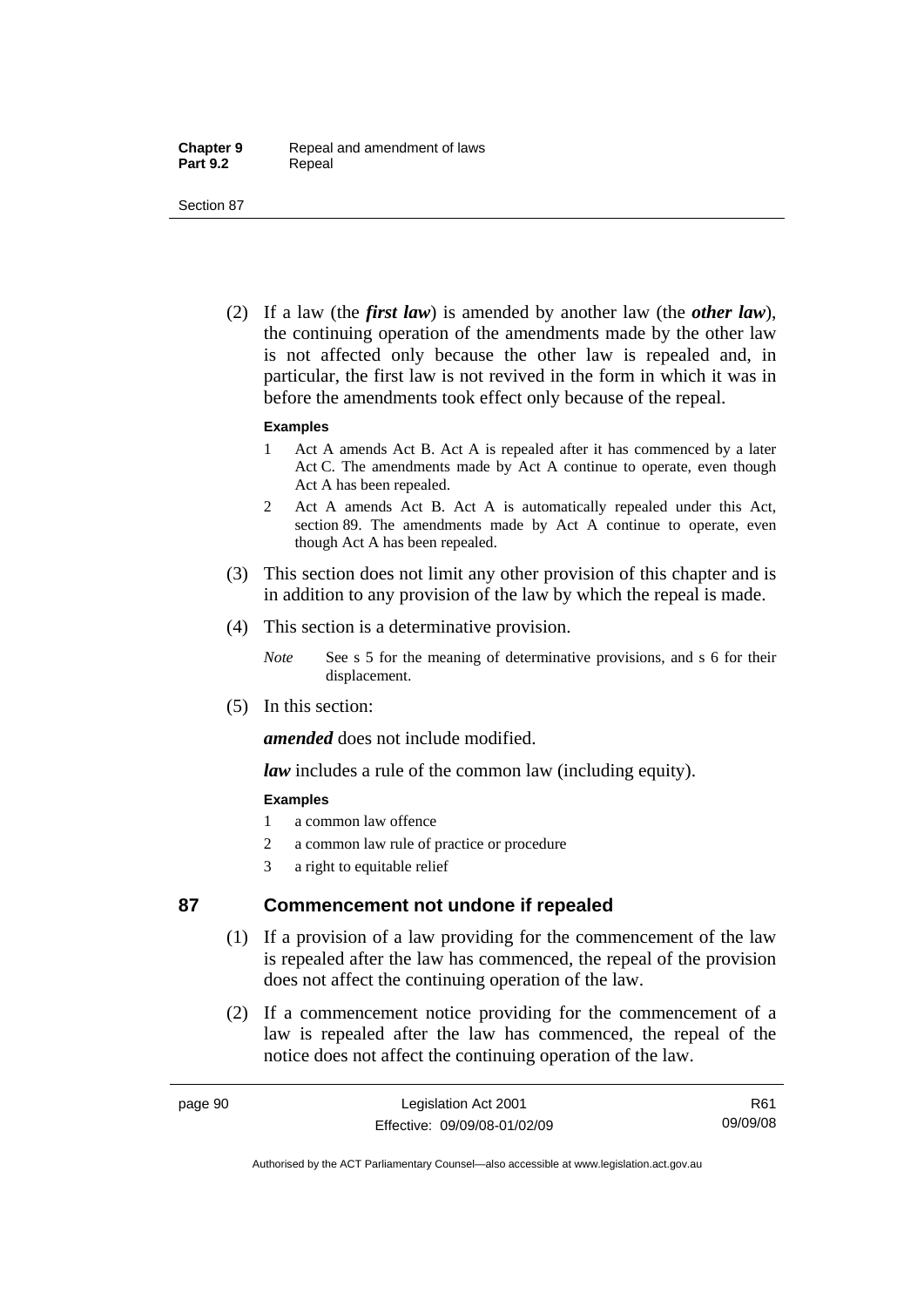- (3) This section does not limit any other provision of this chapter and is in addition to any provision of the law by which the repeal is made.
- (4) This section is a determinative provision.
	- *Note* See s 5 for the meaning of determinative provisions, and s 6 for their displacement.

## **88 Repeal does not end effect of transitional laws etc**

- (1) The continuing operation of a transitional law or validating law is not affected only because the law is repealed.
- (2) Subsection (1) does not apply to a law that is a transitional law or validating law because of modifications that it makes to another law.
- (3) If a law (the *savings law*) declares a law (the *declared law*) to be a law to which this section applies—
	- (a) the effect of the declared law does not end only because of its repeal; and
	- (b) the effect of the savings law does not end only because of its repeal.
- (4) A declaration may be made for subsection (3) about a law whether or not the Act is a law to which subsection (1) applies.
- (5) A declaration made for subsection (3) about a law does not imply that, in the absence of a declaration about it, another law is not a law to which this section applies.
- (6) This section does not limit any other provision of this chapter and is in addition to any provision of the law by which the repeal is made.
- (7) This section is a determinative provision.
	- *Note* See s 5 for the meaning of determinative provisions, and s 6 for their displacement.
- (8) To remove any doubt and without limiting section 6 (Legislation Act provisions must be applied), the application of this section to a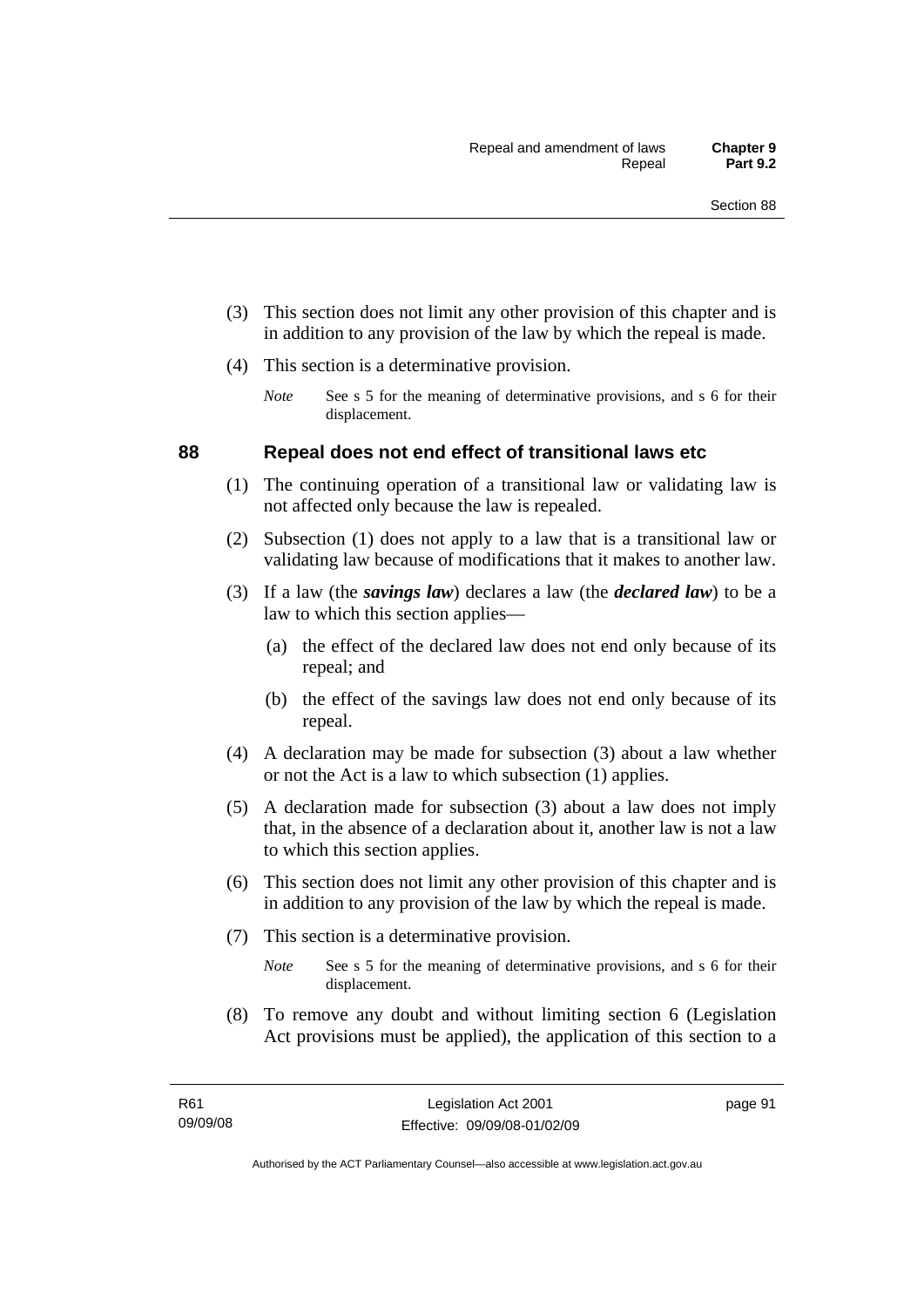#### **Chapter 9** Repeal and amendment of laws Part 9.2 **Repeal**

Section 88

law is not displaced only because the law is repealed and, in particular, the repeal of the law does not of itself imply an intention to displace the application of this section to the law.

(9) In this section:

#### *transitional law* means—

- (a) a law made or expressed to be made for a transitional purpose; or
- (b) a law that makes provision consequential on a law mentioned in paragraph (a).

#### **Examples**

- 1 a provision stating that an existing licence under a repealed Act is taken to be a licence of a particular kind under another Act and authorising the imposition of conditions under the other Act
- 2 a provision stating that a provision applies to certain applications made before the commencement of an amendment or only to applications made after the commencement of an amendment
- 3 a declaration made for subsection (3)
- *Note 1 Transitional* is defined in the dictionary to include application and savings.
- *Note 2* An example is part of the Act, is not exhaustive and may extend, but does not limit, the meaning of the provision in which it appears (see s 126 and s 132).

#### *validating law* means—

- (a) a law that validates something that is or may be invalid; or
- (b) a law that makes provision consequential on a law mentioned in paragraph (a).

#### **Examples**

- 1 a provision declaring an instrument to have been validly made and acts done in reliance on the instrument to have been validly done
- 2 a provision stating that an instrument that is declared valid is taken to have been amended in a particular way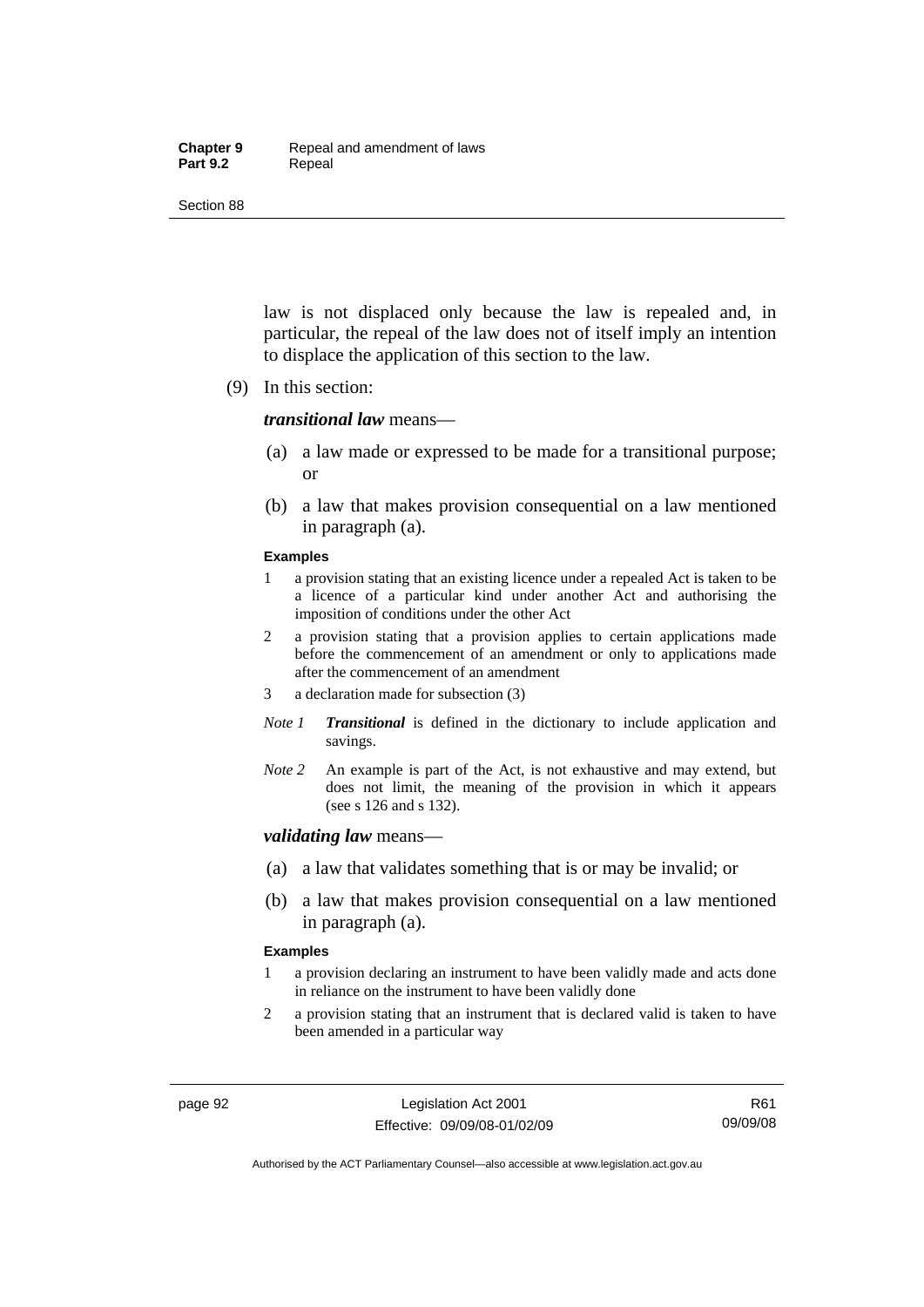#### **89 Automatic repeal of certain laws and provisions**

- (1) An amending law is automatically repealed on the day after—
	- (a) all of its provisions have commenced; or
	- (b) the last of its provisions that have not commenced are omitted or cannot commence.

#### **Example of provision that can no longer commence**

The *ABC Act 2005* includes a provision that amends the *XYZ Act 2000*. Before the provision commences, the *XYZ Act 2000* is repealed. The provision can, therefore, no longer commence.

- *Note* An example is part of the Act, is not exhaustive and may extend, but does not limit, the meaning of the provision in which it appears (see s 126 and s 132).
- (2) An appropriation Act is automatically repealed on the last day of the financial year for which it makes appropriations.
- (3) An amending provision of a law is automatically repealed immediately after all of the amendments and repeals made by it (or to which it relates) have commenced.
- (4) A commencement provision of a law is automatically repealed immediately after all of the provisions of the law have commenced.
- (5) A commencement notice is automatically repealed on the day after the day, or the last of the days, fixed or otherwise determined by the notice for the commencement of a law.
- (6) If an instrument making, or evidencing, an appointment (including an acting appointment) is a legislative instrument, the instrument is automatically repealed—
	- (a) on the day the appointment ends; or
	- (b) if the instrument makes 2 or more appointments that end on different days—on the day the last-ending appointment ends.
- (7) A repeal under this section has effect for all purposes, including, for example, any other provisions of this chapter about repeals.

page 93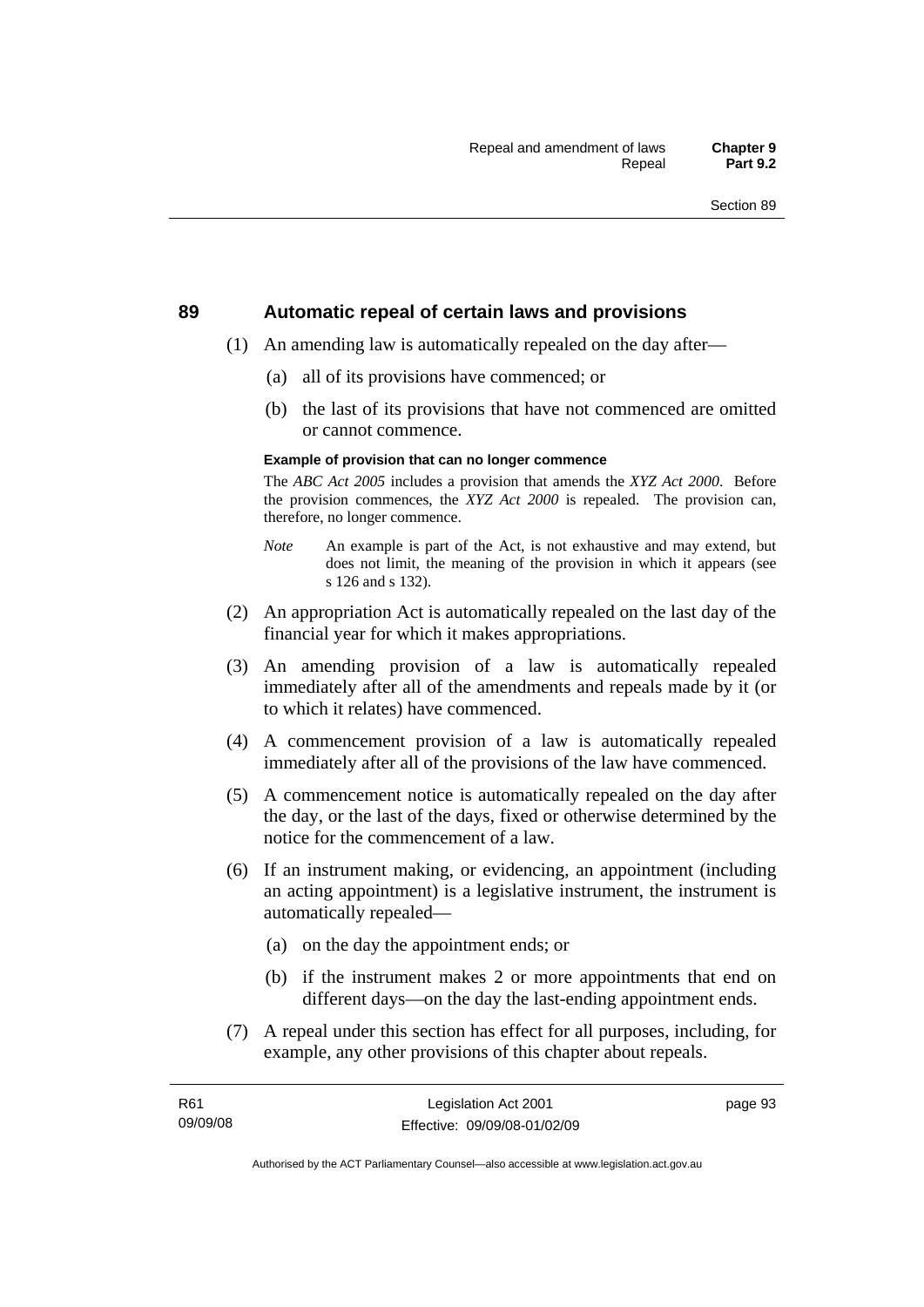- (8) If apart from this subsection a law would be automatically repealed on a day that is earlier than its notification day, the law is instead automatically repealed on the day after its notification day.
- (9) In the application of subsection (8) to a statutory instrument that is not a legislative instrument, a reference to the instrument's *notification day* is a reference to the day after the day it is made or, if it is required under an Act or statutory instrument to be approved (however described) by the Executive, a Minister or any other entity, the day after the day it is approved.
- (10) This section does not limit any other provision of this chapter.
- (11) This section is a determinative provision.
	- *Note* See s 5 for the meaning of determinative provisions, and s 6 for their displacement.
- (12) In this section:

*amend* does not include modify.

*amending law* means a law that consists only of provisions of the following kinds:

- (a) for an Act—the Act's long title;
- (b) a preamble or recital (however described);
- (c) a provision about the law's name;
- (d) a provision about the law's commencement;
- (e) a provision about the purposes of the law or any of its provisions;
- (f) a provision about the effect of notes;
	- *Note* A note itself is not part of an Act or statutory instrument (see s 127).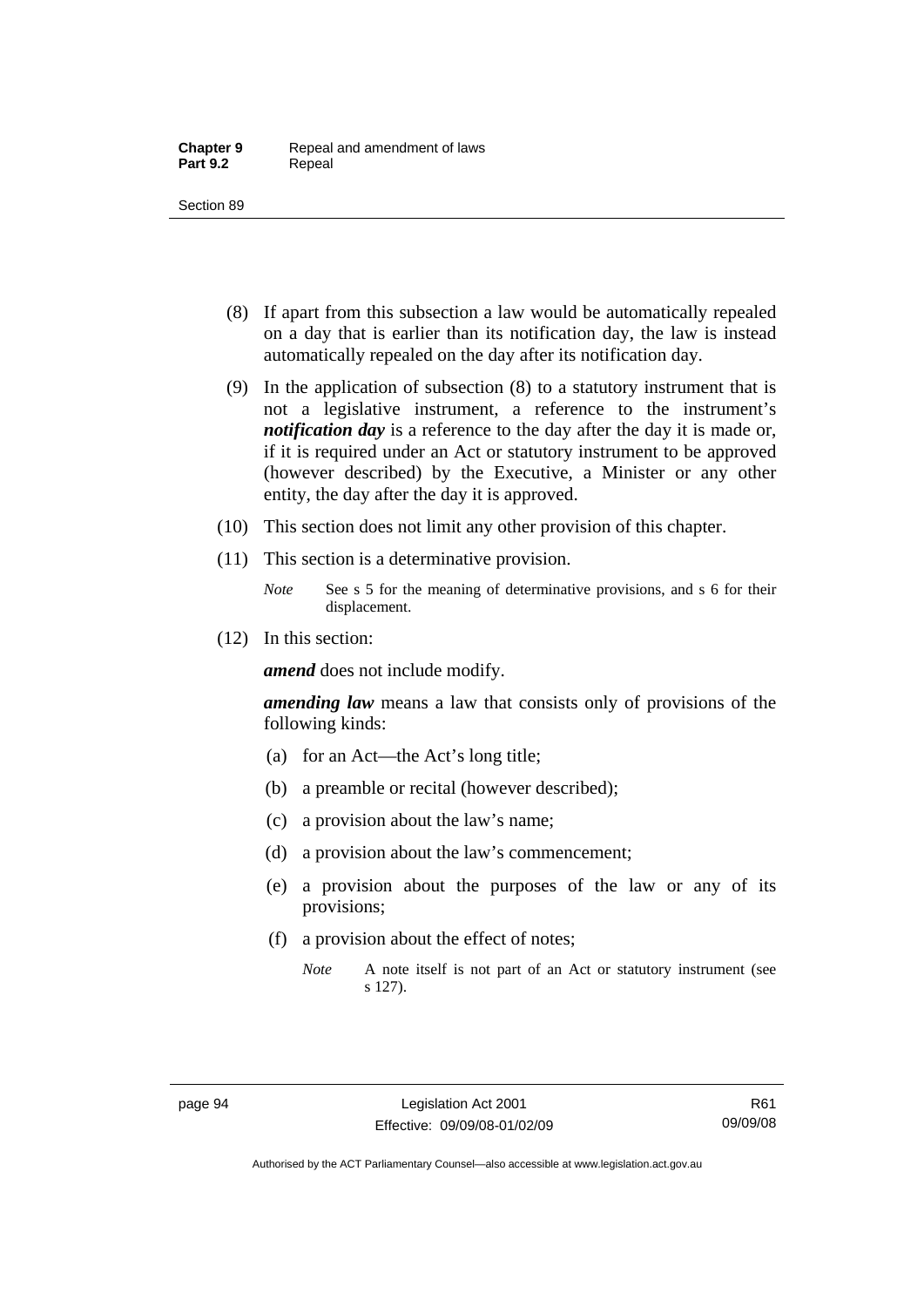- (g) a provision providing for the amendment or repeal of a law (including a provision identifying the amended or repealed law);
- (h) a provision declaring a law to be a law to which section 88 (Repeal does not end effect of transitional laws etc) applies;
- (i) a provision about the renumbering of a law;
- (j) a provision authorising or requiring something to be done under chapter 11 (Republication of Acts and statutory instruments).

#### **Example for par (e)**

an objects provision

*amending provision*, of a law, means a provision of the law that only amends or repeals a law, and includes—

- (a) any other provision (for example, a schedule) of the law that only identifies the law amended or repealed; and
- (b) any other provision (for example, a part heading) of the law that only identifies (or groups) provisions that are amended or repealed.

*appropriation Act*—see the *Financial Management Act 1996*, dictionary.

*commencement provision*, of a law, means a provision of the law that only provides for the commencement of the law.

#### **Example 1 for s 89**

The *Hypothetical Amending Act 2002* repeals and amends a number of Acts. The Act contains the following provisions:

- a long title
- a provision about the Act's name
- a provision about the Act's commencement
- repealing provisions (that is, a provision stating that the Act repeals the Acts mentioned in schedule 1 and a schedule (schedule 1) setting out the names of the repealed Acts)

page 95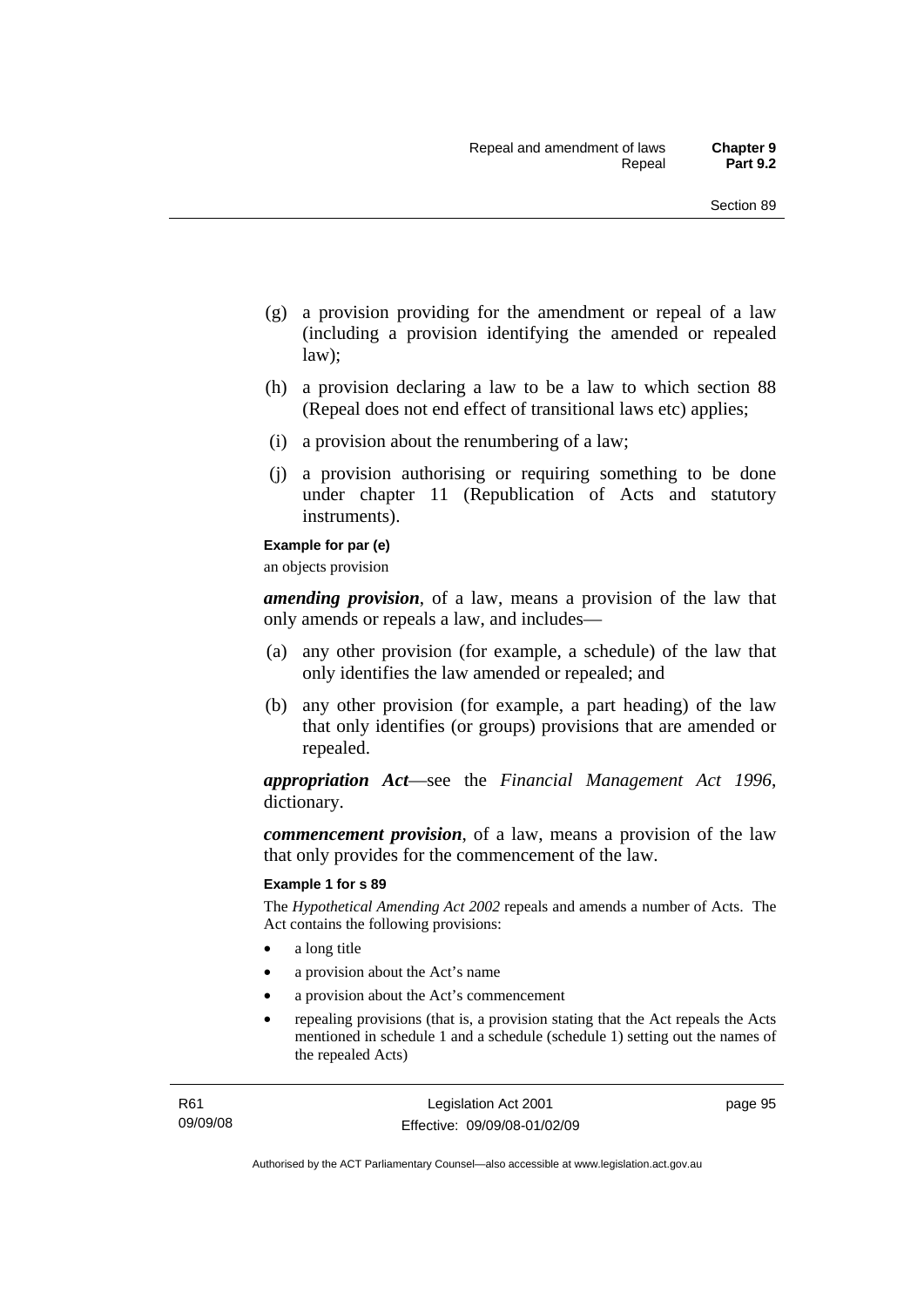- amending provisions (that is, a provision stating that the Act amends the Acts mentioned in schedule 2 and a schedule (schedule 2) setting out the amended Acts and the amendments of them)
- a provision about the application of this Act, section 88 (Repeal does not end effect of transitional laws etc) to a provision being repealed
- a provision requiring an amended Act (the *XYZ Act 1990*), or a provision of the *XYZ Act 1990*, to be renumbered in the next republication of the Act under this Act.

The Act contains no other provisions. Its repealing provisions, and its other provisions apart from the naming provision, the commencement provision and the amending provisions, commence on the day after its notification day, 22 March 2002. Its amending provisions commence on a date fixed by the Minister by written notice, 12 April 2002. The Act is automatically repealed under section 89 on the day after all of its provisions have commenced, 13 April 2002.

#### **Example 2 for s 89**

The *Example Act 2001* contains provisions establishing a new licensing scheme. It also amends several Acts and repeals others. Because it contains the scheme provisions, it is not an amending law covered by subsection (1). It is, therefore, not automatically repealed under section 89.

#### **Example 3 for s 89—see s (12), def** *amending provision*

The *Plant Diseases Act 2003* (hypothetical), part 6 is as follows:

#### Part 6 Repeals and consequential amendment

- **42 Repeal of Plant Diseases Act 1934**
	- The *Plant Diseases Act 1934* A1934-21 is repealed.
- **43 Repeal of Plant Diseases Regulation 1938** The *Plant Diseases Regulation 1938* (made on 11 February 1938) is repealed.
- **44 Administrative Decisions (Judicial Review) Act 1989, schedule 1, new item 6**  *insert* 
	- 6 This Act does not apply to decisions of the Minister under the *Plant Diseases Act 2003*, part 3 (Measures for the control of diseases and pests).

Under the definition of *amending provision*, the heading to part 6, as well as the contents of part 6, are automatically repealed under section 89.

*Note* An example is part of the Act, is not exhaustive and may extend, but does not limit, the meaning of the provision in which it appears (see s 126 and s 132).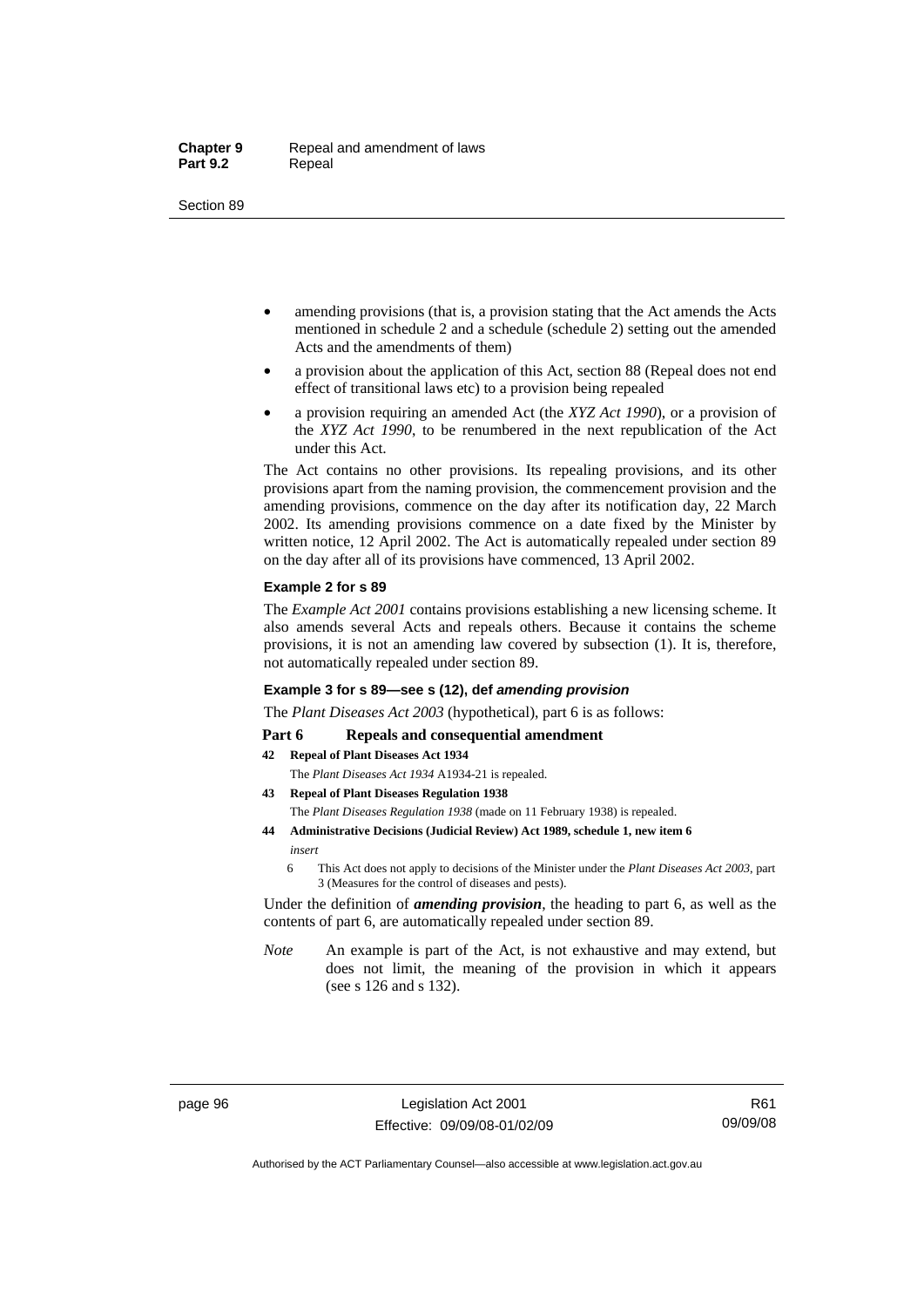## **Part 9.3 Amendment**

## **90 Law and amending laws to be read as one**

A law and all laws amending it are to be read as one.

## **91 Insertion of provisions by amending law**

- (1) This section applies if a law (the *amending law*) amends another law (the *amended law*) by inserting any of the following provisions, and does not exactly specify the position in the amended law where it is to be inserted:
	- (a) a chapter, part, division, subdivision, section or subsection (an *inserted chapter, part, division, subdivision, section* or *subsection*);
	- (b) a paragraph (an *inserted paragraph*);
	- (c) a subparagraph (an *inserted subparagraph*);
	- (d) a sub-subparagraph (an *inserted sub-subparagraph*);
	- (e) a definition (an *inserted definition*);
	- (f) any other provision (a *miscellaneous inserted provision*).
- (2) An inserted chapter, part, division, subdivision, section or subsection is inserted in the appropriate numerical or alphanumerical position in the amended law.
- (3) An inserted paragraph is inserted in the appropriate alphabetical position in the amended law.
- (4) An inserted subparagraph is inserted in the appropriate numerical or alphanumerical position in the amended law.
- (5) An inserted sub-subparagraph is inserted in the appropriate alphabetical position in the amended law.

page 97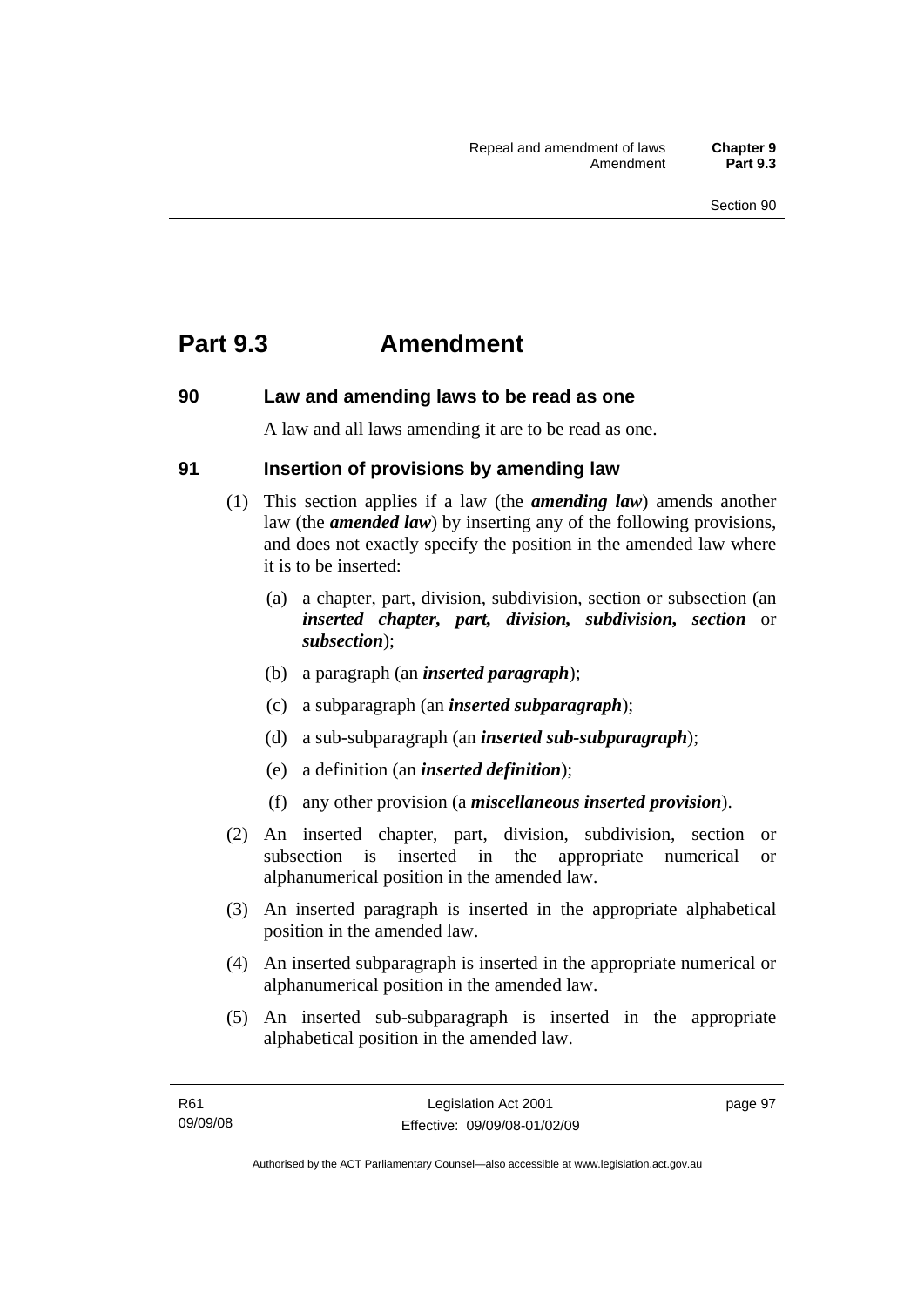- (6) An inserted definition is inserted in the appropriate alphabetical position (worked out on a letter-by-letter basis) in a series of definitions in the amended law.
- (7) A miscellaneous inserted provision is inserted in the appropriate position in the amended law.
- (8) In applying this section to a law that is divided otherwise than into sections, a reference to a section or subsection is a reference to a corresponding provision of the law.
- (9) In working out the appropriate position where a provision is to be inserted in the amended law, regard may be had to the following:
	- (a) the provision number or letter;
	- (b) the heading of the relevant amending provision of the amending Act;
	- (c) any other amendments in the amending law including the order of amendments;
	- (d) anything else in the amending law or amended law;
	- (e) current legislative drafting practice.

#### **Examples**

- 1 If a part numbered '3' is to be inserted into an amended law with an existing sequence of parts 'part 1—part 2—part 4', inserted part 3 is inserted between parts 2 and 4.
- 2 If a division numbered '2.2A' is to be inserted into an amended law with an existing sequence of divisions in part 2 'division 2.1—division 2.2 division 2.3', inserted division 2.2A is inserted between divisions 2.2 and 2.3.
- 3 If a section numbered '6AA' is to be inserted into an amended law with an existing sequence of sections 'section 6—section 6A—section 6B', inserted section 6AA is inserted between sections 6A and 6B.
- 4 If a section numbered '7A' is to be inserted (by an amending section headed 'New section 7A', with the command '*in division 2.2, insert*') into an amended law with an existing sequence 'section 7 [in division 2.2] division 2.3 heading—section 8', inserted section 7A is inserted between section 7 and the division 2.3 heading (that is, at the end of division 2.2).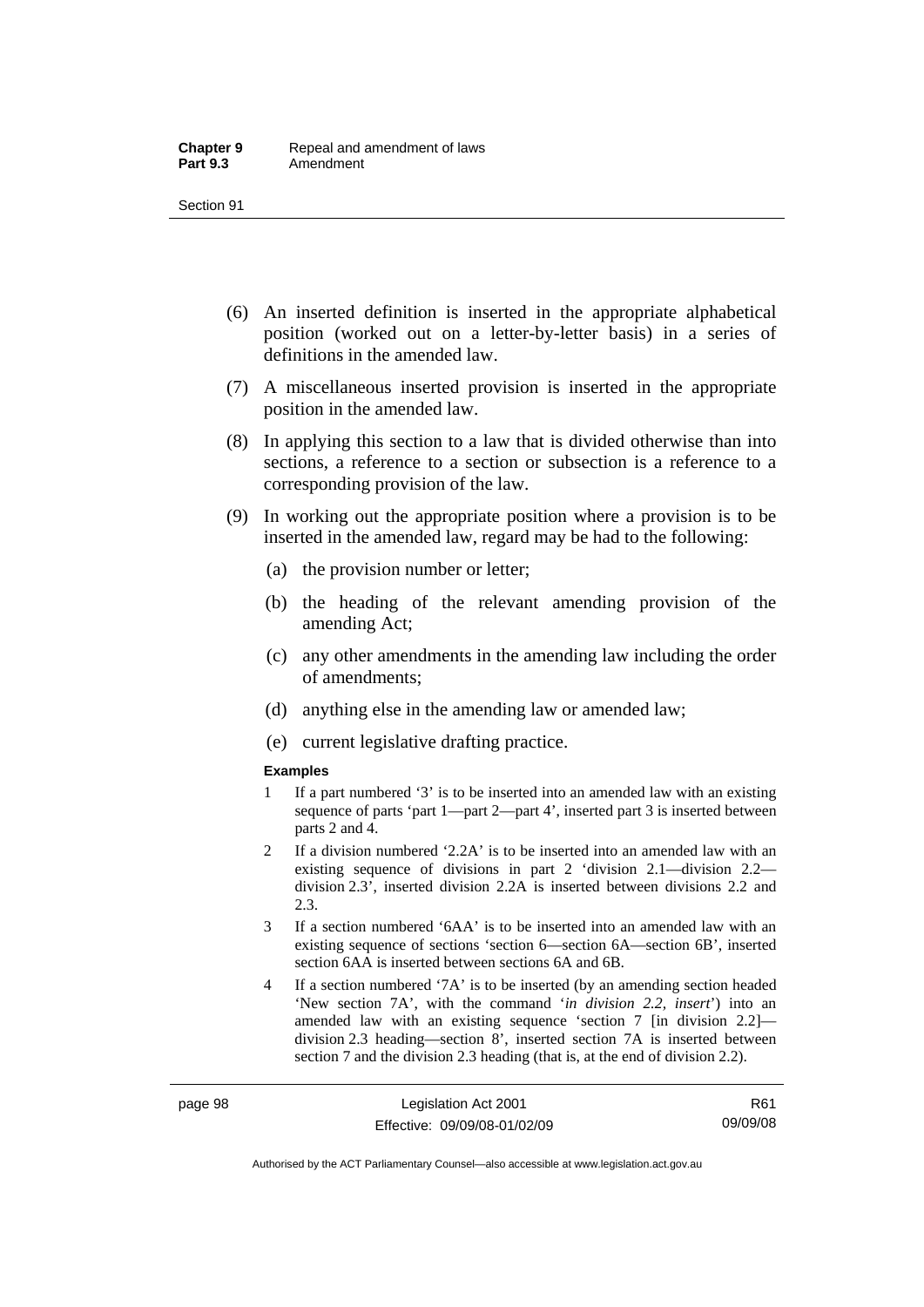- 5 If a section numbered '7A' is to be inserted (by an amending section headed 'New section 7A', with the command '*in division 2.3, insert*') into an amended law with an existing sequence 'section 7 [in division 2.2] division 2.3 heading—section 8', inserted section 7A is inserted between the division 2.3 heading and section 8 (that is, at the beginning of division 2.3).
- *Note* An example is part of the Act, is not exhaustive and may extend, but does not limit, the meaning of the provision in which it appears (see s 126 and s 132).
- (10) This section is a determinative provision.
	- *Note* See s 5 for the meaning of determinative provisions, and s 6 for their displacement.
- (11) In this section:

*insert* includes relocate.

#### **92 Amendment to be made wherever possible**

- (1) If a law amends another law—
	- (a) by omitting a word; or
	- (b) by substituting a word for another word; or
	- (c) by inserting a word before or after a particular word;

the amendment is to be made wherever possible in the other law.

#### **Example**

The *XYZ Amendment Act 2002* is expressed to omit the word 'authorised' from the *ABC Act 1998*, section 20. The word 'authorised' is used once in the section 20 heading, 3 times in section 20 (1), twice in section 20 (3), once in an example to section 20 (4) and twice in a note to section 20 (5). The amendment omits each of those references to the word 'authorised'.

- *Note* An example is part of the Act, is not exhaustive and may extend, but does not limit, the meaning of the provision in which it appears (see s 126 and s 132).
- (2) This section is a determinative provision.
	- *Note* See s 5 for the meaning of determinative provisions, and s 6 for their displacement.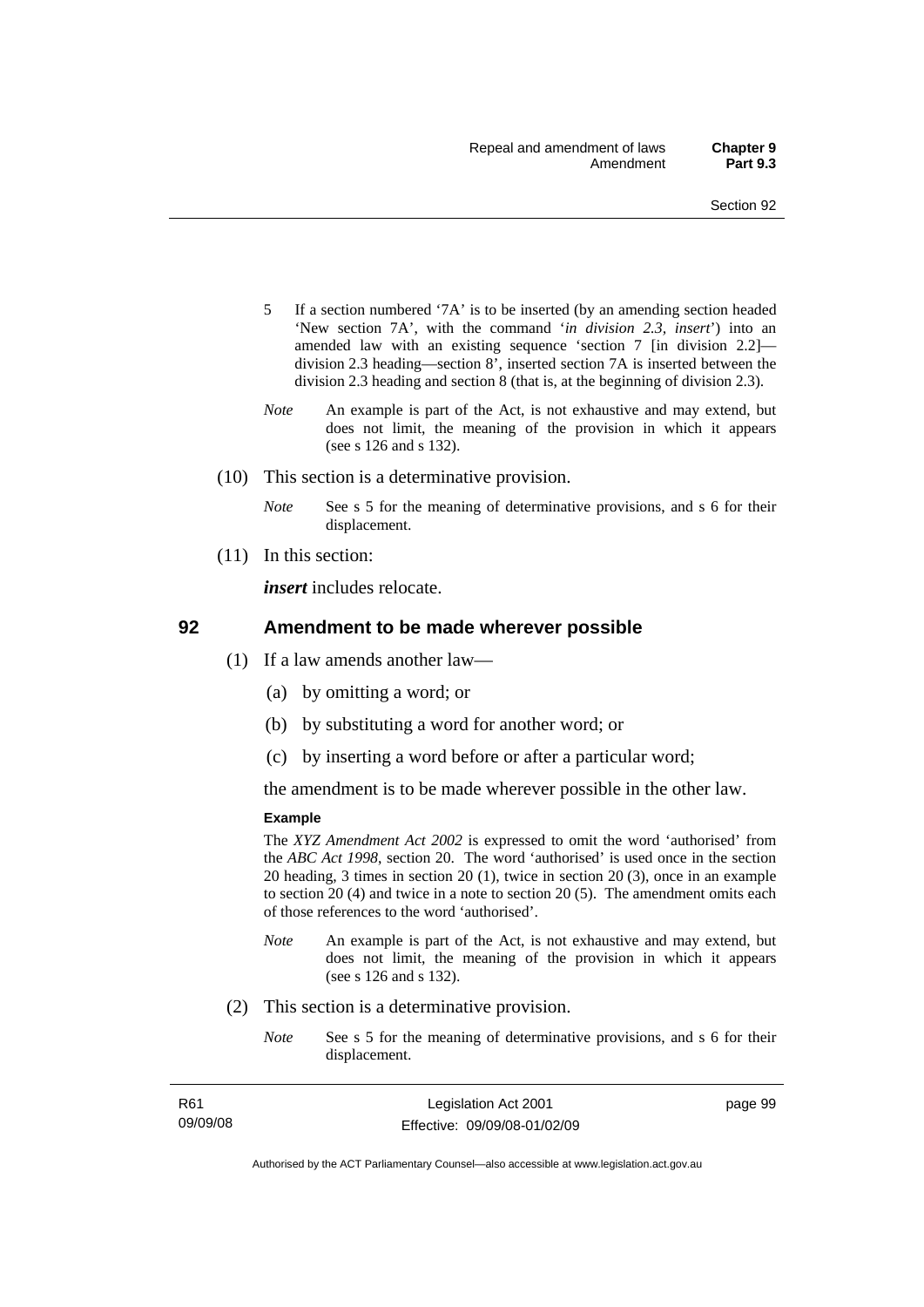## **93 Provisions included in another provision for amendment purposes**

- (1) This section applies for the purpose of amending a law.
- (2) The heading to a chapter, part, division, subdivision, schedule, dictionary, section or any other provision of the law forms part of the provision to which it is a heading.
- (3) An example at the end of a provision of the law is part of the provision unless the example is expressed in a way that indicates that it applies only to another provision.
- (4) A note at the end of a provision of the law is taken, for this section, to be part of the provision unless the note is expressed in a way that indicates that it applies only to another provision.
- (5) However, a note in a law is not, for any other purpose, part of the law.

*Note* Section 127 (Material that is not part of Act or statutory instrument) deals with the status of notes.

- (6) A penalty at the end of a subsection of the law—
	- (a) is part of the subsection unless the penalty is expressed in a way that indicates that it applies only to other subsections of the section; or
	- (b) if the penalty is expressed in a way that indicates that it applies only to other subsections—is part of the section.
- (7) A penalty at the end of a section of the law that is not divided into subsections is part of the section.
- (8) The word 'and', 'or' or 'but', or a similar word, at the end of a paragraph, subparagraph, sub-subparagraph or another provision of the law is part of the provision.

Authorised by the ACT Parliamentary Counsel—also accessible at www.legislation.act.gov.au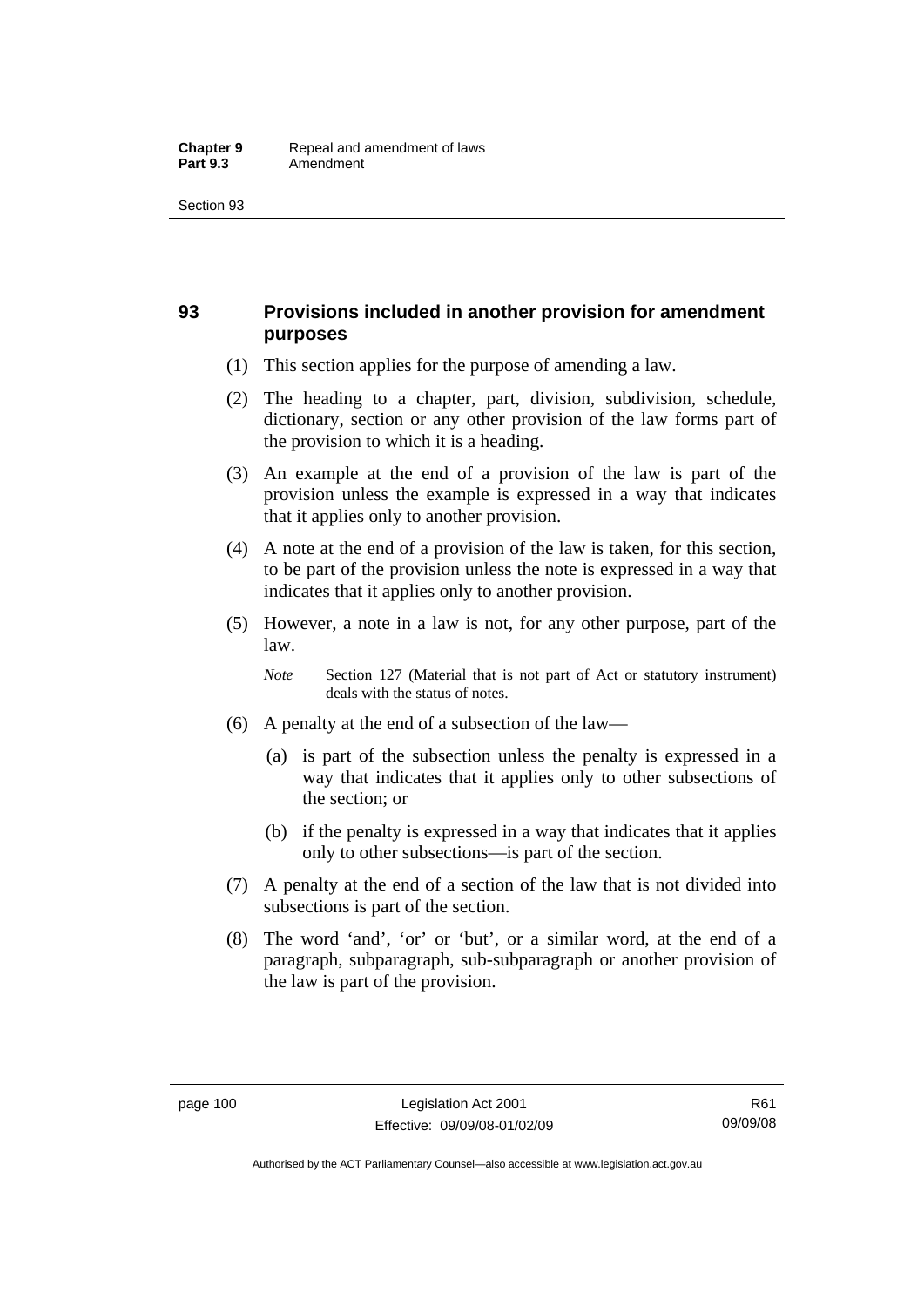- (9) In working out whether an example or note is at the end of a provision of the law, any penalty is to be disregarded, and, for an example, any note is to be disregarded.
- *Note* According to current legislative drafting practice, examples, notes and penalties to a provision are arranged in the following order at the end of provisions:
	- 1 penalty (first)
	- 2 examples
	- 3 notes (last).
- (10) In applying this section to a law that is divided otherwise than into sections, a reference to a section or subsection is a reference to a corresponding provision of the law.
- (11) This section is a determinative provision.
	- *Note* See s 5 for the meaning of determinative provisions, and s 6 for their displacement.

#### **94 Continuance of appointments etc made under amended provisions**

- (1) This section applies if—
	- (a) a law expressly or impliedly authorises or requires—
		- (i) the making of an appointment or statutory instrument; or
		- (ii) the delegation of a function; or
		- (iii) the issue of a licence or permit (however described); or
		- (iv) the doing (however described) of anything else; and
	- (b) the law is amended by another law; and
	- (c) under the amended law—
		- (i) the appointment or statutory instrument may be made; or
		- (ii) the function may be delegated; or
		- (iii) the licence or permit may be issued; or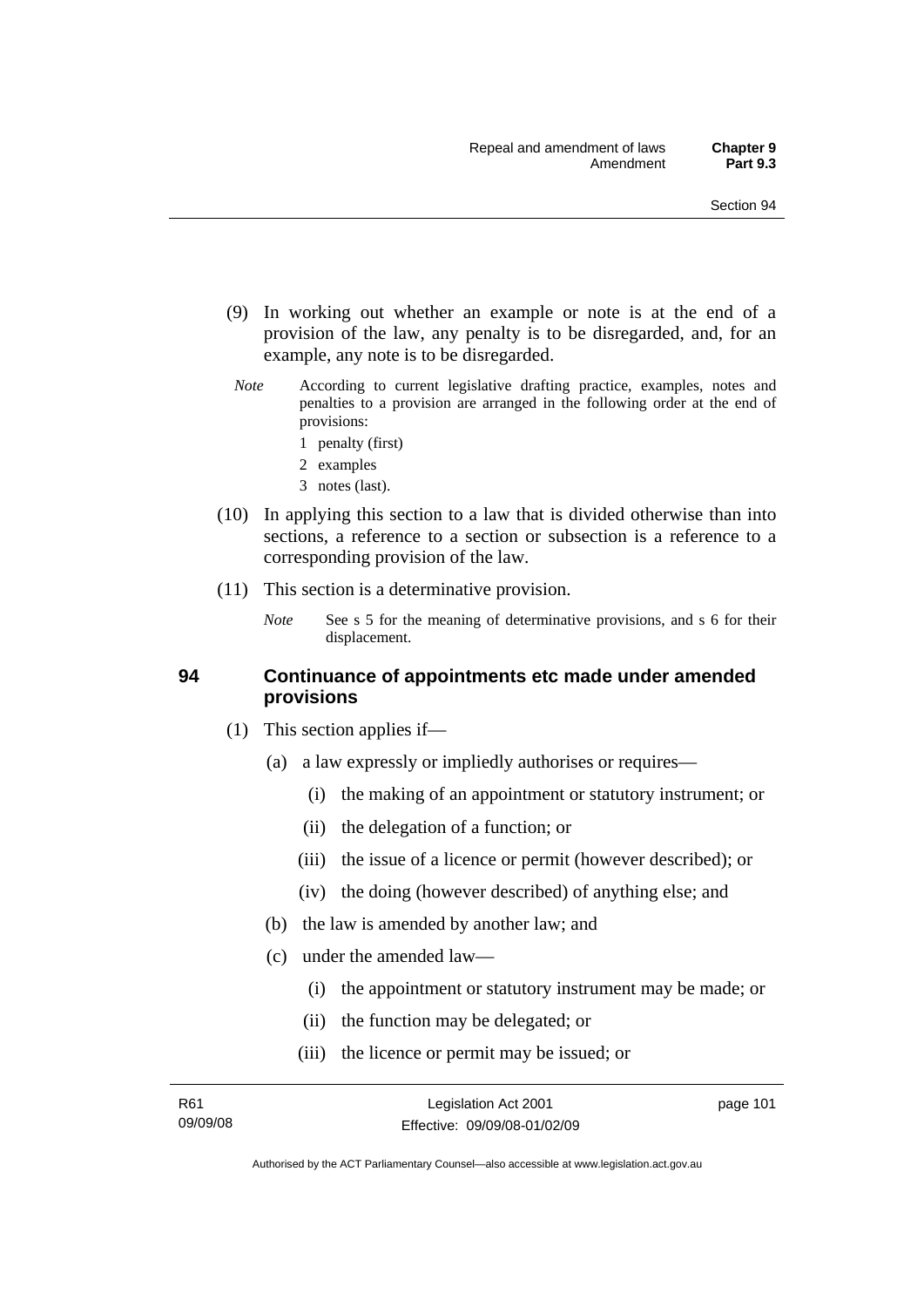(iv) the thing may be done;

whether by the same or a different entity.

#### **Examples for par (a) (iv)**

- 1 the giving of an approval, consent or permission
- 2 the making of a recommendation
- *Note* An example is part of the Act, is not exhaustive and may extend, but does not limit, the meaning of the provision in which it appears (see s 126 and s 132).
- (2) An appointment, statutory instrument, delegation, licence, permit or anything else mentioned in subsection (1) that was in force immediately before the commencement of the amendment continues to have effect as if it had been made, issued or done (however described) under the amended law.
- (3) This section is a determinative provision.
	- *Note* See s 5 for the meaning of determinative provisions, and s 6 for their displacement.
- (4) In this section:

*amend* includes omit and re-enact in the same law (with or without changes), but does not include omit and re-enact in another law.

*appointment* includes acting appointment.

#### **95 Status of modifications**

- (1) If a law is modified by another law, the law operates as modified but the modification does not amend the text of the law.
- (2) This section is a determinative provision.
	- *Note* See s 5 for the meaning of determinative provisions, and s 6 for their displacement.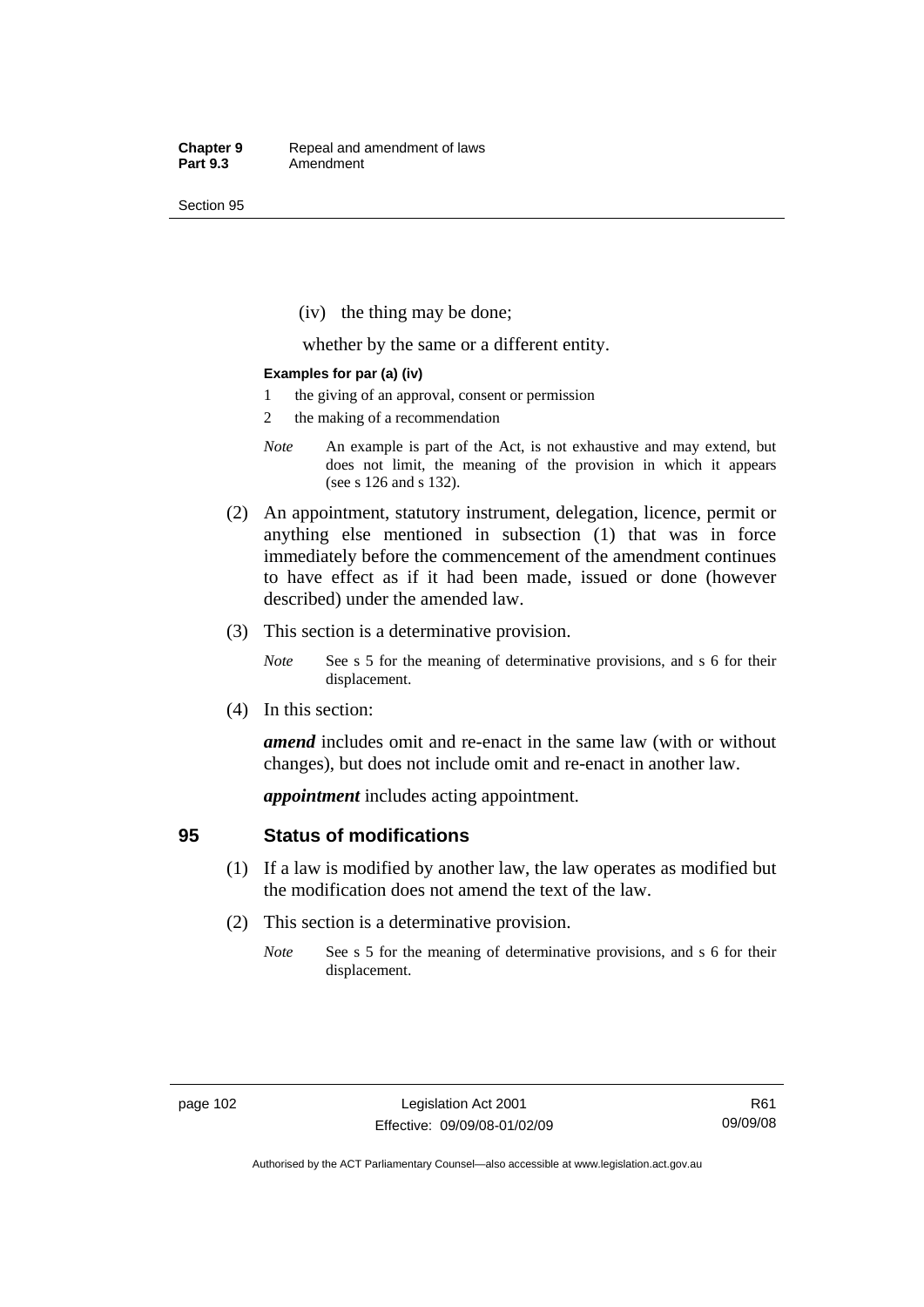### **96 Relocated provisions**

- (1) This section applies if a provision of a law is relocated (with or without changes) to a different place in the same law or to a different law.
- (2) The operation or meaning of the provision is not affected only because of the provision's relocation.
- (3) Without limiting subsection (2), if before its relocation the provision was to be interpreted in a particular way, it is to be interpreted in that way in its new location.

#### **Example**

If a provision of an Act is to be interpreted as if it were a law consolidating the provisions of other laws and it is relocated into another Act, it is to be interpreted in the same way in its new location.

- *Note* An example is part of the Act, is not exhaustive and may extend, but does not limit, the meaning of the provision in which it appears (see s 126 and s 132).
- (4) However, the provision has effect subject to any changes made to, or in relation to, it.
- (5) This section is a determinative provision.
	- *Note* See s 5 for the meaning of determinative provisions, and s 6 for their displacement.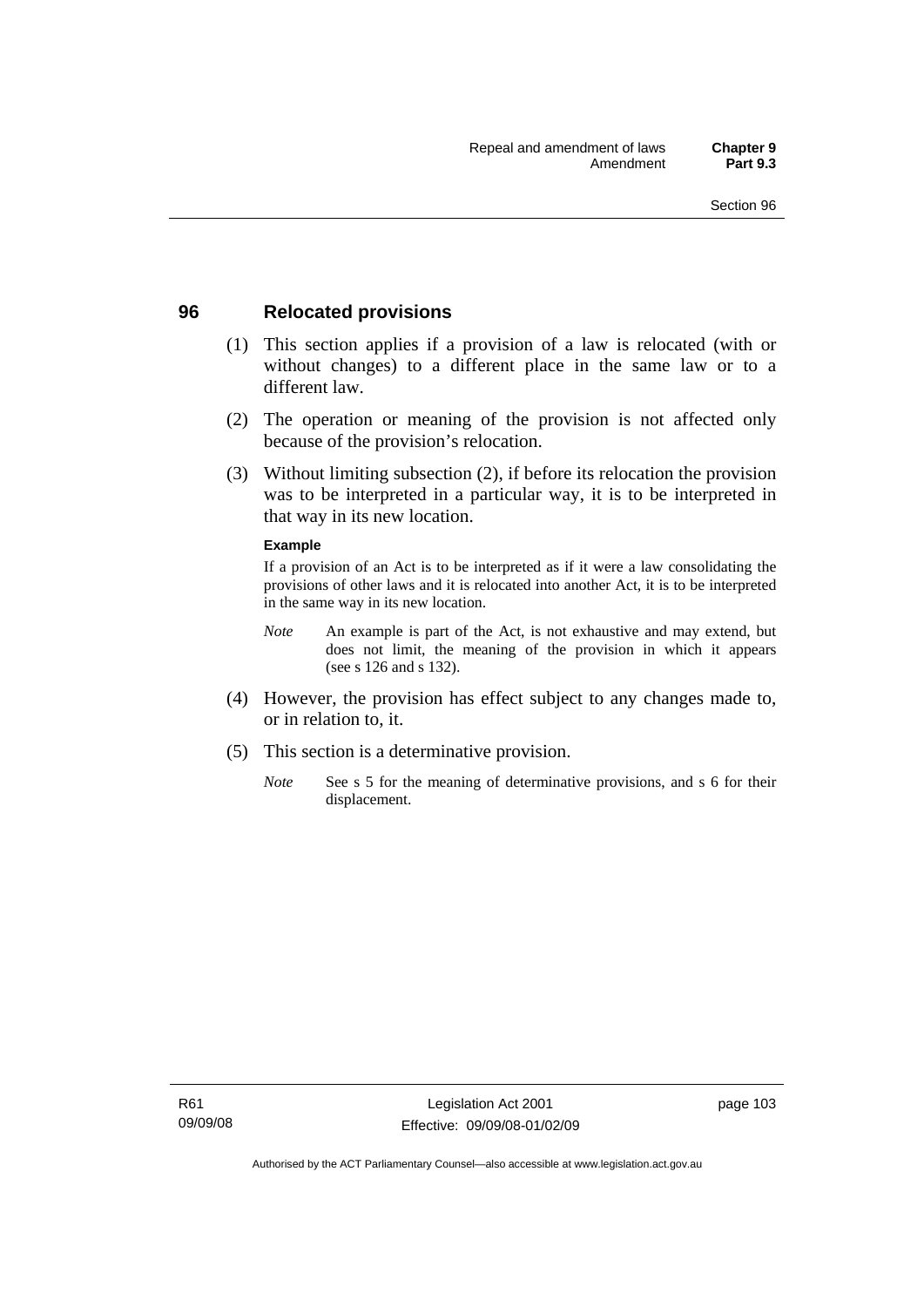# **Chapter 10 Referring to laws**

#### **97 Definitions for ch 10**

(1) In this chapter:

*ACT law* means an Act or statutory instrument.

*Note* A reference to an Act or statutory instrument includes a reference to a provision of the Act or instrument (see s 7 and s 13).

*law* means an ACT law or a law of another jurisdiction.

*law of another jurisdiction* means an Act or statutory instrument of another jurisdiction, and includes a provision of an Act or statutory instrument of another jurisdiction.

- *Note Another jurisdiction* means the Commonwealth, a State, another Territory, the United Kingdom or New Zealand (see dict, pt 2).
- (2) In this section:

*Act*, in relation to another Territory, includes ordinance.

*statutory instrument*, of another jurisdiction, means an instrument (whether or not legislative in nature) made under—

- (a) an Act of the other jurisdiction; or
- (b) another statutory instrument of the other jurisdiction; or
- (c) power given by an Act or statutory instrument of the other jurisdiction and also power given otherwise by law.

R61 09/09/08

Authorised by the ACT Parliamentary Counsel—also accessible at www.legislation.act.gov.au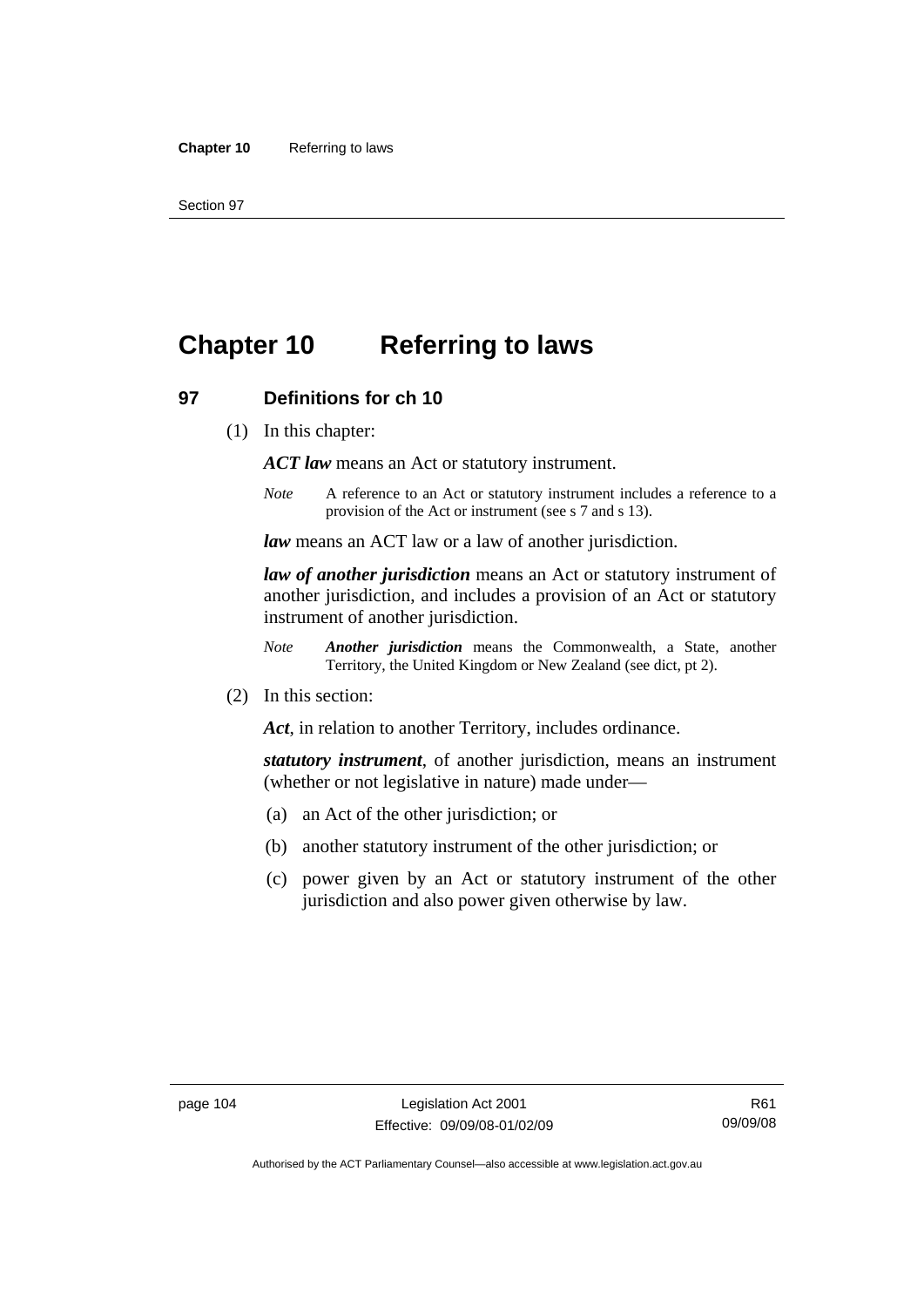#### **98 References to ACT law include law containing reference**

In an ACT law, a reference in general terms to an ACT law of the same kind includes a reference to the law itself.

#### **Example**

The *ABC Act 2001*, section 27 gives a power to confiscate property under certain circumstances. Section 93 of the same Act provides 'If an Act authorises the confiscation of property, the owner of the property has a right of appeal to the Magistrates Court.' The right of appeal under section 93 also applies to the power given by section 27 because the reference to 'an Act' in section 93 includes a reference to the *ABC Act 2001*.

*Note* An example is part of the Act, is not exhaustive and may extend, but does not limit, the meaning of the provision in which it appears (see s 126 and s 132).

#### **99 References in ACT statutory instruments to** *the Act*

In a statutory instrument, a reference to *Act* or *the Act*, without mentioning a particular Act, is a reference to the Act under which the instrument is made or in force.

#### **100 Referring to particular ACT laws**

- (1) An Act may be referred to by—
	- (a) the name the Act gives to itself; or
	- (b) the year it was passed and its number, together with a reference (if necessary) to indicate that it is an Act.

#### **Example of reference to indicate Act**

An Act may be referred to using the word Act or the letter 'A' (eg 'A1993-1' is a reference to Act No 1 of 1993).

- *Note* An example is part of the Act, is not exhaustive and may extend, but does not limit, the meaning of the provision in which it appears (see s 126 and s 132).
- (2) A statutory instrument may be referred to by—
	- (a) any name the instrument gives to itself; or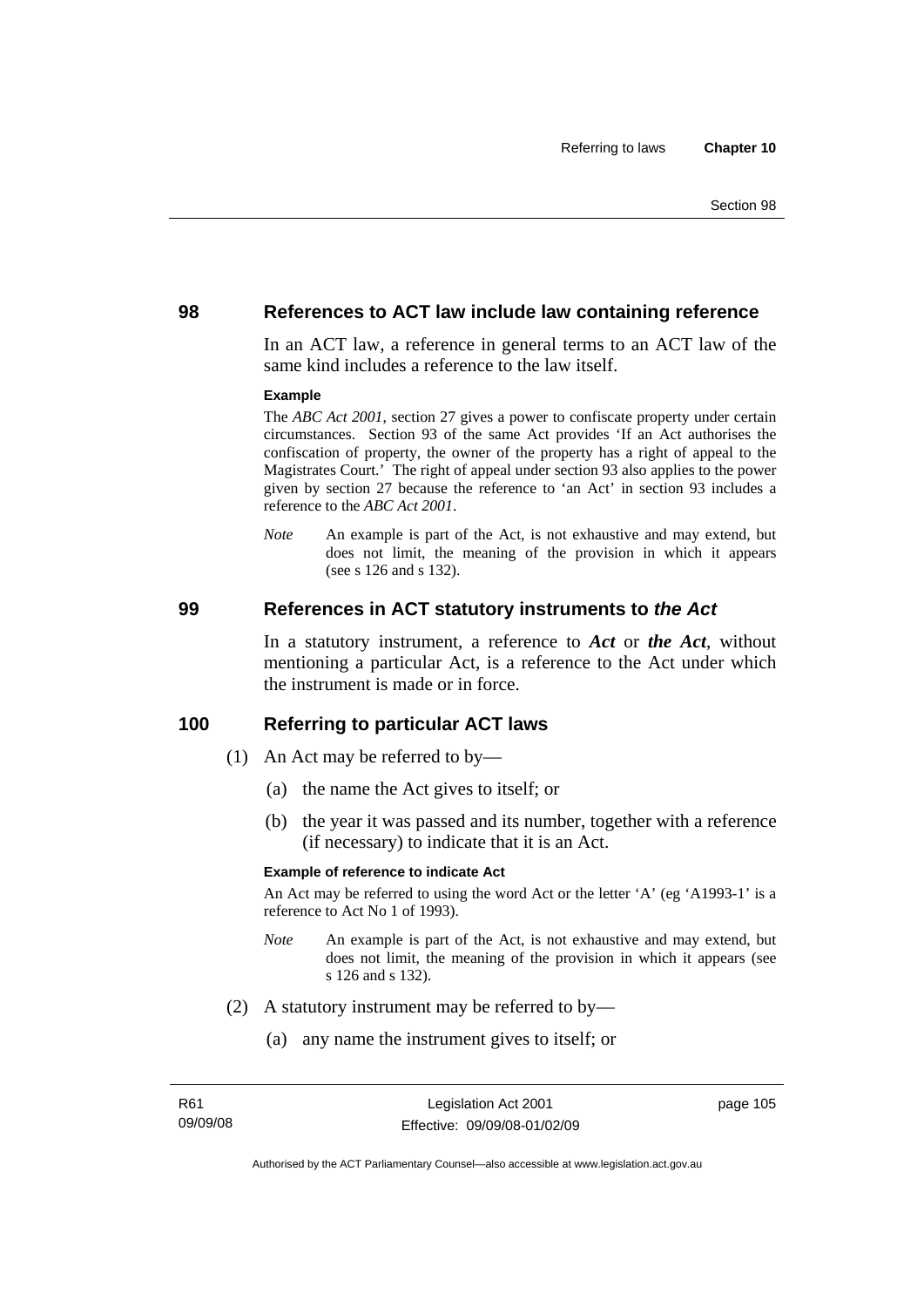- (b) if the instrument was notified in the register or gazette and was numbered under this Act or another territory law—the year it was notified and its number, together with a reference (if necessary) to the kind of instrument; or
- (c) if the instrument was not notified but was numbered under a territory law—the year it was made and its number, together with a reference (if necessary) to the kind of instrument; or
- (d) if the instrument was notified in the gazette before the commencement of this Act—the number, date and page of the gazette where it was notified; or
- (e) the date it was made, together with a reference to the Act or statutory instrument under which it was made.

#### **Examples of references to kind of instrument for par (b)**

- 1 A subordinate law may be referred to using the letters 'SL' (eg 'SL2000-11' is a reference to subordinate law No 11 of 2000).
- 2 A disallowable instrument may be referred to using the letters 'DI' (eg 'DI1997-101' is a reference to disallowable instrument No 101 of 1997).
- 3 A notifiable instrument that is not an approved form may be referred to using the letters 'NI' (eg 'NI2002-226' is a reference to notifiable instrument No 226 of 2002).
- 4 An approved form may be referred to using the letters 'AF' (eg 'AF2003-1' is a reference to approved form No 1 of 2003).
- 5 A commencement notice may be referred to using the letters 'CN' (eg 'CN2002-3' is a reference to commencement notice No 3 of 2002).
- *Note* An example is part of the Act, is not exhaustive and may extend, but does not limit, the meaning of the provision in which it appears (see s 126 and s 132).

## **101 Referring to particular laws of other jurisdictions etc**

- (1) In an ACT law, a law of another jurisdiction (the *relevant law*) may be referred to—
	- (a) by the name the relevant law gives to itself; or

Authorised by the ACT Parliamentary Counsel—also accessible at www.legislation.act.gov.au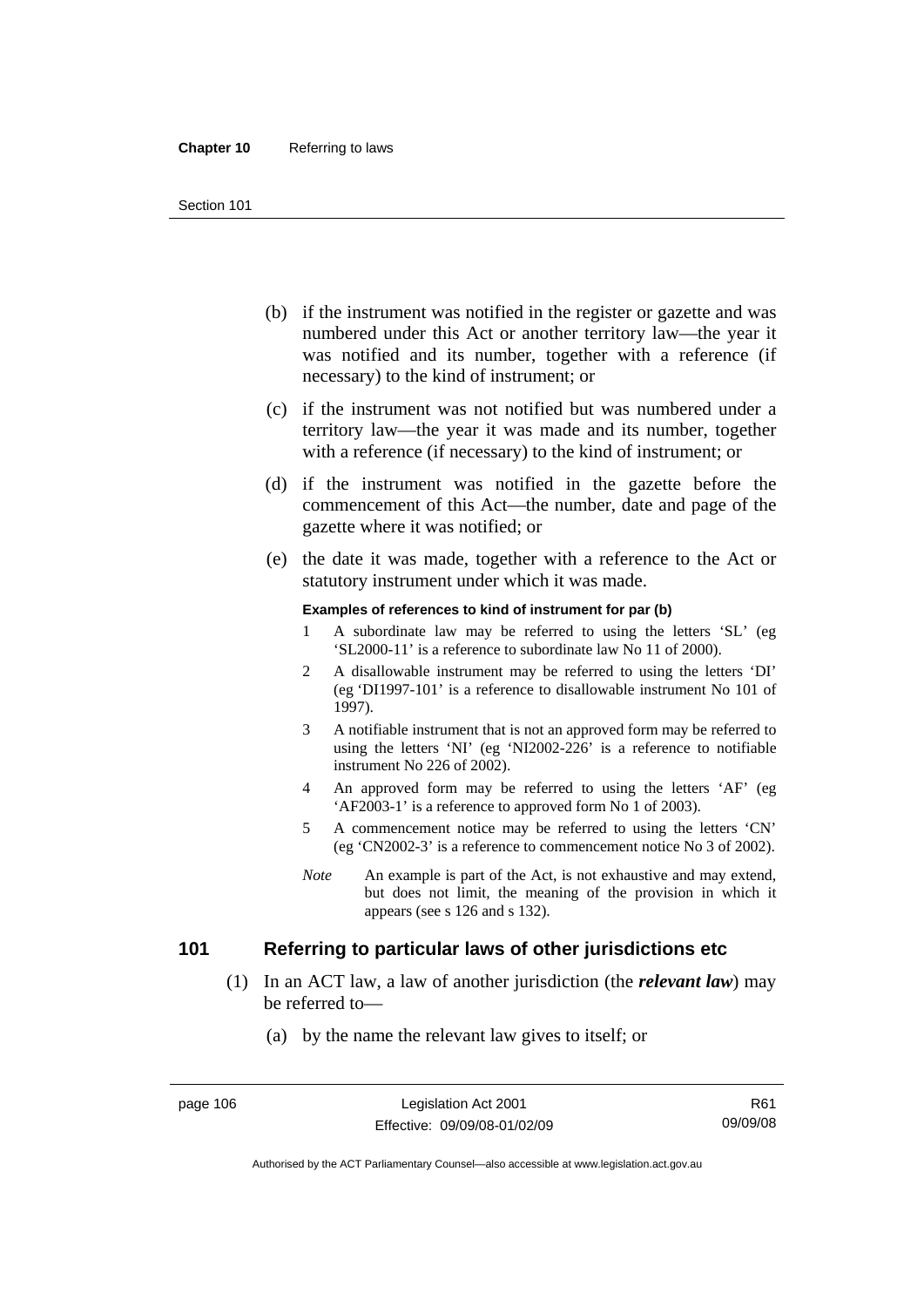- (b) in any other way sufficient in a law of the other jurisdiction for referring to the relevant law; or
- (c) in any way that, under current legislative drafting practice, would be sufficient for referring to the relevant law if it were an ACT law;

together with a reference to the jurisdiction (or an abbreviation of the jurisdiction).

- (2) In an ACT law, a provision of a law of another jurisdiction may be referred to—
	- (a) in a way sufficient in a law of the other jurisdiction for referring to the provision; or
	- (b) in any way that, under current legislative drafting practice, would be sufficient for referring to the provision if it were a provision of an ACT law.
- (3) Subsection (2) does not limit any other provision of this chapter.

## **102 References to laws include references to laws as in force from time to time**

- (1) In an ACT law, a reference to a law includes a reference to the following:
	- (a) the law as originally made, and as amended from time to time since it was originally made;
	- (b) if the law has been repealed and remade (with or without changes) since the reference was made—the law as remade (or last remade), and as amended from time to time since it was remade (or last remade);
	- (c) if a relevant provision of the law has been omitted and remade (with or without changes) in another law since the reference was made—the law in which the provision was remade (or last remade), as in force when the provision was remade (or last

page 107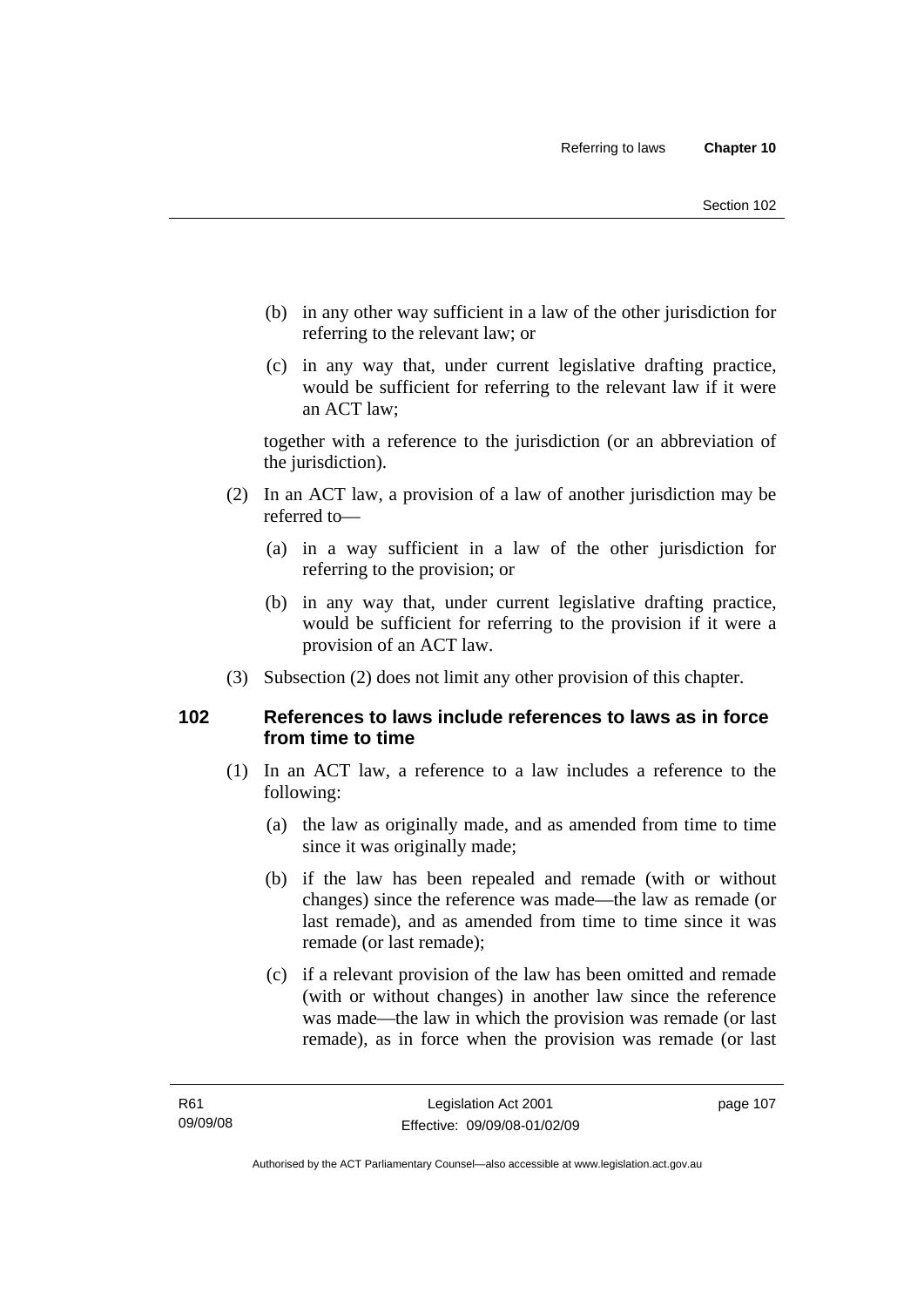remade), and as amended from time to time since the provision was remade (or last remade).

- (2) In an ACT law, a reference to a provision of a law includes a reference to the following:
	- (a) the provision as originally made, and as amended from time to time since it was originally made;
	- (b) if the provision has been omitted and remade (with or without changes and whether in the law or another law) since the reference was made—the provision as remade (or last remade), and as amended from time to time since it was remade (or last remade).
- (3) To remove any doubt, if the name of a law is amended, a reference in an ACT law to the law by its name before the amendment includes a reference to the law by its name as amended.
- (4) This section is subject to section 47 (Statutory instrument may make provision by applying law or instrument).
- (5) In this section:

*made* includes enacted.

## **103 References to repealed laws**

In an ACT law, a reference to a law as repealed is a reference to the law as in force immediately before it was repealed.

#### **Example**

A reference to the '*XYZ Act 2000* (repealed)' is a reference to the *XYZ Act 2000* immediately before it was repealed.

*Note* An example is part of the Act, is not exhaustive and may extend, but does not limit, the meaning of the provision in which it appears (see s 126 and s 132).

Authorised by the ACT Parliamentary Counsel—also accessible at www.legislation.act.gov.au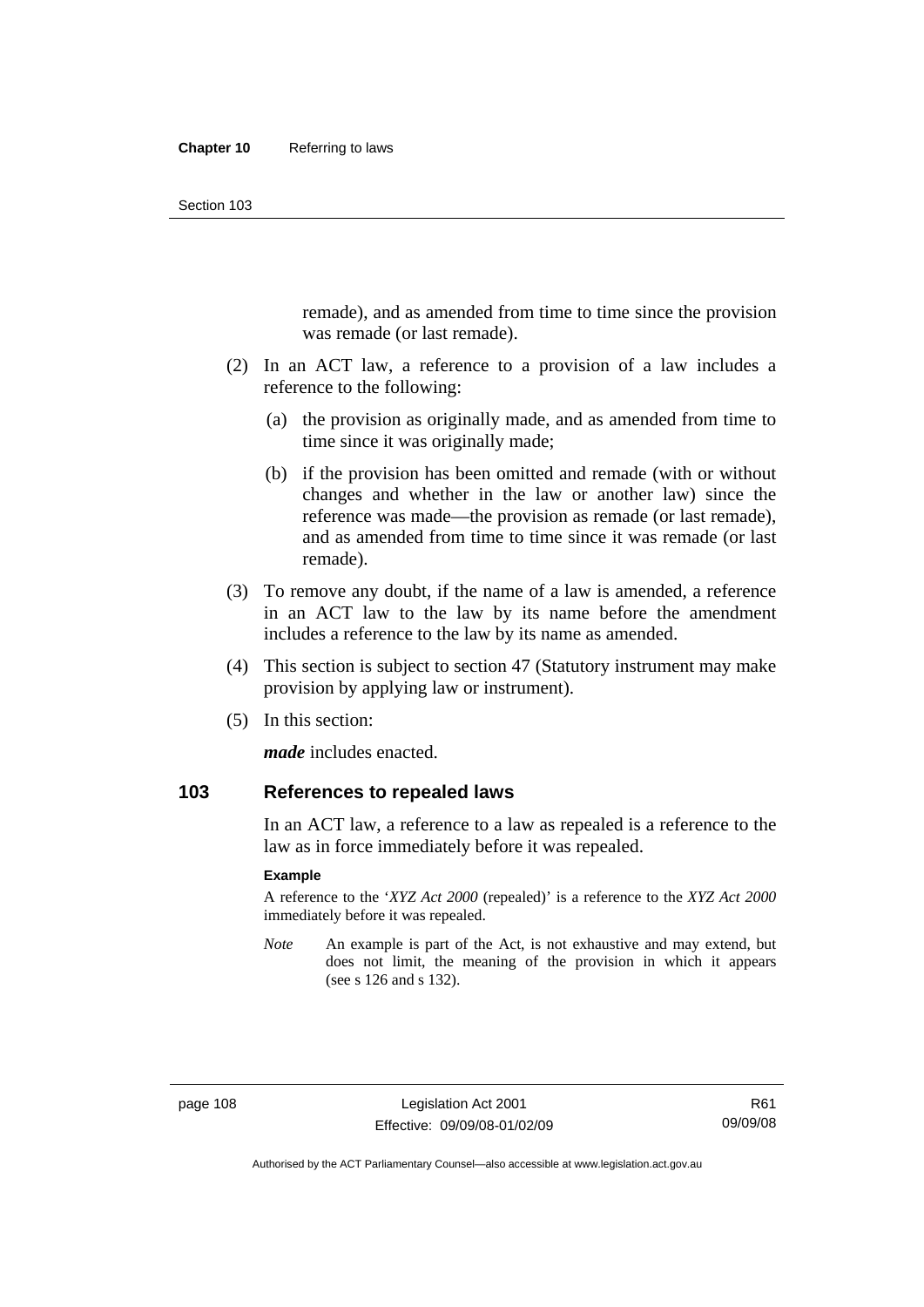## **104 References to laws include references to instruments under laws**

- (1) In an ACT law, a reference (either generally or specifically) to a law includes a reference to the statutory instruments made or in force under the law.
- (2) In subsection (1), a reference to the statutory instruments made or in force under the law includes a reference to any law or instrument applied, adopted or incorporated (with or without change) under the law.
- (3) This chapter applies to an instrument applied, adopted or incorporated under a law as if—
	- (a) the instrument were a law; and
	- (b) any other necessary changes were made.
- (4) In this section:

*statutory instrument*, of another jurisdiction—see section 97 (2).

## **105 Referring to provisions of laws**

In an ACT law, a provision of a law may be referred to by reference to the provision of the law in which it is contained.

#### **Example**

Paragraph (b) of subsection (2) of section 10 of an Act may be referred to by reference to the section, subsection and paragraph, that is, as section 10 (2) (b).

*Note* An example is part of the Act, is not exhaustive and may extend, but does not limit, the meaning of the provision in which it appears (see s 126 and s 132).

#### **106 References to provisions of laws are inclusive**

In an ACT law, a reference to any part of a law is a reference to the following:

(a) the provision of the law that begins the part;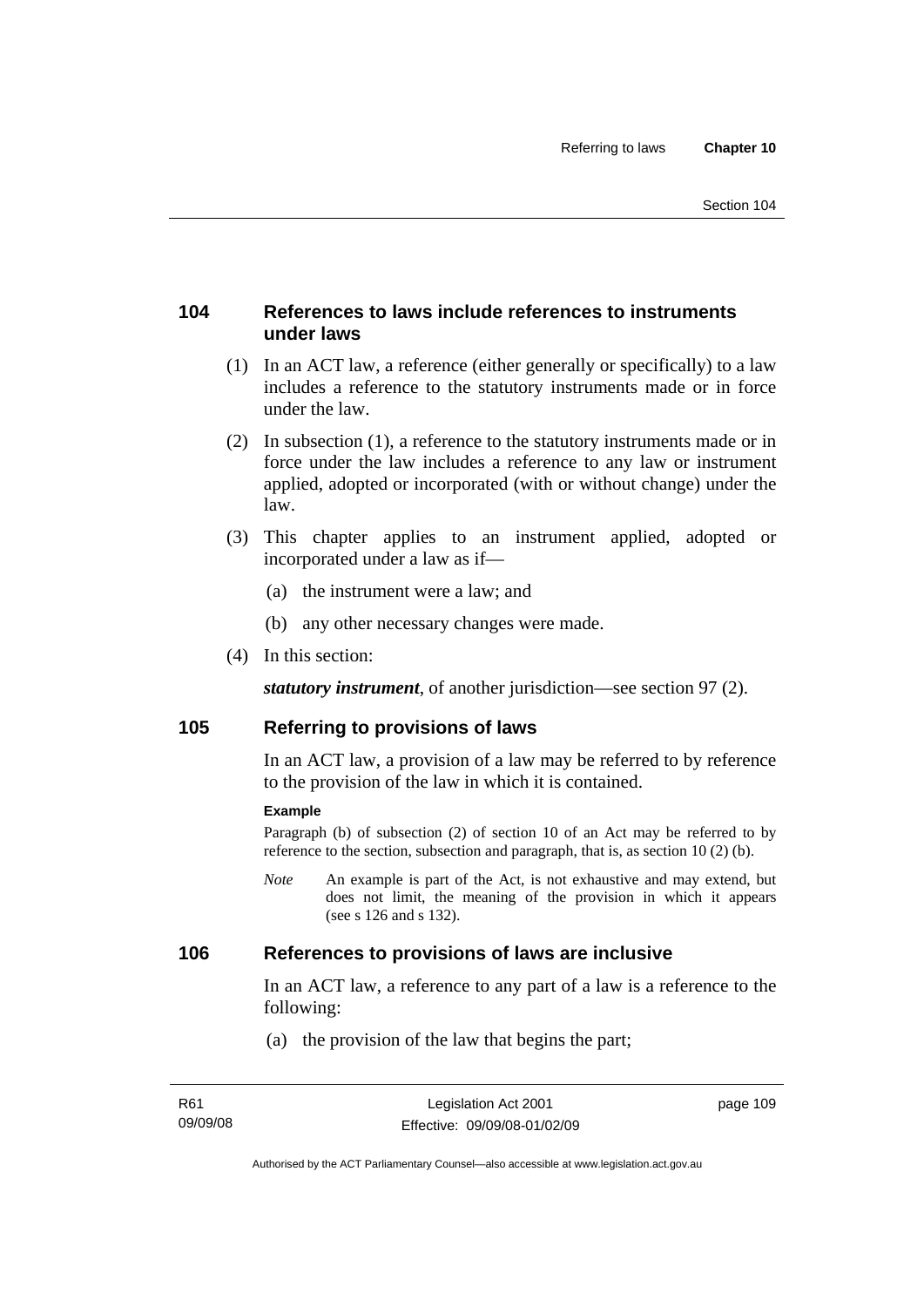- (b) the provision of the law that ends the part;
- (c) any provision of the law between the beginning and end of the part.

#### **Examples**

- 1 A reference to 'sections 5 to 9' includes both section 5 and section 9.
- 2 A reference to 'sections 260 to 264' includes a provision such as a part heading between section 260 and section 261.
- 3 A reference to '*from* child *to* adult' includes both the word 'child' and the word 'adult'.
- *Note* An example is part of the Act, is not exhaustive and may extend, but does not limit, the meaning of the provision in which it appears (see s 126 and s 132).

#### **106A References to paragraphs etc of laws**

 (1) In an ACT law, a reference to a paragraph of a provision of a law includes any words in the provision before or after the paragraph that are necessary or desirable to make the reference meaningful.

#### **Example**

A subsection may be divided into paragraphs as follows:

- '(2) An application must be—
	- (a) in writing; and
	- (b) accompanied by a copy of the advertisement of the applicant's intention to apply.'

Paragraphs form part of the sentence in which they are contained. A reference to paragraph (a) in this example that did not include the preceding words 'An application must be' would be meaningless. Section 106A therefore allows the paragraph to be read with those words so that it makes sense.

- *Note 1* Although this section contains a reference to an ACT law and a reference to a law, s 98 makes it clear that the references can be to the same law.
- *Note 2* An example is part of the Act, is not exhaustive and may extend, but does not limit, the meaning of the provision in which it appears (see s 126 and s 132).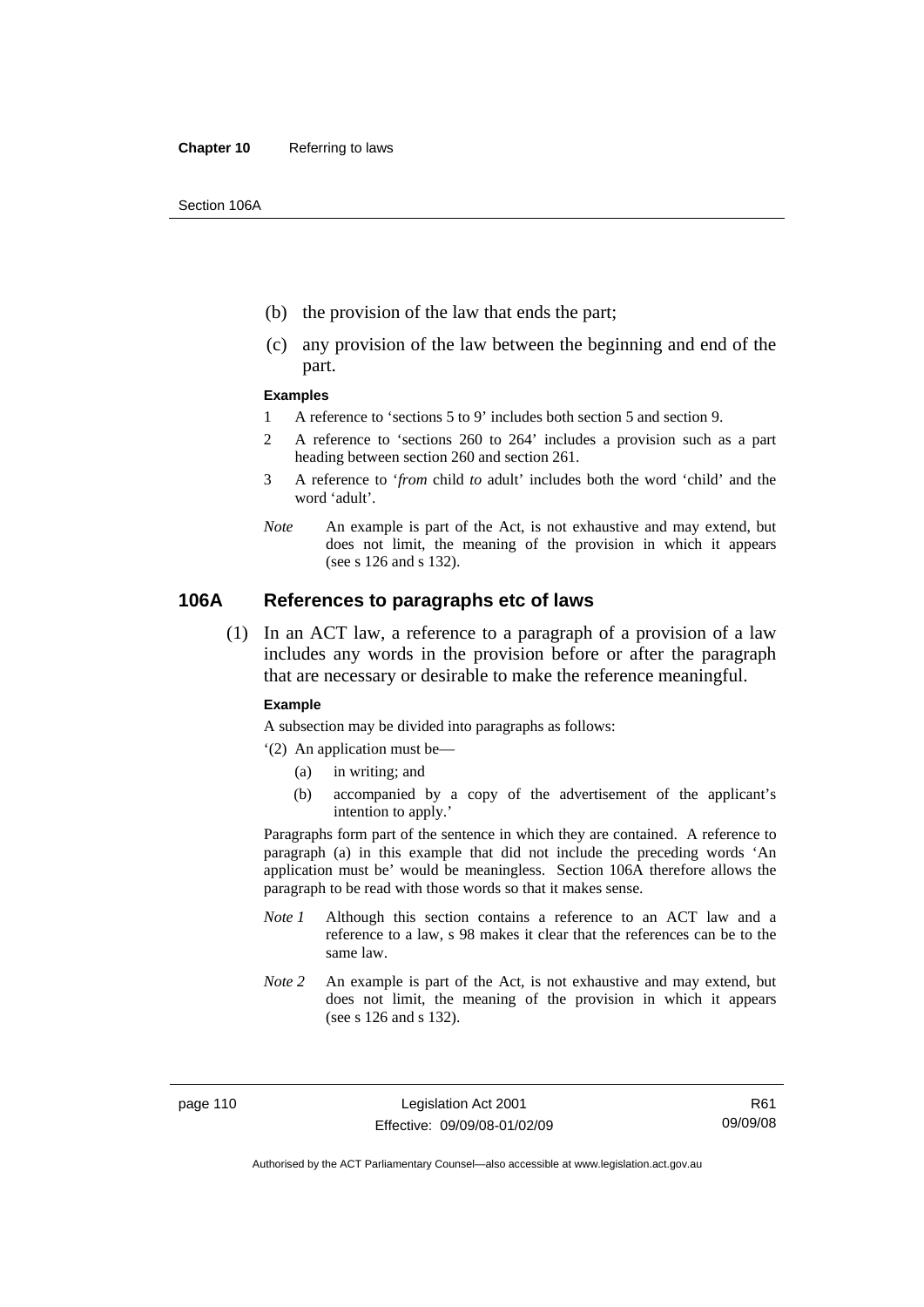Section 106A

(2) In this section:

*paragraph* includes a subparagraph and a sub-subparagraph.

Authorised by the ACT Parliamentary Counsel—also accessible at www.legislation.act.gov.au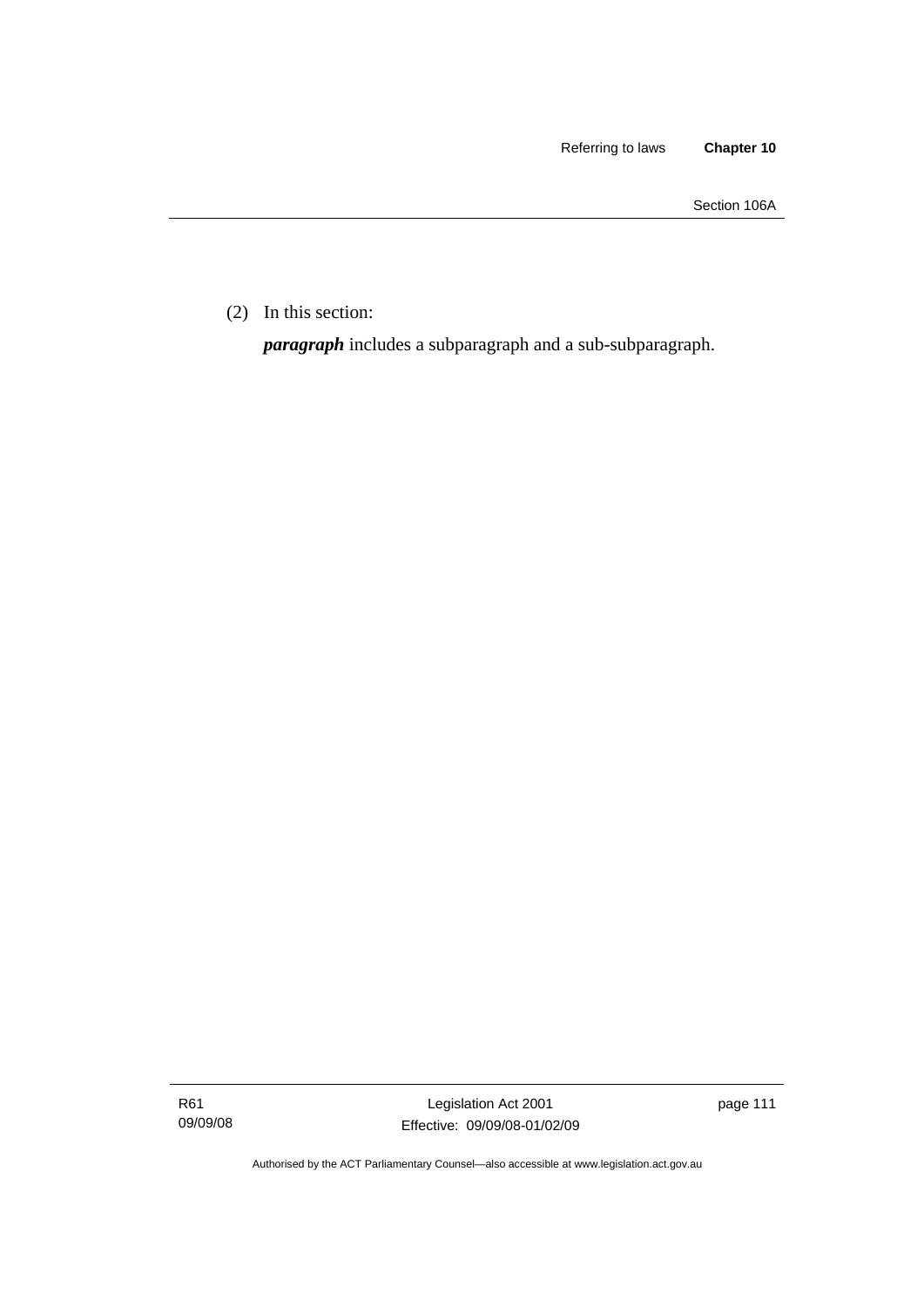# **Chapter 11 Republication of Acts and statutory instruments**

## **Part 11.1 General**

## **107 Definitions for ch 11**

In this chapter:

*law* means an Act or statutory instrument, whether or not it has been amended, and includes—

- (a) a collection of 2 or more Acts or statutory instruments; or
- (b) all or part of an agreement or other instrument that has the force of law or is in, or attached to, an Act or statutory instrument.
- *Note* A reference to an Act or statutory instrument includes a reference to a provision of the Act or instrument (see s 7 and s 13).

*republication* means a republication of a law.

## **108 Republication in register**

- (1) The parliamentary counsel may republish a law by entering the text of the law in the register.
- (2) This section does not limit the ways in which the parliamentary counsel may republish a law.

## **109 Republications may be published with other information**

The parliamentary counsel may publish information not required by this chapter with a written or electronic version of an authorised republication if the parliamentary counsel considers that the information is likely to be useful to users of the republication.

R61 09/09/08

Authorised by the ACT Parliamentary Counsel—also accessible at www.legislation.act.gov.au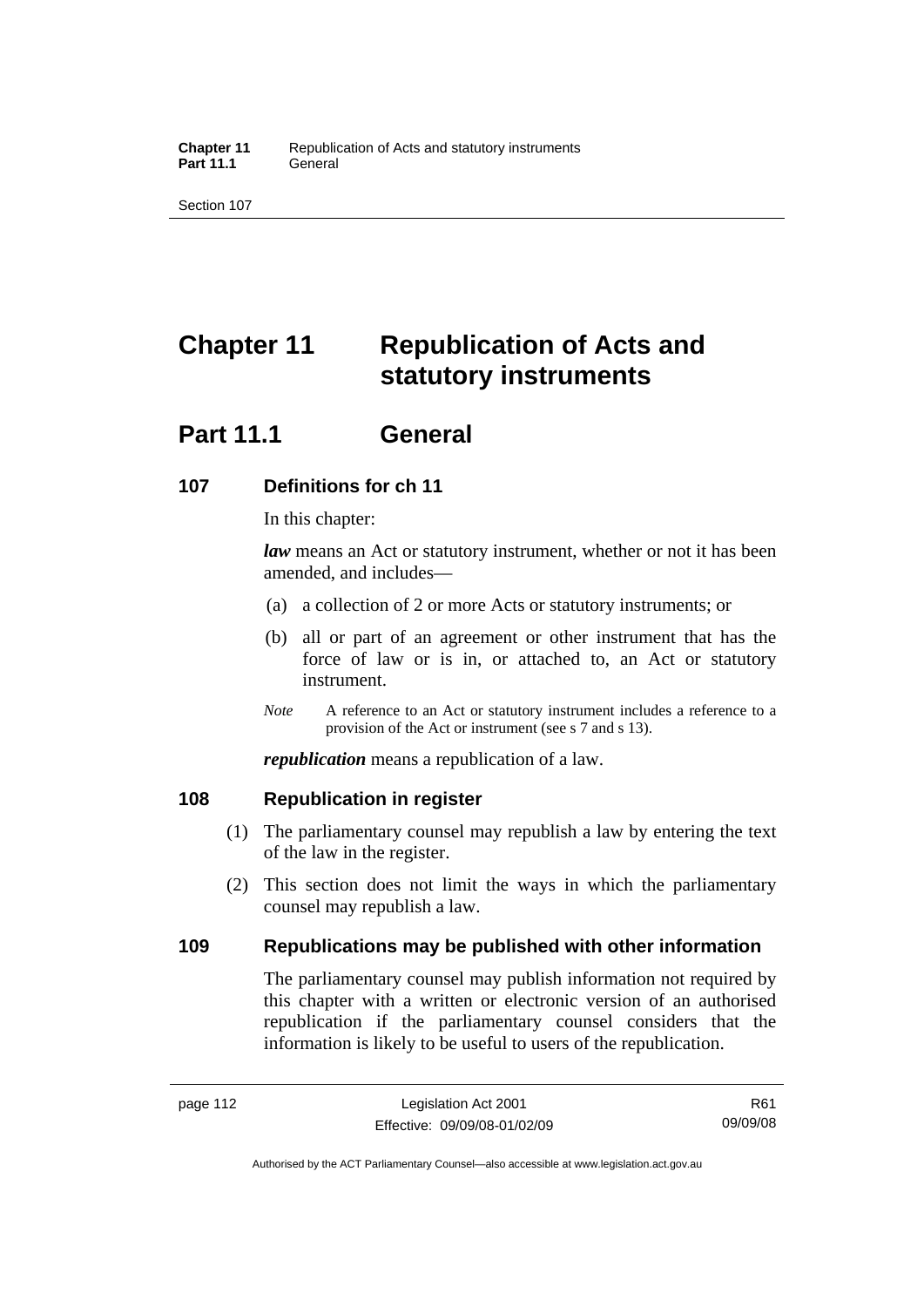## **110 Collections of laws**

- (1) If the parliamentary counsel authorises under this Act the republication of 2 or more laws in a collection, this chapter applies to each of the laws in the collection as if it were republished separately.
- (2) This section does not prevent the use of—
	- (a) a single contents for the collection; or
	- (b) information applying to 2 or more laws in the collection.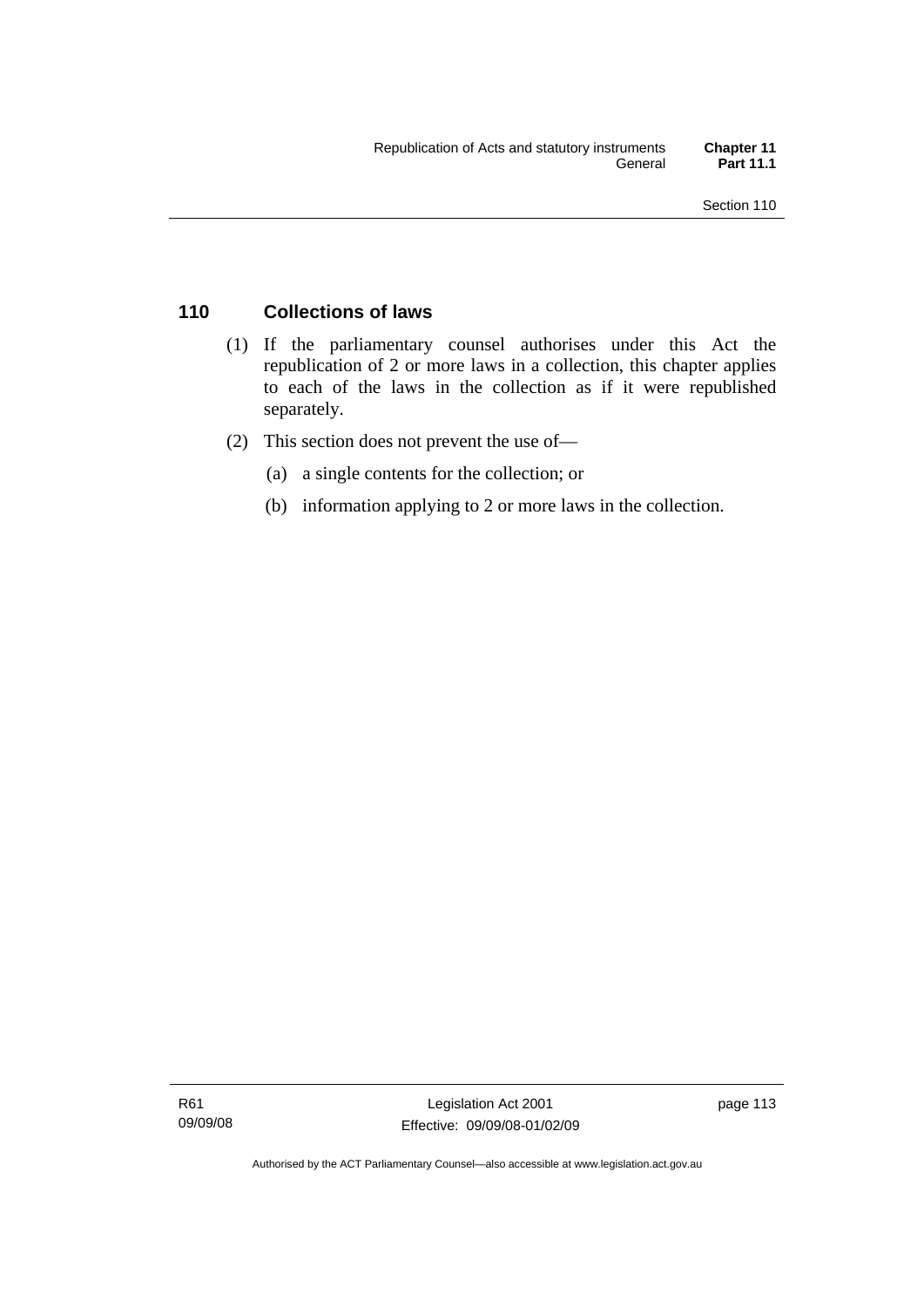# **Part 11.2 Substantive amendments made by laws**

#### **111 Incorporation of amendments**

- (1) This section applies to a law if the law has been amended by another law by the omission, insertion, substitution, renumbering or relocation of provisions.
- (2) An authorised republication of the law must show the law as amended by all amendments that commenced on or before the day stated in the republication as the republication date.
- (3) This section does not prevent an authorised republication of the law showing the law as it would be amended by amendments that have not commenced on or before the republication date if the republication indicates, in a suitable place, that the amendments have not commenced.

#### **112 Reference to amending laws**

An authorised republication of a law that shows the law as amended must include, in a suitable place, a reference to the law by which each amendment was made.

## **113 Provisions not republished or relocated**

- (1) This part does not require—
	- (a) every provision of a law to be shown in an authorised republication of the law; or
	- (b) each provision of a law to be shown in an authorised republication of the law in the place in the law where it was located when the provision was made.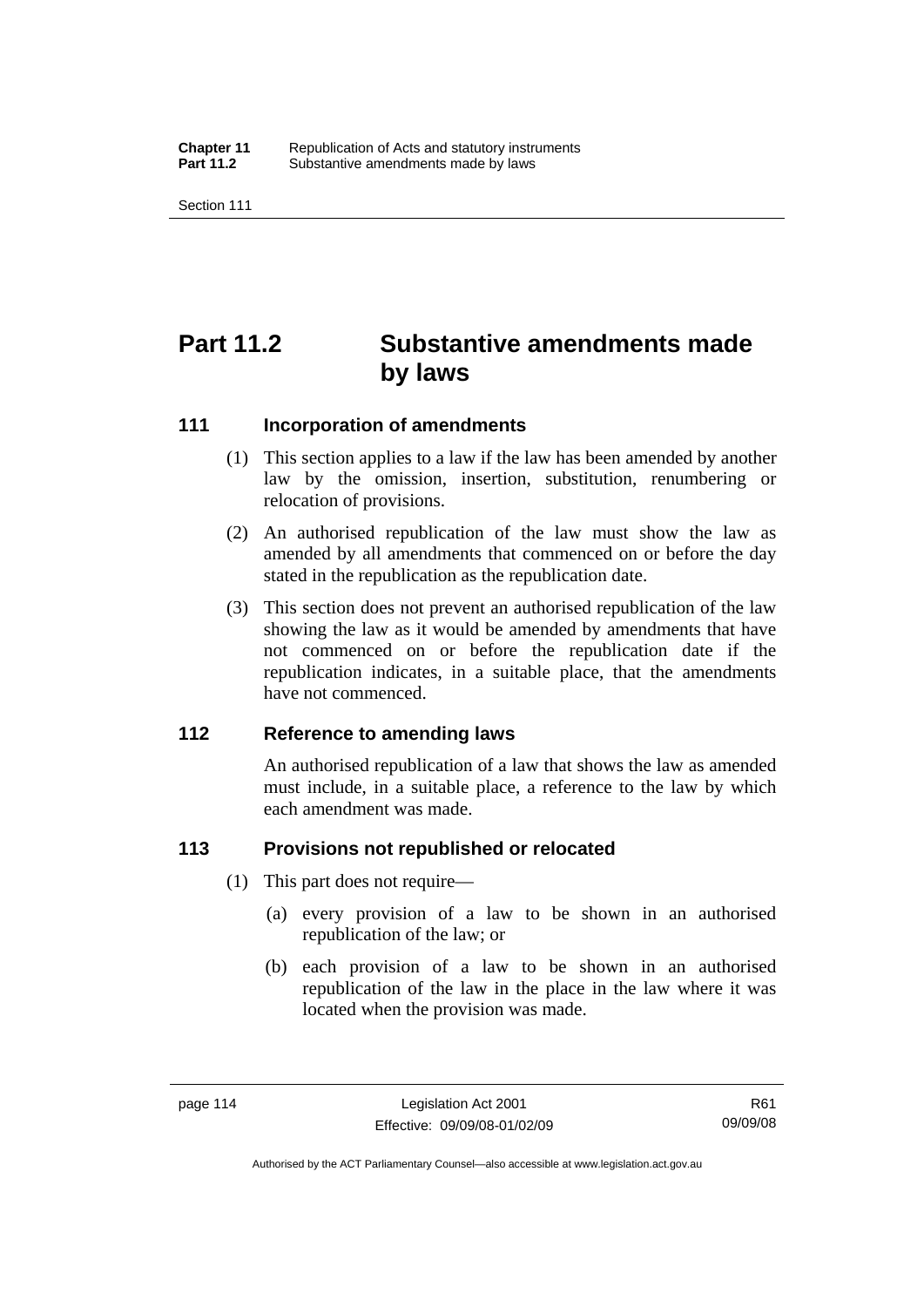- (2) If a provision of a law is not shown in an authorised republication, the republication must indicate that fact in a suitable place.
- (3) If a provision of a law is shown in an authorised republication in a different place in the law to the place where it was located when the provision was made, the republication must indicate that fact in a suitable place.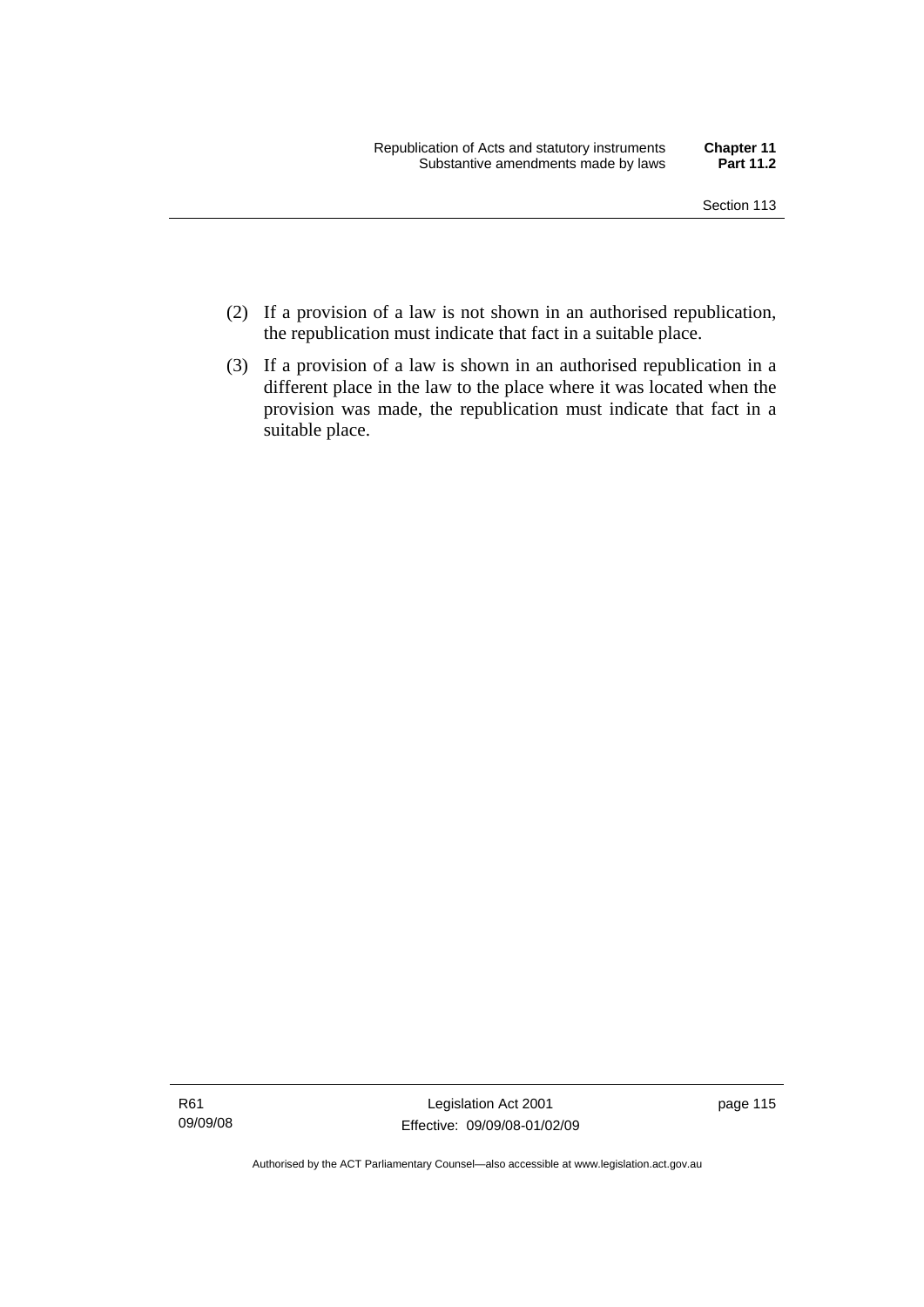## **Part 11.3 Editorial changes**

#### **114 Authorisation for parliamentary counsel**

In preparing a law for republication, the parliamentary counsel is authorised—

- (a) to make editorial amendments and other textual amendments of a formal nature that the parliamentary counsel considers desirable to bring the law into line, or more closely into line, with current legislative drafting practice; and
- (b) to make other editorial changes by way of format, layout or printing style, or in any other presentational respect, that the parliamentary counsel considers desirable to bring the law into line, or more closely into line, with current legislative drafting practice.

## **115 Amendments not to change effect**

This part does not permit the making of an amendment of a law that would change the effect of the law.

## **116 Ambit of editorial amendments**

- (1) An *editorial amendment* of a law is an amendment that—
	- (a) corrects a typographical error; or
	- (b) corrects or updates a reference to a law, position, entity, place or thing; or
	- (c) goes only to a matter of spelling, punctuation, grammar or syntax or the use of conjunctives and disjunctives; or
	- (d) changes the name of the law or a provision of the law; or
	- (e) numbers or renumbers a provision of the law; or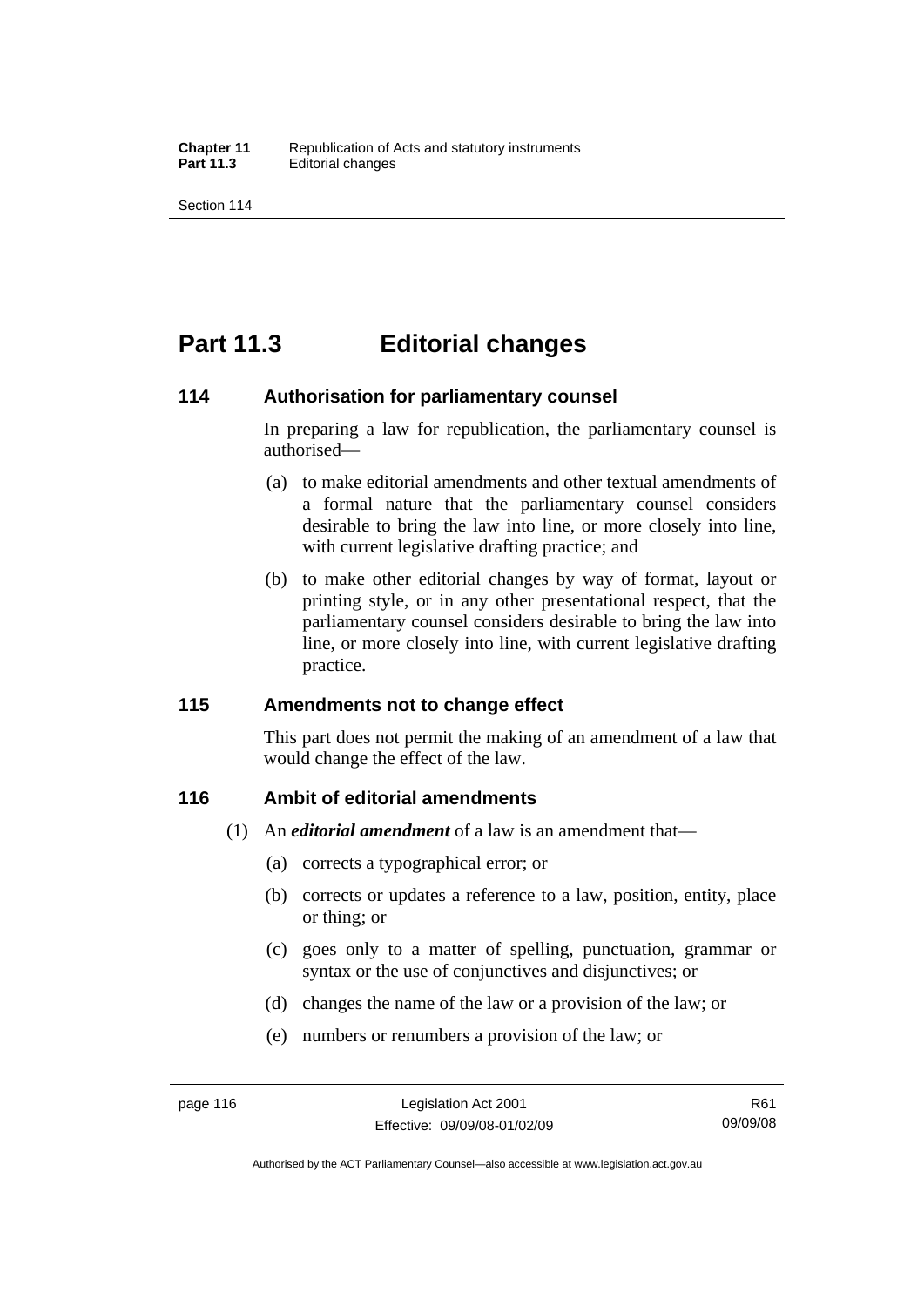- (f) changes the order of definitions or other provisions of the law; or
- (g) replaces a reference to a provision of a law with a different form of reference to the provision; or
- (h) changes the way of referring to or expressing a number, year, date, time, amount of money, penalty, quantity, measurement, or other matter, idea or concept; or
- (i) replaces a word indicating gender or that could be taken to indicate gender in accordance with current legislative drafting practice; or
- (j) replaces a reference to the Queen, the King or the Crown with a reference to the Sovereign or the Territory; or
- (k) omits—
	- (i) the enacting words or the law-making words (including any signatures); or
	- (ii) a provision that consists only of a description of how the law is arranged into groups of provisions; or
	- (iii) a provision that has expired, the operation of which is exhausted or spent or that is otherwise obsolete or redundant; or
- (l) omits, inserts or changes a referential term; or
- (m) inserts, omits or changes a note; or
- (n) updates a reference to the heading to a provision; or
- (o) is consequential on any amendment made to the law by another law; or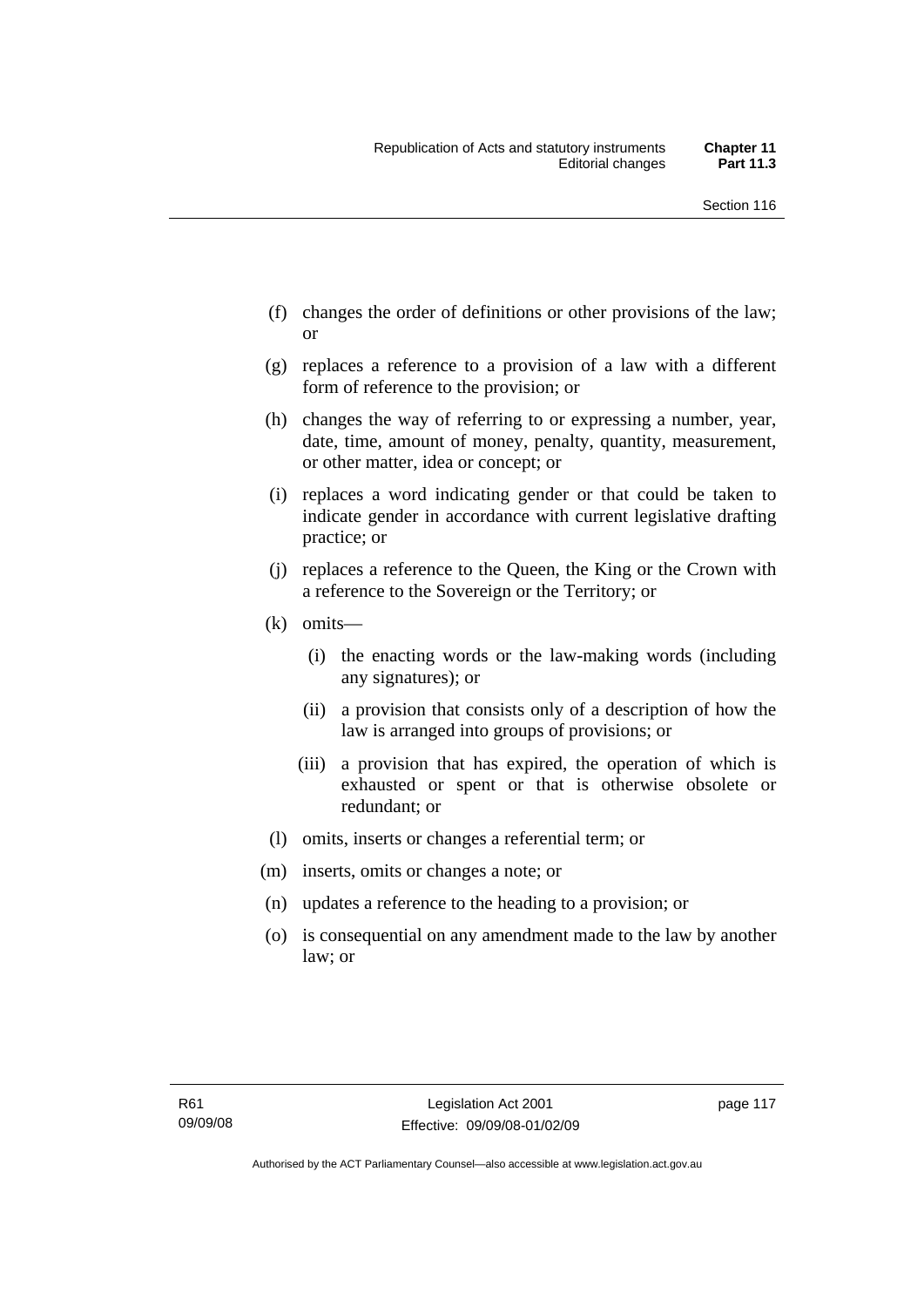(p) is consequential on any other editorial amendment (whether made to that law or another law).

#### **Examples of consequential amendments for par (o)**

- 1 If an amendment adds 1 or more subsections to a section that is not already divided into subsections, the subsection number (1) may be inserted.
- 2 If an amendment omits subsection (1) from a section with 2 subsections, the subsection number (2) may be omitted.
- 3 If an amendment omits subsection (2) from a series of 4 subsections (subsections  $(1)$  to  $(4)$ ), subsections  $(3)$  and  $(4)$  may be renumbered as subsections (2) and (3).
- 4 If an amendment adds a new subsection (3A) to a series of 5 subsections (subsections  $(1)$  to  $(5)$ ), the new subsection and subsections  $(4)$  and  $(5)$  may be renumbered as subsections (4), (5), and (6).
- 5 If an amendment omits paragraph (b) from a series of 4 paragraphs (paragraphs (a) to (d)), paragraphs (c) and (d) may be renumbered as paragraphs (b) and (c).
- 6 If an amendment adds a new paragraph (aa) to a series of 3 paragraphs (paragraphs (a) to (c)), the paragraphs may be renumbered as paragraphs (a), (b), (c) and (d).
- 7 If an amendment makes a change mentioned in any of examples 1 to 6, a cross-reference in any law to any of the provisions that have been renumbered may be correspondingly renumbered.
- 8 If an amendment adds a paragraph as the last paragraph in a series of paragraphs that end in a full stop, the full stop may be changed to a semicolon and, if the series of paragraphs is joined by a conjunction (eg 'and'), the conjunction may be added after the semicolon.
- 9 If an amendment omits a section example from a section that has 2 section examples, the number of the remaining example may be omitted.
- 10 If an amendment adds a subsection note to a subsection that already has a subsection note, the notes may be numbered.
- *Note* An example is part of the Act, is not exhaustive and may extend, but does not limit, the meaning of the provision in which it appears (see s 126 and s 132).
- (2) In this section:

*law* includes a law of another jurisdiction.

*law of another jurisdiction*—see section 97 (1).

Authorised by the ACT Parliamentary Counsel—also accessible at www.legislation.act.gov.au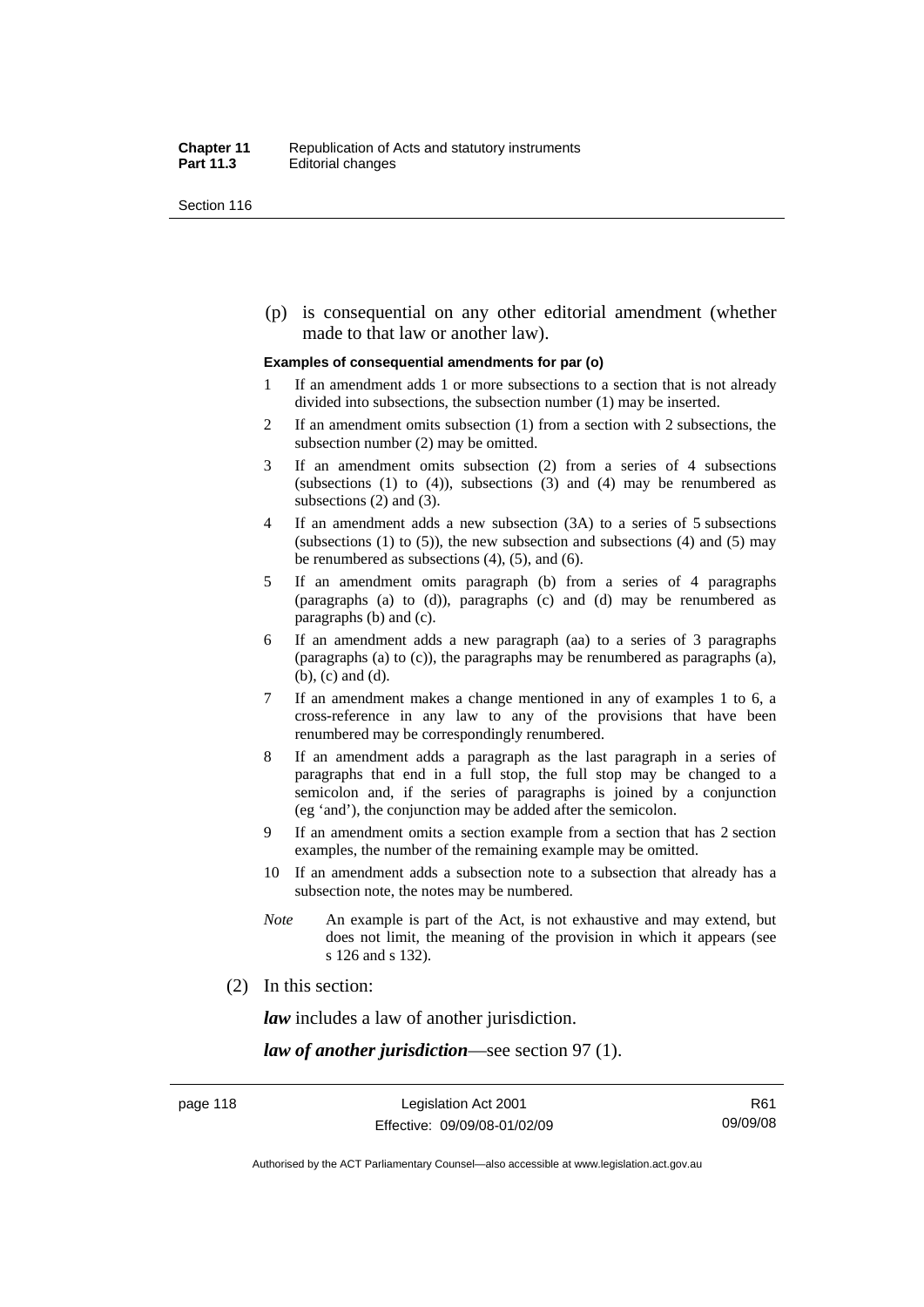*referential term* means a term that identifies a provision as a provision, or part of a provision, of the Act, statutory instrument or provision in which it appears.

#### **Examples**

- 1 of this Act
- 2 of this section
- 3 hereof
- 4 said
- *Note* An example is part of the Act, is not exhaustive and may extend, but does not limit, the meaning of the provision in which it appears (see s 126 and s 132).

## **117 Legal effect of editorial changes**

- (1) A law that is amended or otherwise changed under this part in preparing an authorised republication of the law has effect for all purposes, on and after the republication date, as if the changes had been made by an Act that commenced on the republication date.
- (2) Without limiting subsection (1), section 83 (Consequences of amendment of statutory instrument by Act) applies to an amendment made under this part as if the amendment had been made by an Act.
- (3) This section is subject to section 115 (Amendments not to change effect).

## **118 Reference to editorial amendments**

If a law is amended under this part in preparing an authorised republication of the law, the republication must indicate that fact in a suitable place.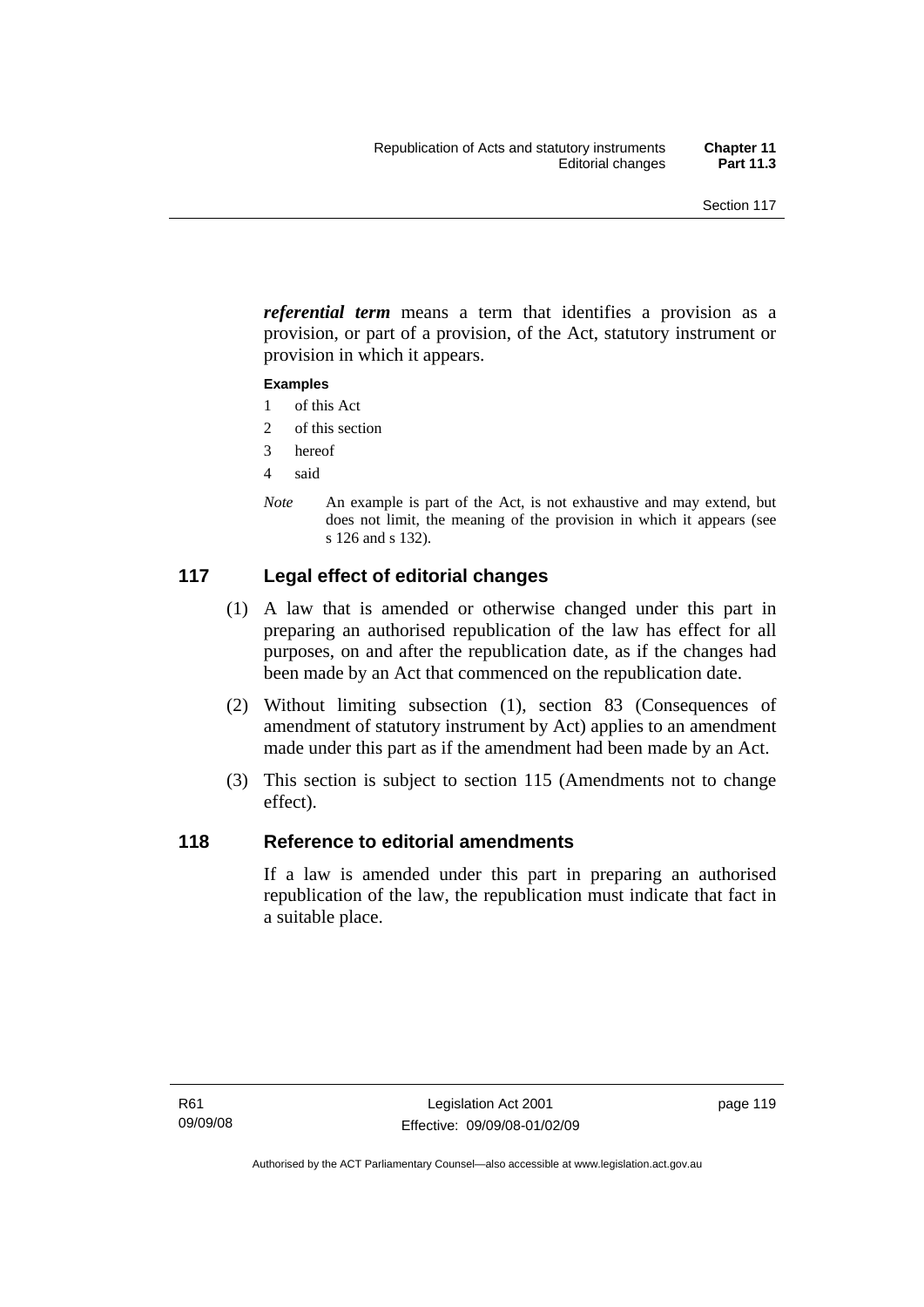# **Chapter 12 Scope of Acts and statutory instruments**

### **120 Act to be interpreted not to exceed legislative powers of Assembly**

- (1) An Act is to be interpreted as operating to the full extent of, but not to exceed, the legislative power of the Legislative Assembly.
- (2) Without limiting subsection (1), if a provision of an Act would, apart from this section, be interpreted as exceeding the legislative power of the Legislative Assembly—
	- (a) the provision is valid to the extent to which it does not exceed power; and
	- (b) the remainder of the Act is not affected.
- (3) Without limiting subsection (1), if the application of a provision of an Act to a matter would, apart from this section, be interpreted as exceeding power, the provision's application to other matters is not affected.
- (4) This section is in addition to any provision of the Act itself.
	- *Note* For the equivalent provision for statutory instruments, see s 43.
- (5) This section is a determinative provision.
	- *Note* See s 5 for the meaning of determinative provisions, and s 6 for their displacement.

Authorised by the ACT Parliamentary Counsel—also accessible at www.legislation.act.gov.au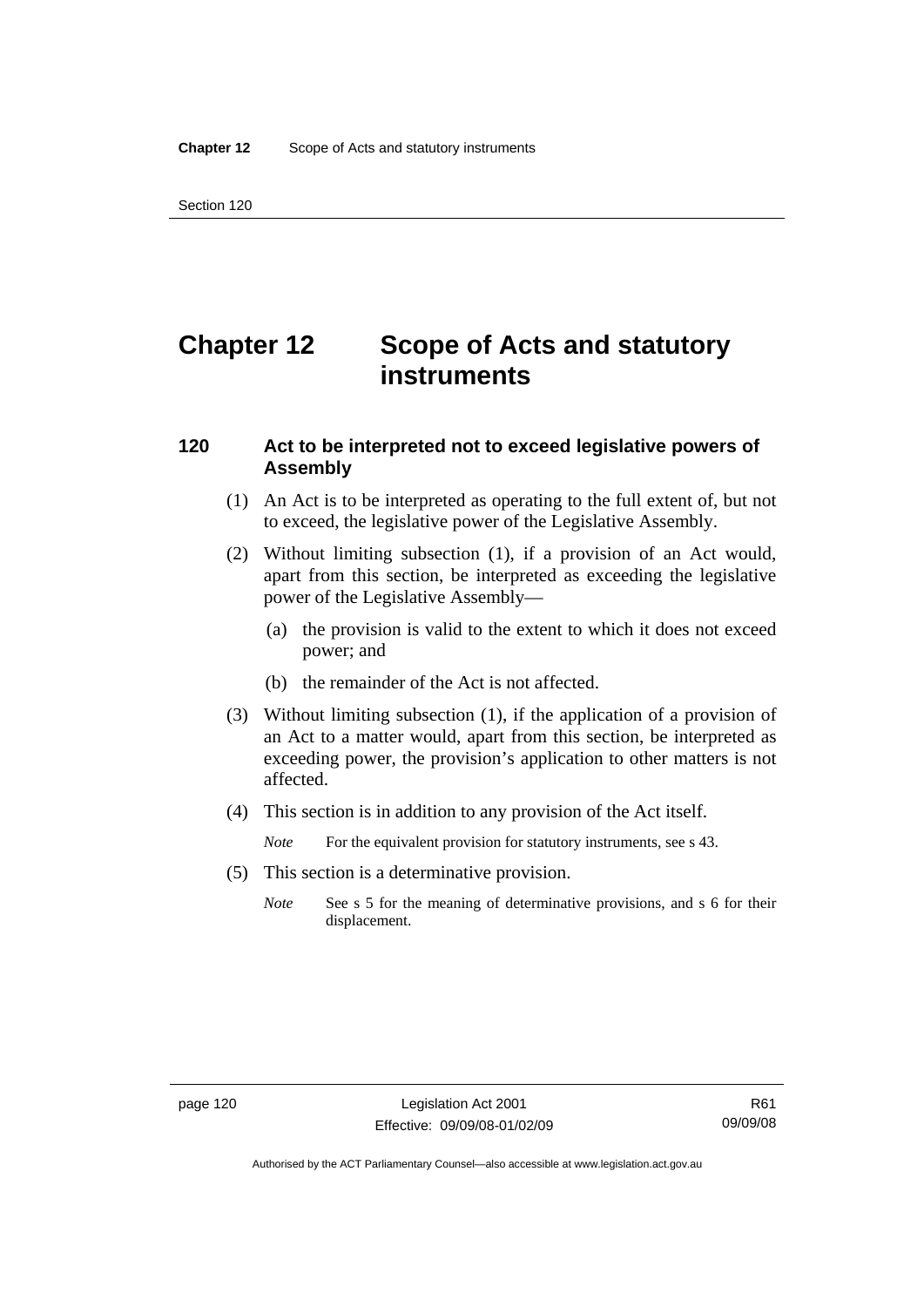## **121 Binding effect of Acts**

- (1) An Act binds everyone, including people who are not Australian citizens and all governments.
	- *Note* See the Self-Government Act, s 27 which provides that, except as provided by the regulations under that Act, an ACT enactment does not bind the Crown in right of the Commonwealth. See also s 120.
- (2) However, an Act does not bind the Territory to the extent that it requires or otherwise provides for the payment of money that, on payment, would form part of the public money of the Territory.
- (3) Also, subsection (1) does not make a government liable to be prosecuted for an offence.
- (4) To the extent that an Act does not bind a government, the same degree of immunity extends to a government entity in relation to an authorised act or omission of the entity.
- (5) This section is a determinative provision.
	- *Note* See s 5 for the meaning of determinative provisions, and s 6 for their displacement.
- (6) In this section:

*authorised*—an act or omission of a government entity is *authorised* if—

- (a) for an instrumentality—the act or omission relates to a matter within the scope of the instrumentality's functions; and
- (b) for an officer or employee of the government—the act or omission relates to a matter within the scope of the duties of the officer or employee; and
- (c) for a contractor who exercises a function on behalf of the government—the act or omission relates to a matter within the scope of the contract; and

page 121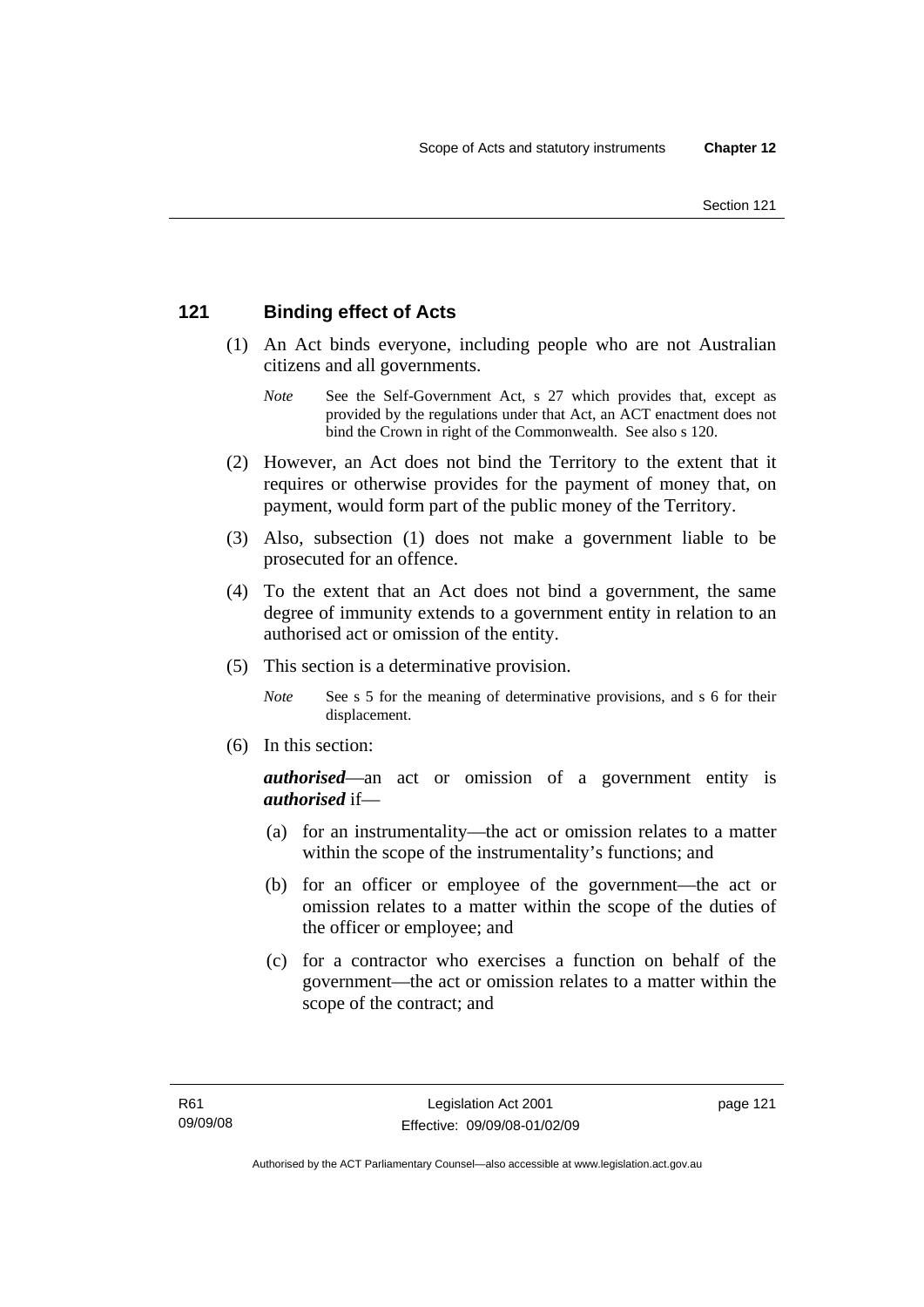(d) for anyone else who exercises a function on behalf of the government—the act or omission relates to a matter within the scope of the person's engagement.

*government* includes the Territory, the Commonwealth, a State, another Territory or New Zealand.

*government entity* includes—

- (a) an instrumentality, officer or employee of the government; and
- (b) a contractor or anyone else who exercises a function on behalf of the government.

#### **122 Application to Territory**

- (1) In an Act or statutory instrument—
	- (a) a reference to an entity or position by name or description is a reference to the entity or position of that name or description in or for the Territory; and
	- (b) a reference to a place, jurisdiction or anything else by name or description is a reference to the place, jurisdiction or thing of that name or description in or for the Territory.
- (2) If the name of an entity or position established under an Act or statutory instrument includes the words 'of the Australian Capital Territory', 'for the Australian Capital Territory', '(ACT)', or words having a similar effect, a reference in an Act or statutory instrument to the entity or position need not include the words.

Authorised by the ACT Parliamentary Counsel—also accessible at www.legislation.act.gov.au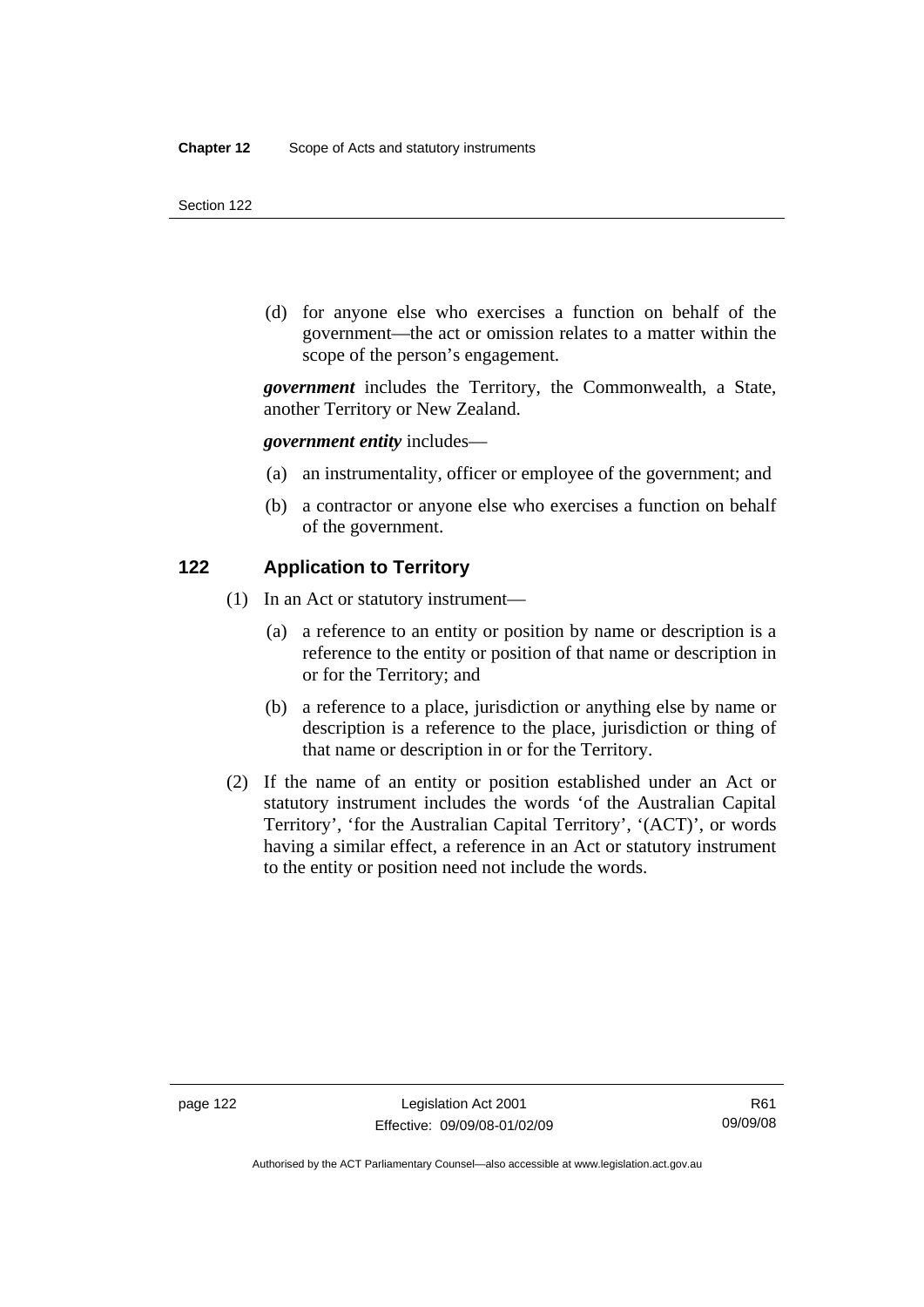# **Chapter 13 Structure of Acts and statutory instruments**

## **Part 13.1 General**

## **125 Meaning of** *law* **in ch 13**

In this chapter:

*law* means an Act, subordinate law or disallowable instrument.

*Note* A reference to an Act, subordinate law or disallowable instrument includes a reference to a provision of the Act, law or instrument (see s 7, s 8 and s 9).

## **126 Material that is part of Act or statutory instrument**

- (1) A heading to a chapter, part, division, subdivision, schedule, or another provision (other than a section or subsection), of or to an Act or statutory instrument is part of the Act or instrument.
- (2) A heading to a section or subsection of an Act or statutory instrument is part of the Act or instrument if—
	- (a) the Act was enacted, or the instrument was made, after 1 January 2000; or
	- (b) the heading was amended or inserted into the Act or instrument after 1 January 2000.
- (3) A preamble or other recital to an Act or statutory instrument is part of the Act or instrument.
- (4) An example or diagram in an Act or statutory instrument is part of the Act or instrument.
- (5) A schedule, dictionary or appendix to an Act or statutory instrument is part of the Act or instrument.

page 123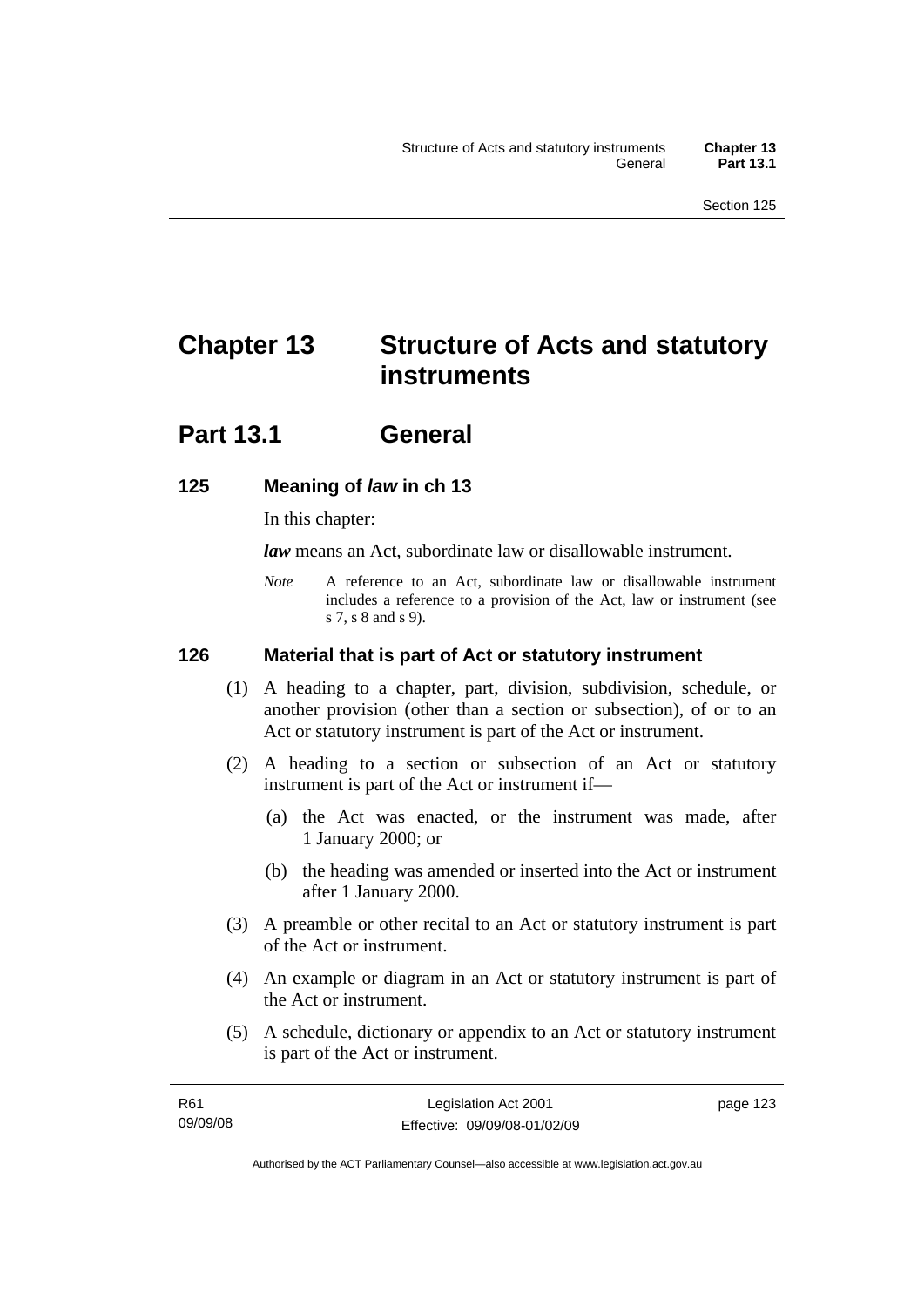- (6) Punctuation in an Act or statutory instrument is part of the Act or instrument.
- (7) A provision number in an Act or statutory instrument is part of the Act or instrument.
- (8) In applying this section to an Act or statutory instrument that is divided otherwise than into sections, a reference to a section or subsection is a reference to a corresponding provision of the Act or instrument.
	- *Note* A reference to an Act or statutory instrument includes a reference to a provision of the Act or instrument (see s 7 and s 13).
- (9) This section is a determinative provision.
	- *Note* See s 5 for the meaning of determinative provisions, and s 6 for their displacement.

### **127 Material that is not part of Act or statutory instrument**

- (1) A footnote, endnote, or other note, in or to an Act or statutory instrument is not part of the Act or instrument.
- (2) A table of contents (however described), or reader's guide or index, in or to an Act or statutory instrument is not part of the Act or instrument.
- (3) A heading to a section or subsection of an Act or statutory instrument is not part of the Act or instrument if section 126 (2) does not apply to the heading.
- (4) This section does not prevent the amendment of a note, table, guide, index or heading mentioned in subsection (1), (2) or (3).
- (5) However, such a note, table, guide or index does not become part of the Act or statutory instrument because it is amended or inserted by an Act or instrument.
- (6) In applying this section to an Act or statutory instrument that is divided otherwise than into sections, a reference to a section or

R61 09/09/08

Authorised by the ACT Parliamentary Counsel—also accessible at www.legislation.act.gov.au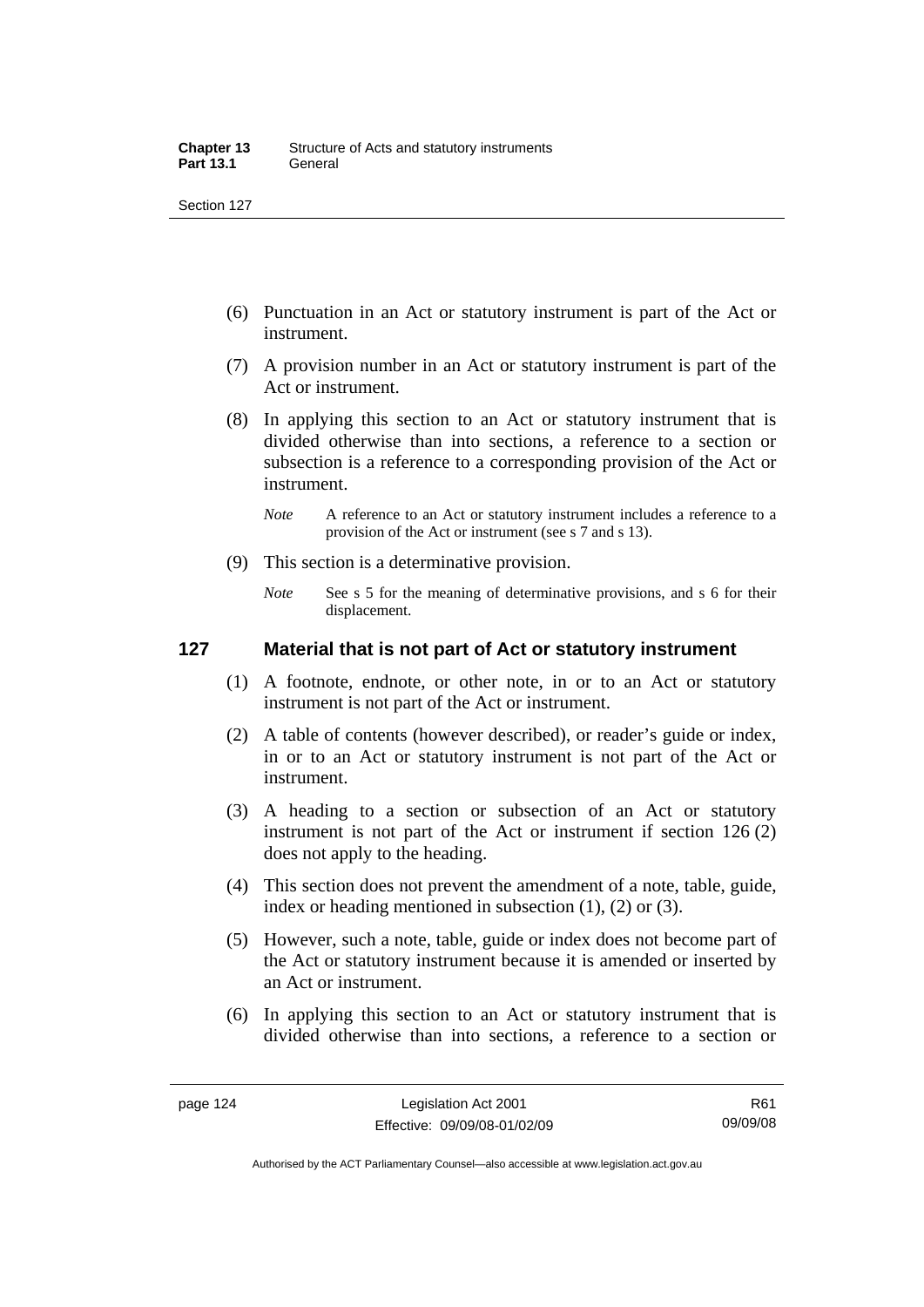subsection is a reference to a corresponding provision of the Act or instrument.

- *Note* A reference to an Act or statutory instrument includes a reference to a provision of the Act or instrument (see s 7 and s 13).
- (7) This section is a determinative provision.
	- *Note* See s 5 for the meaning of determinative provisions, and s 6 for their displacement.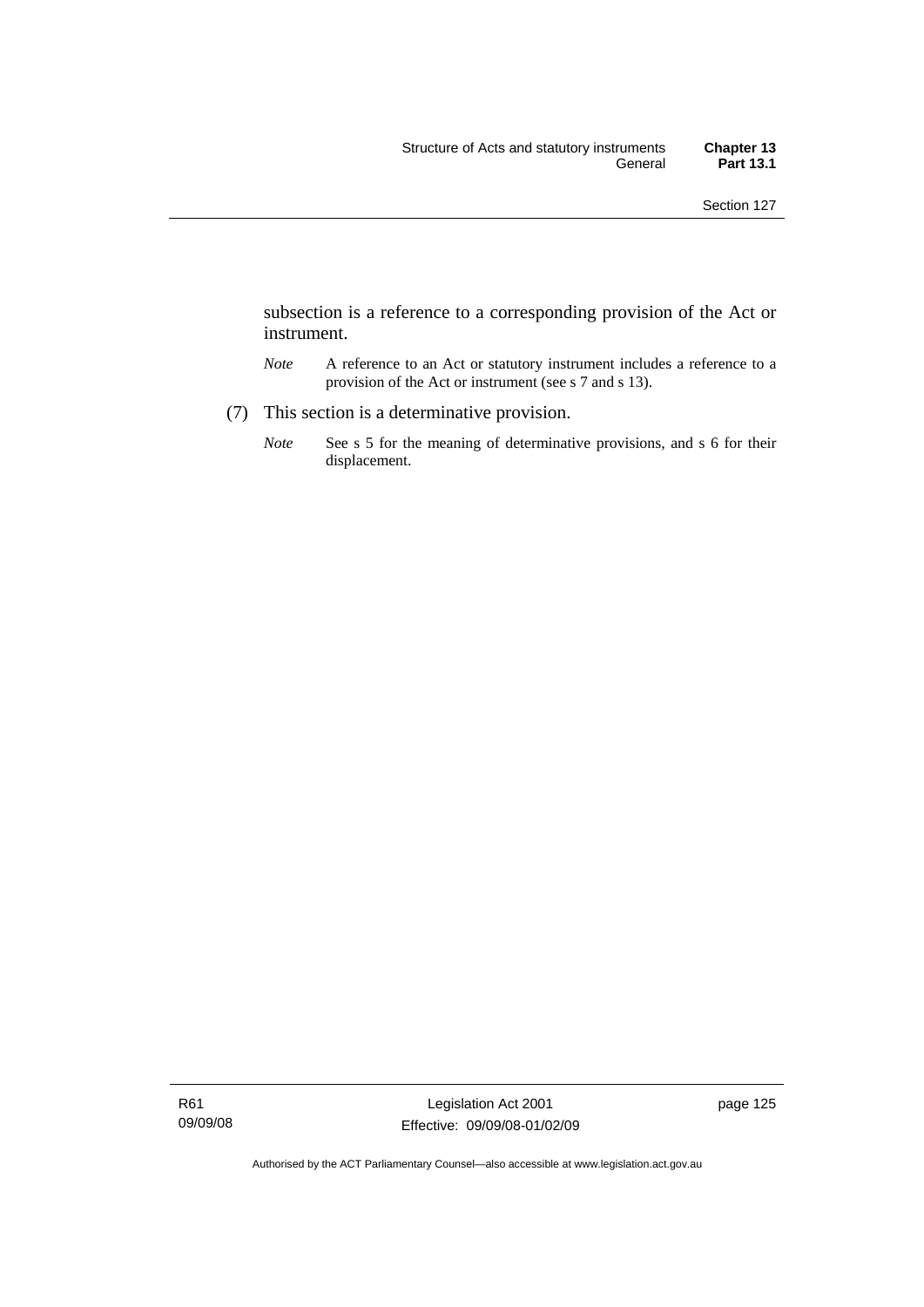## **Part 13.2 Particular kinds of provisions**

#### **130 What is a definition?**

A *definition* is a provision (however expressed) of an Act or statutory instrument that—

- (a) gives a meaning to a term; or
- (b) limits or extends the meaning of a term.

#### **Examples of definitions**

- 1 *X* means Y.
- 2 *X* includes Y.
- 3 *X* means Y, and includes Z.
- 4 A reference to *X* is a reference to Y.
- 5 *X*—see section Y.
- 6 *X*—see the *XYZ Act 1999*, section Y.
- 7 In a proceeding against a person (the *retailer*), it is a defence if the retailer establishes that the goods were bought honestly.
- 8 *excluded*—a claim is *excluded* if the claim is not brought within 1 year after the day the claimant becomes aware of the failure to account to which the claim relates.
- 9 A term used in the *XYZ Act 2003* has the same meaning in this Act.
- 10 A term defined in the *XYZ Act 2003* has the same meaning in this Act.
- *Note 1* Examples 5 and 6 illustrate signpost definitions, that is, definitions that do not themselves directly define a term but point the reader to the place where the term is defined (see s 131).
- *Note 2* Example 7 illustrates a tagged-term definition (*retailer*) that takes its meaning from the context of the provision where the defined term is found.
- *Note 3* Example 8 illustrates a definition that does not begin with the defined term.
- *Note 4* For other provisions about definitions, see pt 15.2.

Authorised by the ACT Parliamentary Counsel—also accessible at www.legislation.act.gov.au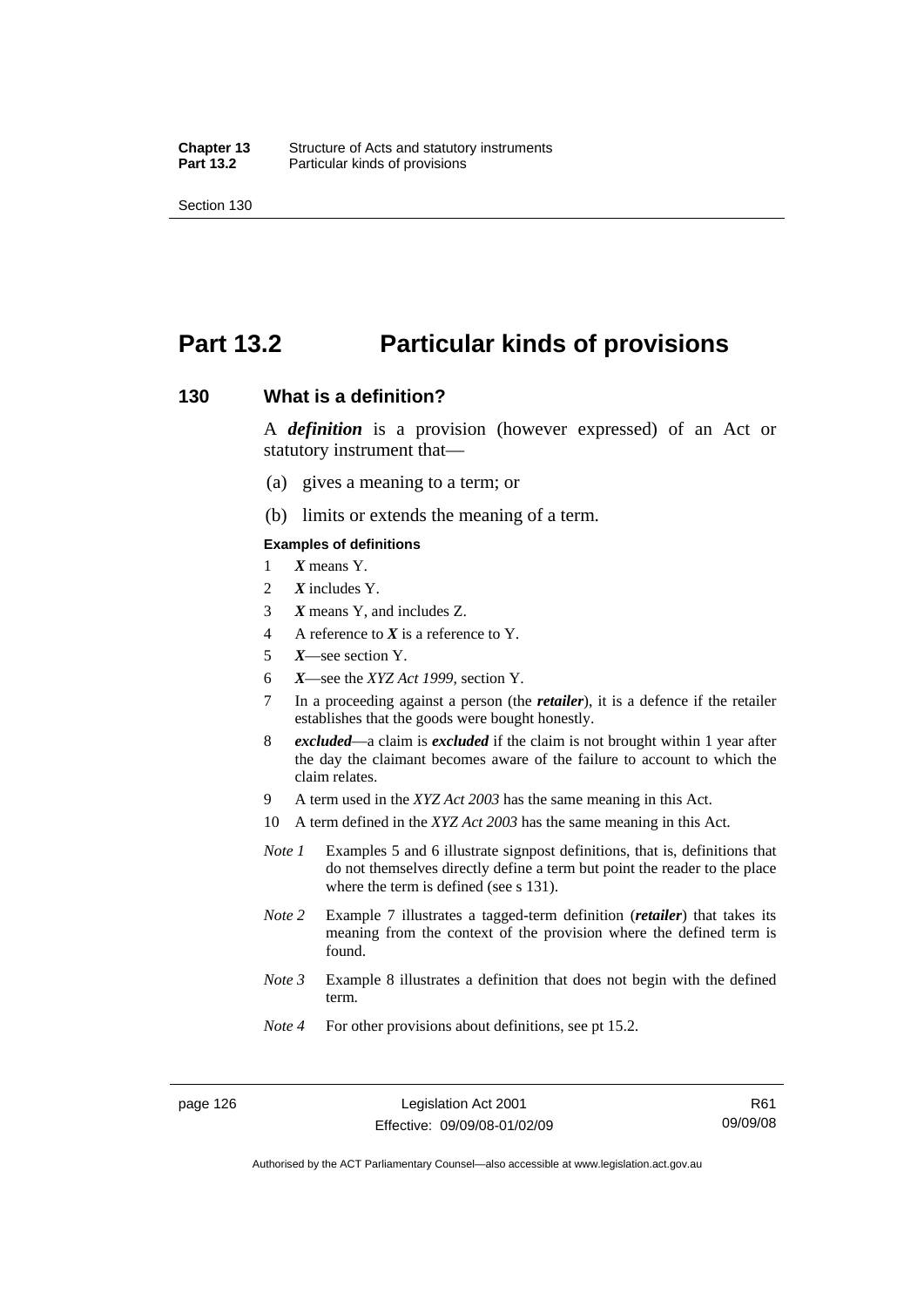*Note* 5 An example is part of the Act, is not exhaustive and may extend, but does not limit, the meaning of the provision in which it appears (see s 126 and s 132).

#### **131 Signpost definitions**

 (1) In an Act or statutory instrument, a definition of a term that includes the word 'see' followed by a reference to a law or instrument means the term has the same meaning as the term (or, if the reference includes a reference to the definition of another term, that term) has in the law or instrument, as in force from time to time.

#### **Examples**

- 1 A signpost definition '*food*—see section 10.' in the dictionary to an Act means that the word 'food' when used in the Act has the same meaning as it has in section 10, as in force from time to time.
- 2 A signpost definition '*injury*—see the *XYZ Act 2001*, dictionary.' in the dictionary to another Act means that the word 'injury', when used in the other Act, has the same meaning as it has in the definition of *injury* in the *XYZ Act 2001*, dictionary, as in force from time to time.
- 3 A signpost definition 'OH&S Council—see the *XYZ Act 2000*, dictionary, definition of *council*.' means that the expression 'OH&S Council' has the same meaning as the word 'council' has in the definition of *council* in the *XYZ Act 2000*, dictionary, as in force from time to time.
- *Note* An example is part of the Act, is not exhaustive and may extend, but does not limit, the meaning of the provision in which it appears (see s 126 and s 132).
- (2) This section is subject to section 47 (Statutory instrument may make provision by applying law or instrument).
- (3) In this section:

*instrument* includes a provision of an instrument.

*law* includes a law, or a provision of a law, of the Commonwealth, a State or another Territory.

*Note* For other provisions about definitions, see pt 15.2.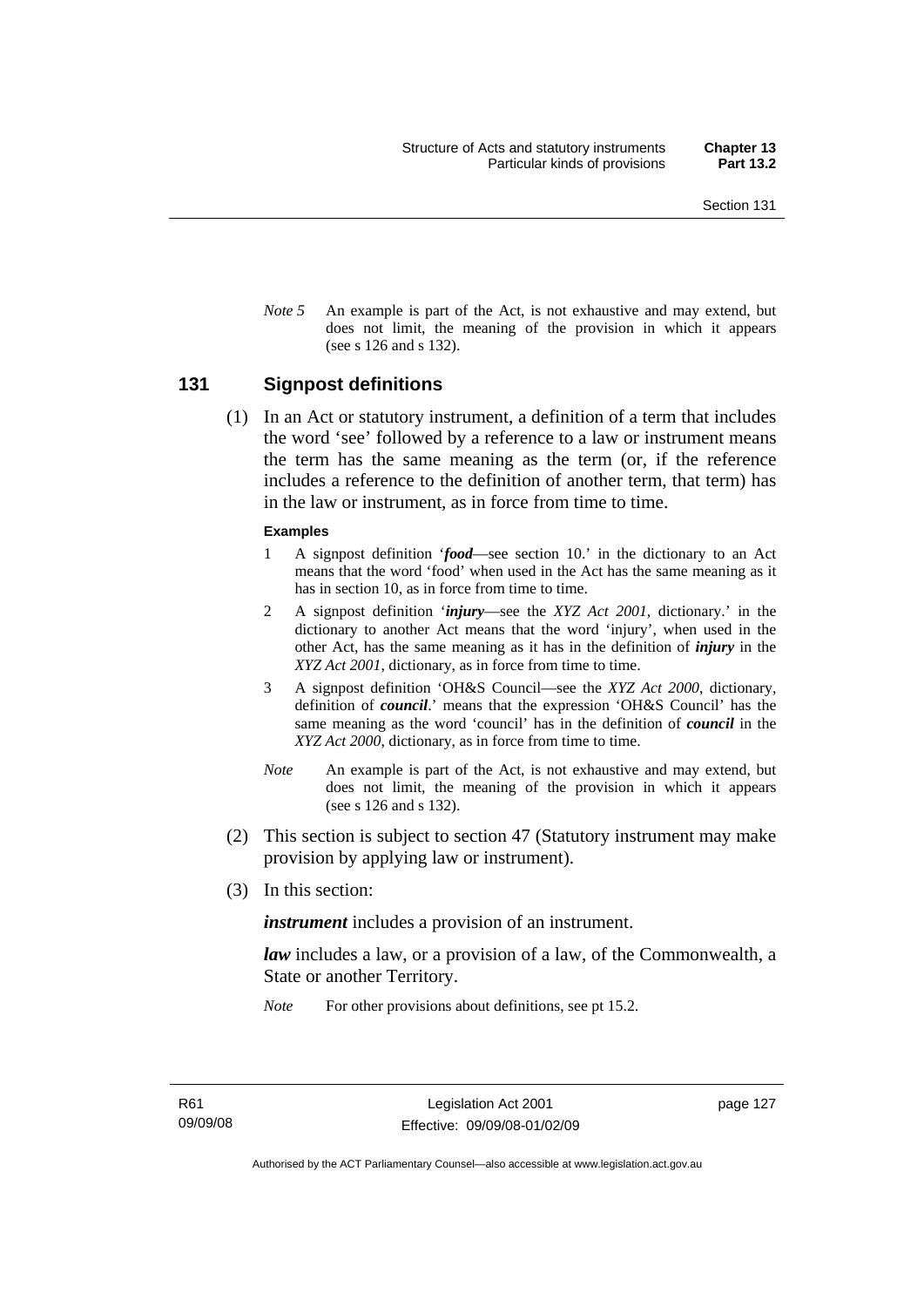| Chapter 13       | Structure of Acts and statutory instruments |
|------------------|---------------------------------------------|
| <b>Part 13.2</b> | Particular kinds of provisions              |

## **132 Examples**

- (1) An example in an Act or statutory instrument—
	- (a) is not exhaustive; and
	- (b) may extend, but does not limit, the meaning of the Act or instrument, or the particular provision to which it relates.

#### **Examples**

- 1 A specific case (which may be fictional) that helps to give meaning to the more abstract language of a provision. See the examples in section 43.
- 2 An example (which may be fictional) that clarifies the scope of a provision by illustrating cases that fall within the provision or cases that fall outside the provision, or both. See the examples in section 86.
- *Note 1* These examples may overlap.
- *Note* 2 An example in an Act or statutory instrument is part of the Act or instrument (see s 126 (4)).
- (2) An example may take either of the following forms:
	- (a) a statement at the end of the provision it illustrates (or at the end of a provision containing the provision it illustrates);
	- (b) a statement forming part of the text of a provision that illustrates the operation of the provision, whether or not the words 'for example' are used.

#### **Examples for par (a)**

the examples in section 130 or this section, subsection (1)

#### **Example for par (b)**

the statement beginning 'for example' in section 36 (1) (a)

- (3) Subsection (2) does not limit the form that an example may take.
- (4) This section is a determinative provision.
	- *Note* See s 5 for the meaning of determinative provisions, and s 6 for their displacement.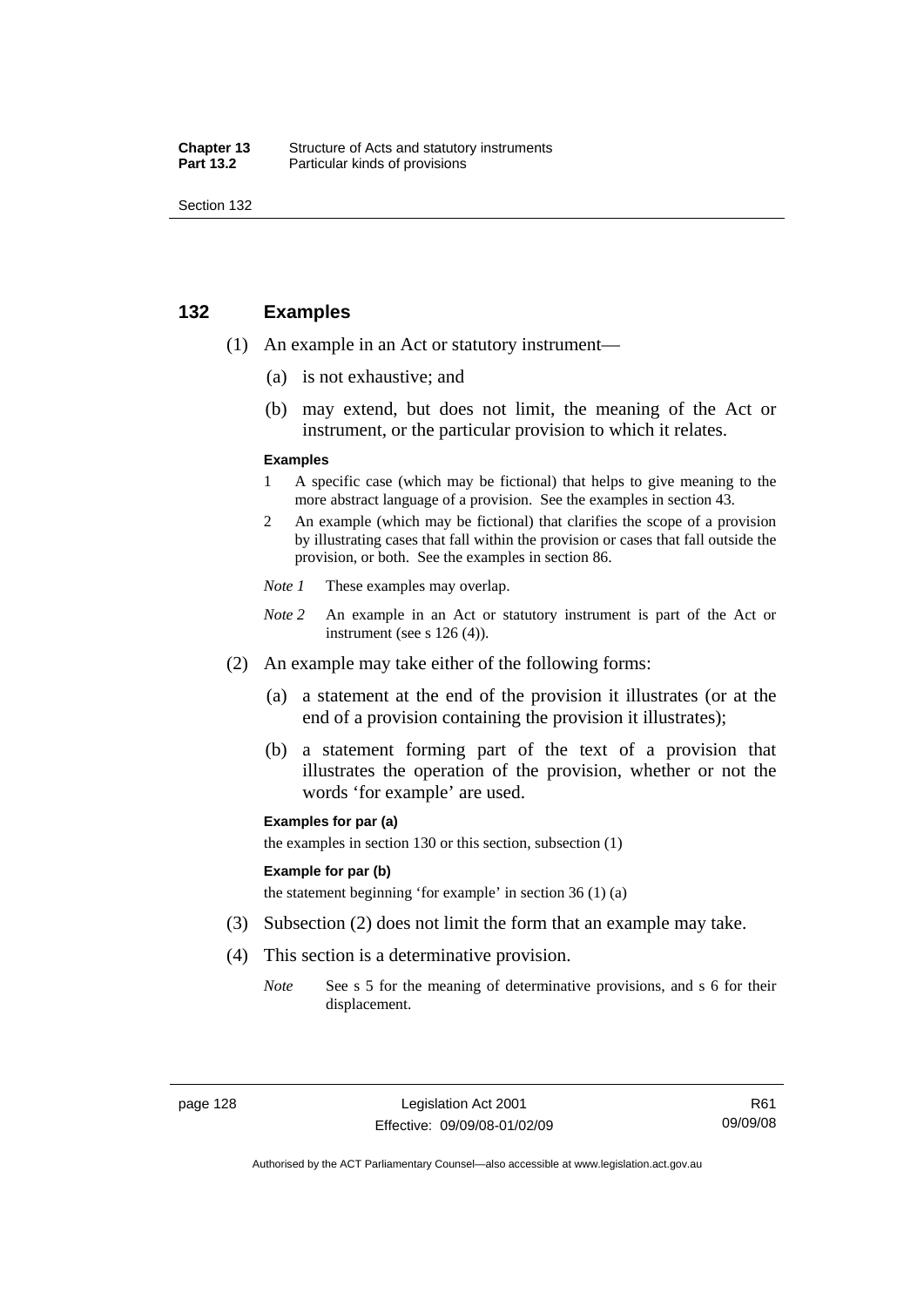## **133 Penalty units**

- (1) In a law, if a penalty for an offence is expressed as a number (whether whole or fractional) of penalty units—
	- (a) the penalty is a fine of that number of penalty units; and
	- (b) the value of the penalty unit for the offence is—
		- (i) if the person charged is an individual—\$100; or
		- (ii) if the person charged is a corporation—\$500.

#### **Example**

'Maximum penalty: 10 penalty units.' means that a person who is convicted of the relevant offence is liable to a maximum fine of 10 penalty units.

- If the person is an individual, the maximum fine is, therefore, \$1 000 (\$100 x 10).
- If the person is a corporation, the maximum fine is, therefore, \$5 000 (\$500 x 10).
- *Note* An example is part of the Act, is not exhaustive and may extend, but does not limit, the meaning of the provision in which it appears (see s 126 and s 132).
- (2) This section is a determinative provision.
	- *Note* See s 5 for the meaning of determinative provisions, and s 6 for their displacement.

## **134 Penalties at end of sections and subsections**

- (1) This section applies if a penalty (however expressed) is stated in a  $law$ —
	- (a) at the end of a section (whether or not the section is divided into subsections) and not expressed in a way that indicates that it applies only to a provision of the section; or
	- (b) at the end of a subsection (but not at the end of a section) and not expressed in a way that indicates that it applies only to a provision of the subsection; or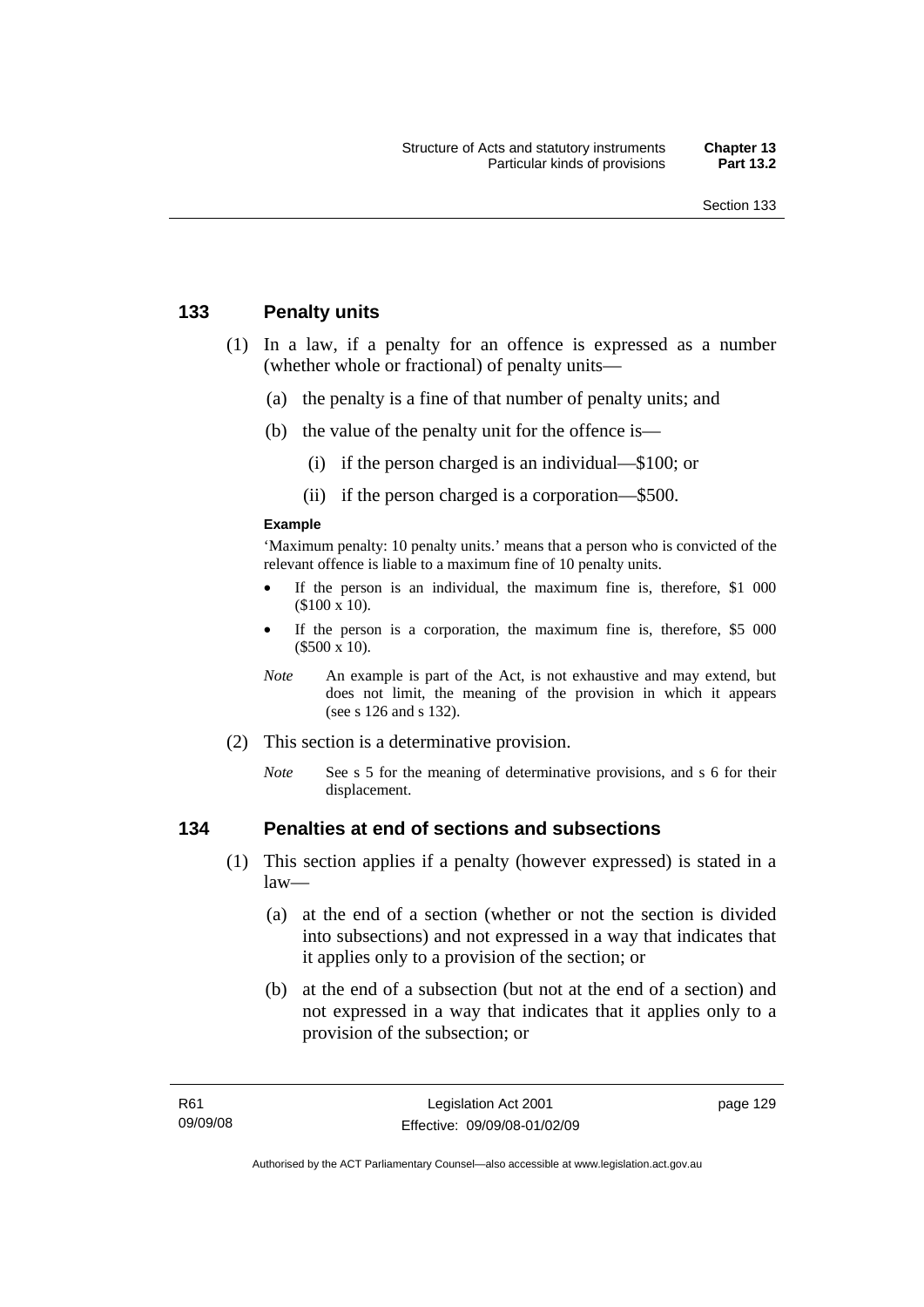(c) at the end of a section or subsection and expressed in a way that indicates that it applies only to a provision of the section or subsection (the *relevant provision*).

#### **Example for par (a)**

the following penalty at the end of a section:

'Maximum penalty: 20 penalty units.'

#### **Example for par (b)**

the following penalty at the end of a subsection, but not at the end of a section: 'Maximum penalty: 20 penalty units.'

#### **Examples for par (c)**

- 1 the following penalty at the end of a section divided into subsections: 'Maximum penalty (subsection (3)): 20 penalty units.'.
- 2 the following penalty at the end of a subsection, but not at the end of a section:

'Maximum penalty:

- (a) for paragraph (b)—20 penalty units; or
- (b) for another paragraph—50 penalty units, imprisonment for 6 months or both.'
- *Note* An example is part of the Act, is not exhaustive and may extend, but does not limit, the meaning of the provision in which it appears (see s 126 and s 132).
- (2) If an offence is not expressly mentioned in the section, subsection or relevant provision, the penalty indicates that contravention of the section, subsection or relevant provision is an offence punishable on conviction as provided by subsection (4).

#### **Example of a penalty applying to entire section or subsection**

A person must not contravene a notice. Maximum penalty: 20 penalty units.

#### **Example of a penalty applying to a stated provision**

- (2) The register of transactions—
	- (a) may be kept in electronic form; and
	- (b) must contain the particulars mentioned in section 91C.

Maximum penalty (paragraph (b)): 20 penalty units.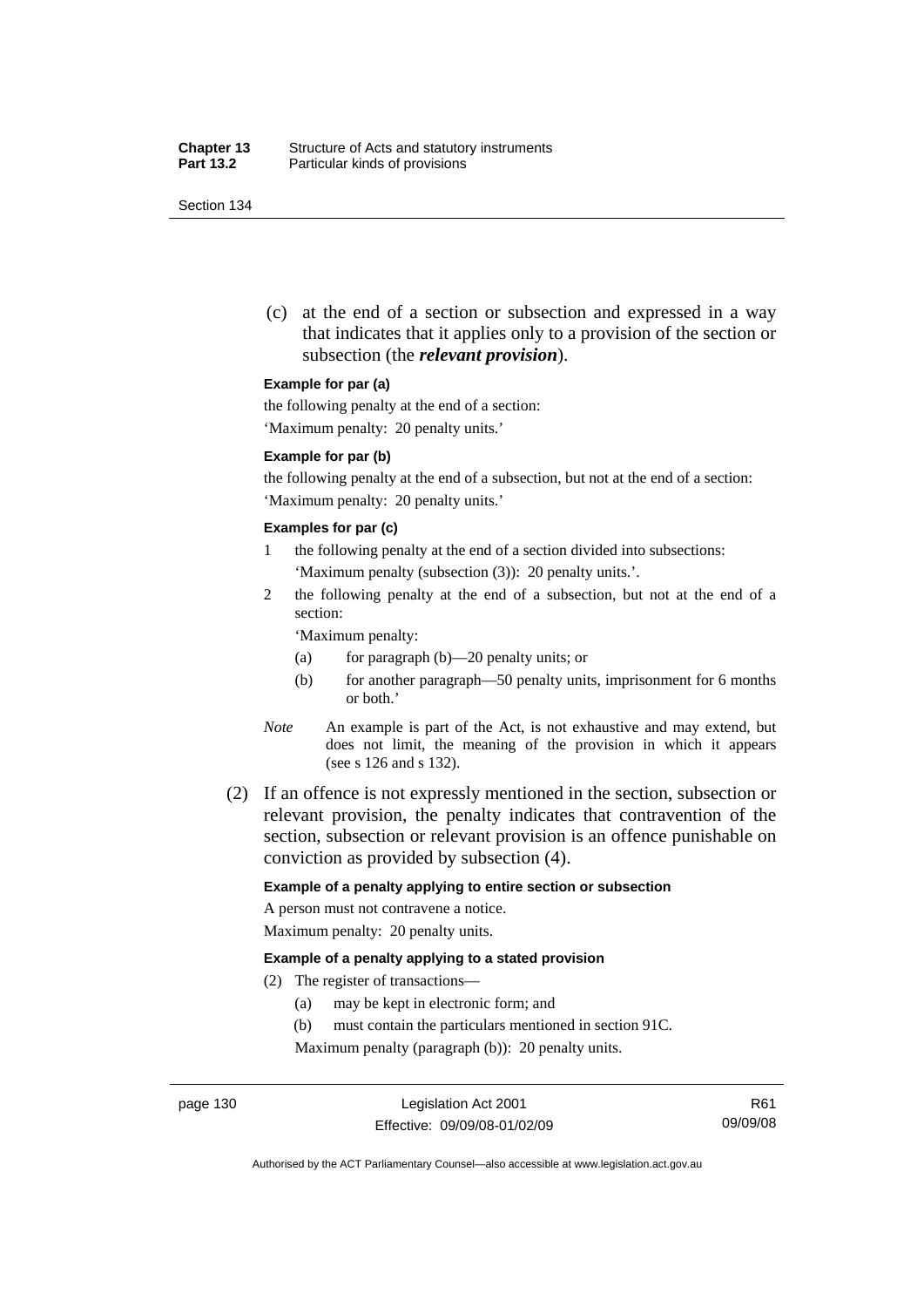(3) If an offence is expressly mentioned in the section, subsection or relevant provision, the penalty indicates that the offence is punishable on conviction as provided by subsection (4).

#### **Example of a penalty applying to entire section or subsection**

A person who contravenes a notice commits an offence.

Maximum penalty: 20 penalty units.

#### **Example of a penalty applying to a stated provision**

- (2) If a person keeps the person's identity card after ceasing to be an officer—
	- (a) the person commits an offence; and
	- (b) the identity card is forfeited to the Territory.

Maximum penalty (paragraph (a)): 20 penalty units.

- (4) The penalty that may be imposed for the offence is—
	- (a) if only a single penalty is stated (whether as a maximum penalty or a penalty)—not more than the stated penalty; or
	- (b) if a minimum as well as a maximum penalty is stated—not less than the minimum and not more than the maximum.
- $(5)$  If—
	- (a) a penalty (however expressed) is stated in a law at the end of a section divided into subsections; and
	- (b) another penalty (however expressed) is stated at the end of another subsection of the section; and
	- (c) the first penalty is not expressed in a way that indicates that it applies only to a particular provision of the last subsection;

the first penalty is taken, for this section, to be expressed in a way that indicates that it applies only to the last subsection.

#### **Example**

In the following example, subsection (4) is the last subsection and the penalty stated at the end applies only to that subsection:

'(2) A permit holder must record all transactions under this Act. Maximum penalty: 20 penalty units.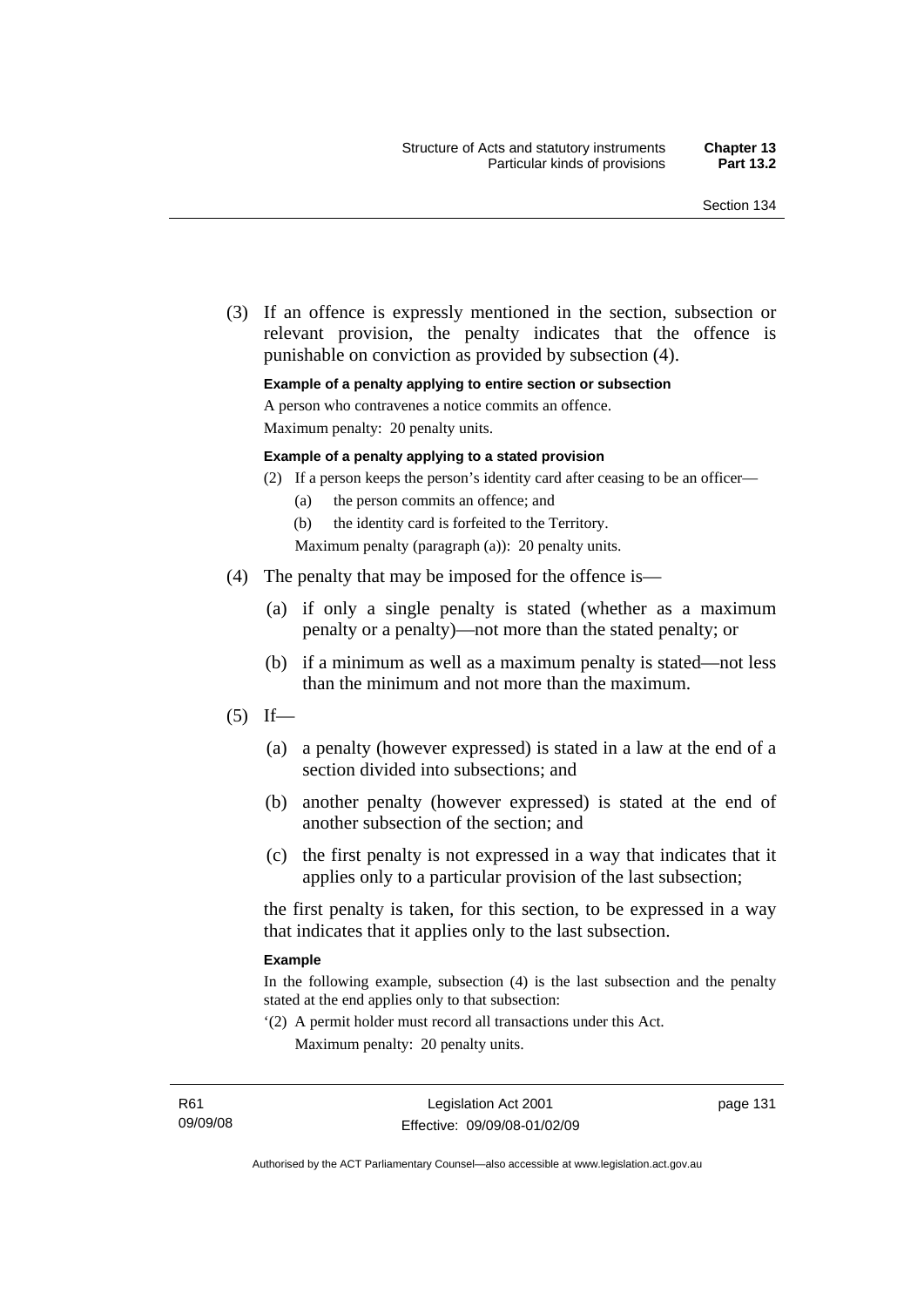- (3) If a permit holder is convicted of an offence against subsection (2), the registrar must cancel the permit.
- (4) A permit holder must not sell a declared substance in contravention of this Act.

Maximum penalty: 100 penalty units, imprisonment for 1 year or both.'.

- (6) In working out for this section whether a penalty is at the end of a section or subsection, the position of any example or note is to be disregarded.
- (7) This section is a determinative provision.
	- *Note* See s 5 for the meaning of determinative provisions, and s 6 for their displacement.

#### **135 Penalties not at end of sections and subsections**

- (1) This section applies if a penalty (however expressed) is stated in a provision of a law other than at the end of a section or subsection.
- (2) If an offence is expressly mentioned in the provision, the penalty indicates that the offence is punishable on conviction as provided by subsection (4).

#### **Example**

A person who contravenes subsection (3) commits an offence punishable by a fine of not more than 20 penalty units.

- *Note* An example is part of the Act, is not exhaustive and may extend, but does not limit, the meaning of the provision in which it appears (see s 126 and s 132).
- (3) If an offence is not expressly mentioned in the provision, the penalty indicates that contravention of the provision (or a stated part of the provision) is an offence punishable on conviction as provided by subsection (4).

#### **Example**

A person who contravenes subsection (3) must pay a fine of not more than 20 penalty units.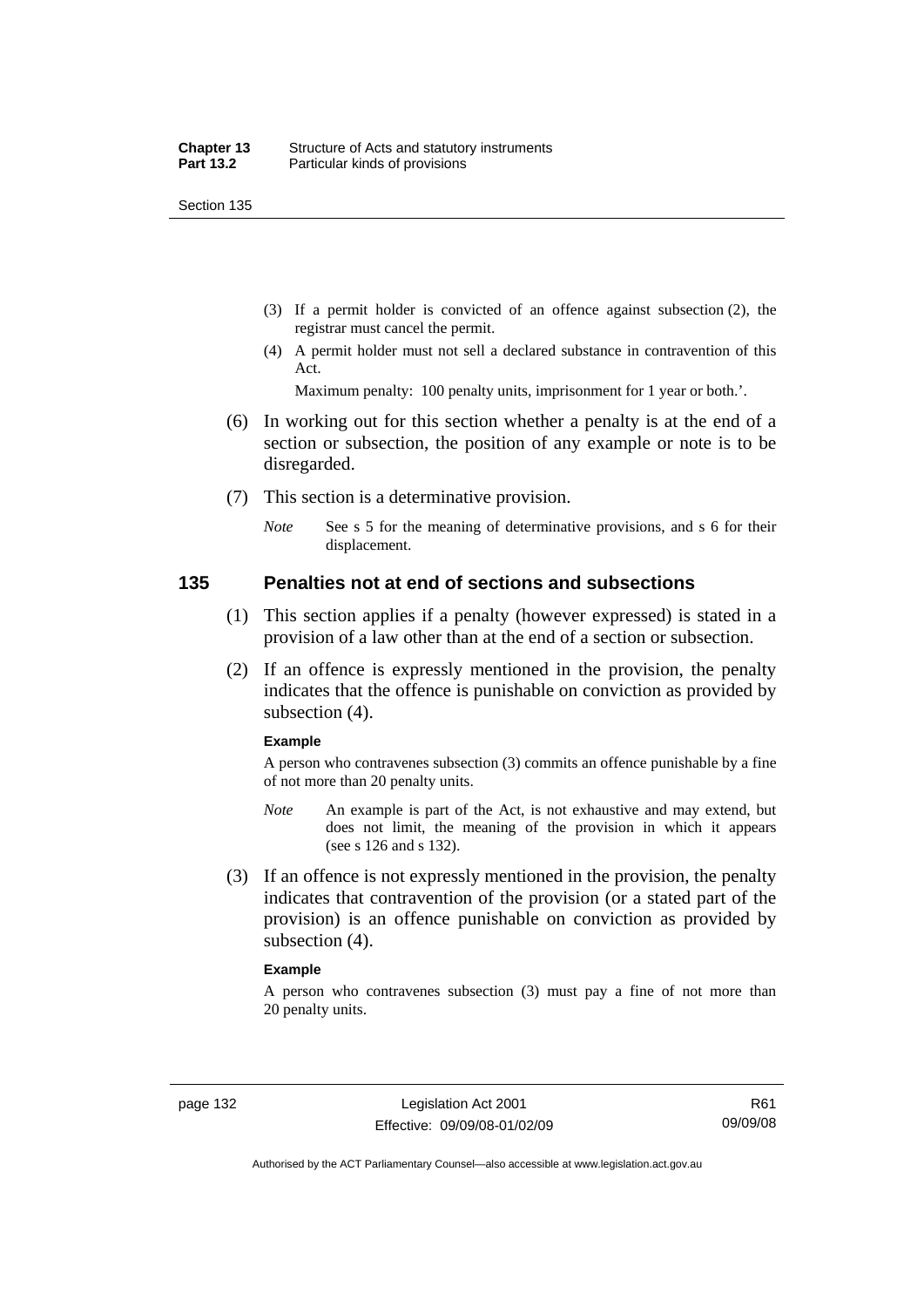- (4) The penalty that may be imposed for the offence is—
	- (a) if only a single penalty is stated (whether as a maximum penalty or a penalty)—not more than the stated penalty; or
	- (b) if a minimum as well as a maximum penalty is stated—not less than the minimum and not more than the maximum.
- (5) In working out for this section whether a penalty is at the end of a section or subsection, the position of any example or note is to be disregarded.
- (6) This section is a determinative provision.
	- *Note* See s 5 for the meaning of determinative provisions, and s 6 for their displacement.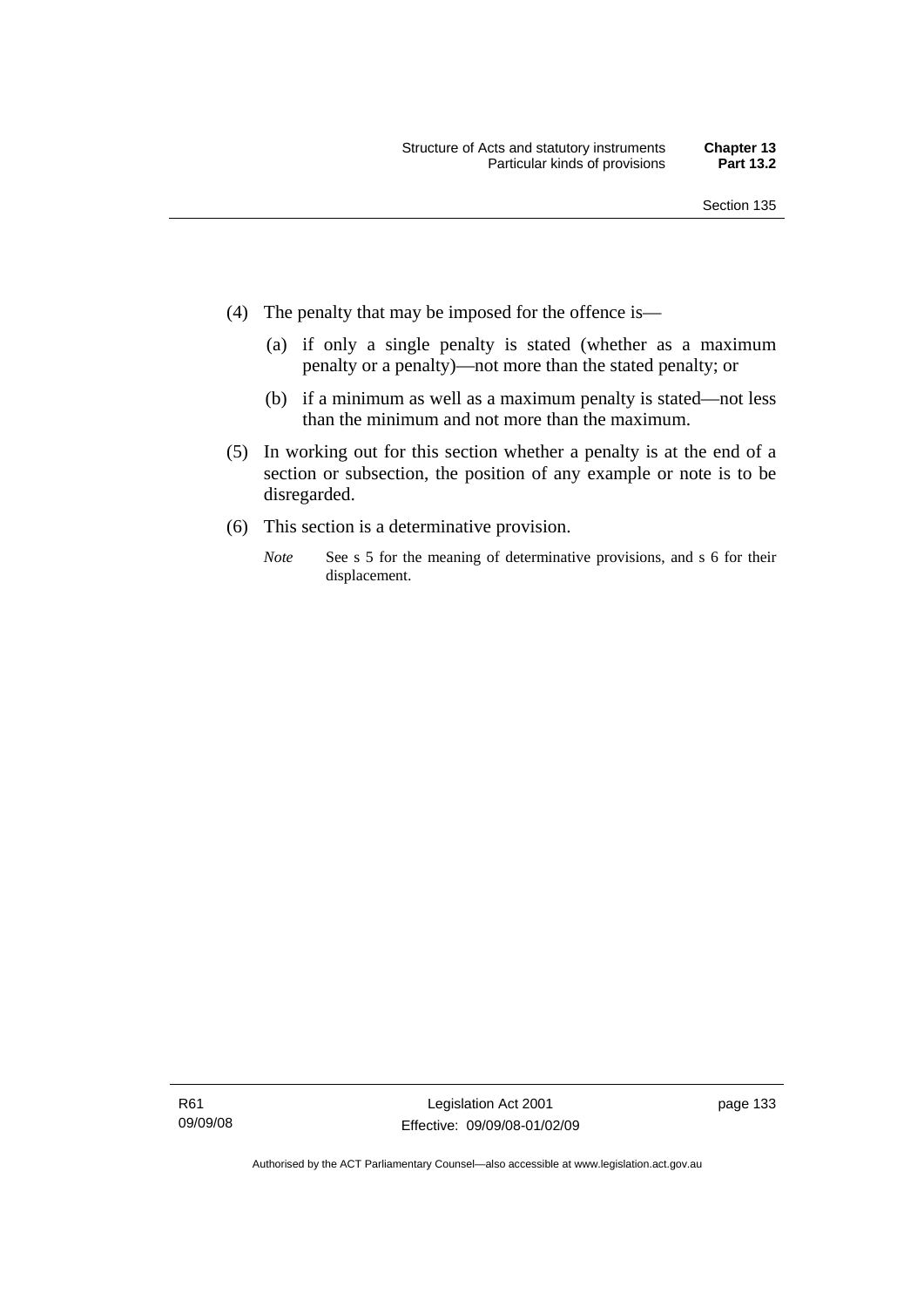**Chapter 14** Interpretation of Acts and statutory instruments<br>**Part 14.1** Purpose and scope Purpose and scope

Section 136

# **Chapter 14 Interpretation of Acts and statutory instruments**

## **Part 14.1 Purpose and scope**

#### **136 Meaning of** *Act* **in ch 14**

In this chapter:

*Act* includes a statutory instrument.

*Note* Section 7 (3) provides that a reference to an Act includes a reference to a provision of an Act. Section 13 (3) provides that a reference to a statutory instrument includes a reference to a provision of a statutory instrument.

## **137 Purpose and scope of ch 14**

- (1) The purpose of this chapter is to provide guidance about the interpretation of Acts.
- (2) This chapter is not intended to be a comprehensive statement of the law of interpretation applying to Acts.
- (3) In particular, this chapter assumes that common law presumptions operate in conjunction with this chapter.
- (4) Subsection (3) also applies to common law presumptions that come into existence after the commencement of this chapter.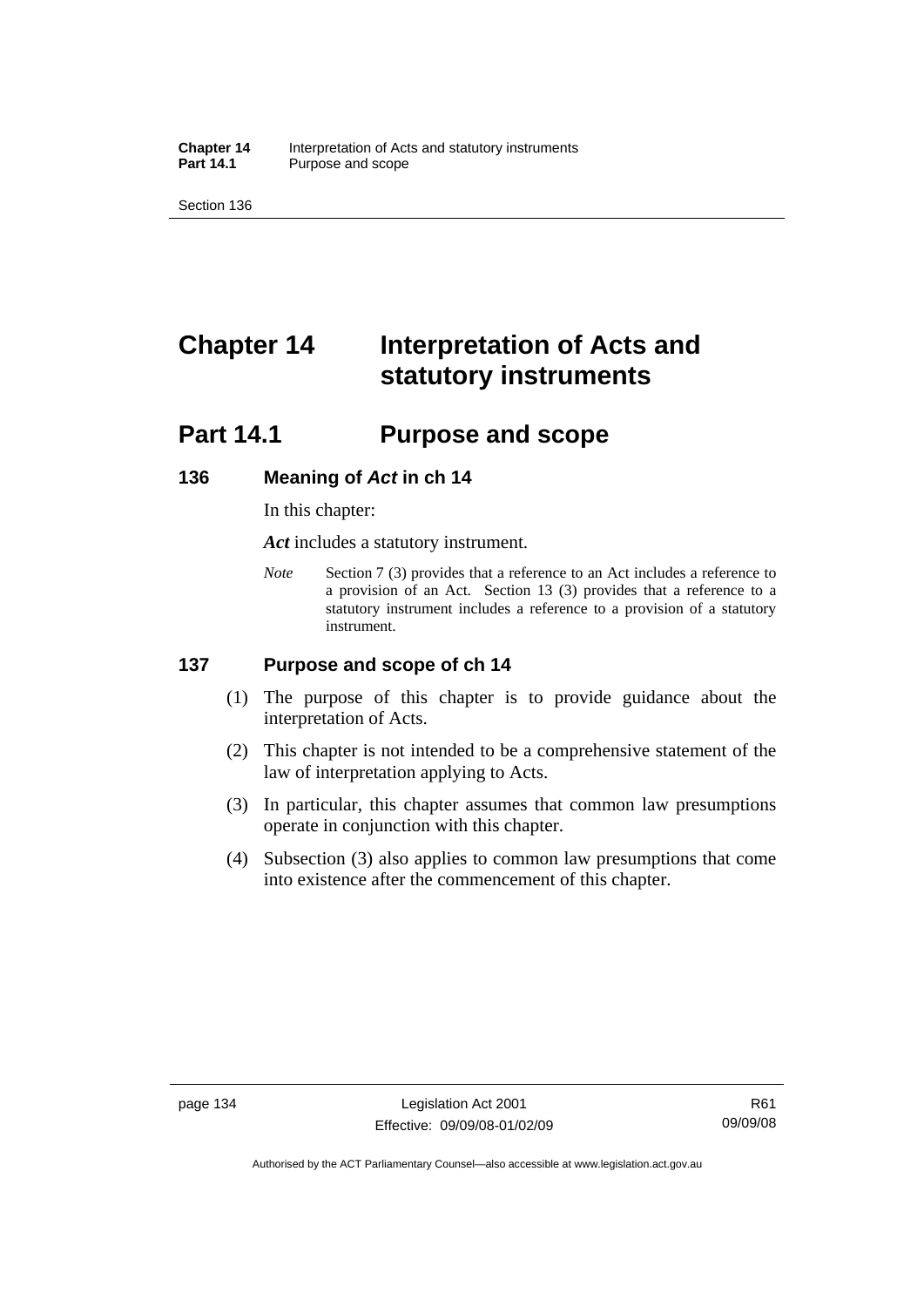## **Part 14.2 Key principles of interpretation**

## **138 Meaning of** *working out the meaning of an Act*

In this part:

*working out the meaning of an Act* means—

- (a) resolving an ambiguous or obscure provision of the Act; or
- (b) confirming or displacing the apparent meaning of the Act; or
- (c) finding the meaning of the Act when its apparent meaning leads to a result that is manifestly absurd or is unreasonable; or
- (d) finding the meaning of the Act in any other case.

## **139 Interpretation best achieving Act's purpose**

- (1) In working out the meaning of an Act, the interpretation that would best achieve the purpose of the Act is to be preferred to any other interpretation.
- (2) This section applies whether or not the Act's purpose is expressly stated in the Act.
	- *Note T*he *Human Rights Act 2004*, s 30 (1) (which is about interpreting legislation to be consistent with human rights) is also relevant to interpreting territory laws.

## **140 Legislative context**

In working out the meaning of an Act, the provisions of the Act must be read in the context of the Act as a whole.

#### **Examples**

1 The long title of an Act provides that it is an Act to give certain benefits to the holders of pensioner cards. Section 4 provides 'This Act applies to a holder of a pensioner card'. Section 22 provides that the commissioner may grant 'a person' an exemption from payment of rates. The Act does not contain a definition of 'person'. Section 22 must be read in the context of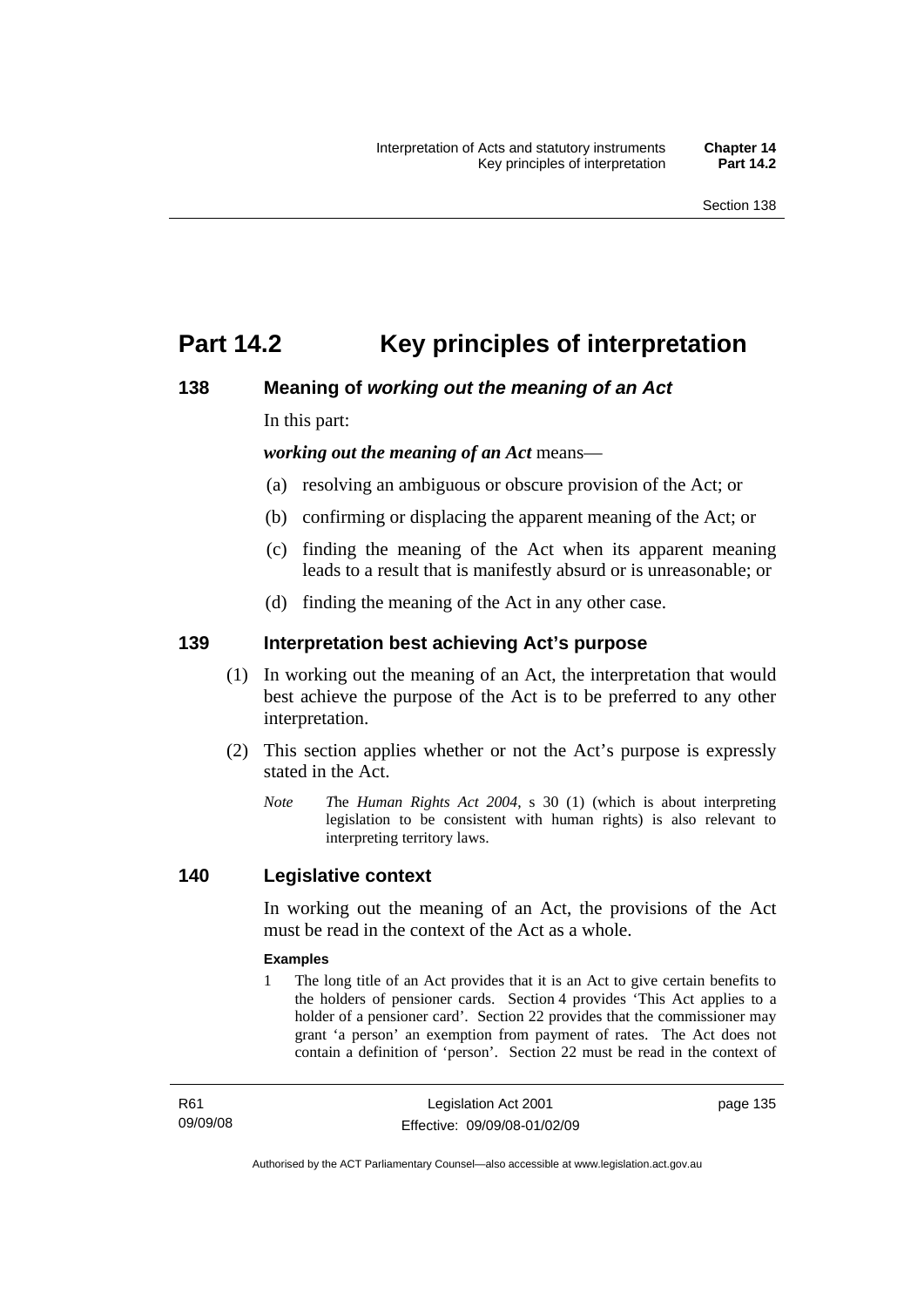the Act as a whole so that the commissioner may only grant exemptions to people who are holders of pensioner cards.

2 The *Drug Testing Regulation 2001* (made under the *Drug Testing Act 2000* (hypothetical)), section 6 contains the following heading:

#### **6 Corresponding law—Act, s 100, def** *corresponding law*

The heading indicates that the section has been made for the definition of *corresponding law* in the *Drug Testing Act 2000*, section 100.

- 3 Section 12 (1) of a subordinate law refers to 'a non-conviction order under the *Crimes (Sentencing) Act 2005*'. No other kind of order is mentioned in the section and the word 'order' is not otherwise defined in the subordinate law. Subsections (2), (4), (7) and (9) of the same section, which only refer to 'the order', are to be understood as referring to the order mentioned in subsection  $(1)$ .
- *Note 1* See s 126 and s 127 for material that is, or is not, part of an Act or statutory instrument.
- *Note 2* An example is part of the Act, is not exhaustive and may extend, but does not limit, the meaning of the provision in which it appears (see s 126 and s 132).

## **141 Non-legislative context generally**

- (1) In working out the meaning of an Act, material not forming part of the Act may be considered.
	- *Note 1* See s 146 for the meaning of *may* and *must*.
	- *Note* 2 See s 126 and s 127 for material that is, or is not, part of an Act or statutory instrument.
	- *Note 3* See s 142 for material that may be considered in working out the meaning of an Act or statutory instrument.
- (2) In deciding whether material not forming part of an Act should be considered in working out the meaning of the Act, and the weight to be given to the material, the following matters must be taken into account:
	- (a) the desirability of being able to rely on the ordinary meaning of the Act, having regard to the purpose of the Act and the provisions of the Act read in the context of the Act as a whole;

Authorised by the ACT Parliamentary Counsel—also accessible at www.legislation.act.gov.au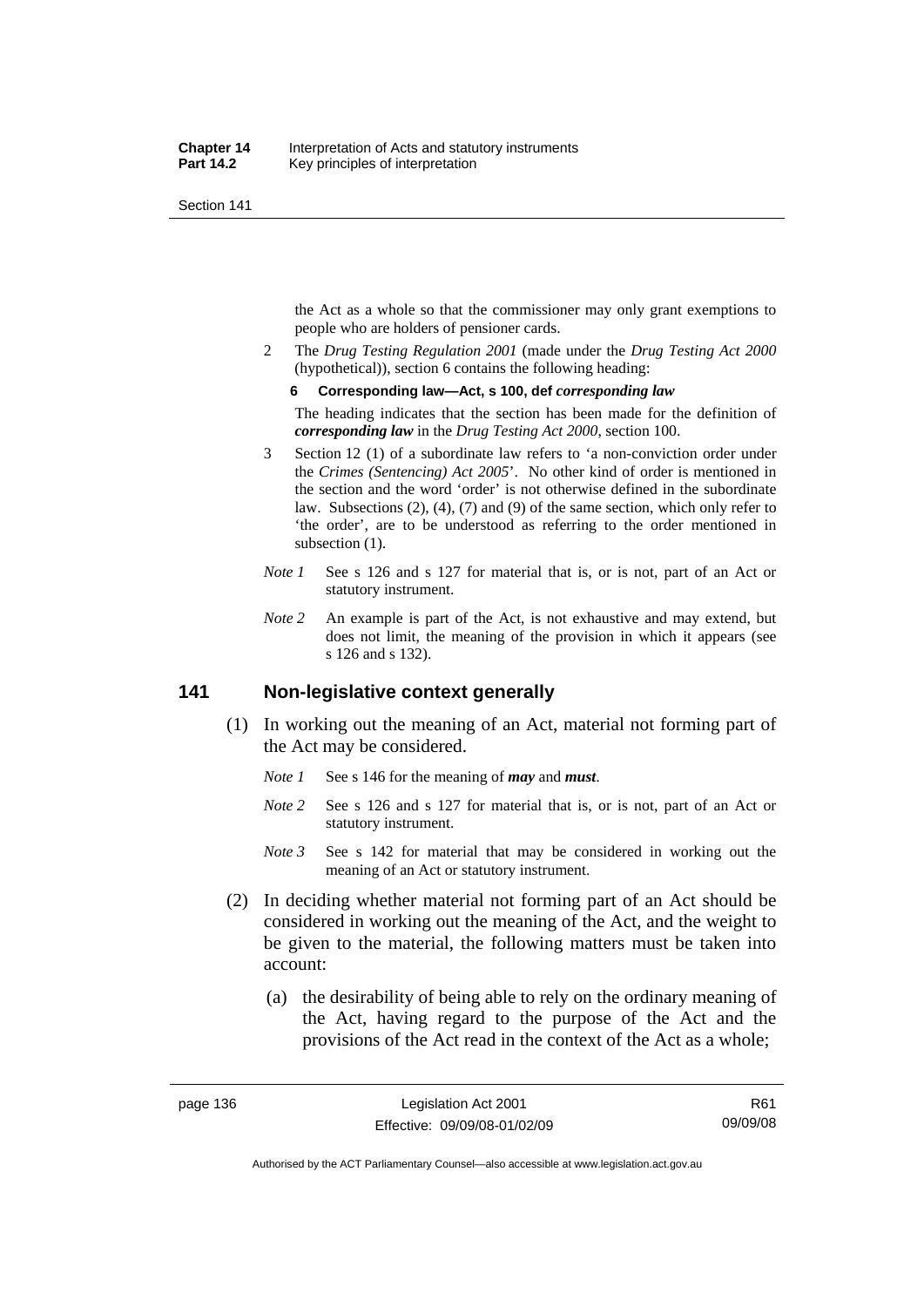- (b) the undesirability of prolonging proceedings without compensating advantage;
- (c) the accessibility of the material to the public.
- (3) Subsection (2) does not limit the matters that may be taken into account.
- (4) For subsection (2) (c), material in the register is taken to be accessible to the public.

*Note* The register is the ACT legislation register (see dict, pt 2, def *register*).

#### **142 Non-legislative context—material that may be considered**

- (1) In working out the meaning of an Act, material mentioned in table 142, column 2 may be considered.
- (2) In working out the meaning of a statutory instrument, material mentioned in table 142, column 3 may be considered.
- (3) This section does not limit the material that may be considered in working out the meaning of an Act or statutory instrument.

| column 1<br>item | column 2<br>Act                                                                                          | column 3<br>statutory instrument                                                                                    |
|------------------|----------------------------------------------------------------------------------------------------------|---------------------------------------------------------------------------------------------------------------------|
|                  | material not forming<br>part of the Act contained<br>in an authorised version<br>of the Act              | material not forming part of<br>the statutory instrument<br>contained in an authorised<br>version of the instrument |
|                  | See ch 3 (Authorised<br><b>Note</b><br>versions<br>and<br>evidence of laws and<br>legislative material). | <b>Note</b><br>See ch 3 (Authorised<br>versions and evidence of<br>legislative<br>laws<br>and<br>material).         |

#### **Table 142**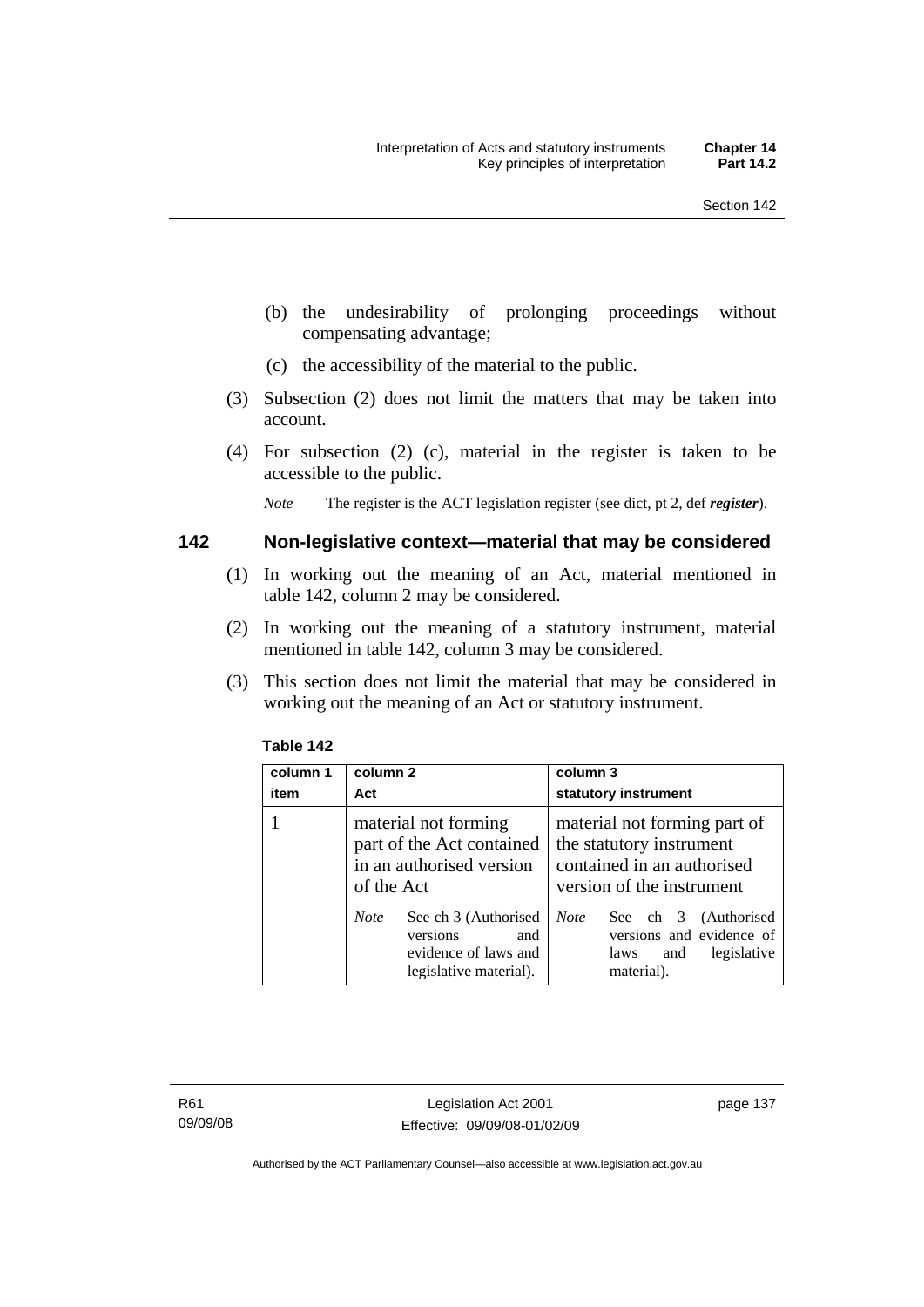#### **Chapter 14** Interpretation of Acts and statutory instruments **Part 14.2** Key principles of interpretation

Section 142

| column 1<br>item | column <sub>2</sub><br>Act                                                                                                                                                                                             | column <sub>3</sub><br>statutory instrument                                                                                                                                                                                                                                                                                                                                   |
|------------------|------------------------------------------------------------------------------------------------------------------------------------------------------------------------------------------------------------------------|-------------------------------------------------------------------------------------------------------------------------------------------------------------------------------------------------------------------------------------------------------------------------------------------------------------------------------------------------------------------------------|
| 2                | any relevant report of a<br>royal commission, law<br>reform commission,<br>committee of inquiry or<br>other similar entity that<br>was presented to the<br><b>Legislative Assembly</b><br>before the Act was<br>passed | any relevant report of a royal<br>commission, law reform<br>commission, committee of<br>inquiry or other similar<br>entity that was presented to<br>the Legislative Assembly—<br>if the statutory<br>(a)<br>instrument was<br>presented to the<br>Assently—<br>before the end of<br>6 sitting days<br>after the day the<br>instrument was<br>presented to the<br>Assembly; or |
|                  |                                                                                                                                                                                                                        | (b)<br>in any other<br>case—before the<br>instrument was<br>made                                                                                                                                                                                                                                                                                                              |

page 138 Legislation Act 2001 Effective: 09/09/08-01/02/09

Authorised by the ACT Parliamentary Counsel—also accessible at www.legislation.act.gov.au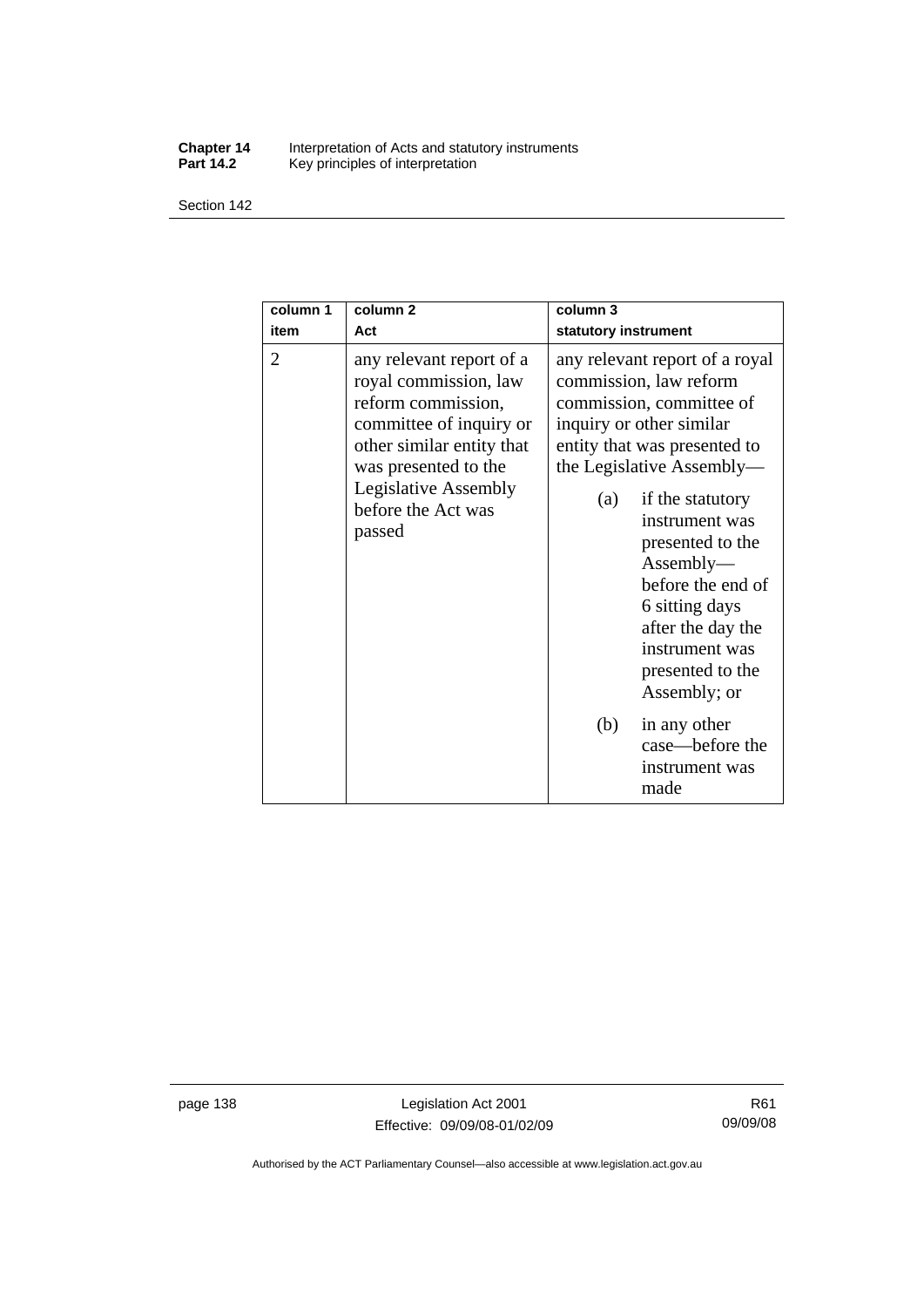#### Interpretation of Acts and statutory instruments **Chapter 14**  Key principles of interpretation **Part 14.2**

| column 1<br>item | column <sub>2</sub><br>Act                                                                                                                                                                                                 | column 3<br>statutory instrument                                                                                                                                                                                                                                                                                                            |
|------------------|----------------------------------------------------------------------------------------------------------------------------------------------------------------------------------------------------------------------------|---------------------------------------------------------------------------------------------------------------------------------------------------------------------------------------------------------------------------------------------------------------------------------------------------------------------------------------------|
| 3                | any relevant report of a<br>committee of the<br><b>Legislative Assembly</b><br>that was made to the<br>Assembly before the<br>Act was passed                                                                               | any relevant report of a<br>committee of the Legislative<br>Assembly that was made to<br>the Assembly-<br>(a)<br>if the statutory<br>instrument was<br>presented to the<br>$\text{Assembl}$<br>before the end of<br>6 sitting days<br>after the day the<br>instrument was                                                                   |
|                  |                                                                                                                                                                                                                            | presented to the<br>Assembly; or<br>(b)<br>in any other<br>case—before the<br>instrument was<br>made                                                                                                                                                                                                                                        |
| $\overline{4}$   | any explanatory<br>statement (however<br>described) for the bill<br>that became the Act, or<br>any other relevant<br>document, that was<br>presented to the<br><b>Legislative Assembly</b><br>before the Act was<br>passed | if the statutory instrument<br>was presented to the<br>Legislative Assembly—any<br>explanatory statement<br>(however described) for the<br>instrument, or any other<br>relevant document, that was<br>presented to the Legislative<br>Assembly before the end of<br>6 sitting days after the<br>instrument was presented to<br>the Assembly |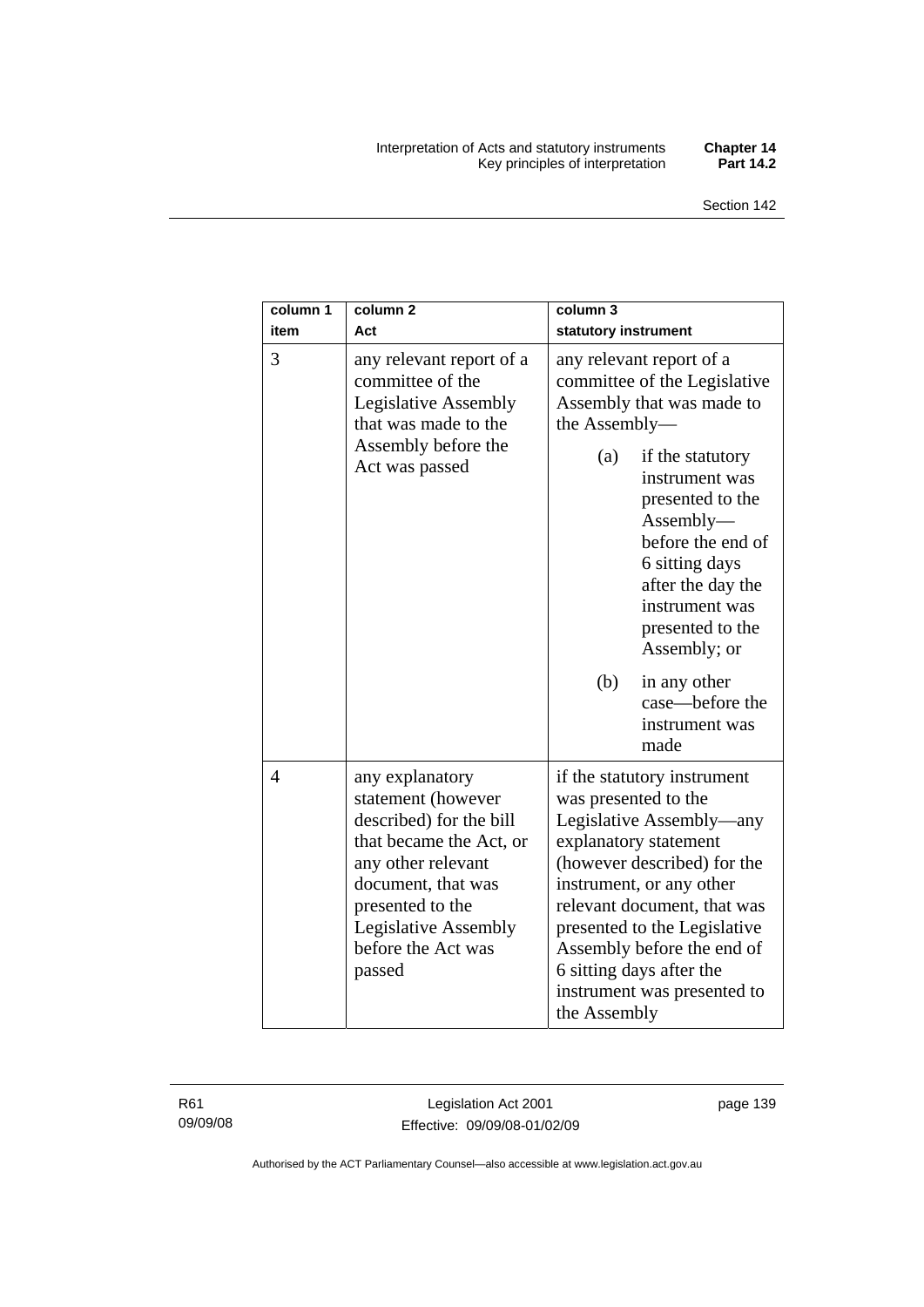#### **Chapter 14** Interpretation of Acts and statutory instruments<br>**Part 14.2** Key principles of interpretation Key principles of interpretation

Section 143

| column 1<br>item | column <sub>2</sub><br>Act                                                                                              | column 3<br>statutory instrument                                                                                                                                                                |
|------------------|-------------------------------------------------------------------------------------------------------------------------|-------------------------------------------------------------------------------------------------------------------------------------------------------------------------------------------------|
| 5                | the presentation speech<br>made to the Legislative<br>Assembly during the<br>passage of the bill that<br>became the Act | if the statutory instrument<br>was presented to the<br>Legislative Assembly by a<br>member of the Assembly-<br>any presentation speech<br>made to the Assembly                                  |
| 6                | official reports of<br>proceedings in the<br>Legislative Assembly in<br>relation to the bill that<br>became the Act     | if the statutory instrument<br>was presented to the<br>Legislative Assembly-<br>official reports of<br>proceedings in the<br>Legislative Assembly in<br>relation to the statutory<br>instrument |
| 7                | any relevant treaty or<br>other international<br>agreement to which<br>Australia is a party                             | any relevant treaty or other<br>international agreement to<br>which Australia is a party                                                                                                        |

## **143 Law stating material for consideration in working out meaning**

 (1) If a relevant law provides that stated material may or must be considered in working out the meaning of an Act or statutory instrument, that does not by implication prevent other material of the same or similar kind being considered in working out the meaning of the Act or instrument.

#### **Example**

The *Computer Crime Act 2000* (hypothetical) contains the following provision:

**4 Report may be used as an aid to interpretation** 

The *Community Law Reform Report on Computer Crime* (CLRC No X) may be considered in working out the meaning of this Act.

page 140 Legislation Act 2001 Effective: 09/09/08-01/02/09

R61 09/09/08

Authorised by the ACT Parliamentary Counsel—also accessible at www.legislation.act.gov.au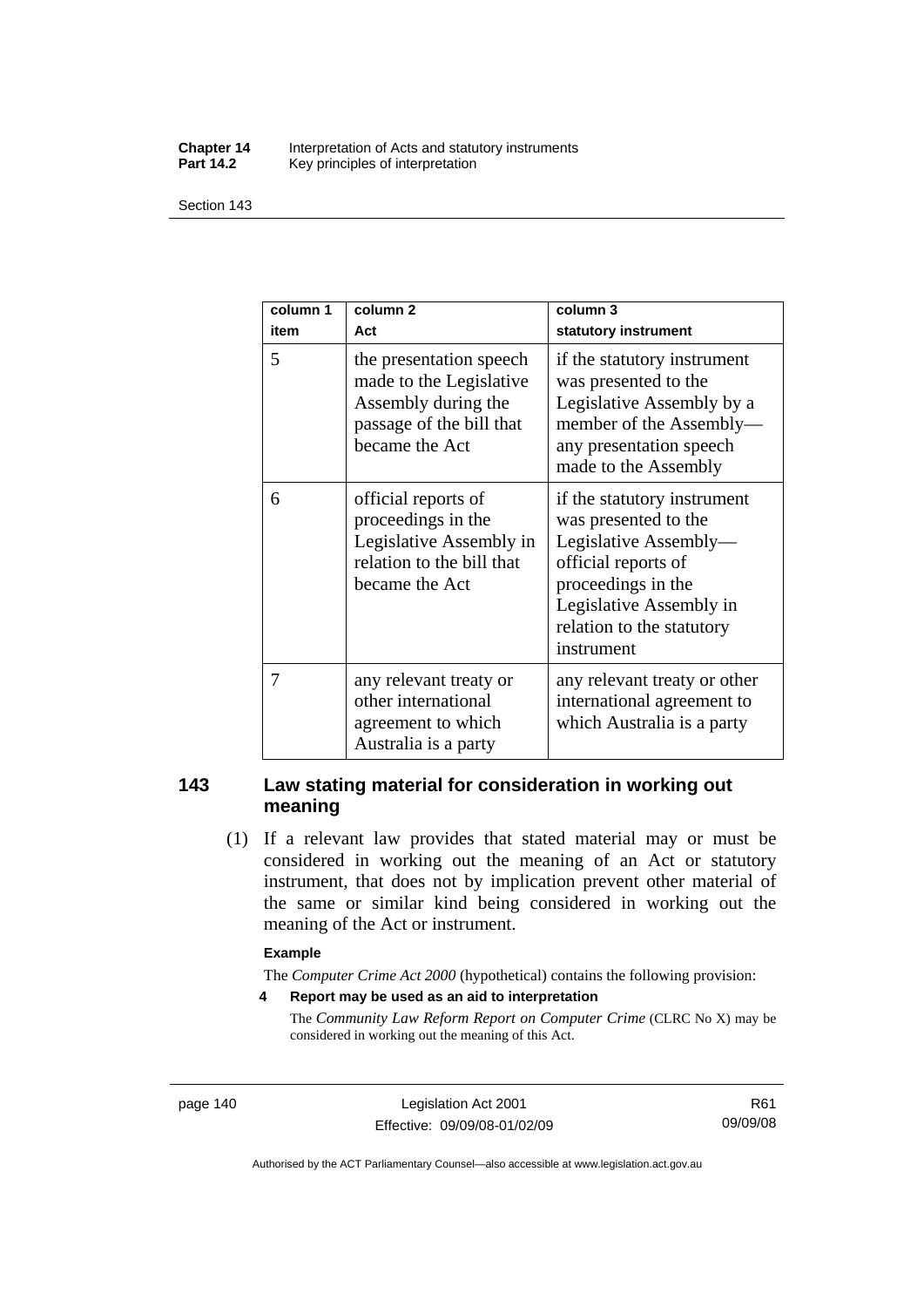This does not limit access to other non-legislative material of the same or a similar kind for working out the meaning of the *Computer Crime Act 2000*.

- *Note* An example is part of the Act, is not exhaustive and may extend, but does not limit, the meaning of the provision in which it appears (see s 126 and s 132).
- (2) In this section:

*relevant law* means—

- (a) in working out the meaning of an Act—the Act or another Act; or
- (b) in working out the meaning of a statutory instrument made under an Act—the Act, another Act or the instrument; or
- (c) in working out the meaning of a statutory instrument made under another statutory instrument—an Act or either instrument.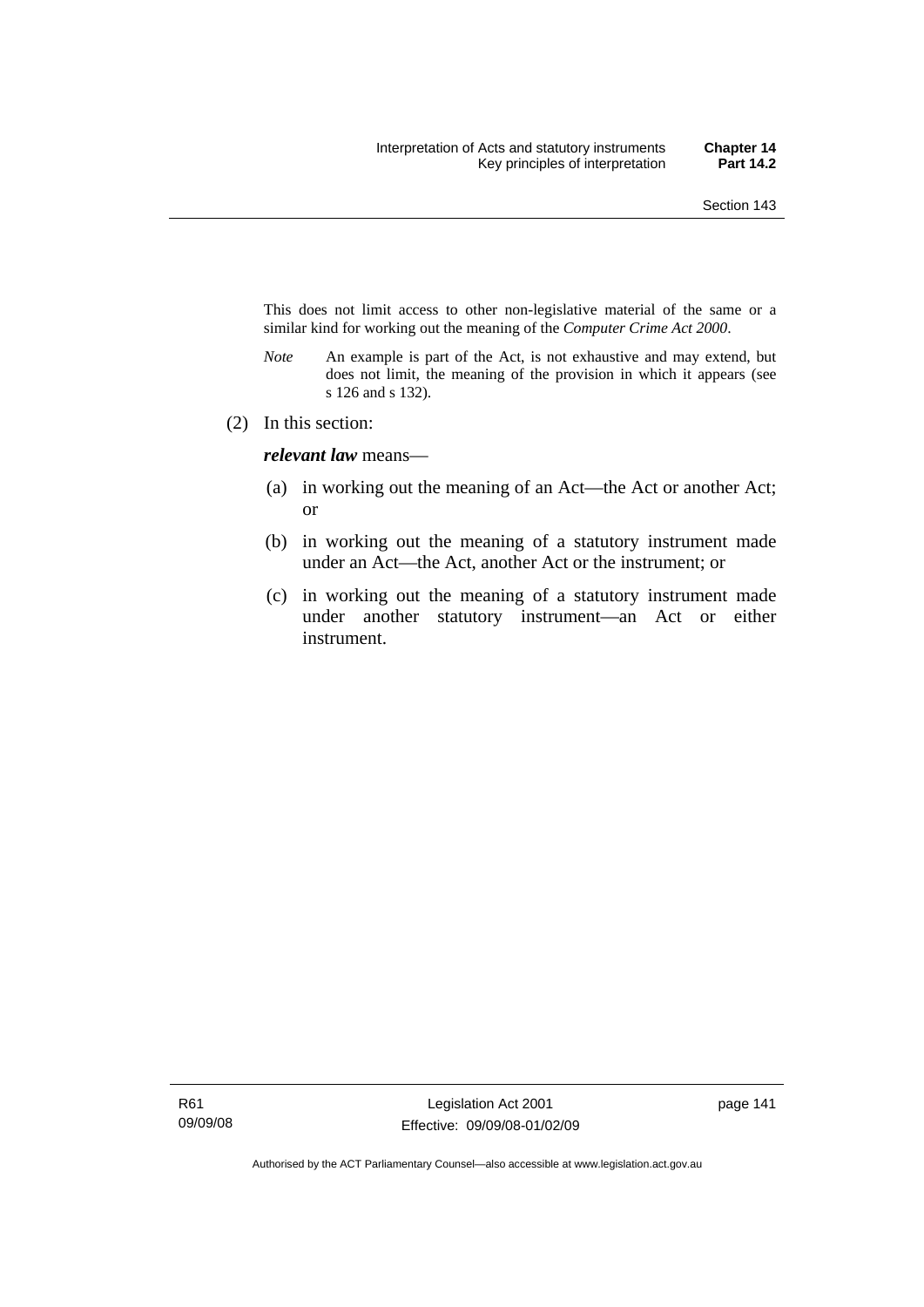**Chapter 15** Aids to interpretation Part 15.1 **General** 

Section 144

## **Chapter 15 Aids to interpretation**

## **Part 15.1 General**

#### **144 Meaning of commonly-used terms**

A definition in the dictionary, part 1 applies to all Acts and statutory instruments.

*Note* See s 130 for the definition of *definition* and s 131 for provisions about signpost definitions.

#### **145 Gender and number**

In an Act or statutory instrument—

- (a) words indicating a gender include every other gender; and
- (b) words in the singular number include the plural and words in the plural number include the singular.

## **146 Meaning of** *may* **and** *must*

- (1) In an Act or statutory instrument, the word *may*, or a similar term, used in relation to a function indicates that the function may be exercised or not exercised, at discretion.
	- *Note Function* is defined in the dict, pt 1 to include authority, duty and power.
- (2) In an Act or statutory instrument, the word *must*, or a similar term, used in relation to a function indicates that the function is required to be exercised.
- (3) This section is a determinative provision so far as it applies to an applicable law or an applicable provision.
	- *Note* See s 5 for the meaning of determinative provisions, and s 6 for their displacement.

Authorised by the ACT Parliamentary Counsel—also accessible at www.legislation.act.gov.au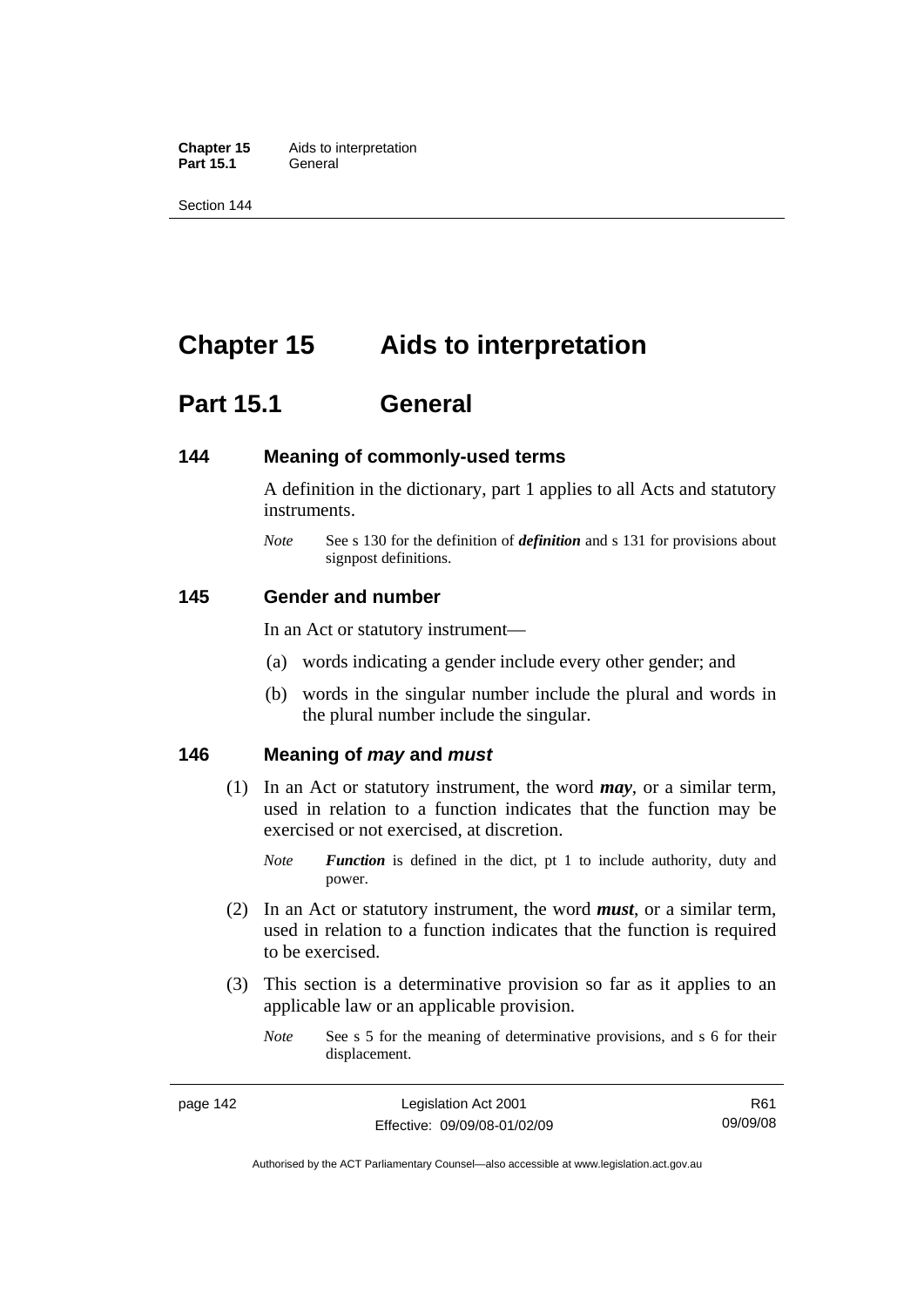(4) In this section:

*applicable law* means an Act enacted, or statutory instrument made, after the application date.

*applicable provision* means a provision inserted after the application date into an Act or statutory instrument that is not an applicable law.

*application date* means—

- (a) for an Act, subordinate law or disallowable instrument— 1 January 2000; and
- (b) for any other statutory instrument—1 January 2006.

*inserted*, for a provision, includes inserted in substitution for another provision.

## **147 Changes of drafting practice not to affect meaning**

 (1) The purpose of this section is to encourage the making of progressive improvements in the form of the statute book without inadvertently changing the substantive effect of the law.

*Note* See also s 96 (Relocated provisions).

- (2) This is to be achieved particularly by updating the language and structure of Acts and statutory instruments to replace older forms of legislative expression with forms reflecting current legislative drafting practice.
- (3) If an Act or statutory instrument is amended so that it contains an older form of legislative expression in a provision and a newer form in another, the ideas in the 2 provisions must not be regarded as different only because different words are used or the provisions are structured in different ways.
- (4) Subsection (3) also applies if the provisions are in different Acts or statutory instruments.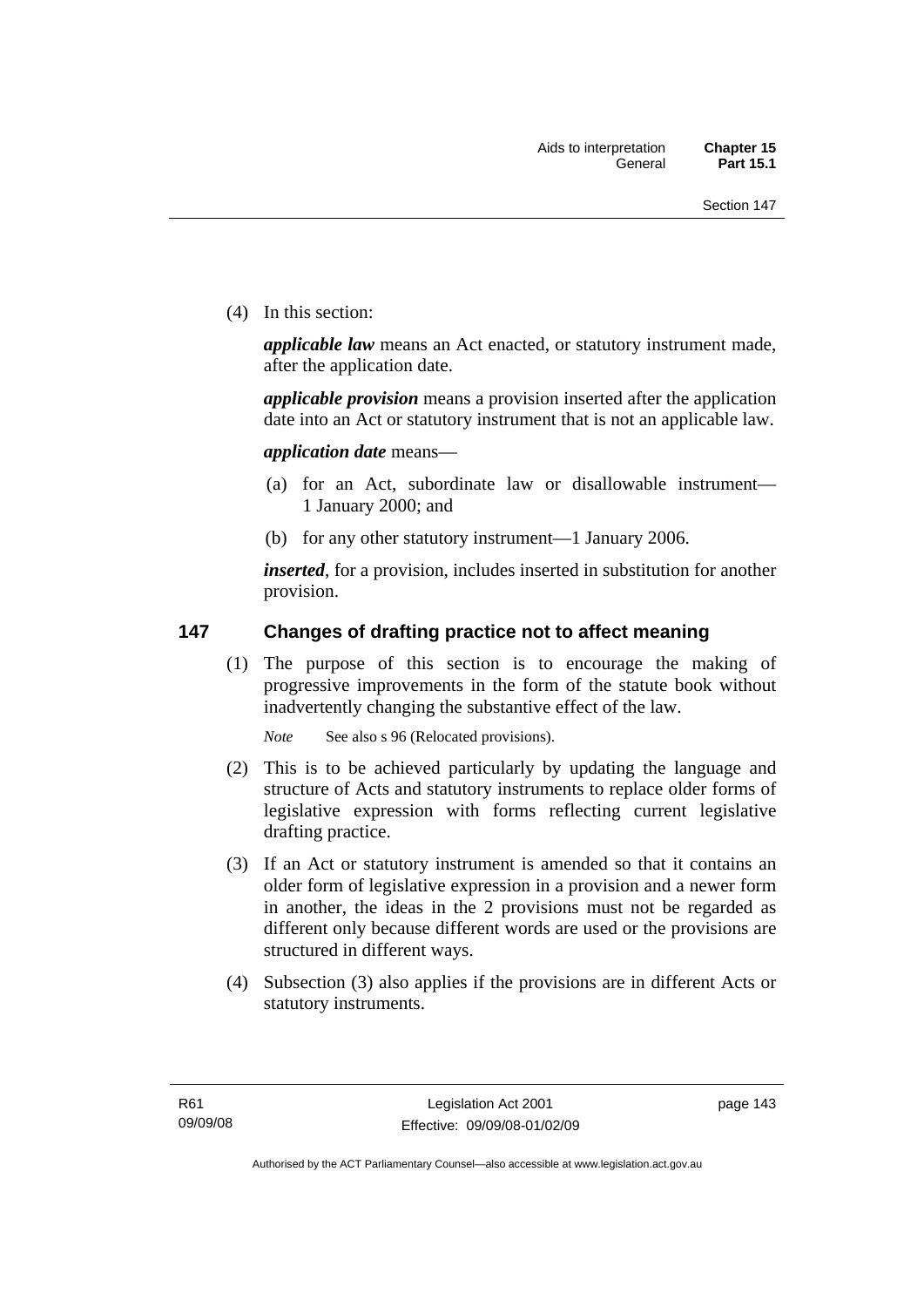- (5) Also, if an Act or statutory instrument is amended so that a provision containing an older form of legislative expression is replaced (whether or not in the same position) by a provision in a newer form, the ideas in the 2 provisions must not be regarded as different only because different words are used or the provisions are structured in different ways.
- (6) In deciding whether the ideas are different, regard must be had to the context and history of the 2 provisions.
- (7) Subsection (6) does not limit the matters to which regard may be had.
- (8) This section is a determinative provision.
	- *Note* See s 5 for the meaning of determinative provisions, and s 6 for their displacement.

## **148 Terms used in instruments have same meanings as in authorising laws**

Terms used in a statutory instrument have the same meanings as they have, from time to time, in the Act or statutory instrument (the *authorising law*), or the relevant provisions of the authorising law, under which the instrument is made or in force.

## **149 Age in years**

For an Act or statutory instrument, a person is an age in years at the beginning of the person's birthday for the age.

## **150 Measurement of distance**

In applying an Act or statutory instrument, distance is to be measured in a straight line on a horizontal plane.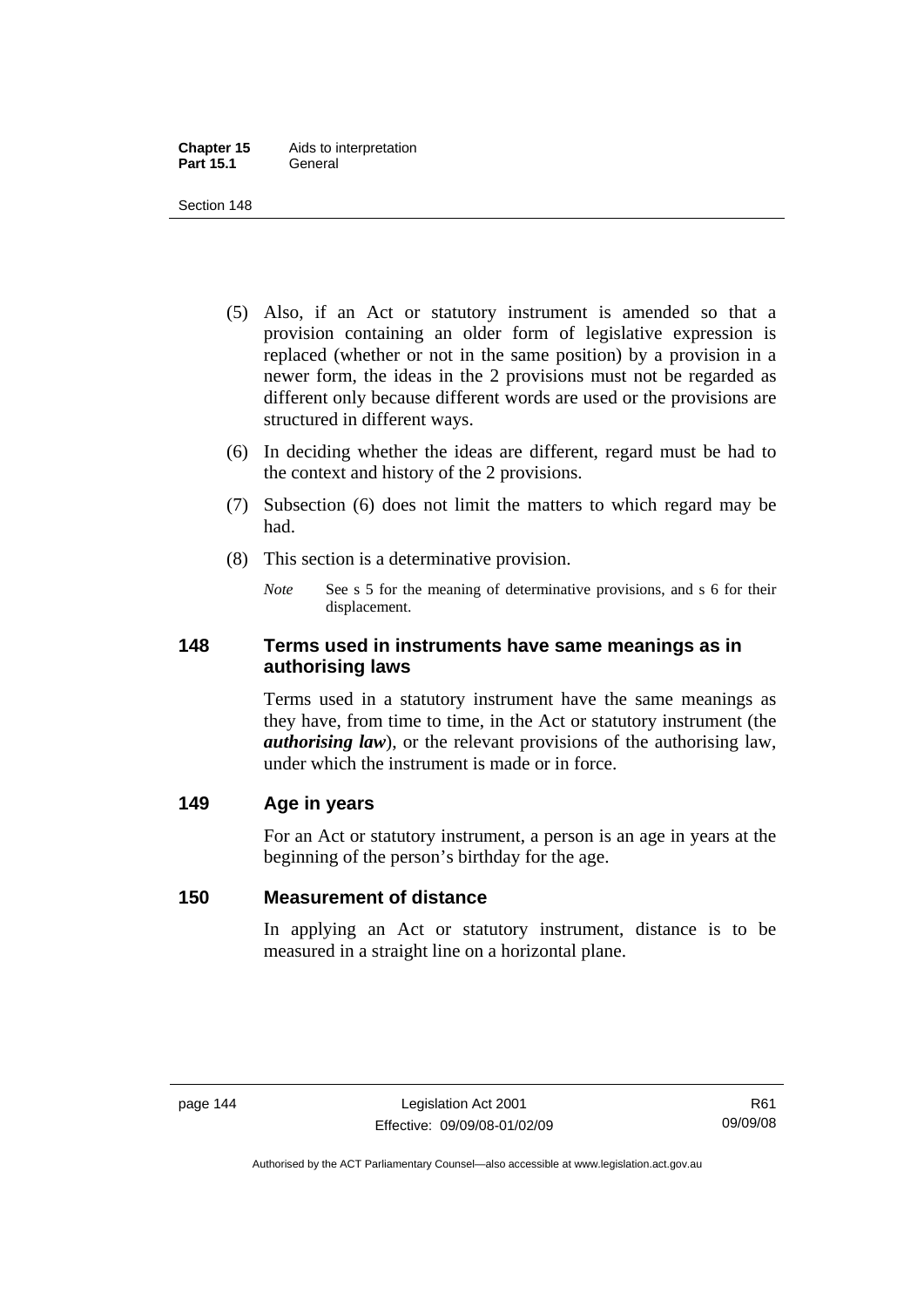## **151 Working out periods of time generally**

- (1) This section applies in working out periods of 1 day or longer for an Act or statutory instrument, whether the period is a period in the future or the past.
	- *Note 1* The following definitions in the dictionary, pt 1 are also relevant to periods of time:
		- *business day*
		- *calendar month*
		- *calendar year*
		- *financial year*
		- *midnight*
		- *month*
		- *named month*
		- *quarter*
		- *working day*
		- *year*.
	- *Note 2* The *Standard Time and Summer Time Act 1972* deals with the meaning of a reference to a time.
- (2) A period of time described as beginning at, on or with a stated day, act or event includes the stated day or the day of the stated act or event.
- (3) A period of time described as beginning from or after a stated day, act or event does not include the stated day or the day of the stated act or event.
- (4) A period of time described as ending at, by, on or with, or as continuing to or until, a stated day, act or event includes the stated day or the day of the stated act or event.
- (5) A period of time described as ending before a stated day, act or event does not include the stated day or the day of the stated act or event.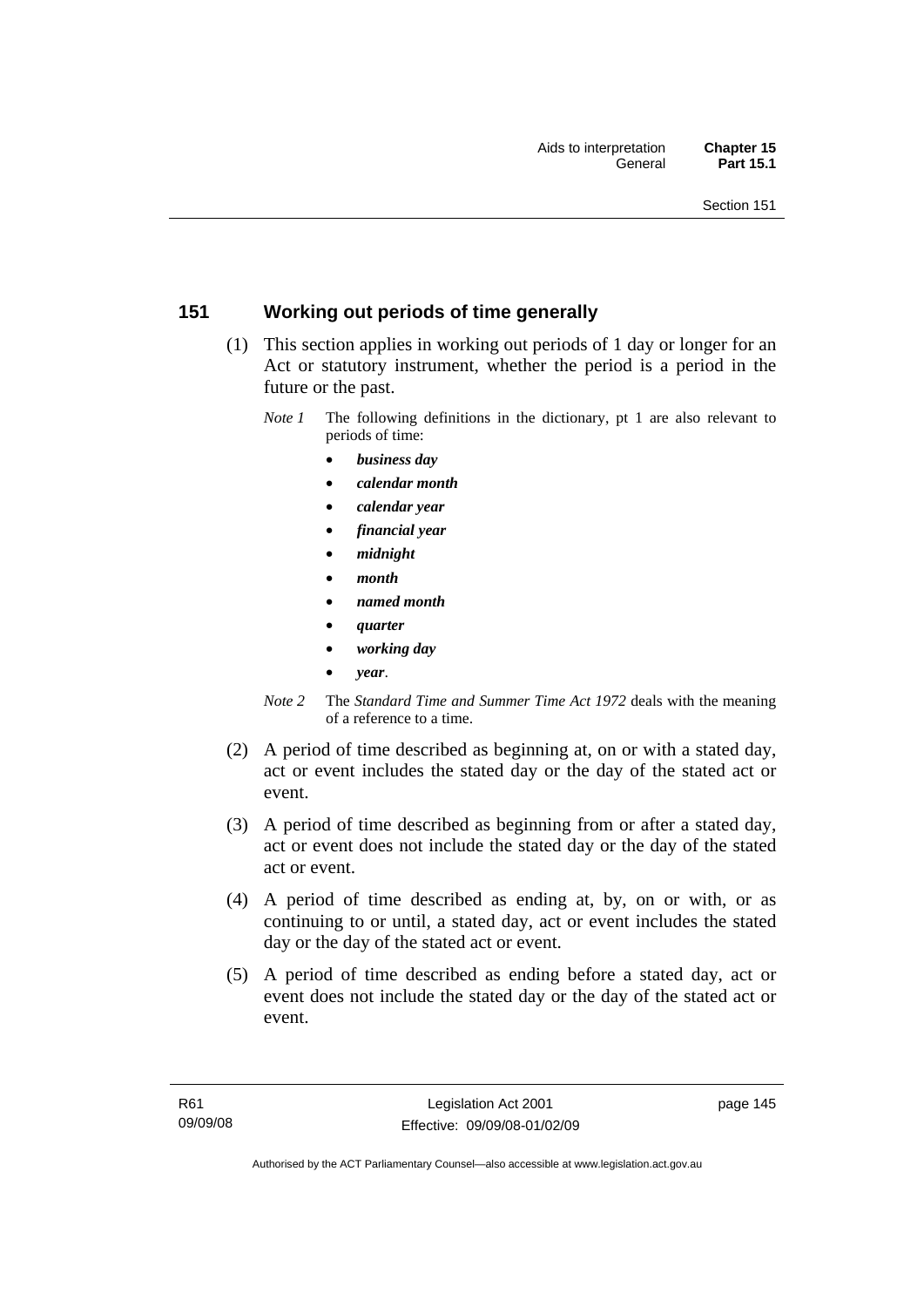#### **Chapter 15** Aids to interpretation **Part 15.1** General

Section 151

 (6) A reference to a number of days between 2 events does not include the days when the events happen.

#### **Example**

A court rule requires a notice of motion to be served 2 days before the return date for the application. If the return date is Friday, that day and the day the application is served are not counted in working out the 2 days. For service to be valid, the application must be served on or before the Tuesday before the return date.

- *Note* An example is part of the Act, is not exhaustive and may extend, but does not limit, the meaning of the provision in which it appears (see Legislation Act, s 126 and s 132).
- (7) Despite subsection (3), if, under an Act or statutory instrument, something must or may be done within a particular period of time after a stated day, the thing may be done on the stated day.
- (8) This section is a determinative provision so far as it applies to an applicable law or applicable provision.
	- *Note* See s 5 for the meaning of determinative provisions, and s 6 for their displacement.
- (9) In this section:

*applicable law* means an Act enacted, or statutory instrument made, after 1 January 2006.

*applicable provision* means a provision inserted after 1 January 2006 into an Act or statutory instrument that is not an applicable law.

*inserted*, for a provision, includes inserted in substitution for another provision.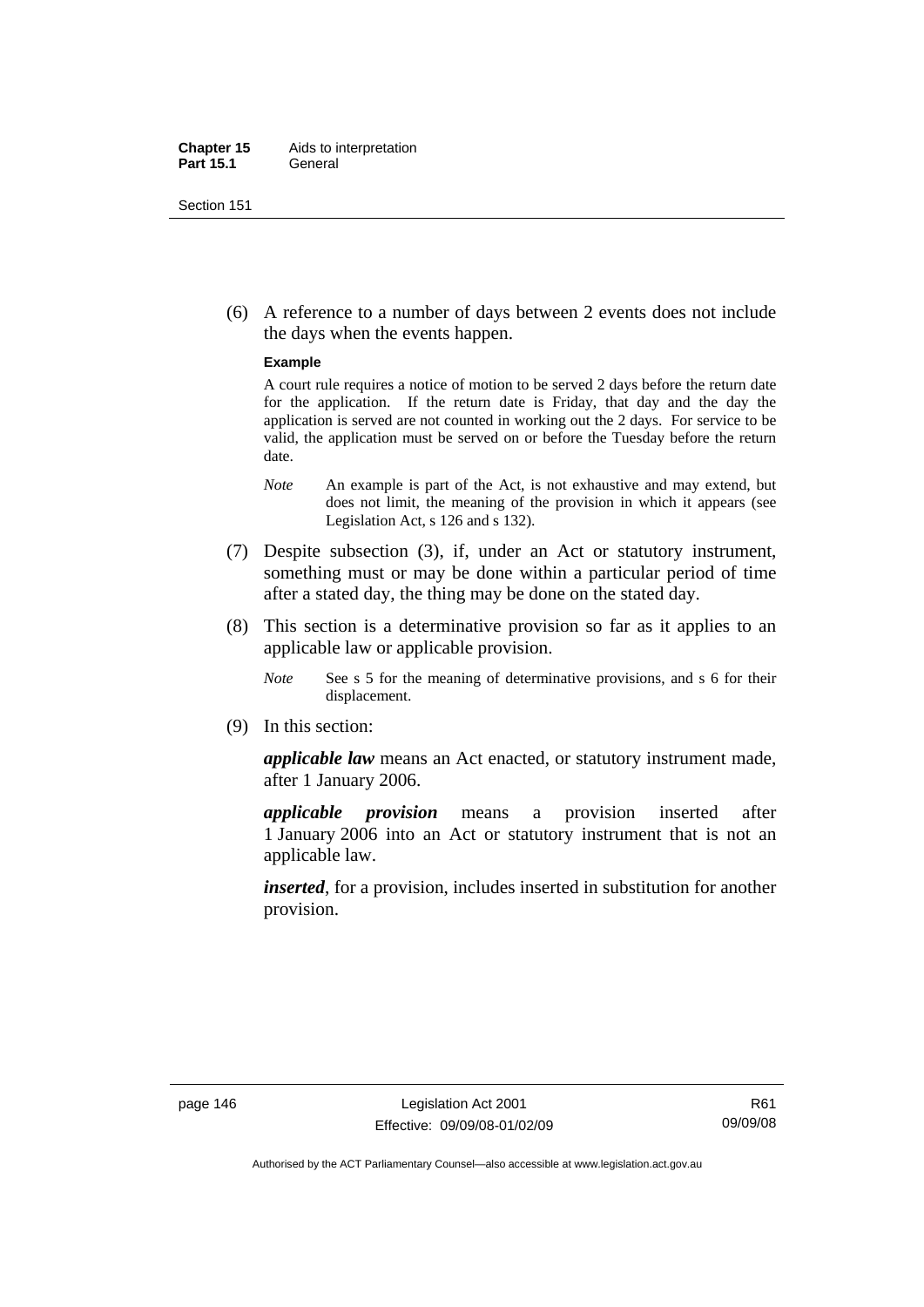## **151A Periods of time ending on non-working days**

- (1) This section applies if—
	- (a) under an Act or statutory instrument, something must or may be done on a particular day or within a particular period of time; and
	- (b) the day, or the last day of the period, is not a working day.
- (2) The thing must or may be done on the next day that is a working day.
- (3) This section is a determinative provision so far as it applies to an applicable law or applicable provision.
	- *Note* See s 5 for the meaning of determinative provisions, and s 6 for their displacement.
- (4) In this section:

*applicable law* means an Act enacted, or statutory instrument made, after 1 January 2006.

*applicable provision* means a provision inserted after 1 January 2006 into an Act or statutory instrument that is not an applicable law.

*inserted*, for a provision, includes inserted in substitution for another provision.

*public entity* means—

- (a) a court or tribunal; or
- (b) an administrative unit; or
- (c) a statutory-office holder; or
- (d) any other entity established for a public purpose under a law.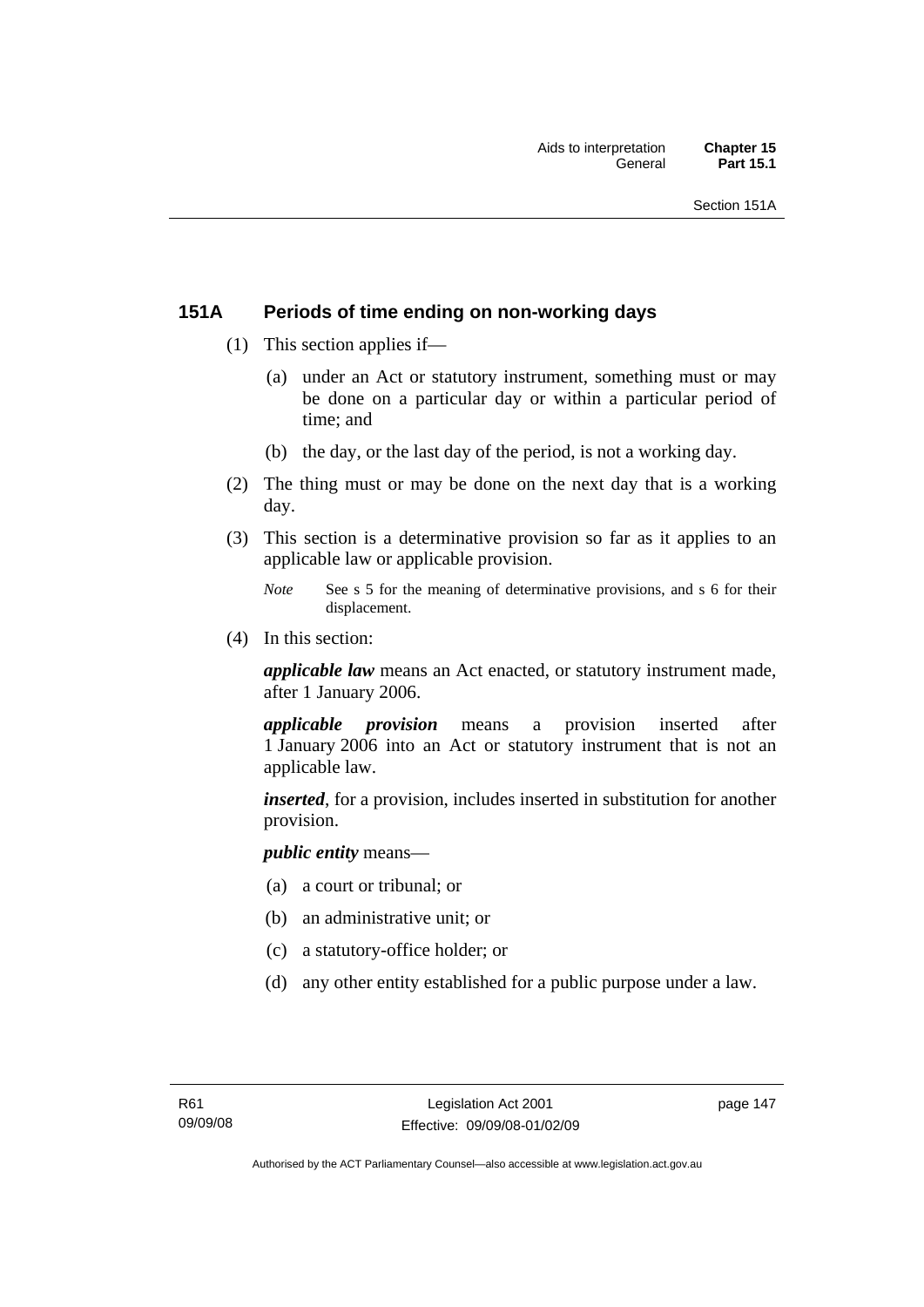Section 151B

#### *working day* means—

- (a) for doing something at an office (however described) of a public entity where the thing must or may be done—a day when the office is open; and
- (b) for doing anything else—a day that is not—
	- (i) a Saturday or Sunday; or
	- (ii) a public holiday at the place where the thing must or may be done; or
	- (iii) if the thing is to be done by or in relation to an authorised deposit-taking institution—a day observed by the institution as a bank holiday at the place where the thing must or may be done.

#### **Example for par (a)**

filing a document at a court registry

*Note* An example is part of the Act, is not exhaustive and may extend, but does not limit, the meaning of the provision in which it appears (see Legislation Act, s 126 and s 132).

## **151B Doing things for which no time is fixed**

- (1) This section applies if—
	- (a) under an Act or statutory instrument, something must or may be done; but
	- (b) no time is provided for doing the thing.
- (2) The thing must or may be done as soon as possible and as often as needed.

## **151C Power to extend time**

- (1) This section applies if, under an Act or statutory instrument—
	- (a) something must or may be done on a particular day or within a particular period of time; but

R61 09/09/08

Authorised by the ACT Parliamentary Counsel—also accessible at www.legislation.act.gov.au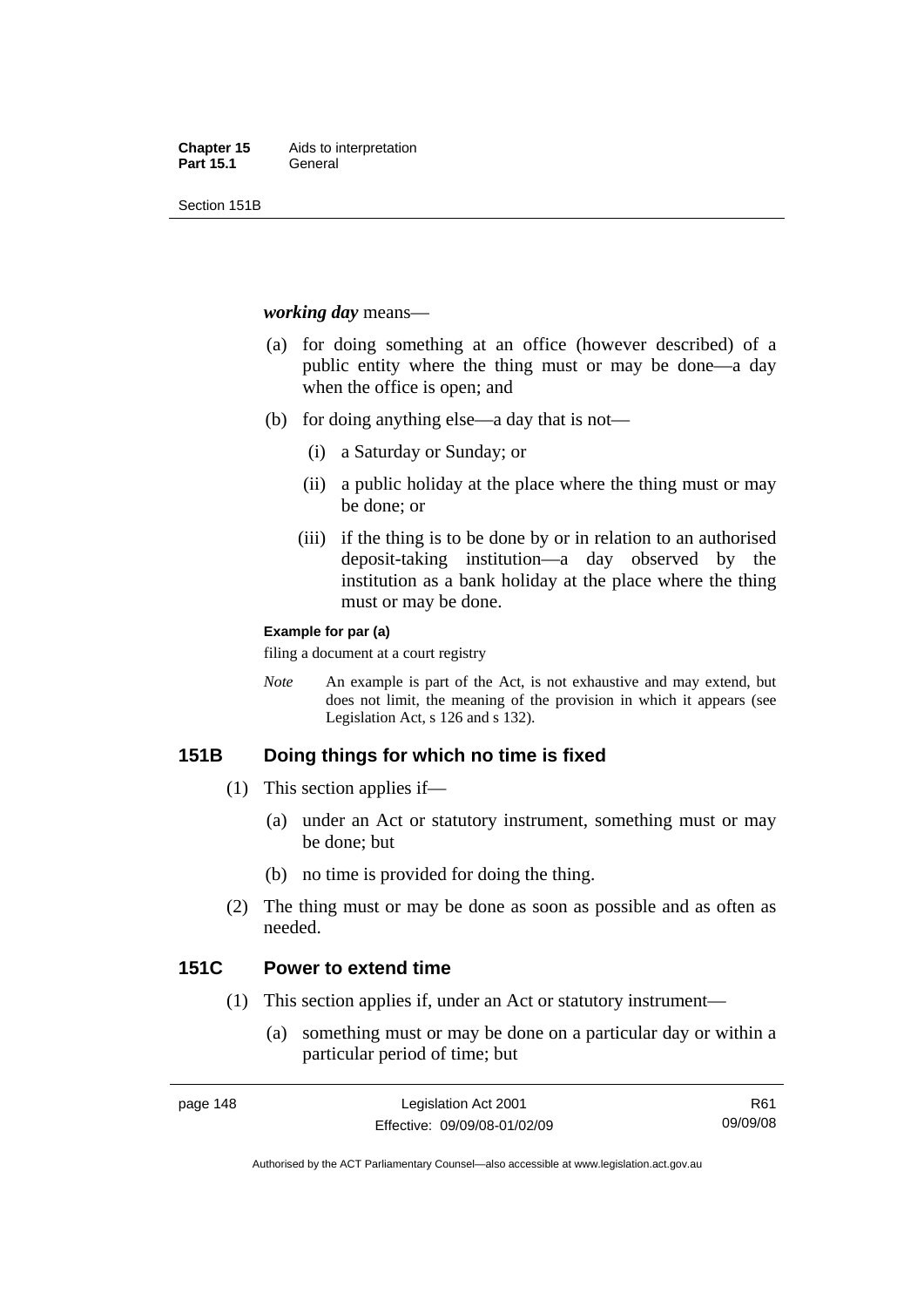- (b) a court or other entity has power to extend the time (the *relevant time*) for doing the thing.
- (2) A person may apply to the court or other entity for the relevant time to be extended even though the relevant time has ended.
- (3) The court or other entity may extend the relevant time even though the relevant time has ended.
- (4) This section is a determinative provision.
	- *Note* See s 5 for the meaning of determinative provisions, and s 6 for their displacement.
- (5) This section applies only to an applicable law or applicable provision.
- (6) In this section:

*applicable law* means an Act enacted, or statutory instrument made, after 1 January 2006.

*applicable provision* means a provision inserted after 1 January 2006 into an Act or statutory instrument that is not an applicable law.

*inserted*, for a provision, includes inserted in substitution for another provision.

## **152 Continuing effect of obligations**

If, under a provision of an Act or statutory instrument, an act is required to be done, the obligation to do the act continues until the act is done even if—

- (a) the provision required the act to be done within a particular period or before a particular time, and the period has ended or the time has passed; or
- (b) someone has been convicted of an offence in relation to failure to do the act.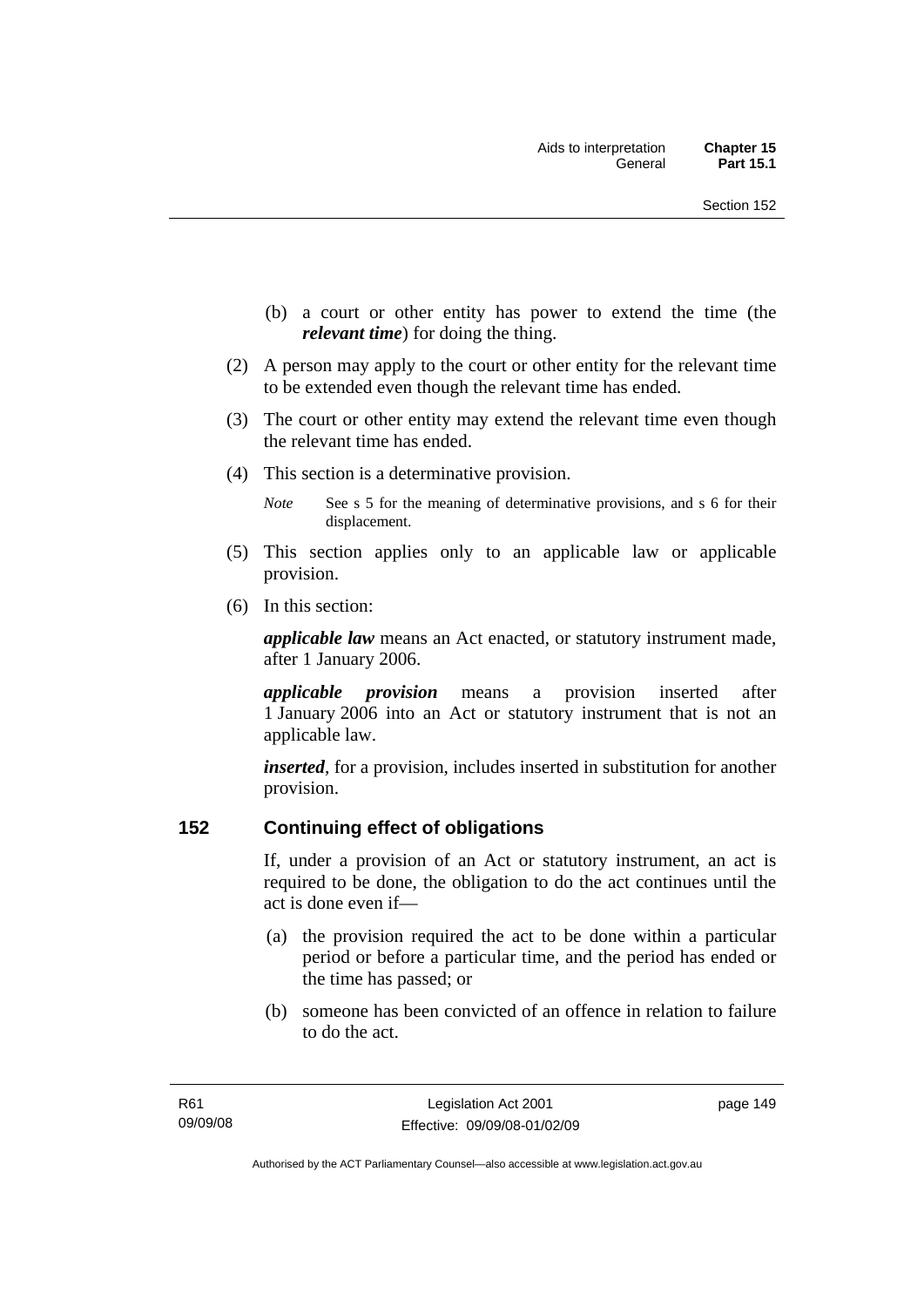**Chapter 15** Aids to interpretation<br>**Part 15.2** Definitions **Definitions** 

Section 155

## **Part 15.2 Definitions**

*Note to pt 15.2* 

See also s 130 (What is a definition?), s 131 (Signpost definitions) and s 148 (Terms used in instruments have same meanings as in authorising laws).

#### **155 Definitions apply subject to contrary intention**

- (1) A definition in an Act or statutory instrument applies except so far as the contrary intention appears.
- (2) This section is a determinative provision.
	- *Note* See s 5 for the meaning of determinative provisions, and s 6 for their displacement.

#### **156 Application of definitions in dictionaries and sections**

 (1) A definition in the dictionary to an Act or statutory instrument applies to the entire Act or instrument unless the Act or instrument provides for the definition to have a more limited application.

#### **Examples**

- 1 The dictionary to the *ABC Act 1999* includes the signpost definition '*x*—see the *XYZ Act 1998*, section 3.'. There is nothing in the *ABC Act 1999* indicating the intended application of the definition of  $x$ . The definition of  $x$ in the *XYZ Act 1998*, section 3, therefore, applies to the entire *ABC Act 1999*.
- 2 In an Act, the word *z* is defined in the dictionary. The definition provides, in part, that '*z*, in part 4 (Registration of vehicles), means ...'. The definition of *z* applies only to part 4.
- 3 In part 6 of an Act (which is headed 'Part 6 Complaints'), the word *a* is defined in section 50. The section is not divided into subsections but contains a number of definitions. Section 50 begins with the words 'In this part:'. However, the dictionary to the Act contains the following definition:

*a*—see section 50.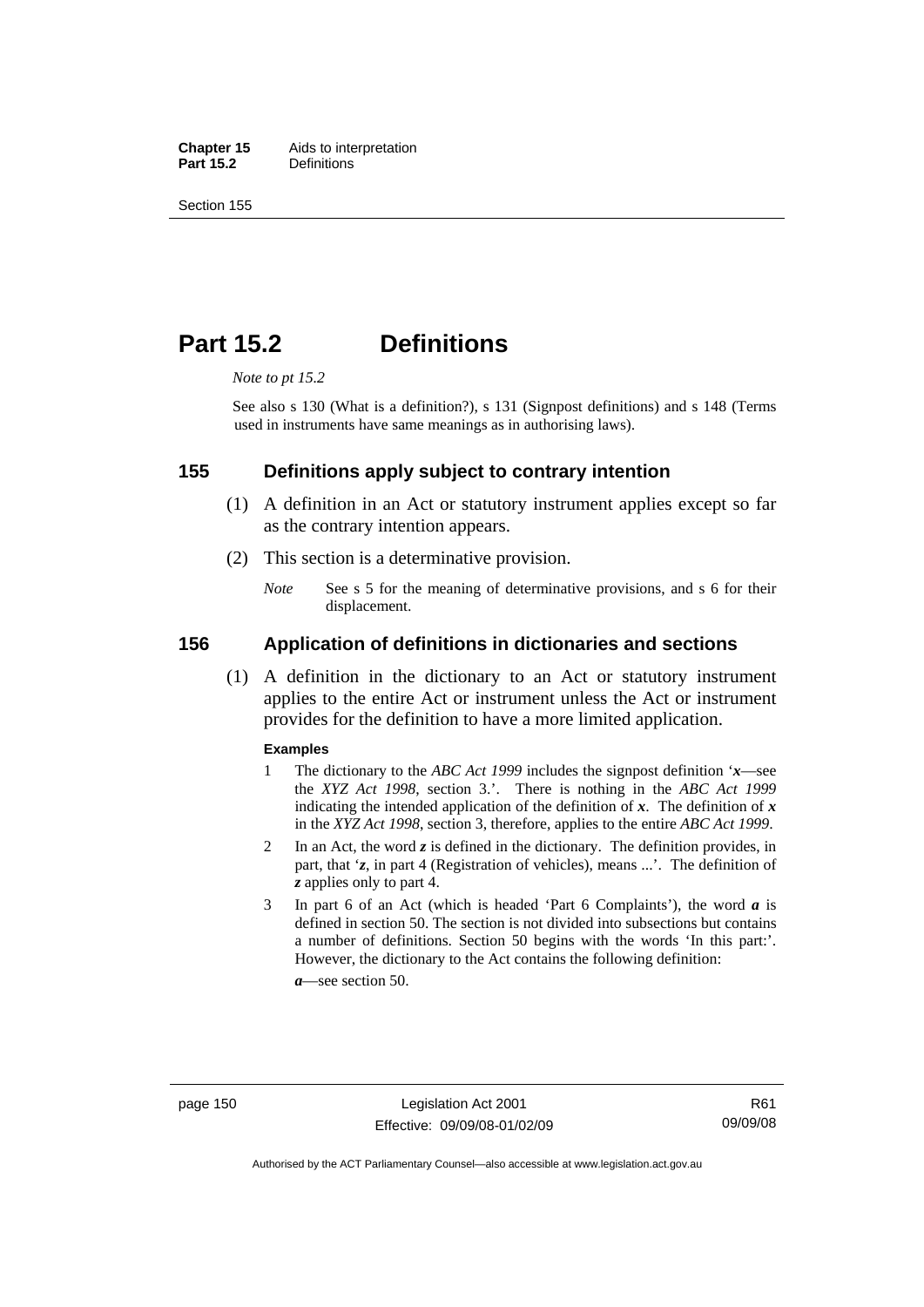The definition of *a* applies to the entire Act (compare s (2) eg 2).

- *Note 1* See s 144 (Meaning of commonly-used terms) for the application of the definitions in this Act, dict, pt 1.
- *Note 2* Section 148 (Terms used in instruments have same meanings as in authorising laws) provides that terms used in a statutory instrument have the same meaning as they have in the Act or statutory instrument under which the statutory instrument is made.
- *Note 3* An example is part of the Act, is not exhaustive and may extend, but does not limit, the meaning of the provision in which it appears (see s 126 and s 132).
- (2) A definition in a section of an Act or statutory instrument applies only to the section unless the Act or instrument provides for the definition to have a broader application.

#### **Examples**

- 1 This Act, section 255 (7) (Forms) contains definitions of *form 1* and *form 2* as tagged terms. There is nothing in this Act indicating that the definitions apply outside section 255. The definitions apply only to section 255.
- 2 In part 6 of an Act (which is headed 'Part 6 Complaints'), the word *a* is defined in section 50. The section is not divided into subsections but contains a number of definitions. Section 50 begins with the words 'In this part:'. However, the dictionary to the Act contains the following definition:

*a*, for part 6 (Complaints)—see section 50.

The definition of *a* applies to all of part 6, but not to provisions of the Act outside part 6 (compare s (1) eg 3).

- 3 In an Act, the word *b* is defined in a section, which is not divided into subsections but contains a number of definitions. The section begins with the words 'In this Act:'. The definition of *b* applies to the entire Act.
- (3) A definition in a section of an Act or statutory instrument applies to the entire section unless the Act or instrument provides for the definition to have a more limited application.

#### **Example**

In a subsection of a section of an Act, the word  $c$  is defined. The subsection begins with the words 'In subsection  $(3)$ :'. The definition of  $c$  applies only to subsection (3) of that section.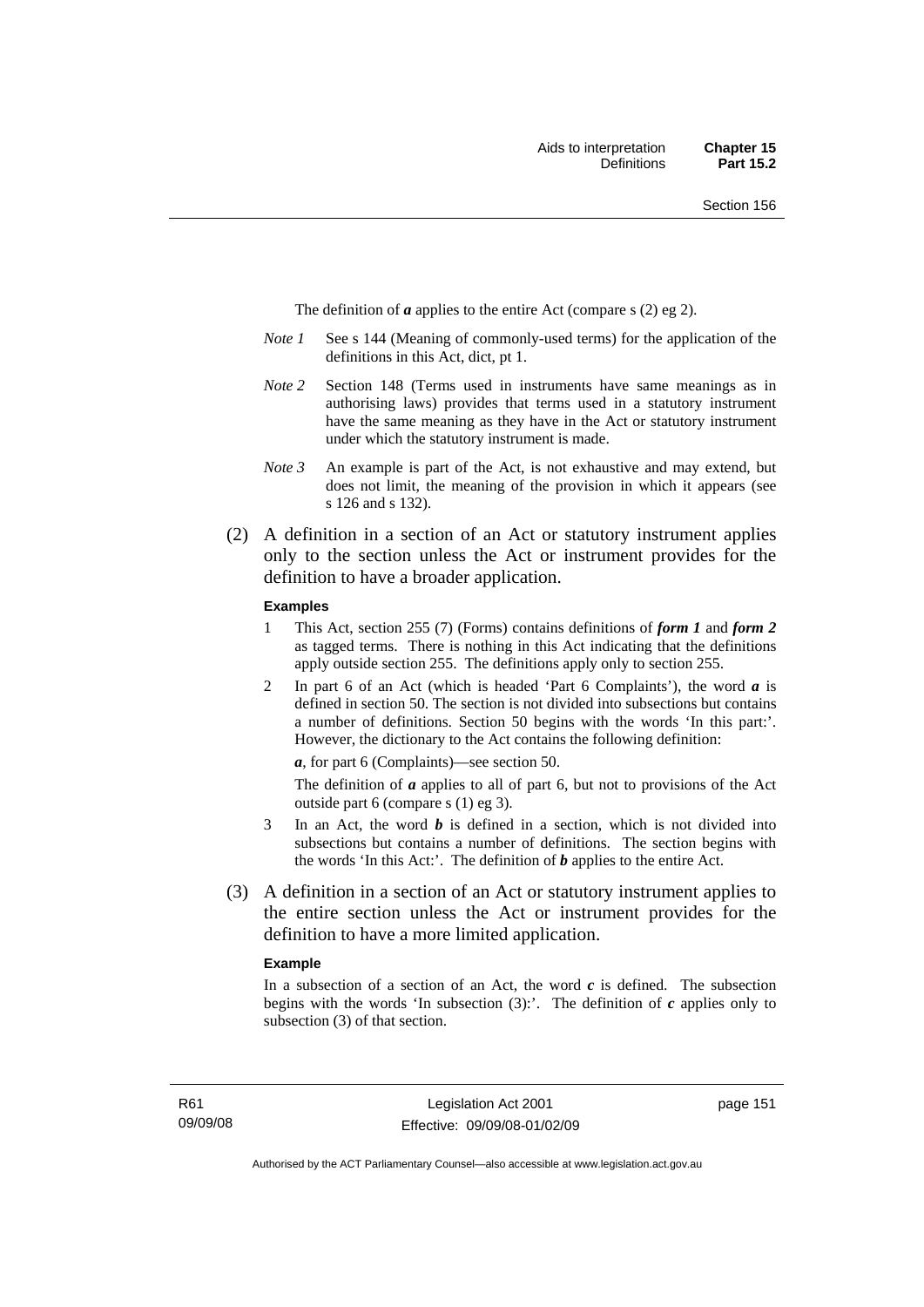- (4) In applying this section to an Act or statutory instrument that is divided otherwise than into sections, a reference to a section is a reference to a corresponding provision of the Act or instrument.
	- *Note* A reference to an Act or statutory instrument includes a reference to a provision of the Act or instrument (see s 7 and s 13).

## **157 Defined terms—other parts of speech and grammatical forms**

If an Act or statutory instrument defines a term, other parts of speech and grammatical forms of the term have corresponding meanings.

#### **Example**

The *Publication (Grants) Act 2001* contains a definition of *publish* and also contains other forms of the same word ('published', 'publisher', 'publishes', 'publishing' and 'publication'). Because of this section, all forms of the word will have the same meaning except so far as the Act otherwise expressly provides or a contrary intention appears (see s 6 (3)).

*Note* An example is part of the Act, is not exhaustive and may extend, but does not limit, the meaning of the provision in which it appears (see s 126 and s 132).

page 152 Legislation Act 2001 Effective: 09/09/08-01/02/09

Authorised by the ACT Parliamentary Counsel—also accessible at www.legislation.act.gov.au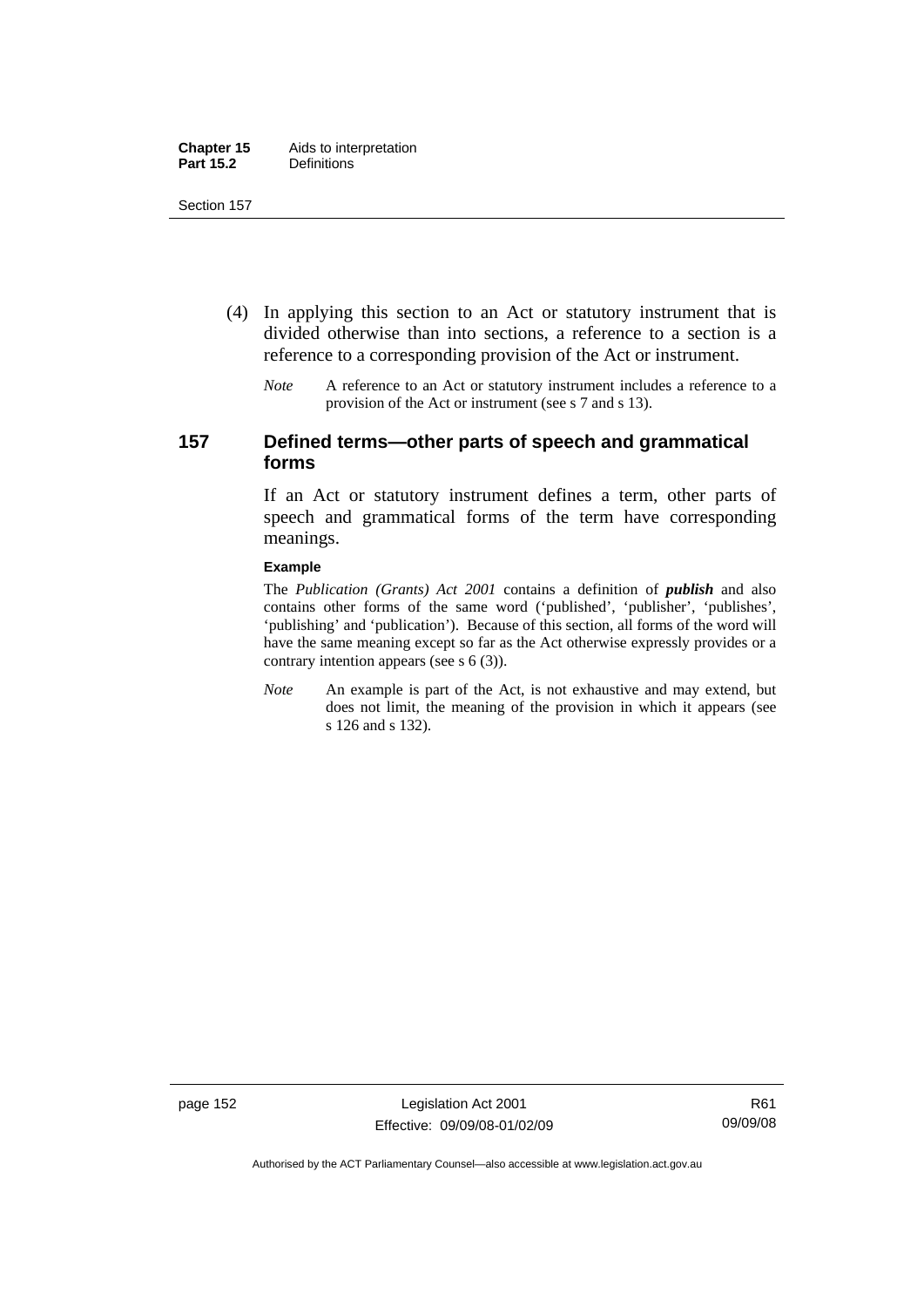# **Part 15.3 References to various entities and things**

*Note to pt 15.3* 

See also ch 10 (Referring to laws).

#### **160 References to people generally**

- (1) In an Act or statutory instrument, a reference to a person generally includes a reference to a corporation as well as an individual.
- (2) Subsection (1) is not displaced only because there is an express reference to either an individual or a corporation elsewhere in the Act or statutory instrument.

#### **Examples of references to a person generally**

- 1 another person
- 2 anyone else
- 3 party
- 4 someone else
- 5 employer

#### **Examples of express references to a corporation**

- 1 body corporate
- 2 company

#### **Examples of express references to an individual**

- 1 adult
- 2 child
- 3 spouse
- 4 driver
- (3) Subsection (2) does not limit the operation of section 6.

*Note* Section 6 deals with the displacement of a provision of this Act.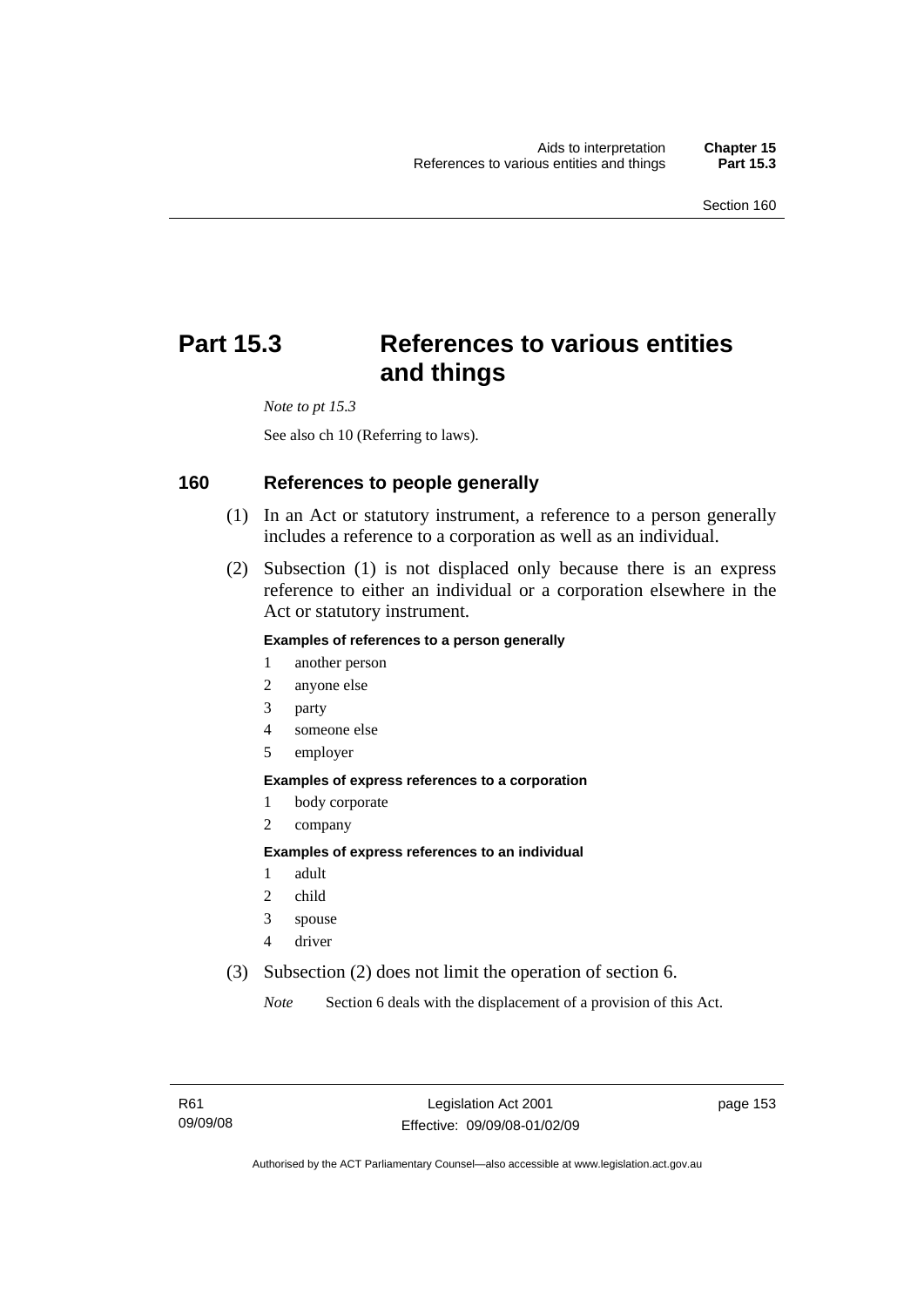## **161 Corporations liable to offences**

- (1) A provision of a law that creates an offence (whether indictable or summary) applies to corporations as well as to individuals.
- (2) A provision of a law that creates an offence can apply to a corporation even though contravention of the provision is punishable by imprisonment (with or without another penalty).

#### **Example**

A provision of an Act contains the following penalty: 'Maximum penalty: 100 penalty units, imprisonment for 1 year or both.' The provision can apply to a corporation.

- (3) If a corporation is convicted of an offence and, apart from this subsection, the penalty for the offence is a period of imprisonment only, the court may impose a maximum penalty of—
	- (a) if the period of imprisonment is not longer than 6 months— 50 penalty units; and
	- (b) if the period of imprisonment is longer than 6 months but not longer than 1 year—100 penalty units; and
	- (c) if the period of imprisonment is longer than 1 year but not longer than 2 years—200 penalty units; and
	- (d) if the period of imprisonment is longer than 2 years but not longer than 5 years—500 penalty units; and
	- (e) if the period of imprisonment is longer than 5 years but not longer than 10 years—1 000 penalty units; and
	- (f) if the period of imprisonment is longer than 10 years—1 500 penalty units.

*Note* Section 133 explains the meaning and value of penalty units.

(4) In this section:

*law* means an Act, subordinate law or disallowable instrument.

Authorised by the ACT Parliamentary Counsel—also accessible at www.legislation.act.gov.au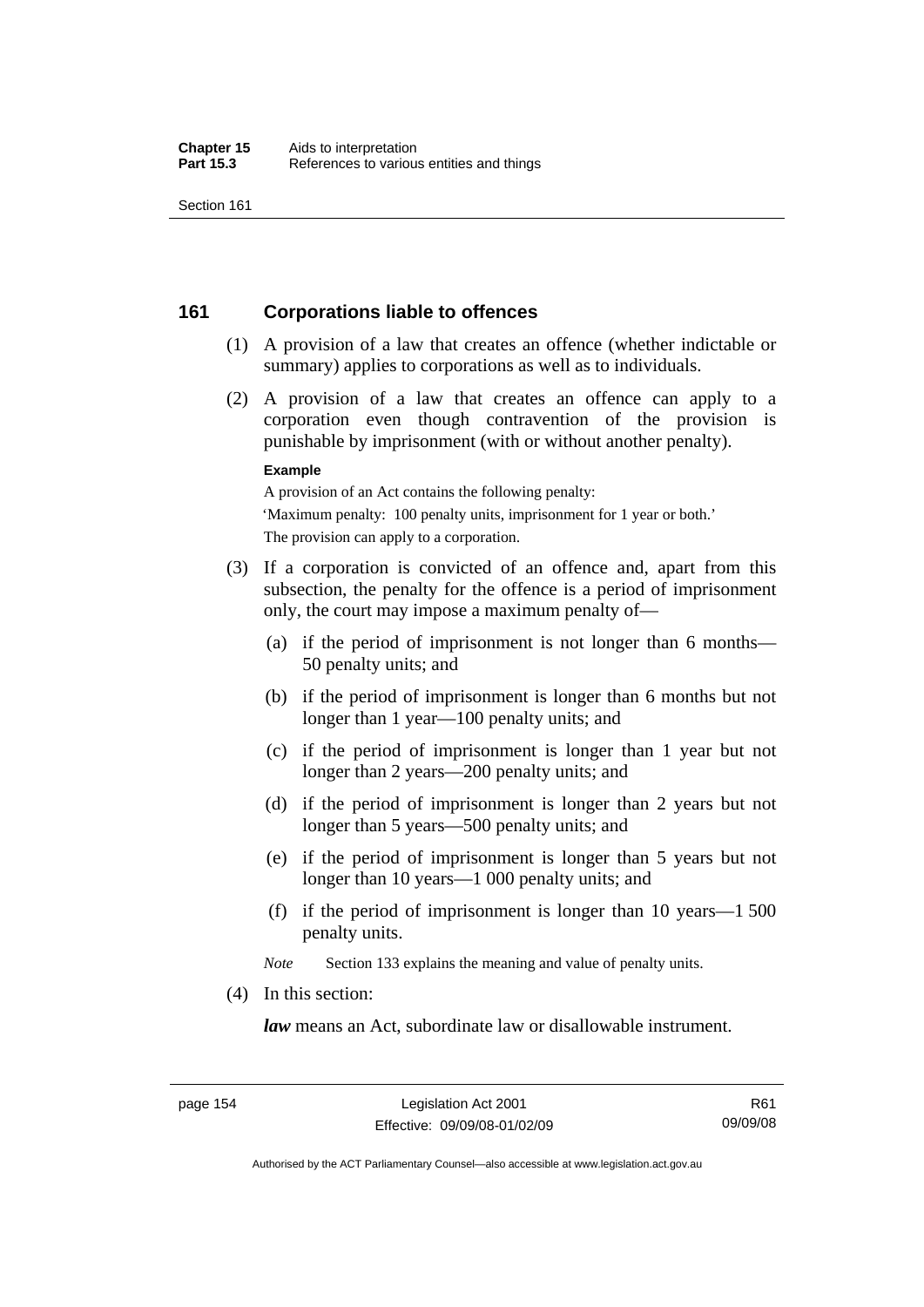## **162 References to** *a Minister* **or** *the Minister*

 (1) In an Act or statutory instrument, a reference to *a Minister* is a reference to the Chief Minister or a Minister appointed under the Self-Government Act, section 41.

*Note* See dict, pt 1, def *Chief Minister*.

- (2) In a provision of an Act or statutory instrument, a reference to *the Minister* without identifying the Minister's title or portfolio is a reference to—
	- (a) the Minister for the time being administering the provision; or
	- (b) if, for the time being, different Ministers administer the provision in relation to different matters—
		- (i) if only 1 Minister administers the provision in relation to the relevant matter—the Minister; or
		- (ii) if 2 or more Ministers administer the provision in relation to the relevant matter—any of the Ministers; or
	- (c) if paragraph (b) does not apply and, for the time being, 2 or more Ministers administer the provision—any of the Ministers.
- (3) In subsection (2):

*Minister* includes a Minister for the time being acting on behalf of the Minister or 2 or more Ministers.

 (4) If an Act or statutory instrument mentions a Minister and identifies the Minister by reference to the fact that the Minister administers a stated Act, statutory instrument or provision, subsection (2) applies as if references in paragraphs (a) to (c) to the provision were references to the stated Act, instrument or provision.

*Note* See also dict, pt 1, defs *Attorney-General* and *Treasurer*.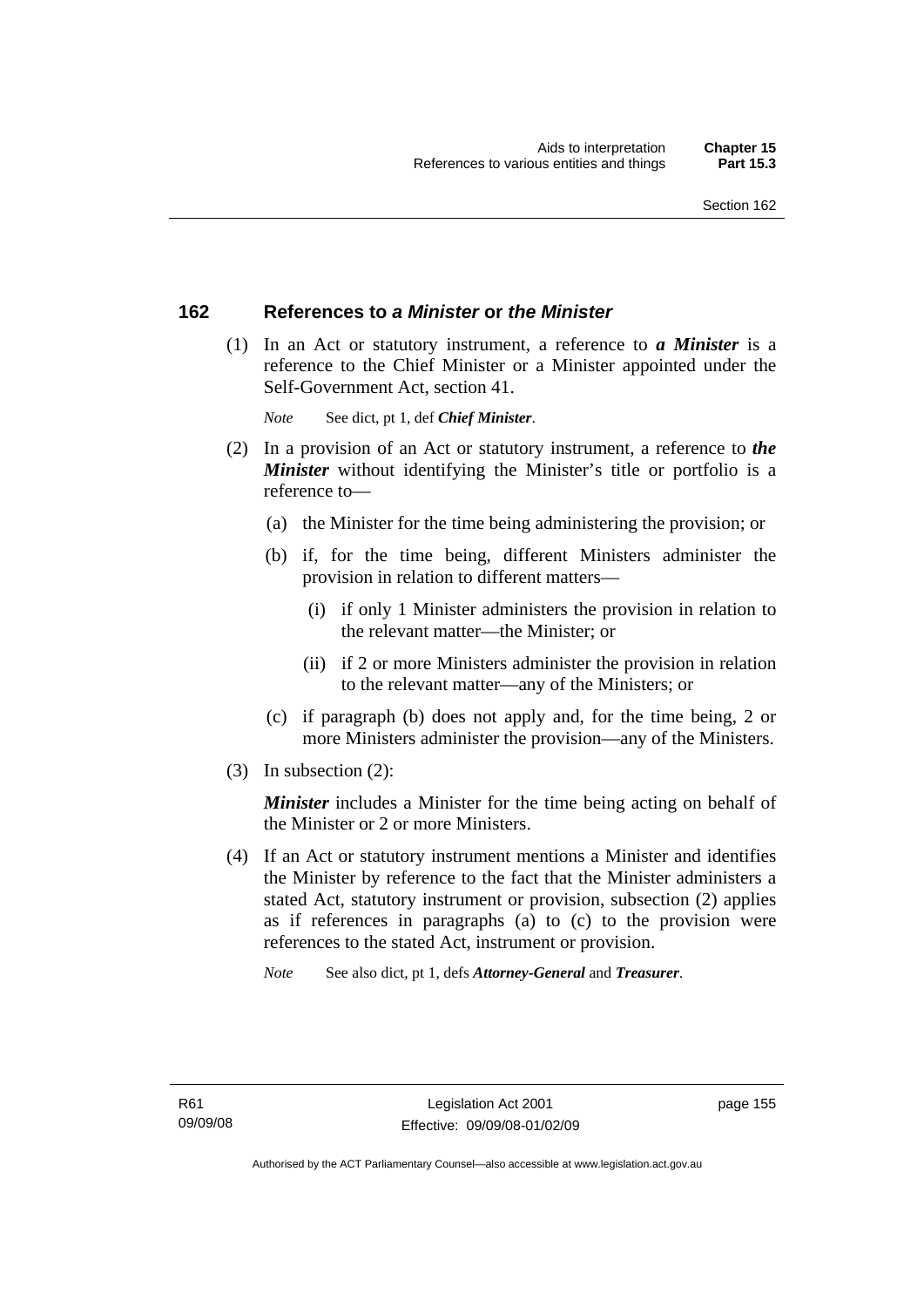## **163 References to** *a chief executive* **or** *the chief executive*

- (1) In an Act or statutory instrument, a reference to *a chief executive* is a reference to a person employed under the Public Sector Management Act, section 28 (Chief executives—engagement) or section 30 (Chief executives—temporary contracts) to perform the duties of an office of chief executive.
- (2) In a provision of an Act or statutory instrument, a reference to *the chief executive* without identifying the chief executive's title is a reference to—
	- (a) the chief executive of the administrative unit responsible for the provision; or
	- (b) if, for the time being, different administrative units are responsible for the provision in relation to different matters—
		- (i) if only 1 administrative unit is responsible for the provision in relation to the relevant matter—the chief executive of the administrative unit; or
		- (ii) if 2 or more administrative units are responsible for the provision in relation to the relevant matter—the chief executive of any of the administrative units; or
	- (c) if paragraph (b) does not apply and, for the time being, 2 or more administrative units are responsible for the provision the chief executive of any of the administrative units.

*Note* See dict, pt 1, def *administrative unit*.

 (3) If an Act or statutory instrument mentions a chief executive and identifies the chief executive by reference to the fact that the chief executive is the chief executive of the administrative unit responsible for a stated Act, statutory instrument or provision, subsection (2) applies as if references in paragraphs (a) to (c) to the provision were references to the stated Act, instrument or provision.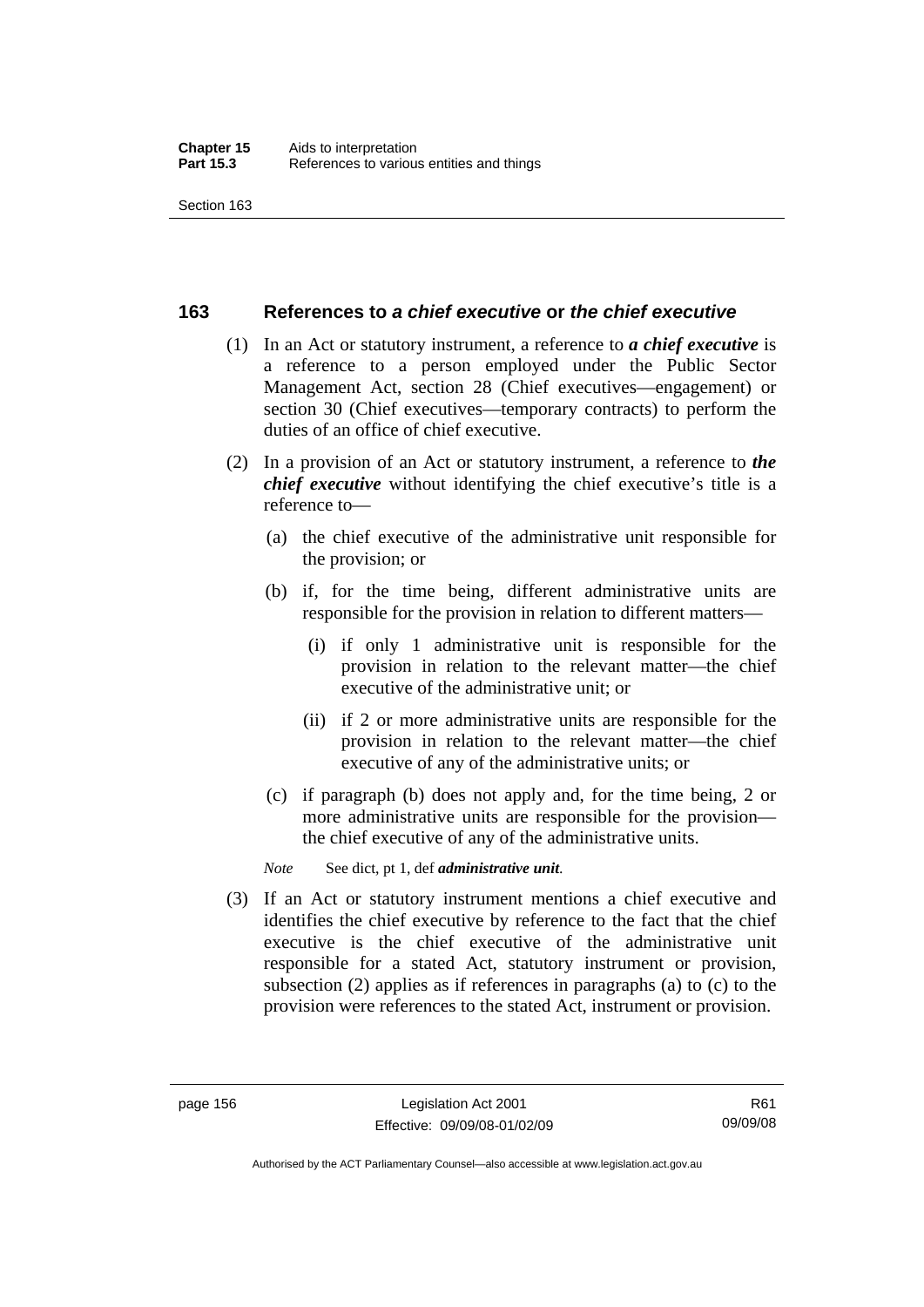(4) In this section:

*chief executive*, of an administrative unit, means the person who is employed under the Public Sector Management Act, section 28 or section 30 to perform the duties of the office of chief executive in the administrative unit.

*Public Sector Management Act* means the *Public Sector Management Act 1994*.

*responsible*, for a provision, means allocated responsibility for the provision under the Public Sector Management Act, section 14 (1) (b) (Ministerial responsibility and functions of administrative units).

## **164 References to Australian Standards etc**

- (1) In an Act or statutory instrument, a reference consisting of the words 'Australian Standard' or 'AS' followed by a number is a reference to the standard so numbered published by or on behalf of Standards Australia.
- (2) In an Act or statutory instrument, a reference consisting of the words 'Australian/New Zealand Standard' or 'AS/NZS' followed by a number is a reference to the standard so numbered published jointly by or on behalf of Standards Australia and Standards New Zealand.

#### **Examples for s 164**

1 AS 4608-1999

- 2 AS/NZS 4906: 1994
- *Note* An example is part of the Act, is not exhaustive and may extend, but does not limit, the meaning of the provision in which it appears (see s 126 and s 132).

## **165 References to Assembly committees that no longer exist**

In an Act or statutory instrument, a reference (whether by name or description) to a committee of the Legislative Assembly that no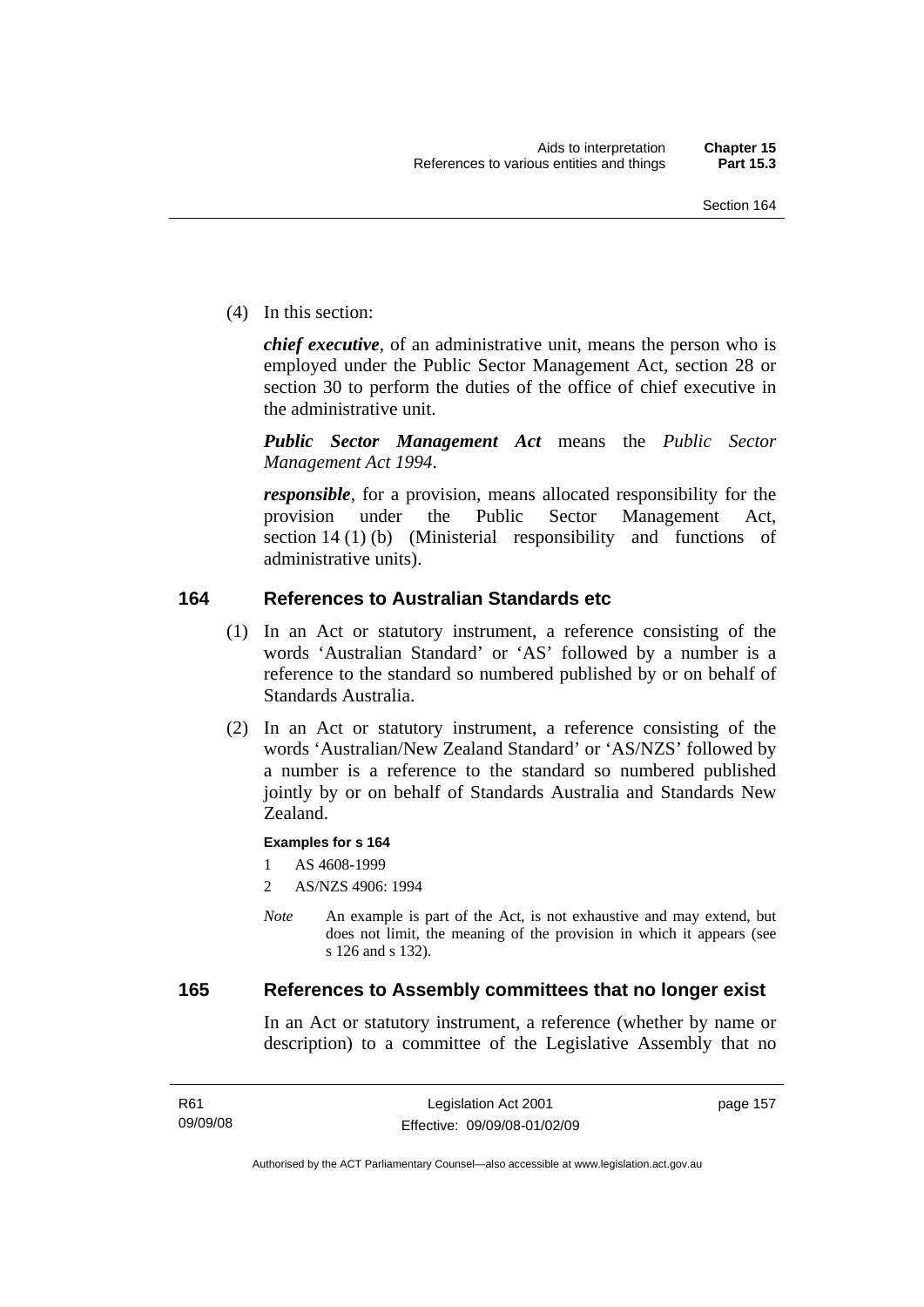| Chapter 15       | Aids to interpretation                    |
|------------------|-------------------------------------------|
| <b>Part 15.3</b> | References to various entities and things |

longer exists is a reference to the committee of the Assembly nominated by the Speaker either generally or for the provision containing the reference.

## **168 References to person with interest in land include personal representative etc**

In an Act or statutory instrument, a reference to a person with an interest in land or other property includes a reference to the person's personal representatives, successors and assigns.

#### **Examples of references to people with interests in land**

- 1 proprietor
- 2 transferor or transferee
- 3 mortgagor or mortgagee
- 4 lessor or lessee
- 5 sublessor or sublessee
- 6 trustee
- *Note* An example is part of the Act, is not exhaustive and may extend, but does not limit, the meaning of the provision in which it appears (see s 126 and s 132).

## **169 References to** *domestic partner* **and** *domestic partnership*

- (1) In an Act or statutory instrument, a reference to a person's *domestic partner* is a reference to someone who lives with the person in a domestic partnership, and includes a reference to a spouse or civil partner of the person.
	- *Note* The Macquarie dictionary, (1997) defines spouse as 'either member of a married pair in relation to the other; one's husband or wife'.
- (2) In an Act or statutory instrument, a *domestic partnership* is the relationship between 2 people, whether of a different or the same sex, living together as a couple on a genuine domestic basis.

#### **Example of indicators to decide whether 2 people are in a domestic partnership**

1 the length of their relationship

Authorised by the ACT Parliamentary Counsel—also accessible at www.legislation.act.gov.au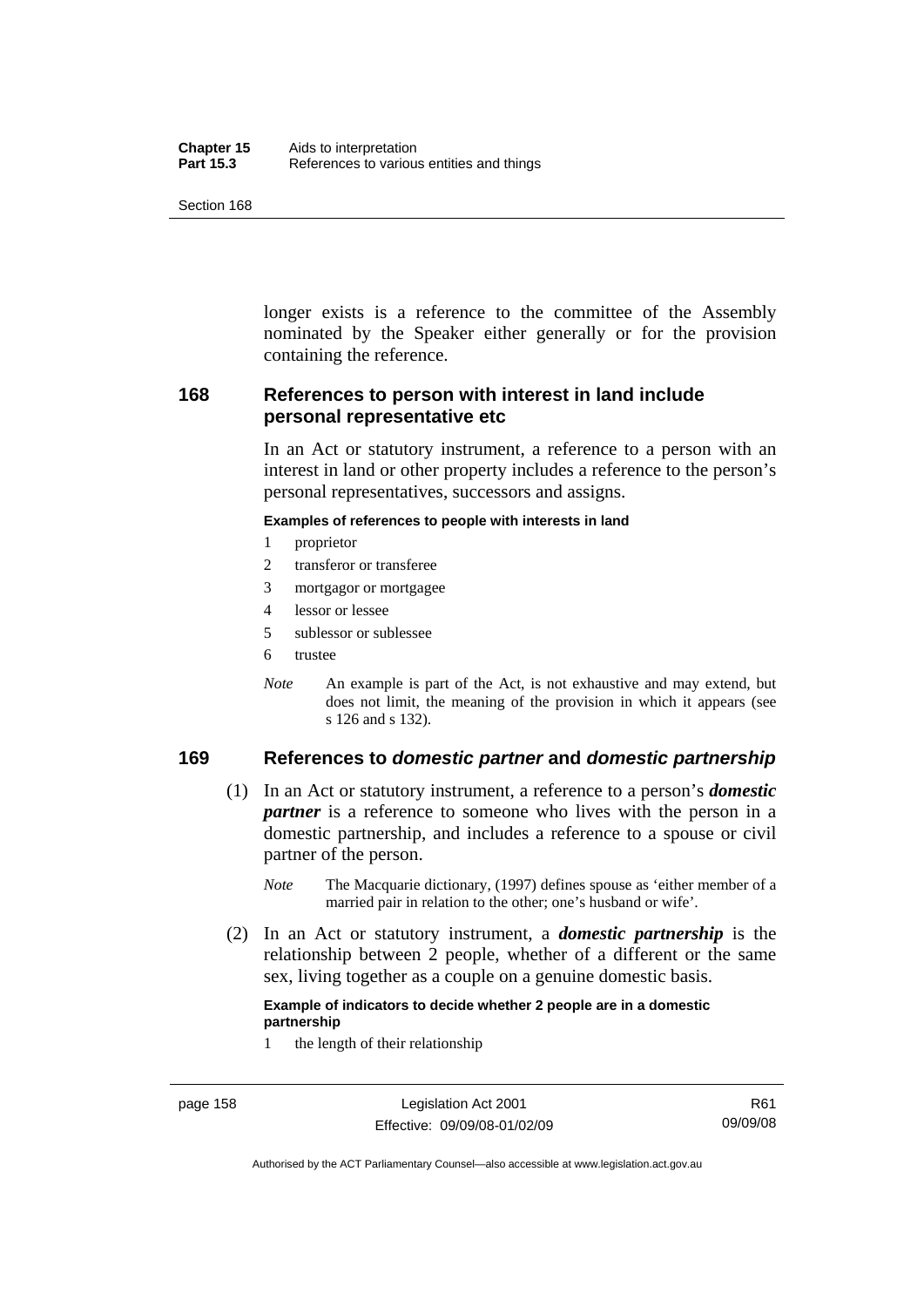- 2 whether they are living together
- 3 if they are living together—how long and under what circumstances they have lived together
- 4 whether there is a sexual relationship between them
- 5 their degree of financial dependence or interdependence, and any arrangements for financial support, between or by them
- 6 the ownership, use and acquisition of their property, including any property that they own individually
- 7 their degree of mutual commitment to a shared life
- 8 whether they mutually care for and support children
- 9 the performance of household duties
- 10 the reputation, and public aspects, of the relationship between them
- *Note* An example is part of the Act, is not exhaustive and may extend, but does not limit, the meaning of the provision in which it appears (see s 126 and s 132).
- (3) In an Act or statutory instrument, a reference to a *domestic partnership* includes a reference to a marriage and a civil partnership.

## **169A References to** *transgender people*

- (1) A *transgender person* is a person who—
	- (a) identifies as a member of a different sex by living, or seeking to live, as a member of that sex; or
	- (b) has identified as a member of a different sex by living as a member of that sex;

whether or not the person is a recognised transgender person.

 (2) A *transgender person* includes a person who is thought of as a transgender person, whether or not the person is a recognised transgender person.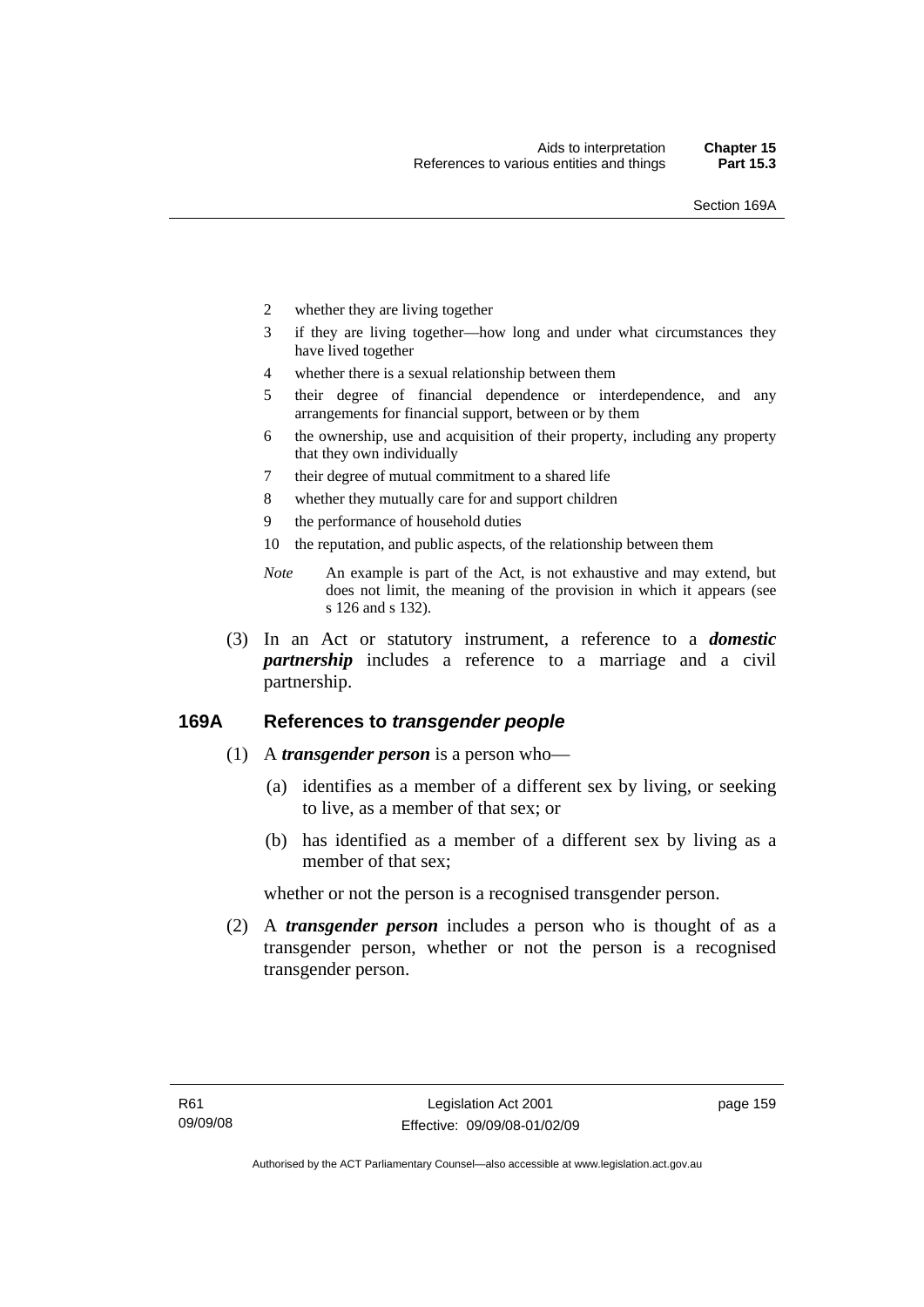Section 169B

 (3) A *recognised transgender person* is a person the record of whose sex is altered under the *Births, Deaths and Marriages Registration Act 1997*, part 4 or the corresponding provisions of a law of a State or another Territory.

## **169B References to** *intersex people*

An *intersex person* is a person who, because of a genetic condition, was born with reproductive organs or sex chromosomes that are not exclusively male or female.

page 160 Legislation Act 2001 Effective: 09/09/08-01/02/09

R61 09/09/08

Authorised by the ACT Parliamentary Counsel—also accessible at www.legislation.act.gov.au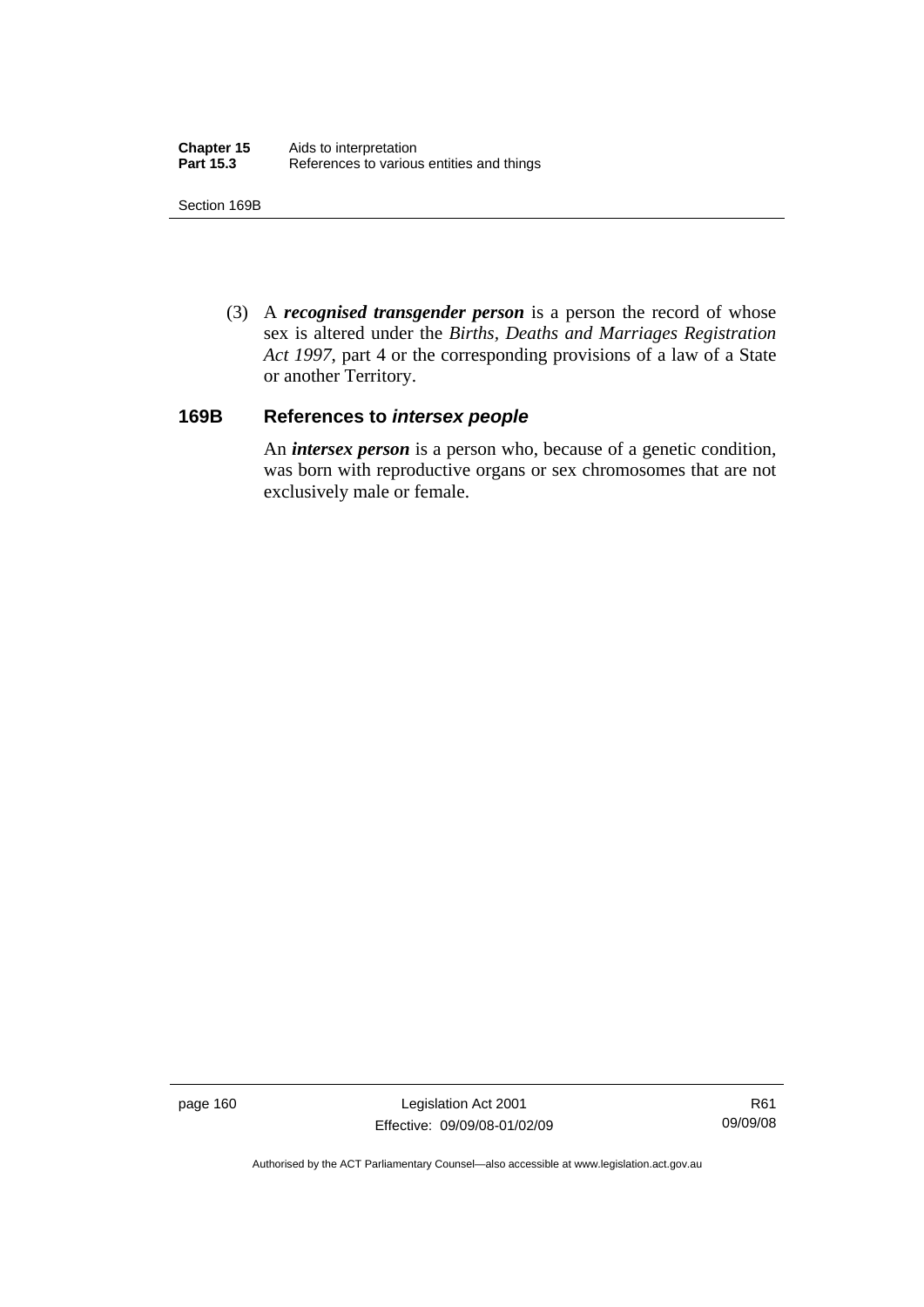# **Part 15.4 Preservation of certain common law privileges**

## **170 Privileges against selfincrimination and exposure to civil penalty**

- (1) An Act or statutory instrument must be interpreted to preserve the common law privileges against selfincrimination and exposure to the imposition of a civil penalty.
- (2) However, this section does not affect the operation of the *Evidence Act 1995* (Cwlth).
	- *Note* The *Evidence Act 1995* (Cwlth), s 128 contains provisions that apply if a witness raises these privileges in a proceeding. The section applies to proceedings in ACT courts (see *Evidence Act 1995* (Cwlth), s 4). However, the privileges have been abolished for bodies corporate (see *Evidence Act 1995* (Cwlth), s 187).
- (3) This section is a determinative provision.
	- *Note* See s 5 for the meaning of determinative provisions, and s 6 for their displacement.

## **171 Client legal privilege**

- (1) An Act or statutory instrument must be interpreted to preserve the common law privilege in relation to client legal privilege (also known as legal professional privilege).
- (2) However, this section does not affect the operation of the *Evidence Act 1995* (Cwlth).
	- *Note* The *Evidence Act 1995* (Cwlth), pt 3.10, div 1 contains provisions about client legal privilege. The provisions apply to proceedings in ACT courts (see *Evidence Act 1995* (Cwlth), s 4).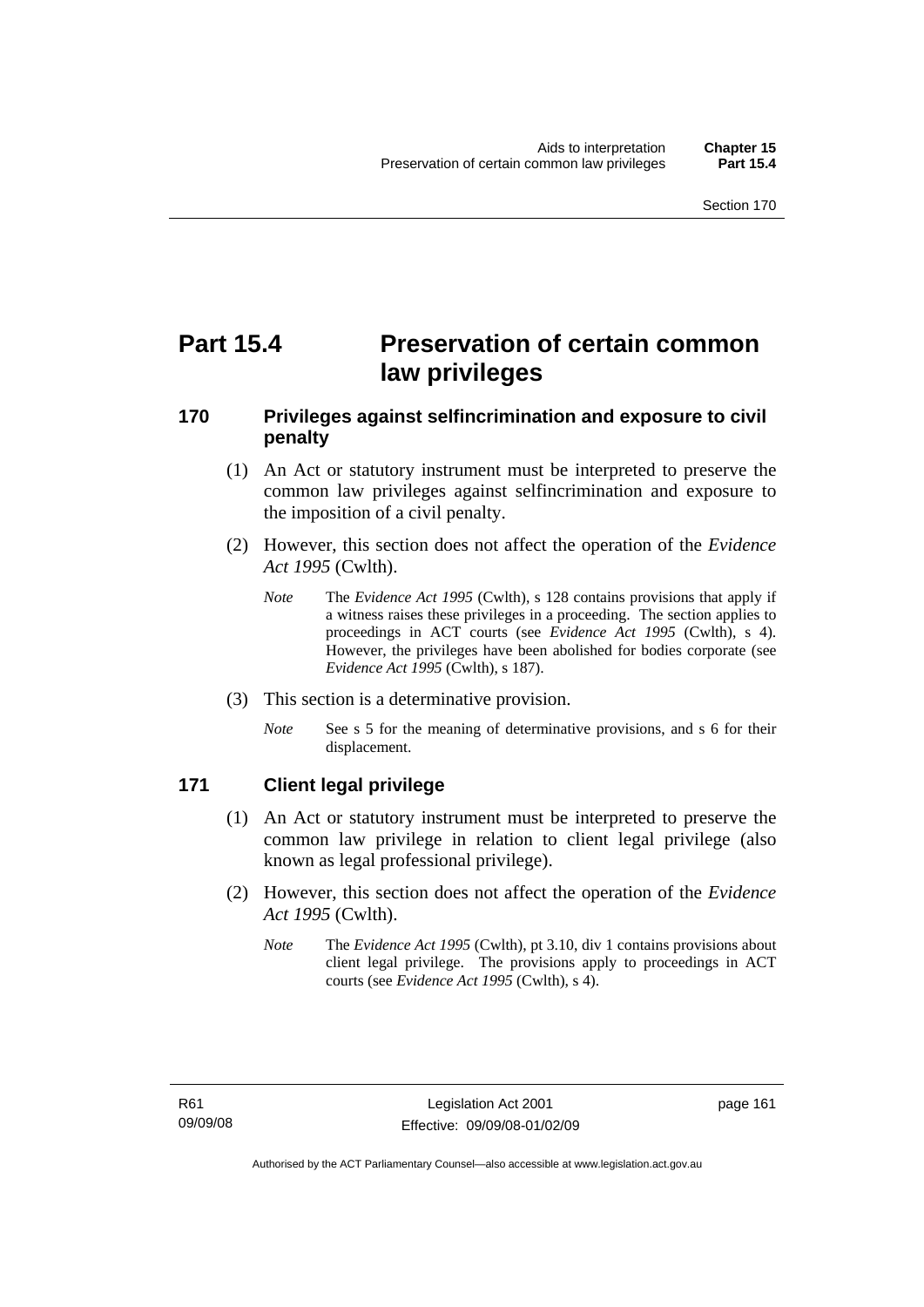- (3) This section is a determinative provision.
	- *Note* See s 5 for the meaning of determinative provisions, and s 6 for their displacement.

page 162 Legislation Act 2001 Effective: 09/09/08-01/02/09

R61 09/09/08

Authorised by the ACT Parliamentary Counsel—also accessible at www.legislation.act.gov.au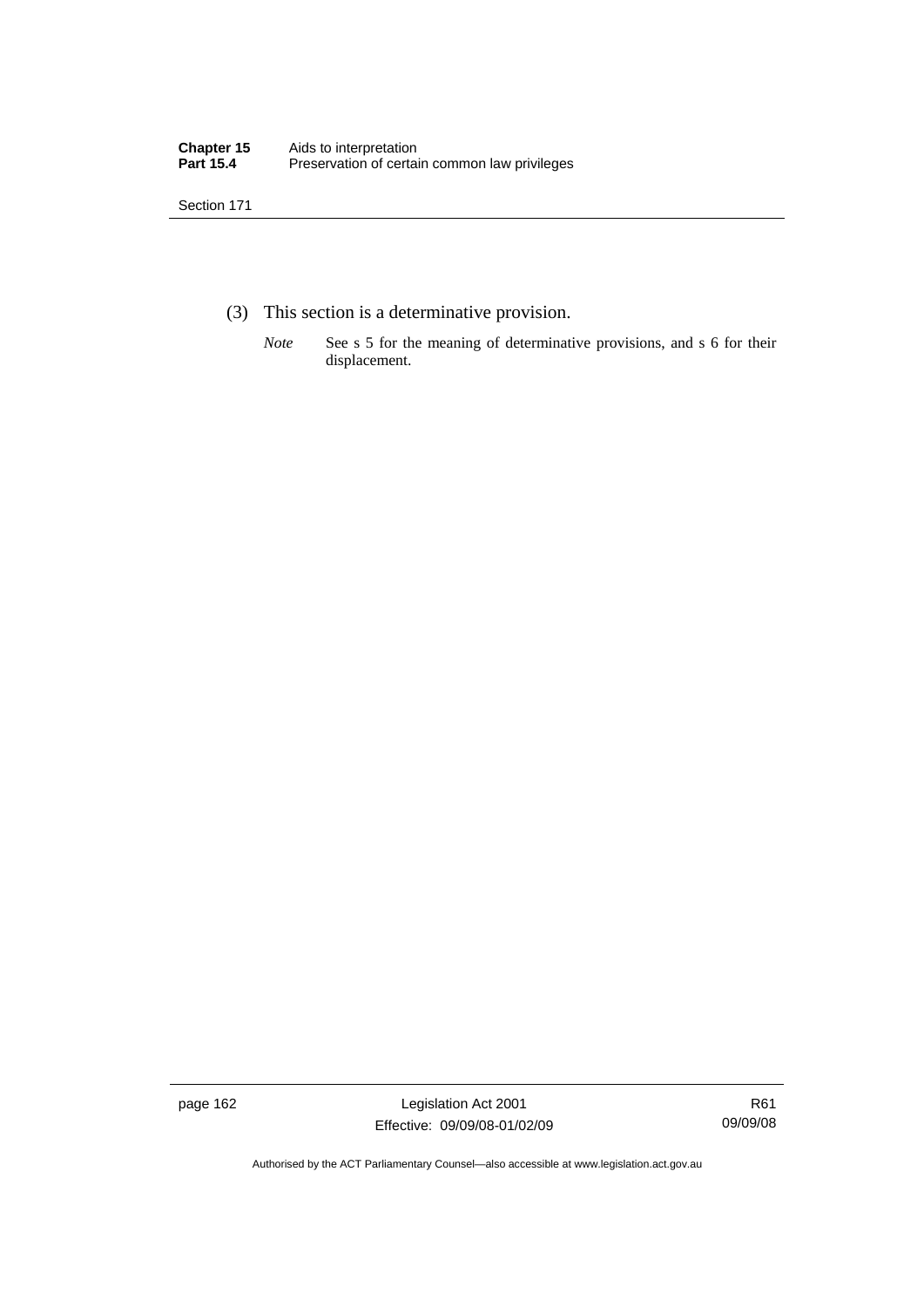# **Chapter 16 Courts, tribunals and other decision-makers**

## **175 Meaning of** *law* **in ch 16**

In this chapter:

*law* means an Act, subordinate law or disallowable instrument.

*Note* A reference to an Act, subordinate law or disallowable instrument includes a reference to a provision of the Act, law or instrument (see s 7, s 8 and s 9).

## **176 Jurisdiction of courts and tribunals**

- (1) This section applies if a law, whether expressly or by implication, authorises a proceeding (whether civil or criminal) to be brought in a particular court or tribunal in relation to a matter.
- (2) The law vests the court or tribunal with jurisdiction in the matter.
- (3) The jurisdiction so vested is not limited by any limits to which any other jurisdiction of the court or tribunal may be subject.
	- *Note* See also s 45 which relates to the making of rules carrying out or giving effect to the jurisdiction of the court or tribunal.

## **U** 177 Recovery of amounts owing under laws

If an amount is owing under a law to a person (the *creditor*) by another person (the *debtor*), the creditor may recover the amount as a debt owing by the debtor to the creditor in a court of competent jurisdiction.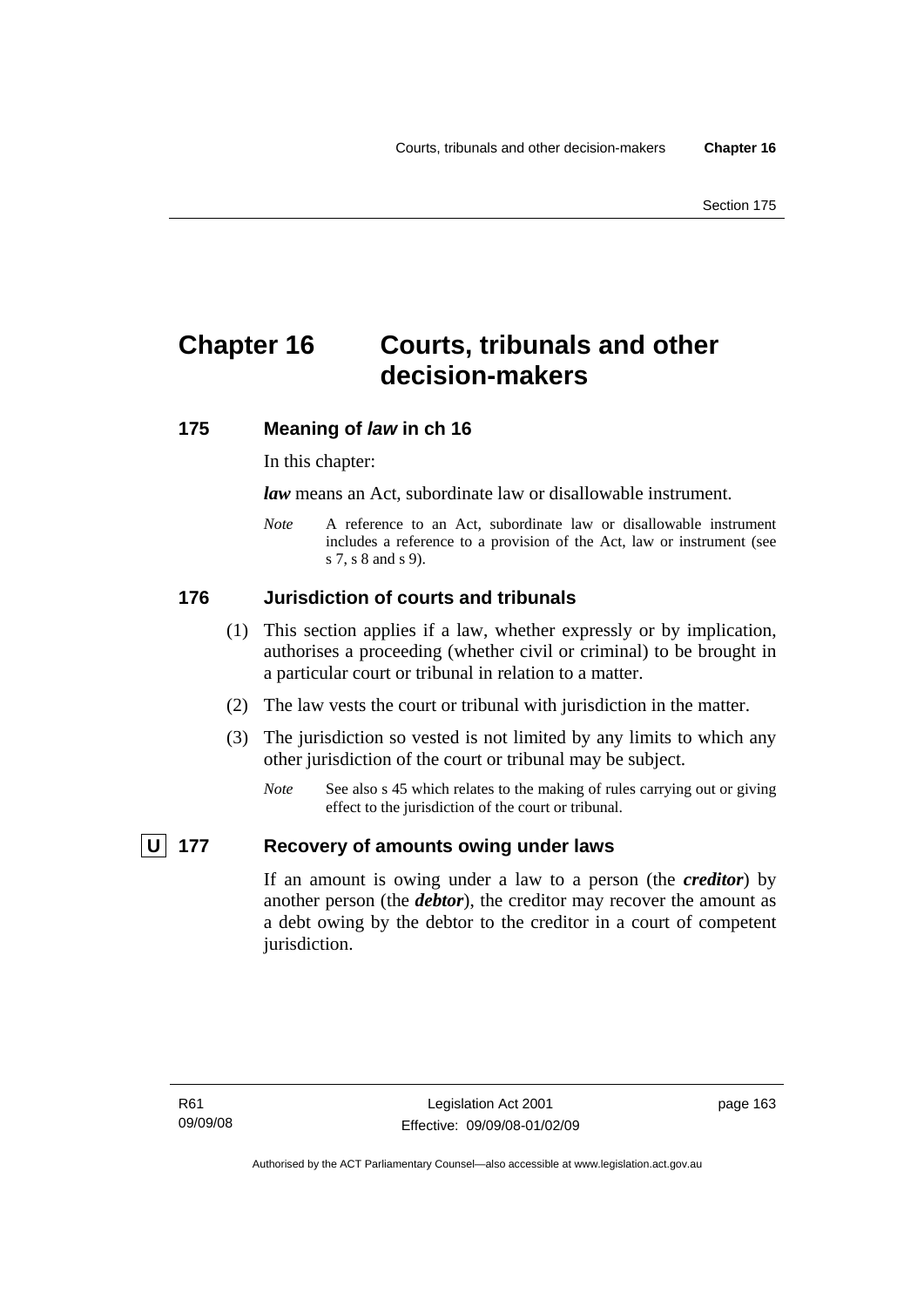#### **178 Power to decide includes power to take evidence etc**

- (1) A court, tribunal or other entity authorised by law to hear and decide a matter (however expressed) has power—
	- (a) to take evidence, including evidence on oath; and
	- (b) to examine witnesses; and
	- (c) to administer oaths to witnesses.
- (2) The court, tribunal or other entity may authorise a person to administer an oath to a witness.
- (3) This section does not limit any other power of the court, tribunal or other entity.

## **179 Content of statements of reasons for decisions**

- (1) This section applies if a law requires a tribunal or other entity making a decision to give written reasons for the decision, whether the term 'reasons', 'grounds' or any other term is used.
- (2) The document giving the reasons must also set out the findings on material questions of fact and refer to the evidence or other material on which the findings were based.
- (3) This section is a determinative provision.
	- *Note* See s 5 for the meaning of determinative provisions, and s 6 for their displacement.

## **180 Power to make decision includes power to reverse or change**

 (1) Power given by a law to make a decision includes power to reverse or change the decision.

R61 09/09/08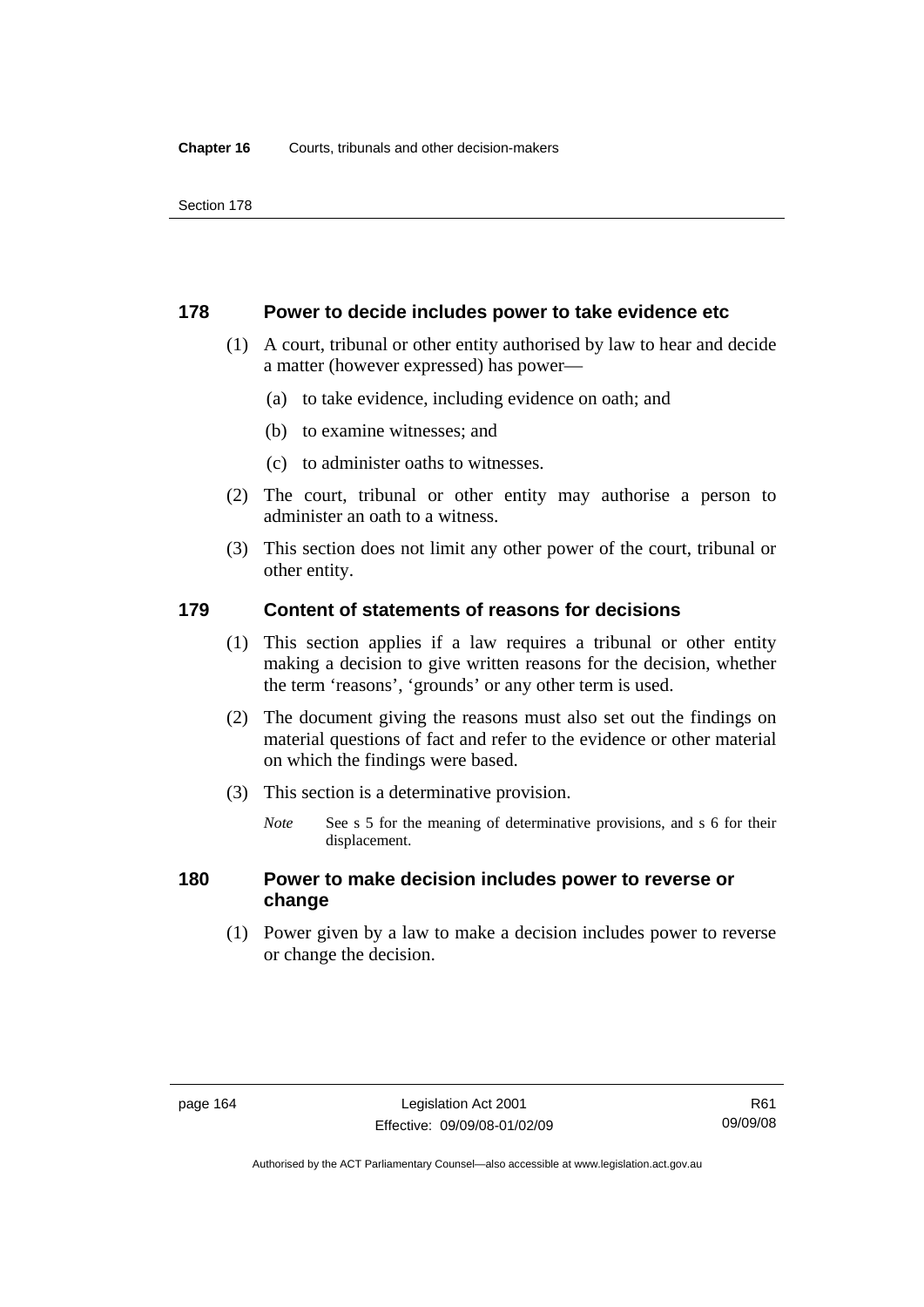(2) The power to reverse or change the decision is exercisable in the same way, and subject to the same conditions, as the power to make the decision.

#### **Example**

If the power to include land in a special reserve is exercisable only on the resolution of the Legislative Assembly, the power to excise land from a special reserve is exercisable only on the resolution of the Assembly.

*Note* An example is part of the Act, is not exhaustive and may extend, but does not limit, the meaning of the provision in which it appears (see s 126 and s 132).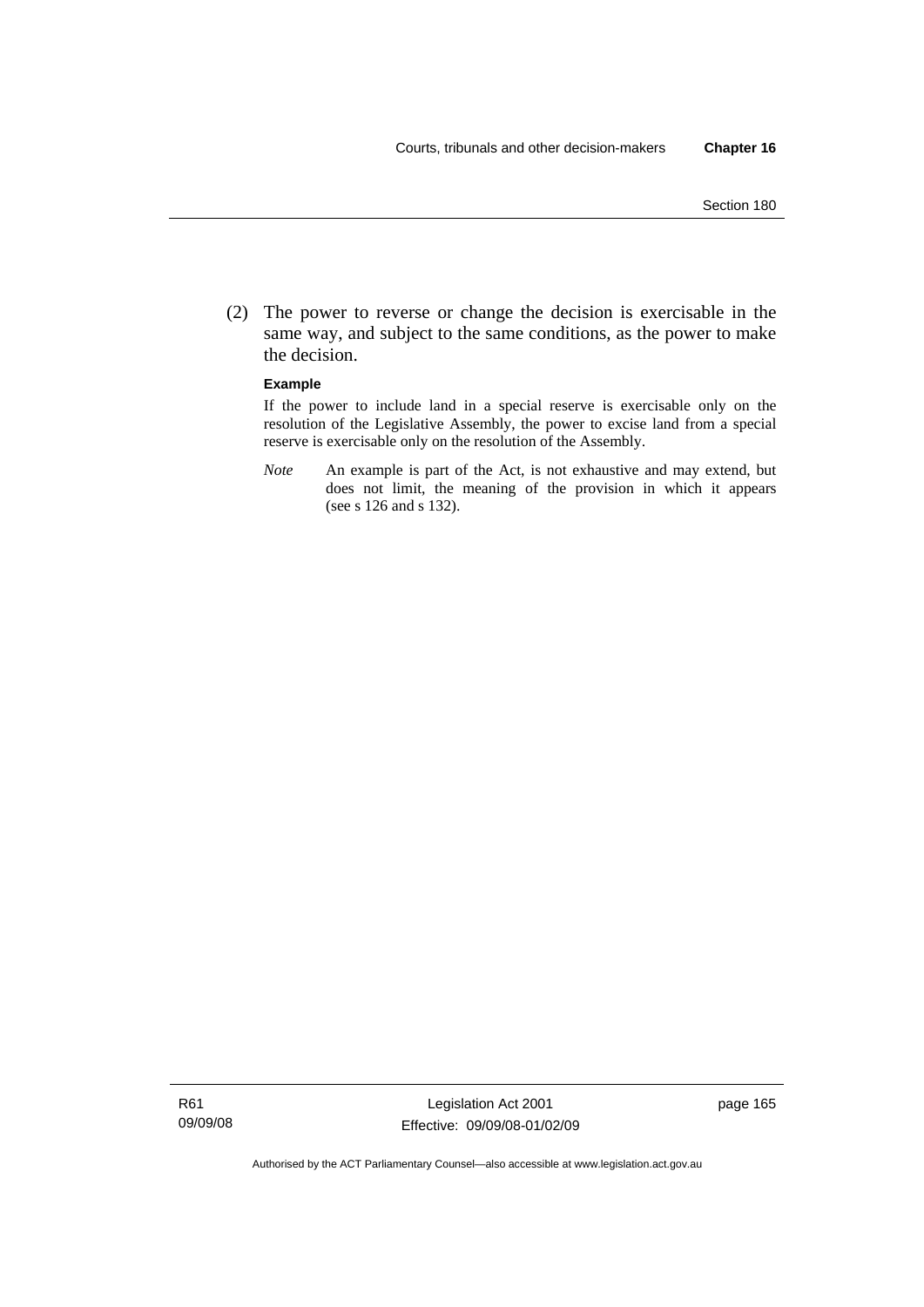# **Chapter 17 Entities and positions**

#### **182 Meaning of** *law* **in ch 17**

In this chapter:

*law* means an Act or statutory instrument.

*Note* A reference to an Act or statutory instrument includes a reference to a provision of the Act or instrument (see s 7 and s 13).

#### **183 Change of name of entity**

- (1) If a law changes the name of an entity established under a law, the entity continues in existence under the new name and its identity is not affected by the change.
- (2) If the name of an entity is changed, a reference in a law to the entity by its previous name is taken, after the change, to be a reference to the entity by its new name.
- (3) To remove any doubt, subsection (2) applies to all entities, whether or not in or for the Territory, including entities established under a law of another jurisdiction.
	- *Note Another jurisdiction* means the Commonwealth, a State, another Territory, the United Kingdom or New Zealand (see dict, pt 2).

#### **184 Change in constitution of entity**

- (1) This section applies if a law changes how an entity established under a law is constituted.
- (2) The entity continues in existence as newly constituted and its identity is not affected by the change.

Authorised by the ACT Parliamentary Counsel—also accessible at www.legislation.act.gov.au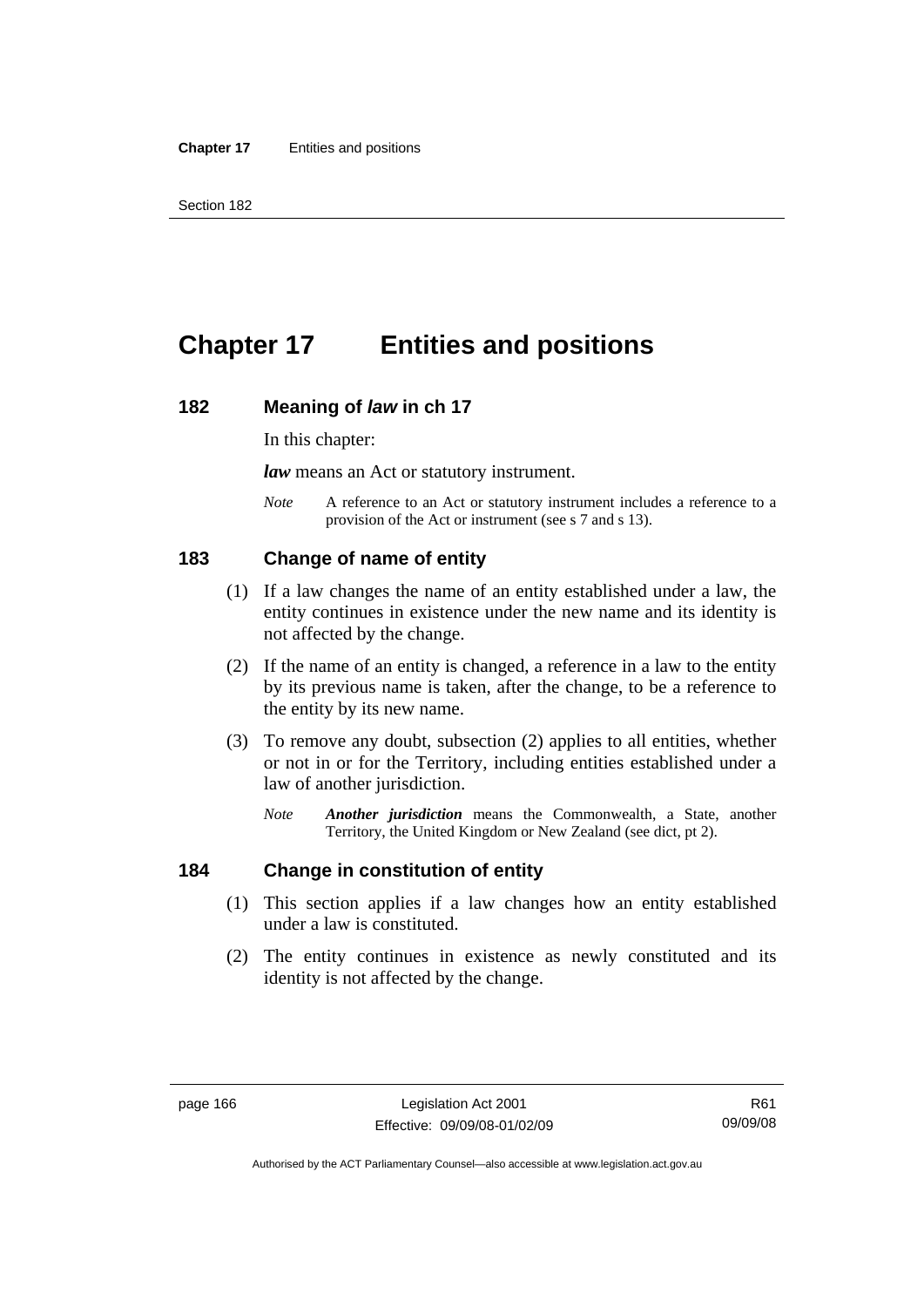- 
- (3) Without limiting subsection (2), the change does not affect—
	- (a) any function, right, privilege, liability or property of the entity; or
	- (b) the bringing of a proceeding, or the continuation of a proceeding, by or against the entity; or
	- (c) the carrying out of an investigation or inquiry, or the continuation of an investigation or inquiry, in relation to anything done or not done by or in relation to the entity.
	- *Note Function* is defined in the dict, pt 1 to include authority, duty and power.

#### **184A References to entity**

- (1) In a law, a reference to an entity includes a reference to a person exercising a function of the entity, whether under a delegation, subdelegation or otherwise.
- (2) To remove any doubt, this section applies to all entities, whether or not in or for the Territory, including entities established under a law of another jurisdiction.

#### **185 References to occupant of position**

- (1) In a law, a reference to the occupant of a position (however expressed) includes a reference to anyone for the time being occupying the position.
- (2) To remove any doubt, this section applies to all positions, whether or not in or for the Territory, including positions established under a law of another jurisdiction.
	- *Note* See s 200 (1) (Functions of occupants of positions) and the definitions of *occupy* and *position* in the dict, pt 1.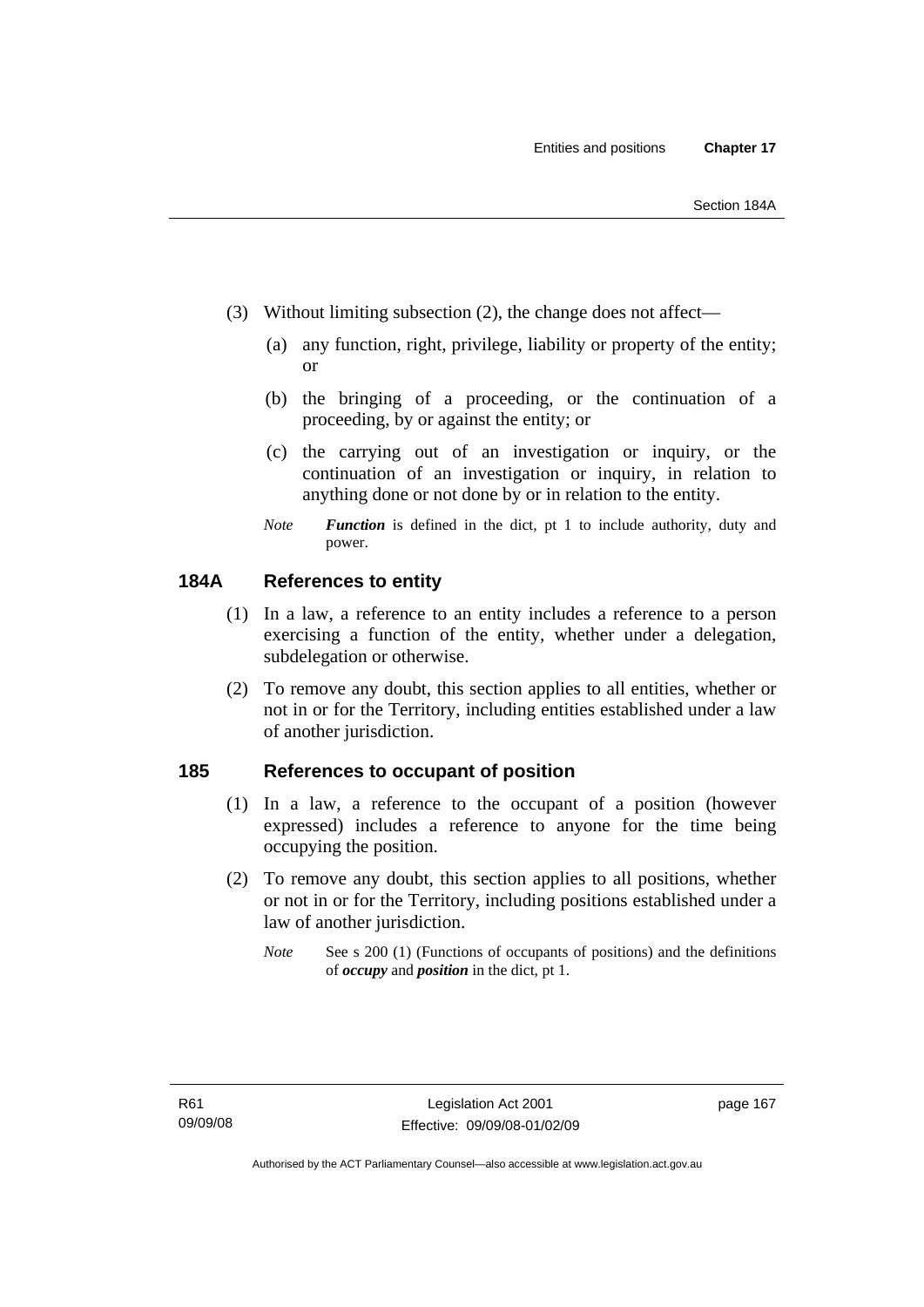# **186 Change of name of position**

- (1) If a law changes the name of a position established under a law, the position continues in existence under the new name and its identity is not affected by the change.
- (2) If the name of a position is changed, a reference in a law to the position by its previous name is taken, after the change, to be a reference to the position by its new name.
- (3) To remove any doubt, subsection (2) applies to all positions, whether or not in or for the Territory, including positions established under a law of another jurisdiction.

# **187 Chair and deputy chair etc**

- (1) If a law establishes a position of chair or chairperson of an entity, the chair or chairperson may be referred to as chairman, chairwoman, chairperson or chair.
- (2) If a law establishes a position of deputy chair or deputy chairperson of an entity, the deputy chair or deputy chairperson may be referred to as deputy chairman, deputy chairwoman, deputy chairperson or deputy chair.

page 168 Legislation Act 2001 Effective: 09/09/08-01/02/09

Authorised by the ACT Parliamentary Counsel—also accessible at www.legislation.act.gov.au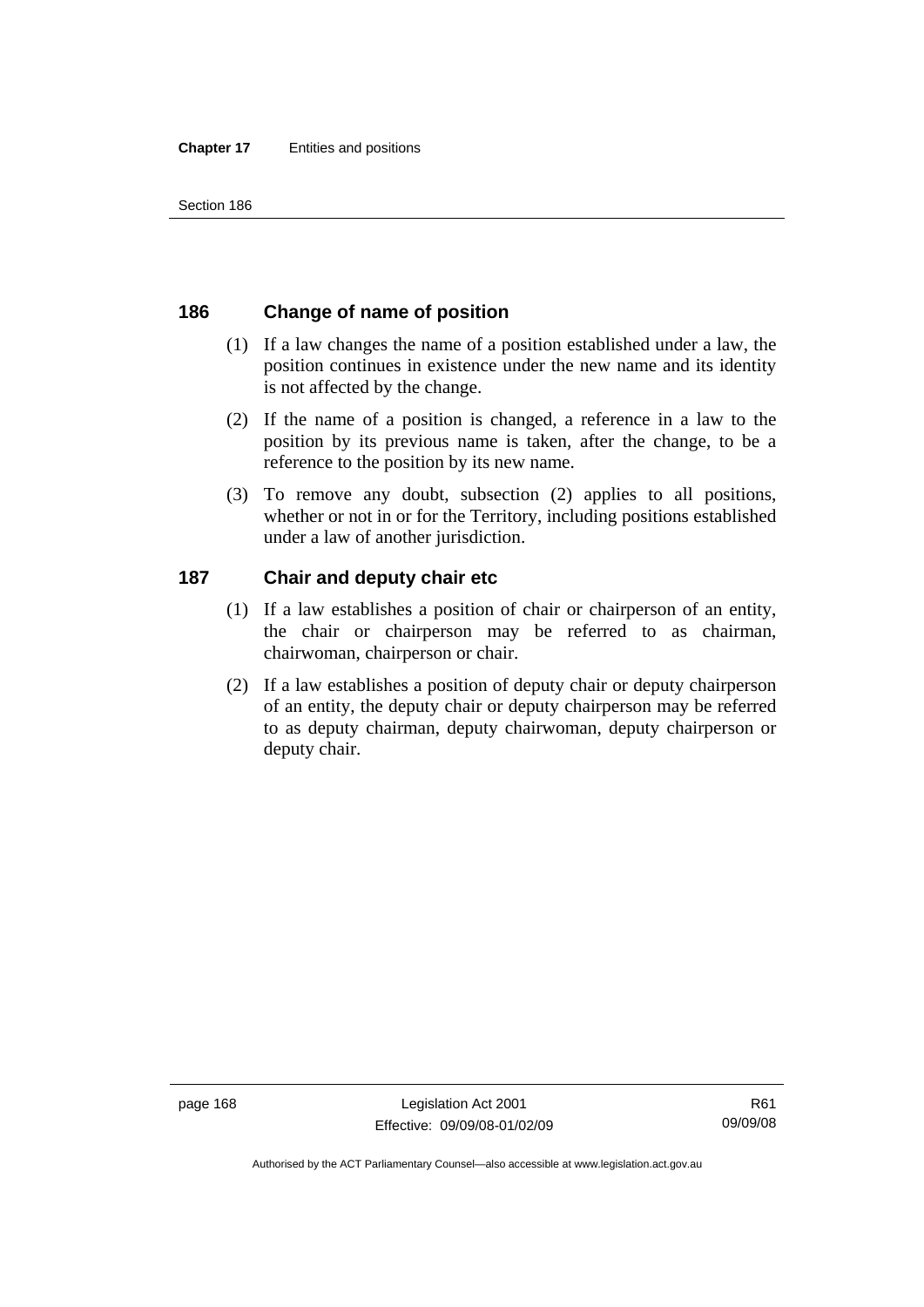# **Chapter 18 Offences**

#### *Note to ch 18*

See also s 133 to s 135 (which relate to penalty units and penalty provisions) and s 161 (Corporations liable to offences).

#### **188 Meaning of** *ACT law* **in ch 18**

In this chapter:

*ACT law* means an Act or subordinate law.

*Note* A reference to an Act or subordinate law includes a reference to a provision of the Act or law (see s 7 and s 8).

#### **189 Reference to offence includes reference to related ancillary offences**

A reference to an offence against an ACT law includes a reference to an offence against the Criminal Code, part 2.4 (Extensions of criminal responsibility) or section 717 (Accessory after the fact) that relates to the ACT law.

#### **Example**

X is the holder of a licence under the *Plant Development Act 2001* (hypothetical). The Plant Development Act, section 23 provides for the cancellation of a licence if a licence holder commits an offence against the Act. While his business premises are being inspected, X incites an employee to obstruct the inspector. As a result, the employee obstructs the inspector (which is an offence against the Act). X is later convicted of the offence of incitement against the Criminal Code, section 47 (which is an offence in the Criminal Code, pt 2.4). Because of the Legislation Act, section 189, X is taken to have committed an offence against the Plant Development Act and is therefore liable to have his licence cancelled.

*Note 1* The result would be the same if X had been convicted of conspiracy relating to the offence of obstruction in the Plant Development Act.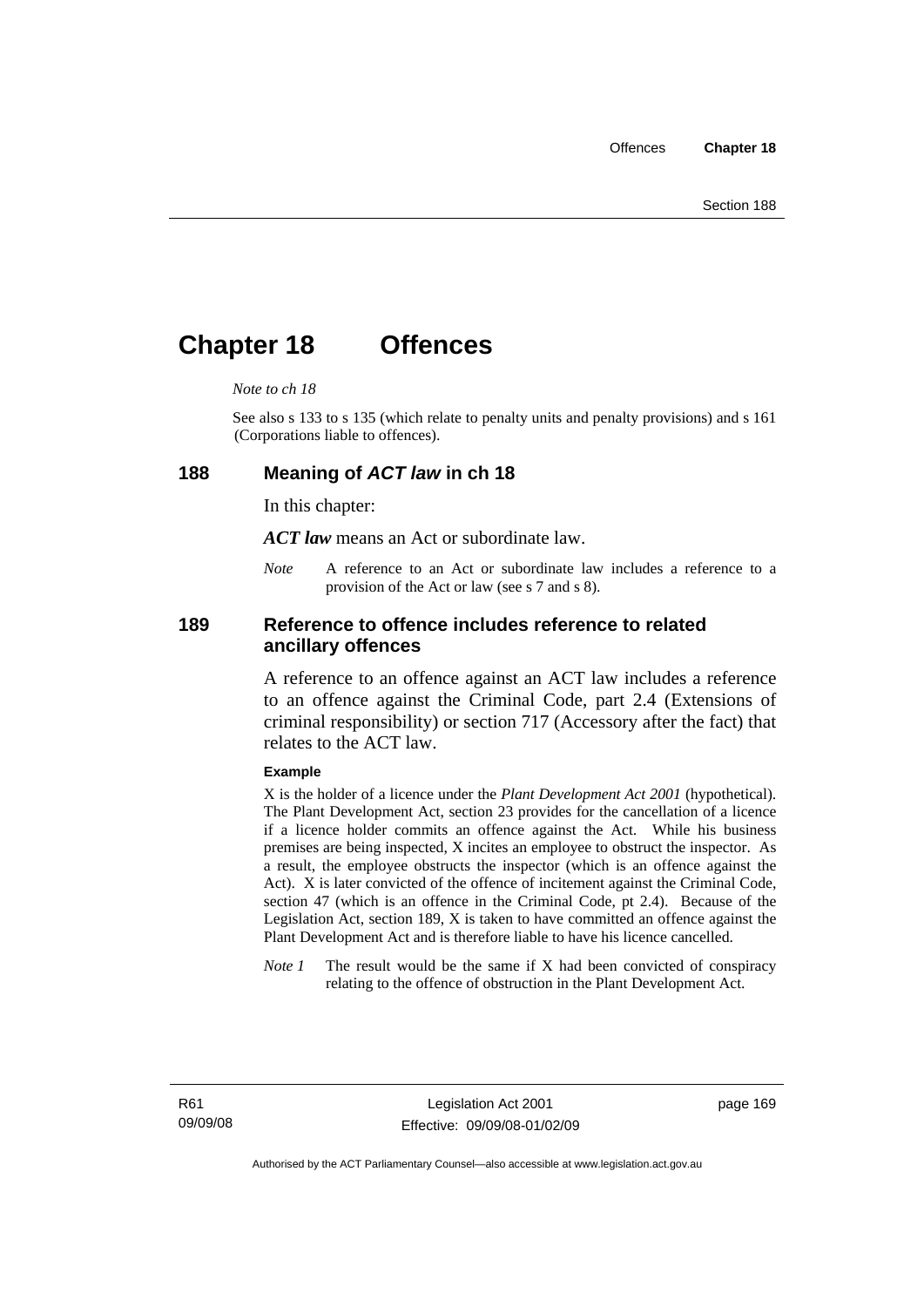Apart from the Legislation Act, section 189, the following offences in the Criminal Code*,* pt 2.4 could also apply to the offence in the Plant Development Act:

- attempt (s 44 (Attempt))
- aiding and abetting (s 45 (Complicity and common purpose)).
- *Note* 2 An example is part of the Act, is not exhaustive and may extend, but does not limit, the meaning of the provision in which it appears (see s 126 and s 132).

# **U 190 Indictable and summary offences**

- (1) An offence is an *indictable offence* if—
	- (a) it is punishable by imprisonment for longer than 1 year; or
	- (b) it is declared by an ACT law to be an indictable offence.
- (2) An *indictable offence* includes an indictable offence that is or may be dealt with summarily.
- (3) Any other offence is a *summary offence* and is punishable on summary conviction.

### **191 Offences against 2 or more laws**

- (1) If an act or omission by a person is an offence against 2 or more ACT laws, the person may be prosecuted for and convicted of any of the offences, but is not liable to be punished more than once for the act or omission.
- $(2)$  If—
	- (a) an act or omission by a person is an offence against both an ACT law and a law of another jurisdiction; and
	- (b) the person has been punished for the offence against the law of the other jurisdiction;

the person is not liable to be punished for the offence against the ACT law.

R61 09/09/08

Authorised by the ACT Parliamentary Counsel—also accessible at www.legislation.act.gov.au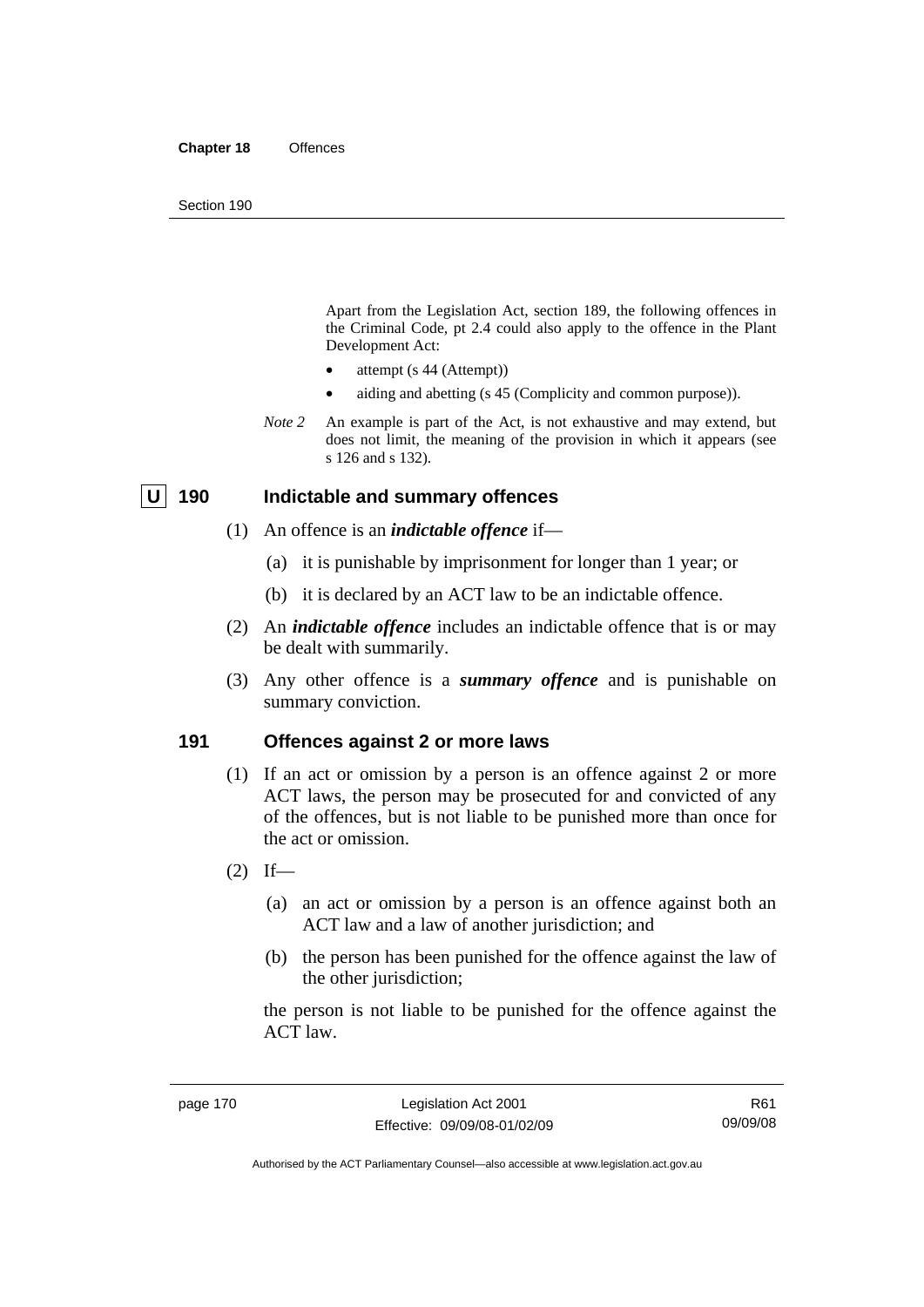# **192 When must prosecutions begin?**

- (1) A prosecution for the following offences against an ACT law may be begun at any time:
	- (a) an offence by an individual punishable by imprisonment for longer than 6 months;
	- (b) an offence by a corporation punishable by a prescribed fine;
		- *Note* See s 161 for the fines that may be imposed on a corporation for offences punishable only by imprisonment.
	- (c) an aiding and abetting offence by an individual in relation to an offence by a corporation punishable by a prescribed fine.
- (2) A prosecution for any other offence against an ACT law must be begun not later than—
	- (a) 1 year after the day of commission of the offence; or
	- (b) if an ACT law provides for another period—that period.
- (3) However, if a coroner's inquest or inquiry, or an inquiry under the *Inquiries Act 1991* or the *Royal Commissions Act 1991*, is held into a matter that discloses or is otherwise found to relate to an offence mentioned in subsection (2), a prosecution for the offence may be begun not later than 1 year after the day when—
	- (a) the coroner's report is made; or
	- (b) the report of the board of inquiry or royal commission is given to the Chief Minister.
- (4) In this section:

*aiding and abetting offence* means an offence against the Criminal Code, section 45 (Complicity and common purpose).

*prescribed fine*, for an offence, means—

 (a) if the penalty for the offence is expressed in penalty units— 100 penalty units or more; or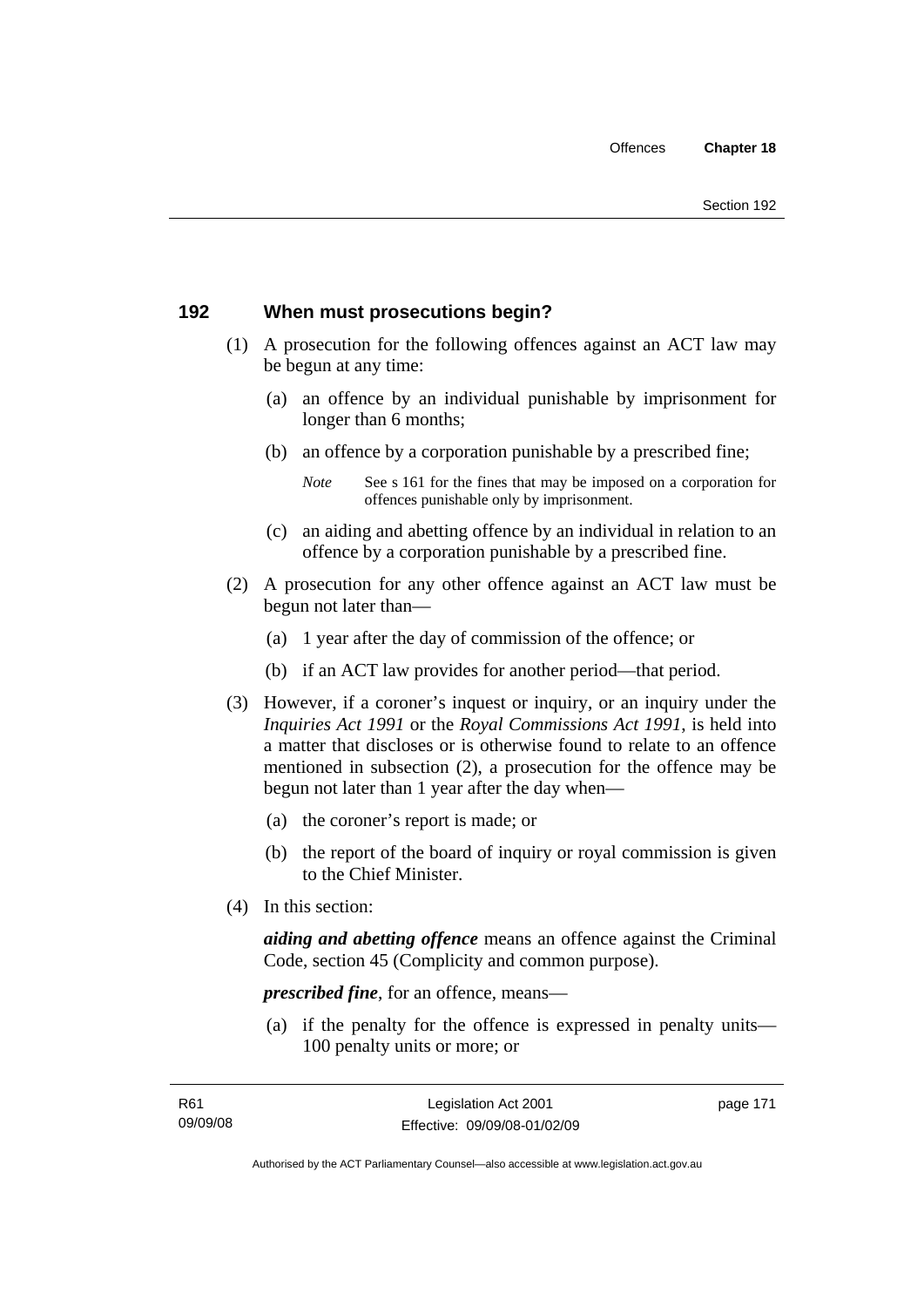(b) if the penalty for the offence is expressed as an amount of money—\$50 000 or more.

#### **193 Continuing offences**

- (1) This section applies to a requirement to do an act if—
	- (a) the act is required to be done under an ACT law within a particular period or before a particular time; and
	- (b) failure to comply with the requirement is an offence against the law.
- (2) A person who fails to comply with the requirement commits an offence for each day until the act is done.
- (3) A day mentioned in subsection (2) includes any day of conviction for an offence and any later day.

*Note* See also s 152 (Continuing effect of obligations).

page 172 Legislation Act 2001 Effective: 09/09/08-01/02/09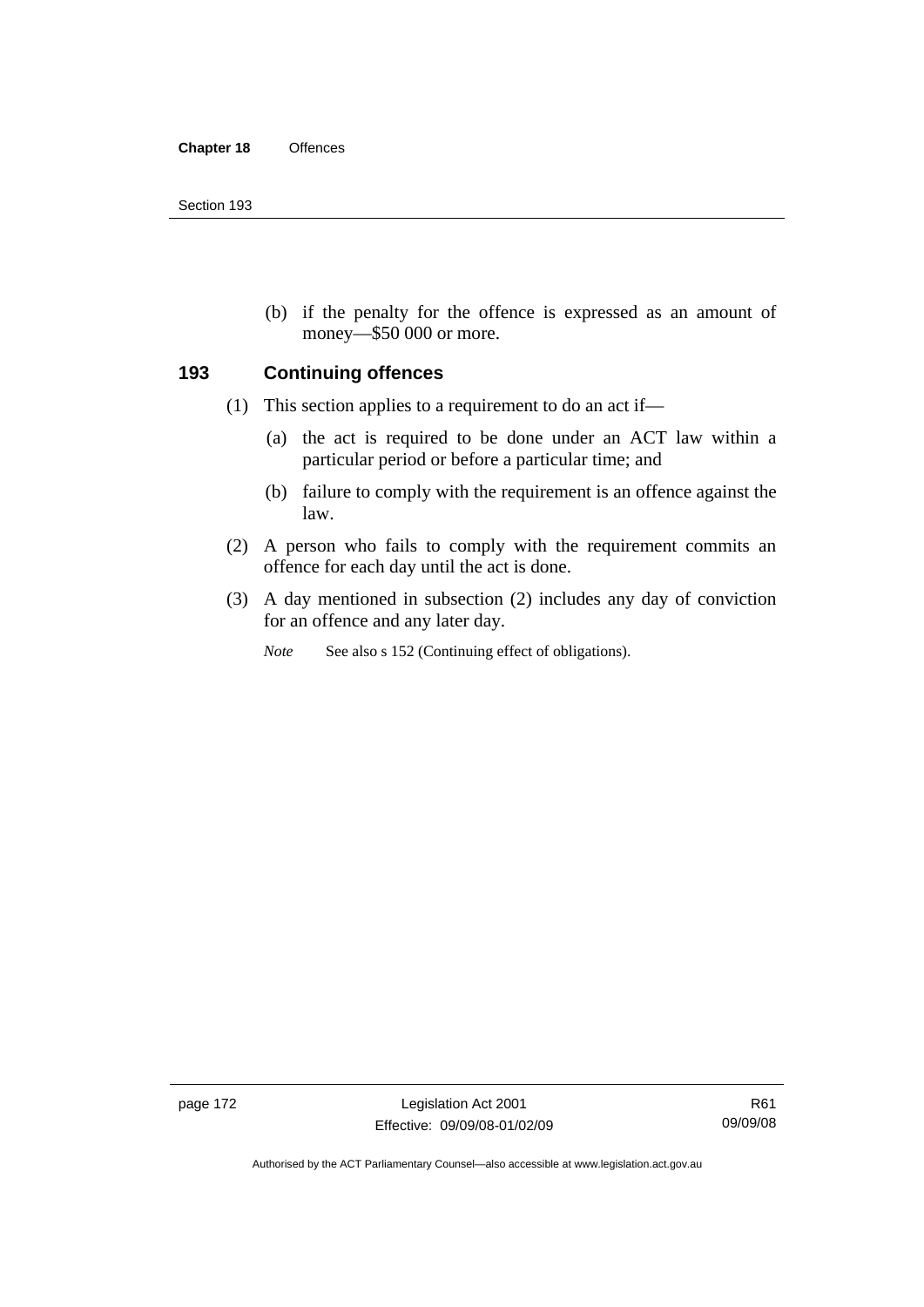# **Chapter 19 Administrative and machinery provisions**

# Part 19.1 **Introductory**

# **195 Meaning of** *law* **in ch 19**

In this chapter:

*law* means an Act, subordinate law or disallowable instrument.

*Note* A reference to an Act, subordinate law or disallowable instrument includes a reference to a provision of the Act, law or instrument (see s 7, s 8 and s 9).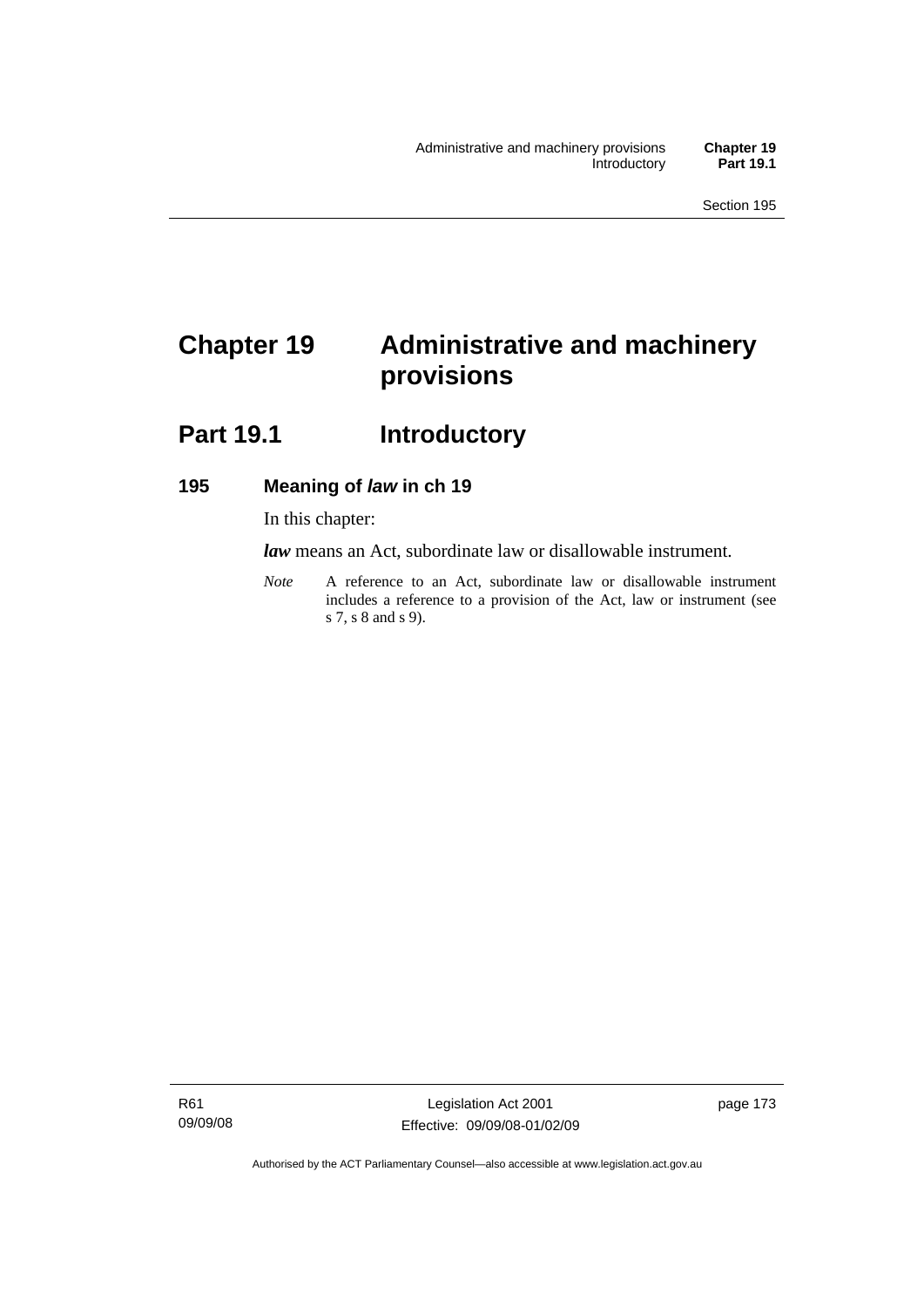# **Part 19.2 Functions**

*Note to pt 19.2* 

*Function* is defined in the dict, pt 1 to include authority, duty and power.

### **196 Provision giving function gives power to exercise function**

 (1) A provision of a law that gives a function to an entity also gives the entity the powers necessary and convenient to exercise the function.

*Note* See dict, pt 1, defs *entity* and *exercise*.

 (2) The powers given to the entity under subsection (1) are in addition to any other powers of the entity under the law.

# **197 Statutory functions may be exercised from time to time**

If a law gives a function to an entity, the function may be exercised from time to time.

*Note* See also s 42 (3) (Power to make statutory instruments).

### **199 Functions of bodies**

 (1) If a law authorises or requires a body to exercise a function, it may do so by resolution.

*Note* See dict, pt 1, def *body*.

- (2) To remove any doubt, subsection (1) applies in relation to a function even though a law authorises or requires the function to be exercised in writing.
- (3) If a law authorises or requires a signature by a person and the person is a body, the signature of a person authorised by the body for the purpose is taken to be the signature of the body.

R61 09/09/08

Authorised by the ACT Parliamentary Counsel—also accessible at www.legislation.act.gov.au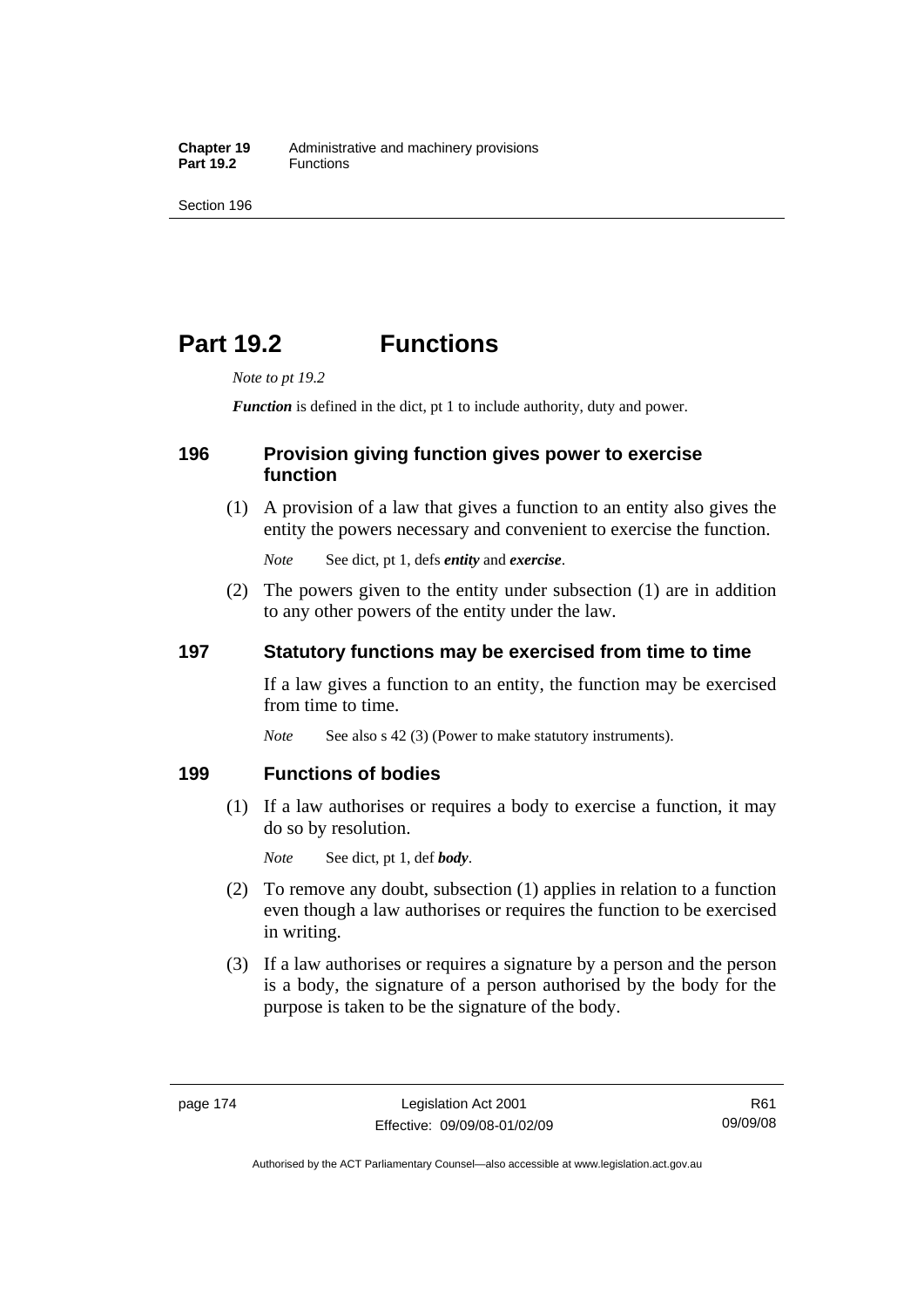(4) If a law gives a function to a body, the function may be exercised by the body as constituted for the time being.

#### **Example**

The ACT Conference Organisers Registration Board is a statutory body consisting of 5 members. At a meeting of the board it is agreed to exempt a conference organiser from registration on certain conditions. On the day after the meeting, 1 of the members of the board (X) resigns and another person (Y) is appointed to the board in  $X$ 's place. At the next meeting of the board, the board considers additional information submitted by the conference organiser and agrees to amend the conditions of exemption. Because of subsection (4), the board's ability to use its power of exemption is not affected by a change in the membership of the board.

- *Note* An example is part of the Act, is not exhaustive and may extend, but does not limit, the meaning of the provision in which it appears (see s 126 and s 132).
- (5) The exercise of the function is not affected only because of vacancies in the body's membership.
- (6) Subsections (4) and (5) do not affect any quorum requirement applying to the body.

#### **Example**

The Act establishing the board mentioned in the example to subsection (4) provides that the quorum for a meeting of the board is the chair or deputy chair and 2 other members. If the quorum requirement was complied with at each meeting mentioned in the example, the result mentioned in the example would be the same whether or not X attended the first meeting and whether or not Y attended the second meeting.

- (7) If a body as constituted for the time being does something in exercise of a function given to the body under a law, the effect of the thing done by the body does not end only because the membership of the body changes.
	- *Note* See also s 211 (Appointment not affected by appointer changes), s 224 (Acting appointment not affected by appointer changes), and s 241 (Delegation not affected by appointer changes).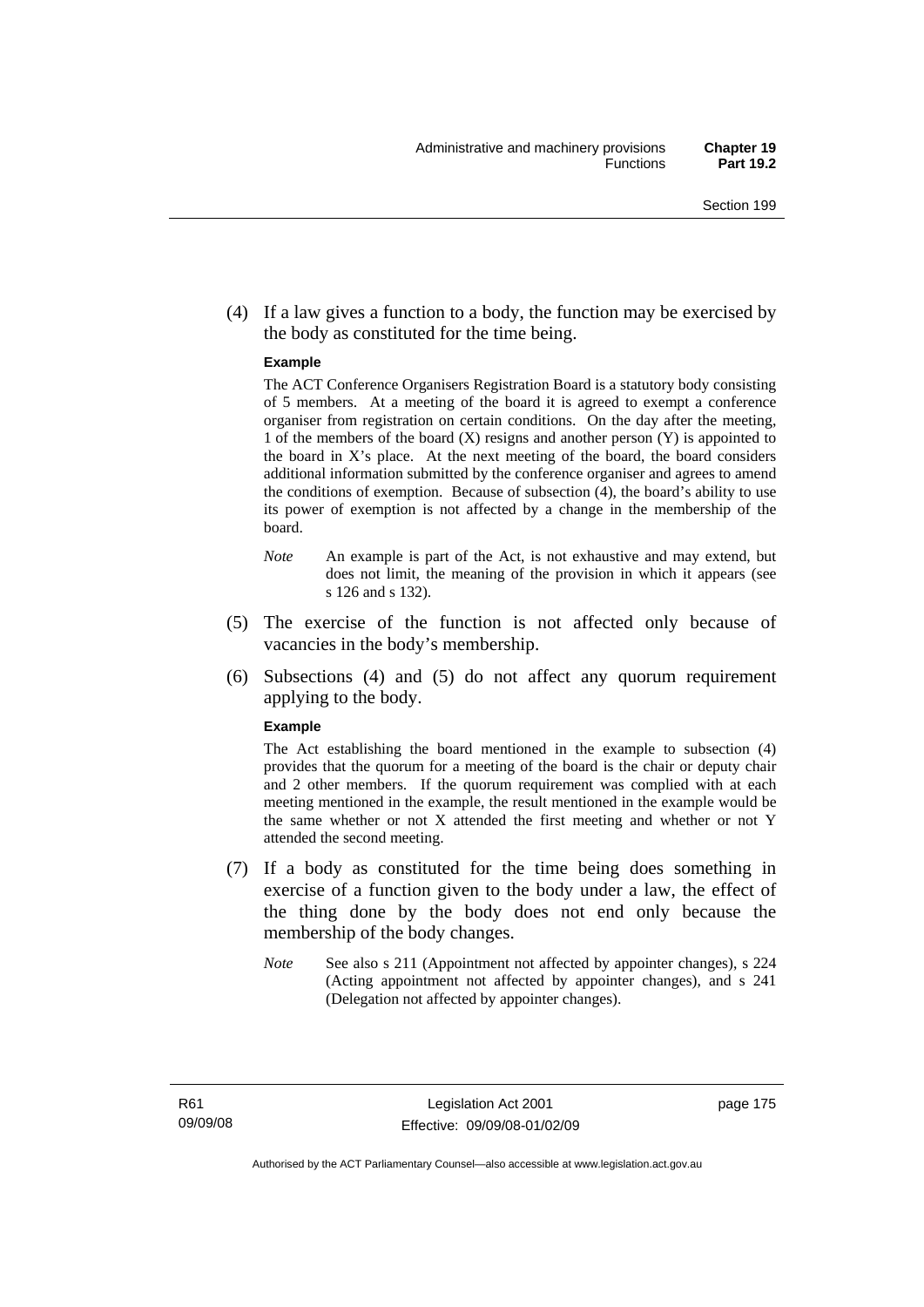#### **Chapter 19** Administrative and machinery provisions Part 19.2 **Functions**

Section 200

 (8) Subsection (7) does not prevent the thing done by the body being ended or changed by the body as subsequently constituted for the time being.

#### **200 Functions of occupants of positions**

 (1) If a law gives a function to the occupant of a position, the function may be exercised by the person for the time being occupying the position.

- (2) If the person for the time being occupying a position does something in exercise of a function given to the occupant of the position under a law, the thing done by the person does not end only because the person ceases to be the occupant of the position.
	- *Note* See also s 211 (Appointment not affected by appointer changes), s 224 (Acting appointment not affected by appointer changes), and s 241 (Delegation not affected by appointer changes).
- (3) Subsection (2) does not prevent the thing done by the person being ended or changed by any person subsequently occupying the position for the time being.

*Note* See s 185 (References to occupant of position) and dict, pt 1, defs *occupy* and *position*.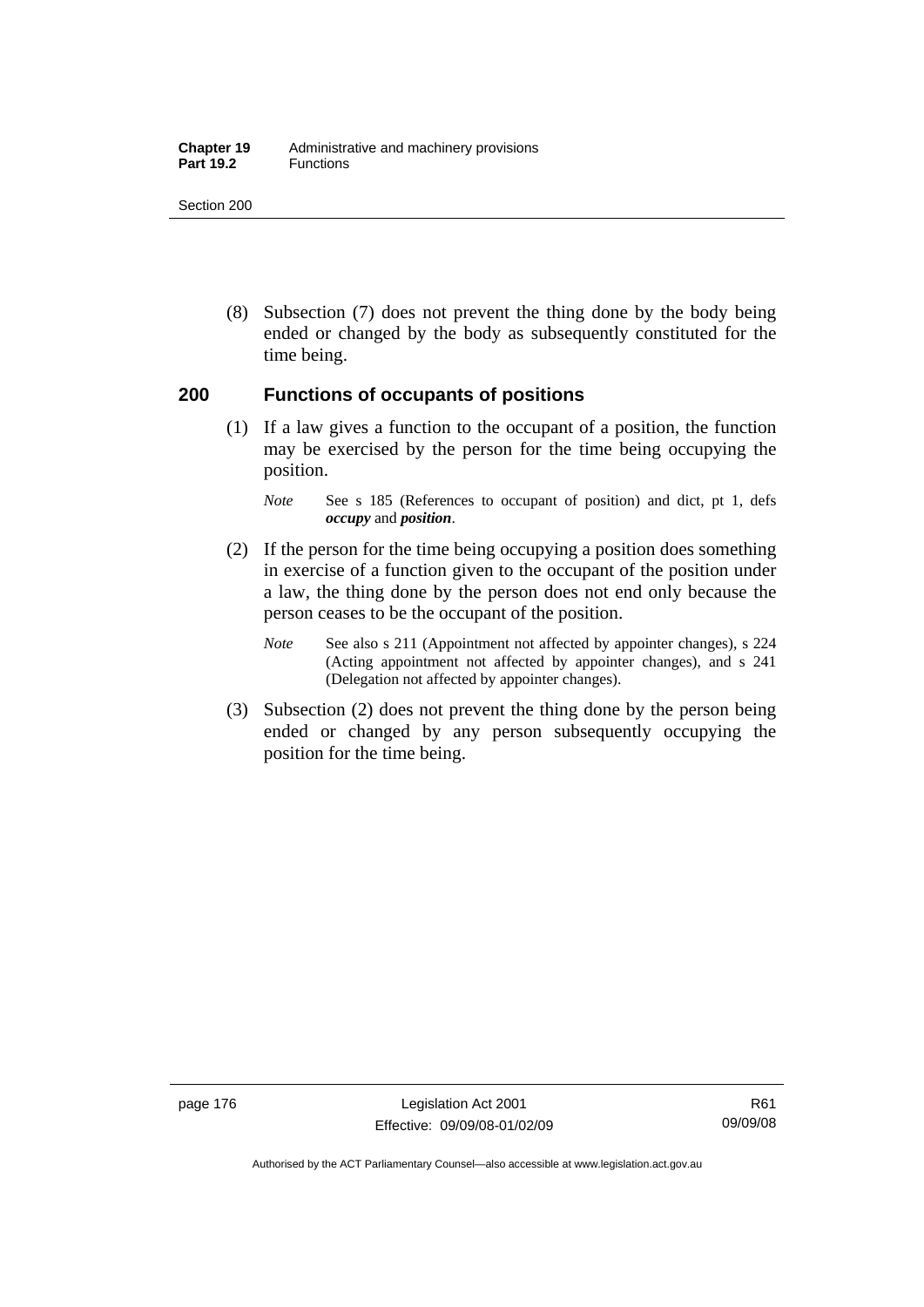# **Part 19.3 Appointments**

# **Division 19.3.1 Appointments—general**

*Note to div 19.3.1* 

Certain statutory appointments made by a Minister require consultation with a Legislative Assembly committee and are disallowable (see div 19.3.3) (Appointments—Assembly consultation)).

# **205 Application of div 19.3.1**

This division applies if a law authorises or requires an entity (the *appointer*) to appoint a person—

- (a) to a position under a law; or
- (b) to exercise a function or do anything else under a law.
- *Note Function* is defined in the dict, pt 1 to include authority, duty and power.

#### **206 Appointments must be in writing etc**

- (1) An appointment must be made, or evidenced, by writing (the *instrument of appointment*) signed by the appointer.
- (2) If a law provides for a maximum or minimum period of appointment, the instrument of appointment must state the period for which the appointment is made.

#### **Examples of stated appointment periods**

- 1 2 years
- 2 until age 65
- *Note* An example is part of the Act, is not exhaustive and may extend, but does not limit, the meaning of the provision in which it appears (see s 126 and s 132).

page 177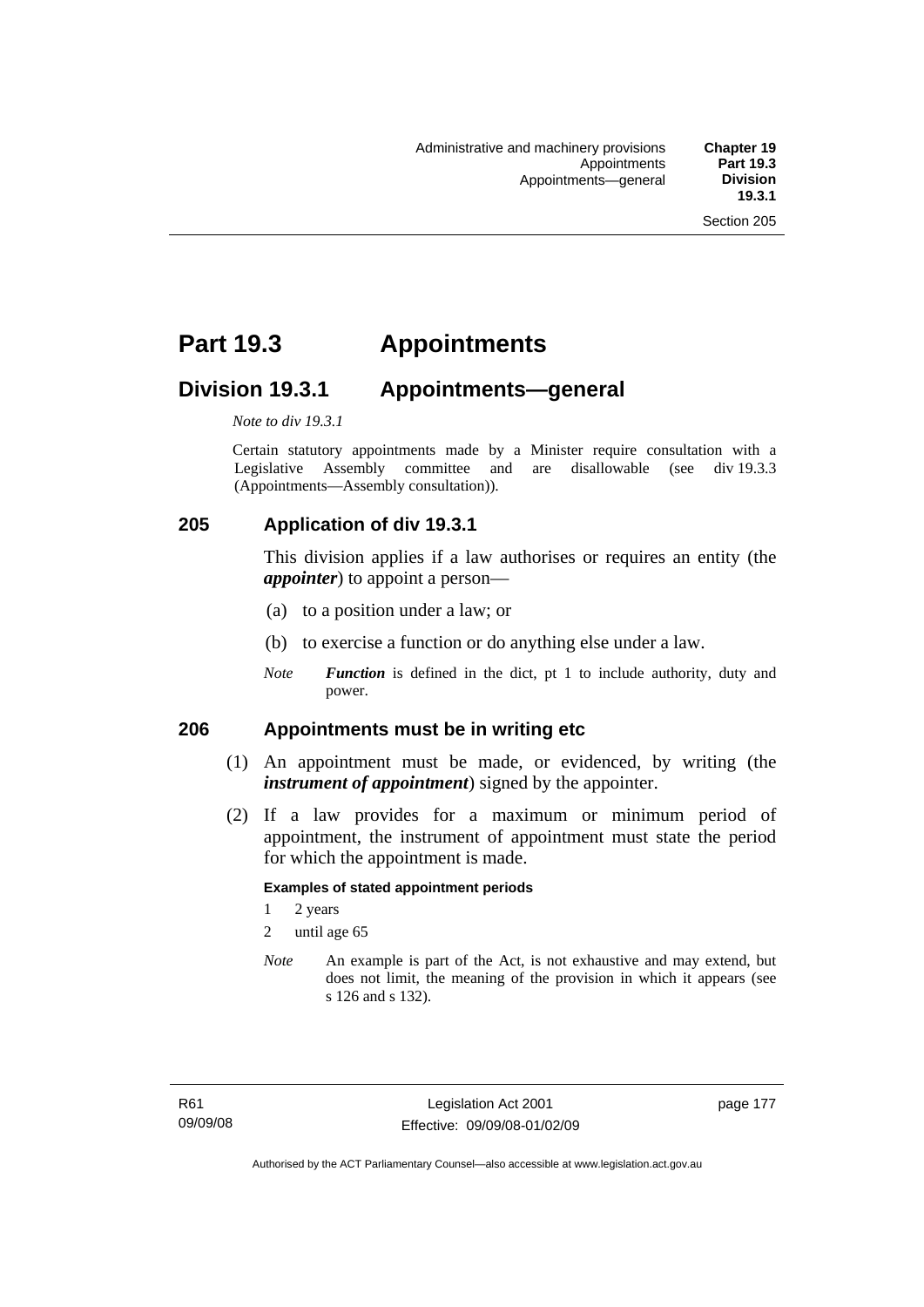### **207 Appointment may be by name or position**

- (1) The appointer may make an appointment by—
	- (a) naming the person appointed; or
	- (b) nominating the occupant of a position (however described), at a particular time or from time to time.
- (2) For this division, the person named, or the occupant of the position nominated, is the *appointee*.

### **208 Power of appointment includes power to suspend etc**

- (1) The appointer's power to make the appointment includes the power—
	- (a) to suspend the appointee, and end the suspension; or
	- (b) to end the appointment, and appoint someone else or reappoint the appointee if the appointee is eligible to be appointed to the position; or
	- (c) to reappoint the appointee if the appointee is eligible to be appointed to the position.
- (2) The power to suspend the appointee, end the appointment or reappoint the appointee is exercisable in the same way, and subject to the same conditions, as the power to make the appointment.

#### **Example**

If the appointment power is exercisable only on the recommendation of a body, the power to suspend, end the appointment or reappoint is exercisable only on the recommendation of the body.

*Note* An example is part of the Act, is not exhaustive and may extend, but does not limit, the meaning of the provision in which it appears (see s 126 and s 132).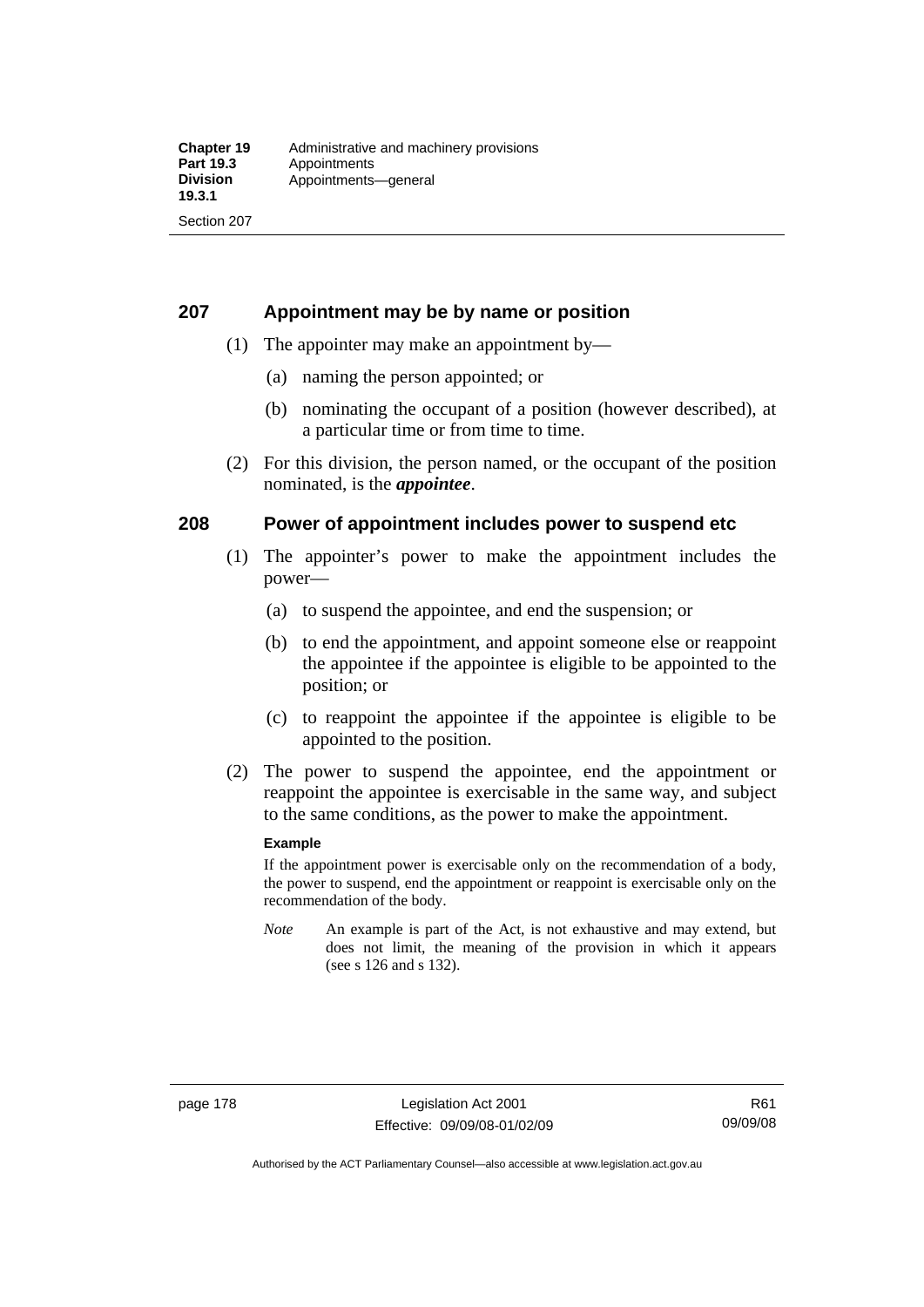## **209 Power of appointment includes power to make acting appointment**

- (1) If the appointer's power is the power to make an appointment to a position, the power to make the appointment also includes power to appoint a person, or 2 or more people, to act in the position—
	- (a) during any vacancy, or all vacancies, in the position, whether or not an appointment has previously been made to the position; or
	- (b) during any period, or all periods, when the appointee cannot for any reason exercise functions of the position.

#### **Examples for par (b)**

- 1 the appointee is ill or on leave
- 2 the appointee is acting in another position
- 3 the appointee is outside the ACT or Australia
- *Note 1 Function* is defined in the dict, pt 1 to include authority, duty and power.
- *Note* 2 An example is part of the Act, is not exhaustive and may extend, but does not limit, the meaning of the provision in which it appears (see s 126 and s 132).
- (2) The power to appoint a person to act is exercisable in the same way, and subject to the same conditions, as the power to make the appointment.

#### **Example**

If the appointment power is exercisable only on the recommendation of a body, the power to appoint a person to act is exercisable only on the recommendation of the body.

- (3) Without limiting subsection (2), if the law (or another law) requires—
	- (a) the appointee to hold a qualification; or
	- (b) the appointer (or someone else) to be satisfied about the appointee's suitability (whether in terms of knowledge,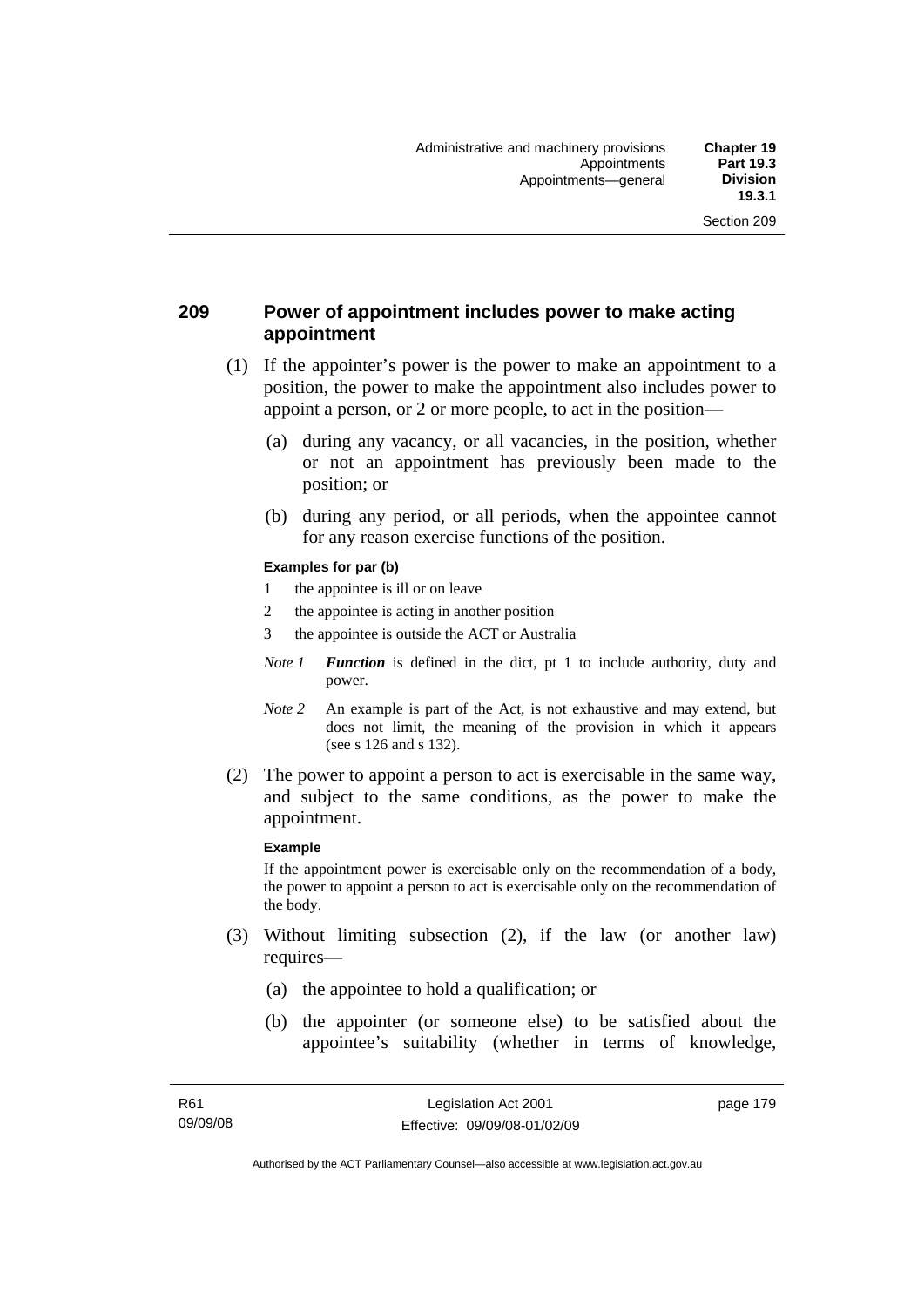experience, character or any other personal quality) before appointing the appointee to the position;

a person may only be appointed to act in the position if the person holds the qualification or the appointer (or other person) is satisfied about the person's suitability.

#### **Examples**

- 1 If an Act requires the appointee to be a magistrate, a person can be appointed to act in the position only if the person is a magistrate.
- 2 If a regulation requires the appointee to be a lawyer of at least 5 years standing, a person can be appointed to act in the position only if the person is a lawyer of at least 5 years standing.
- 3 If an Act requires the appointee to have, in the Executive's opinion, appropriate expertise, training or experience in relation to the needs of a particular group of people, a person can be appointed to act in the position only if the person has, in the Executive's opinion, that expertise, training or experience.

# **210 Resignation of appointment**

- (1) An appointment ends if the appointee resigns by signed notice of resignation given to the appointer.
- (2) However, if the appointer is the Executive, the notice of resignation may be given to a Minister.

#### **211 Appointment not affected by appointer changes**

- (1) If the appointer is a body, an appointment made by the body does not end only because the membership of the body changes.
- (2) If the appointer is the person for the time being occupying a position, an appointment made by the person does not end only because the person ceases to be the occupant of the position.
- (3) This section does not limit the following sections:
	- section 199 (Functions of bodies)
	- section 200 (Functions of occupants of positions).

Authorised by the ACT Parliamentary Counsel—also accessible at www.legislation.act.gov.au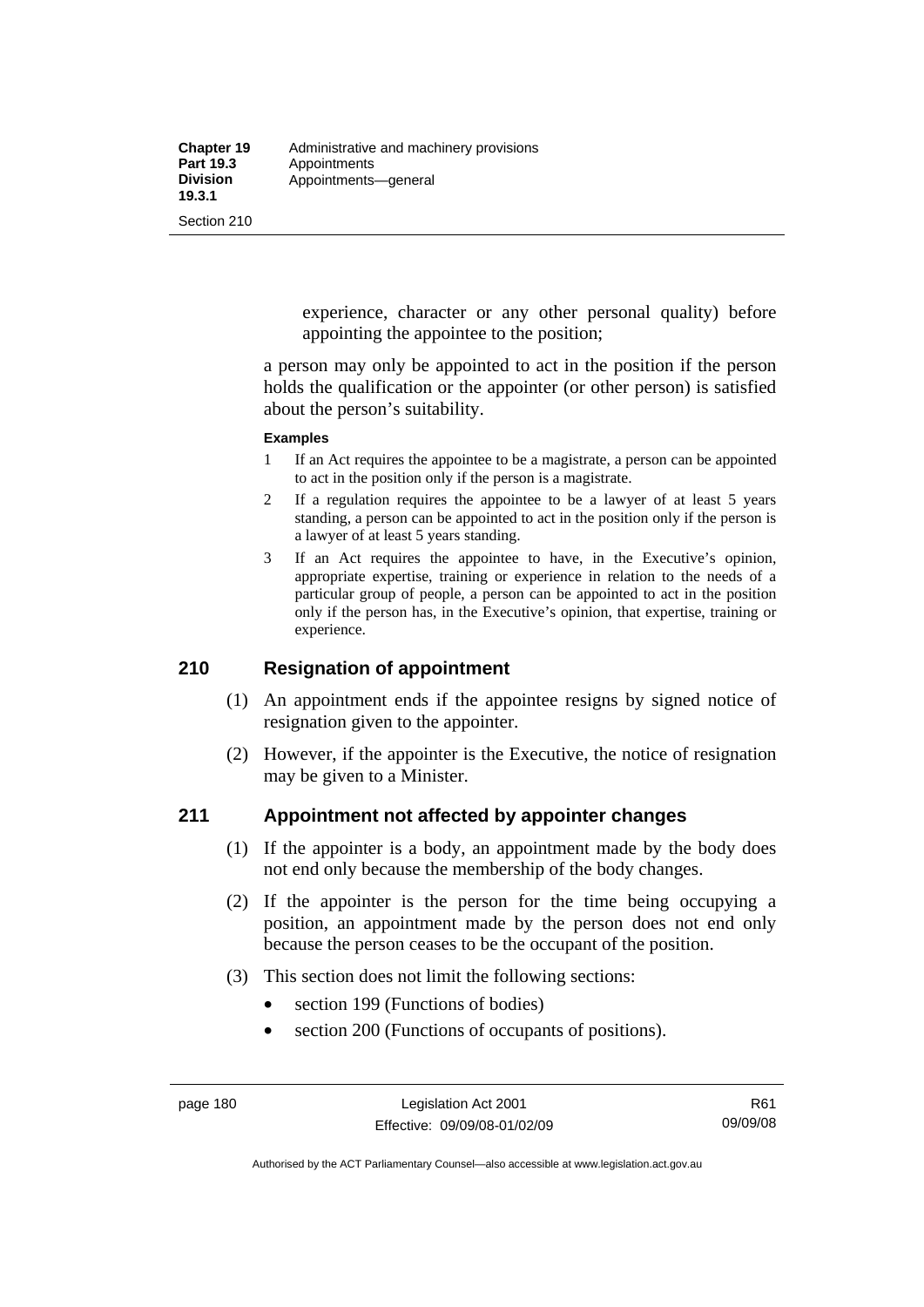# **212 Appointment not affected by defect etc**

An appointment, or anything done under an appointment, is not invalid only because of a defect or irregularity in or in relation to the appointment.

# **Division 19.3.2 Acting appointments**

### **215 Application of div 19.3.2**

This division applies if a law gives an entity (the *appointer*) power to appoint a person to act in a position under a law.

*Note* A power to make an appointment includes power to make an acting appointment (see s 209).

### **216 Acting appointments must be in writing etc**

- (1) An acting appointment must be made, or evidenced, by writing (the *instrument of appointment*) signed by the appointer.
- (2) If a law provides for a maximum or minimum period of appointment, the instrument of appointment must state the period for which the acting appointment is made.

#### **Examples of stated appointment periods**

- 1 1 year
- 2 until 31 December 2002 (a period of 9 months)
- *Note 1* See also s 219 (Appointer may decide terms of acting appointment etc) and s 221 (How long does an acting appointment operate?)
- *Note 2* An example is part of the Act, is not exhaustive and may extend, but does not limit, the meaning of the provision in which it appears (see s 126 and s 132).

#### **217 Acting appointment may be made by name or position**

- (1) The appointer may make an acting appointment by—
	- (a) naming the person appointed; or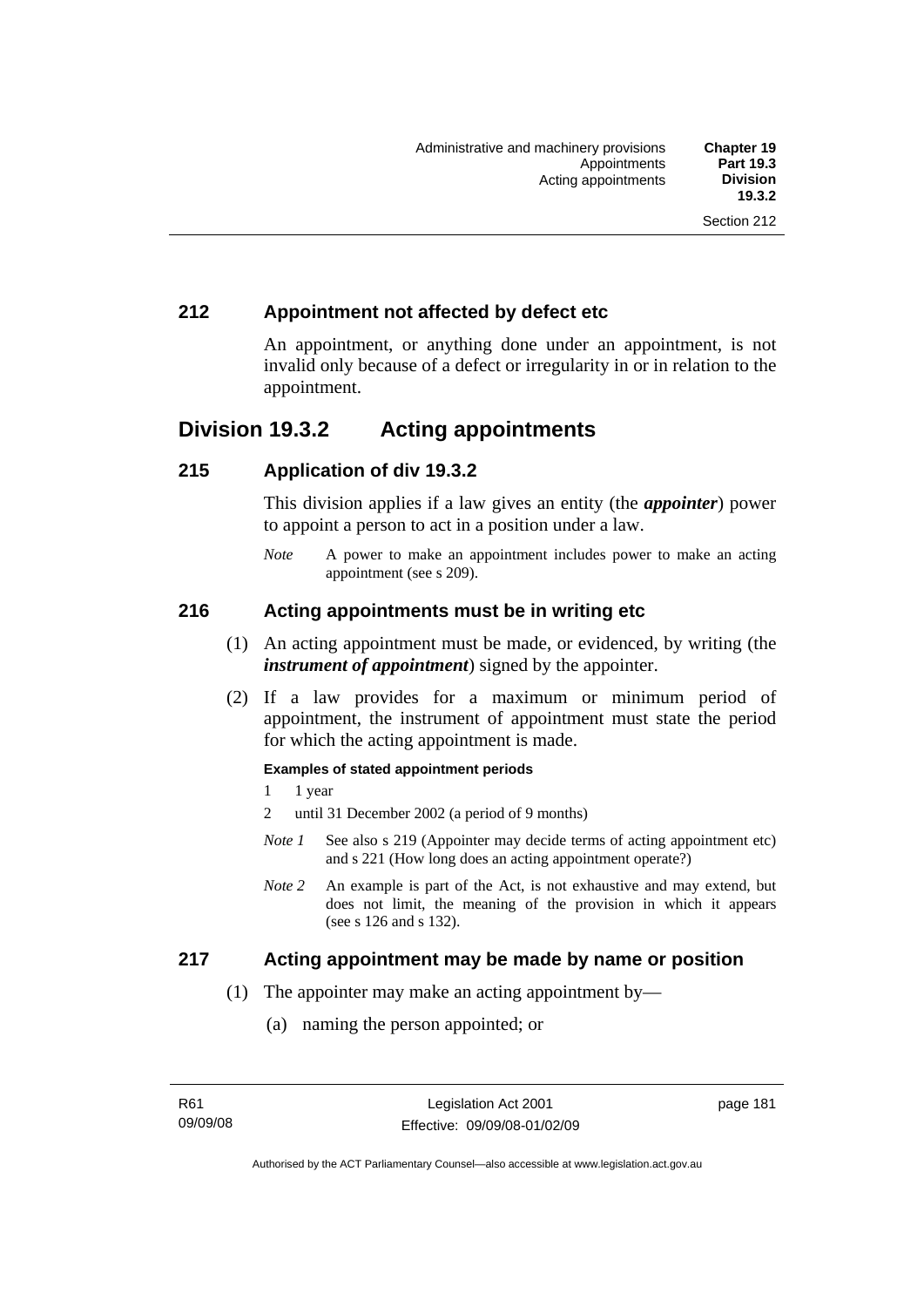- (b) nominating the occupant of a position (however described), at a particular time or from time to time.
- (2) For this division, the person named, or the occupant of the position nominated, is the *appointee*.

#### **218 Instrument may provide when acting appointment has effect etc**

The instrument making or evidencing the acting appointment may provide that the appointment has effect only in stated circumstances or subject to stated conditions or limitations.

#### **Examples**

- 1 The instrument relating to a standing (or dormant) acting appointment for a position provides that when the substantive occupant of the position (Y) is overseas X may act in the position, but may exercise stated powers of the position only with Y's approval.
- 2 X is appointed to act in Y's position if Y is out of the ACT and a declaration of acute fire danger is published under the *ABC Act 2000*.
- *Note* An example is part of the Act, is not exhaustive and may extend, but does not limit, the meaning of the provision in which it appears (see s 126 and s 132).

#### **219 Appointer may decide terms of acting appointment etc**

- (1) The appointer may—
	- (a) decide the terms of the acting appointment, including any remuneration and allowances; and
	- (b) end the appointment at any time.

#### **Example for par (b)**

A appoints  $X$  to act in a position for 10 months. Two months after  $X$  begins to act, A ends the appointment.

- *Note 1* See also s 221 (How long does an acting appointment operate?)
- *Note 2* An example is part of the Act, is not exhaustive and may extend, but does not limit, the meaning of the provision in which it appears (see s 126 and s 132).

Authorised by the ACT Parliamentary Counsel—also accessible at www.legislation.act.gov.au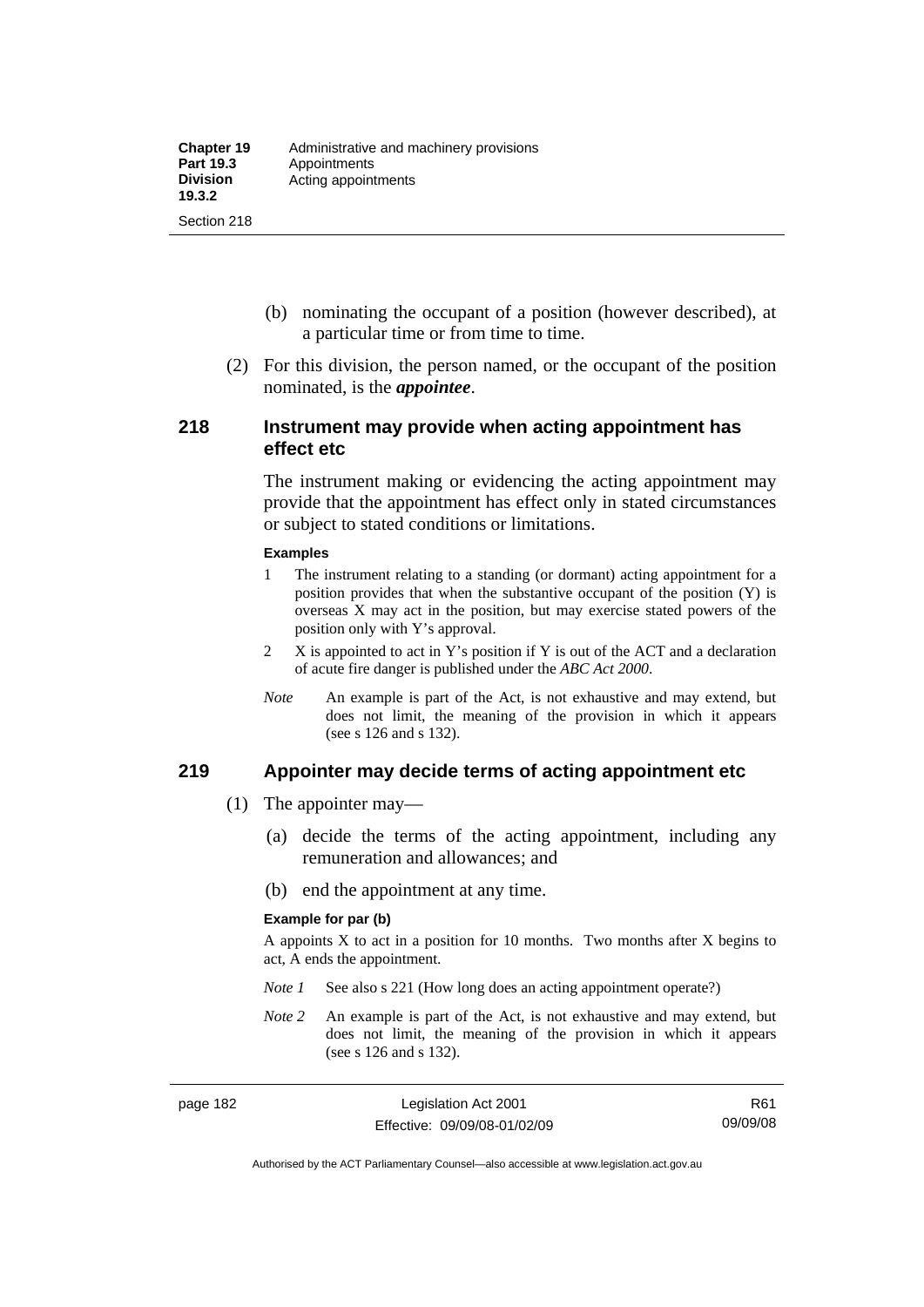(2) The power to end the acting appointment is exercisable in the same way, and subject to the same conditions, as the power to make the acting appointment.

#### **Example**

If the power to make the acting appointment is exercisable only on the recommendation of a body, the power to end the appointment is exercisable only on the recommendation of the body.

### **220 Appointee may exercise functions under acting appointment etc**

While the appointee is acting in the position—

- (a) the appointee has, subject to the instrument making or evidencing the appointment, all the functions of the occupant of the position; and
- (b) all territory laws apply in relation to the appointee as if the appointee were the occupant of the position.
- *Note Function* is defined in the dict, pt 1 to include authority, duty and power.

#### **221 How long does an acting appointment operate?**

 (1) If the appointee acts in the position because it is vacant, the appointee may not act for more than 1 year after the position became vacant.

*Note* See also s 219 (Appointer may decide terms of acting appointment etc)

- (2) If the appointee is acting in a position that becomes vacant while the appointee is acting, the appointee may continue to act until the first of the following happens:
	- (a) the appointer ends the appointment;
	- (b) the vacancy is filled;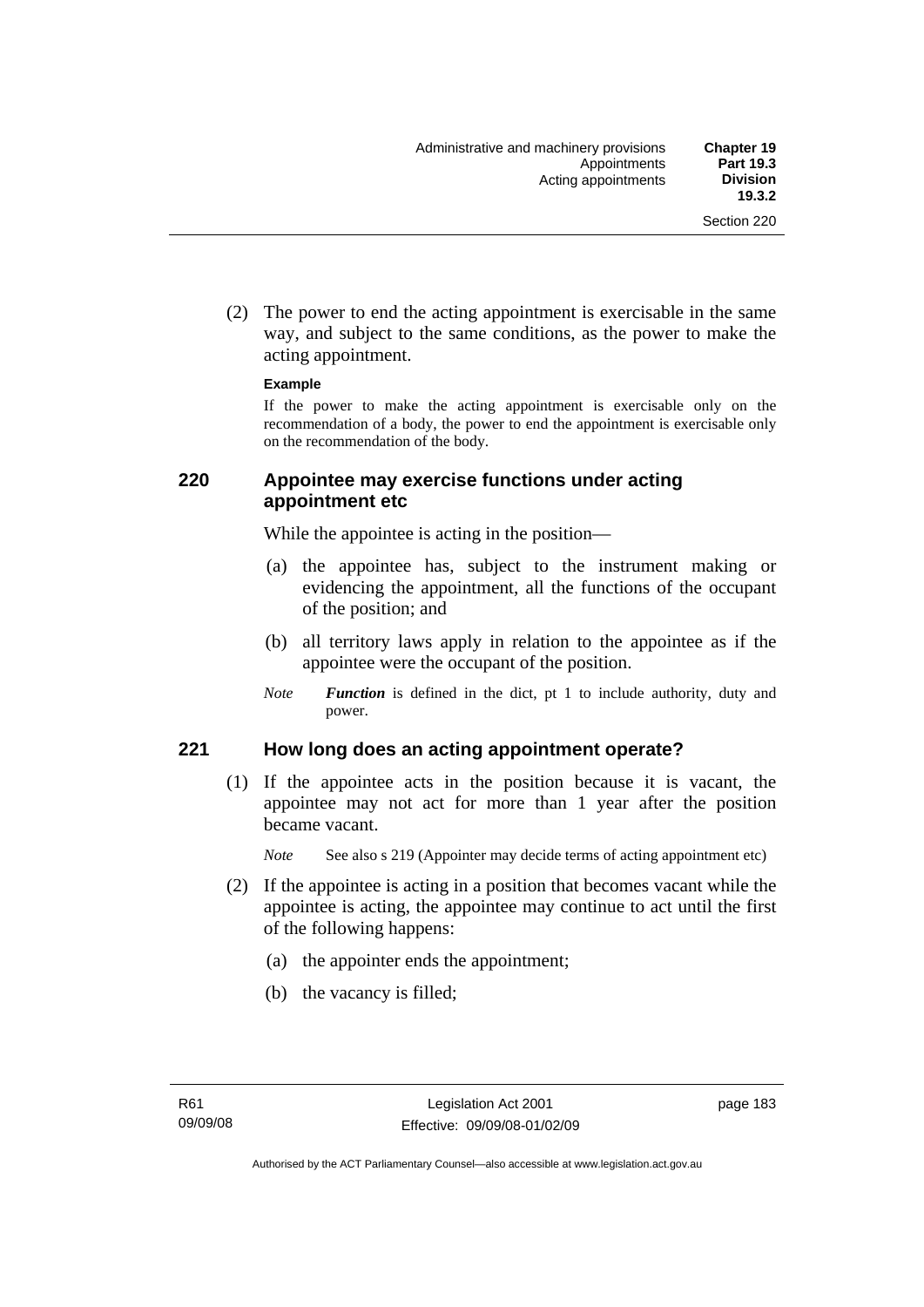#### (c) 1 year after the position became vacant.

#### **Example**

A appoints  $X$  to act in Y's position for a year while Y is on secondment in another agency. Three months after X begins to act, Y is permanently transferred to the other agency. One month later, Z is appointed to the position in which X is acting. The appointment of Z brings X's acting appointment to an end.

- *Note* An example is part of the Act, is not exhaustive and may extend, but does not limit, the meaning of the provision in which it appears (see s 126 and s 132).
- (3) If the appointee acts in the position because the occupant of the position cannot exercise functions and the occupant resumes the exercise of the functions, the appointment no longer authorises the appointee to act on that occasion.
	- *Note Function* is defined in the dict, pt 1 to include authority, duty and power.

#### **222 Resignation of acting appointment**

- (1) An acting appointment ends if the appointee resigns by signed notice of resignation given to the appointer.
- (2) However, if the appointer is the Executive, the notice of resignation may be given to a Minister.

### **223 Effect of acting appointment on substantive appointment etc**

- (1) If the appointee is the occupant of another position under a law (the *substantive position*), the appointee does not cease to occupy the substantive position only because of the appointee's appointment or because the appointee acts under the appointment.
- (2) This section does not prevent an acting appointment being made to the substantive position.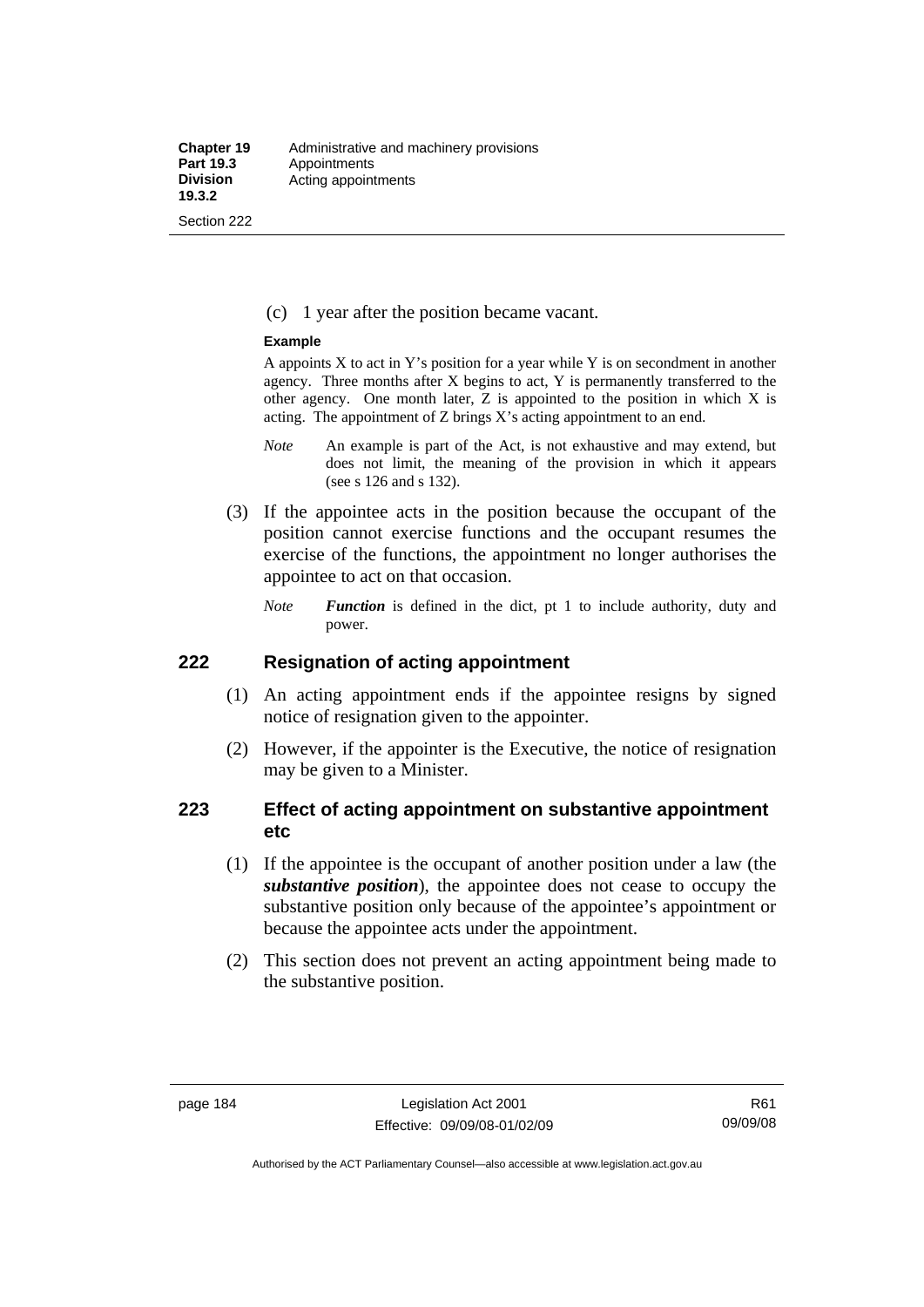### **224 Acting appointment not affected by appointer changes**

- (1) If the appointer is a body, an acting appointment made by the body does not end only because the membership of the body changes.
- (2) If the appointer is the person for the time being occupying a position, an acting appointment made by the person does not end only because the person ceases to be the occupant of the position.
- (3) This section does not limit the following sections:
	- section 199 (Functions of bodies)
	- section 200 (Functions of occupants of positions).

#### **225 Acting appointment not affected by defect etc**

- (1) An acting appointment, or anything done under an acting appointment, is not invalid only because of a defect or irregularity in or in relation to the appointment.
- (2) Anything done by or in relation to the appointee while the appointee purports to act in the position is not invalid only because—
	- (a) the occasion for the appointment had not arisen or had ended; or
	- (b) the appointment had ended; or
	- (c) the occasion for the appointee to act had not arisen or had ended.

page 185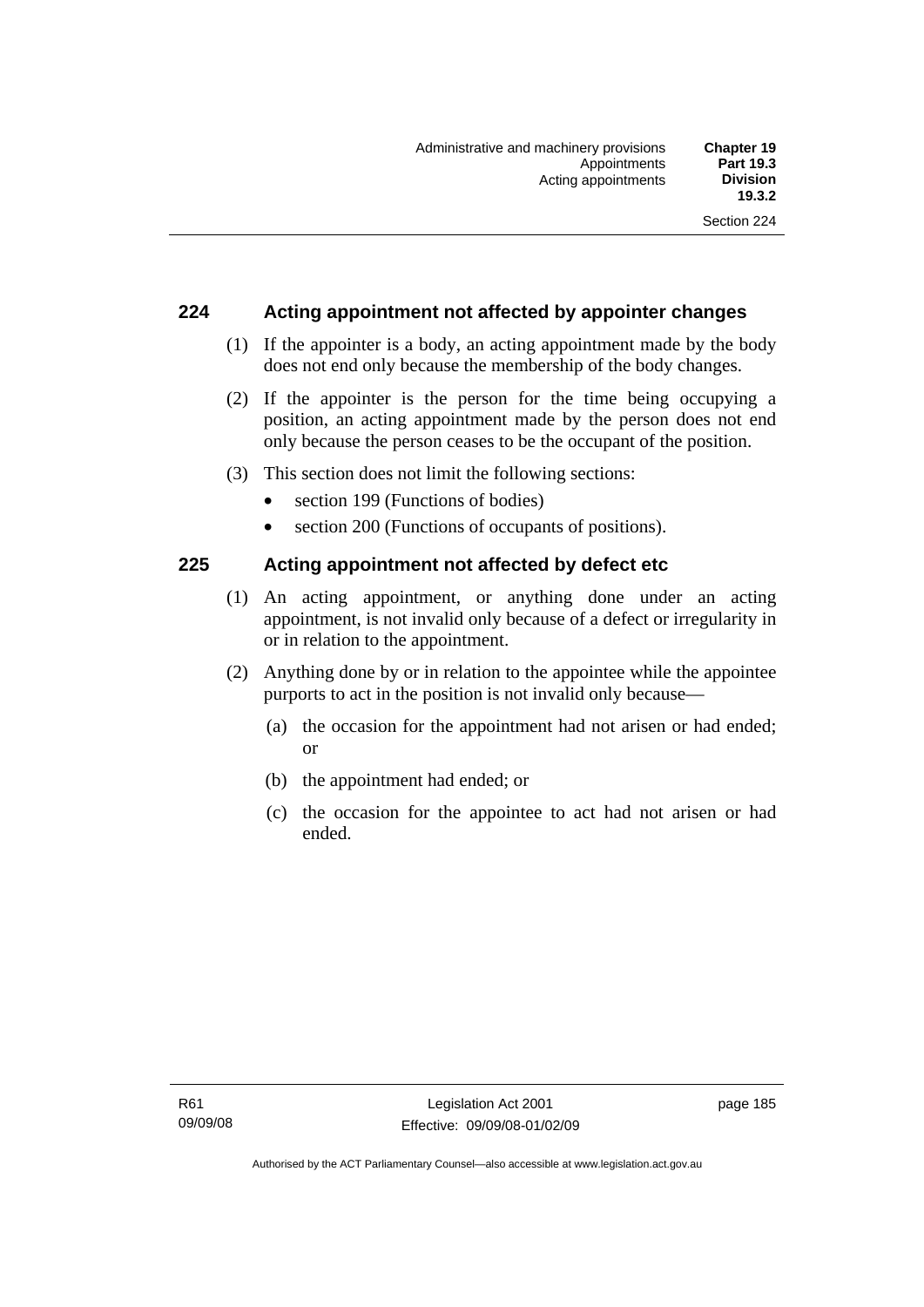Section 225A

# **Division 19.3.2A Standing acting arrangements**

#### **225A Application of div 19.3.2A**

This division applies to a position if a law provides that a person acts in the position in stated circumstances.

#### **Example**

The *Hypothetical Act 2003* provides for the deputy director of the hypothetical entity to act in the position of director of the entity if the position is vacant or the director cannot for any reason exercise the functions of the position.

*Note* An example is part of the Act, is not exhaustive and may extend, but does not limit, the meaning of the provision in which it appears (see s 126 and s 132).

#### **225B Person acting under standing acting arrangement may exercise functions etc**

- (1) A person acting in the position has, subject to the law providing for the acting or any other law, all the functions of the occupant of the position.
	- *Note Function* is defined in the dict, pt 1 to include authority, duty and power.
- (2) All territory laws apply in relation to the person as if the person were the occupant of the position.

# **Division 19.3.3 Appointments—Assembly consultation**

#### **226 Meaning of** *statutory position* **in div 19.3.3**

In this division:

*statutory position* means a position (including as a member of a territory authority) established under an Act.

*Note Position* includes office (see dict, pt 1, def *position*).

Authorised by the ACT Parliamentary Counsel—also accessible at www.legislation.act.gov.au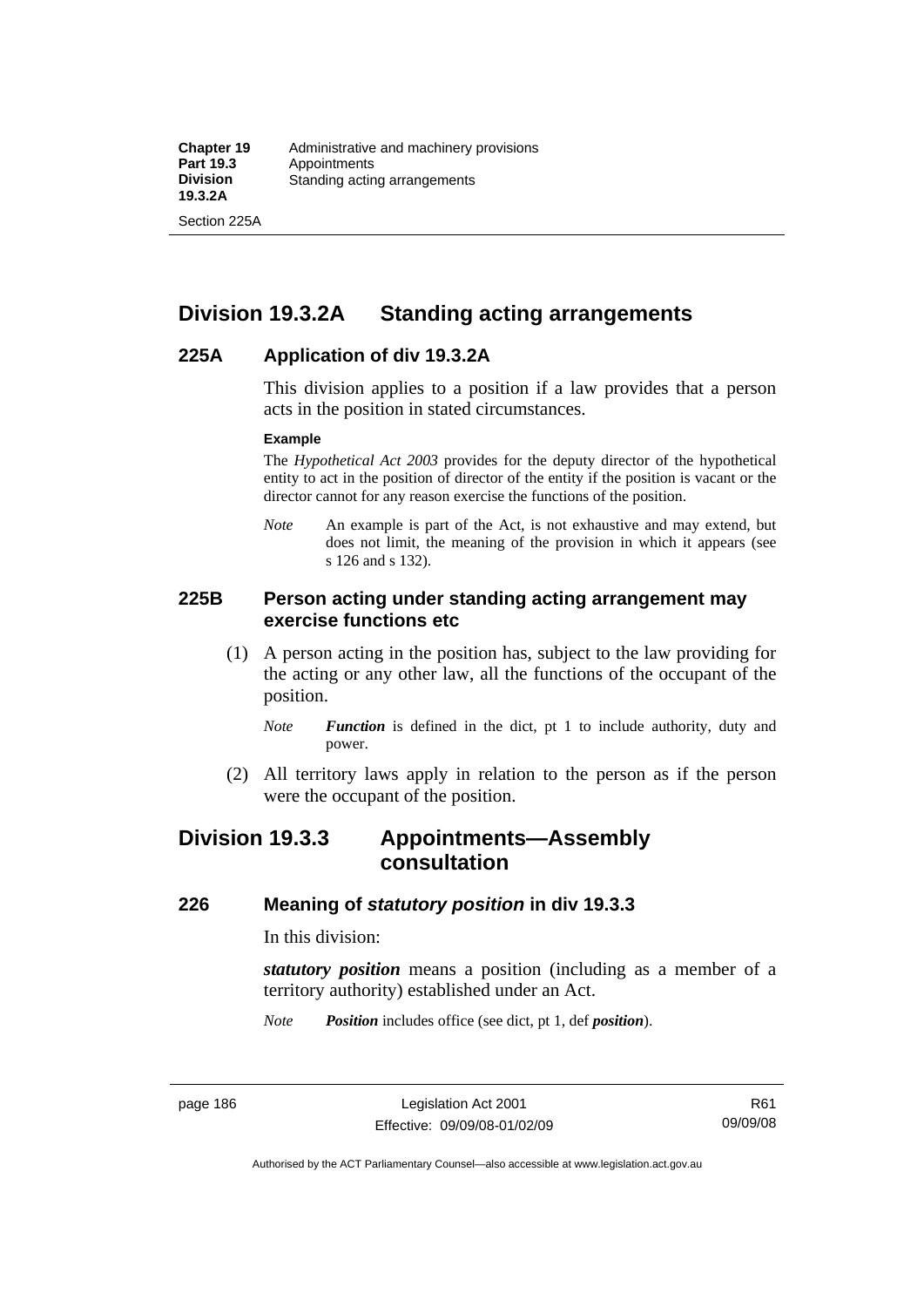# **227 Application of div 19.3.3**

- (1) This division applies if a Minister has the power under an Act to appoint a person to a statutory position.
- (2) However, this division does not apply to an appointment of—
	- (a) a public servant to a statutory position (whether or not the Act under which the appointment is made requires that the appointee be a public servant); or
	- (b) a person to, or to act in, a statutory position for not longer than 6 months, unless the appointment is of the person to, or to act in, the position for a 2nd or subsequent consecutive period; or
	- (c) a person to a statutory position if the only function of the position is to advise the Minister.

#### **228 Consultation with appropriate Assembly committee**

- (1) Before making an appointment to a statutory position, a Minister must consult—
	- (a) a standing committee of the Legislative Assembly nominated by the Speaker for the purpose; or
	- (b) if no nomination under paragraph (a) is in force—the standing committee of the Legislative Assembly responsible for the scrutiny of public accounts.
- (2) The committee may make a recommendation to the Minister about the proposed appointment.
- (3) The Minister must not make the appointment until the Minister has received a recommendation or 30 days have passed since the consultation took place, whichever happens first.
- (4) In making the appointment, the Minister must have regard to any recommendation received.

page 187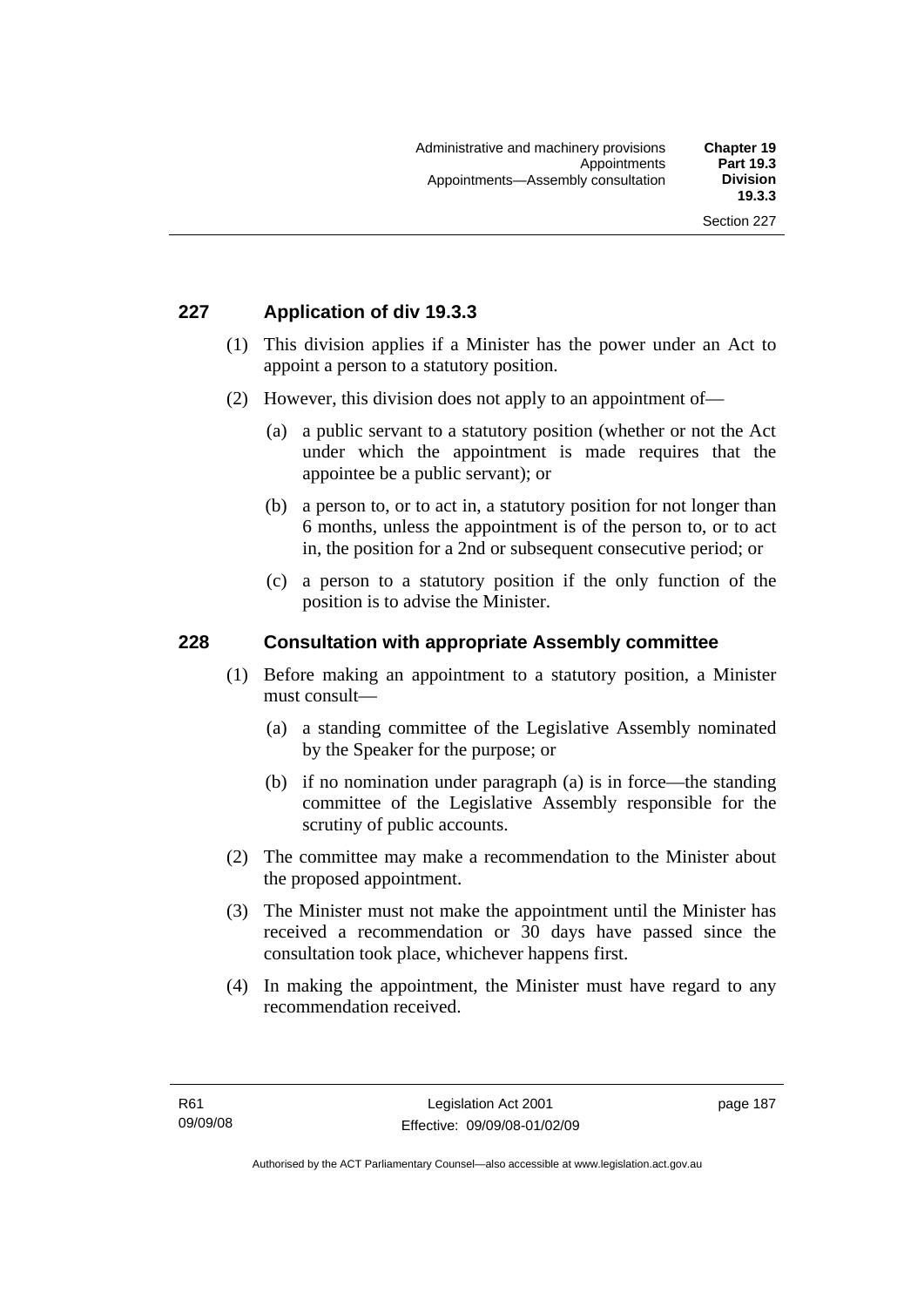## **229 Appointment is disallowable instrument**

The instrument making, or evidencing, an appointment to which this division applies is a disallowable instrument.

*Note* A disallowable instrument must be notified and presented to the Legislative Assembly (see ch 7 (Presentation, amendment and disallowance of subordinate laws and disallowable instruments)).

page 188 Legislation Act 2001 Effective: 09/09/08-01/02/09

Authorised by the ACT Parliamentary Counsel—also accessible at www.legislation.act.gov.au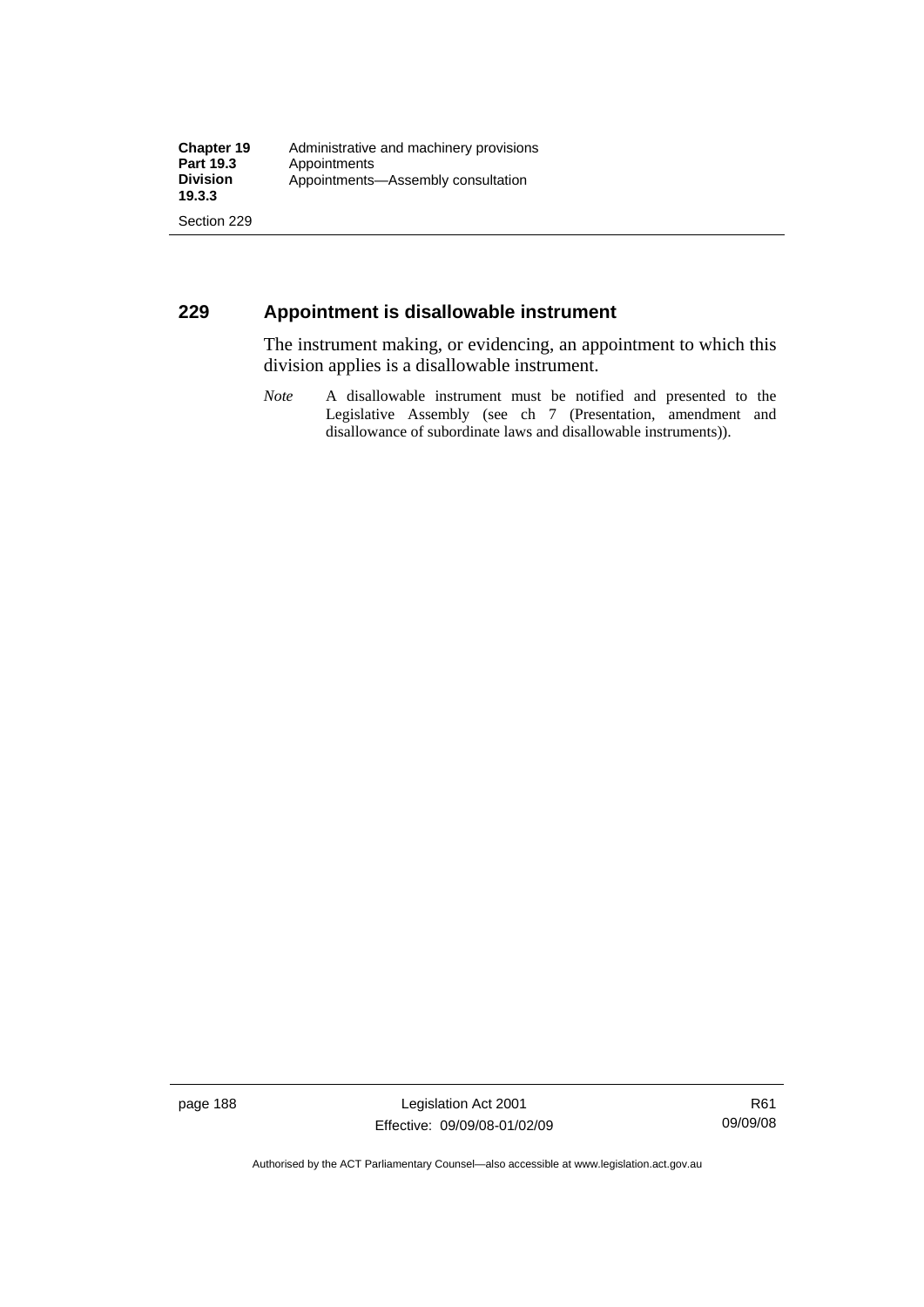# **Part 19.4 Delegations**

#### **230 Application of pt 19.4 generally**

This part applies if a law authorises or requires an entity (the *appointer*) to delegate (or subdelegate) a function.

*Note Function* is defined in the dict, pt 1 to include authority, duty and power.

#### **231 Application of pt 19.4 to subdelegations**

- (1) This part applies to the subdelegation of a function in the same way as it applies to the delegation of the function.
- (2) However, if the appointer delegates a function to a delegate, the delegate may not subdelegate the function.
- (3) Subsection (2) is a determinative provision.

#### **Examples**

- 1 The *ABC Act 2003* provides that an appointer (X) may delegate X's functions to Y. The Act is silent on the subdelegation of the functions. Y may not subdelegate X's functions to Z.
- 2 The *ABC Act 2003* provides that an appointer (X) may delegate X's functions to Y, with authority for Y to subdelegate the functions. Because the Act authorises subdelegation, it expressly displaces this Act, section 231 (2) (see s 6). Y can therefore subdelegate X's functions to  $Z$ (compare s 236, which deals with the subdelegation of a power to delegate)*.*
- *Note 1* See s 5 for the meaning of determinative provisions, and s 6 for their displacement.
- *Note* 2 An example is part of the Act, is not exhaustive and may extend, but does not limit, the meaning of the provision in which it appears (see s 126 and s 132).

page 189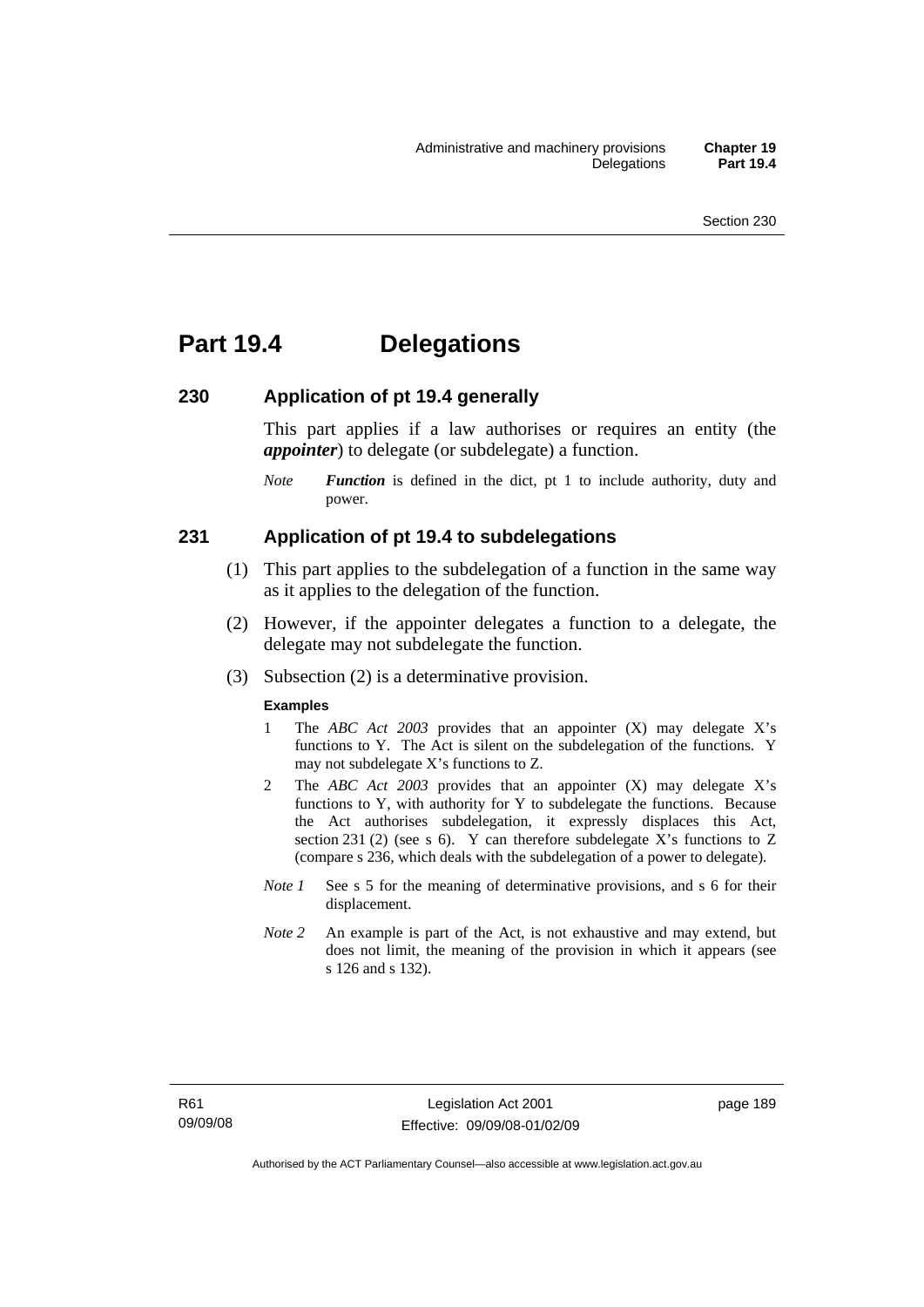### **232 Delegation must be in writing etc**

A delegation must be made, or evidenced, by writing signed by the appointer.

#### **233 Delegation may be made by name or position**

- (1) The appointer may delegate by—
	- (a) naming the person to whom the delegation is made; or
	- (b) nominating the occupant of a position (however described), at a particular time or from time to time.
- (2) For this part, the person named, or the occupant of the position nominated, is the *delegate*.

#### **234 Instrument may provide when delegation has effect etc**

The instrument making or evidencing a delegation may provide—

- (a) that the delegation has effect only in stated circumstances or subject to stated conditions, limitations or directions; or
- (b) that all of a function, or a stated part of the function, is delegated.

#### **Examples**

- 1 The delegation provides that, when the appointer (Y) is outside Australia, the delegate (X) may exercise her functions except that stated functions may only be exercised with Y's approval.
- 2 The delegation provides that X may enter into a contract for the purchase of property of not more than \$50 000 in value.
- 3 The delegation provides that X may grant licences under a stated Act but that, in considering applications, X must take account of the policy of the agency (authorised by the Act) that there should not be more than 100 licences current at any time.
- *Note* An example is part of the Act, is not exhaustive and may extend, but does not limit, the meaning of the provision in which it appears (see s 126 and s 132).

page 190 Legislation Act 2001 Effective: 09/09/08-01/02/09

R61 09/09/08

Authorised by the ACT Parliamentary Counsel—also accessible at www.legislation.act.gov.au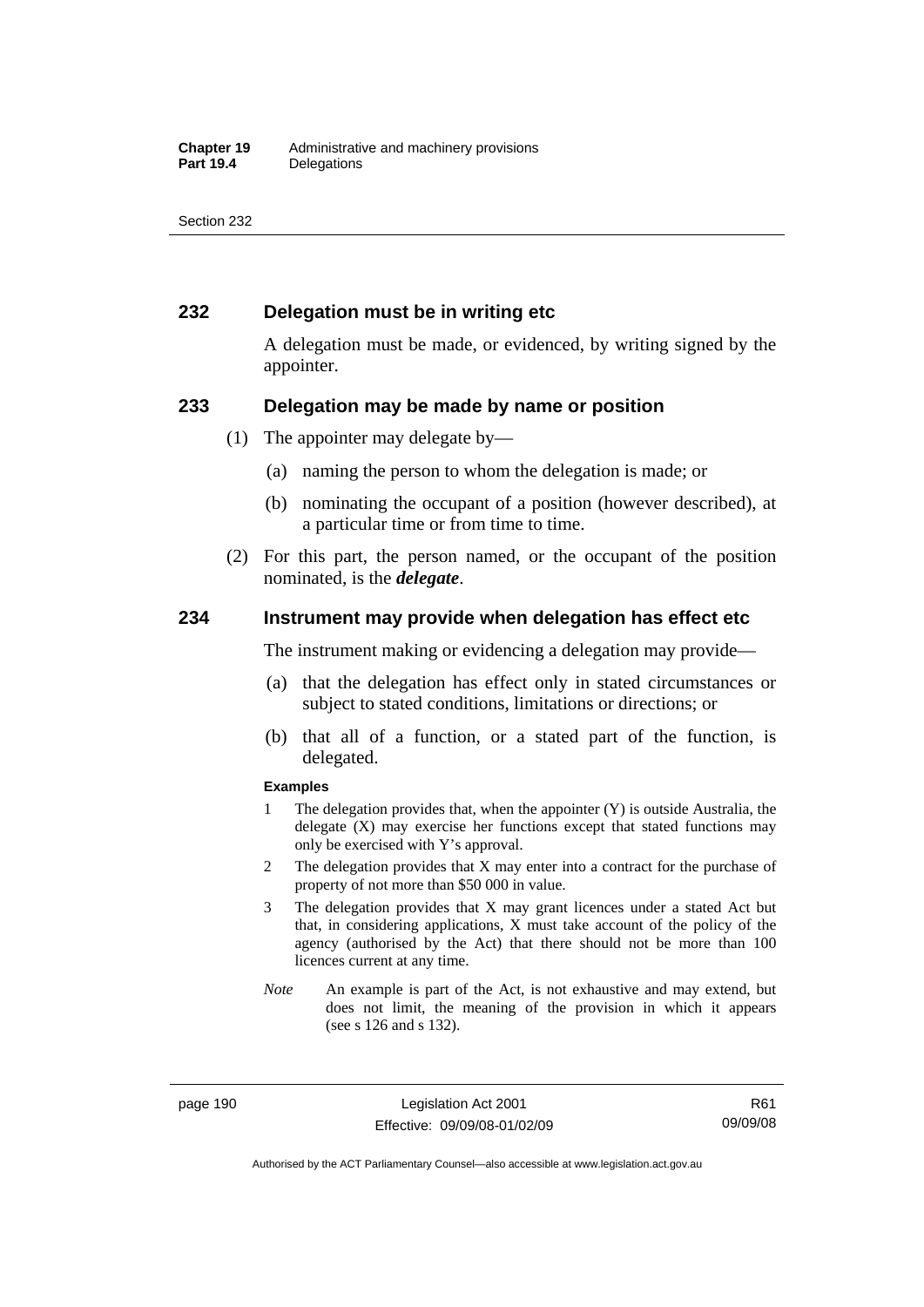#### **235 Delegation may be made to 2 or more delegates**

The appointer may delegate the appointer's function, or any part of the function, to 2 or more delegates.

#### **236 Power to delegate may not be delegated**

- (1) The appointer may not delegate the appointer's power to delegate.
- (2) Subsection (1) is a determinative provision.
	- *Note* See s 5 for the meaning of determinative provisions, and s 6 for their displacement.

#### **Examples**

- 1 The *ABC Act 2003* provides that an appointer (X) may delegate X's functions to Y. The Act is silent on X's power to delegate the power to delegate. X may not delegate X's power to delegate to Y.
- 2 The *ABC Act 2003* provides that an appointer (X) may delegate X's functions to Y, with authority for X to delegate  $X$ 's power to delegate. Because the Act authorises the delegation of the power to delegate, it expressly displaces this Act, section 236 (1) (see s 6). X can therefore delegate X's power to delegate to Y (compare s 231, which deals with the subdelegation of a delegated function)*.*
- *Note* An example is part of the Act, is not exhaustive and may extend, but does not limit, the meaning of the provision in which it appears (see s 126 and s 132).

#### **237 Delegation may be amended or revoked**

 (1) The appointer may amend a delegation or revoke it completely or partly.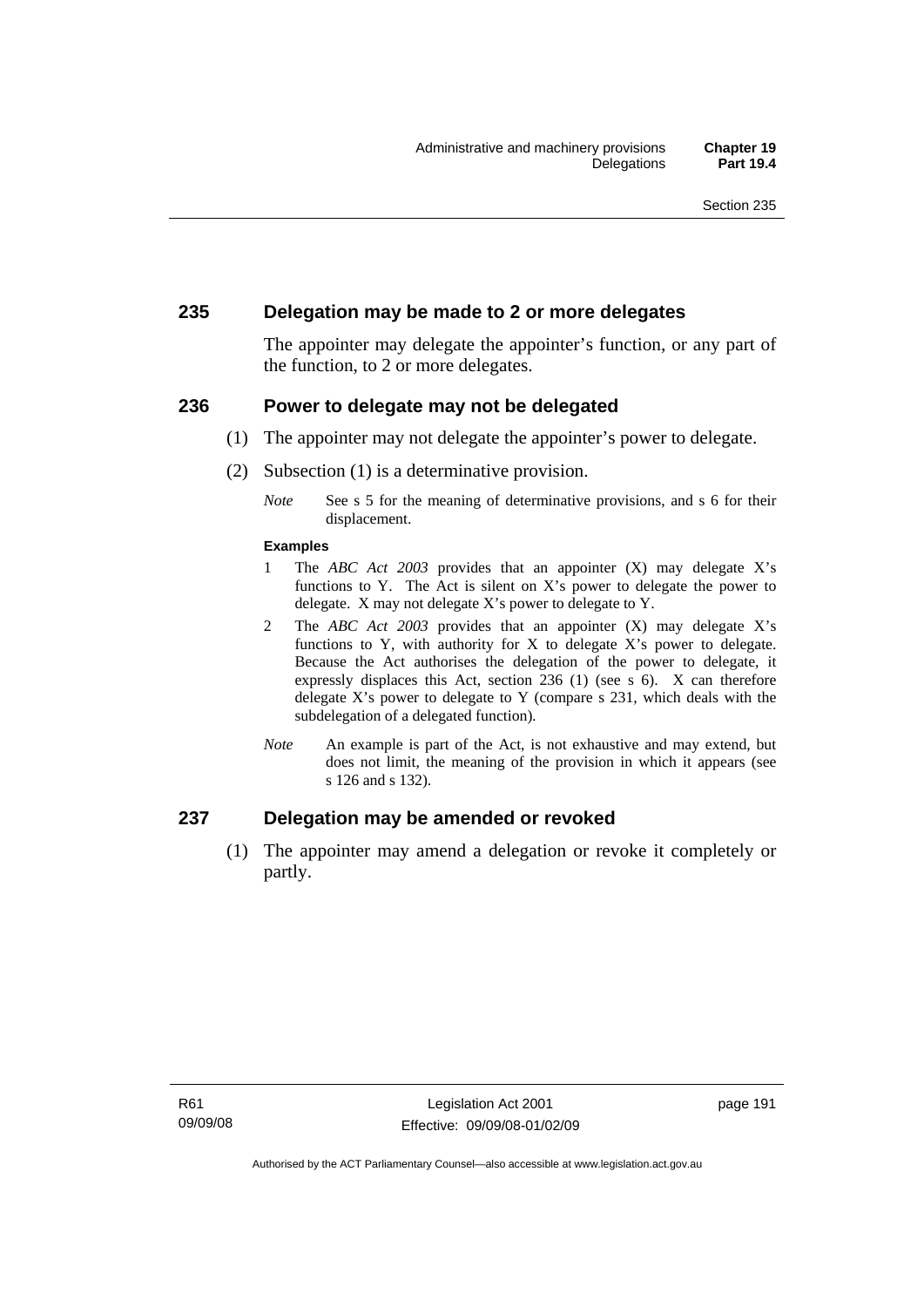(2) The power to amend or revoke a delegation is exercisable in the same way, and subject to the same conditions, as the power to delegate.

#### **Example**

If the power to delegate is exercisable only with the Minister's approval, the power to revoke the delegation is exercisable only with the Minister's approval.

*Note* An example is part of the Act, is not exhaustive and may extend, but does not limit, the meaning of the provision in which it appears (see s 126 and s 132).

#### **238 Appointer responsible for delegated function**

The delegation of a function, or a part of a function, does not relieve the appointer of the appointer's obligation to ensure that the function is properly exercised.

### **239 Exercise of delegation by delegate**

- (1) A delegate must exercise the delegation subject to any conditions, limitations or directions in the instrument making or evidencing the delegation.
- (2) All territory laws apply to the delegate in the exercise of the delegation as if the delegate were the appointer.
- (3) Without limiting subsection (2), if the exercise of a function by the appointer is dependent on the appointer's state of mind and the function is delegated, the function may be exercised by the delegate on the delegate's state of mind.
- (4) Anything done by or in relation to the delegate in the exercise of the delegation is taken to have been done by or in relation to the appointer.
	- *Note 1* Section 94 provides that a delegation under a law that is in force immediately before an amendment of the law continues to have effect as if made under the amended law.
	- *Note* 2 Section 196 gives a delegate the powers necessary or convenient to exercise a delegated function.

R61 09/09/08

Authorised by the ACT Parliamentary Counsel—also accessible at www.legislation.act.gov.au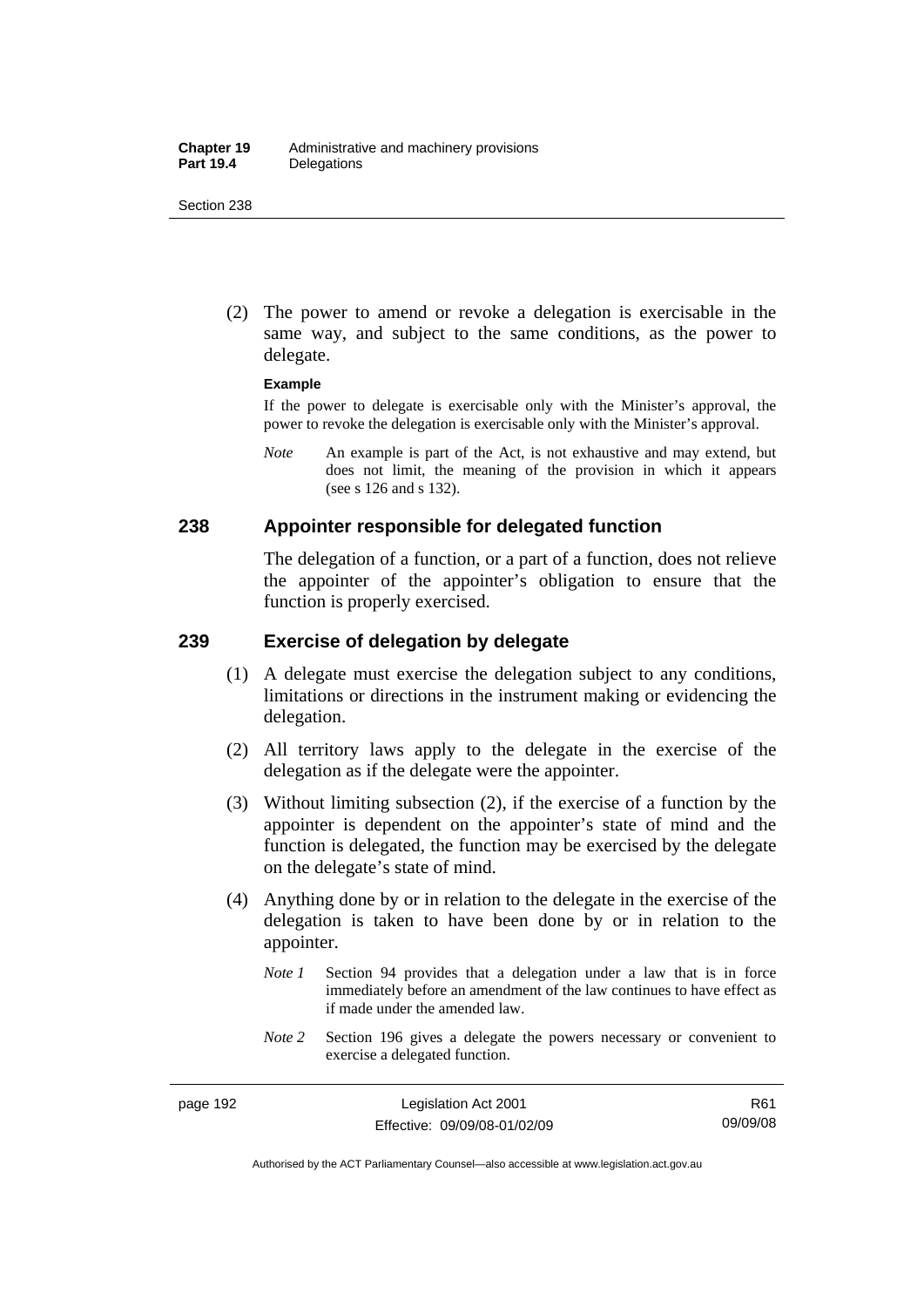(5) In this section:

*state of mind* includes knowledge, intention, opinion, belief or purpose.

# **240 Appointer may exercise delegated function**

A function that has been delegated may, despite the delegation, be exercised by the appointer.

# **241 Delegation not affected by appointer changes**

- (1) If the appointer is a body, a delegation made by the body does not end only because the membership of the body changes.
- (2) If the appointer is the person for the time being occupying a position, a delegation made by the person does not end only because the person ceases to be the occupant of the position.
- (3) This section does not limit the following sections:
	- section 199 (Functions of bodies)
	- section 200 (Functions of occupants of positions).

# **242 Delegation not affected by defect etc**

- (1) A delegation, or anything done under a delegation, is not invalid only because of a defect or irregularity in or in relation to the delegation.
- (2) Anything done by or in relation to the delegate while the delegate purports to exercise the delegation is not invalid only because—
	- (a) the delegation had been amended or revoked; or
	- (b) the occasion for the delegate to exercise the delegation had not arisen or had ended.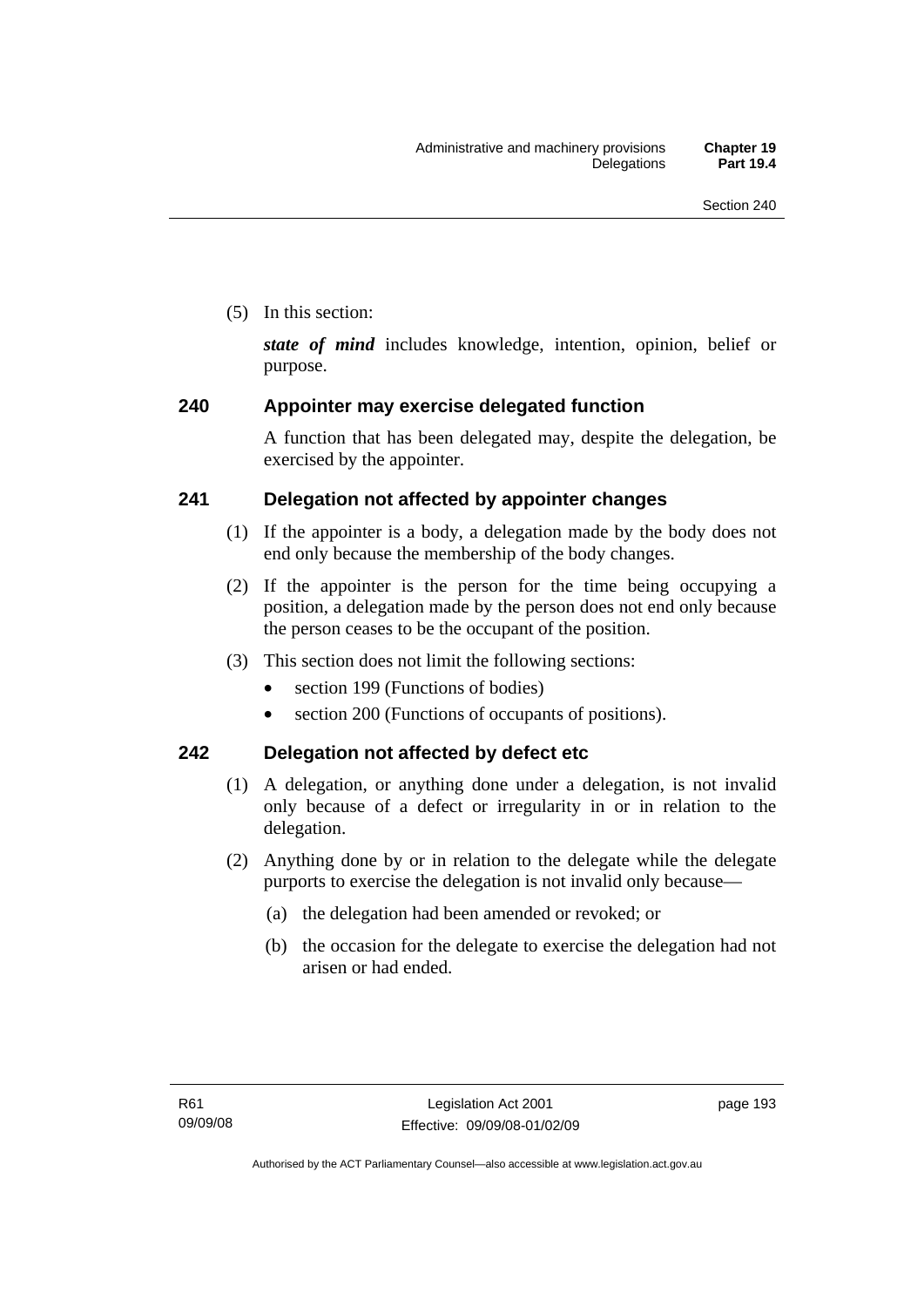# **Part 19.5 Service of documents**

#### **245 Application of pt 19.5**

This part applies to a document that is authorised or required under a law to be served (whether the word 'serve', 'give', 'notify', 'send' or 'tell' or any other word is used).

# **246 Definitions for pt 19.5**

In this part:

*administrator*, of a law, means the entity administering or responsible for the law.

*agency* means—

- (a) an administrative unit; or
- (b) a statutory office-holder; or
- (c) any other entity established for a public purpose under a law;

and includes a member of, or a member of the staff of, the agency.

*business address*, of an individual, corporation or agency in relation to anything done or to be done under a law, includes the latest business address, or address for service of notices (however described), of the individual, corporation or agency (if any) recorded in a register or other records kept by the administrator of the law.

*corporation* does not include an agency.

*document* includes a notice, an article that may be sent by post or anything else.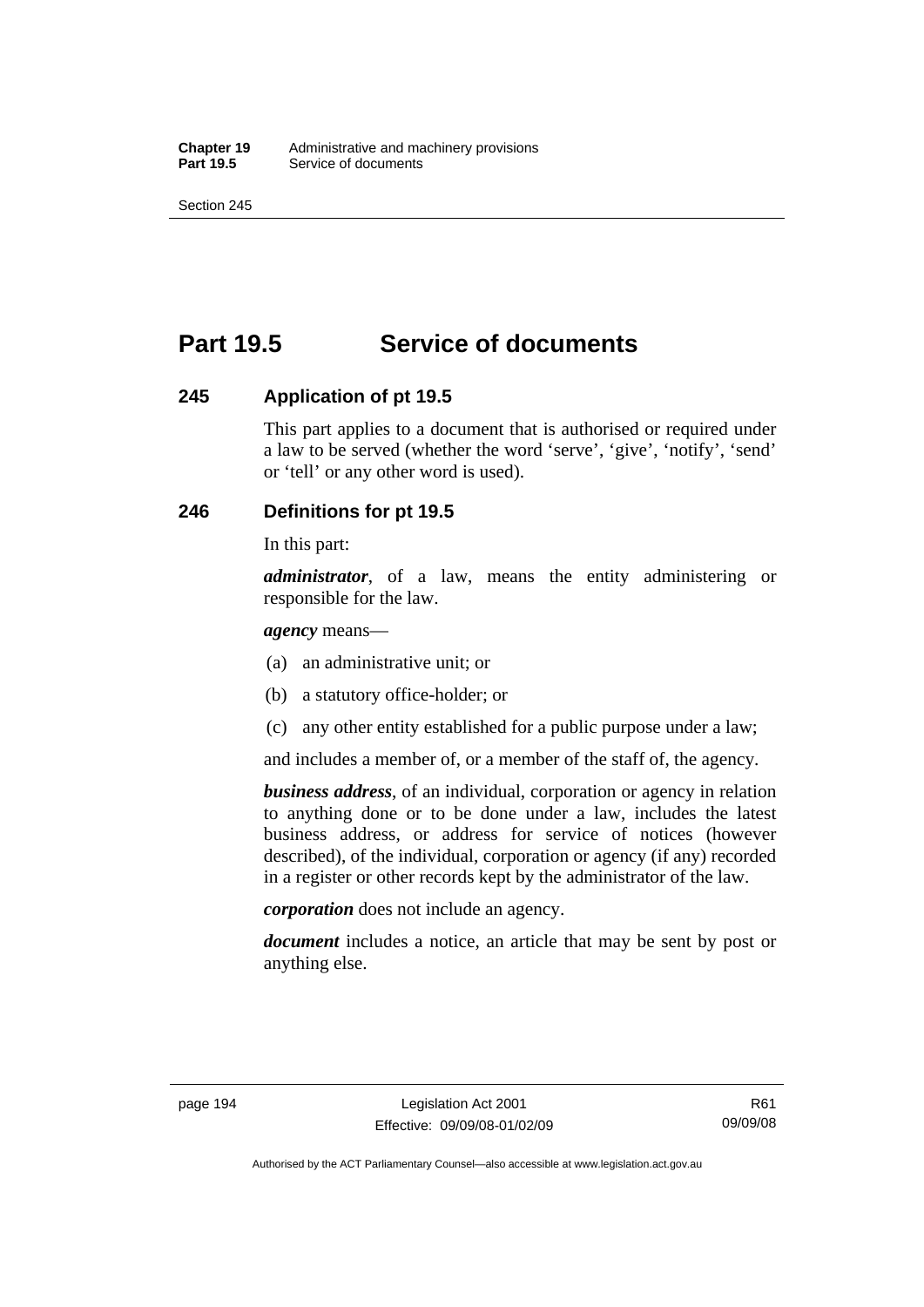*email address*, of an individual, corporation or agency in relation to anything done or to be done under a law, includes the latest email address of the individual, corporation or agency (if any) recorded in a register or other records kept by the administrator of the law.

*executive officer* means—

- (a) for a corporation—a person (however described and whether or not the person is a director of the corporation) who is concerned with, or takes part in, the corporation's management; or
- (b) for an agency that is an administrative unit—the chief executive of the administrative unit; or
- (c) for an agency that is a statutory office-holder—the occupant of the position; or
- (d) for an agency constituted by 2 or more people—the person who is entitled, because of the position occupied by the person, to preside at any meeting of the agency at which the person is present; or
- (e) for any other agency—the chief executive officer (however described) of the agency; or
- (f) for any agency—a person (however described) who is concerned with, or takes part in, the agency's management.

*fax number*, of an individual, corporation or agency in relation to anything done or to be done under a law, includes the latest fax number of the individual, corporation or agency (if any) recorded in a register or other records kept by the administrator of the law.

*home address*, of an individual in relation to anything done or to be done under a law, includes the latest home address, or address for service of notices (however described), of the person (if any) recorded in a register or other records kept by the administrator of the law.

page 195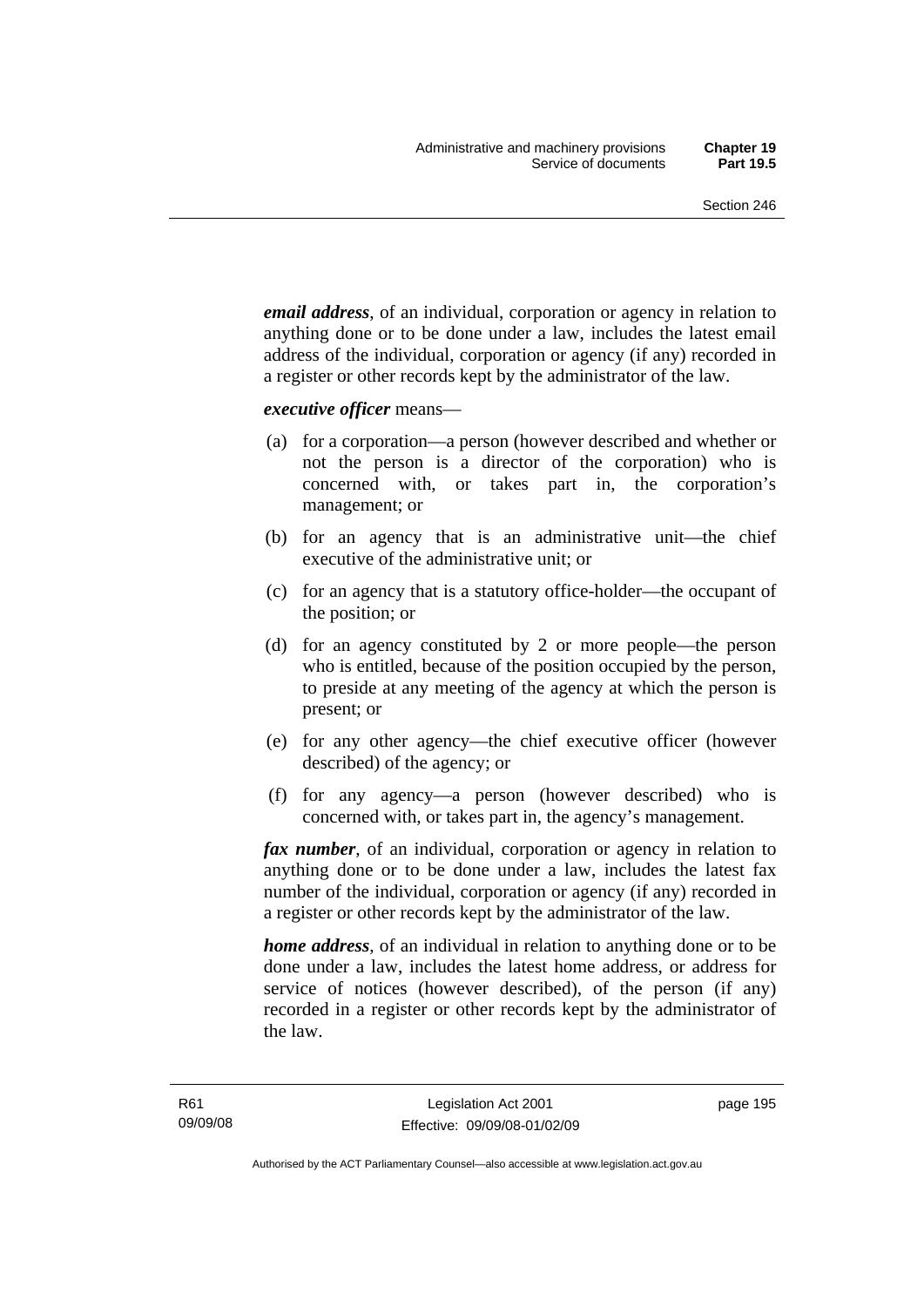#### **Chapter 19** Administrative and machinery provisions<br>**Part 19.5** Service of documents **Service of documents**

Section 247

*responsible*, for a law, means allocated responsibility for the law under the *Public Sector Management Act 1994*, section 14 (1) (b) (Ministerial responsibility and functions of administrative units).

#### **247 Service of documents on individuals**

- (1) A document may be served on an individual—
	- (a) by giving it to the individual; or
	- (b) by sending it by prepaid post, addressed to the individual, to a home or business address of the individual; or
	- (c) by faxing it to a fax number of the individual; or
	- (d) by emailing it to an email address of the individual; or
	- (e) by leaving it, addressed to the individual, at a home or business address of the individual with someone who appears to be at least 16 years old and to live or be employed at the address.

*Note* See s 251 for service of documents under other laws.

 (2) This section applies to service of a document outside the ACT in the same way as it applies to service of the document in the ACT.

#### **248 Service of documents on corporations**

- (1) A document may be served on a corporation—
	- (a) by giving it to an executive officer of the corporation; or
	- (b) by sending it by prepaid post, addressed to the corporation (or an executive officer of the corporation), to the address of any of its registered offices or any other business address of the corporation; or
	- (c) by faxing it to a fax number of the corporation; or
	- (d) by emailing it to an email address of the corporation; or
	- (e) by leaving it, addressed to the corporation (or an executive officer of the corporation), at the address of any of the

Authorised by the ACT Parliamentary Counsel—also accessible at www.legislation.act.gov.au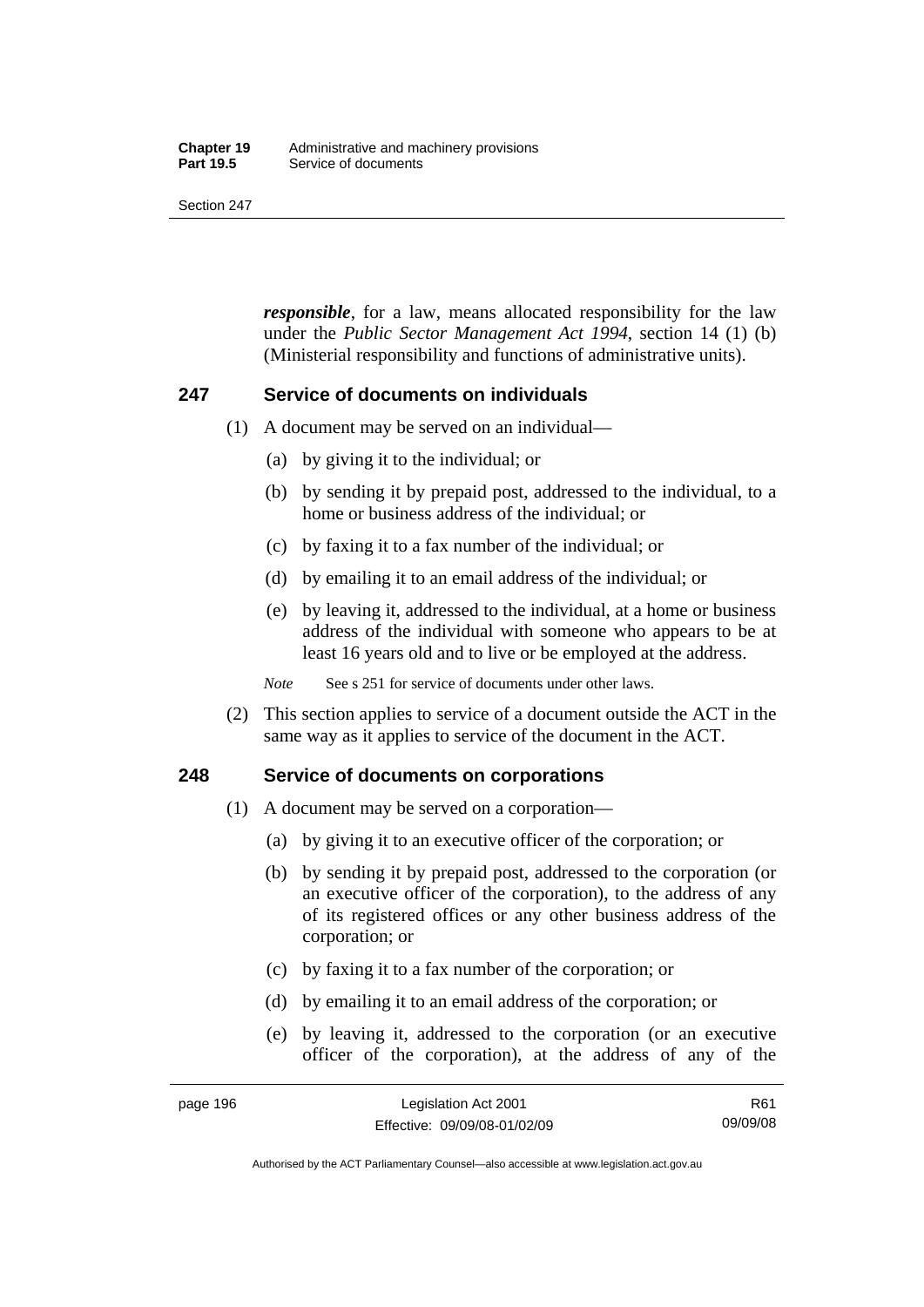corporation's registered offices, or any other business address of the corporation, with someone who appears to be at least 16 years old and to be employed at the address.

- *Note* See s 251 for service of documents under other laws.
- (2) This section applies to service of a document outside the ACT in the same way as it applies to service of the document in the ACT.

#### **249 Service of documents on agencies**

A document may be served on an agency—

- (a) by giving it to an executive officer of the agency; or
- (b) by sending it by prepaid post, addressed to the agency (or an executive officer of the agency), to the address of any office of the agency or any other business address of the agency; or
- (c) by faxing it to a fax number of the agency; or
- (d) by emailing it to an email address of the agency; or
- (e) by leaving it, addressed to the agency (or an executive officer of the agency), at the address of any of the agency's offices or any other business address of the agency with someone who appears to be employed at the agency.
- *Note* See s 251 for service of documents under other laws.

#### **250 When document taken to be served**

- (1) A document served by post under this part is taken to be served when the document would have been delivered in the ordinary course of post.
- (2) However, subsection (1) does not affect the operation of the *Evidence Act 1995* (Cwlth), section 160.
	- *Note* The *Evidence Act 1995* (Cwlth), s 160 provides a rebuttable presumption that a postal article sent by prepaid post addressed to a

page 197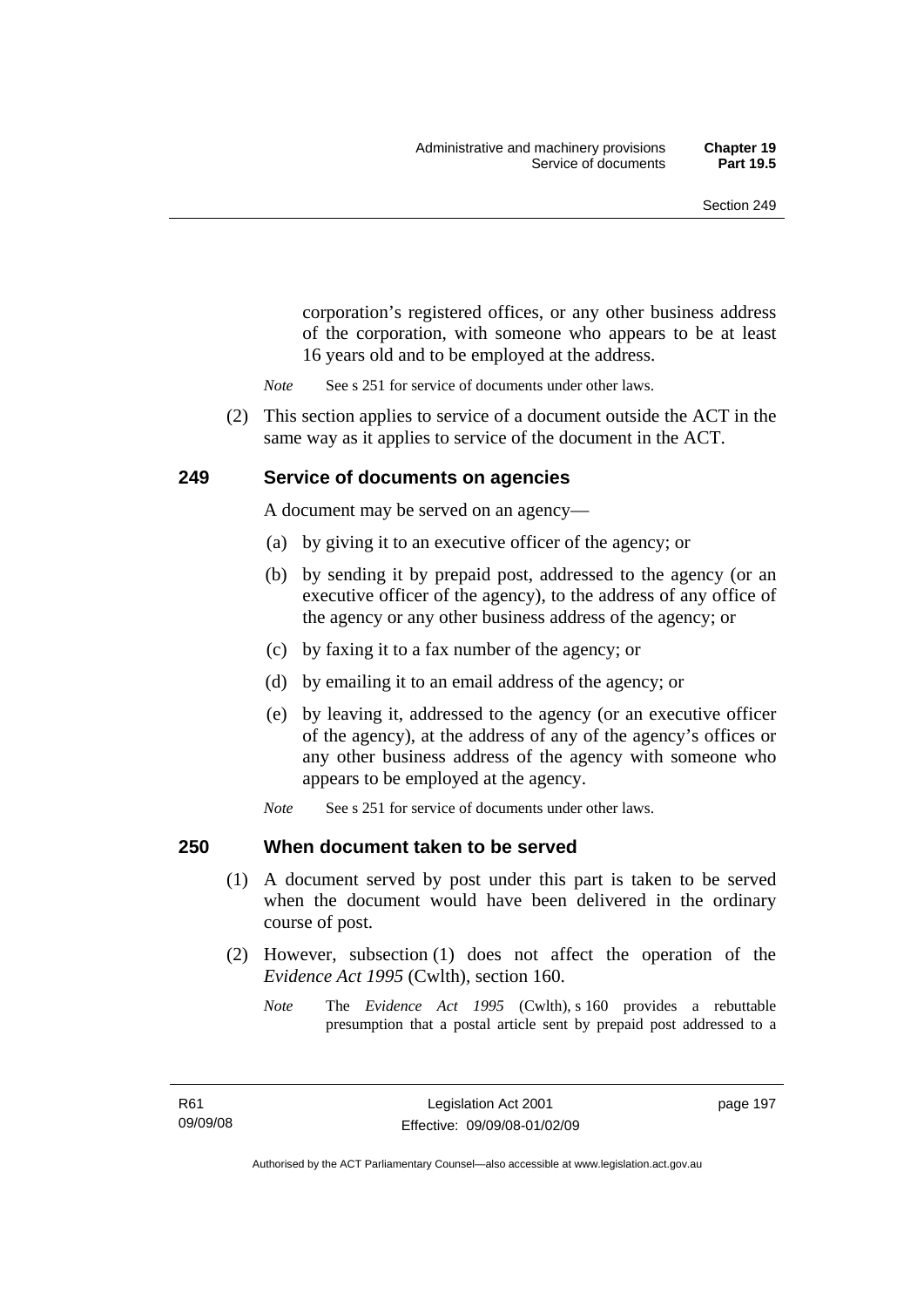person at an address in Australia or an external territory was received on the 4th working day after posting.

- (3) If the sender has no reason to suspect that a document served by fax or email under this part was not received by the recipient when sent, the document is presumed to be served when sent unless evidence sufficient to raise doubt about the presumption is given.
- (4) For subsection (3), the sender has reason to suspect that a document served by fax or email under this part was not received by the recipient when sent only if, on the day the document was sent or on the next working day, the equipment the sender used to send the document indicated by way of a signal or other message that—
	- (a) the equipment did not send the document when the equipment was used to send the document; or
	- (b) for a fax—the number to which the fax was sent to the recipient was not a fax number of the recipient; or
	- (c) for an email—the address to which the email was sent was not an email address of the recipient.
- (5) A document addressed to the recipient, and left for the recipient as mentioned in section 247 (e), section 248 (e) or section 249 (e), is taken to be served when it was left.
- (6) In this section:

*recipient*, for a document, means the individual, corporation or agency on whom the document is intended to be served.

*sender*, for a document served, or to be served, by fax or email, means the person sending, or seeking to send, the document.

# **251 Other laws not affected etc**

 (1) This part does not affect the operation of any other law that authorises or requires service of a document otherwise than as provided under this part.

Authorised by the ACT Parliamentary Counsel—also accessible at www.legislation.act.gov.au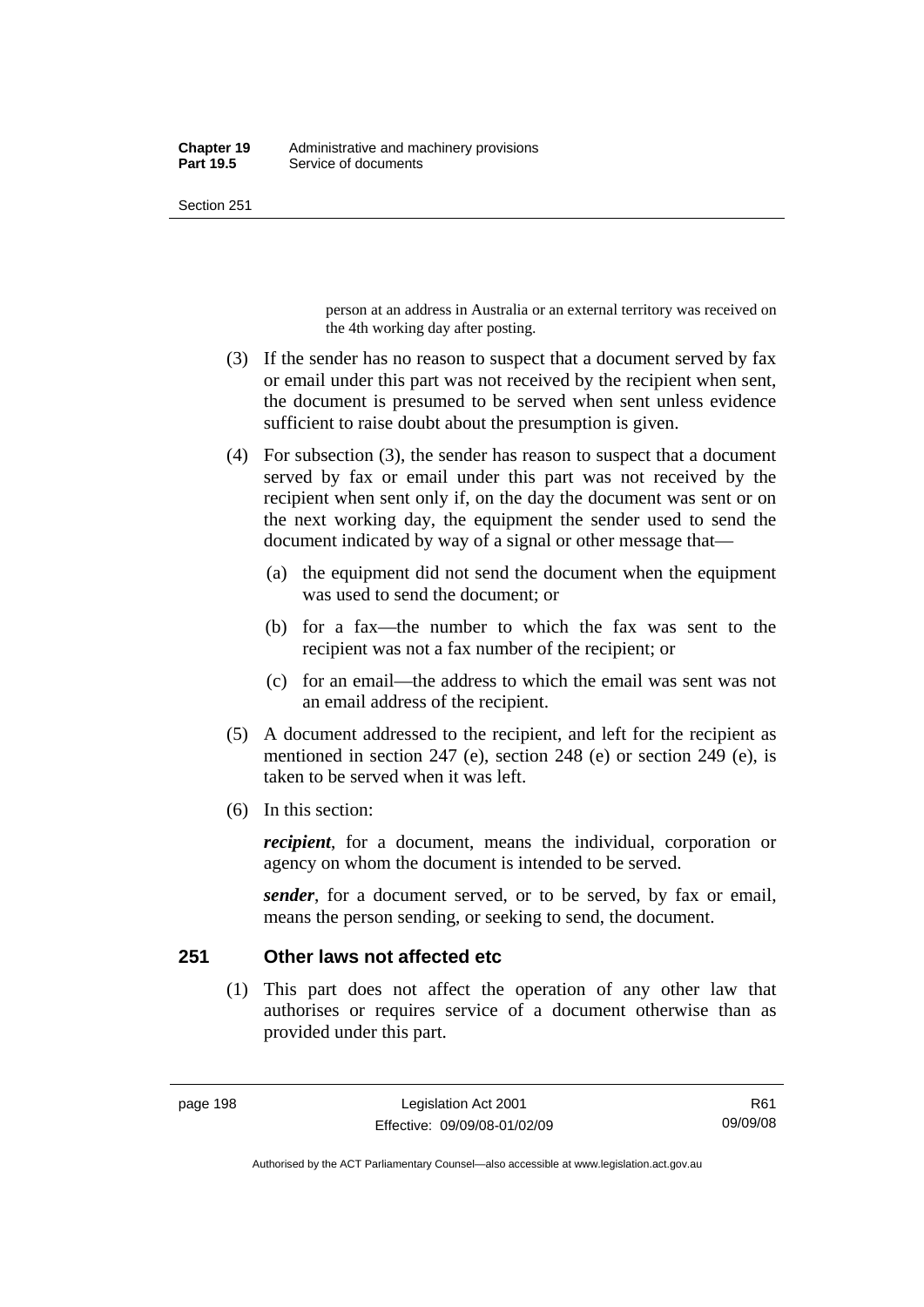- (2) Despite this part, a law (or, if the law is an Act, a regulation under the Act) may provide—
	- (a) that a document of a particular kind may or must be served (however described) only in a particular way or to a particular address or number; or
	- (b) for the date (or date and time) when service (however described) of a document is taken to have been made.

# **252 Powers of courts and tribunals not affected**

This part does not affect the power of a court or tribunal to authorise or require service of a document otherwise than as provided under this part.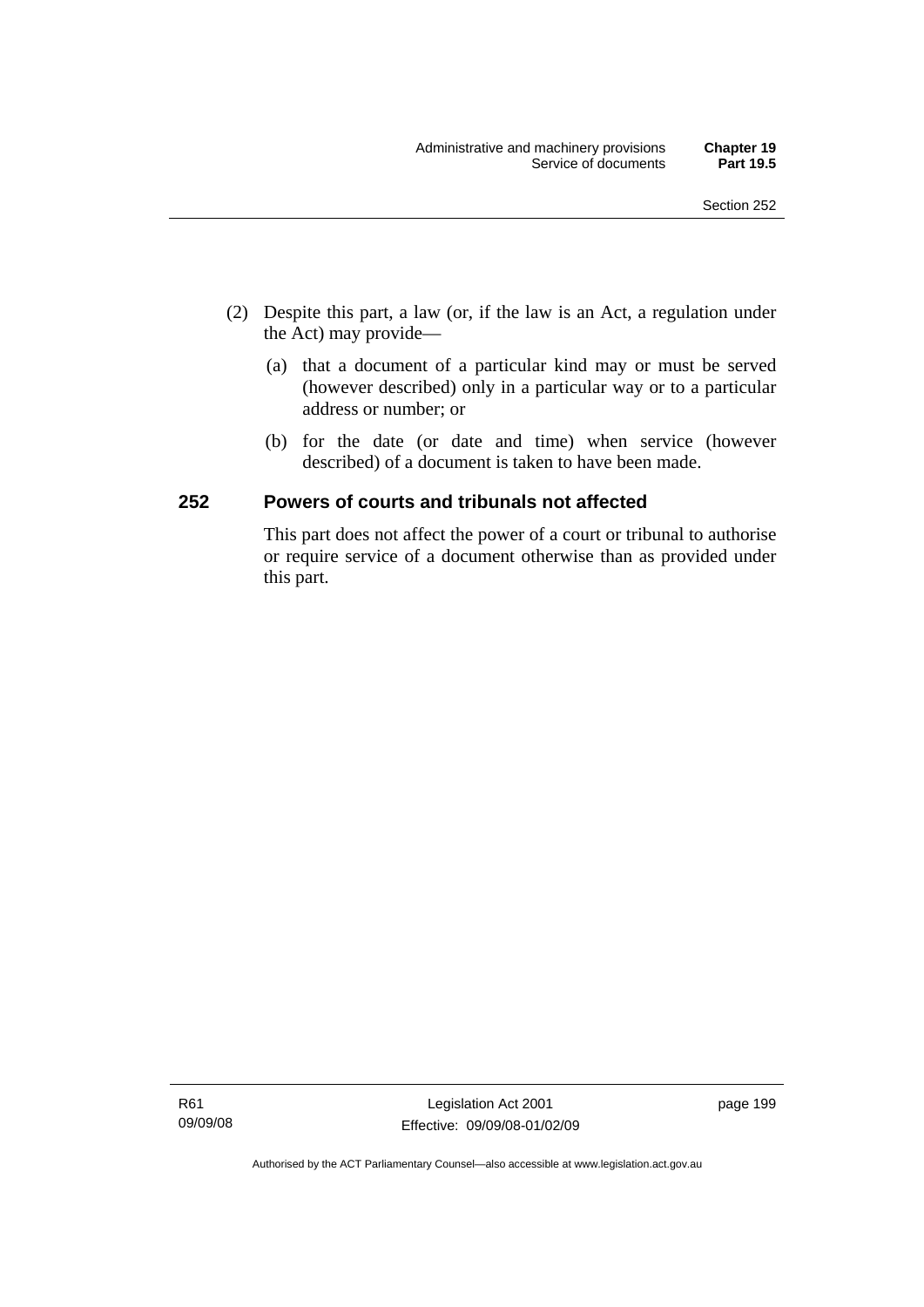# **Part 19.6 Functions of Executive and Ministers**

#### **253 Exercise of functions of Executive**

- (1) A function given to the Executive under an Act may be exercised by any 2 Ministers acting in concert.
- (2) The exercise of a function under subsection (1) is taken to be the exercise of the function by the Executive.
- (3) A statutory instrument (other than a subordinate law or disallowable instrument) is taken to be made by the Executive if it is signed by 2 or more Ministers who are members of the Executive.
- (4) A statutory instrument mentioned in subsection (3) made in accordance with the subsection is taken to be made when it is signed by the second Minister signing.
- (5) This section is subject to section 41 (Making of certain statutory instruments by Executive).
- (6) In this section:

*Act* includes an Act of the Commonwealth.

*statutory instrument* includes an instrument (whether or not legislative in nature) made under—

- (a) an Act of the Commonwealth; or
- (b) another statutory instrument of the Commonwealth ; or
- (c) power given by an Act or statutory instrument of the Commonwealth and also power given otherwise by law.

Authorised by the ACT Parliamentary Counsel—also accessible at www.legislation.act.gov.au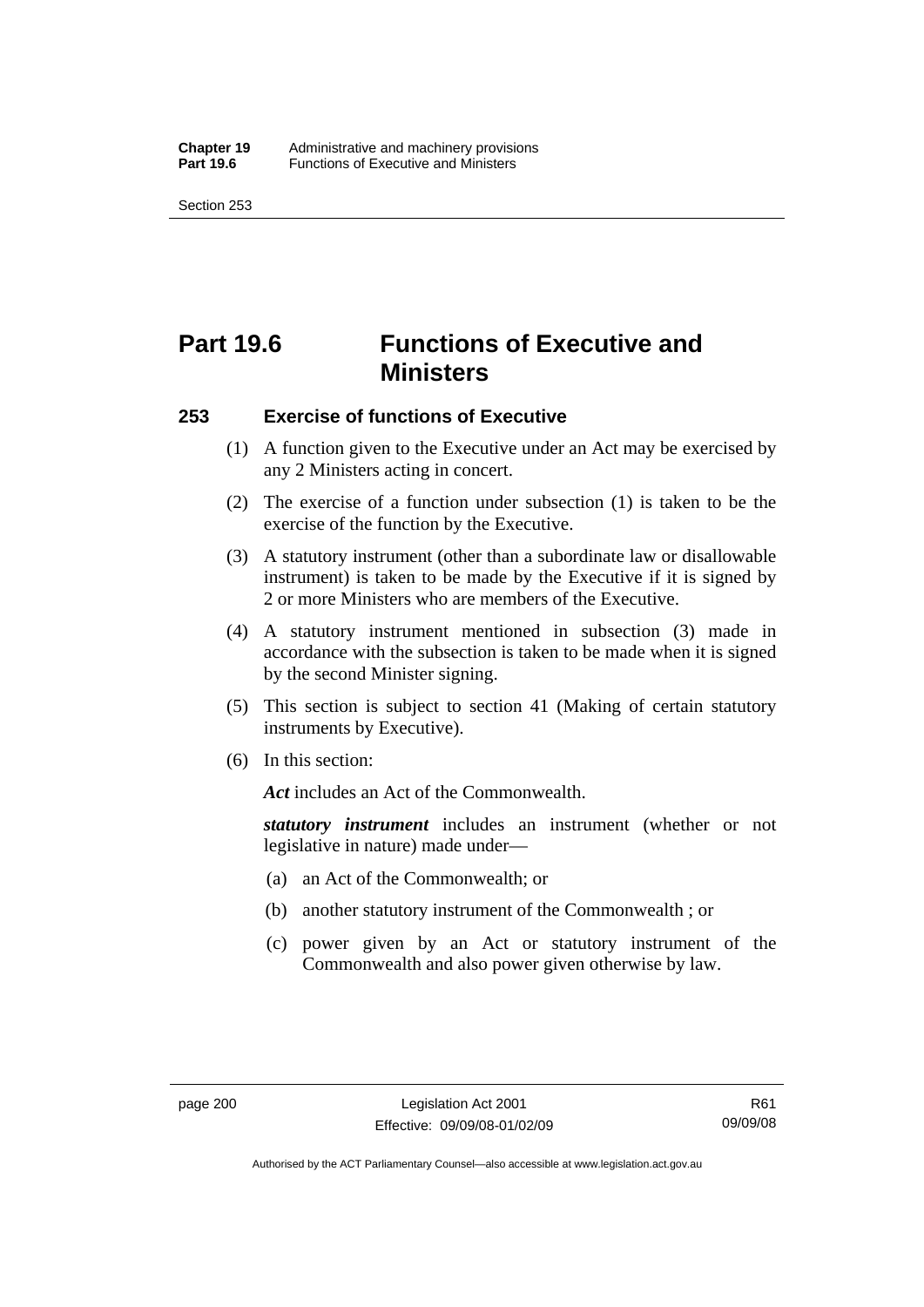## **254 Administration of matters not allocated**

If a matter relating to the Executive's functions is not allocated under the Self-Government Act, section 43 (1), the Chief Minister administers the matter.

## **254A Delegation by Minister**

A Minister may delegate the Minister's functions under an Act or statutory instrument to anyone else.

*Note* For the making of delegations and the exercise of delegated functions, see pt 19.4.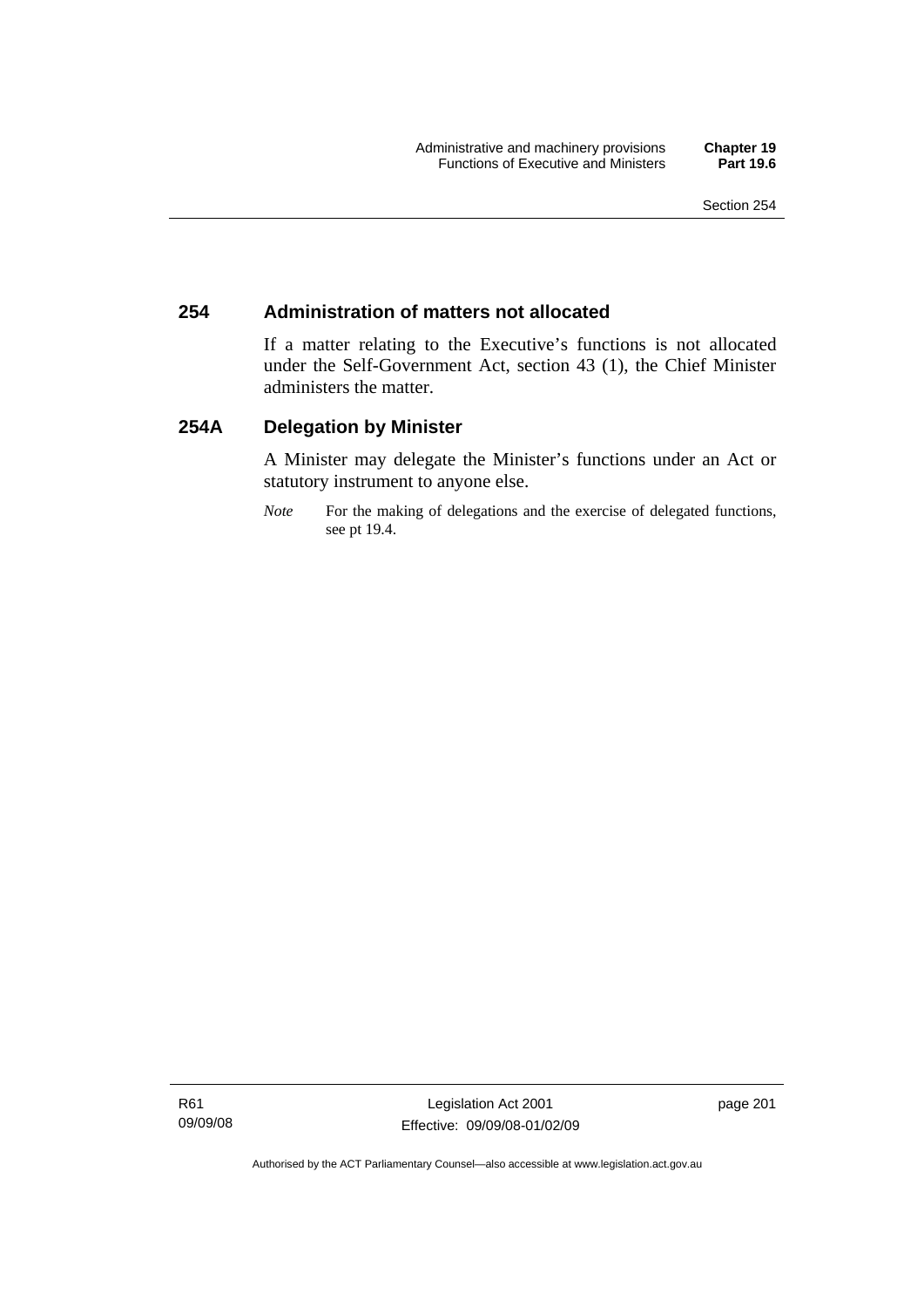**Chapter 19** Administrative and machinery provisions<br>**Part 19.7** Other matters **Other matters** 

Section 255

## **Part 19.7 Other matters**

## **255 Forms**

- (1) This section applies if an Act, subordinate law or disallowable instrument (the *authorising law*) authorises or requires a form to be approved or prescribed under an Act or statutory instrument (the *relevant law*).
	- *Note* See also s 46 (3), which deals with the repeal and replacement of forms that are legislative instruments and prevents their amendment.
- (2) The authorising law authorises a form to be approved or prescribed in relation to any matter under or in relation to the relevant law.
- (3) To remove any doubt, a form may be approved or prescribed for a provision of the relevant law even though the provision does not mention a form.

### **Example**

The X Act, section 23 provides for a person to apply for registration but makes no mention of a form for the application. However, the Act, section 80 (1) provides:

(1) The Minister may approve forms for this Act.

Section 80 (3) provides that the approval of a form is a notifiable instrument.

Because section 80 (1) permits a form to be approved 'for this Act', this Act, section 255 applies in relation to section 23 and the Minister may, in writing, approve a form for the application.

- *Note 1* Because the approval is a notifiable instrument, it must be in writing (see s 42 (2)).
- *Note 2* An example is part of the Act, is not exhaustive and may extend, but does not limit, the meaning of the provision in which it appears (see s 126 and s 132).
- (4) Substantial compliance with a form is sufficient.

Authorised by the ACT Parliamentary Counsel—also accessible at www.legislation.act.gov.au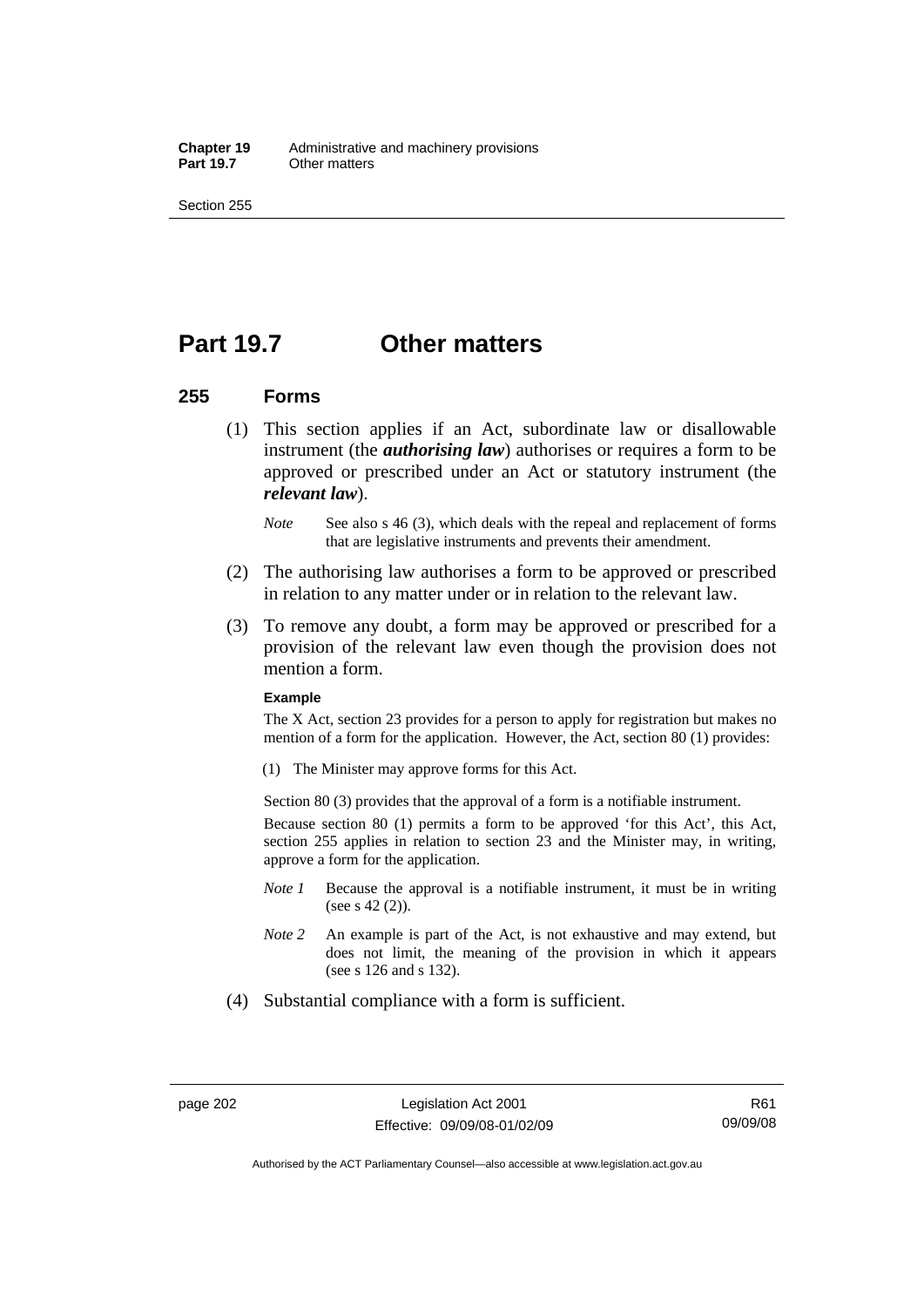- (5) However, if a form requires—
	- (a) the form to be signed; or
	- (b) the form to be prepared in a particular way (for example, on paper of a particular size or quality or in a particular electronic form); or
	- (c) the form to be completed in a particular way; or
	- (d) particular information to be included in the form, or a particular document to be attached to or given with the form; or
	- (e) the form, information in the form, or a document attached to or given with the form, to be verified in a particular way (for example, by statutory declaration);

the form is properly completed only if the requirement is complied with.

- (6) Despite subsection (5), the person need not comply with the requirement mentioned in subsection (5) (d) (and the form is taken to be properly completed despite the noncompliance) if—
	- (a) the form is approved or prescribed for a purpose; and
	- (b) the information or document is not reasonably necessary for the purpose.

### **Examples**

- 1 A person need not comply with a requirement of an approved form to include personal information (eg marital status) irrelevant to a purpose for which the form is required.
- 2 A person need not comply with a requirement of an approved form that has some relevance to a purpose for which the form is required, but intrudes to an unreasonable extent on personal privacy.
- $(7)$  If—
	- (a) a form (*form 1*) may be approved or prescribed for a purpose; and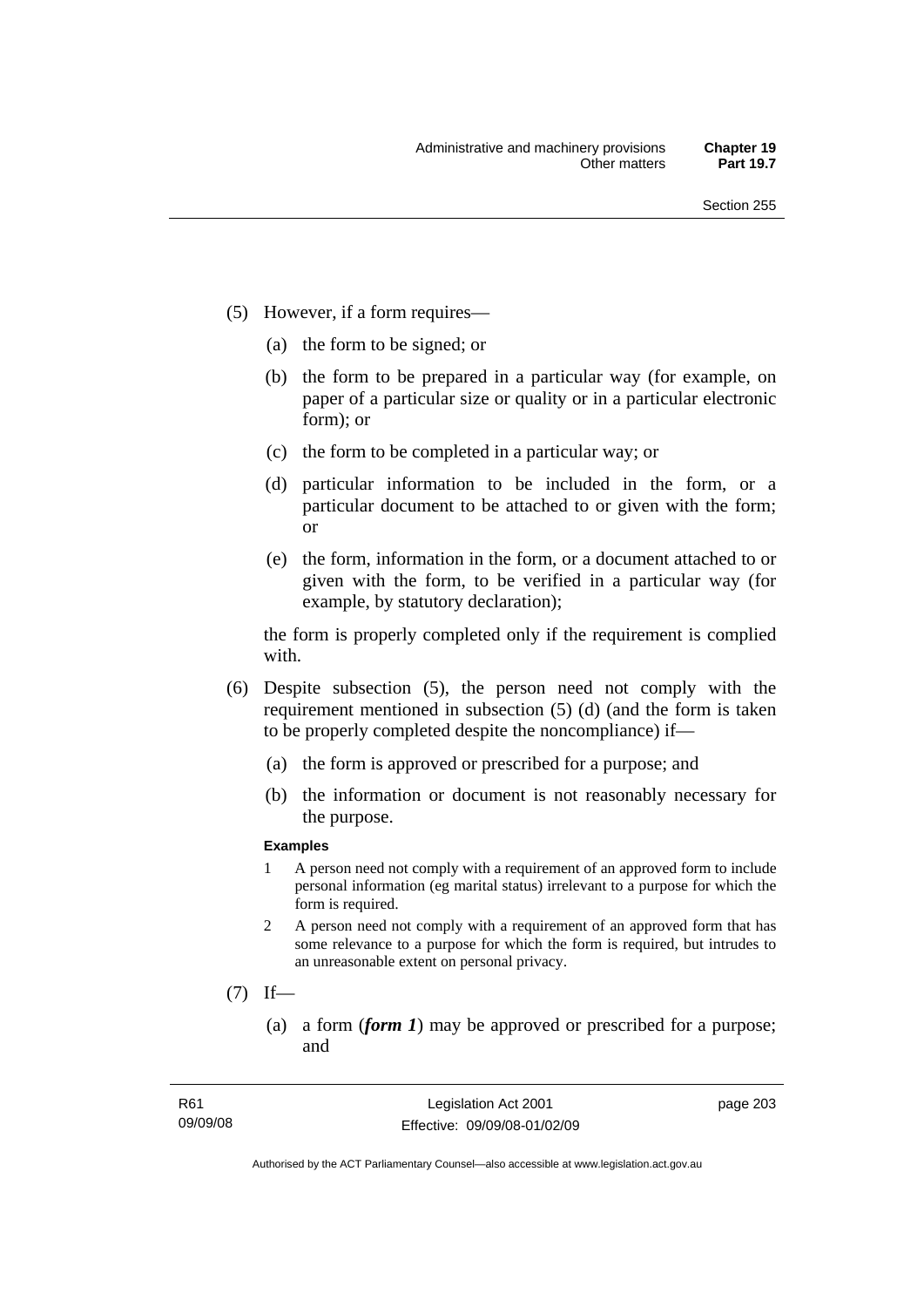Section 256

- (b) another form (*form 2*) may be approved or prescribed for the same or another purpose; and
- (c) separate forms 1 and 2 are approved or prescribed;

a combination form, consisting of forms 1 and 2, may be approved or prescribed and used for the purpose or purposes.

- (8) If, under a law, a form is authorised or required to be filed with (however described), or served on (however described), a person, the form may be filed with, or served on, someone else under arrangements made between them.
- (9) This section is a determinative provision.
	- *Note* See s 5 for the meaning of determinative provisions, and s 6 for their displacement.

## **256 Production of records kept in computers etc**

- (1) This section applies if—
	- (a) a person uses an electronic or other device to keep a record of information; and
	- (b) the person is required under a law (however the law is expressed) to give the information, or a document containing the information, to an authority.
- (2) The requirement obliges the person to give to the authority a document that accurately reproduces or contains the information in a form that can be understood by the authority.
- (3) In this section:

*authority* means a court, tribunal or other entity.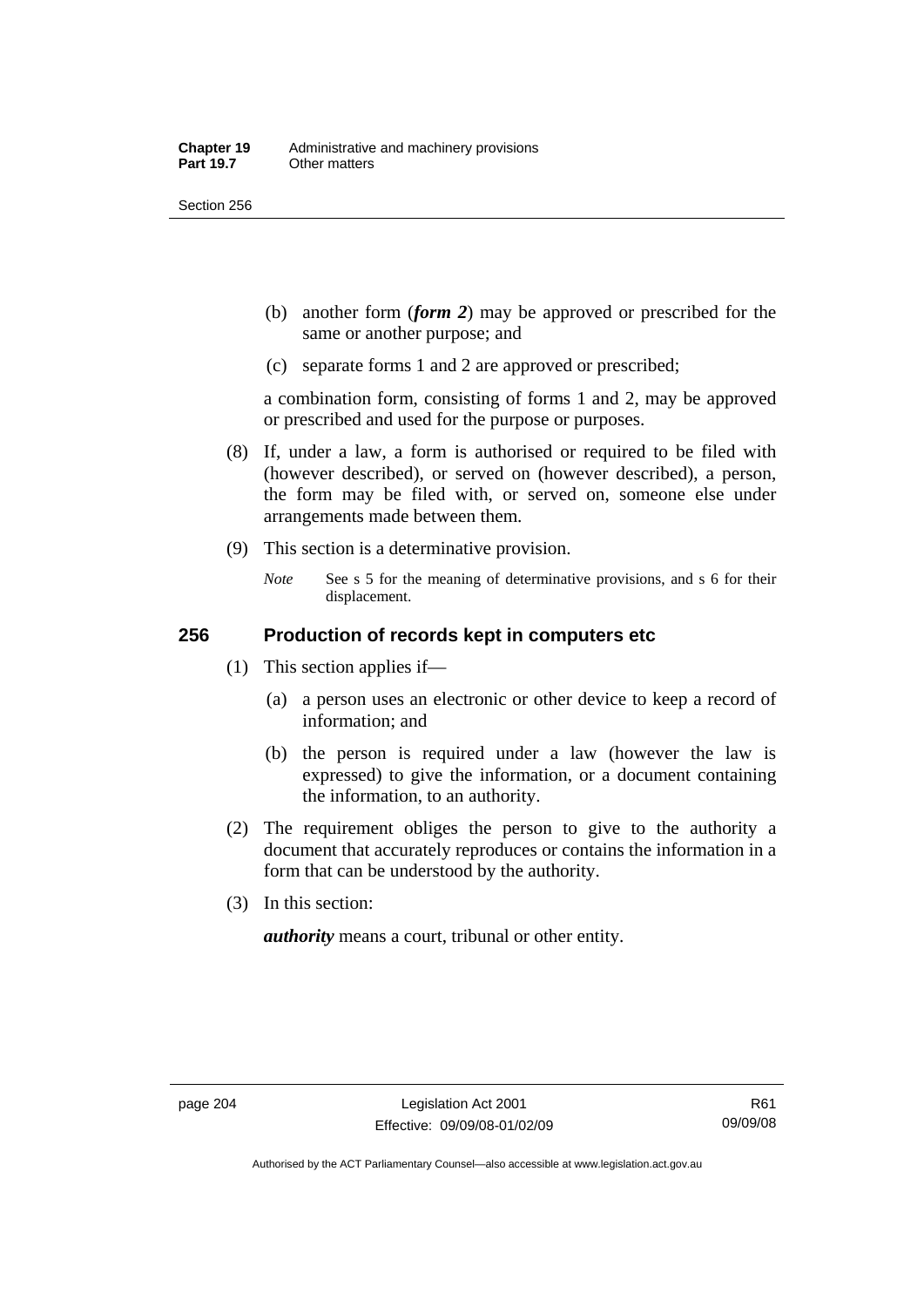# **Chapter 20 Miscellaneous**

## **300 Delegation by parliamentary counsel**

 (1) The parliamentary counsel may delegate the parliamentary counsel's functions under this Act or another territory law to a public servant.

- (2) However, the parliamentary counsel may only delegate a function under part 11.3 (Editorial changes) to—
	- (a) a person performing the duties of deputy parliamentary counsel in the public service; or
	- (b) a public servant prescribed by regulation.

## **301 References to Administration Act 1989 etc**

- (1) In any Act, statutory instrument or document, a reference to the *Administration Act 1989*, the *Interpretation Act 1967*, the *Legislation* (*Republication*) *Act 1996* or the *Subordinate Laws Act 1989* is, in relation to anything dealt with in this Act, a reference to this Act.
- (2) In any Act, statutory instrument or document, a reference to a particular provision of the *Administration Act 1989*, the *Interpretation Act 1967*, the *Legislation (Republication) Act 1996* or the *Subordinate Laws Act 1989* is, in relation to anything dealt with in this Act, a reference to the corresponding provision of this Act.

## **302 Regulation-making power**

- (1) The Executive may make regulations for this Act.
	- *Note* A regulation must be notified, and presented to the Legislative Assembly, under this Act.

page 205

*Note* For the making of delegations and the exercise of delegated functions, see pt 19.4.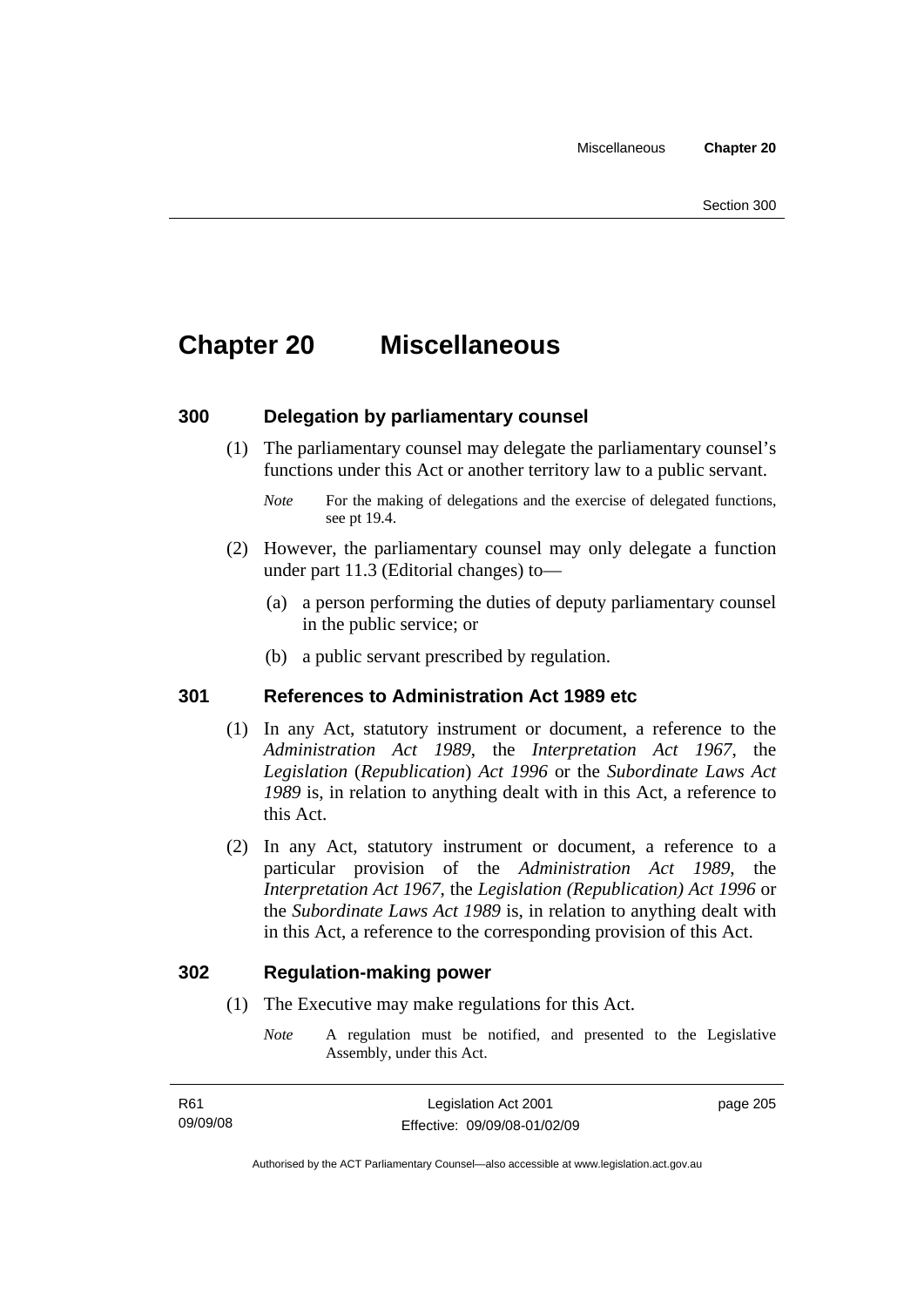#### **Chapter 20** Miscellaneous

- (2) A regulation may make provision in relation to notification in the gazette under the following sections:
	- (a) section 28 (Notification of Acts);
	- (b) section 61 (Notification of legislative instruments):
	- (c) section 65A (Notification of disallowance by resolution of Assembly);
	- (d) section 69 (Notification of amendments made by resolution of Assembly).
- (3) In particular, a regulation may make provision in relation to the form of the gazette and its publication, including how it may or must be published.

page 206 Legislation Act 2001 Effective: 09/09/08-01/02/09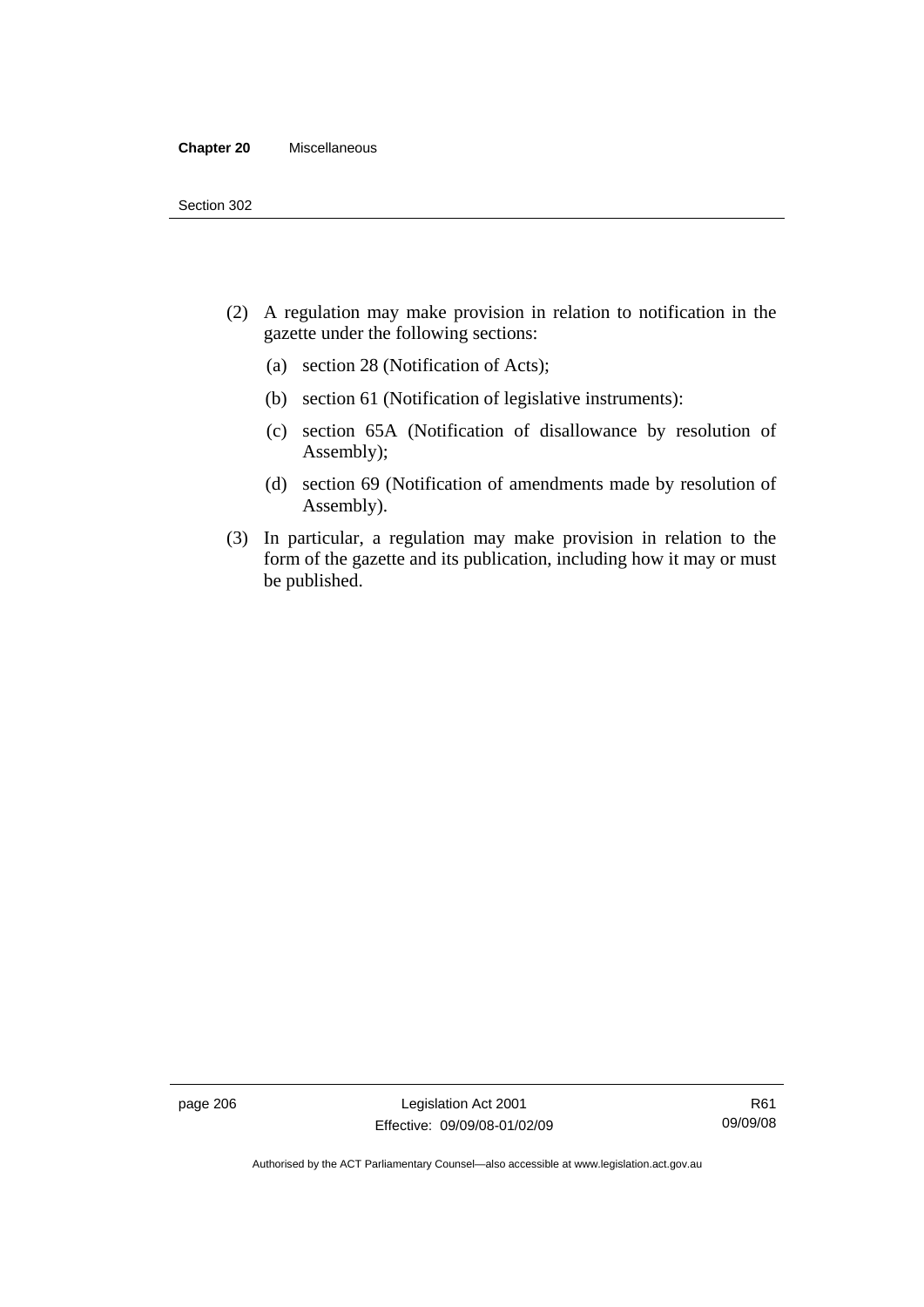# **Schedule 1 Acts included in sources of law in the ACT**

(see s 17)

# **Part 1.1 Former NSW and UK Acts in force before establishment of Territory**

| name of Act<br>number or date of<br>item<br>assent and original<br>jurisdiction<br>1<br>(1297) 25 Edw 1 c 29<br>Magna Carta<br>(UK)<br>$\overline{2}$<br>Criminal and Civil Justice Act<br>25 Edw 3 St 5 c 4 (UK)<br>1351<br>3<br>28 Edw 3 c 3 (UK)<br>Due Process of Law Act 1354<br>$\overline{4}$<br>Due Process of Law Act 1368<br>42 Edw 3 c 3 (UK)<br>5<br>Free Access to Courts Act 1400<br>2 Hen 4 c 1 (UK)<br>6<br>Petition of Right 1627<br>3 Chas 1 c 1 (UK)<br>1 Will and Mary sess 2<br>Bill of Rights 1688<br>$c$ 2 (UK)<br>12 and 13 Will 3 c 2<br>8<br>Act of Settlement 1700<br>(UK)<br>9<br>Royal Marriages Act 1772<br>12 Geo 3 c 11 (UK)<br><b>Contractors Debts Act 1897</b><br>10<br>1897 No 29 (NSW)<br>11<br>1900 No 40 (NSW)<br>Crimes Act 1900<br>12<br>1900 No 55 (NSW)<br>Truck Act 1900<br>13<br>1902 No 18 (NSW)<br>Games, Wagers and Betting<br>Houses Act 1901<br>14 | column 1 | column 2             | column 3         |
|------------------------------------------------------------------------------------------------------------------------------------------------------------------------------------------------------------------------------------------------------------------------------------------------------------------------------------------------------------------------------------------------------------------------------------------------------------------------------------------------------------------------------------------------------------------------------------------------------------------------------------------------------------------------------------------------------------------------------------------------------------------------------------------------------------------------------------------------------------------------------------------------------|----------|----------------------|------------------|
|                                                                                                                                                                                                                                                                                                                                                                                                                                                                                                                                                                                                                                                                                                                                                                                                                                                                                                      |          |                      |                  |
|                                                                                                                                                                                                                                                                                                                                                                                                                                                                                                                                                                                                                                                                                                                                                                                                                                                                                                      |          |                      |                  |
|                                                                                                                                                                                                                                                                                                                                                                                                                                                                                                                                                                                                                                                                                                                                                                                                                                                                                                      |          |                      |                  |
|                                                                                                                                                                                                                                                                                                                                                                                                                                                                                                                                                                                                                                                                                                                                                                                                                                                                                                      |          |                      |                  |
|                                                                                                                                                                                                                                                                                                                                                                                                                                                                                                                                                                                                                                                                                                                                                                                                                                                                                                      |          |                      |                  |
|                                                                                                                                                                                                                                                                                                                                                                                                                                                                                                                                                                                                                                                                                                                                                                                                                                                                                                      |          |                      |                  |
|                                                                                                                                                                                                                                                                                                                                                                                                                                                                                                                                                                                                                                                                                                                                                                                                                                                                                                      |          |                      |                  |
|                                                                                                                                                                                                                                                                                                                                                                                                                                                                                                                                                                                                                                                                                                                                                                                                                                                                                                      |          |                      |                  |
|                                                                                                                                                                                                                                                                                                                                                                                                                                                                                                                                                                                                                                                                                                                                                                                                                                                                                                      |          |                      |                  |
|                                                                                                                                                                                                                                                                                                                                                                                                                                                                                                                                                                                                                                                                                                                                                                                                                                                                                                      |          |                      |                  |
|                                                                                                                                                                                                                                                                                                                                                                                                                                                                                                                                                                                                                                                                                                                                                                                                                                                                                                      |          |                      |                  |
|                                                                                                                                                                                                                                                                                                                                                                                                                                                                                                                                                                                                                                                                                                                                                                                                                                                                                                      |          |                      |                  |
|                                                                                                                                                                                                                                                                                                                                                                                                                                                                                                                                                                                                                                                                                                                                                                                                                                                                                                      |          |                      |                  |
|                                                                                                                                                                                                                                                                                                                                                                                                                                                                                                                                                                                                                                                                                                                                                                                                                                                                                                      |          |                      |                  |
|                                                                                                                                                                                                                                                                                                                                                                                                                                                                                                                                                                                                                                                                                                                                                                                                                                                                                                      |          |                      |                  |
|                                                                                                                                                                                                                                                                                                                                                                                                                                                                                                                                                                                                                                                                                                                                                                                                                                                                                                      |          |                      |                  |
|                                                                                                                                                                                                                                                                                                                                                                                                                                                                                                                                                                                                                                                                                                                                                                                                                                                                                                      |          |                      |                  |
|                                                                                                                                                                                                                                                                                                                                                                                                                                                                                                                                                                                                                                                                                                                                                                                                                                                                                                      |          |                      |                  |
|                                                                                                                                                                                                                                                                                                                                                                                                                                                                                                                                                                                                                                                                                                                                                                                                                                                                                                      |          |                      |                  |
|                                                                                                                                                                                                                                                                                                                                                                                                                                                                                                                                                                                                                                                                                                                                                                                                                                                                                                      |          |                      |                  |
|                                                                                                                                                                                                                                                                                                                                                                                                                                                                                                                                                                                                                                                                                                                                                                                                                                                                                                      |          |                      |                  |
|                                                                                                                                                                                                                                                                                                                                                                                                                                                                                                                                                                                                                                                                                                                                                                                                                                                                                                      |          | Pawnbrokers Act 1902 | 1902 No 66 (NSW) |

| R61      | Legislation Act 2001         | page 207 |
|----------|------------------------------|----------|
| 09/09/08 | Effective: 09/09/08-01/02/09 |          |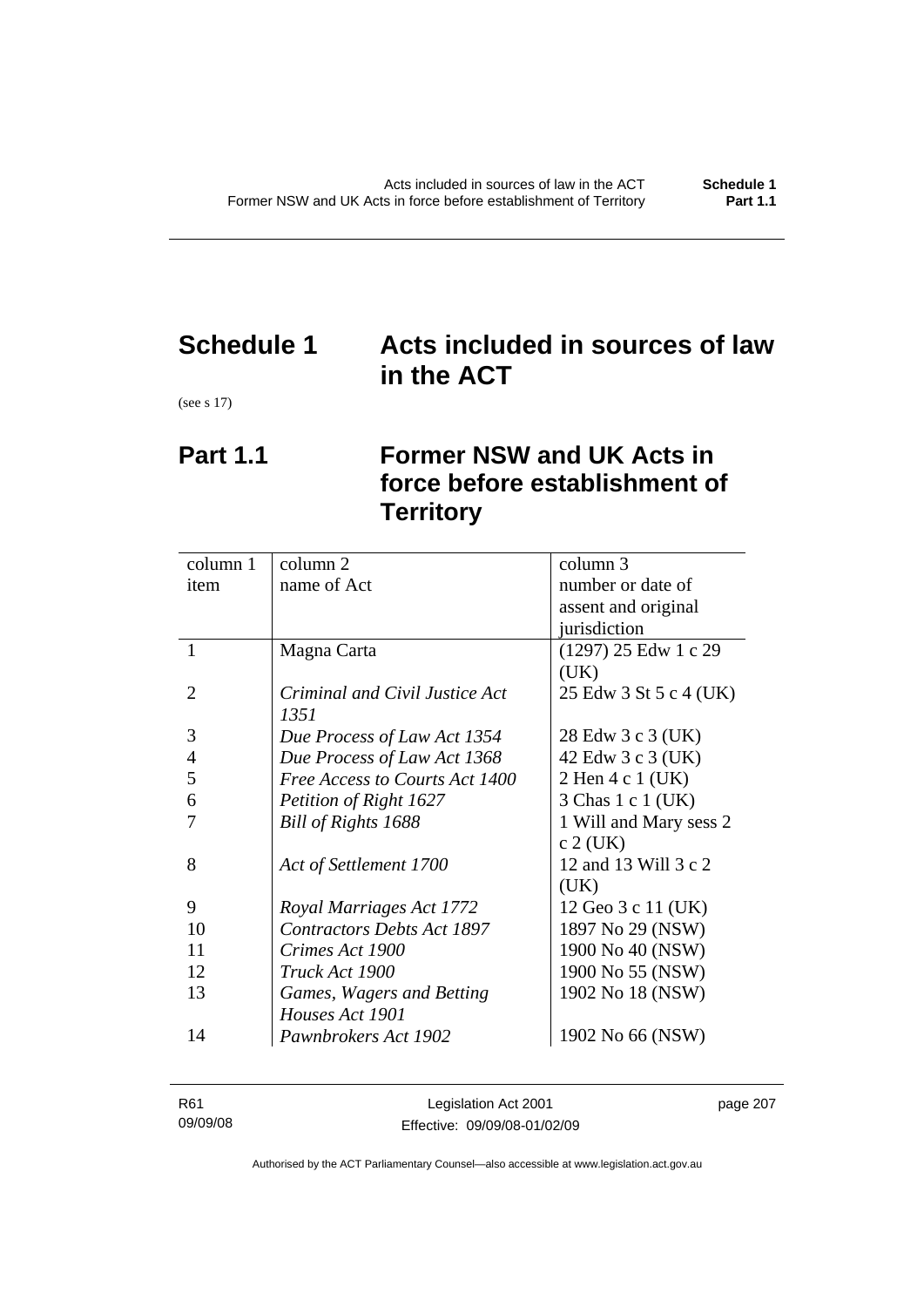| column 1 | $\text{column } 2$            | column 3            |
|----------|-------------------------------|---------------------|
| item     | name of Act                   | number or date of   |
|          |                               | assent and original |
|          |                               | jurisdiction        |
| 15       | Public Roads Act 1902         | 1902 No 95 (NSW)    |
| 16       | Anglican Church of Australia  | 24 December 1902    |
|          | <b>Constitutions Act 1902</b> | (NSW)               |
| 17       | Fertilisers Act 1904          | 1904 No 33 (NSW)    |
| 18       | Gaming and Betting Act 1906   | 1906 No 13 (NSW)    |
| 19       | Second-hand Dealers Act 1906  | 1906 No 30 (NSW)    |

page 208 Legislation Act 2001 Effective: 09/09/08-01/02/09

R61 09/09/08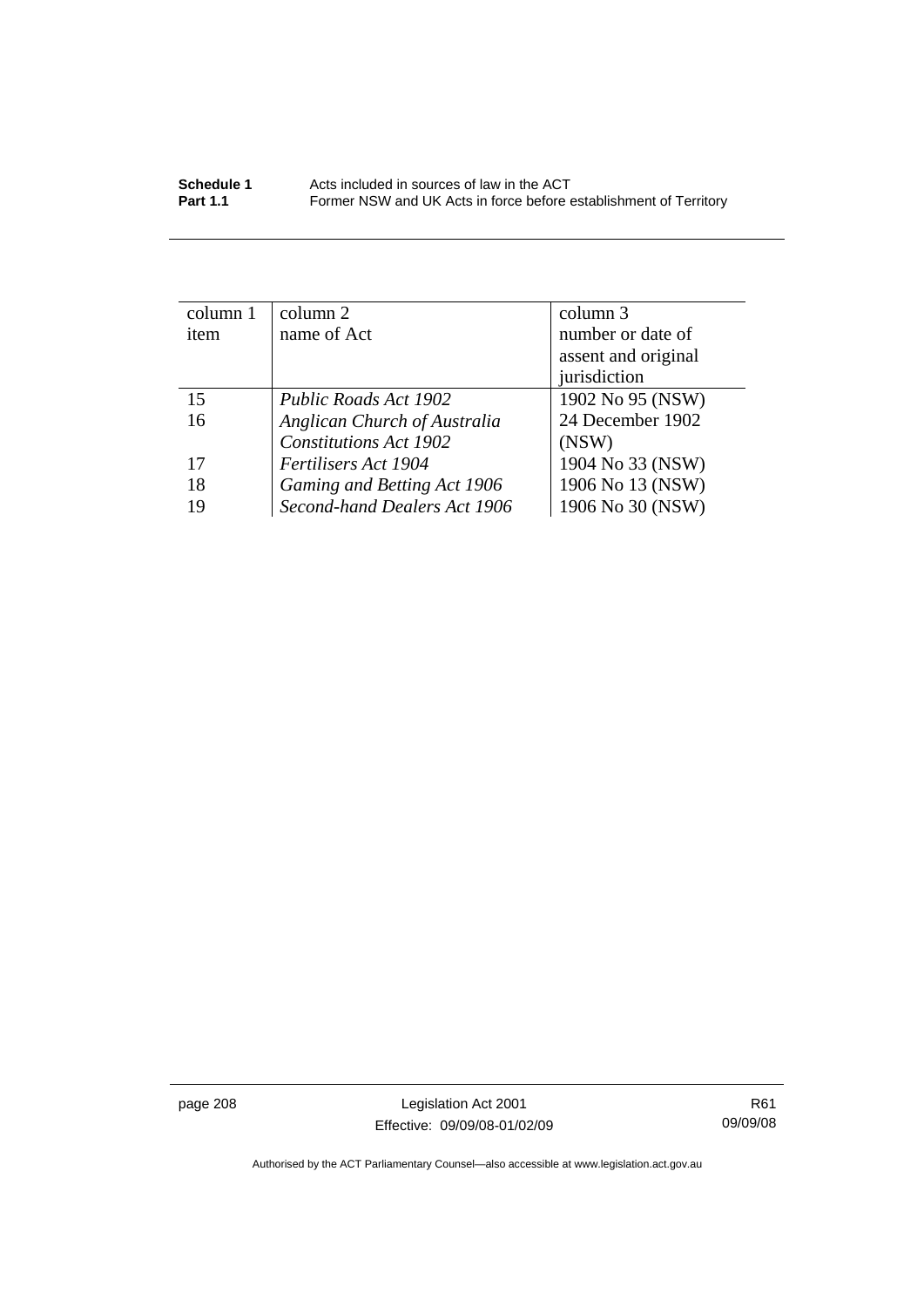# **Part 1.2 Former NSW Acts applied after establishment of Territory**

*Note to pt 1.2* 

The former NSW Acts mentioned in this part are in force in the ACT as Acts of the Legislative Assembly

| column 1 | column <sub>2</sub>                                            | column 3                                                       |
|----------|----------------------------------------------------------------|----------------------------------------------------------------|
| item     | name of NSW Act                                                | applying Territory Act                                         |
|          | Scaffolding and Lifts Act                                      | Scaffolding and Lifts Act                                      |
|          | 1912                                                           | 1957 (repealed)                                                |
|          | Anglican Church of Australia<br><b>Trust Property Act 1917</b> | Anglican Church of Australia<br><b>Trust Property Act 1928</b> |
|          | Trustee Act 1925                                               | <i>Trustee Act 1957</i> (repealed)                             |
| 4        | Anglican Church of Australia<br><b>Constitution Act 1961</b>   | Anglican Church of Australia<br><b>Trust Property Act 1928</b> |

| <b>Note</b> | The written law of the ACT also includes the following Acts that may<br>not be amended or repealed by the Assembly (see Self-Government Act,<br>$s\,34$ : |
|-------------|-----------------------------------------------------------------------------------------------------------------------------------------------------------|
|             | Life, Fire and Marine Insurance Act 1902 (NSW)                                                                                                            |
|             | Demise of the Crown Act 1760 (UK)                                                                                                                         |
|             | <i>Naval Prize Act 1864</i> (UK)                                                                                                                          |
|             | Naval Prize (Procedure) Act 1916 (UK)                                                                                                                     |
|             | <i>Prize Act (1939)</i> (UK)                                                                                                                              |

 *Prize Courts Act 1894* (UK)

 *Prize Courts Act 1915* (UK)

 *Prize Courts (Procedure) Act 1914* (UK)

 *Territorial Waters Jurisdiction Act 1878* (UK).

page 209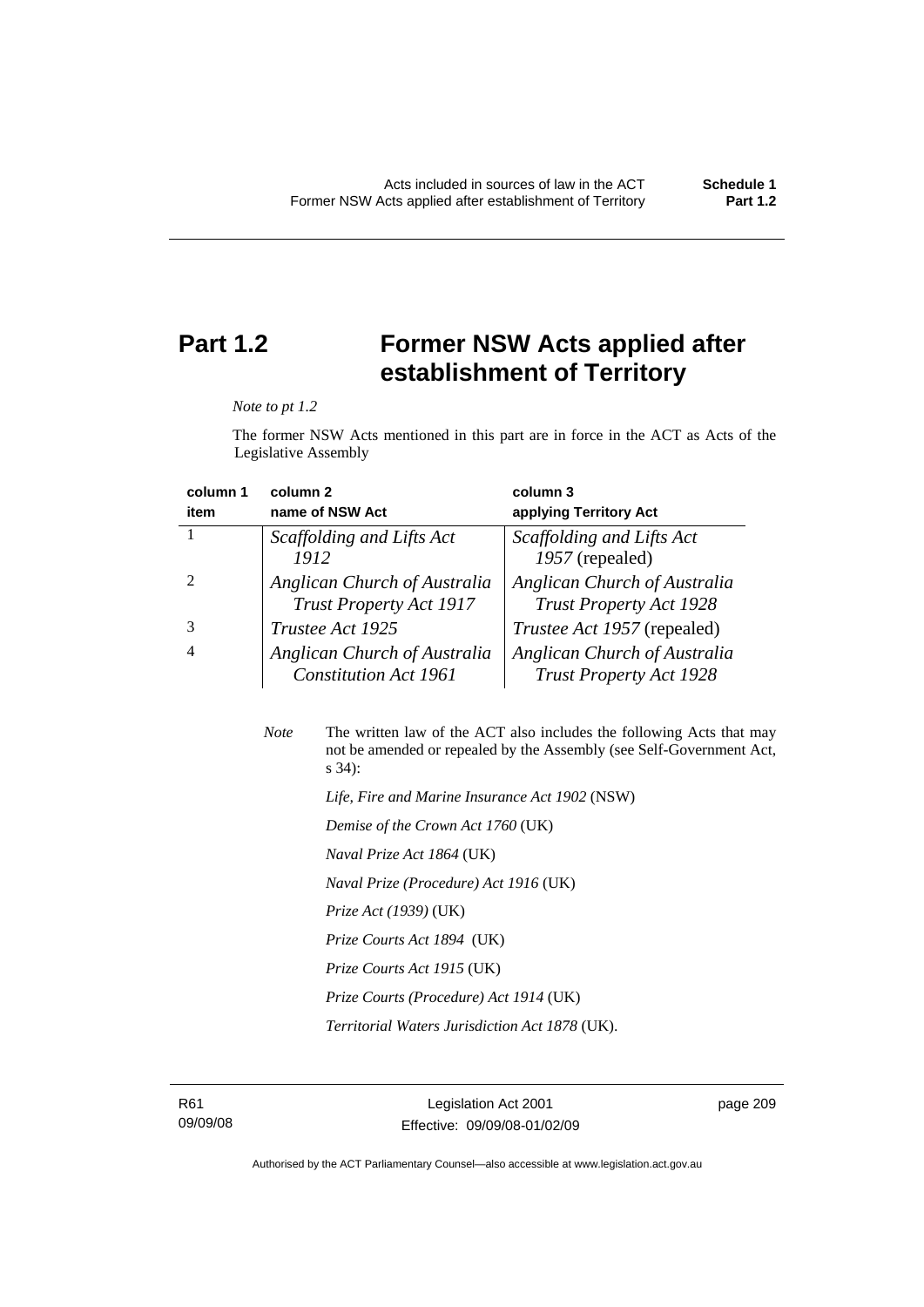**Dictionary** 

# **Dictionary**

(see s 2)

## **U Part 1 Meaning of commonly-used terms**

(see s 144)

*Note for pt 1* 

Terms that are defined only for this Act are set out in pt 2.

### *AAT*—see definition of *administrative appeals tribunal*.

*Act*—see the following sections:

- (a) section 7 (Meaning of *Act* generally);
- (b) section 17 (References to Acts include references to former Cwlth enactments etc).
- *Note* See also s 102 (References to laws include references to laws as in force from time to time) and s 104 (References to laws include references to instruments under laws).

*ACT* means the Australian Capital Territory.

*ADI*—see definition of *authorised deposit-taking institution*.

*administrative appeals tribunal* (or *AAT*) means the Administrative Appeals Tribunal established under the *Administrative Appeals Tribunal Act 1989*.

*administrative unit* means an administrative unit for the time being established under the *Public Sector Management Act 1994*, section 13 (1).

*adult* means an individual who is at least 18 years old.

*ambulance service* means the ACT Ambulance Service established under the *Emergencies Act 2004*.

R61 09/09/08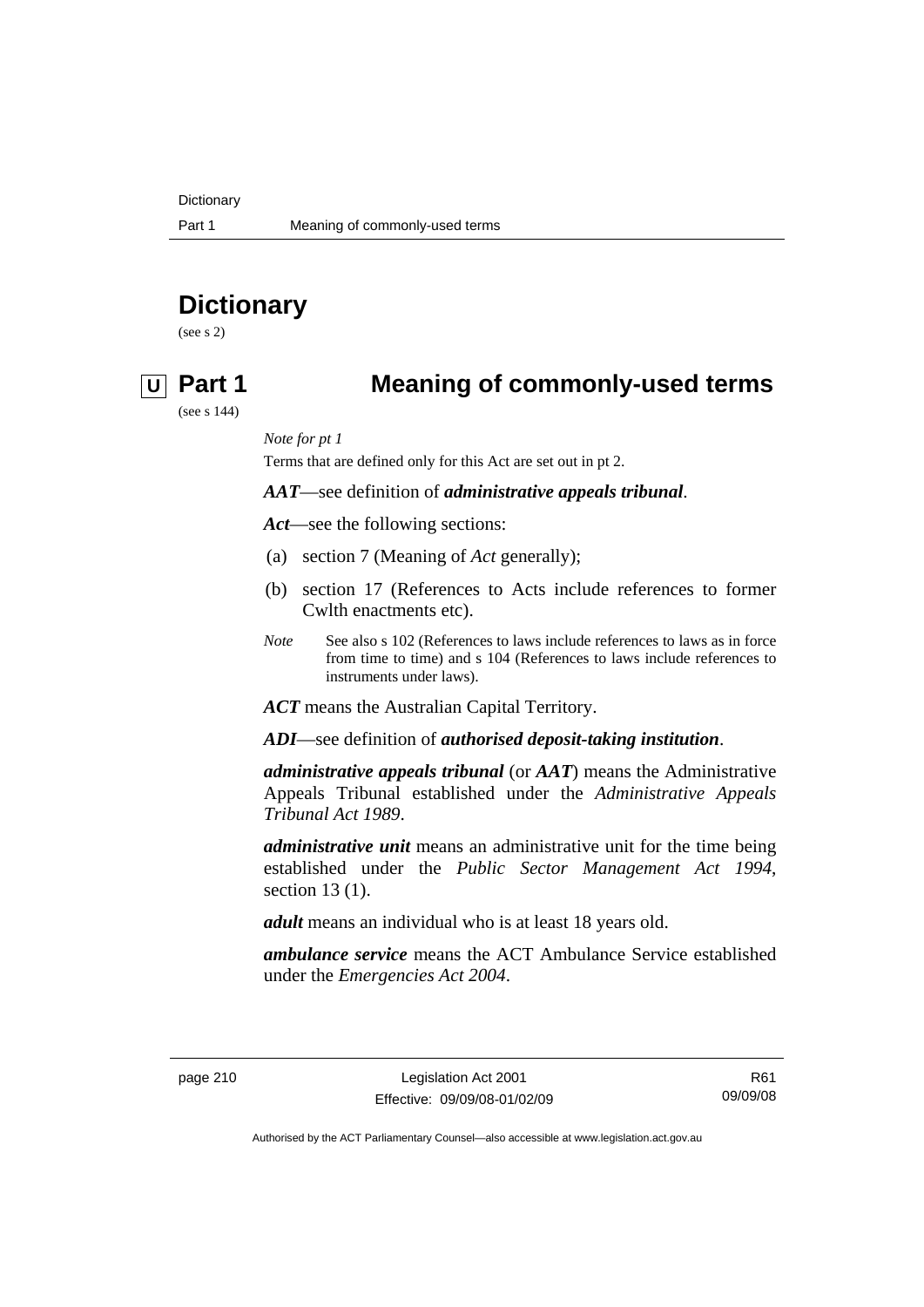*amend* includes—

- (a) for an Act or statutory instrument—omit, insert, substitute, renumber or relocate a provision of the Act or instrument; and
- (b) for an Act or statutory instrument (or a provision of it)—amend by implication; and
- (c) for a provision of an Act or statutory instrument—omit the provision (or a part of it), substitute another provision for the provision (or a part of it), renumber the provision (or a part of it) or relocate the provision (or a part of it); and
- (d) for any other instrument, a provision of an instrument or a decision—change or alter.

*appoint* includes reappoint.

*asset* includes property of any kind.

*Attorney-General* means the Minister designated Attorney-General by the Chief Minister, and includes a Minister authorised by the Chief Minister to act on behalf of the Attorney-General.

*auditor-general* means the Auditor-General for the Territory under the *Auditor-General Act 1996*.

*Australia* means the Commonwealth of Australia and, when used in a geographical sense, does not include an external territory.

*Australian driver licence* means an Australian driver licence under the *Road Transport (Driver Licensing) Act 1999*.

*Note Australian driver licence* is defined in that Act, dictionary to mean a driver licence of any kind issued under the law of the Commonwealth or a State or Territory. It includes a driver licence issued under ACT law (see also def *driver licence*).

*Australian statistician* means the Australian Statistician under the *Australian Bureau of Statistics Act 1975* (Cwlth).

*authorised deposit-taking institution* (or *ADI*) means an authorised deposit-taking institution under the *Banking Act 1959* (Cwlth).

R61 09/09/08 page 211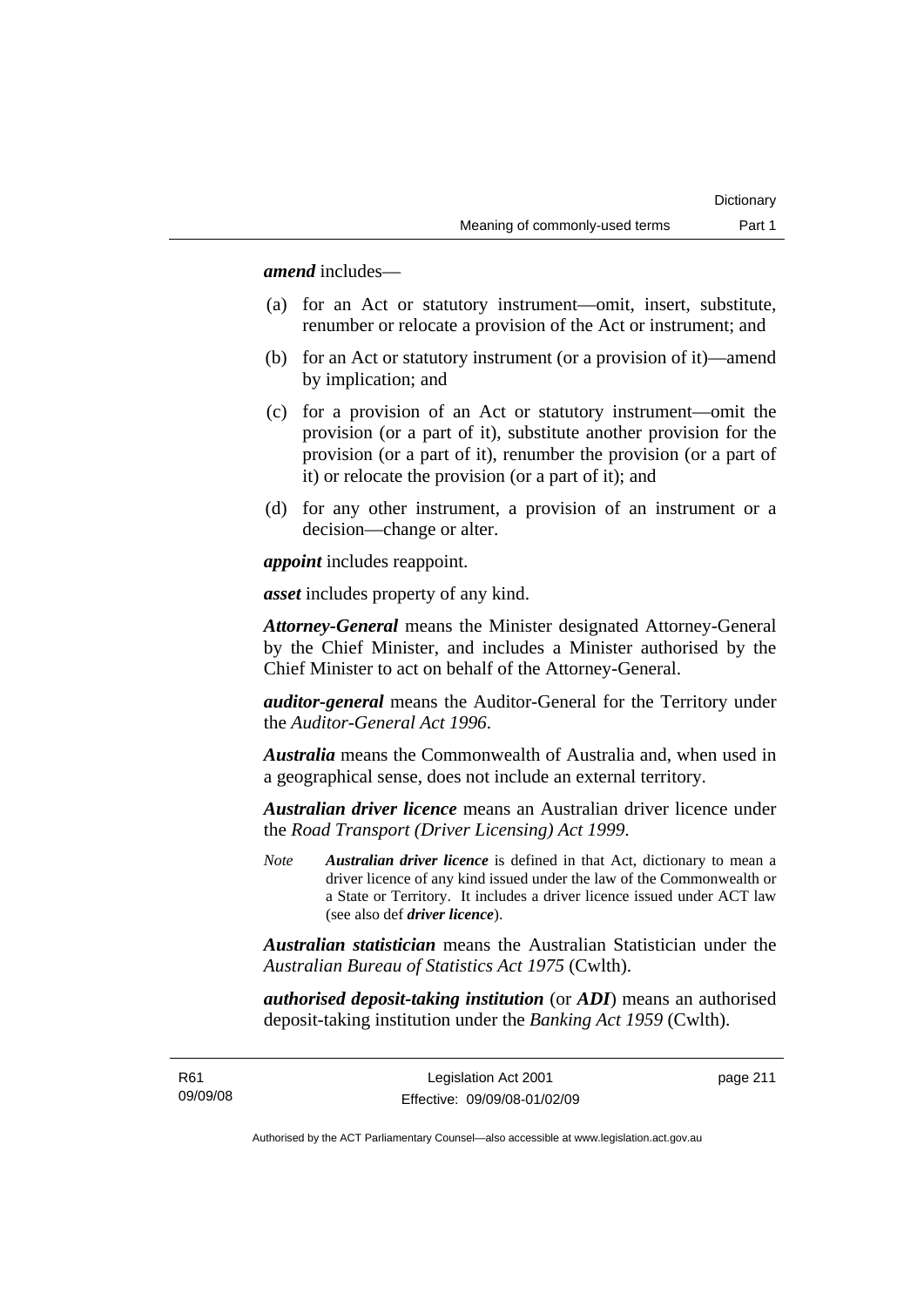*bank* means an authorised deposit-taking institution that is permitted under the *Banking Act 1959* (Cwlth) to assume or use-

- (a) the word 'bank', 'banker' or 'banking'; or
- (b) any other word (whether or not in English) similar in meaning to a word mentioned in paragraph (a).

*barrister* means a lawyer who practises as a barrister.

*body* includes any group of people joined together for a common purpose, whether or not incorporated.

### **Examples**

- 1 a company
- 2 a statutory corporation, whether or not it has members
- 3 an association, club or society
- 4 a partnership
- 5 a joint venture
- 6 a corporation sole
- *Note* An example is part of the Act, is not exhaustive and may extend, but does not limit, the meaning of the provision in which it appears (see s 126 and s 132).

### *breach* includes contravene.

*building code* means the building code under the *Building Act 2004*, section 136.

*Note* The building code is the Building Code of Australia, as amended from time to time by the Australian Building Codes Board and the Australian Capital Territory Appendix to the Building Code of Australia.

*building society* means an authorised deposit-taking institution that is permitted under the *Banking Act 1959* (Cwlth) to assume or use—

- (a) the term 'building society'; or
- (b) any other term (whether or not in English) similar in meaning.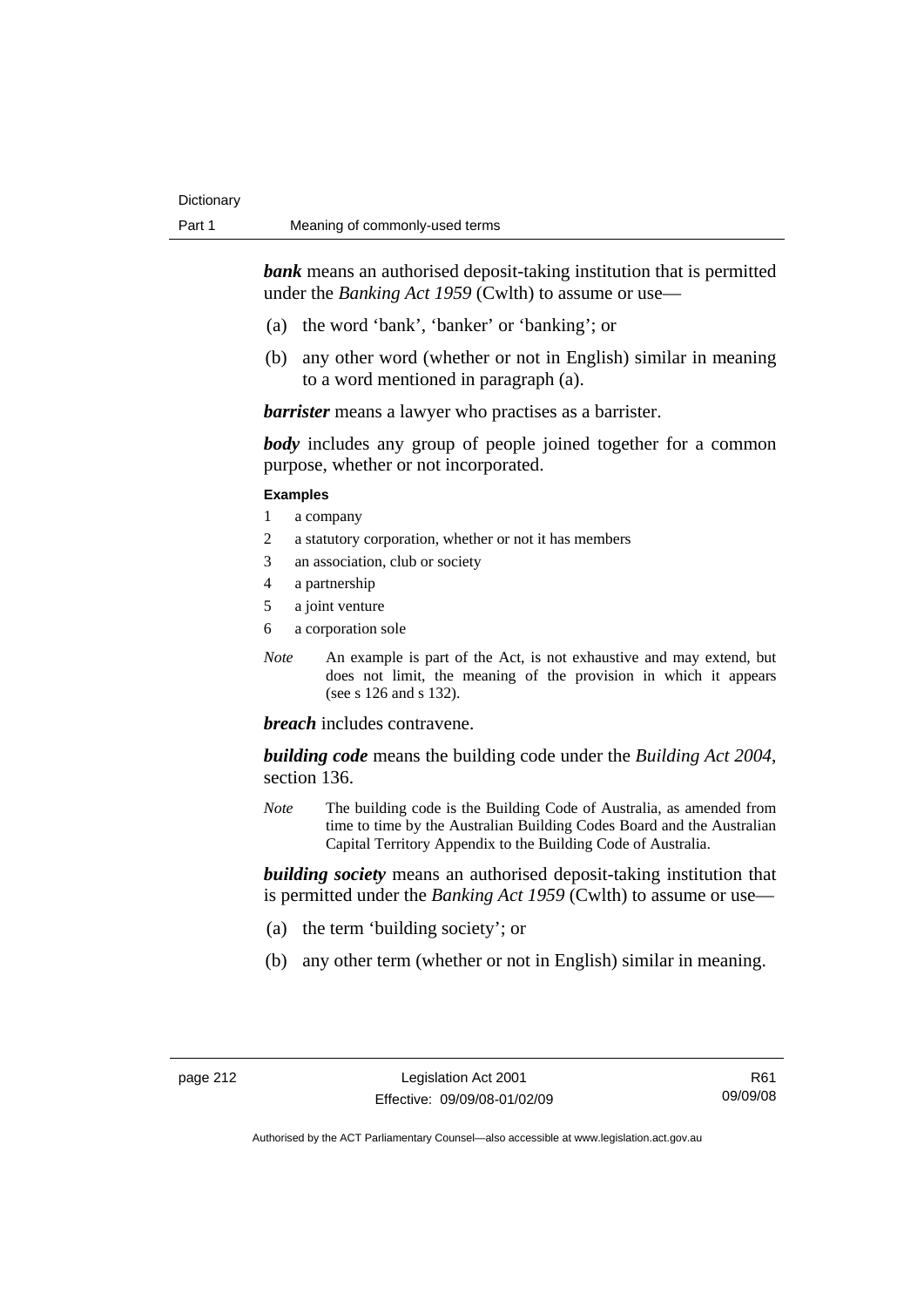*business day* means a day that is not—

- (a) a Saturday or Sunday; or
- (b) a public holiday or bank holiday in the ACT under the *Holidays Act 1958*.

*by* regulation includes under a regulation.

*Note* See also def *under*, in relation to an Act or statutory instrument.

*by-law*, in relation to an Act, means a by-law made or in force under the Act.

*calendar month* means a period beginning at the start of any day of a named month and ending—

- (a) at the end of the day before the corresponding day of the next named month; or
- (b) if there is no such corresponding day—at the end of the last day of the next named month.

### **Examples**

- 1 The period beginning at the start of 5 July 2000 and ending at midnight on 4 August 2000 is a calendar month.
- 2 The period beginning at the start of 30 January 2001 and ending at midnight on 28 February 2001 is a calendar month. The calendar month ends on the last day of February because in that year February does not have a day corresponding to 29 January (because 2001 is not a leap year). If the period began at the start of 30 January 2004 (ie a leap year), the calendar month would end at midnight on 29 February 2004.
- *Note* An example is part of the Act, is not exhaustive and may extend, but does not limit, the meaning of the provision in which it appears (see s 126 and s 132).

*calendar year* means a period of 12 months beginning on 1 January.

*change* includes change by alteration, omission, substitution or addition.

*chief executive*—see section 163.

page 213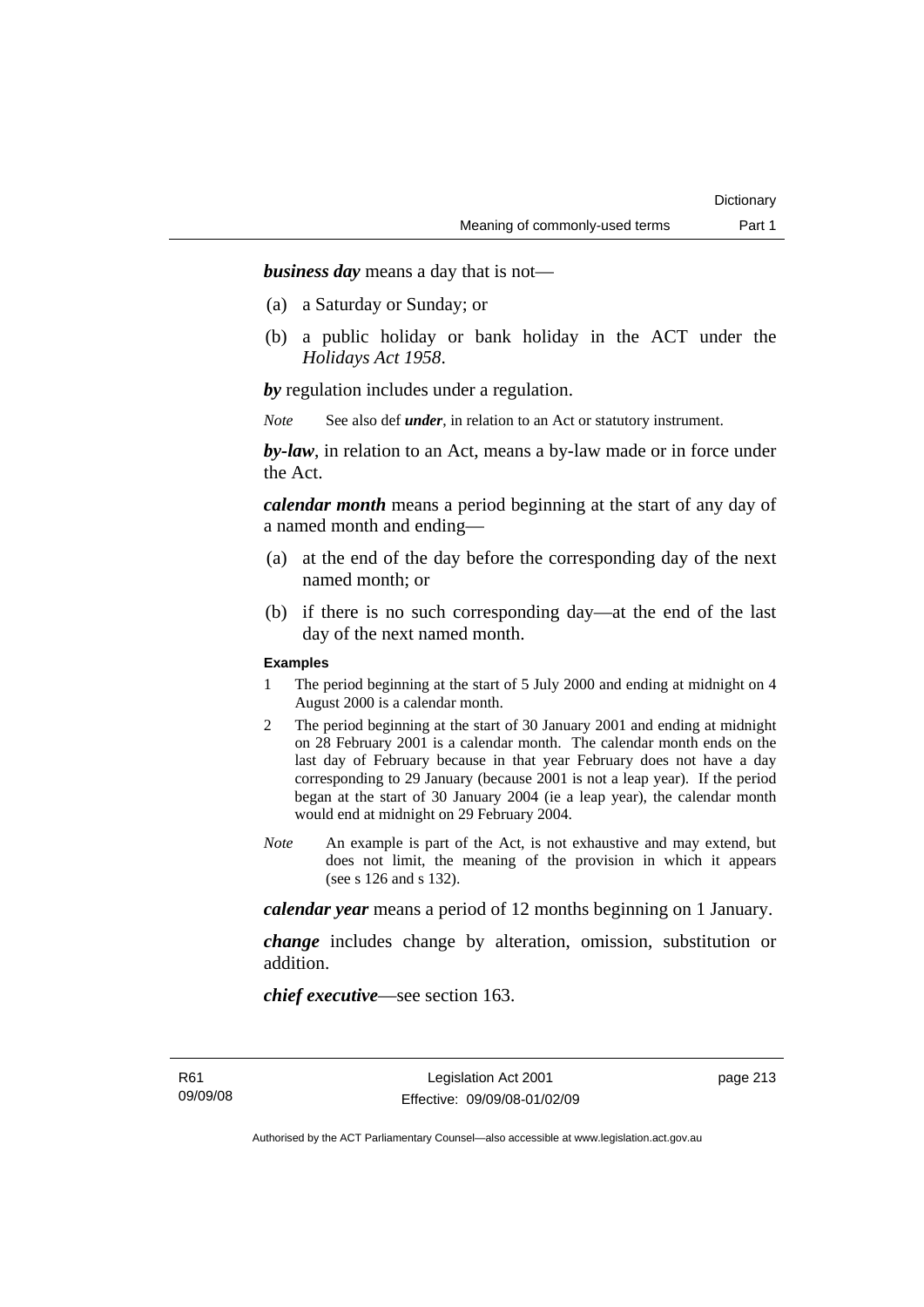*chief health officer* means the Chief Health Officer under the *Public Health Act 1997*.

*Chief Justice* means the Chief Justice of the Supreme Court.

*Chief Magistrate* means the Chief Magistrate of the Magistrates Court.

*Chief Minister* means the Chief Minister for the Territory.

*Note* The Chief Minister is elected under the Self-Government Act, s 40.

*chief officer (ambulance service)* means the chief officer (ambulance service) under the *Emergencies Act 2004*.

*chief officer (fire brigade)* means the chief officer (fire brigade) under the *Emergencies Act 2004*.

*chief officer (rural fire service)* means the chief officer (rural fire service) under the *Emergencies Act 2004*.

*chief officer (SES)* means the chief officer (SES) under the *Emergencies Act 2004*.

*chief planning executive* means the Chief Planning Executive under the *Planning and Development Act 2007*.

*chief police officer* means the police officer responsible to the commissioner of police for the day-to-day administration and control of police services in the ACT.

*chief solicitor* means the chief solicitor under the *Government Solicitor Act 1989*.

*chief surveyor* means the Chief Surveyor under the *Surveyors Act 2007*.

*child*, if age rather than descendancy is relevant, means an individual who is under 18 years old.

*children and young people commissioner* means the Children and Young People Commissioner under the *Human Rights Commission Act 2005*.

page 214 Legislation Act 2001 Effective: 09/09/08-01/02/09

R61 09/09/08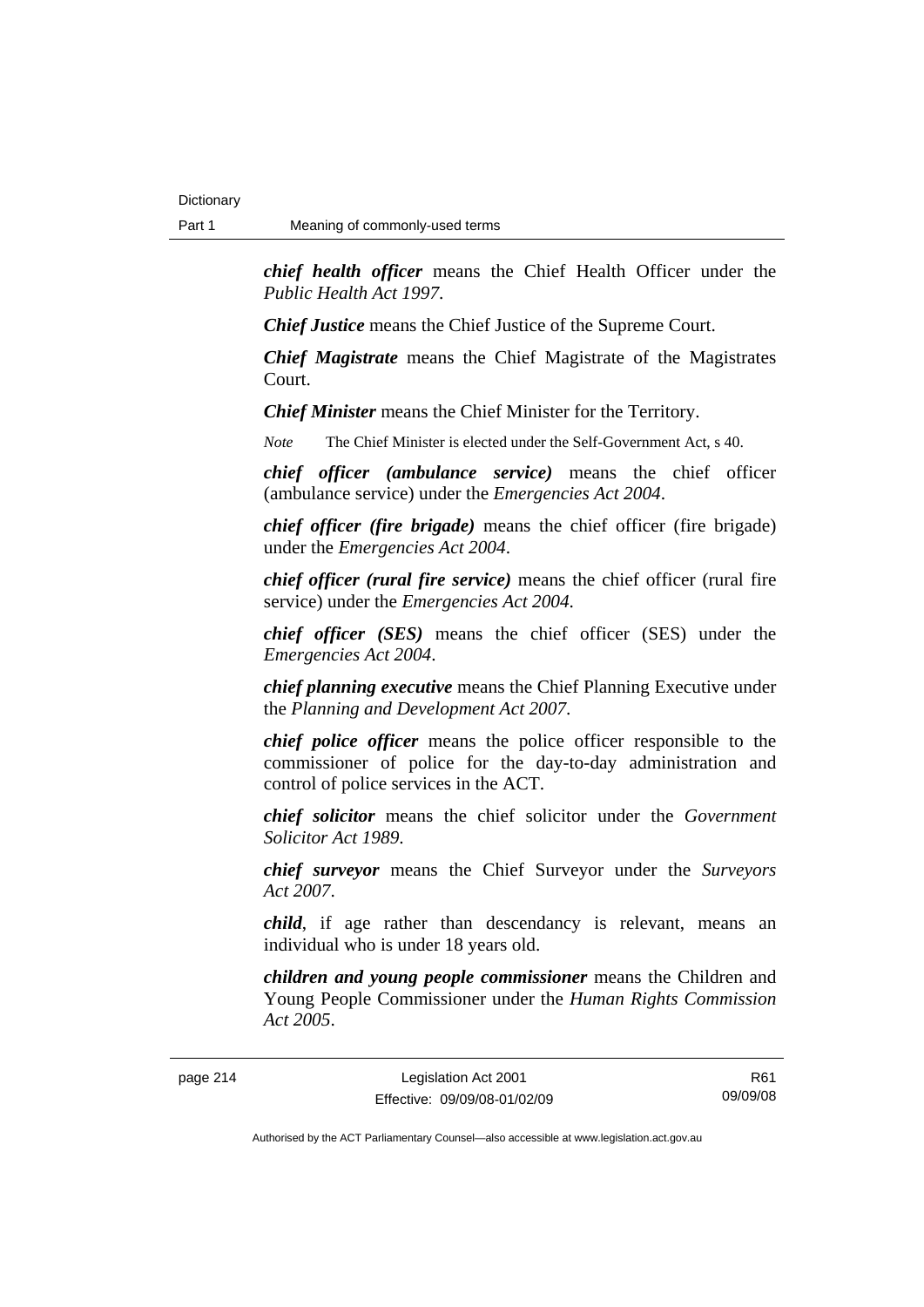*Childrens Court* means the Childrens Court under the *Children and Young People Act 1999*, section 53.

*city area* means the area that was *the City Area* under the *City Area Leases Act 1936* (repealed).

*Note* See s 103 for the meaning of references to repealed laws.

*civil partner*—a person who is in a civil partnership with someone else is the *civil partner* of the other person.

*civil partnership* means a civil partnership under the *Civil Partnerships Act 2008*.

*clerk*, in relation to the Legislative Assembly, means the Clerk of the Legislative Assembly.

*Note* The office of Clerk is established under the *Public Sector Management Act 1994*.

*commencement*, of an Act or statutory instrument—see section 80.

*commencement notice*—see section 11.

*commissioner for fair trading* means the Commissioner for Fair Trading of the Australian Capital Territory under the *Fair Trading (Consumer Affairs) Act 1973*.

*commissioner for public administration* means the Commissioner for Public Administration under *the Public Sector Management Act 1994*.

*commissioner for revenue* means the Commissioner for Australian Capital Territory Revenue under the *Taxation Administration Act 1999*.

*commissioner for the environment* means the Commissioner for the Environment under the *Commissioner for the Environment Act 1993.* 

*commissioner of police* means the Commissioner of Police of the Australian Federal Police.

R61 09/09/08

Legislation Act 2001 Effective: 09/09/08-01/02/09 page 215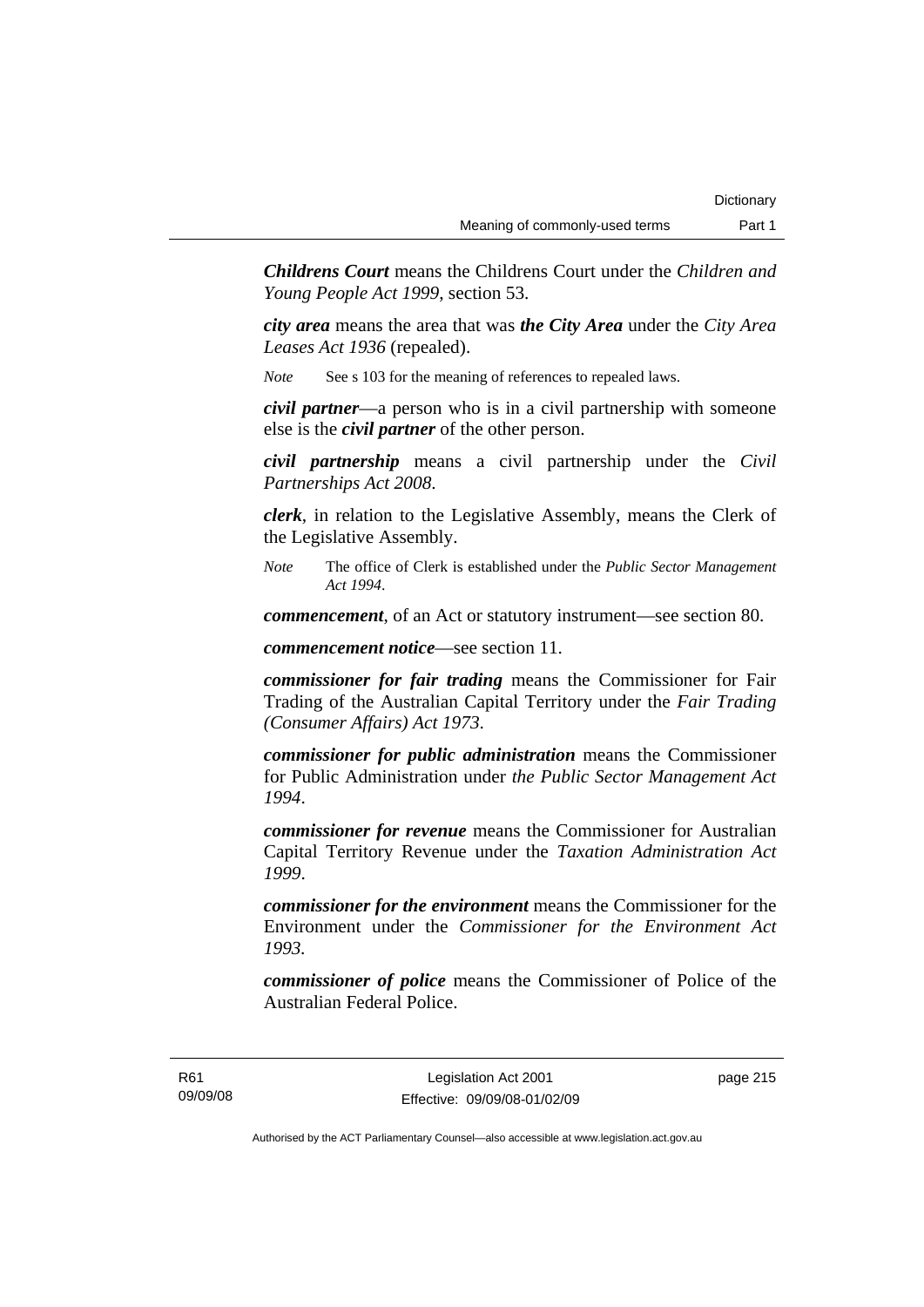*commit*, a person for trial, means—

- (a) to order that the person be remanded in custody until tried by the Supreme Court; or
- (b) to grant bail to the person to appear and be tried by the Supreme Court.

*Commonwealth* means the Commonwealth of Australia and, when used in a geographical sense, does not include an external territory.

*Commonwealth country* means a country that forms part of the Commonwealth of Nations, and includes a territory for the international relations of which a Commonwealth country is responsible.

*Commonwealth DPP* means the Director of Public Prosecutions under the *Director of Public Prosecutions Act 1983* (Cwlth).

*Commonwealth gazette* means the *Commonwealth of Australia Gazette* or the *Australian Government Gazette*.

*Note* The *Australian Government Gazette* was published from 1 July 1973 to 30 June 1976.

*confer*, in relation to a function, includes impose.

*conservator of flora and fauna* means the Conservator of Flora and Fauna under the *Nature Conservation Act 1980*.

*construction occupations registrar* means the Australian Capital Territory Construction Occupations Registrar under the *Construction Occupations (Licensing) Act 2004*.

*consumer and trader tribunal* means the Consumer and Trader Tribunal established under the *Consumer and Trader Tribunal Act 2003*.

*Consumer Credit (Australian Capital Territory) Code* means the provisions applying because of the *Consumer Credit Act 1995*, section 4.

R61 09/09/08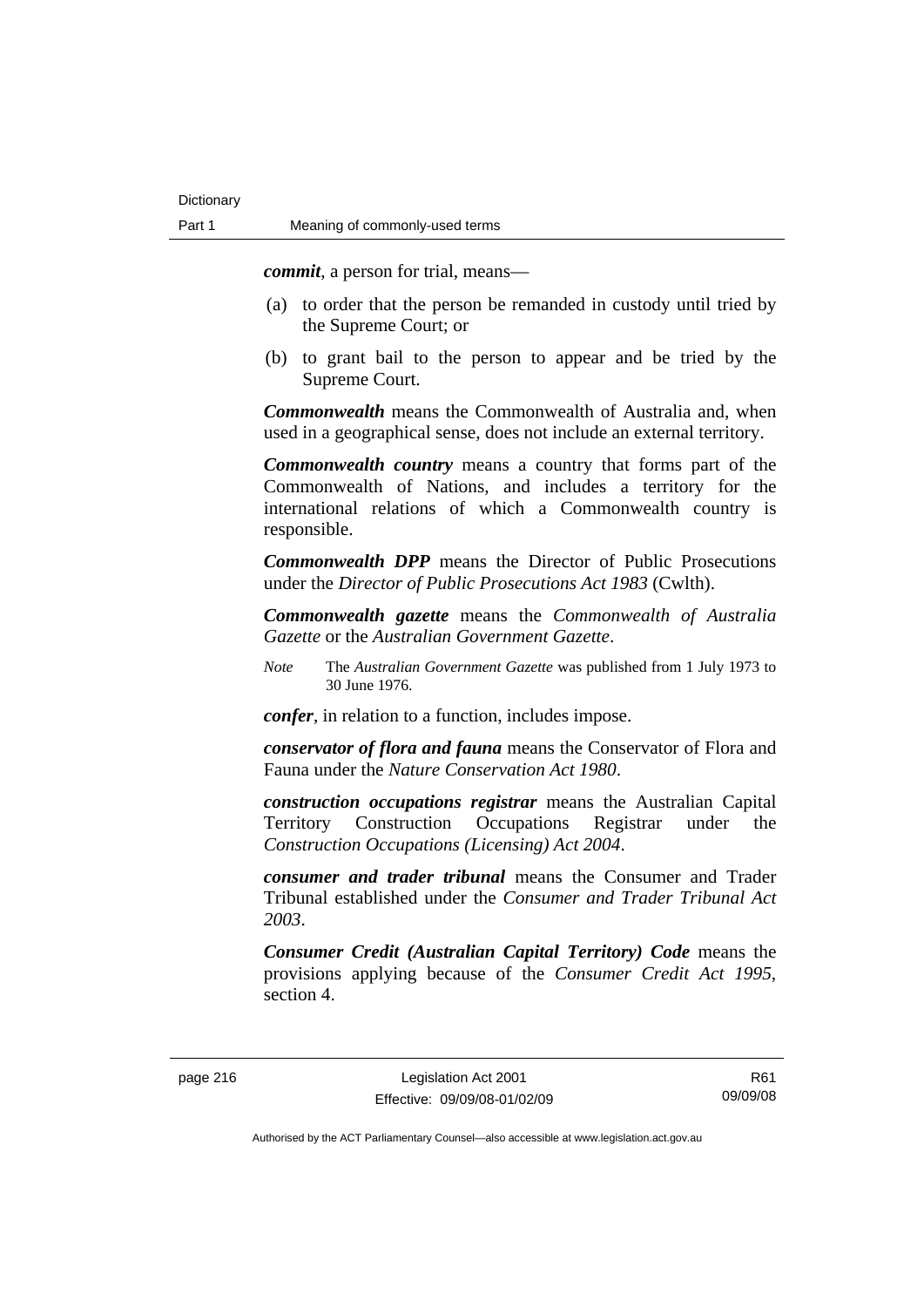*Consumer Credit (Australian Capital Territory) Regulations* means the provisions applying because of the *Consumer Credit Act 1995*, section 5.

*contravene* includes fail to comply with.

*converted ordinance* means an enactment that was an ordinance immediately before self-government day.

*Coroner's Court* means the Coroner's Court under the *Coroners Act 1997*.

*corporation* includes a body politic or corporate.

*Corporations Act* means the *Corporations Act 2001* (Cwlth).

*correctional centre* means a correctional centre under the *Corrections Management Act 2007*.

*corrections officer* means a corrections officer under the *Corrections Management Act 2007*.

*Court of Appeal* means the Court of Appeal constituted under the *Supreme Court Act 1933*.

*court of summary jurisdiction* means the Magistrates Court.

*credit tribunal* means the Australian Capital Territory Credit Tribunal established under the *Consumer Credit (Administration) Act 1996*.

*credit union* means an authorised deposit-taking institution that is permitted under the *Banking Act 1959* (Cwlth) to assume or use—

- (a) the term 'credit union'; or
- (b) any other term (whether or not in English) similar in meaning.

*Criminal Code* means the *Criminal Code 2002*.

*daylight* means the period in a day from sunrise to sunset.

*definition*—see section 130.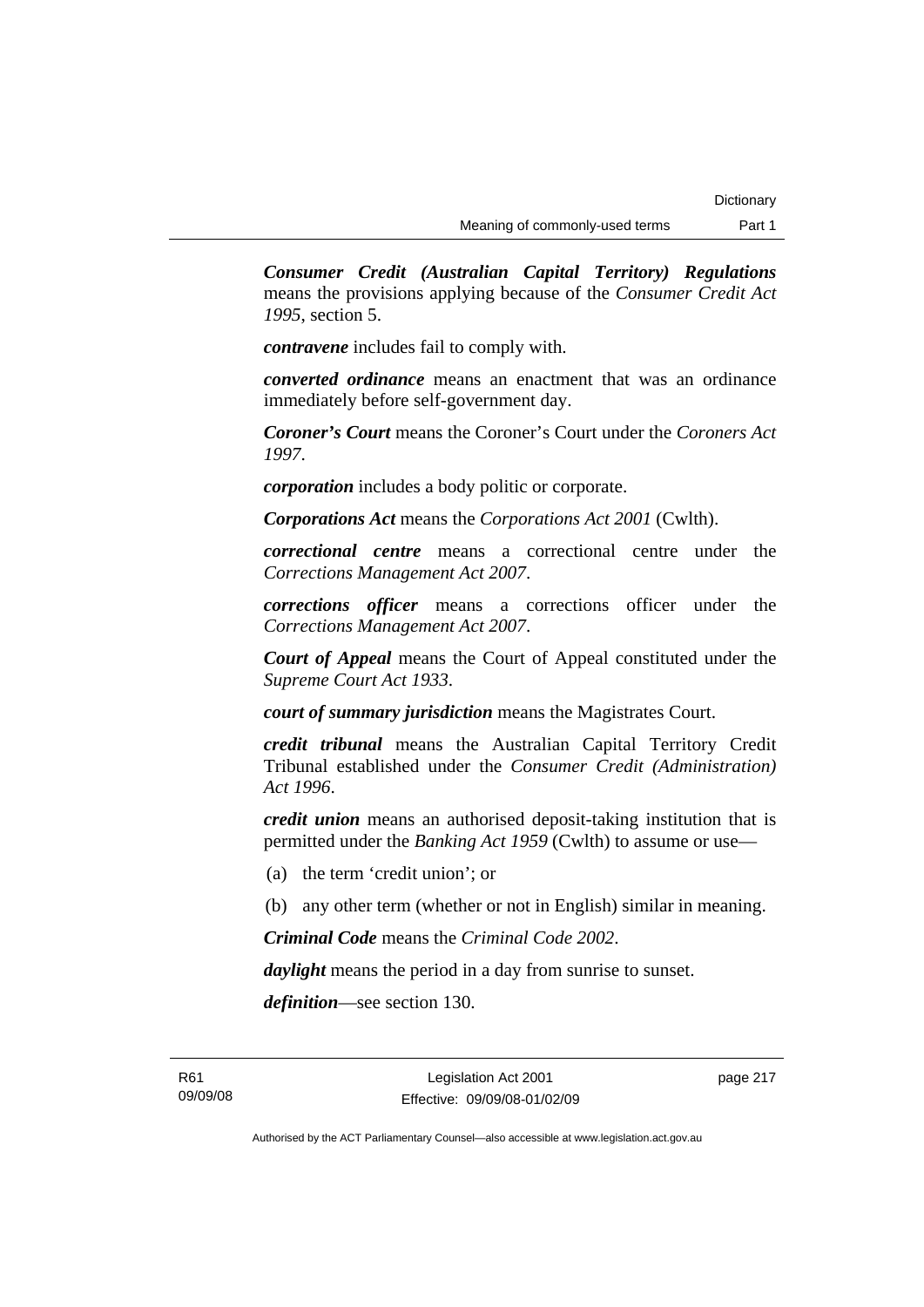*dental prosthetist* means a person registered as a dental prosthetist under the *Health Professionals Act 2004*.

*dental technician* means a person registered as a dental technician under the *Health Professionals Act 2004*.

### *dentist***—**

- (a) means a person unconditionally registered as a dentist under the *Health Professionals Act 2004*; and
- (b) for an activity, includes a person conditionally registered as a dentist under the *Health Professionals Act 2004* to the extent that the person is allowed to do the activity under the person's conditional registration.

*Deputy Speaker* means the Deputy Presiding Officer of the Legislative Assembly.

*Note* The Deputy Presiding Officer is elected under the Self-Government Act, s 21 (2).

*designation*, of a position under the *Public Sector Management Act 1994*, includes a designation given under that Act.

*detention place*—see the *Children and Young People Act 2008*, section 142.

*director of public prosecutions* **(**or *DPP***)** means the Director of Public Prosecutions under the *Director of Public Prosecutions Act 1990*.

*disability and community services commissioner* means the Disability and Community Services Commissioner under the *Human Rights Commission Act 2005*.

*disallowable instrument*—see section 9.

*discrimination commissioner* means the Discrimination Commissioner under the *Human Rights Commission Act 2005*.

*discrimination tribunal* means the Discrimination Tribunal established under the *Discrimination Act 1991*.

| page 218 i |  |
|------------|--|
|------------|--|

Legislation Act 2001 Effective: 09/09/08-01/02/09

R61 09/09/08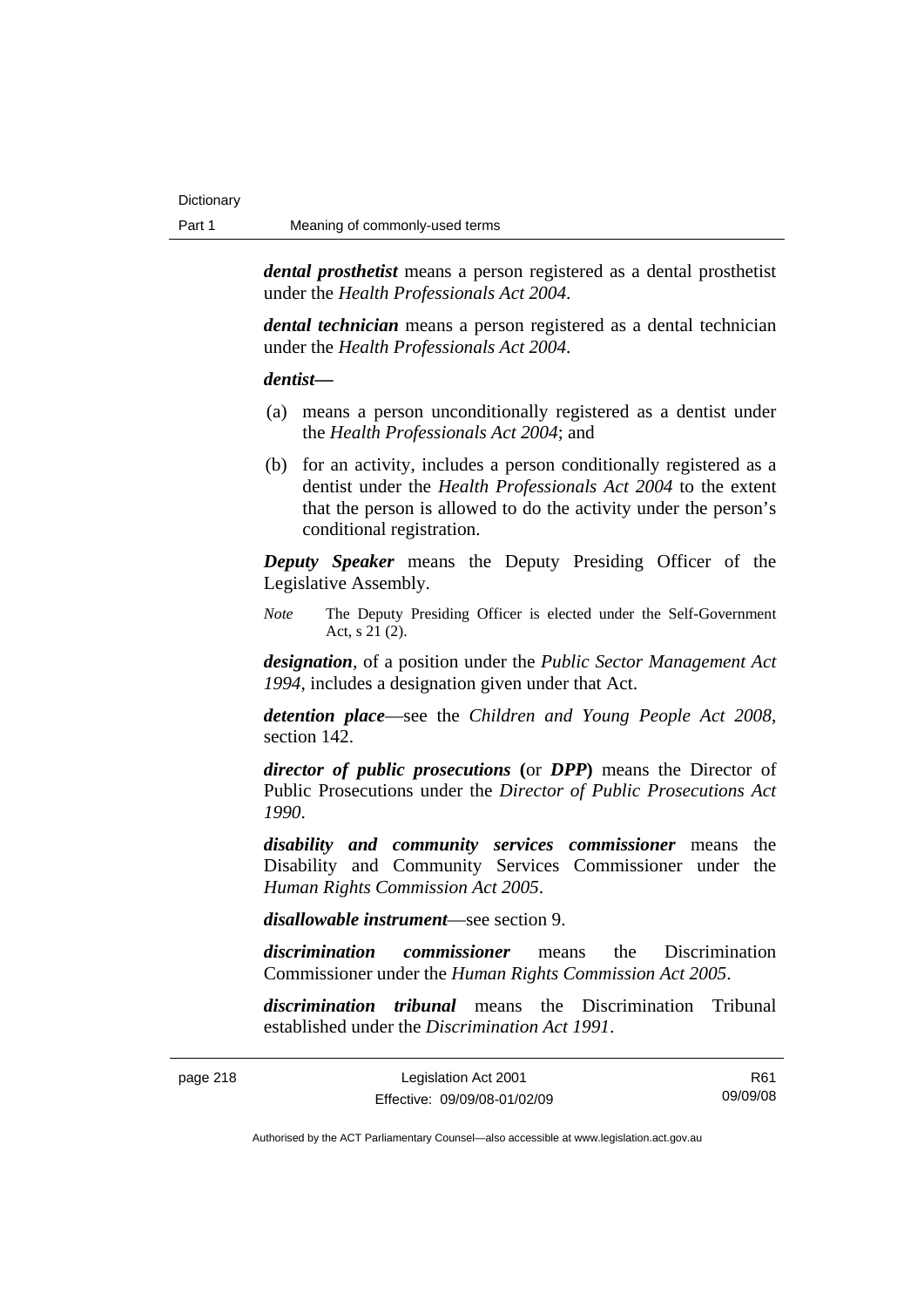## *doctor*—

- (a) means a person unconditionally registered as a medical practitioner under the *Health Professionals Act 2004*; and
- (b) for an activity, includes a person conditionally registered as a medical practitioner under the *Health Professionals Act 2004*  to the extent that the person is allowed to do the activity under the person's conditional registration.

*document* means any record of information, and includes—

- (a) anything on which there is writing; or
- (b) anything on which there are figures, marks, numbers, perforations, symbols or anything else having a meaning for people qualified to interpret them; or
- (c) anything from which images, sounds, messages or writings can be produced or reproduced, whether with or without the aid of anything else; or
- (d) a drawing, map, photograph or plan.

*domestic partner*—see section 169 (1).

*domestic partnership*—see section 169 (2).

*DPP*—see definition of *director of public prosecutions*.

*driver licence* means a driver licence under the *Road Transport (Driver Licensing) Act 1999*.

*Note Driver licence* is defined in that Act, dictionary to mean a driver licence of any kind issued under that Act (see also def *Australian driver licence*).

*electoral commission* means the Australian Capital Territory Electoral Commission established under the *Electoral Act 1992*.

*electoral commissioner* means the Electoral Commissioner under the *Electoral Act 1992*.

page 219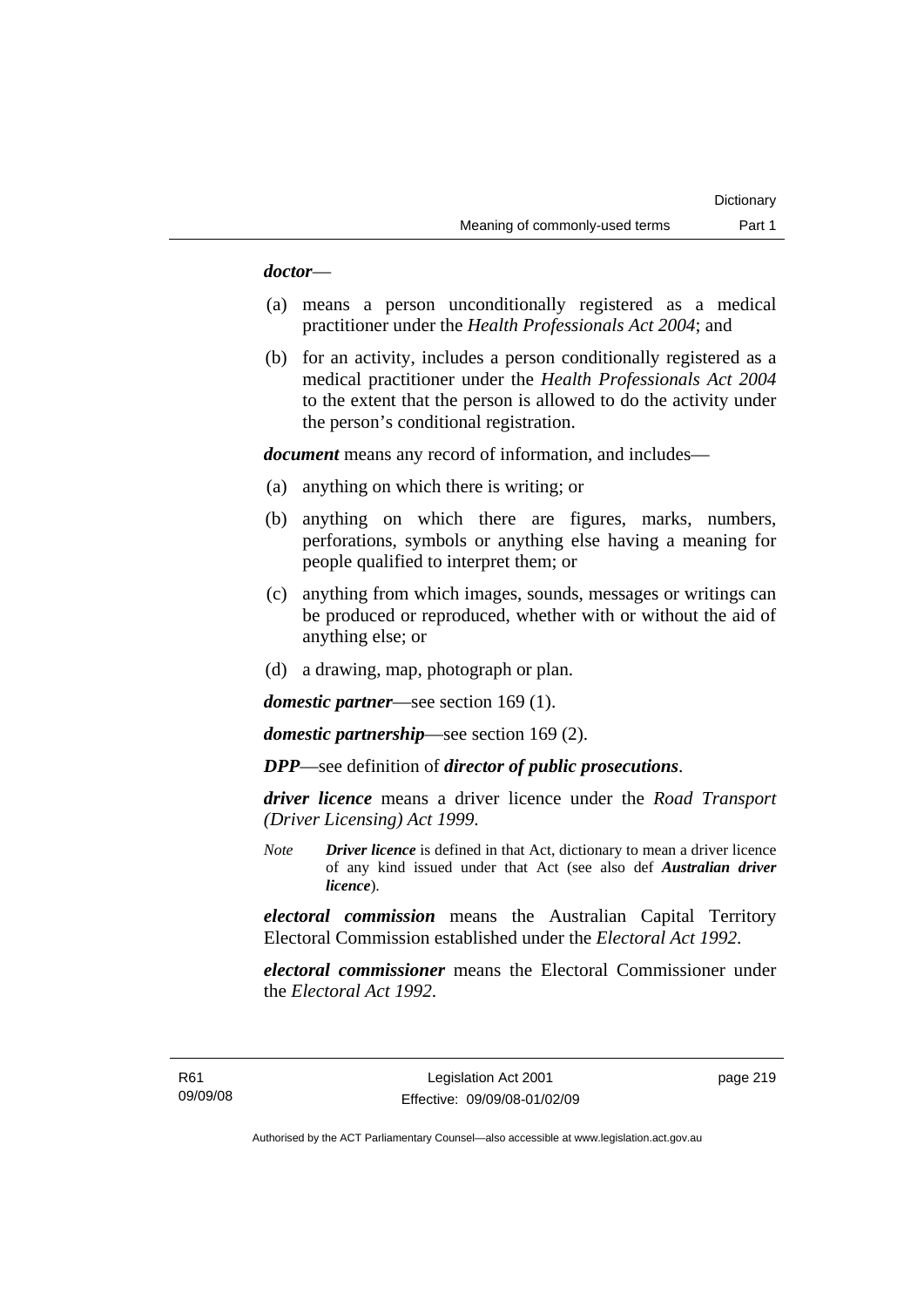*emergency service* means the ambulance service, the fire brigade, the rural fire service or the SES.

*emergency services commissioner* means the ACT Emergency Services Commissioner under the *Emergencies Act 2004*.

*enactment*, of an Act—see section 29 (References to *enactment* or *passing* of Acts).

*enrolled nurse*—

- (a) means a person unconditionally enrolled as a nurse under the *Health Professionals Act 2004*; and
- (b) for an activity, includes a person conditionally enrolled as a nurse under the *Health Professionals Act 2004* to the extent that the person is allowed to do the activity under the person's conditional registration.

*entity* includes an unincorporated body and a person (including a person occupying a position).

*environment protection authority* means the Environment Protection Authority established under the *Environment Protection Act 1997*.

*establish* includes constitute and continue in existence.

*estate* includes any charge, claim, demand, easement, encumbrance, lien, right and title, whether at law or in equity.

*Executive* means the Australian Capital Territory Executive.

*Note* The Executive is established by the Self-Government Act, s 36.

*exercise* a function includes perform the function.

*expire* includes lapse or otherwise cease to have effect.

*external territory* means a Commonwealth territory, other than an internal territory.

*fail* includes refuse.

page 220 Legislation Act 2001 Effective: 09/09/08-01/02/09

R61 09/09/08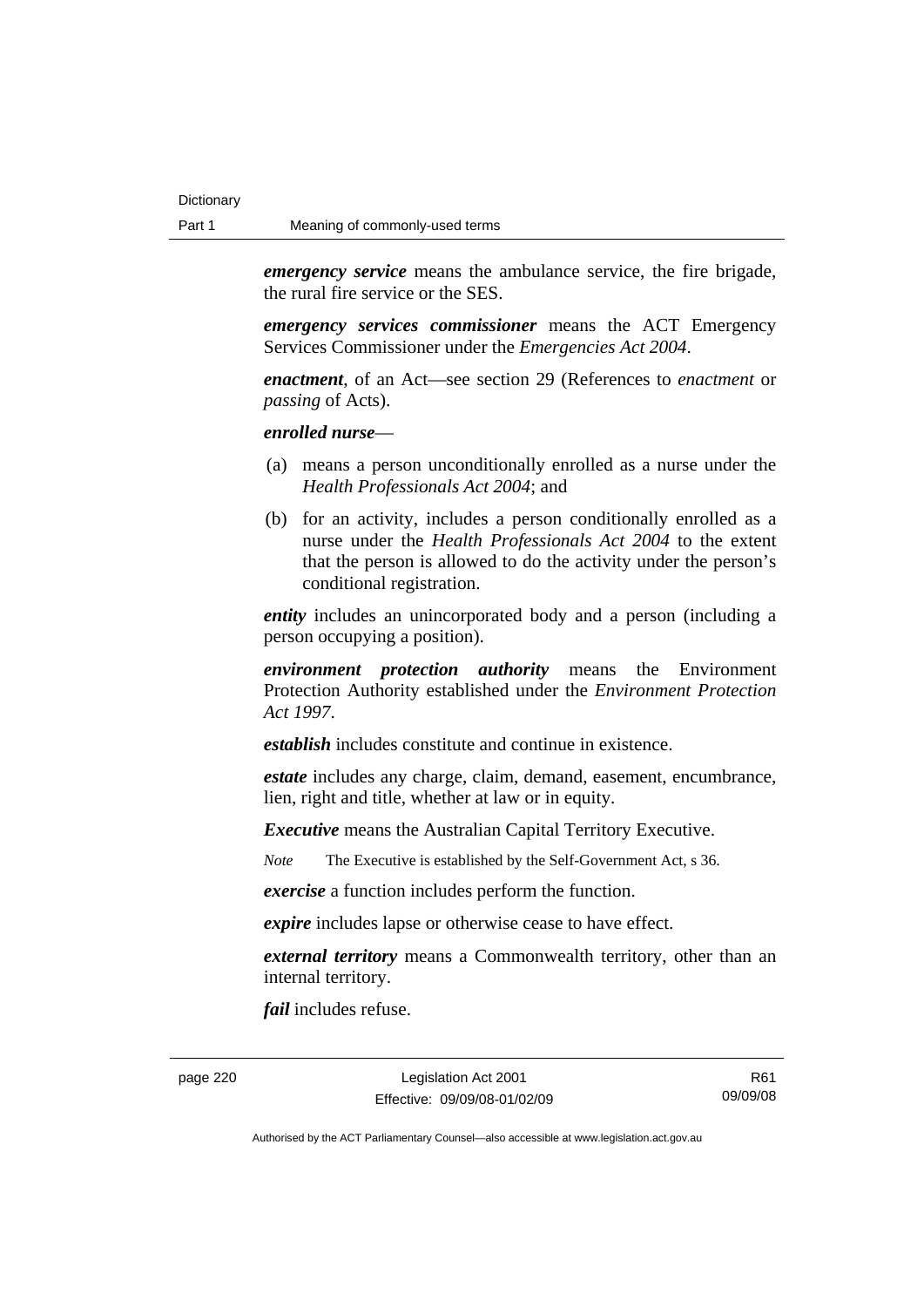*Federal Court* means the Federal Court of Australia.

*file* includes lodge.

*financial year* means a period of 12 months beginning on 1 July.

*fire brigade* means the ACT Fire Brigade established under the *Emergencies Act 2004*.

*for*, in relation to an Act or statutory instrument, includes for the purposes of the Act or statutory instrument.

*Note* Under s 7 (3) and s 13 (3) a reference to an Act or statutory instrument includes a reference to a provision of an Act or statutory instrument.

*foreign country* means a country (whether or not an independent sovereign country) outside Australia and the external territories, and includes a state, province or other part of such a country.

*former NSW Act* means an Act corresponding to a NSW Act mentioned in schedule 1.

- *Note 1* The *Crimes Act 1900* is taken to have been enacted by the Legislative Assembly because of the *Crimes Legislation (Status and Citation) Act 1992*. The 1992 Act was repealed by the *Law Reform (Miscellaneous Provisions) Act 1999*, but its previous operation was saved (see s 5 (2)).
- *Note 2* The other former NSW Acts are taken to have been enacted by the Legislative Assembly because of the *Interpretation Act 1967*, s 65. Section 65 has expired, but its previous operation was saved (see s 65 (3)).

*former UK Act* means an Act corresponding to a UK Act mentioned in schedule 1.

*Note* Former UK Acts are also taken to have been enacted by the Legislative Assembly because of the *Interpretation Act 1967*, s 65. Section 65 has expired, but its previous operation was saved (see s 65 (3)).

*found guilty*, of an offence, includes—

 (a) having an order made for the offence under the *Crimes (Sentencing) Act 2005*, section 17 (Non-conviction orders general); and

page 221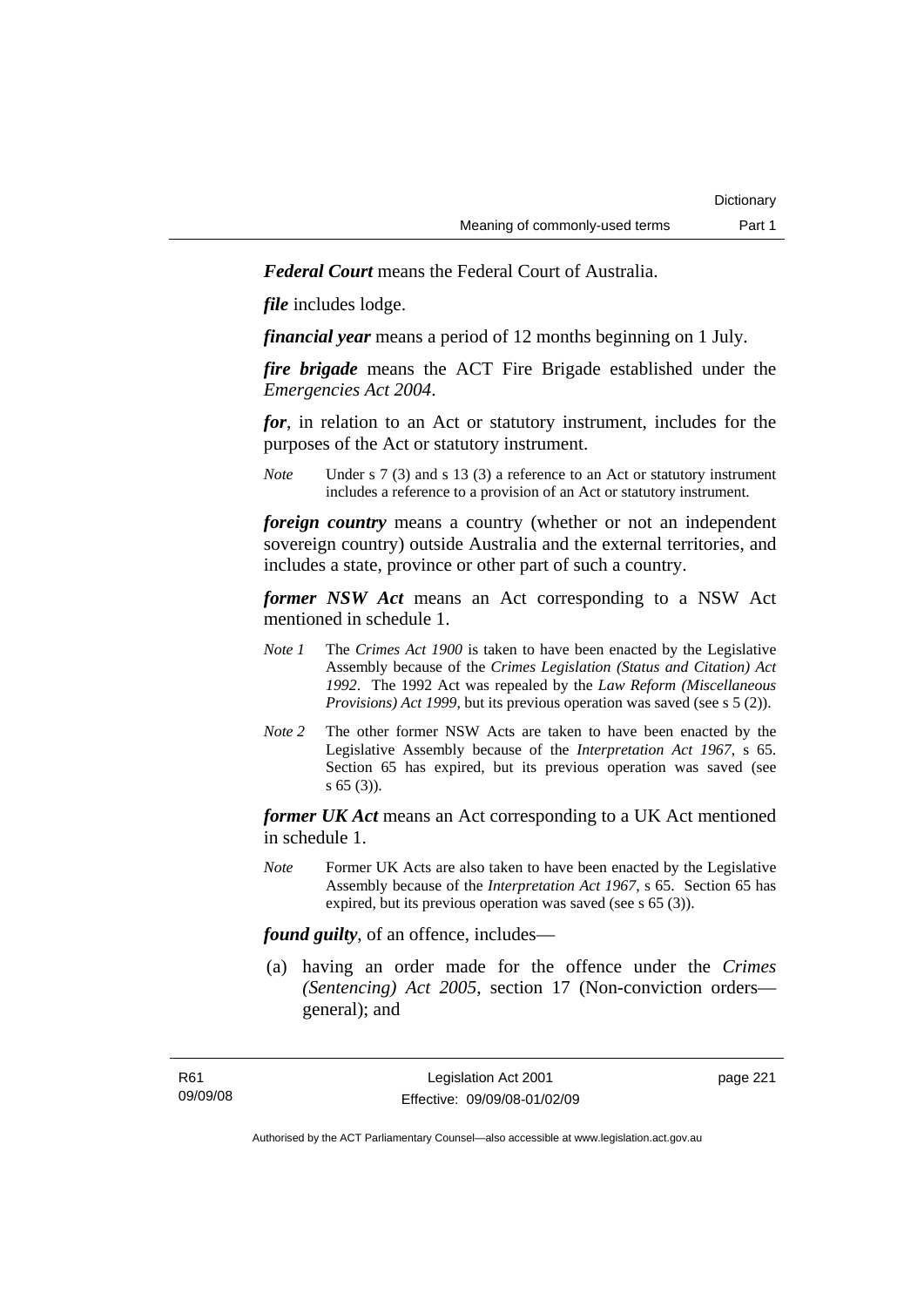- (b) having the offence taken into account under the *Crimes (Sentencing) Act 2005*, section 57 (Outstanding additional offences taken into account in sentencing); and
- (c) having an order made for the offence under the *Children and Young People Act 1999*, section 98 (Disposition without proceeding to conviction).

*function* includes authority, duty and power.

*gambling and racing commission* means the Gambling and Racing Commission established under the *Gambling and Racing Control Act 1999*.

*gazette* means the *Australian Capital Territory Gazette*.

*give*, in relation to a function, includes impose.

*government printer* includes anyone printing for or by the authority of the Executive.

*government solicitor* means the Government Solicitor under the *Government Solicitor Act 1989*.

*Governor* means—

- (a) for a State (other than the Northern Territory)—the Governor of the State, and includes a person administering the Government of the State; or
- (b) for the Northern Territory—the Administrator of the Northern Territory, and includes a person administering the Government of the Northern Territory.

*Governor-General* means the Governor-General of the Commonwealth, and includes a person administering the Government of the Commonwealth.

*GST*—see the *A New Tax System (Goods and Services Tax) Act 1999* (Cwlth), dictionary.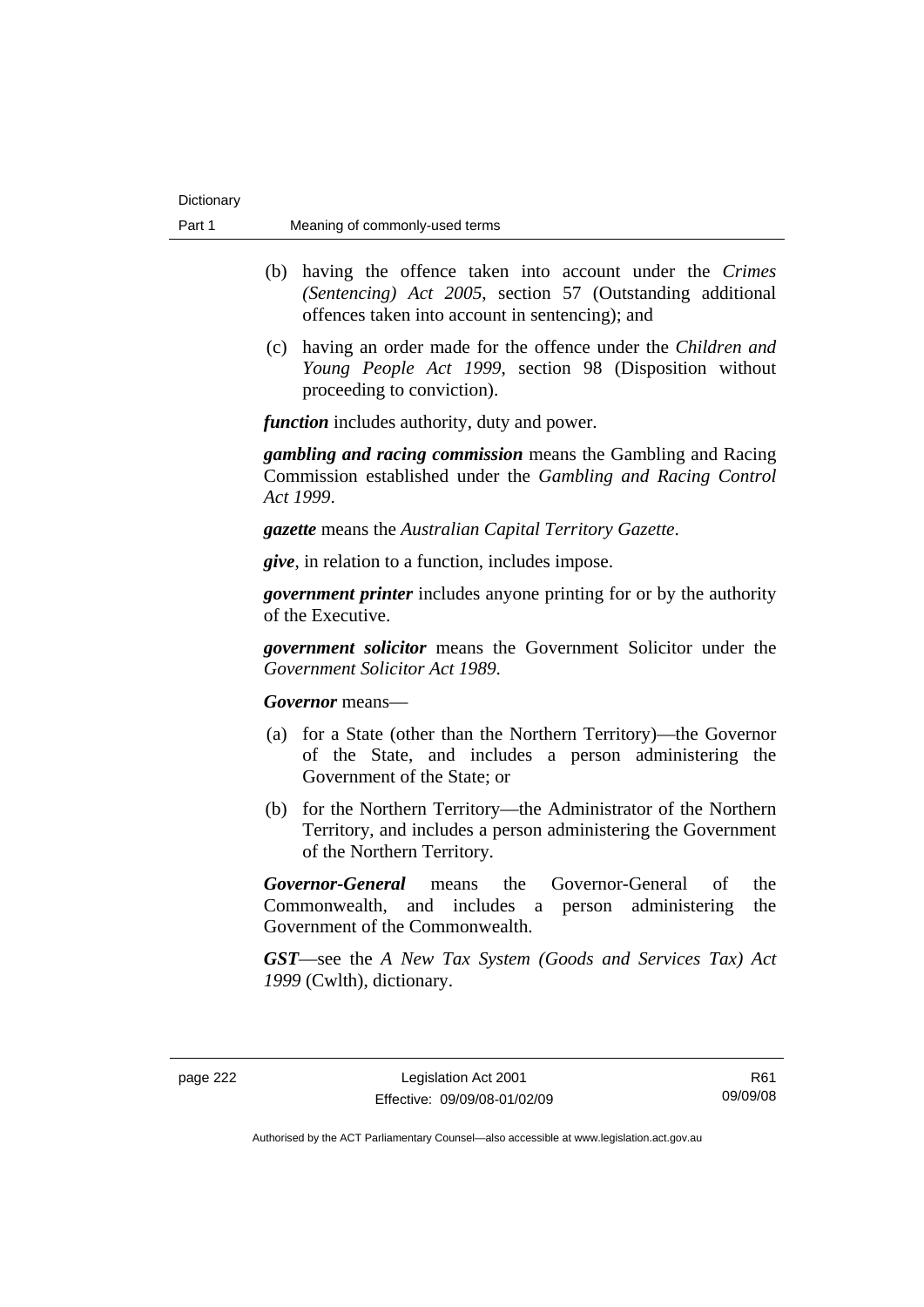*guardianship tribunal* means the Guardianship and Management of Property Tribunal established under the *Guardianship and Management of Property Act 1991*.

*health services commissioner* means the Health Services Commissioner under the *Human Rights Commission Act 2005*.

*heritage council* means the Australian Capital Territory Heritage Council under the *Heritage Act 2004*.

*heritage register* means the heritage register under the *Heritage Act 2004*.

*High Court* means the High Court of Australia.

*Note* The High Court is established by the Commonwealth Constitution, s 71 and provided for under the *High Court of Australia Act 1979* (Cwlth).

*housing commissioner* means the Commissioner for Social Housing under the *Housing Assistance Act 2007*.

*human rights commission* means the Human Rights Commission established under the *Human Rights Commission Act 2005*.

*human rights commissioner* means the Human Rights Commissioner under the *Human Rights Commission Act 2005*.

*Imperial Act* means an Act of the United Kingdom Parliament.

*independent competition and regulatory commission* means the Independent Competition and Regulatory Commission for the Australian Capital Territory established under the *Independent Competition and Regulatory Commission Act 1997*.

*indictable offence*—see section 190.

*indictment* includes information.

*individual* means a natural person.

*infringement notice* includes an infringement notice under the *Magistrates Court Act 1930* or the *Road Transport (General) Act 1999*.

page 223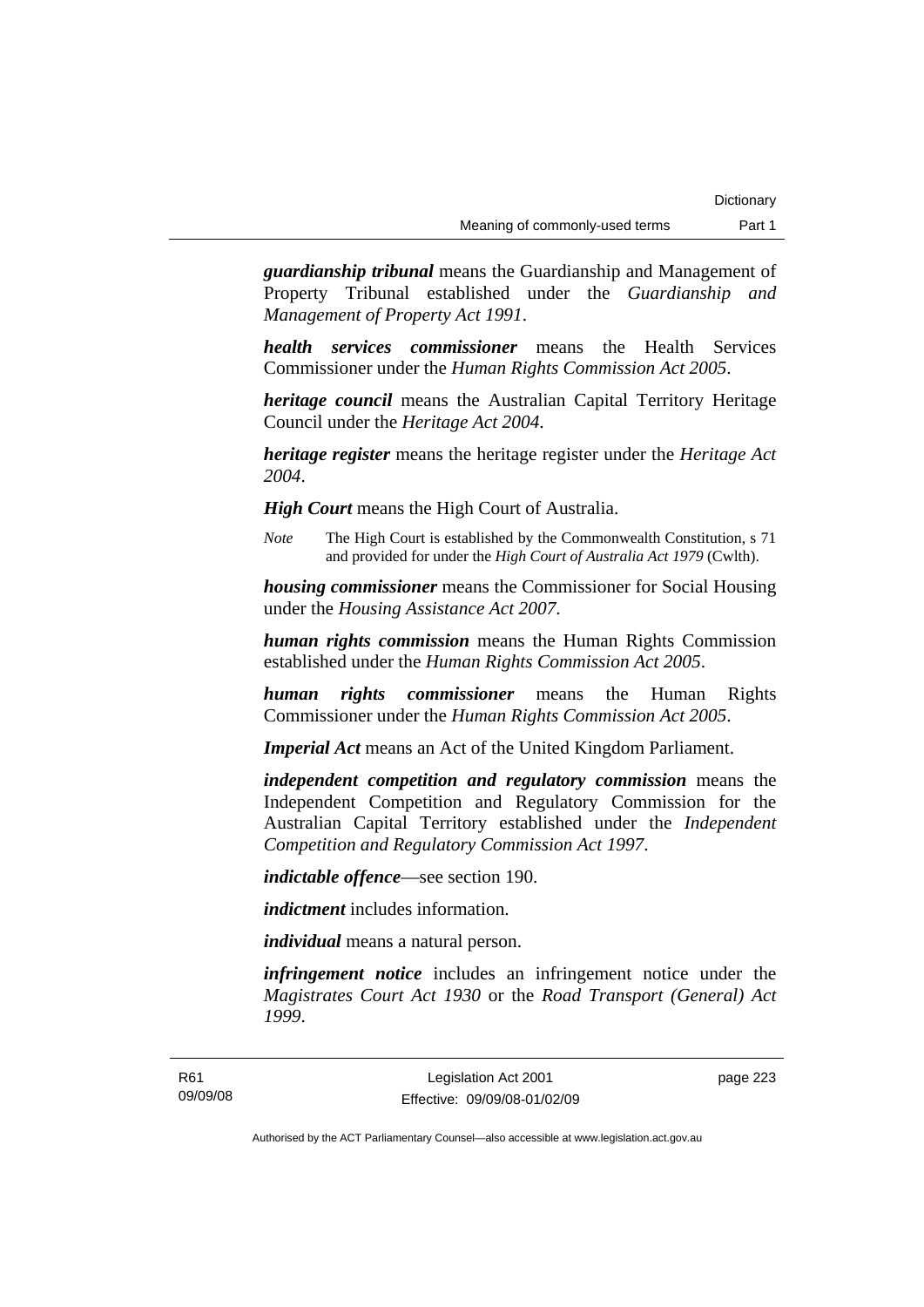*in relation to* includes the following:

- (a) in respect of;
- (b) with respect to;
- (c) in connection with;
- (d) in regard to;
- (e) with reference to;
- (f) relating to;
- (g) for or with respect to.

*institute of technology* means the Canberra Institute of Technology under the *Canberra Institute of Technology Act 1987*.

*instrument*—see section 14.

*interest*, in relation to land or other property, means—

- (a) a legal or equitable estate in the land or other property; or
- (b) a right, power or privilege over, or in relation to, the land or other property.

*internal territory* means the Australian Capital Territory, the Jervis Bay Territory or the Northern Territory.

*intersex person*—see section 169B.

*Jervis Bay Territory* means the Territory accepted by the Commonwealth under the *Jervis Bay Territory Acceptance Act 1915* (Cwlth).

*Note* The Jervis Bay Territory is described in the agreement set out in that Act, sch.

*judge* means a resident judge, additional judge or acting judge under the *Supreme Court Act 1933*.

*Lake Burley Griffin* means Lake Burley Griffin as defined in the *Lakes Act 1976*.

page 224 Legislation Act 2001 Effective: 09/09/08-01/02/09

R61 09/09/08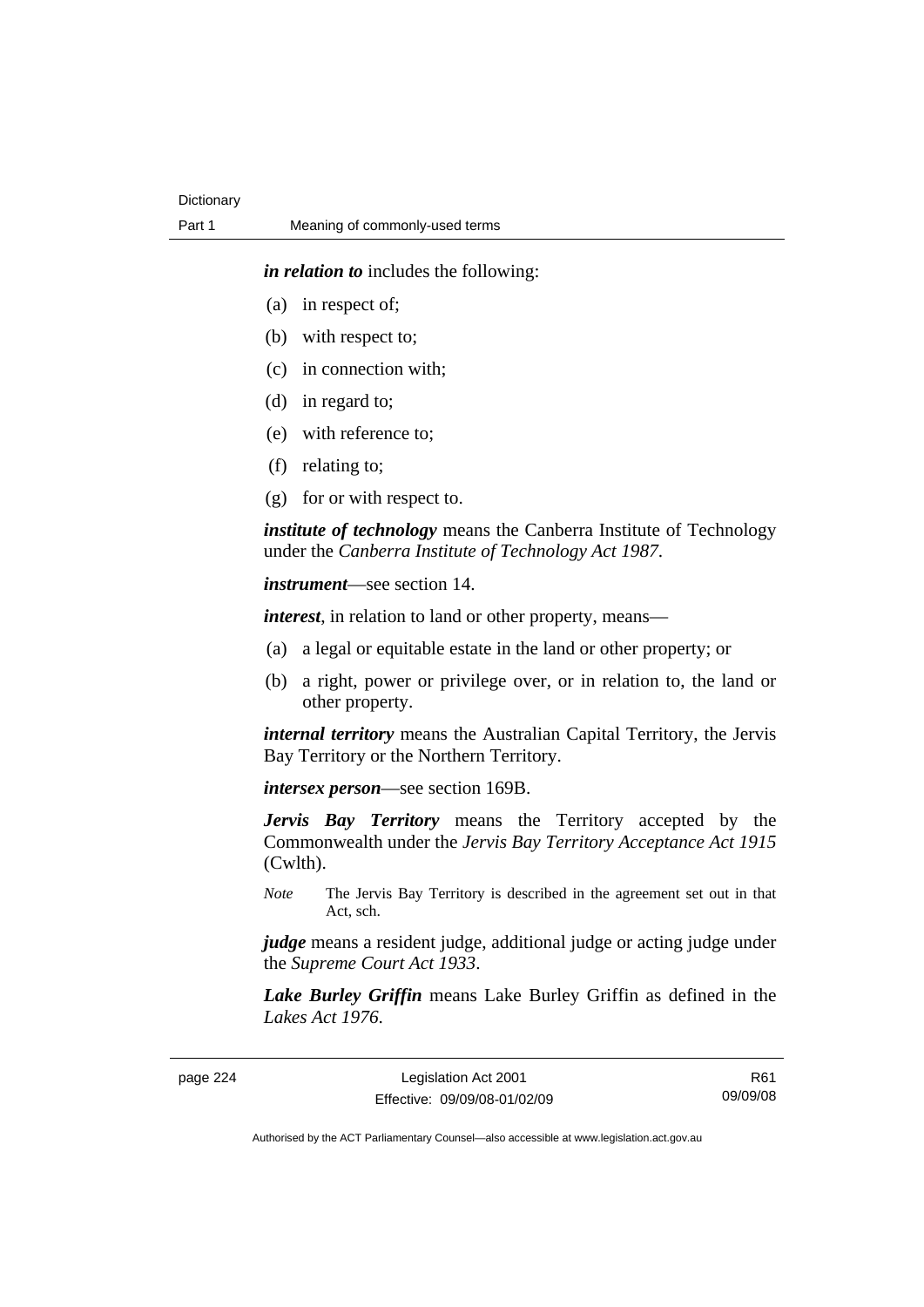*Lake Ginninderra* means Lake Ginninderra as defined in the *Lakes Act 1976*.

*land* includes messuages, tenements and hereditaments, corporeal or incorporeal, of any tenure or description, whatever the interest in the land.

*Note* A number of the terms mentioned in the definition of *land* have a technical meaning at law. A *messuage* is a house together with its gardens, orchards and outbuildings. The term *tenement* signifies land capable of being held in freehold. *Hereditament* refers to real property that can be inherited. Hereditaments may be *corporeal*, that is, tangible things such as lands and buildings, or *incorporeal*, that is, intangible rights attaching to land such as rents, easements, tithes and profits a prendre. (Profits a prendre are the right to take some product of, or part of the soil from, the land of someone else.)

*land development agency* means the Land Development Agency established under the *Planning and Development Act 2007*.

*law*, of the Territory, means—

- (a) an Act; or
- (b) a subordinate law; or
- (c) any other statutory instrument of a legislative nature; or
- (d) the common law.

*lawyer* means a legal practitioner.

*legal aid commission* means the Legal Aid Commission (A.C.T.) established under the *Legal Aid Act 1977*.

*legal practitioner* means a person who is admitted to the legal profession under the *Legal Profession Act 2006* or a law that is a corresponding law for that Act.

*Legislation Act* means the *Legislation Act 2001*.

*Legislative Assembly* means the Legislative Assembly for the Australian Capital Territory.

*Note* The Assembly is established by the Self-Government Act, s 8 (1).

| R61      | Legislation Act 2001         | page 225 |
|----------|------------------------------|----------|
| 09/09/08 | Effective: 09/09/08-01/02/09 |          |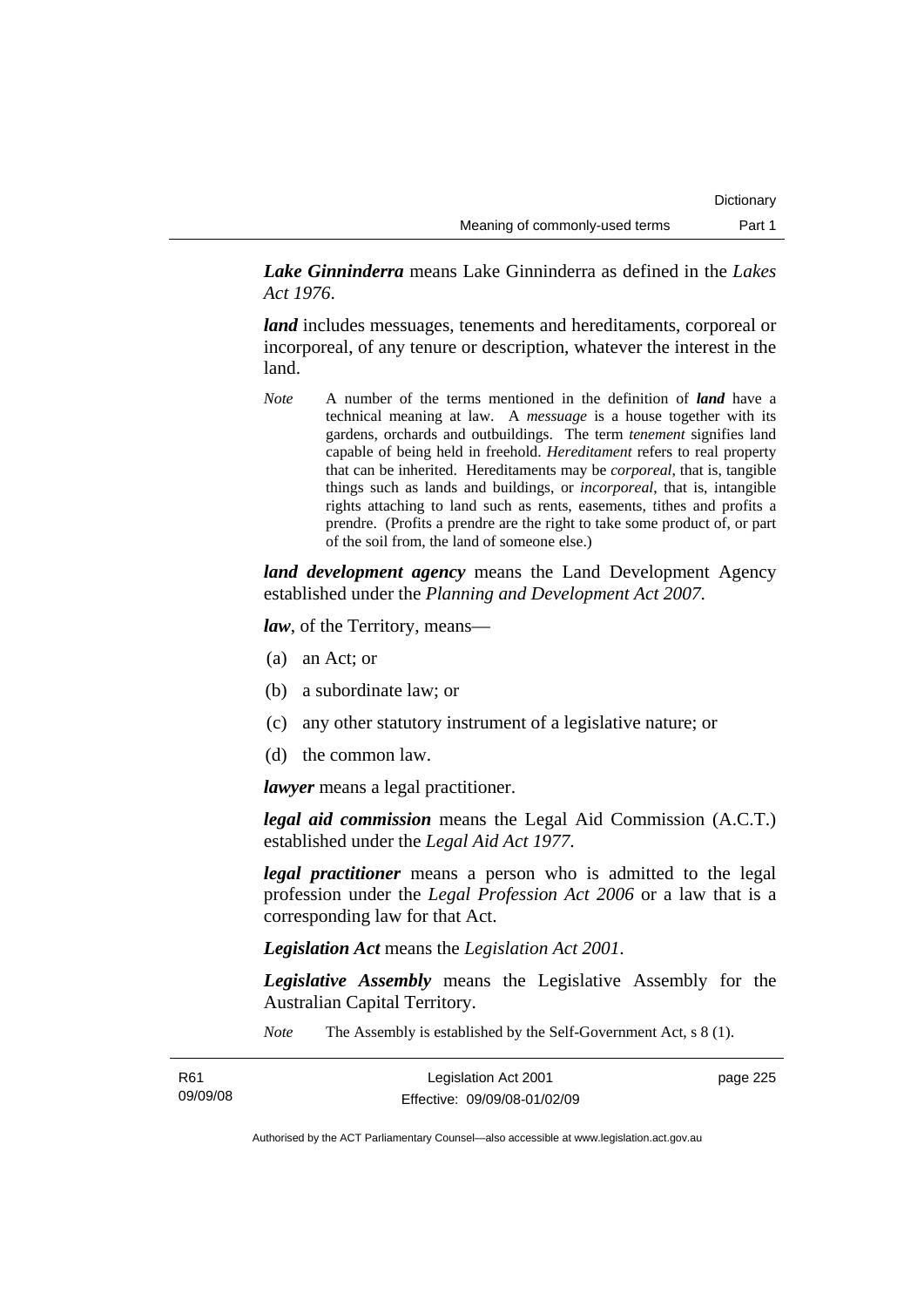*legislative instrument*—see section 12.

*liability* means any liability or obligation (whether liquidated or unliquidated, certain or contingent, or accrued or accruing).

*magistrate* means a Magistrate under the *Magistrates Court Act 1930*.

*Magistrates Court* means the Magistrates Court established under the *Magistrates Court Act 1930*.

*make* an instrument includes issue and grant the instrument.

*making*, of a statutory instrument, means the signing, sealing, approval or other endorsement of the instrument by the entity authorised or required to make it.

*master*, in relation to the Supreme Court, means the Master of the Supreme Court.

*Note* The office of master is established under the *Supreme Court Act 1933*.

*may*—see section 146.

*medical practitioner* means a doctor.

*mental health tribunal* means the Mental Health Tribunal established under the *Mental Health (Treatment and Care) Act 1994*.

*midnight*, in relation to a particular day, means the time when the day ends.

### *midwife*—

- (a) means a person unconditionally registered as a midwife under the *Health Professionals Act 2004*; and
- (b) for an activity, includes a person conditionally registered as a midwife under the *Health Professionals Act 2004* to the extent that the person is allowed to do the activity under the person's conditional registration.

*Minister*—see section 162.

| page 226 | Legislation Act 2001         | R61      |
|----------|------------------------------|----------|
|          | Effective: 09/09/08-01/02/09 | 09/09/08 |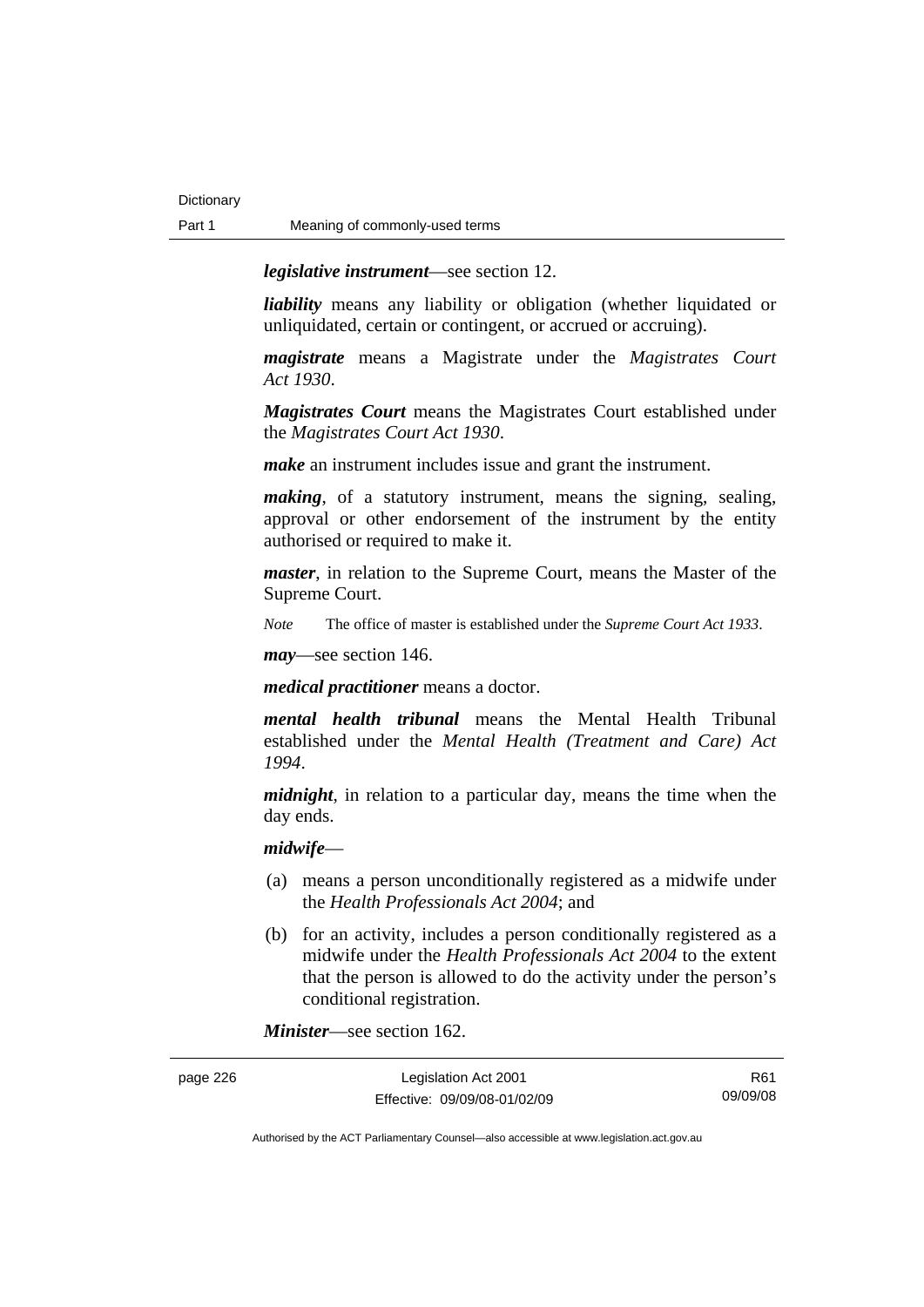*modification* includes modification by alteration, omission, substitution and addition.

*month* means calendar month.

*must*—see section 146.

*name* includes—

- (a) for an Act—the Act's short title; and
- (b) for an instrument—the instrument's citation; and
- (c) for a position—the position's title or designation.

*named month* means one of the 12 months of the year.

*national capital authority* means the National Capital Authority established under the *Australian Capital Territory (Planning and Land Management) Act 1988* (Cwlth).

*national capital plan* means the National Capital Plan under the *Australian Capital Territory (Planning and Land Management) Act 1988* (Cwlth).

*National Gas (ACT) Law* means the provisions applying because of the *National Gas (ACT) Act 2008*, section 8 (Application in the ACT of National Gas Law).

*National Gas (ACT) Regulation* means the provisions applying because of the *National Gas (ACT) Act 2008*, section 9 (Application in the ACT of regulations under National Gas Law).

*national land* means National Land under the *Australian Capital Territory (Planning and Land Management) Act 1988* (Cwlth).

*Note* If an area of land in the ACT is, or is intended to be, used by or on behalf of the Commonwealth, it may be declared National Land under the *Australian Capital Territory (Planning and Land Management) Act 1988* (Cwlth), s 27.

*night* means the period between sunset on one day and sunrise on the next day.

page 227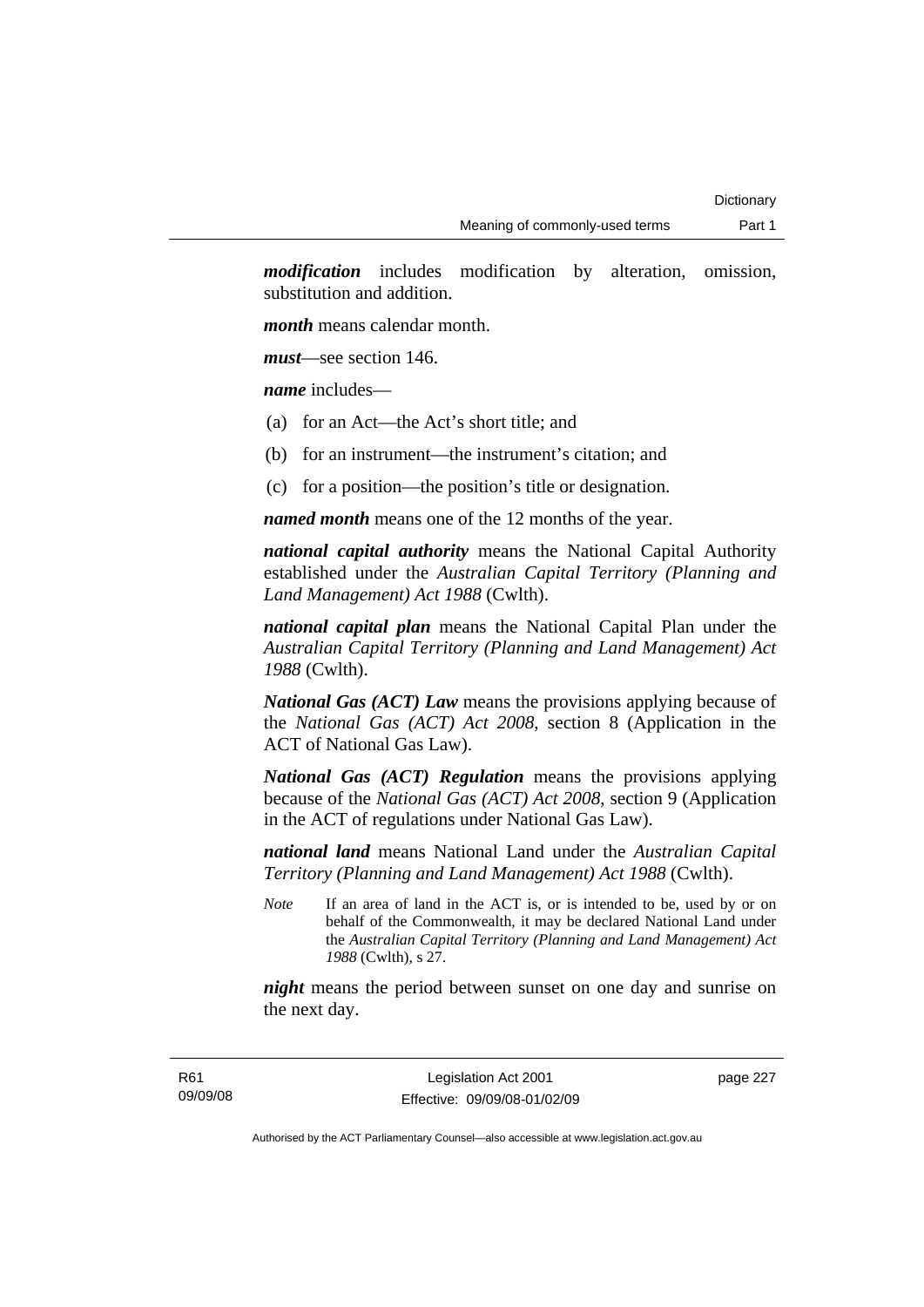*Northern Territory* means the Northern Territory of Australia.

*notifiable instrument*—see section 10.

### *notification*—

- (a) of an Act—see section 30; and
- (b) of a legislative instrument—see section 63.

*notification day*, for an Act or statutory instrument, means the day the Act or instrument is notified.

*NSW Act* means an Act of the New South Wales Parliament.

*NSW correctional centre* means a correctional centre (however described) under the *Crimes (Administration of Sentences) Act 1999* (NSW).

### *number* means—

- (a) a number expressed in figures or words; or
- (b) a combination of a number expressed in figures or words and of a letter of the alphabet.

### *nurse***—**

- (a) means a person unconditionally registered as a nurse under the *Health Professionals Act 2004*; and
- (b) for an activity, includes a person conditionally registered as a nurse under the *Health Professionals Act 2004* to the extent that the person is allowed to do the activity under the person's conditional registration; but
- (c) does not include an enrolled nurse.
- *Note* Under the *Mutual Recognition Act 1992* (Cwlth), s 25 people registered as nurses in a State may be deemed to be registered in the ACT.

R61 09/09/08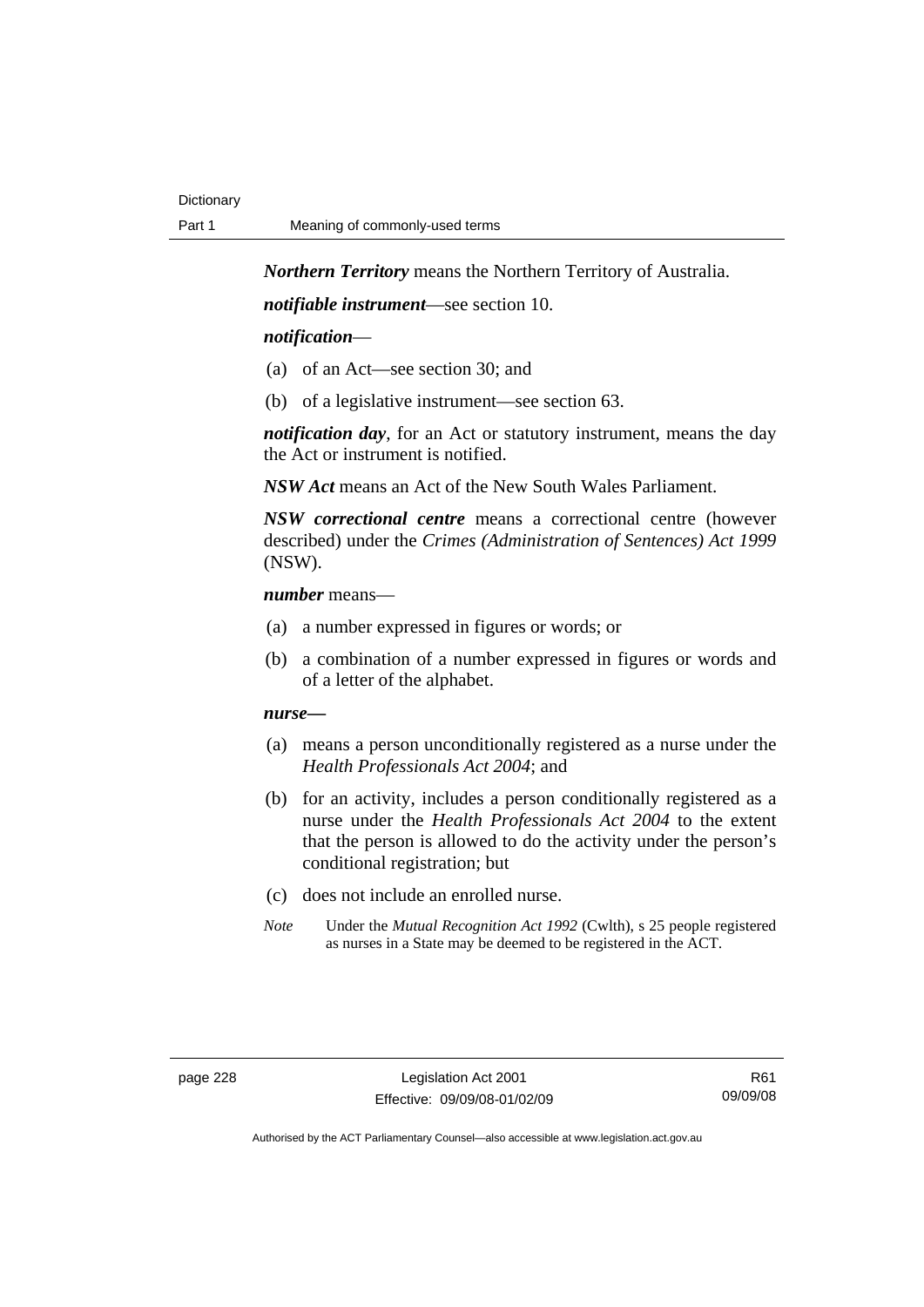*nurse practitioner* means a person registered as a nurse under the *Health Professionals Act 2004* in the specialist area of nurse practitioner.

*Note* Under the *Mutual Recognition Act 1992* (Cwlth), s 25 people registered as nurses in a specialty in a State may be deemed to be registered in the specialty in the ACT.

*oath* includes affirmation.

*Note* The *Evidence Act 1995* (Cwlth), ch 2, pt 2.1, div 2 and the *Oaths and Affirmations Act 1984* make provision in relation to oaths and affirmations.

*occupy* a position includes hold the position, act in the position or exercise functions of the position (including under a delegation or subdelegation).

*office* includes position.

*office of fair trading* means the Office of Fair Trading of the Australian Capital Territory established under the *Fair Trading (Consumer Affairs) Act 1973*.

*OH&S commissioner* means the Occupational Health and Safety Commissioner under the *Occupational Health and Safety Act 1989*.

*ombudsman* means the Ombudsman under the *Ombudsman Act 1989*.

*omit*, in relation to a provision of an Act or statutory instrument, includes repeal.

*optometrist* means a person registered as an optometrist under the *Health Professionals Act 2004*.

*ordinance* means an ordinance made under the *Seat of Government (Administration) Act 1910* (Cwlth), section 12.

*parent*, of a child, means—

- (a) the child's mother; or
- (b) the child's father; or

Legislation Act 2001 Effective: 09/09/08-01/02/09 page 229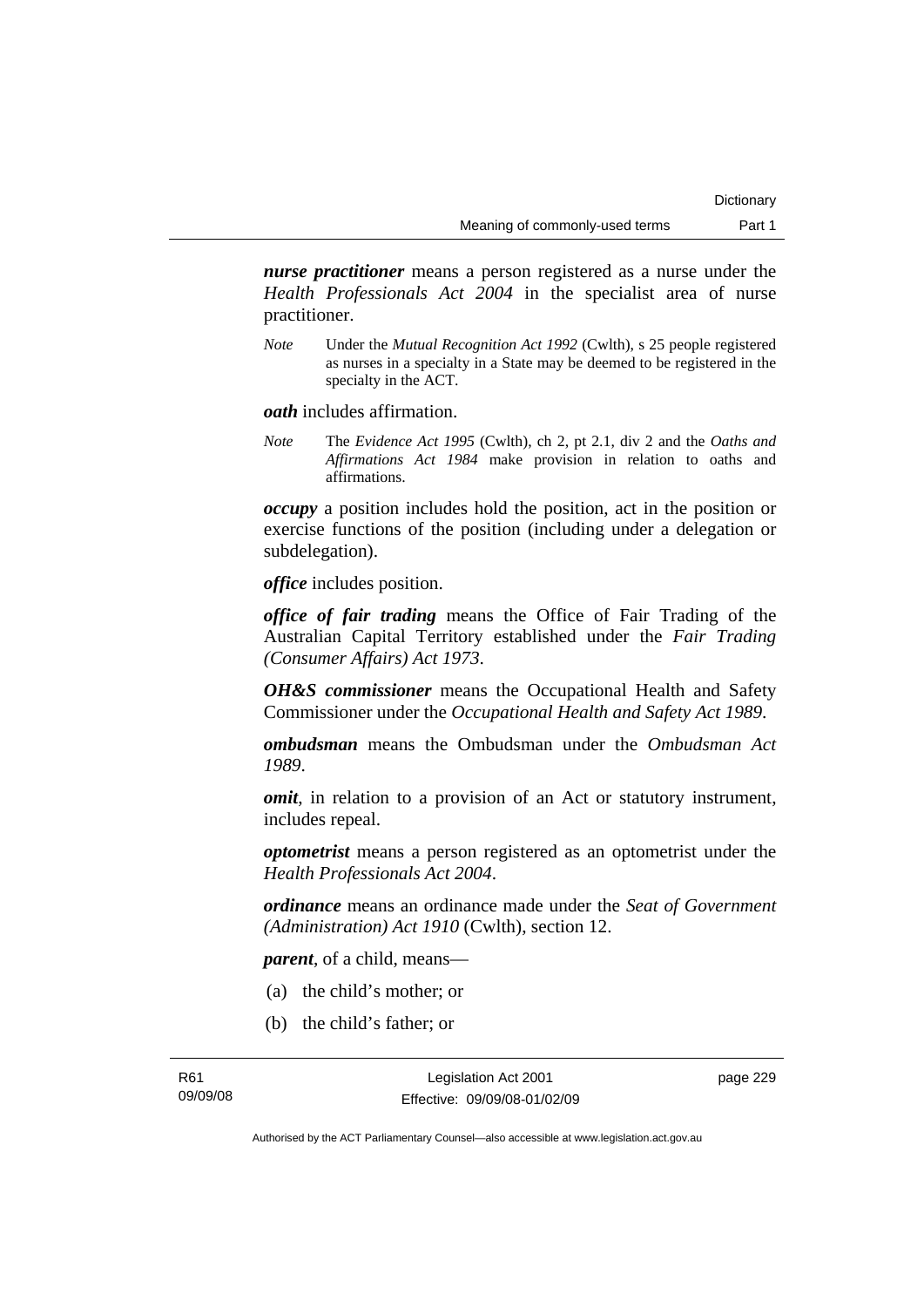- (c) someone else who is presumed under the *Parentage Act 2004*, part 2 to be a parent of the child.
- *Note* A child cannot have more than 2 parents at any one time (see *Parentage Act 2004*, s 14).

*parliamentary counsel* means the person performing the duties of Parliamentary Counsel in the public service.

*passing*, of an Act—see section 29.

*penalty unit*—see section 133.

*person* includes an individual and a corporation.

*Note* Section 160 deals with references to a person generally.

### *pharmacist***—**

- (a) means a person unconditionally registered as a pharmacist under the *Health Professionals Act 2004*; and
- (b) for an activity, includes a person conditionally registered as a pharmacist under the *Health Professionals Act 2004* to the extent that the person is allowed to do the activity under the person's conditional registration.

*planning and land authority* means the Planning and Land Authority established under the *Planning and Development Act 2007*.

*police officer* means a member or special member of the Australian Federal Police.

*position* includes office.

*power* includes authority.

*prescribed*, in an Act, means prescribed by the Act or by regulation under the Act.

*present* an indictment includes lay an information.

R61 09/09/08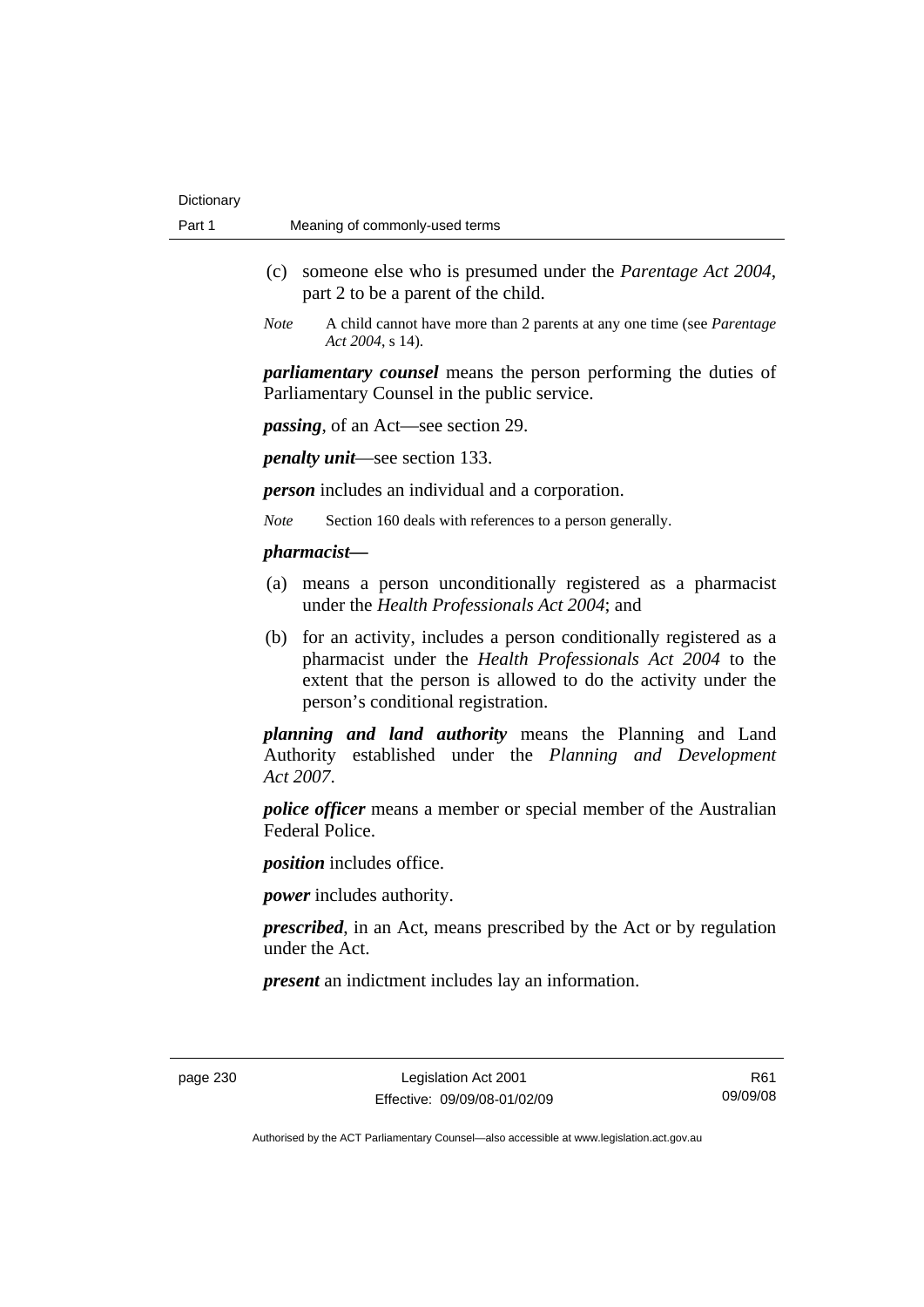*privacy commissioner* means the Privacy Commissioner under the *Privacy Act 1998* (Cwlth).

*proceeding* means a legal or other action or proceeding.

*property* means any legal or equitable estate or interest (whether present or future, vested or contingent, or tangible or intangible) in real or personal property of any description (including money), and includes a thing in action.

*Note* A *thing in action* is an intangible personal property right recognised and protected by the law. Examples include debts, money held in a bank, shares, rights under a trust, copyright and right to sue for breach of contract.

*provision*, of an Act or instrument—see section 16.

*public advocate* means the Public Advocate under the *Public Advocate Act 2005*.

*public employee* means—

- (a) a public servant; or
- (b) a person employed by a territory instrumentality; or
- (c) a statutory office-holder or a person employed by a statutory office-holder.

*public health officer* means a public health officer under the *Public Health Act 1997.*

*public money*, of the Territory, means revenues, loans and other money received by the Territory.

*public servant* means a person employed in the public service.

*public service* means the Australian Capital Territory Public Service.

*Note* The *Public Sector Management Act 1994*, s 12 deals with the constitution of the public service.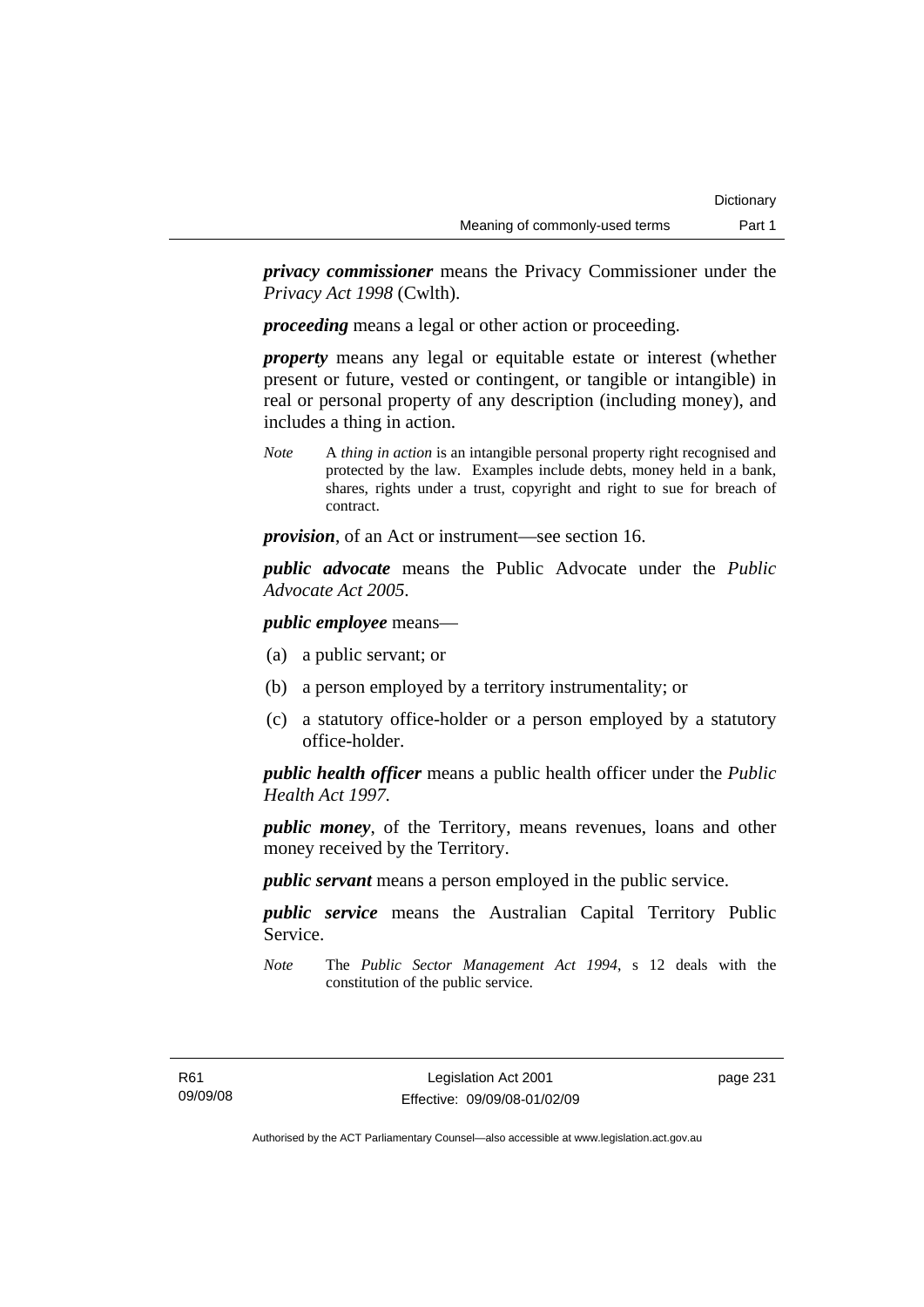*public trustee* means the Public Trustee for the Australian Capital Territory under the *Public Trustee Act 1985*.

*quarter* means a period of 3 months beginning on 1 January, 1 April, 1 July or 1 October in any year.

*recognised transgender person*—see section 169A (3).

*registered surveyor* means a surveyor under the *Surveyors Act 2007*.

*registrar* means—

- (a) in relation to the Supreme Court—the Registrar of the Supreme Court; or
- (b) in relation to the Magistrates Court—the Registrar of the Magistrates Court; or
- (c) in relation to a tribunal—the registrar of the tribunal.

*registrar-general* means the Registrar-General under the *Registrar-General Act 1993*.

*registrar of firearms* means the Registrar of Firearms under the *Firearms Act 1996*.

*registrar of liquor licences* means the Registrar of Liquor Licences under the *Liquor Act 1975*.

*regulation*, in relation to an Act, means a regulation made or in force under the Act.

*remuneration tribunal* means the Remuneration Tribunal established under the *Remuneration Tribunal Act 1995*.

*repeal* includes—

- (a) for an Act or statutory instrument—omit a provision of the Act or instrument; and
- (b) for a provision of an Act or statutory instrument—omit the provision (or a part of it); and

R61 09/09/08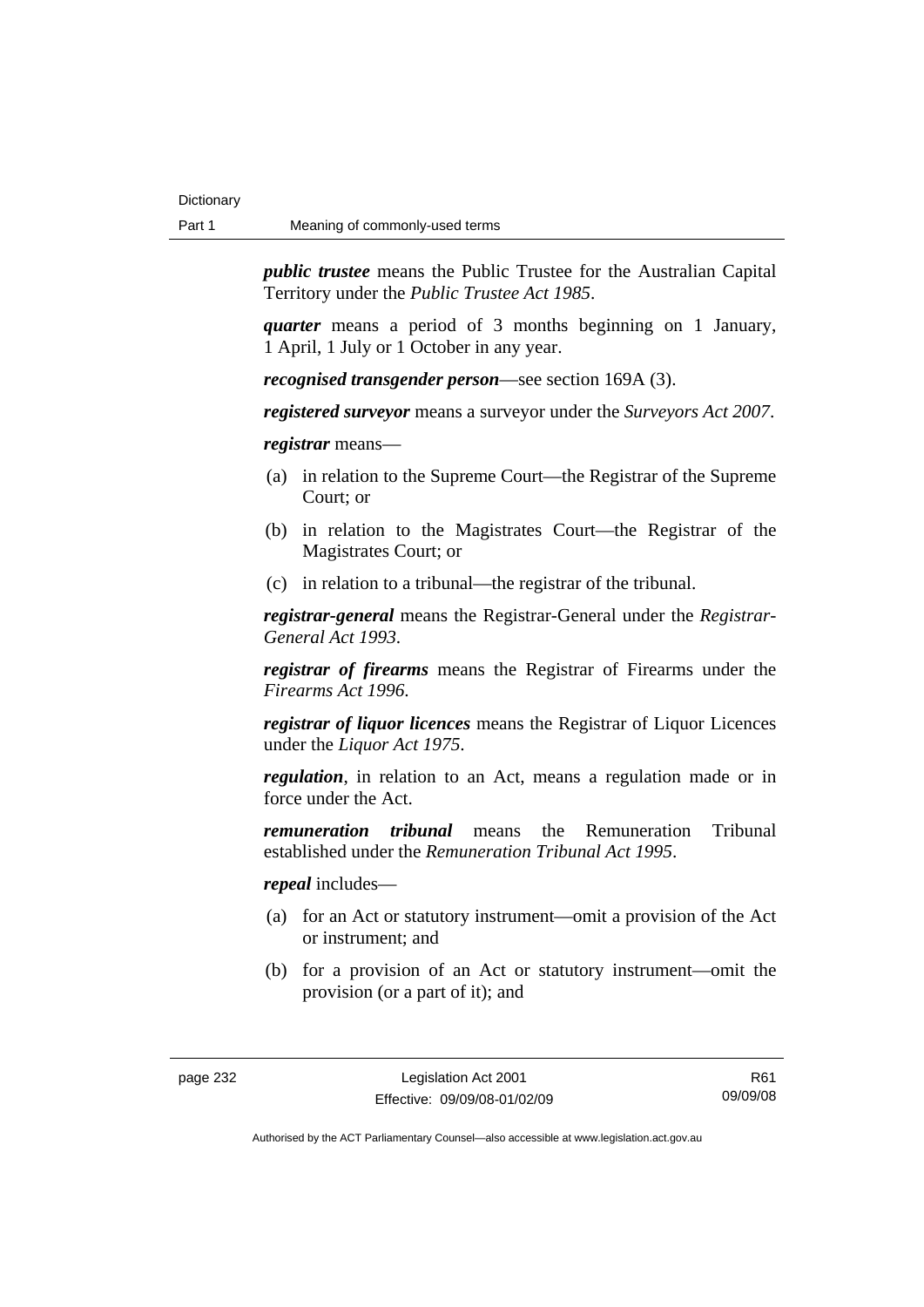- (c) for an Act or statutory instrument (or a provision of it) abrogate or limit its effect, or exclude from its application any circumstance, matter, person, place or purpose; and
- (d) for an Act or statutory instrument (or a provision of it)—any other implied repeal; and
- (e) for a statutory instrument—revoke the instrument (or part of it); and
- (f) for a decision—revoke it or cancel it.

*residential tenancies tribunal* means the Residential Tenancies Tribunal established under the *Residential Tenancies Act 1997*.

*resident judge* means a resident judge under the *Supreme Court Act 1933*.

*retrospectively*, for the commencement of legislation—see section 75A.

*road transport authority* means the Australian Capital Territory Road Transport Authority.

*Note* The chief executive of the department responsible for the *Road Transport (General) Act 1999* is the road transport authority (see *Road Transport (General) Act 1999*, s 16).

*rules* means—

- (a) of a court or tribunal—rules made by the entity having power to make rules (however described) regulating the practice and procedure of the court or tribunal; and
- (b) in relation to an Act—rules made or in force under the Act.

*rural fire service* means the ACT Rural Fire Service under the *Emergencies Act 2004*.

*see*, in a definition—see section 131 (Signpost definitions).

*Self-Government Act* means the *Australian Capital Territory (Self-Government) Act 1988* (Cwlth).

page 233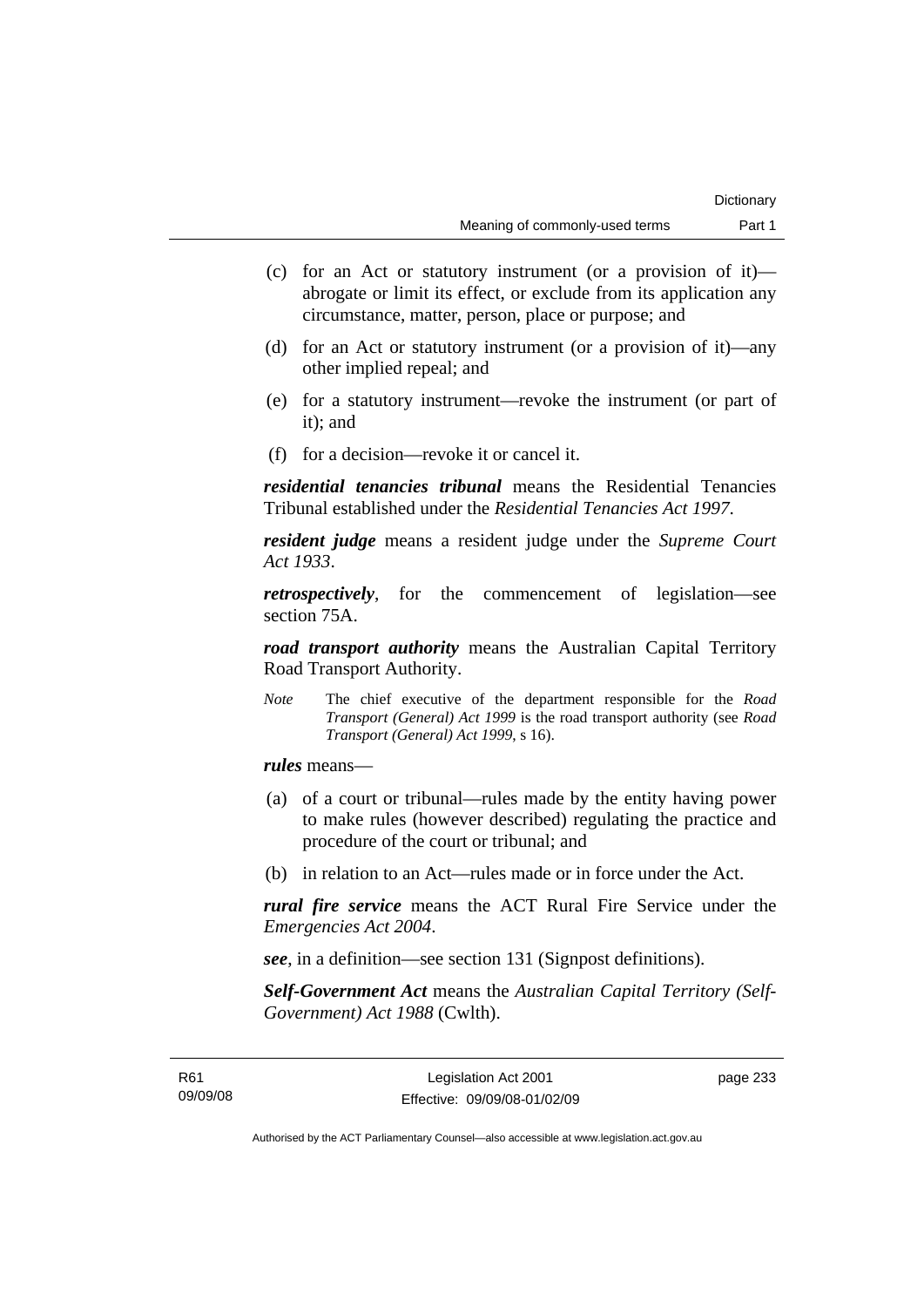## *self-government day* means 11 May 1989.

*Note* This is the day when the remaining provisions of the Self-Government Act commenced and, in particular, the Australian Capital Territory was established as a body politic, the Legislative Assembly was empowered to make laws for the ACT and the Executive was established.

*sentence administration board* means the Sentence Administration Board under the *Crimes (Sentence Administration) Act 2005*.

*SES* means the ACT State Emergency Service established under the *Emergencies Act 2004*.

*sign* includes attach a seal and make a mark.

*sitting day*, of the Legislative Assembly, means a day when the Assembly meets.

*Small Claims Court* means the Magistrates Court when it is exercising jurisdiction under the *Magistrates Court Act 1930*, part 4.6.

*solicitor* means a lawyer who practises as a solicitor.

*Speaker* means the Presiding Officer of the Legislative Assembly.

*Note* The Presiding Officer is elected under the Self-Government Act, s 11.

*Standards Australia* means the company named Standards Australia International Limited (ACN 087 326 690).

*State* means a State of the Commonwealth, and includes the Northern Territory.

*statutory declaration* means a statutory declaration made under the *Statutory Declarations Act 1959* (Cwlth).

*statutory instrument*—see section 13.

*statutory office-holder* means a person occupying a position under an Act or statutory instrument (other than a position in the public service).

*subordinate law*—see section 8.

page 234 Legislation Act 2001 Effective: 09/09/08-01/02/09

R61 09/09/08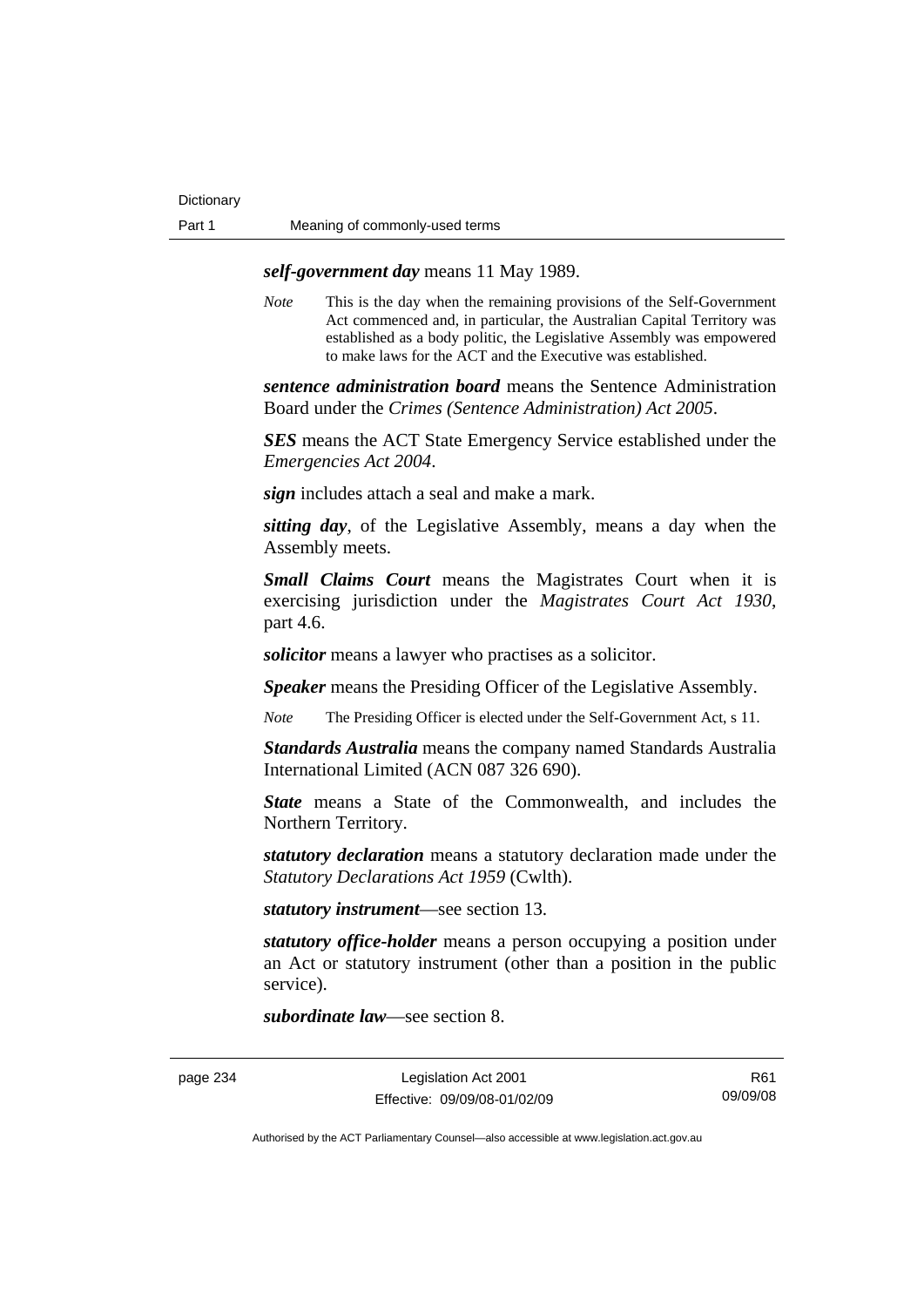*summary offence*—see section 190.

*Supreme Court* means the Supreme Court of the Australian Capital Territory.

*Note* The Supreme Court is established by the *Supreme Court Act 1933*, s 3. The Self-Government Act, s 48A deals with the jurisdiction and powers of the court.

*swear* an oath includes make an affirmation.

*take* an oath includes make an affirmation.

*territory authority* means a body established for a public purpose under an Act, but does not include a body declared by regulation not to be a territory authority.

*territory instrumentality* means a corporation that—

- (a) is established under an Act or statutory instrument, or under the Corporations Act; and
- (b) is a territory instrumentality under the *Public Sector Management Act 1994*.
- *Note Territory instrumentality* is defined in the *Public Sector Management Act 1994*, dict.

*territory land* means Territory Land under the *Australian Capital Territory (Planning and Land Management) Act 1988* (Cwlth).

*Note* The *Australian Capital Territory (Planning and Land Management) Act 1988* (Cwlth), s 28 provides that if land in the ACT is not national land it is territory land.

*territory law—*see *law*, of the Territory.

### *territory lease*—

- (a) means—
	- (i) a lease granted under the *Planning and Development Act 2007*; or
	- (ii) a lease under the *Unit Titles Act 2001*; but

Legislation Act 2001 Effective: 09/09/08-01/02/09 page 235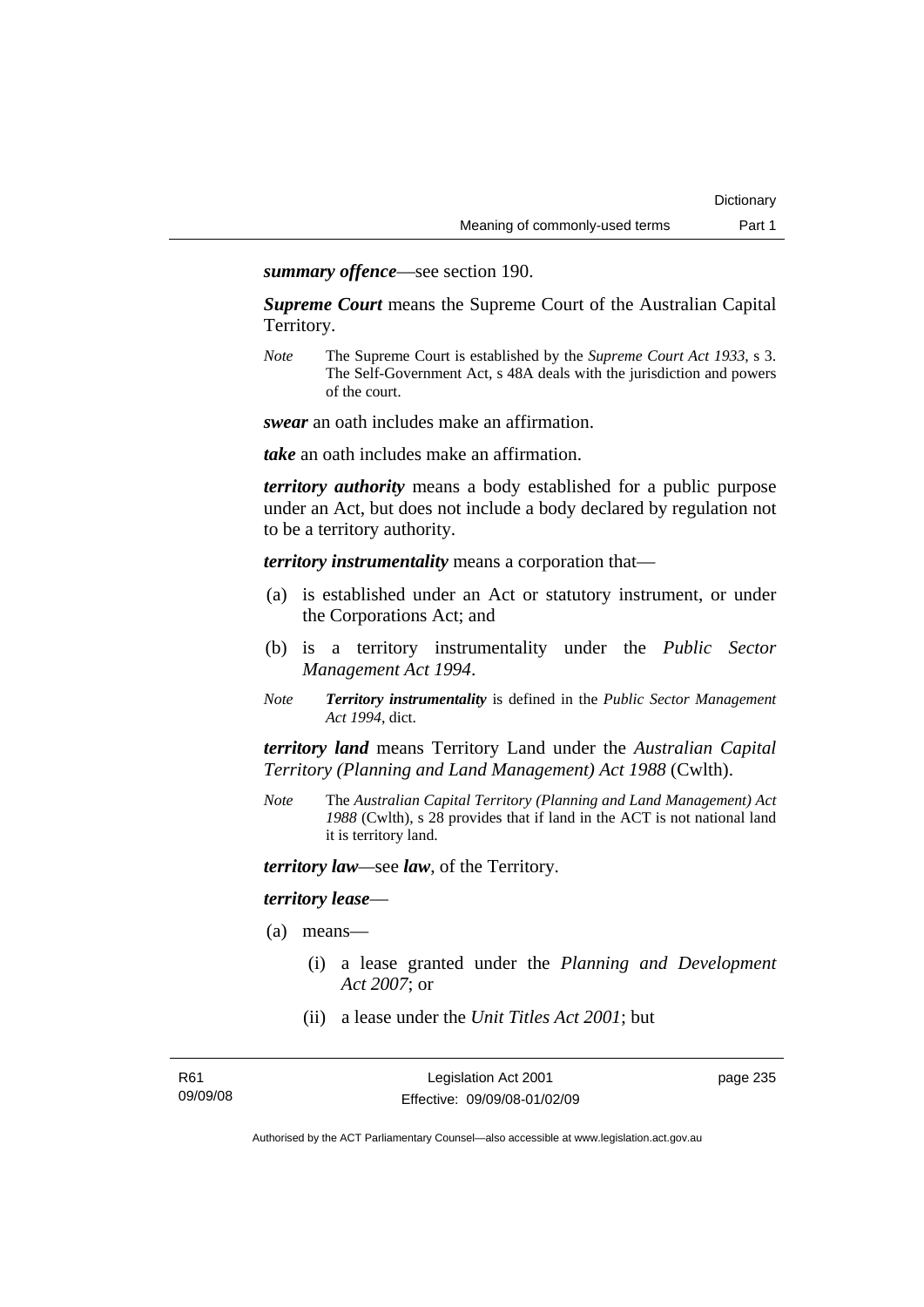(b) does not include a sublease.

*territory-owned corporation* means a Territory owned corporation under the *Territory-owned Corporations Act 1990*.

*territory plan* means the territory plan under the *Planning and Development Act 2007*.

*the Territory* means—

- (a) when used in a geographical sense—the Australian Capital Territory; or
- (b) in any other case—the body politic established by the Self-Government Act, section 7.

*transgender person*—see section 169A (1) and (2).

*transitional* includes application and saving.

*Treasurer* means the Minister designated Treasurer by the Chief Minister, and includes a Minister authorised by the Chief Minister to act on behalf of the Treasurer.

*tribunal* includes any entity that is authorised to hear, receive and examine evidence.

*UK Act* means an Act of the United Kingdom Parliament.

*under*, in relation to an Act or statutory instrument, includes the following:

- (a) by;
- (b) by virtue of;
- (c) for or for the purposes of;
- (d) in accordance with;
- (e) in pursuance of;
- (f) pursuant to;

page 236 Legislation Act 2001 Effective: 09/09/08-01/02/09

R61 09/09/08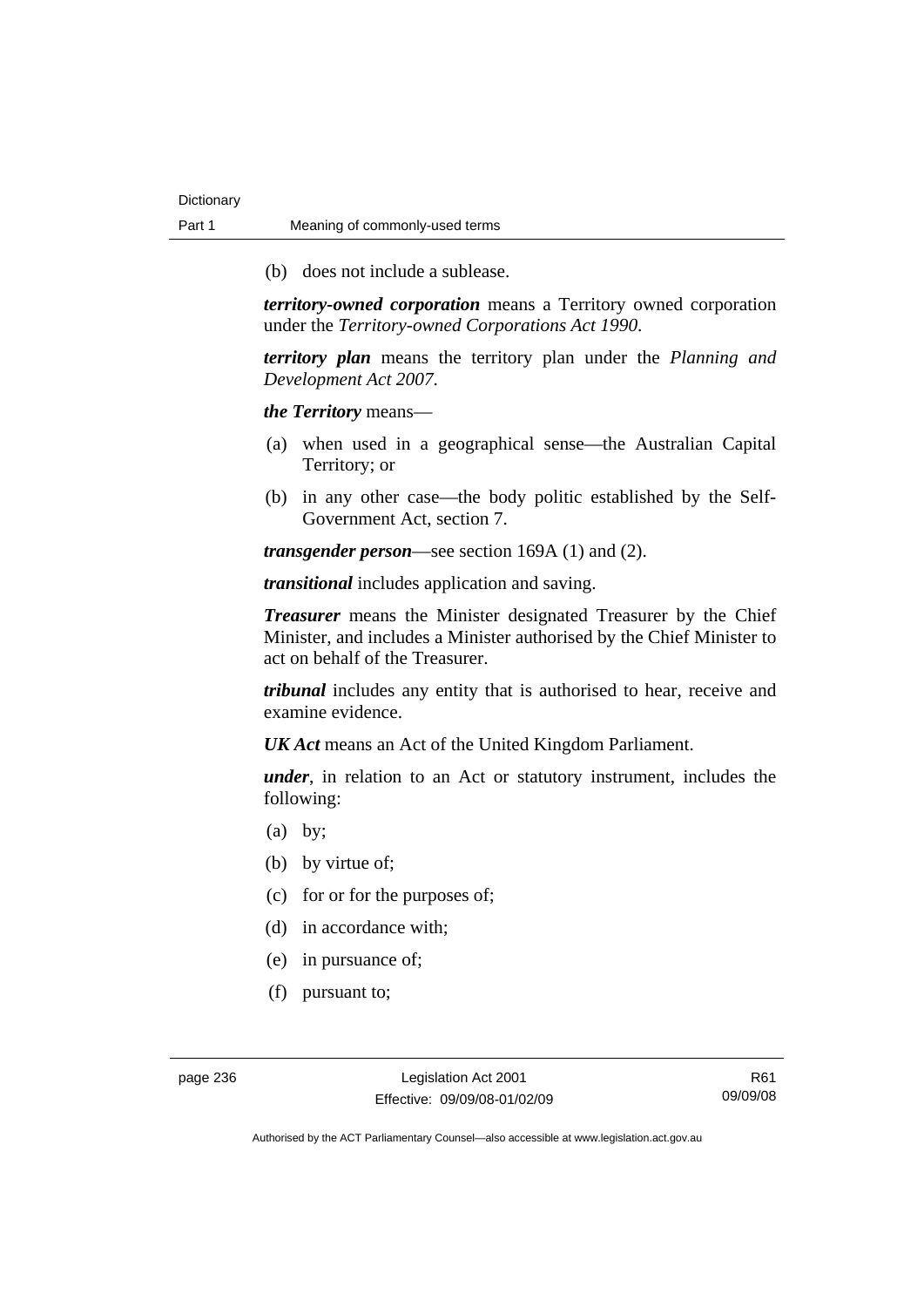- (g) within the meaning of.
- *Note* A reference to an Act or statutory instrument includes a reference to a provision of the Act or instrument (see s 7 and s 13).

*United Kingdom* means the United Kingdom of Great Britain and Northern Ireland.

## *United Kingdom Parliament* means—

- (a) the Parliament of England; or
- (b) the Parliament of Great Britain; or
- (c) the Parliament of the United Kingdom of Great Britain and Ireland; or
- (d) the Parliament of the United Kingdom of Great Britain and Northern Ireland.

*veterinary surgeon*—

- (a) means a person unconditionally registered as a veterinary surgeon under the *Health Professionals Act 2004*; and
- (b) for an activity, includes a person conditionally registered as a veterinary surgeon under the *Health Professionals Act 2004* to the extent that the person is allowed to do the activity under the person's conditional registration.

*will* includes a codicil.

*word* includes any drawing, figure, number and symbol.

*working day* means a day that is not—

- (a) a Saturday or Sunday; or
- (b) a public holiday in the ACT under the *Holidays Act 1958*.

page 237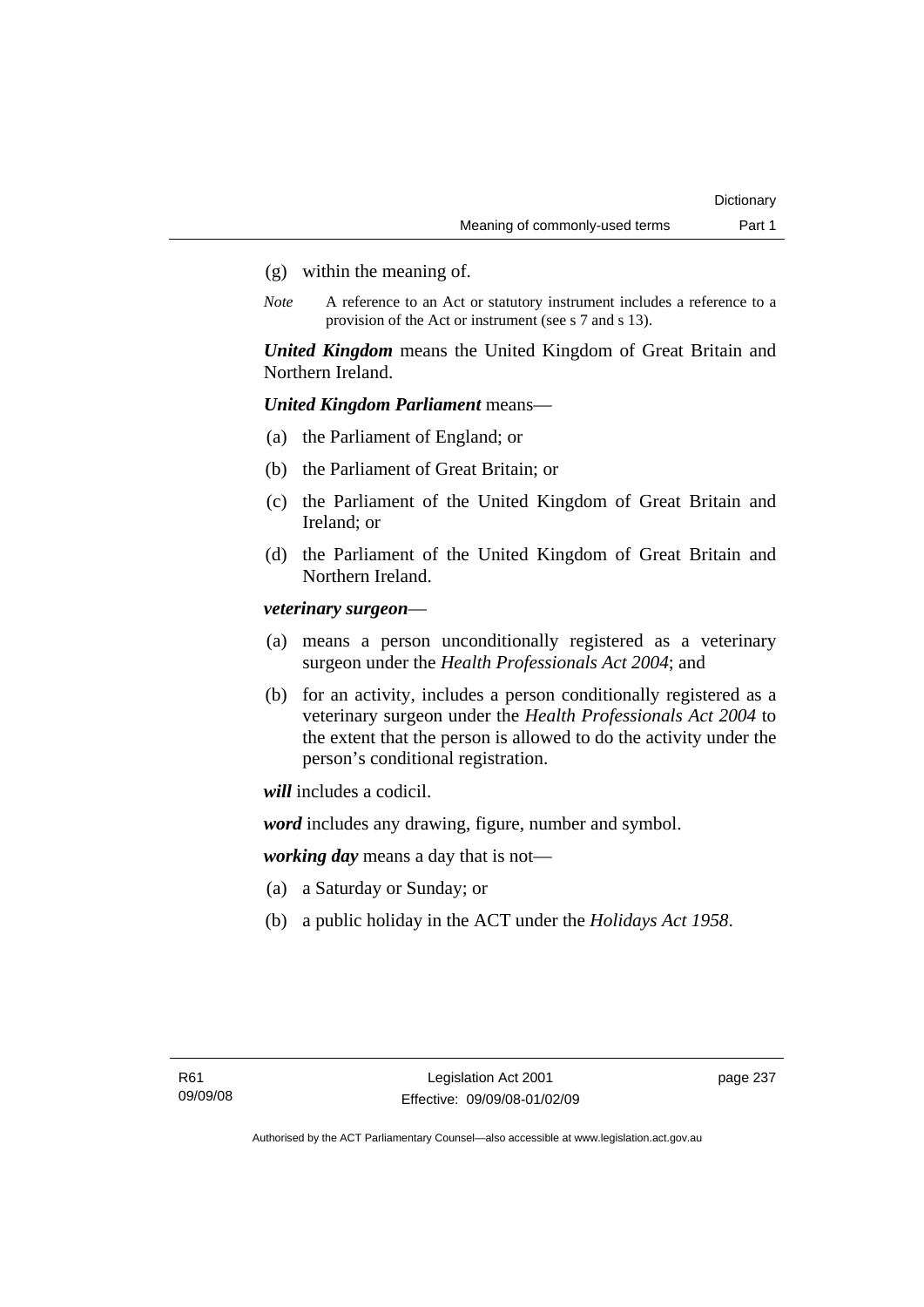*writing* includes any way of representing or reproducing words in visible form.

#### **Examples**

printing, photocopying, photography, typewriting

*Note* An example is part of the Act, is not exhaustive and may extend, but does not limit, the meaning of the provision in which it appears (see s 126 and s 132).

*year*, without specifying the kind of year, means calendar year.

page 238 Legislation Act 2001 Effective: 09/09/08-01/02/09

R61 09/09/08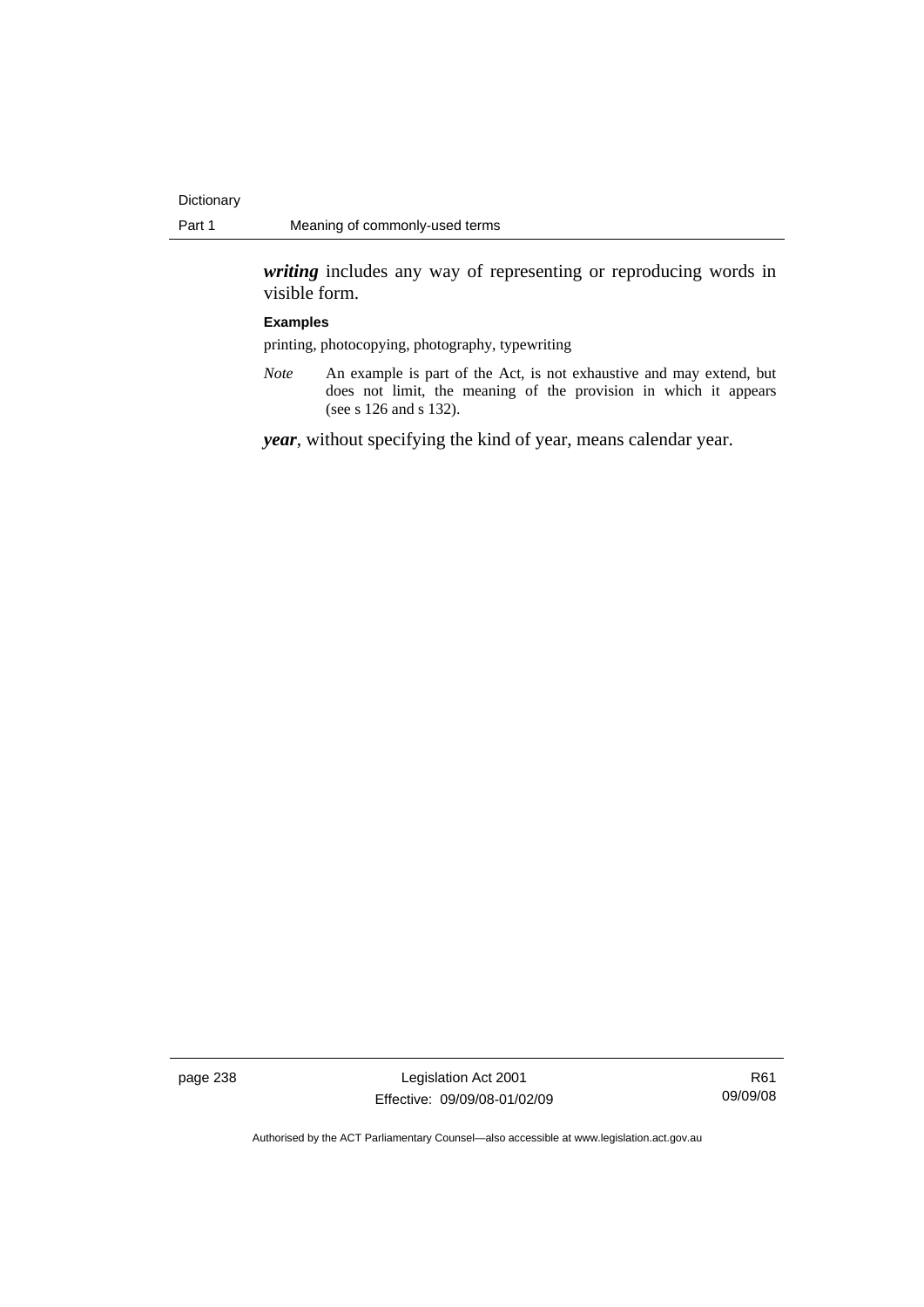# **Part 2 Terms for Legislation Act 2001 only**

*Note for pt 2* 

Terms that apply to all Acts and statutory instruments are set out in pt 1.

*Act*, for chapter 14 (Interpretation of Acts and statutory instruments)—see section 136.

*Note* See also def *Act* in dict, pt 1.

## *ACT law*—

- (a) for chapter 10 (Referring to laws)—see section 97 (1); and
- (b) for chapter 18 (Offences)—see section 188.

*administrator*, for part 19.5 (Service of documents)—see section 246.

*agency*, for part 19.5 (Service of documents)—see section 246.

*amend*, for chapter 9 (Repeal and amendment of laws)—see section 82.

*another jurisdiction* means the Commonwealth, a State, another Territory, the United Kingdom or New Zealand.

## *appointee*—

- (a) for division 19.3.1 (Appointments—general)—see section 207 (2); and
- (b) for division 19.3.2 (Acting appointments)—see section 217 (2).

## *appointer*—

- (a) for division 19.3.1 (Appointments—general)—see section 205; and
- (b) for division 19.3.2 (Acting appointments)—see section 215; and

Authorised by the ACT Parliamentary Counsel—also accessible at www.legislation.act.gov.au

**Dictionary**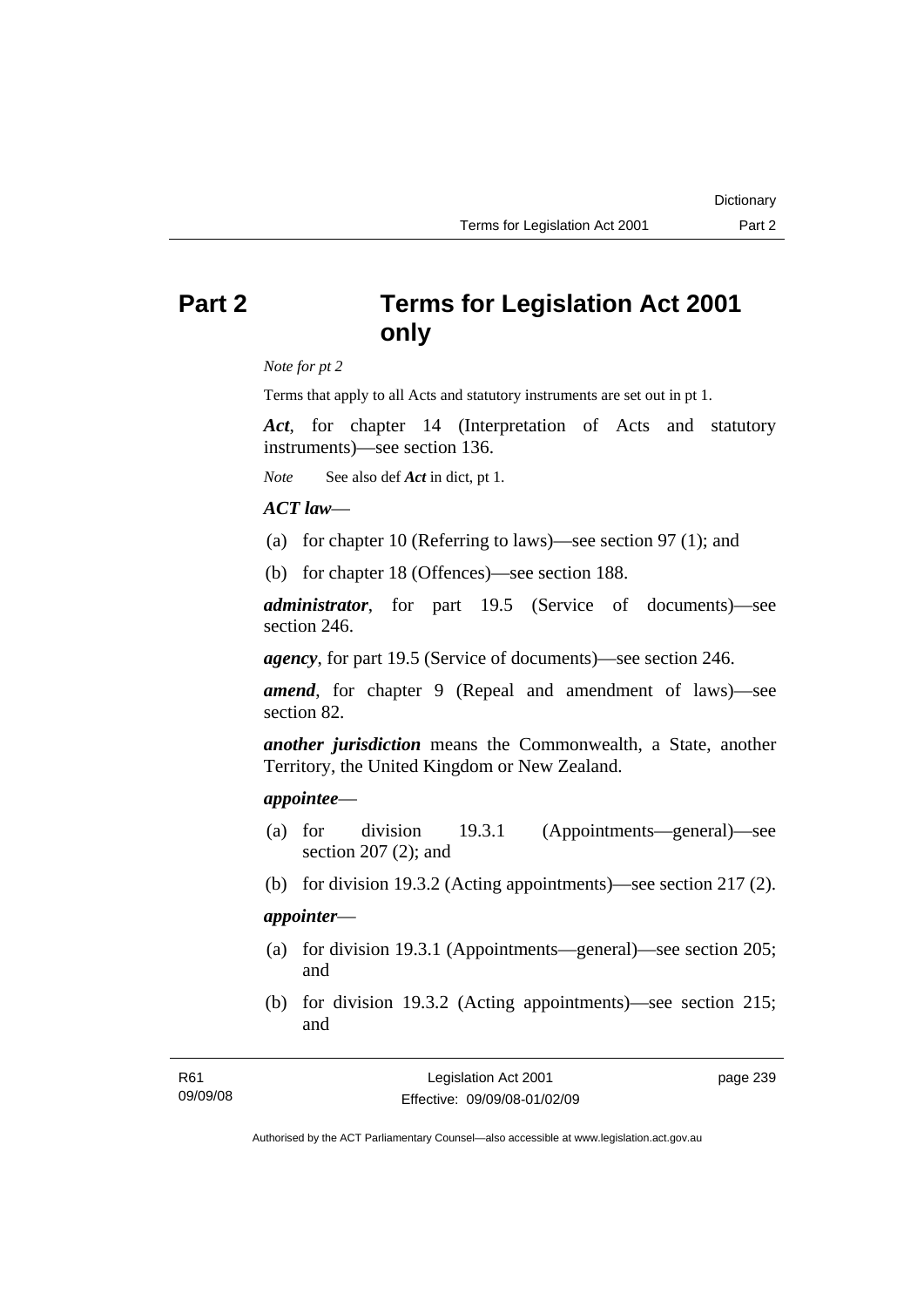(c) for part 19.4 (Delegations)—see section 230 (1).

*approved web site* means an internet site approved under section 21.

*authorised republication*—see section 15.

*authorising law*, for chapter 5 (Regulatory impact statements for subordinate laws and disallowable instruments)—see section 31.

*benefits*, for chapter 5 (Regulatory impact statements for subordinate laws and disallowable instruments)—see section 31.

*business address*, for part 19.5 (Service of documents)—see section 246.

*corporation*, for part 19.5 (Service of documents)—see section 246.

*costs*, for chapter 5 (Regulatory impact statements for subordinate laws and disallowable instruments)—see section 31.

*current legislative drafting practice* means the legislative drafting practices from time to time used in the Parliamentary Counsel's Office.

*delegate*, for part 19.4 (Delegations)—see section 233 (2).

*determinative provision*—see section 5 (2).

*document*, for part 19.5 (Service of documents)—see section 246.

*Note* See also def of *document* in dict, pt 1

*editorial amendment*, of a law—see section 116.

*email address*, for part 19.5 (Service of documents)—see section 246.

*executive officer*, for part 19.5 (Service of documents)—see section 246.

*fax number*, for part 19.5 (Service of documents)—see section 246.

*fee*, for part 6.3 (Making of certain statutory instruments about fees)—see section 55.

R61 09/09/08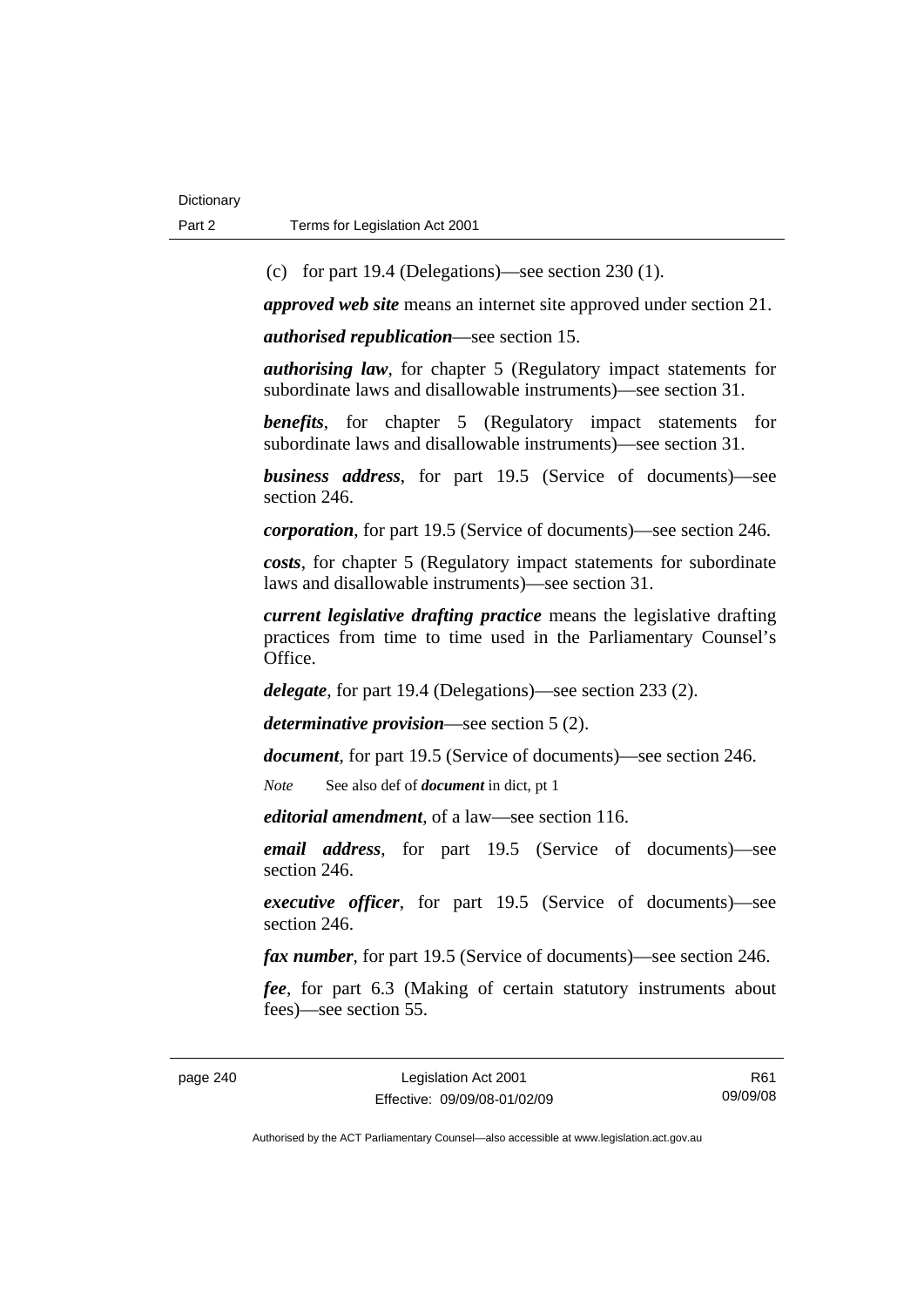*home address*, for part 19.5 (Service of documents)—see section 246.

## *law*—

- (a) for chapter 3 (Authorised versions and evidence of laws and legislative material)—see section 22A; and
- (b) for chapter 8 (Commencement and exercise of powers before commencement)—see section 72; and
- (c) for chapter 9 (Repeal and amendment of laws)—see section 82; and
- (d) for chapter 10 (Referring to laws)—see section 97 (1); and
- (e) for chapter 11 (Republication of Acts and statutory instruments)—see section 107; and
- (f) for chapter 13 (Structure of Acts and statutory instruments) see section 125; and
- (g) for chapter 16 (Courts, tribunals and other decision-makers) see section 175; and
- (h) for chapter 17 (Entities and positions)—see section 182; and
- (i) for chapter 19 (Administrative and machinery provisions)—see section 195.

*law of another jurisdiction*, for chapter 10 (Referring to laws)—see section 97 (1).

*legislative material*, for chapter 3 (Authorised versions and evidence of laws and legislative material)—see section 22A.

*non-determinative provision*—see section 5 (3).

*provide* a service, for part 6.3 (Making of certain statutory instruments about fees)—see section 55.

*register* means the ACT legislation register.

R61 09/09/08 page 241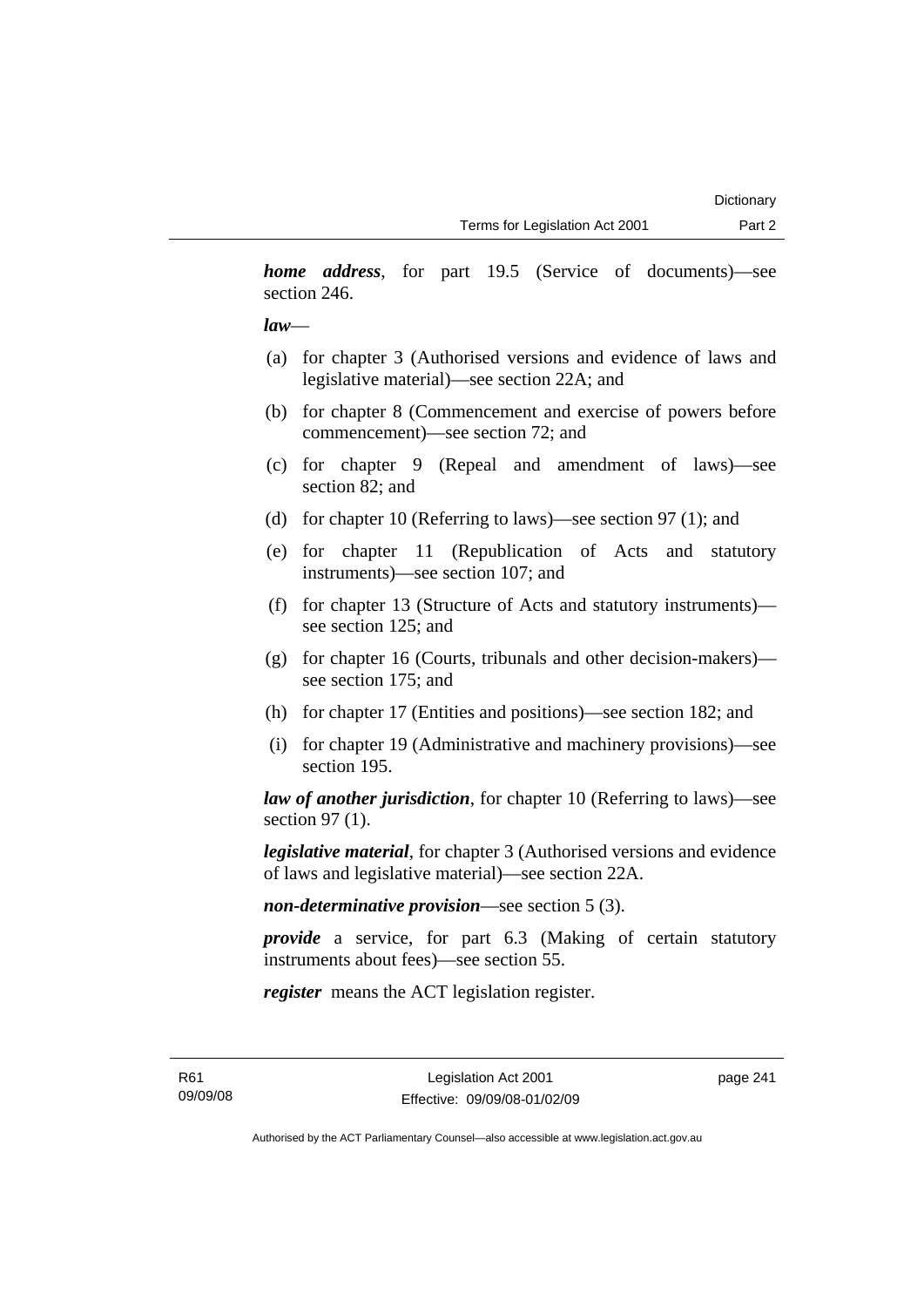*repeal*, for chapter 9 (Repeal and amendment of laws)—see section 82.

### *republication—*

- (a) for chapter 3 (Authorised versions and evidence of laws and legislative material)—see section 22A; and
- (b) for chapter 11 (Republication of Acts and statutory instruments)—see section 107.

*republication date*, for an authorised republication, means the date stated in the republication as the republication date.

*responsible*, for part 19.5 (Service of documents)—see section 246.

*scrutiny committee principles*, for chapter 5 (Regulatory impact statements for subordinate laws and disallowable instruments)—see section 31.

*service*, for part 6.3 (Making of certain statutory instruments about fees)—see section 55.

*working out the meaning of an Act*, for part 14.2 (Key principles of interpretation)—see section 138.

page 242 Legislation Act 2001 Effective: 09/09/08-01/02/09

R61 09/09/08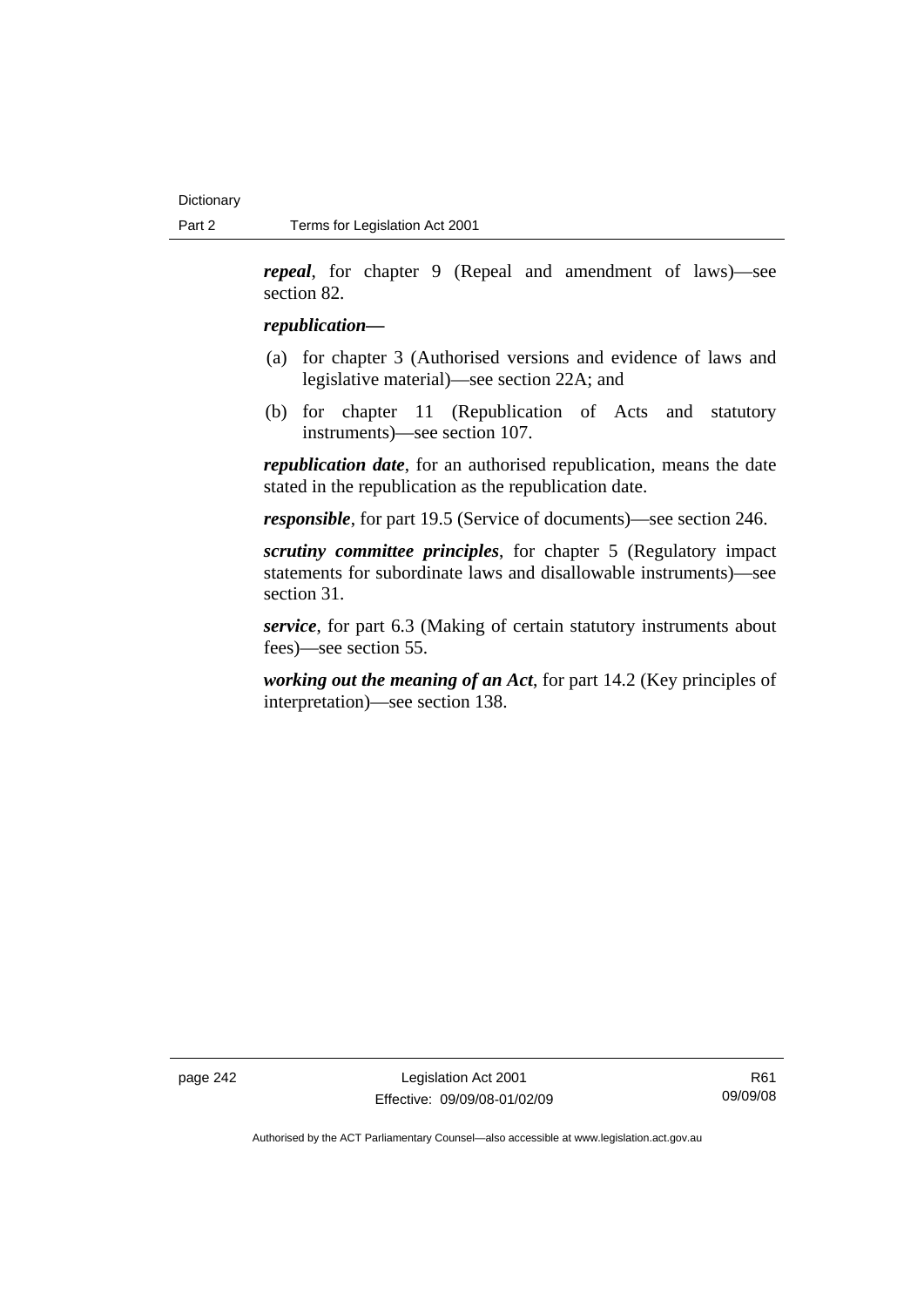# **Endnotes**

# **1 About the endnotes**

Amending and modifying laws are annotated in the legislation history and the amendment history. Current modifications are not included in the republished law but are set out in the endnotes.

Not all editorial amendments made under the *Legislation Act 2001*, part 11.3 are annotated in the amendment history. Full details of any amendments can be obtained from the Parliamentary Counsel's Office.

Uncommenced amending laws and expiries are listed in the legislation history and the amendment history. These details are underlined. Uncommenced provisions and amendments are not included in the republished law but are set out in the last endnote.

If all the provisions of the law have been renumbered, a table of renumbered provisions gives details of previous and current numbering.

The endnotes also include a table of earlier republications.

| $am = amended$                               | $ord = ordinance$                         |
|----------------------------------------------|-------------------------------------------|
| $amdt = amendment$                           | orig = original                           |
| $ch = chapter$                               | par = paragraph/subparagraph              |
| $def = definition$                           | $pres = present$                          |
| $dict = dictionary$                          | $prev = previous$                         |
| disallowed = disallowed by the Legislative   | $(\text{prev}) = \text{previously}$       |
| Assembly                                     | $pt = part$                               |
| $div = division$                             | $r = rule/subrule$                        |
| $exp = expires/expired$                      | $renum = renumbered$                      |
| $Gaz = gazette$                              | $reloc = relocated$                       |
| $hdg =$ heading                              | $R[X]$ = Republication No                 |
| $IA = Interpretation Act 1967$               | $RI = reissue$                            |
| $ins = inserted/added$                       | $s = section/subsection$                  |
| $LA =$ Legislation Act 2001                  | $sch = schedule$                          |
| $LR =$ legislation register                  | $sdiv = subdivision$                      |
| $LRA =$ Legislation (Republication) Act 1996 | $sub =$ substituted                       |
| $mod = modified/modification$                | SL = Subordinate Law                      |
| $o = order$                                  | underlining = whole or part not commenced |
| $om = omitted/repealed$                      | or to be expired                          |
|                                              |                                           |

## **2 Abbreviation key**

R61 09/09/08

Legislation Act 2001 Effective: 09/09/08-01/02/09 page 243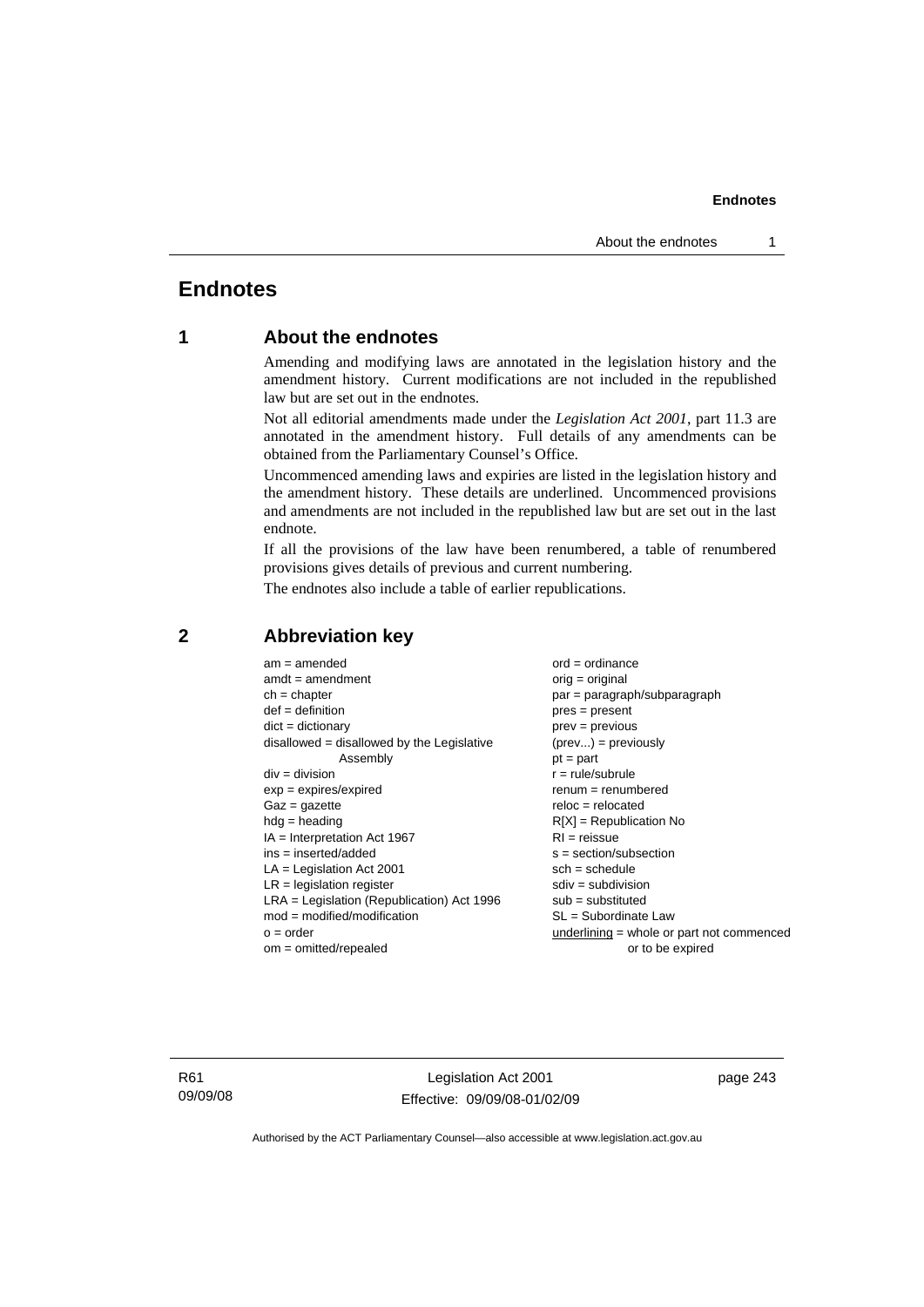3 Legislation history

# **3 Legislation history**

#### **Legislation Act 2001 No 14**

notified 5 April 2001 (Gaz 2001 No 14) s 1, s 2 commenced 5 April 2001 (IA s 10B) remainder commenced 12 September 2001 (s 2 and Gaz 2001 No S65)

as amended by

# **Legislation (Consequential Amendments) Act 2001 No 44 pt 220**

notified 26 July 2001 (Gaz 2001 No 30) s 1, s 2 commenced 26 July 2001 (IA s 10B) pt 220 commenced 12 September 2001 (s 2 and see Gaz 2001 No S65)

### **Statute Law Amendment Act 2001 (No 2) 2001 No 56 pt 2.2**

notified 5 September 2001 (Gaz 2001 No S65) s 1, s 2 commenced 5 September 2001 (IA s 10B) amdts 2.67, 2.69, 2.78, 2.81 commenced 12 September 2001 (s 2 (2)) pt 2.2 remainder commenced 5 September 2001 (s 2 (1))

as modified by

## **Legislation Regulations 2001 SL 2001 No 34 reg 6**

notified LR 13 September 2001 commenced 13 September 2001 (reg 2)

as amended by

# **Justice and Community Safety Legislation Amendment Act 2001 No 70 sch 1**

notified LR 14 September 2001 amdt commenced 14 September 2001 (s 2 (5))

# **Defamation Act 2001 No 88 s 43 (2)**

notified LR 24 September 2001

s 1, s 2 commenced 24 September 2001 (LA s 75)

s 43 (2) commenced 1 July 2002 (s 2)

page 244 Legislation Act 2001 Effective: 09/09/08-01/02/09

R61 09/09/08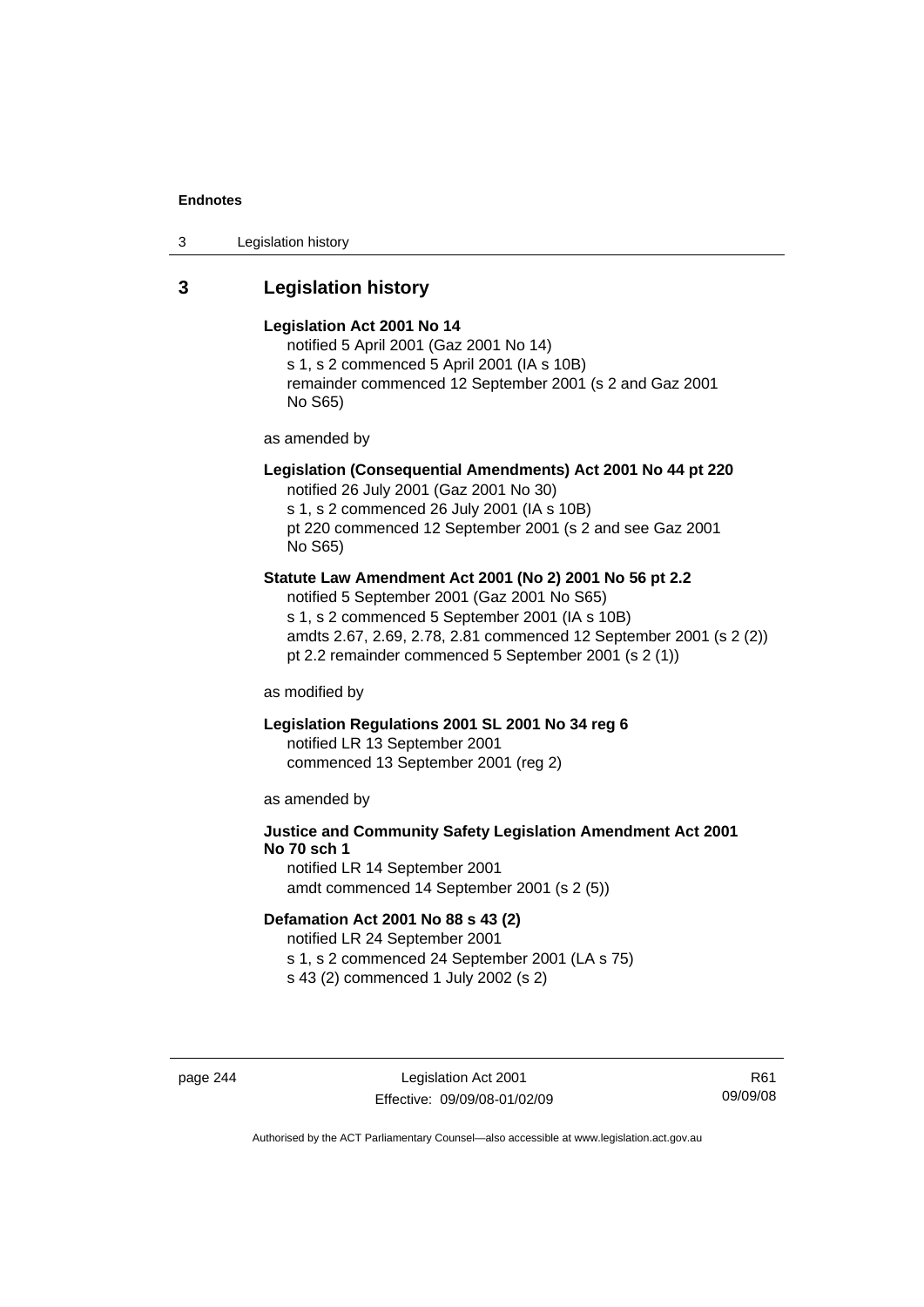#### **Legislation Amendment Act 2002 No 11 ss 3-29, sch 1, pt 2.29**

notified LR 27 May 2002 s 1, s 2 commenced 27 May 2002 (LA s 75) ss 3-29, sch 1, pt 2.29 commenced 28 May 2002 (s 2 (1))

#### **Justice and Community Safety Legislation Amendment Act 2002 No 27 pt 8**

notified LR 9 September 2002 s 1, s 2 commenced 9 September 2002 (LA s 75)

pt 8 commenced 7 October 2002 (s 2 (2))

### **Statute Law Amendment Act 2002 No 30 pt 2.1**

notified LR 16 September 2002 s 1, s 2 taken to have commenced 19 May 1997 (LA s 75 (2)) amdt 2.3 taken to have commenced 12 September 2001 (s 2 (2))

pt 2.1 remainder commenced 17 September 2002 (s 2 (1))

## **Civil Law (Wrongs) Act 2002 No 40 div 3.2.8**

notified LR 10 October 2002 s 1, s 2 commenced 10 October 2002 (LA s 75 (1)) div 3.2.8 commenced 1 November 2002 (s 2 (2) and CN2002-13)

### **Statute Law Amendment Act 2002 (No 2) No 49 pt 2.1**

notified LR 20 December 2002

s 1, s 2 taken to have commenced 7 October 1994 (LA s 75 (2)) pt 2.1 commenced 17 January 2003 (s 2 (1))

## **Criminal Code 2002 No 51 pt 1.12**

notified LR 20 December 2002

s 1, s 2 commenced 20 December 2002 (LA 75 (1))

pt 1.12 commenced 1 January 2003 (s 2 (1))

### **Planning and Land (Consequential Amendments) Act 2002 No 56 pt 3.13**

#### notified LR 20 December 2002

s 1, s 2 commenced 20 December 2002 (LA s 75 (1)) sch 3 pt 3.13 commences 1 July 2003 (s 2 and see Planning and Land

Act 2002 A2002-55, s 2)

page 245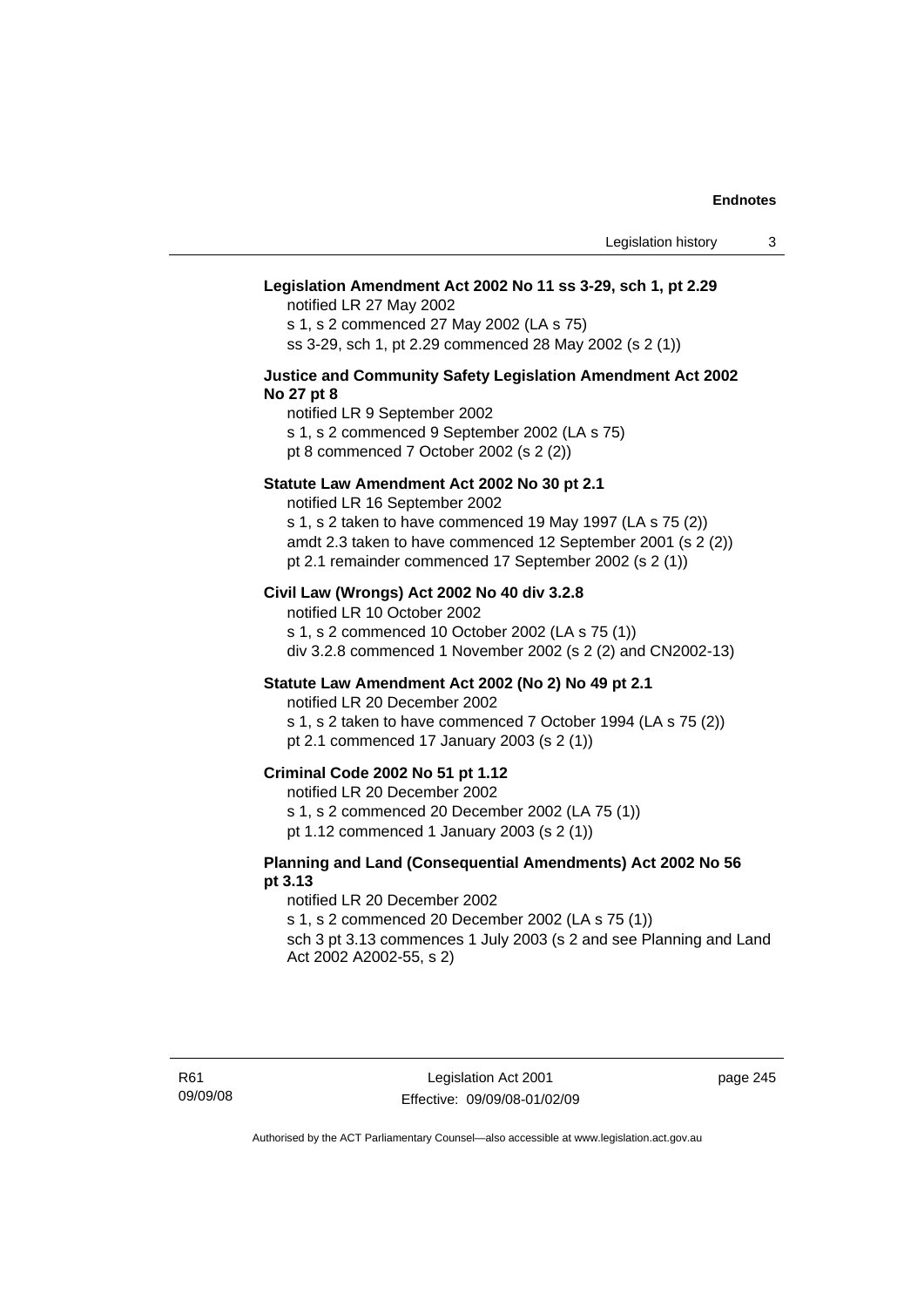| -3 | Legislation history |  |
|----|---------------------|--|
|----|---------------------|--|

## **Legislation (Gay, Lesbian and Transgender) Amendment Act 2003 A2003-14 pt 2**

notified LR 27 March 2003 s 1, s 2 commenced 27 March 2003 (LA s 75 (1)) pt 2 commenced 28 March 2003 (s 2)

#### **Consumer and Trader Tribunal Act 2003 A2003-16 s 70**

notified LR 9 April 2003

s 1, s 2 commenced 9 April 2003 (LA s 75 (1))

s 70 commenced 9 October 2003 (s 2 and LA s 79)

# **Legislation (Statutory Interpretation) Amendment Act 2003 A2003-18**

notified LR 9 April 2003 s 1, s 2 commenced 9 April 2003 (LA s 75 (1)) remainder commenced 10 April 2003 (s 2)

#### **Statute Law Amendment Act 2003 A2003-41 sch 2 pt 2.1**

notified LR 11 September 2003 s 1, s 2 commenced 11 September 2003 (LA s 75 (1)) sch 2 pt 2.1 commenced 9 October 2003 (s 2 (1))

## **Statute Law Amendment Act 2003 (No 2) A2003-56 sch 2 pt 2.1**

notified LR 5 December 2003 s 1, s 2 commenced 5 December 2003 (LA s 75 (1)) sch 2 pt 2.1 commenced 19 December 2003 (s 2)

#### **Parentage Act 2004 A2004-1 sch 1 pt 1.7**

notified LR 18 February 2004 s 1, s 2 commenced 18 February 2004 (LA s 75 (1)) sch 1 pt 1.7 commenced 22 March 2004 (s 2 and CN2004-3)

#### **Human Rights Act 2004 A2004-5 sch 2 pt 2.3**

notified LR 10 March 2004 s 1, s 2 commenced 10 March 2004 (LA s 75 (1)) sch 2 pt 2.3 commenced 1 July 2004 (s 2)

#### **Dangerous Substances Act 2004 A2004-7 sch 1 pt 1.4**

notified LR 19 March 2004 s 1, s 2 commenced 19 March 2004 (LA s 75 (1)) sch 1 pt 1.4 commenced 5 April 2004 (s 2 and CN2004-6)

page 246 Legislation Act 2001 Effective: 09/09/08-01/02/09

R61 09/09/08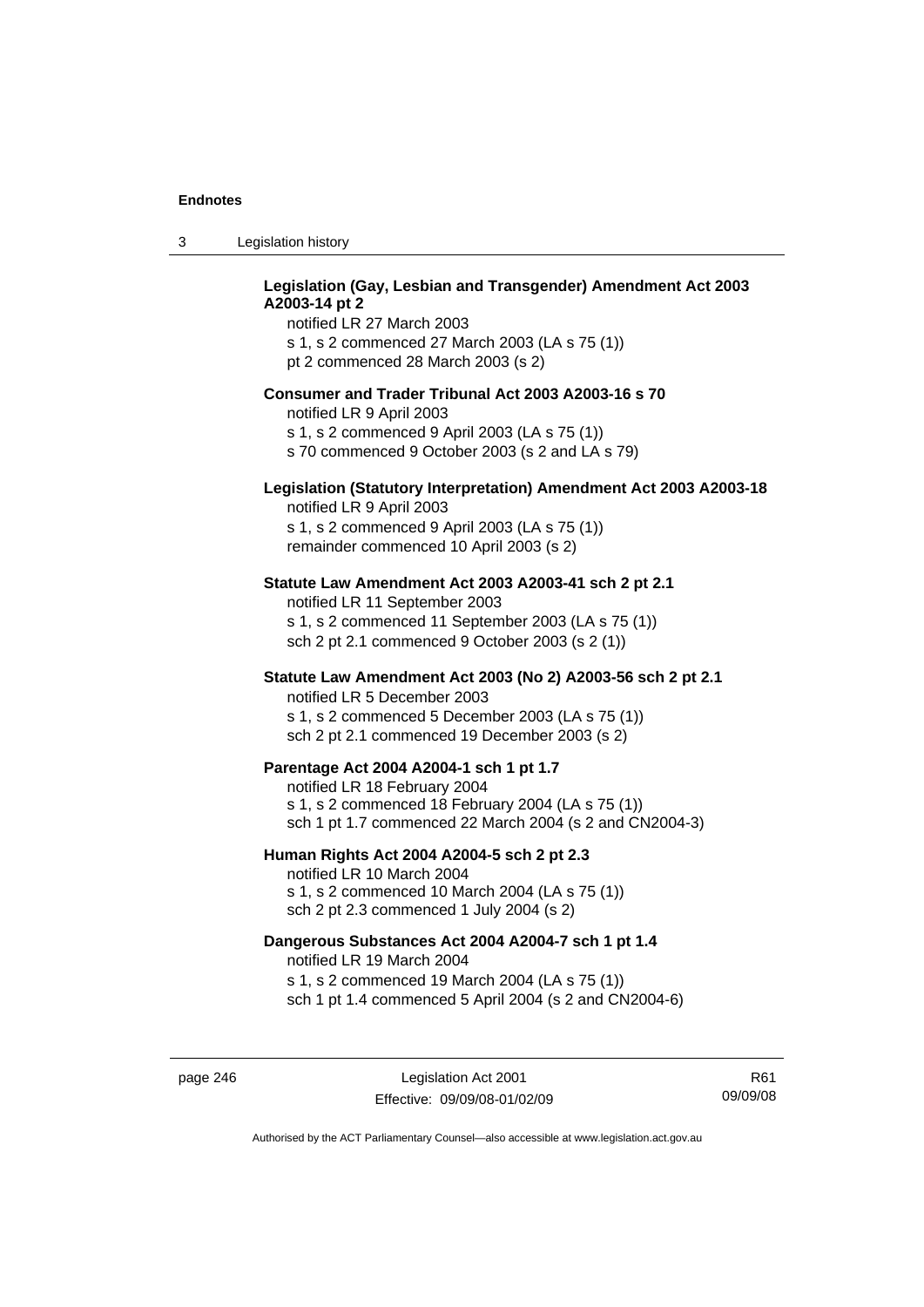## **Nurse Practitioners Legislation Act 2004 A2004-10 pt 3**

notified LR 19 March 2004 s 1, s 2 commenced 19 March 2004 (LA s 75 (1)) pt 3 commenced 27 May 2004 (s 2 and CN2004-9)

#### **Construction Occupations Legislation Amendment Act 2004 A2004-13 sch 2 pt 2.20**

notified LR 26 March 2004 s 1, s 2 commenced 26 March 2004 (LA s 75 (1)) sch 2 pt 2.20 commenced 1 September 2004 (s 2 and see Construction Occupations (Licensing) Act 2004 A2004-12, s 2 and CN2004-8)

#### **Education Act 2004 A2004-17 sch 2 pt 2.5**

notified LR 8 April 2004 s 1, s 2 commenced 8 April 2004 (LA s 75 (1)) sch 2 pt 2.5 commenced 1 January 2005 (s 2)

#### **Emergencies Act 2004 A2004-28 sch 3 pt 3.12**

notified LR 29 June 2004

s 1, s 2 commenced 29 June 2004 (LA s 75 (1)) sch 3 pt 3.12 commenced 1 July 2004 (s 2 (1) and CN2004-11)

#### **Justice and Community Safety Legislation Amendment Act 2004 (No 2) A2004-32 pt 13**

notified LR 29 June 2004 s 1, s 2 commenced 29 June 2004 (LA s 75 (1)) pt 13 commenced 13 July 2004 (s 2 (3))

#### **Health Professionals Legislation Amendment Act 2004 A2004-39 sch 3 pt 3.1, sch 4 pt 4.3, sch 5 pt 5.9, sch 6 pt 6.6, sch 8 pt 8.2, sch 11A pt 11A.1 (as am by A2005-28 amdt 1.61)**

notified LR 8 July 2004 s 1, s 2 commenced 8 July 2004 (LA s 75 (1)) sch 5 pt 5.9 commenced 7 July 2005 (s 2 and see Health Professionals Act 2004 A2004-38, s 2 and CN2005-11) sch 6 pt 6.6 commenced 17 January 2006 (s 2 and see Health Professionals Act 2004 A2004-38, s 2 (as am by A2005-28 amdt 1.1) and CN2006-2) sch 3 pt 3.1, sch 4 pt 4.3, sch 8 pt 8.2, sch 11A pt 11A.1 commenced

9 January 2007 (s 2 and see Health Professionals Act 2004 A2004-38, s 2 (as am by A2005-28 amdt 1.1; A2006-27 s 12))

R61 09/09/08

Legislation Act 2001 Effective: 09/09/08-01/02/09 page 247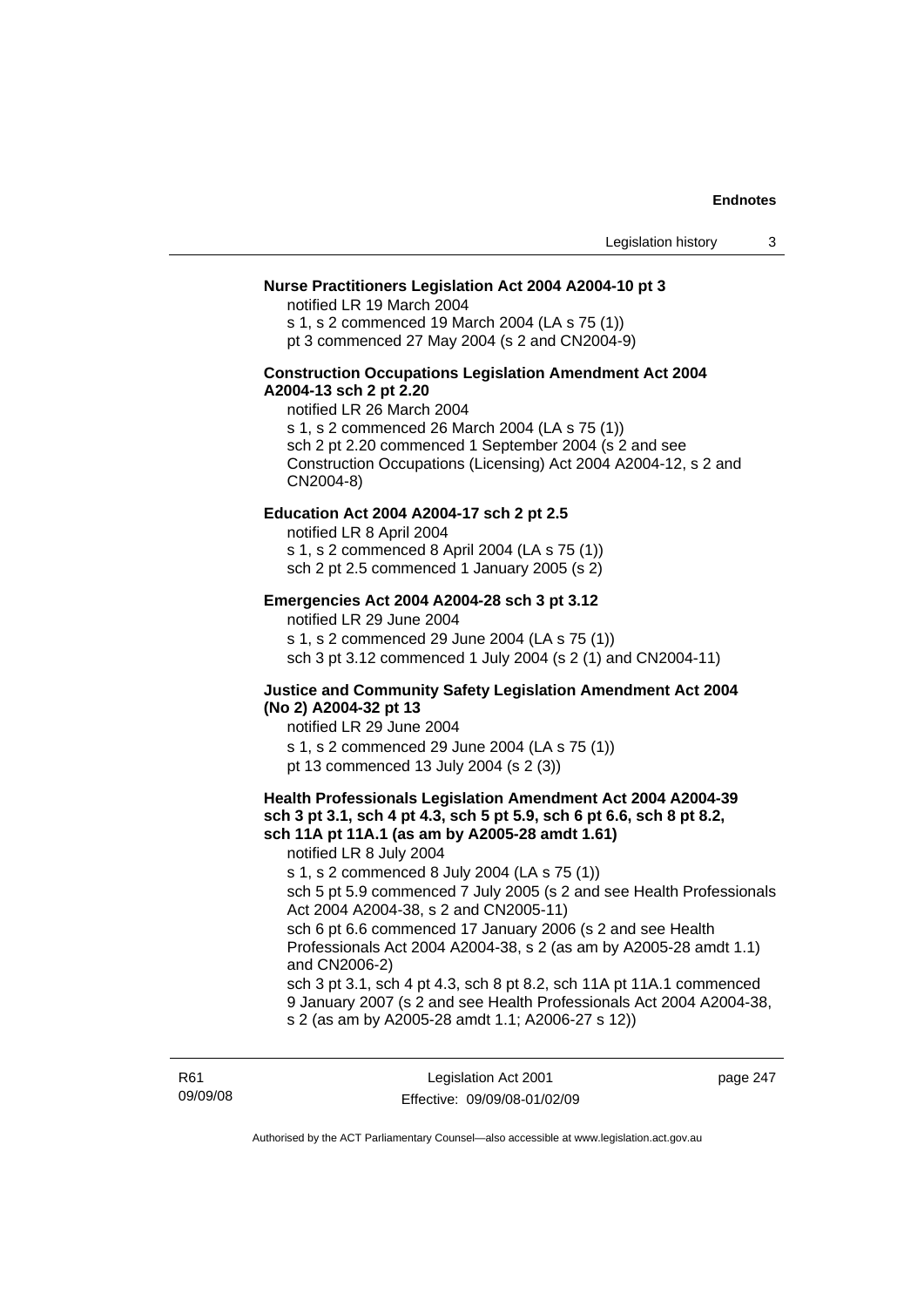3 Legislation history

### **Statute Law Amendment Act 2004 A2004-42 sch 2 pt 2.1**

notified LR 11 August 2004 s 1, s 2 commenced 11 August 2004 (LA s 75 (1)) sch 2 pt 2.1 commenced 25 August 2004 (s 2 (1))

#### **Heritage Act 2004 A2004-57 sch 1 pt 1.8**

notified LR 9 September 2004

s 1, s 2 commenced 9 September 2004 (LA s 75 (1))

sch 1 pt 1.8 commenced 9 March 2005 (s 2 and LA s 79)

#### **Court Procedures (Consequential Amendments) Act 2004 A2004-60 sch 1 pt 1.37**

notified LR 2 September 2004 s 1, s 2 commenced 2 September 2004 (LA s 75 (1)) sch 1 pt 1.37 commenced 10 January 2005 (s 2 and see Court Procedures Act 2004 A2004-59, s 2 and CN2004-29)

### **Justice and Community Safety Legislation Amendment Act 2005 A2005-5 pt 7**

notified LR 23 February 2005

s 1, s 2 commenced 23 February 2005 (LA s 75 (1))

pt 7 commenced 24 February 2005 (s 2 (2))

# **Optometrists Legislation Amendment Act 2005 A2005-9 sch 1 pt 1.1**

notified LR 14 March 2005 s 1, s 2 commenced 14 March 2005 (LA s 75 (1)) sch 1 pt 1.1 commenced 14 September 2005 (s 2 and LA s 79)

#### **Statute Law Amendment Act 2005 A2005-20 sch 2 pt 2.1**

notified LR 12 May 2005 s 1, s 2 taken to have commenced 8 March 2005 (LA s 75 (2)) sch 2 pt 2.1 commenced 2 June 2005 (s 2 (1))

#### **Health Legislation Amendment Act 2005 A2005-28 amdt 1.61**  notified LR 6 July 2005

s 1, s 2 commenced 6 July 2005 (LA s 75 (1))

amdt 1.61 commenced 9 January 2007 (LA s 79A)

*Note* This Act only amends the Health Professionals Legislation Amendment Act 2004 A2004-39.

page 248 Legislation Act 2001 Effective: 09/09/08-01/02/09

R61 09/09/08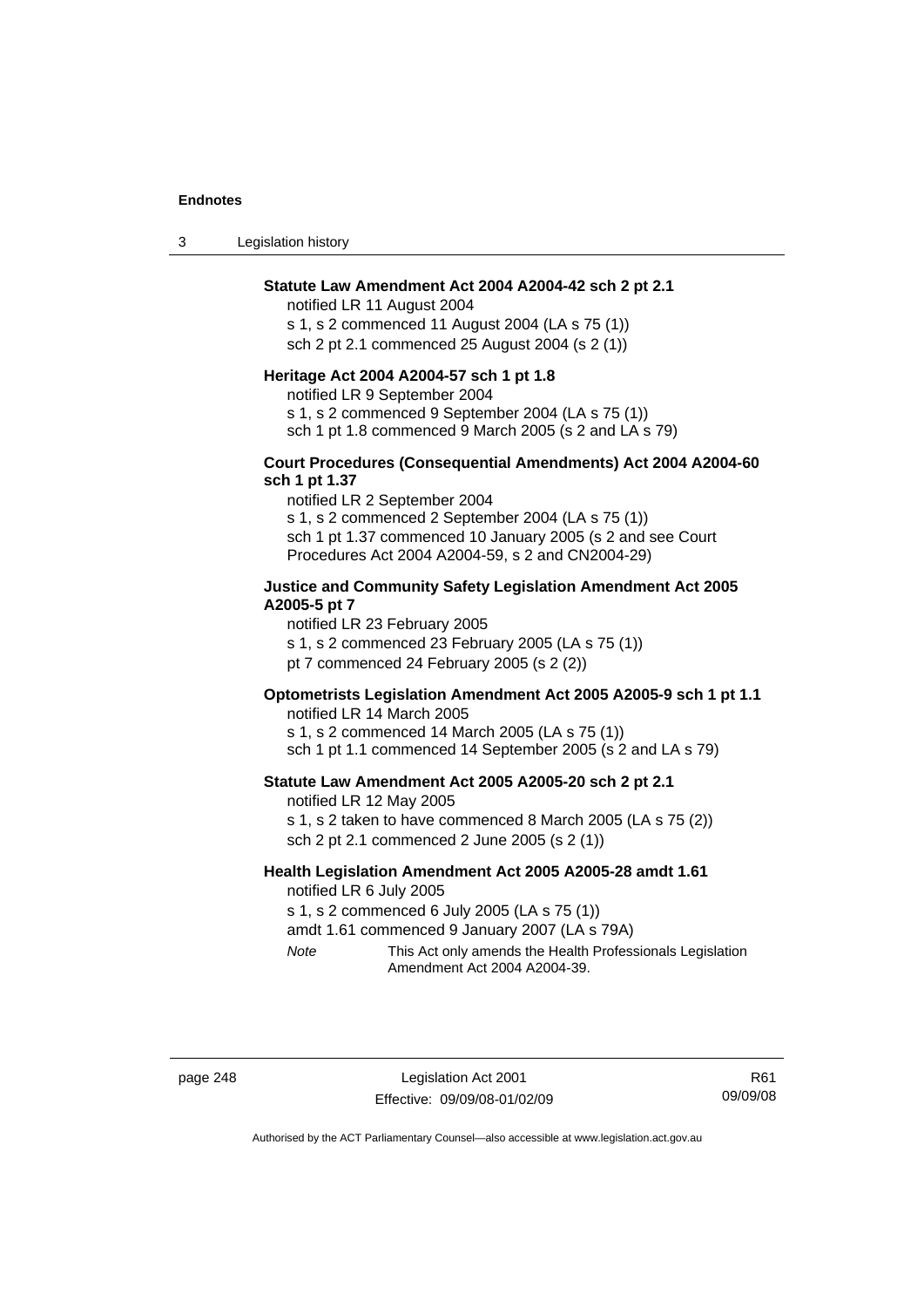## **Human Rights Commission Legislation Amendment Act 2005 A2005-41 sch 1 pt 1.8 (as am by A2006-3 amdt 1.3)**

notified LR 1 September 2005

s 1, s 2 commenced 1 September 2005 (LA s 75 (1)) sch 1 pt 1.8 commenced 1 November 2006 (s 2 (3) (as am by A2006-3 amdt 1.3) and see Human Rights Commission Act 2005 A2005-40, s 2 (as am by A2006-3 s 4) and CN2006-21)

#### **Public Sector Management Amendment Act 2005 (No 2) A2005-44 sch 1 pt 1.4**

notified LR 30 August 2005

s 1, s 2 commenced 30 August 2005 (LA s 75 (1))

sch 1 pt 1.4 commenced 8 September 2005 (s 2 and CN2005-19)

## **Human Rights Commission (Children and Young People Commissioner) Amendment Act 2005 A2005-46 sch 1 pt 1.1 (as am by A2006-3 amdt 1.2)**

notified LR 2 September 2005

s 1, s 2 commenced 2 September 2005 (LA s 75 (1)) sch 1 pt 1.1 commenced 1 November 2006 (s 2 (as am by A2006-3 amdt 1.2) and see Human Rights Commission Act 2005 A2005-40, s 2 (as am by A2006-3 s 4) and CN2006-21)

## **Public Advocate Act 2005 A2005-47 sch 1 pt 1.6 (as am by A2006-3 amdt 1.8)**

notified LR 2 September 2005 s 1, s 2 commenced 2 September 2005 (LA s 75 (1)) sch 1 pt 1.6 commenced 1 March 2006 (s 2 (1) as am by A2006-3 amdt 1.8)

# **Criminal Code (Administration of Justice Offences) Amendment Act 2005 A2005-53 sch 1 pt 1.18**

notified LR 26 October 2005 s 1, s 2 commenced 26 October 2005 (LA s 75 (1)) sch 1 pt 1.18 commenced 23 November 2005 (s 2)

# **Statute Law Amendment Act 2005 (No 2) A2005-62 sch 2 pt 2.1**

notified LR 21 December 2005 s 1, s 2 commenced 21 December 2005 (LA s 75 (1))

sch 2 pt 2.1 commenced 11 January 2006 (s 2 (1))

R61 09/09/08 page 249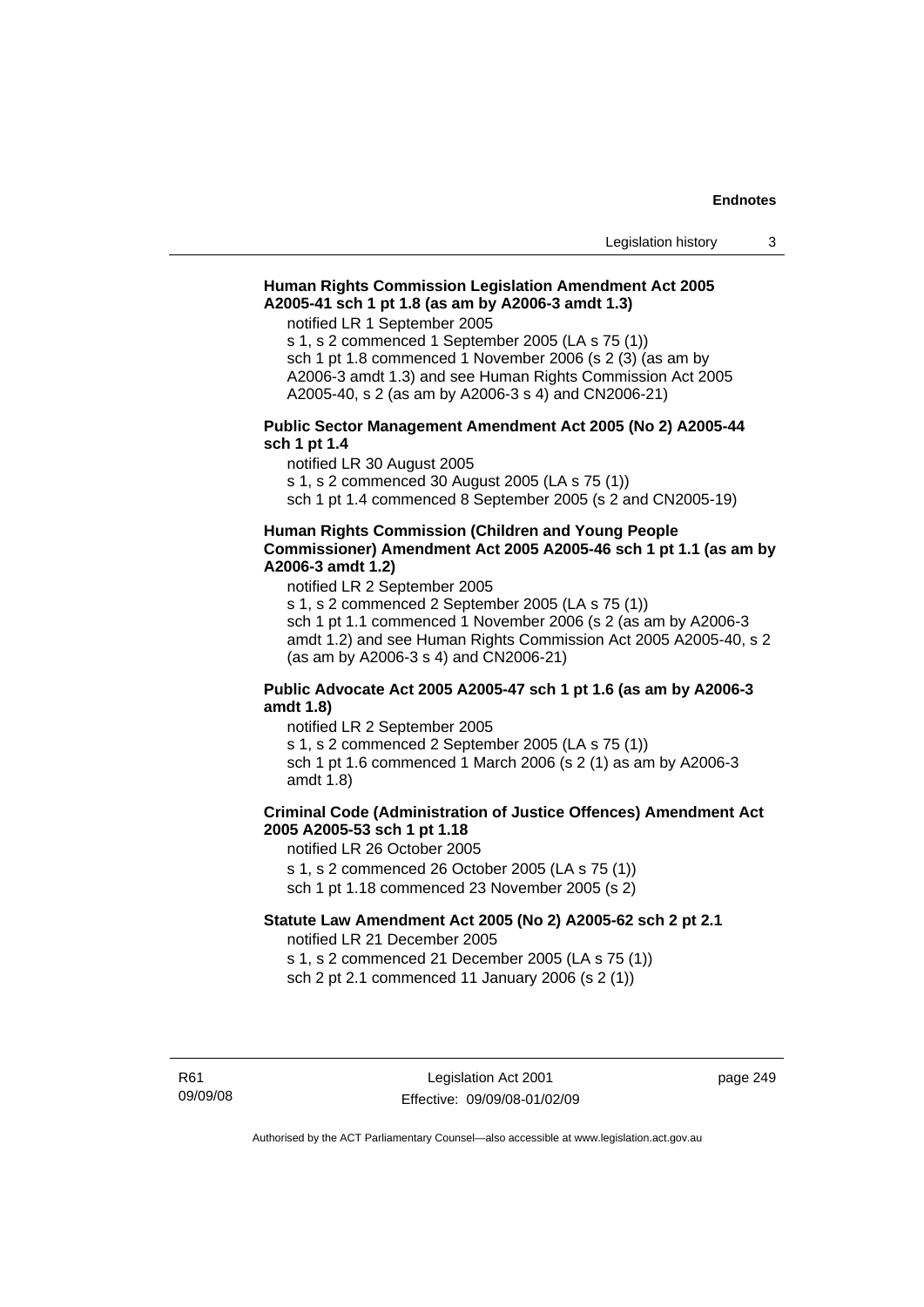3 Legislation history

## **Human Rights Commission Legislation Amendment Act 2006 A2006-3 amdts 1.2, 1.3, 1.8**

notified LR 22 February 2006

s 1, s 2 commenced 22 February 2006 (LA s 75 (1))

amdts 1.2, 1.3, 1.8 commenced 23 February 2006 (s 2)

*Note* This Act only amends the Human Rights Commission Legislation Amendment Act 2005 A2005-41, Human Rights Commission (Children and Young People Commissioner) Amendment Act 2005 A2005-46 and the Public Advocate Act 2005 A2005-47

## **Civil Unions Act 2006 A2006-22 sch 1 pt 1.21**

notified LR 19 May 2006

s 1, s 2 commenced 19 May 2006 (LA s 75 (1))

sch 1 pt 1.21 never commenced

*Note* Act repealed by disallowance 14 June 2006 (see Cwlth Gaz 2006 No S93)

#### **Sentencing Legislation Amendment Act 2006 A2006-23 sch 1 pt 1.26**  notified LR 18 May 2006

s 1, s 2 commenced 18 May 2006 (LA s 75 (1)) sch 1 pt 1.26 commenced 2 June 2006 (s 2 (1) and see Crimes (Sentence Administration) Act 2005 A2005-59 s 2, Crimes (Sentencing) Act 2005 A2005-58, s 2 and LA s 79)

## **Legal Profession Act 2006 A2006-25 sch 2 pt 2.8**

notified LR 21 June 2006 s 1, s 2 commenced 21 June 2006 (LA s 75 (1)) sch 2 pt 2.8 commenced 1 July 2006 (s 2)

## **Administrative (Miscellaneous Amendments) Act 2006 A2006-30 sch 1 pt 1.7**

notified LR 16 June 2006 s 1, s 2 commenced 16 June 2006 (LA s 75 (1)) sch 1 pt 1.7 commenced 1 July 2006 (s 2 (1))

# **Civil Law (Property) Act 2006 A2006-38 sch 1 pt 1.6**  notified LR 28 September 2006

s 1, s 2 commenced 28 September 2006 (LA s 75 (1)) sch 1 pt 1.6 commenced 28 March 2007 (s 2 and LA s 79)

page 250 Legislation Act 2001 Effective: 09/09/08-01/02/09

R61 09/09/08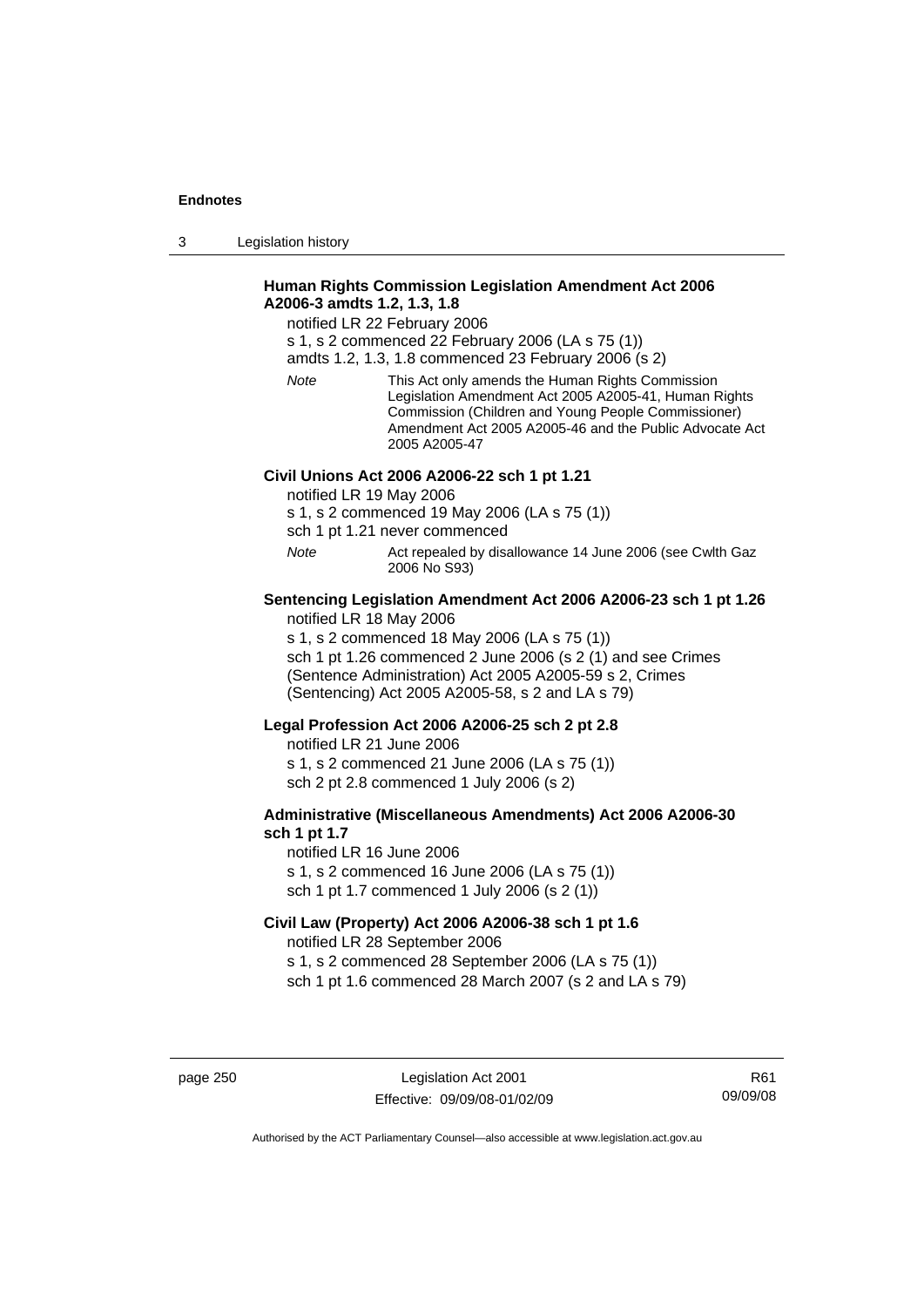#### **Statute Law Amendment Act 2006 A2006-42 sch 2 pt 2.1**

notified LR 26 October 2006

s 1, s 2 taken to have commenced 12 November 2005 (LA s 75 (2)) sch 2 pt 2.1 commenced 16 November 2006 (s 2 (1))

#### **Health Legislation Amendment Act 2006 (No 2) A2006-46 sch 2 pt 2.11**

notified LR 17 November 2006

s 1, s 2 commenced 17 November 2006 (LA s 75 (1))

sch 2 pt 2.11 commenced 18 November 2006 (s 2 (1))

## **Statute Law Amendment Act 2007 A2007-3 sch 2 pt 2.1**

notified LR 22 March 2007

s 1, s 2 taken to have commenced 1 July 2006 (LA s 75 (2)) sch 2 pt 2.1 commenced 12 April 2007 (s 2 (1))

#### **Housing Assistance Act 2007 A2007-8 sch 1 pt 1.6**

notified LR 10 May 2007

s 1, s 2 commenced 10 May 2007 (LA s 75 (1)) sch 1 pt 1.6 commenced 10 November 2007 (s 2 and LA s 79)

# **Statute Law Amendment Act 2007 (No 2) A2007-16 sch 2**

notified LR 20 June 2007

s 1, s 2 taken to have commenced 12 April 2007 (LA s 75 (2)) sch 2 commenced 11 July 2007 (s 2 (1))

#### **Planning and Development (Consequential Amendments) Act 2007 A2007-25 sch 1 pt 1.22**

notified LR 13 September 2007

s 1, s 2 commenced 13 September 2007 (LA s 75 (1)) sch 1 pt 1.22 commenced 31 March 2008 (s 2 and see Planning and Development Act 2007 A2007-24, s 2 and CN2008-1)

## **Surveyors Act 2007 A2007-33 sch 1 pt 1.4**

notified LR 25 October 2007

s 1, s 2 commenced 25 October 2007 (LA s 75 (1))

sch 1 pt 1.4 commenced 14 November 2007 (s 2 and CN2007-15)

## **Civil Partnerships Act 2008 A2008-14 sch 1 pt 1.17**

notified LR 15 May 2008

s 1, s 2 commenced 15 May 2008 (LA s 75 (1))

sch 1 pt 1.17 commenced 19 May 2008 (s 2 and CN2008-8)

R61 09/09/08

Legislation Act 2001 Effective: 09/09/08-01/02/09 page 251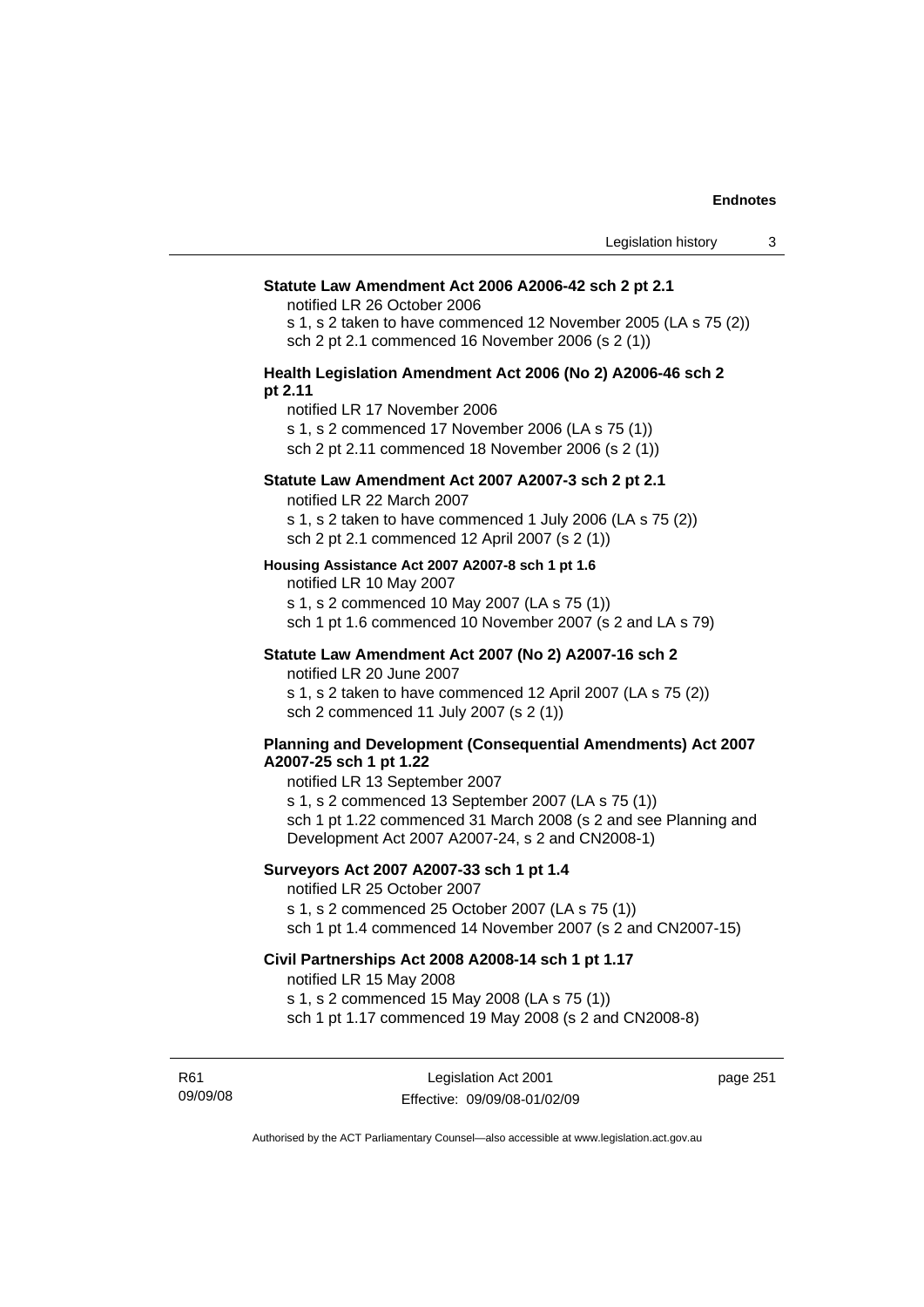| Legislation history<br>-3 |  |
|---------------------------|--|
|---------------------------|--|

## **National Gas (ACT) Act 2008 A2008-15 sch 2 pt 2.3**

notified LR 30 June 2008

s 1, s 2 commenced 30 June 2008 (LA s 75 (1)) sch 2 pt 2.3 commenced 1 July 2008 (s 2 (1) and see National Gas (South Australia) Act 2008 (SA), s 7)

## **Children and Young People (Consequential Amendments) Act 2008 A2008-20 sch 2 pt 2.11, sch 4 pt 4.18**

notified LR 17 July 2008

s 1, s 2 commenced 17 July 2008 (LA s 75 (1)) s 3 commenced 18 July 2008 (s 2 (1)) sch 2 pt 2.11 commenced 9 September 2008 (s 2 (3) and see Children and Young People Act 2008 A2008-19, s 2 and CN2008-13) sch 4 pt 4.18 commences 27 February 2009 (s 2 (5) and see Children and Young People Act 2008 A2008-19, s 2 and CN2008-13)

## **Statute Law Amendment Act 2008 A2008-28 sch 2**

notified LR 12 August 2008 s 1, s 2 commenced 12 August 2008 (LA s 75 (1)) sch 2 commenced 26 August 2008 (s 2)

### **ACT Civil and Administrative Tribunal Legislation Amendment Act 2008 A2008-36 sch 1 pt 1.34**

notified LR 4 September 2008

s 1, s 2 commenced 4 September 2008 (LA s 75 (1)) sch 1 pt 1.34 commences on the commencement of ACT Civil and Administrative Tribunal Act 2008 A2008-35 s 6 (s 2 (1)) *Note* default commencement under A2008-35: 4 September 2010

#### **ACT Civil and Administrative Tribunal Legislation Amendment Act 2008 (No 2) A2008-37 sch 1 pt 1.66**

notified LR 4 September 2008

s 1, s 2 commenced 4 September 2008 (LA s 75 (1))

sch 1 pt 1.66 commences on the commencement of ACT Civil and Administrative Tribunal Act 2008 A2008-35 s 6 (s 2 (1))

*Note* default commencement under A2008-35: 4 September 2010

page 252 Legislation Act 2001 Effective: 09/09/08-01/02/09

R61 09/09/08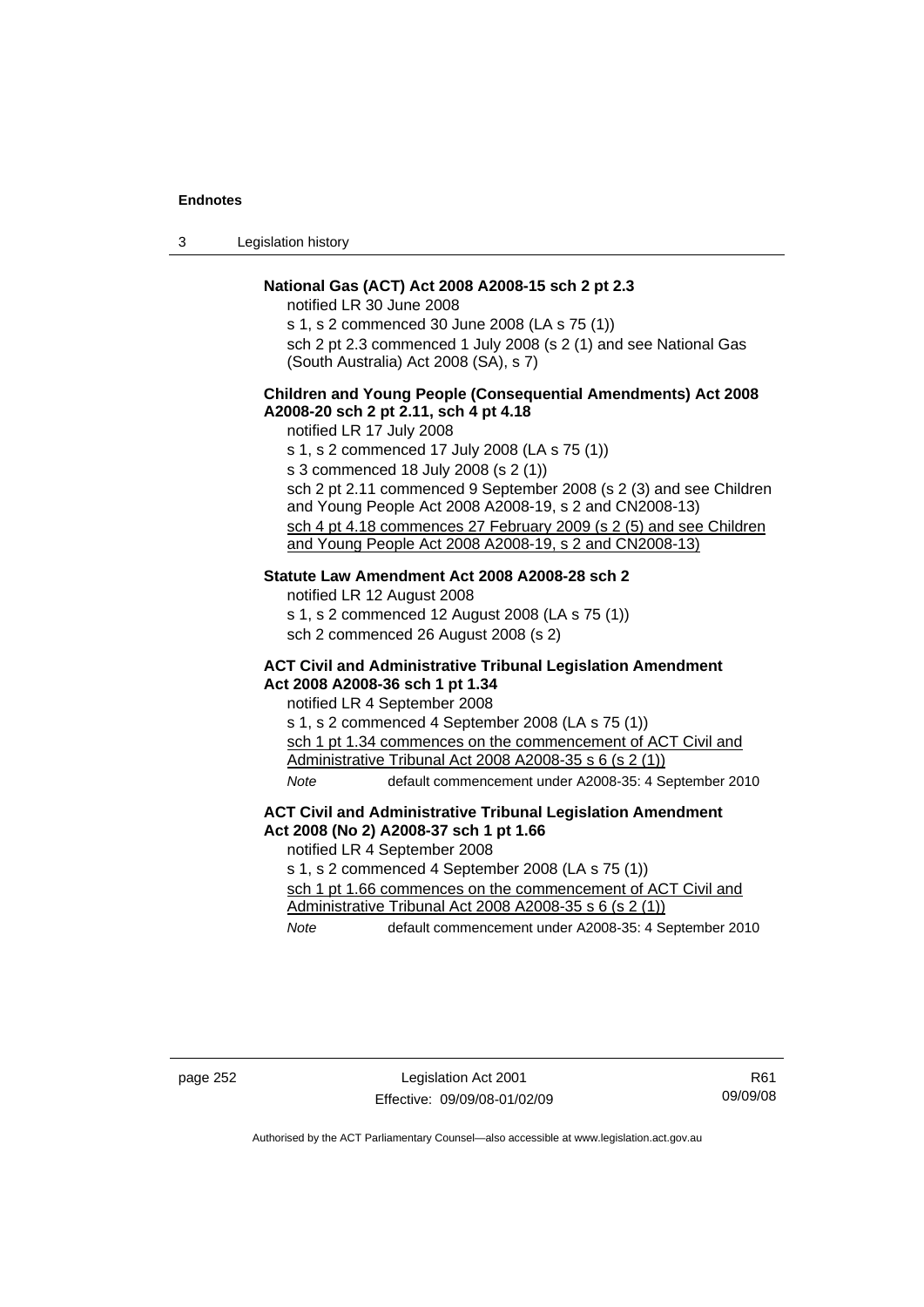# **Crimes Legislation Amendment Act 2008 A2008-44 sch 1 pt 1.10**

notified LR 9 September 2008

|             | s 1, s 2 commenced 9 September 2008 (LA s 75 (1))                                                                  |
|-------------|--------------------------------------------------------------------------------------------------------------------|
|             | sch 1 pt 1.10 awaiting commencement (s 2)                                                                          |
| <b>Note</b> | default commencement under s 2 (2): 9 June 2009 (default<br>commencement under LA s 79 does not apply to this Act) |

# **4 Amendment history**

| <b>Dictionary</b>                                 |                                                                                                                             |
|---------------------------------------------------|-----------------------------------------------------------------------------------------------------------------------------|
| s <sub>2</sub>                                    | orig s 2 om LA s 89 (4)<br>(prev s 3) am 2001 No 56 amdt 2.18<br>renum 2002 No 11 s 5<br>am A2003-56 amdt 2.1               |
| <b>Notes</b>                                      |                                                                                                                             |
| s <sub>2A</sub>                                   | (prev s 4) am 2001 No 56 amdt 2.19; 2002 No 11 amdt 1.1<br>renum 2002 No 11 s 5<br>(2), (3) exp 2 September 2003 (s 2A (3)) |
| <b>Objects</b>                                    |                                                                                                                             |
| s <sub>3</sub>                                    | orig s 3 renum as s 2<br>(prev s 5) am 2002 No 11 s 4<br>renum 2002 No 11 s 5                                               |
| <b>Application of Act</b>                         |                                                                                                                             |
| s <sub>4</sub>                                    | orig s 4 renum as s 2A<br>ins 2002 No 11 s 6<br>am A2006-42 amdt 2.1, amdt 2.2                                              |
|                                                   | Determinative and non-determinative provisions                                                                              |
| s <sub>5</sub>                                    | orig s 5 renum as s 3<br>ins 2002 No 11 s 6                                                                                 |
| s <sub>6</sub>                                    | Legislation Act provisions must be applied<br>sub 2002 No 11 s 6                                                            |
| <b>Meaning of Act generally</b><br>s <sub>7</sub> | am A2005-20 amdt 2.1                                                                                                        |
| Meaning of legislative instrument<br>s 12         | sub A2006-42 amdt 2.3                                                                                                       |
| <b>Meaning of instrument</b><br>s <sub>14</sub>   | am 2001 No 56 amdt 2.20                                                                                                     |
| <b>Meaning of provision</b>                       |                                                                                                                             |
| s 16                                              | am 2001 No 56 amdt 2.21                                                                                                     |
|                                                   |                                                                                                                             |

R61 09/09/08

Legislation Act 2001 Effective: 09/09/08-01/02/09 page 253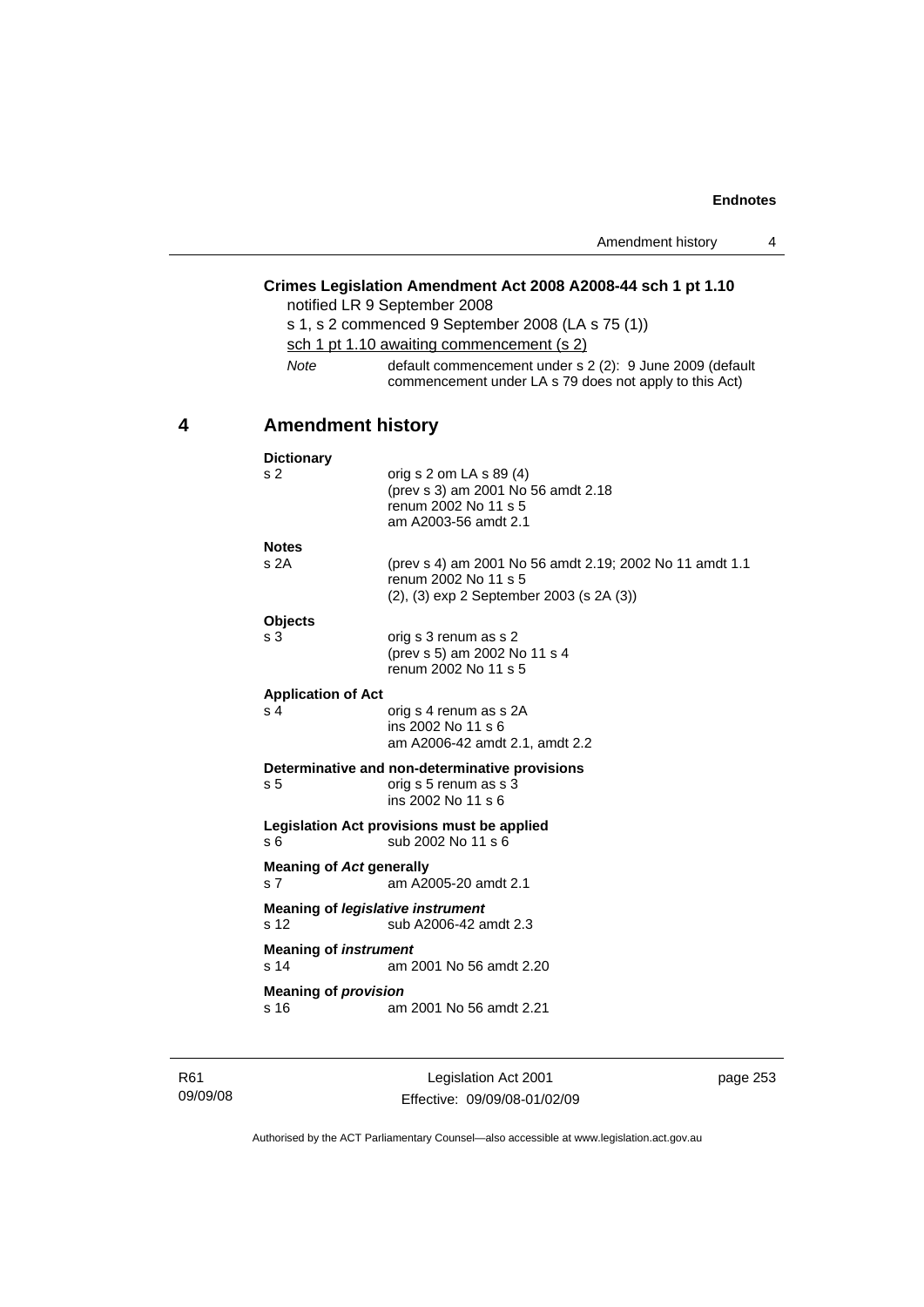4 Amendment history

**ACT legislation register**  s 18 am 2001 No 56 amdt 2.22 **Contents of register**  s 19 sub 2001 No 56 amdt 2.23 am 2002 No 11 s 7; 2002 No 11 amdt 1.2; ss renum R5 LA (see 2002 No 11 amdt 1.3); 2002 No 49 amdt 2.1, amdt 2.1; pars renum R13 LA (see 2002 No 49 amdt 2.3); A2003-41 amdt 2.1, amdt 2.2; A2004-5 amdt 2.6; A2004-42 amdt 2.1; A2005-20 amdt 2.2; A2006-42 amdt 2.18, amdt 2.19 **Access to registered material at approved web site**  s 22 am 2001 No 56 amdt 2.24 **Authorised versions and evidence of laws and legislative material**  ch 3 hdg sub A2003-41 amdt 2.3 **Definitions for ch 3**  s 22A ins A2003-41 amdt 2.4 def *law* ins A2003-41 amdt 2.4 def *legislative material* ins A2003-41 amdt 2.4 am A2005-20 amdt 2.3 def *republication* ins A2003-41 amdt 2.4 **Authorisation of versions by parliamentary counsel**  s 23 sub A2003-41 amdt 2.5 **Authorised electronic versions**  s 24 am 2001 No 56 amdt 2.25, amdt 2.26; 2002 No 11 amdt 1.4 sub A2003-41 amdt 2.6 **Authorised written versions**  s 25 sub A2003-41 amdt 2.7 **Judicial notice of certain matters**  s 26 am A2003-41 amdt 2.8, amdt 2.9; A2005-20 amdt 2.4 **Notification of Acts**  s 28 am 2001 No 56 amdts 2.27-2.29; 2002 No 11 amdt 1.5; A2003-41 amdt 2.10, amdt 2.11; ss renum R20 LA (see A2003-41 amdt 2.12); A2005-62 amdt 2.1, amdt 2.2 **References to** *notification* **of Acts**  s 30 am 2001 No 56 amdt 2.30, amdt 2.31 **Guidelines about costs of proposed subordinate laws and disallowable instruments**  s 33 (3), (4) exp 12 March 2002 (s 33 (4)) am A2005-20 amdt 2.5, amdt 2.6 **Preparation of regulatory impact statements**  s 34 am A2005-20 amdts 2.7-2.9; A2005-62 amdt 2.3

page 254 Legislation Act 2001 Effective: 09/09/08-01/02/09

R61 09/09/08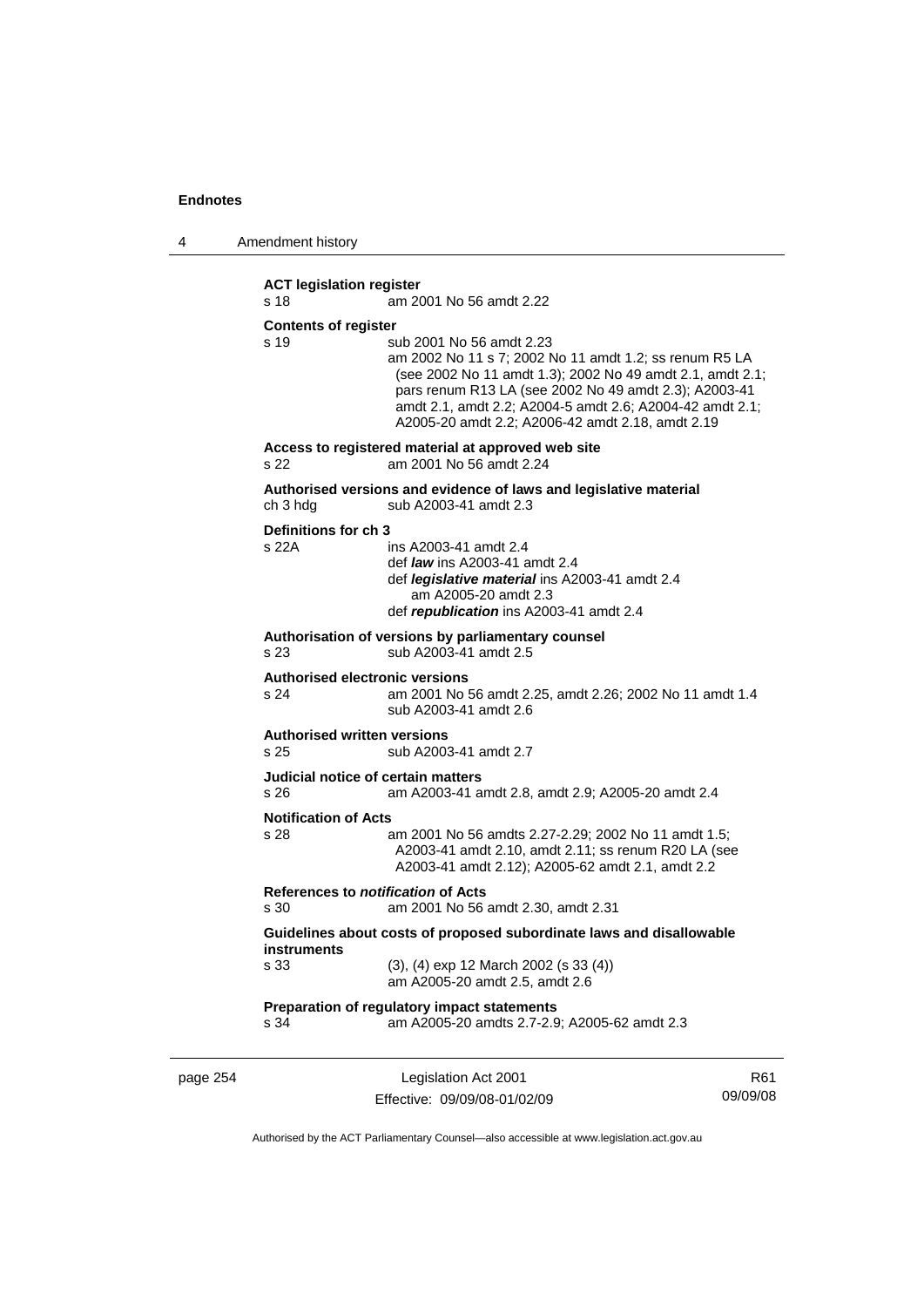|                                   |                                                                                                                                                                        | Amendment history | 4 |
|-----------------------------------|------------------------------------------------------------------------------------------------------------------------------------------------------------------------|-------------------|---|
| s 36                              | When is preparation of regulatory impact statement unnecessary?<br>am 2002 No 30 amdt 2.1; A2005-20 amdt 2.10                                                          |                   |   |
| s 37                              | When must regulatory impact statement be presented?<br>am A2005-20 amdt 2.11                                                                                           |                   |   |
| s 41 hdg<br>s 41                  | Making of certain statutory instruments by Executive<br>sub 2001 No 56 amdt 2.32<br>sub 2002 No 11 s 8<br>am 2001 No 56 amdts 2.33-2.36<br>sub 2002 No 11 s 8          |                   |   |
| s 42                              | Power to make statutory instruments<br>am 2002 No 11 amdt 1.6; A2005-20 amdt 2.12, amdt 2.13;<br>A2006-42 amdt 2.18                                                    |                   |   |
| authorising law                   | Statutory instruments to be interpreted not to exceed powers under                                                                                                     |                   |   |
| s 43                              | am 2002 No 11 amdt 1.7; A2003-56 amdt 2.2, amdt 2.3                                                                                                                    |                   |   |
| s 44                              | Power to make statutory instruments for Act etc<br>am 2002 No 11 amdt 1.8, amdt 1.9; 2002 No 49 amdt 2.54;<br>A2005-20 amdt 2.14                                       |                   |   |
| Power to make court rules<br>s 45 | sub 2002 No 11 s 9<br>am 2002 No 49 amdt 2.4, amdt 2.54; A2005-20 amdt 2.15,<br>amdt 2.16                                                                              |                   |   |
| s 46                              | Power to make instrument includes power to amend or repeal<br>am 2002 No 11 s 10; A2006-42 amdt 2.18                                                                   |                   |   |
| s 47                              | Statutory instrument may make provision by applying law or instrument<br>sub 2002 No 11 s 11<br>am 2002 No 49 amdt 2.5; A2003-56 amdt 2.4; A2005-20<br>amdts 2.17-2.19 |                   |   |
| different categories etc<br>s 48  | Power to make instrument includes power to make different provision for<br>am 2002 No 11 amdt 1.10; 2002 No 49 amdt 2.54                                               |                   |   |
|                                   | Single instrument may exercise several powers or satisfy several                                                                                                       |                   |   |
| requirements<br>s 49              | am 2002 No 11 amdt 1.11                                                                                                                                                |                   |   |
|                                   | Relationship between authorising law and instrument dealing with same                                                                                                  |                   |   |
| matter<br>s <sub>50</sub>         | am 2002 No 11 amdt 1.12, amdt 1.13; 2002 No 49 amdt 2.54                                                                                                               |                   |   |
| s 51                              | Instrument may make provision in relation to land by reference to map etc<br>am A2005-20 amdt 2.20                                                                     |                   |   |

R61 09/09/08

Legislation Act 2001 Effective: 09/09/08-01/02/09 page 255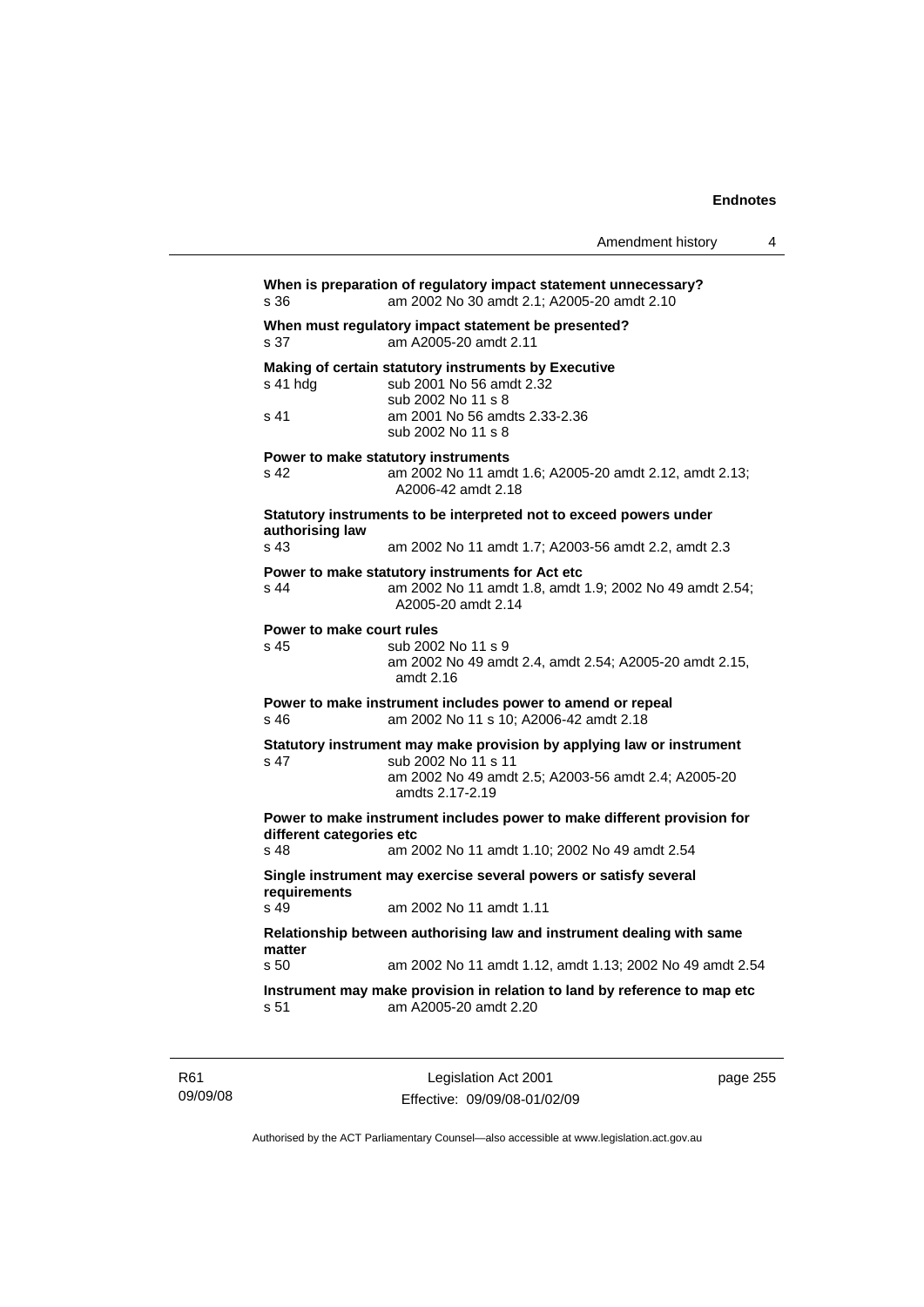| 4 | Amendment history               |                                                                                                                                                                                                                                                                                                                                                             |
|---|---------------------------------|-------------------------------------------------------------------------------------------------------------------------------------------------------------------------------------------------------------------------------------------------------------------------------------------------------------------------------------------------------------|
|   | s 52                            | Instrument may authorise determination of matter etc<br>am 2002 No 11 amdt 1.14; ss renum R5 LA (see 2002 No 11<br>amdt 1.15)                                                                                                                                                                                                                               |
|   | Instrument may prohibit<br>s 53 | am 2002 No 11 amdt 1.16, amdt 1.17                                                                                                                                                                                                                                                                                                                          |
|   | s <sub>54</sub>                 | Instrument may require making of statutory declaration<br>am 2002 No 11 amdt 1.18; 2002 No 30 amdt 2.2                                                                                                                                                                                                                                                      |
|   | s 56                            | Determination of fees by disallowable instrument<br>am 2001 No 56 amdt 2.37, amdt 2.38; ss renum R1 LA (see<br>2001 No 56 amdt 2.39); 2002 No 11 amdt 1.19, amdt 1.20;<br>2002 No 49 amdt 2.54; A2005-20 amdts 2.21-2.27; A2006-42<br>amdt 2.4                                                                                                              |
|   | s 57                            | Fees payable in accordance with determination etc<br>am 2002 No 11 amdt 1.21                                                                                                                                                                                                                                                                                |
|   | s 58                            | Regulations may make provision about fees<br>am 2001 No 56 amdt 2.40; 2002 No 11 amdt 1.22; ss renum<br>R5 LA (see 2002 No 11 amdt 1.23); A2005-20 amdt 2.28                                                                                                                                                                                                |
|   | pt 6.4 hdg                      | Numbering and notification of legislative instruments<br>am A2006-42 amdt 2.19                                                                                                                                                                                                                                                                              |
|   | <b>Numbering</b><br>s 59        | am 2001 No 56 amdt 2.41; A2003-41 amdt 2.13; A2005-20<br>amdt 2.29; A2006-42 amdt 2.18, amdt 2.19                                                                                                                                                                                                                                                           |
|   | s 60 hdg<br>s 60                | Correction etc of name of legislative instrument<br>sub A2003-41 amdt 2.14<br>am A2006-42 amdt 2.18<br>am 2001 No 56 amdt 2.42, amdt 2.43; 2001 No 70 amdt 1.8;<br>2002 No 49 amdt 2.6, amdt 2.7; A2003-41 amdt 2.15;<br>A2004-42 amdt 2.2, amdt 2.3; A2006-42 amdt 2.18,<br>amdt 2.19                                                                      |
|   | s 60A                           | Correction of name of explanatory statement etc<br>ins A2004-42 amdt 2.4<br>am A2006-42 amdt 2.18                                                                                                                                                                                                                                                           |
|   | $s61$ hdg<br>s 61               | Notification of legislative instruments<br>am A2006-42 amdt 2.19<br>sub 2001 No 56 amdt 2.44<br>am 2002 No 11 s 12, amdt 1.24; ss renum R5 LA (see 2002<br>No 11 amdt 1.25); A2003-41 amdts 2.16-2.19; A2004-60<br>amdt 1.173; pars renum R31 LA (see A2004-60 amdt 1.174);<br>A2005-20 amdts 2.30-2.33; A2005-62 amdt 2.4, amdt 2.5;<br>A2006-42 amdt 2.18 |

page 256 Legislation Act 2001 Effective: 09/09/08-01/02/09

R61 09/09/08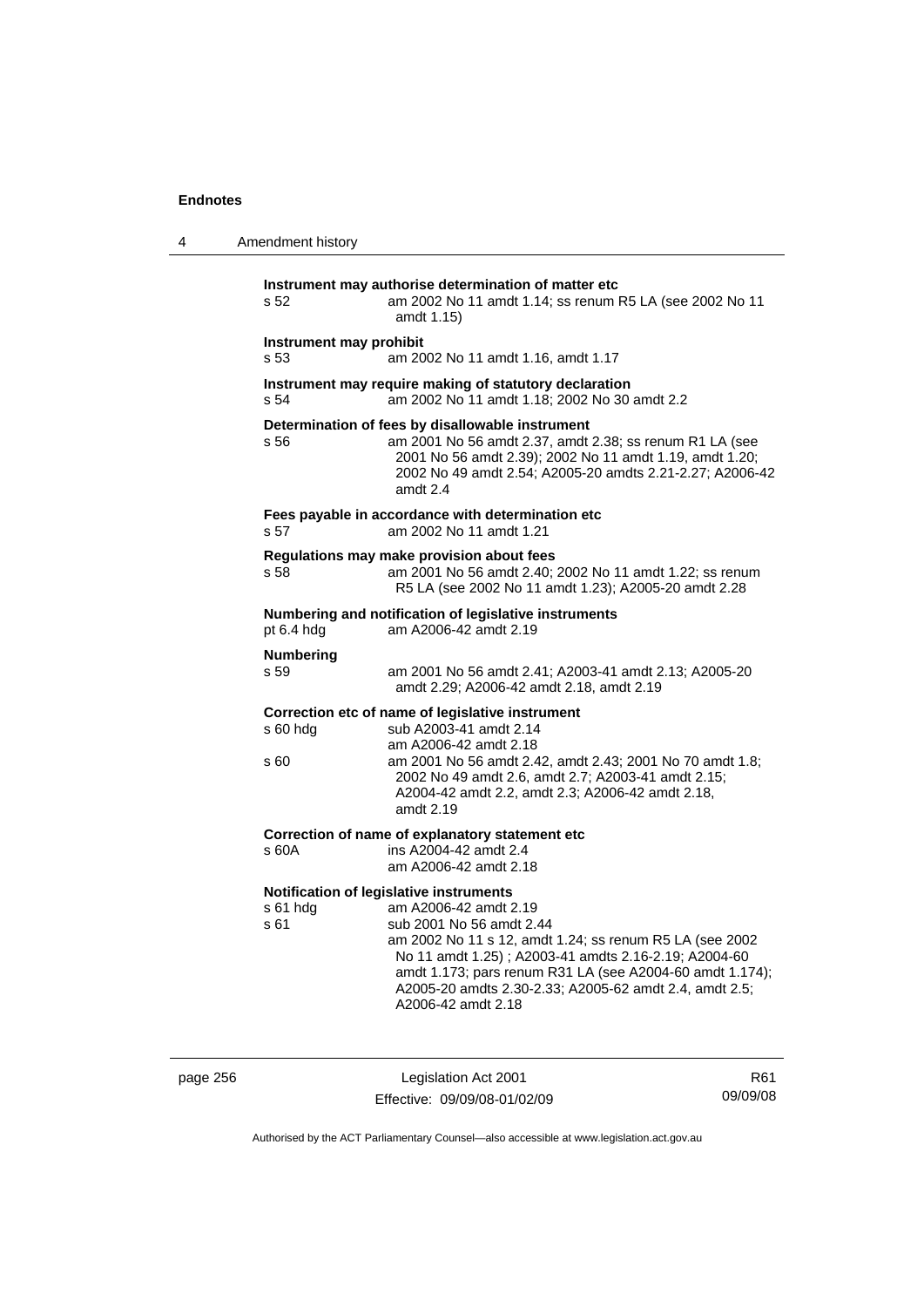# **Effect of failure to notify legislative instrument**

| s 62 hdg<br>s 62                        | am A2006-42 amdt 2.18<br>am 2002 No 11 amdt 1.26, amdt 1.27; A2006-42 amdt 2.18                                                                                                                                                                                         |
|-----------------------------------------|-------------------------------------------------------------------------------------------------------------------------------------------------------------------------------------------------------------------------------------------------------------------------|
| s 63 hda<br>s 63                        | References to notification of legislative instruments<br>am A2006-42 amdt 2.19<br>am 2001 No 56 amdt 2.45, amdt 2.46; A2006-42 amdt 2.18                                                                                                                                |
| s 64 hdg<br>s 64                        | Presentation of subordinate laws and disallowable instruments<br>sub 2002 No 11 amdt 1.28<br>am 2002 No 11 amdt 1.29; A2005-20 amdt 2.34; A2005-62<br>amdt 2.6                                                                                                          |
| s 65 hda<br>s 65                        | Disallowance by resolution of Assembly<br>sub 2001 No 56 amdt 2.47<br>am 2001 No 56 amdt 2.48, amdt 2.49; 2002 No 11 amdt 1.30;<br>A2003-56 amdt 2.5; ss renum R21 LA (see A2003-56<br>amdt 2.6); A2004-42 amdt 2.5, amdt 2.6; A2005-20<br>amdt 2.35; A2005-62 amdt 2.7 |
| s 65A                                   | Notification of disallowance by resolution of Assembly<br>ins 2001 No 56 amdt 2.50<br>am 2002 No 11 amdt 1.31; A2003-41 amdt 2.20; A2005-62<br>amdt 2.8                                                                                                                 |
| <b>Revival of affected laws</b><br>s 66 | am 2002 No 11 amdt 1.32                                                                                                                                                                                                                                                 |
| s 67                                    | Making of instrument same in substance within 6 months after disallowance<br>am 2002 No 11 amdt 1.33; A2005-20 amdt 2.36; A2005-62<br>amdt 2.9                                                                                                                          |
| s 68                                    | <b>Amendment by resolution of Assembly</b><br>am 2001 No 56 amdts 2.51-2.53; ss renum R1 LA (see 2001<br>No 56 amdt 2.54); 2002 No 11 amdt 1.34; A2004-42<br>amdt 2.7, amdt 2.8; A2005-20 amdt 2.37; A2005-62<br>amdt 2.10                                              |
| s 69                                    | Notification of amendments made by resolution of Assembly<br>am 2001 No 56 amdt 2.55, amdt 2.56; 2002 No 11 amdt 1.35;<br>2002 No 49 amdt 2.8; A2005-62 amdt 2.11                                                                                                       |
| amendment                               | Making of amendment restoring effect of law within 6 months after                                                                                                                                                                                                       |
| s 70                                    | am 2002 No 11 amdt 1.36; A2005-20 amdt 2.38; A2005-62<br>amdt 2.12                                                                                                                                                                                                      |
| s 71                                    | Effect of dissolution or expiry of Assembly on notice of motion<br>am 2002 No 11 amdt 1.37; A2005-20 amdt 2.39, amdt 2.40;<br>A2005-62 amdt 2.13                                                                                                                        |

R61 09/09/08

Legislation Act 2001 Effective: 09/09/08-01/02/09 page 257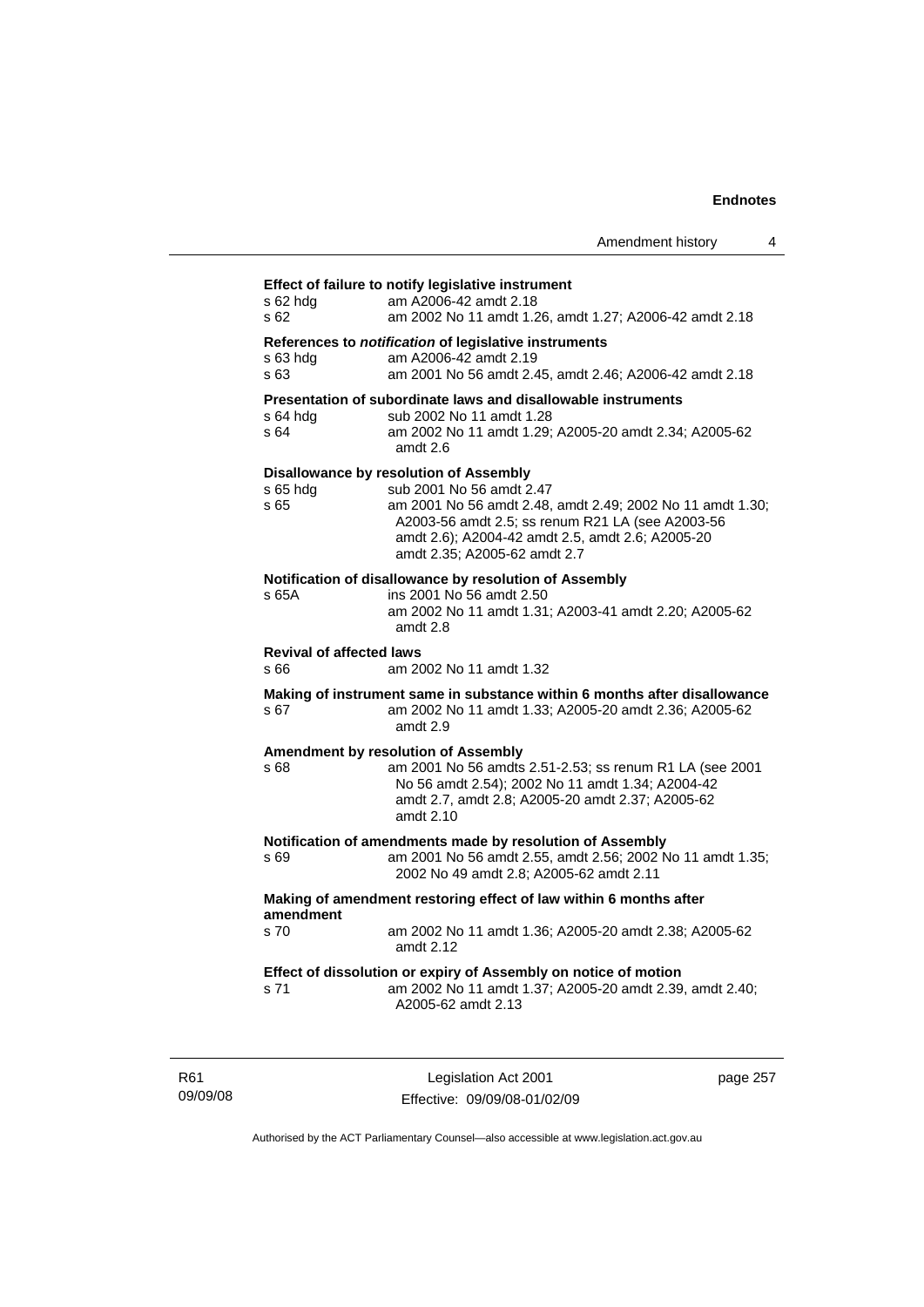| $\boldsymbol{\Lambda}$ | Amendment history |  |
|------------------------|-------------------|--|
|------------------------|-------------------|--|

| Meaning of law in ch 8<br>s 72 | am A2004-42 amdt 2.9; A2005-20 amdt 2.41                                                                                                                                                                                                                     |
|--------------------------------|--------------------------------------------------------------------------------------------------------------------------------------------------------------------------------------------------------------------------------------------------------------|
| s 73                           | General rules about commencement<br>am 2002 No 11 s 13, s 14, amdt 1.38, amdt 1.39; A2003-41<br>amdt 2.21; A2003-56 amdts 2.7-2.9; A2004-42 amdt 2.10;<br>A2005-20 amdt 2.42; A2006-42 amdt 2.18                                                             |
| Time of commencement<br>s 74   | sub 2002 No 11 s 15                                                                                                                                                                                                                                          |
| s 75 hdg<br>s 75               | Commencement of naming and commencement provisions<br>sub A2004-42 amdt 2.11<br>am 2002 No 11 s 16; 2002 No 49 amdt 2.9, amdt 2.10;<br>A2003-56 amdt 2.10, amdt 2.11; A2004-42 amdt 2.12;<br>ss renum R27 LA (see A2004-42 amdt 2.13); A2006-42<br>amdt 2.18 |
| s 75AA                         | Commencement of provisions identifying amended laws<br>ins A2006-42 amdt 2.5                                                                                                                                                                                 |
| s 75A                          | Meaning of commences retrospectively<br>ins A2003-56 amdt 2.12<br>am A2006-42 amdt 2.18                                                                                                                                                                      |
| s 75B                          | Retrospective commencement requires clear indication<br>ins A2003-56 amdt 2.12<br>am A2004-42 amdt 2.14; ss renum R27 LA (see A2004-42<br>amdt 2.15)                                                                                                         |
| s76                            | Non-prejudicial provision may commence retrospectively<br>am 2002 No 11 amdt 1.40; ss renum R5 LA (see 2002 No 11<br>amdt 1.41); A2003-56 amdt 2.13, amdt 2.14; A2005-20<br>amdt 2.46                                                                        |
| s 77                           | <b>Commencement by commencement notice</b><br>am 2002 No 11 s 17, amdt 1.42; 2002 No 49 amdt 2.11;<br>A2004-42 amdts 2.16-2.18                                                                                                                               |
| s 78                           | Separate commencement of amendments<br>sub 2002 No 11 amdt 1.43                                                                                                                                                                                              |
| s 79                           | Automatic commencement of postponed law<br>am 2002 No 11 amdt 1.44; 2002 No 49 amdt 2.12; A2003-41<br>amdt 2.22; A2003-56 amdt 2.15, amdt 2.16; ss renum R21<br>LA (see A2003-56 amdt 2.17); A2004-42 amdt 2.19;<br>A2005-20 amdt 2.44, amdt 2.45            |
| s 79A                          | Commencement of amendment of uncommenced law<br>ins A2003-41 amdt 2.23                                                                                                                                                                                       |

page 258 Legislation Act 2001 Effective: 09/09/08-01/02/09

R61 09/09/08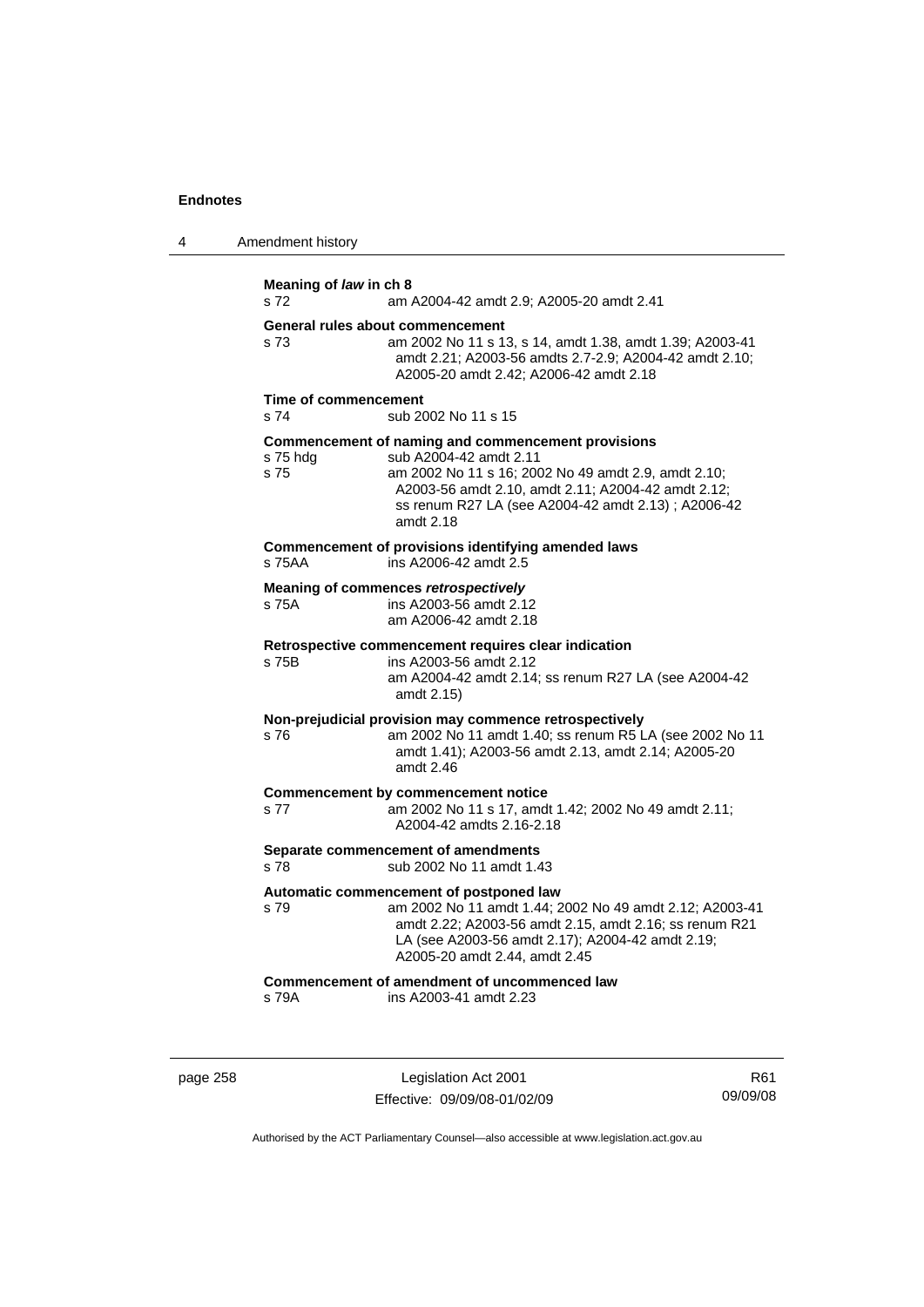|                                  |                                                                                                                                                                                                                                                                                                                                                                                              | Amendment history | 4 |
|----------------------------------|----------------------------------------------------------------------------------------------------------------------------------------------------------------------------------------------------------------------------------------------------------------------------------------------------------------------------------------------------------------------------------------------|-------------------|---|
| s 80                             | References to commencement of law<br>am 2002 No 49 amdt 2.13                                                                                                                                                                                                                                                                                                                                 |                   |   |
| s 81                             | Exercise of powers between notification and commencement<br>am 2002 No 11 amdts 1.45-1.47; A2004-42 amdt 2.20,<br>amdt 2.21; ss renum R27 LA (see A2004-42 amdt 2.22);<br>A2005-5 s 25; ss renum R32 LA (see A2005-5 s 26);<br>A2005-20 amdt 2.46; A2006-42 amdt 2.18                                                                                                                        |                   |   |
| Definitions for ch 9<br>s 82     | def law sub A2004-42 amdt 2.23; A2005-20 amdt 2.47<br>def repeal sub 2002 No 49 amdt 2.14<br>am A2004-42 amdt 2.24                                                                                                                                                                                                                                                                           |                   |   |
| s 83                             | Consequences of amendment of statutory instrument by Act<br>am 2002 No 11 amdt 1.48, amdt 1.49                                                                                                                                                                                                                                                                                               |                   |   |
| s 84                             | Saving of operation of repealed and amended laws<br>am 2002 No 11 amdt 1.50; ss renum R5 LA (see 2002 No 11<br>amdt 1.51); A2005-20 amdt 2.48                                                                                                                                                                                                                                                |                   |   |
| s 84A                            | Creation of offences and changes in penalties<br>ins 2001 No 56 amdt 2.57<br>am 2002 No 11 amdt 1.52; A2004-42 amdt 2.25; ss renum<br>R27 LA (see A2004-42 amdt 2.26); A2005-20 amdt 2.49                                                                                                                                                                                                    |                   |   |
| When repeal takes effect<br>s 85 | sub 2002 No 11 s 18                                                                                                                                                                                                                                                                                                                                                                          |                   |   |
| amending laws                    | Repealed and amended laws not revived on repeal of repealing and                                                                                                                                                                                                                                                                                                                             |                   |   |
| s 86                             | am 2002 No 11 amdt 1.53; ss renum R5 LA (see 2002 No 11<br>amdt 1.54)                                                                                                                                                                                                                                                                                                                        |                   |   |
| s 87                             | Commencement not undone if repealed<br>am 2002 No 11 amdt 1.55                                                                                                                                                                                                                                                                                                                               |                   |   |
| s 88 hdg<br>s 88                 | Repeal does not end effect of transitional laws etc<br>sub 2002 No 49 amdt 2.15<br>am 2002 No 11 amdt 1.56; A2003-56 amdt 2.18; A2005-20<br>amdt 2.50, amdt 2.51; ss renum R34 LA (see A2005-20<br>amdt 2.52); A2006-42 amdt 2.6, amdt 2.7                                                                                                                                                   |                   |   |
| s 89                             | Automatic repeal of certain laws and provisions<br>am 2002 No 11 amdts 1.57-1.59; ss renum R5 LA (see 2002<br>No 11 amdt 1.60); 2002 No 30 amdt 2.3; 2002 No 49<br>amdts 2.16-2.18, 2.20-2.23; ss renum R13 LA (see 2002<br>No 49 amdt 2.19); A2003-56 amdts 2.19-2.23; ss renum R21<br>LA (see A2003-56 amdt 2.24); A2004-42 amdt 2.27,<br>amdt 2.28, amdts 2.30-2.32; ss renum R27 LA (see |                   |   |

R61 09/09/08

Legislation Act 2001 Effective: 09/09/08-01/02/09 page 259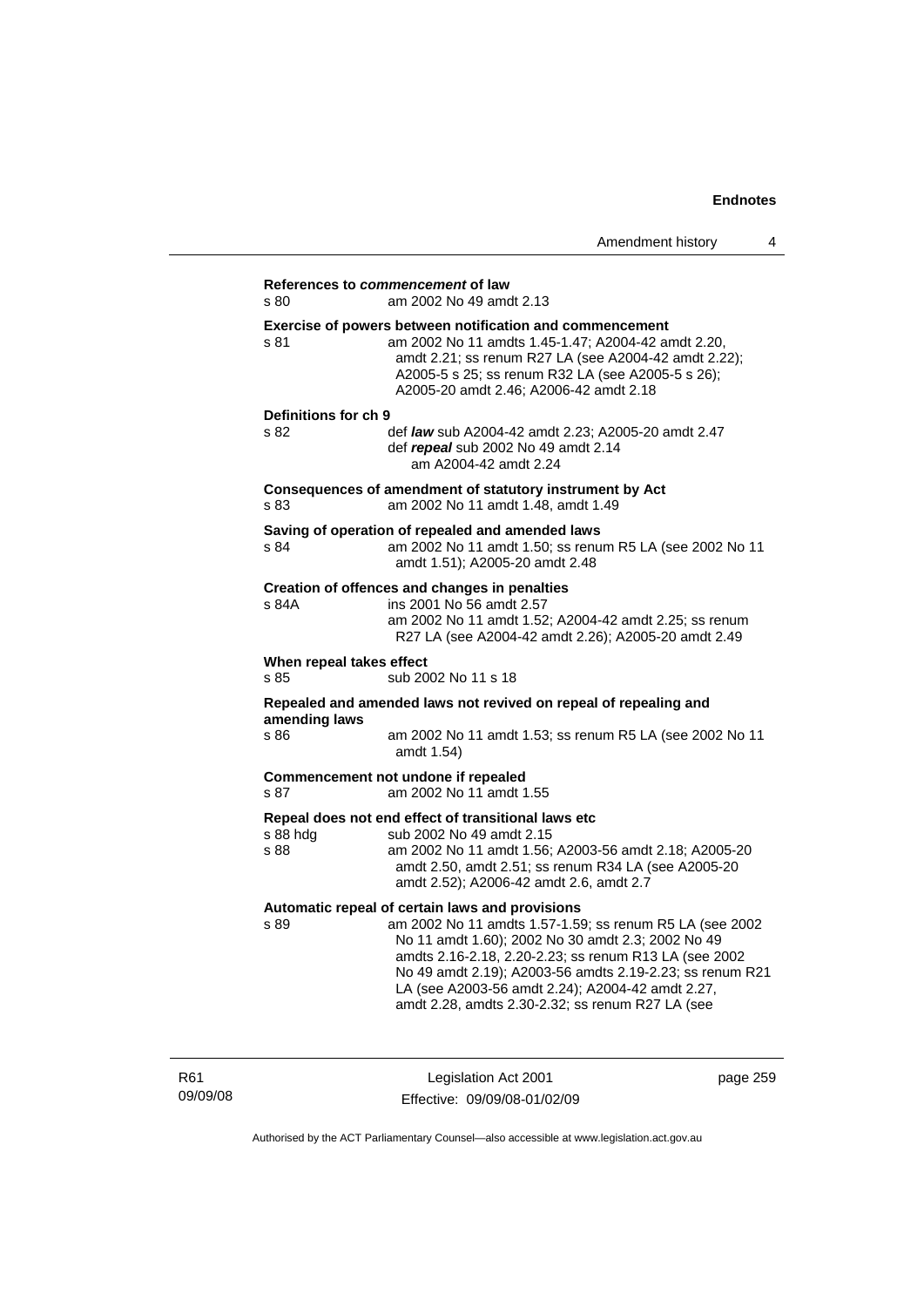4 Amendment history

A2004-42 amdt 2.29); A2005-20 amdts 2.53-2.56; A2006-42 amdt 2.8, amdt 2.18

**Insertion of provisions by amending law**  s 91 am 2001 No 56 amdt 2.58; 2002 No 11 amdts 1.61-1.63; ss renum R5 LA (see 2002 No 11 amdt 1.64) ; A2003-41 amdt 2.24; A2004-42 amdt 2.33, amdt 2.34; A2005-20 amdt 2.57 **Amendment to be made whenever possible**  s 92 am 2002 No 11 amdts 1.65-1.68; A2005-20 amdt 2.58 **Provisions included in another provision for amendment purposes**  s 93 am 2001 No 56 amdt 2.59, amdt 2.60; 2002 No 11 amdt 1.69; A2004-42 amdt 2.35, amdt 2.36; A2005-20 amdt 2.59 **Continuance of appointments etc made under amended provisions**  s 94 am 2002 No 11 amdt 1.70; ss renum R5 LA (see 2002 No 11 amdt 1.71); 2002 No 49 amdt 2.24; A2003-41 amdt 2.25 **Status of modifications**  s 95 am 2002 No 11 amdt 1.72, amdt 1.73 **Relocated provisions**  s 96 am 2002 No 11 amdt 1.74; A2005-20 amdt 2.60 **Referring to laws**  sub A2005-20 amdt 2.61 **Definitions for ch 10**  s 97 hdg sub 2001 No 56 amdt 2.61 s 97 am 2001 No 56 amdt 2.62 sub A2005-20 amdt 2.61 def *ACT law* ins A2005-20 amdt 2.61 def *law* ins A2005-20 amdt 2.61 def *law of another jurisdiction* ins A2005-20 amdt 2.61 **References to ACT law include law containing reference**  s 98 am 2002 No 11 amdt 1.75 sub A2005-20 amdt 2.61 **References in ACT statutory instruments to** *the Act* s 99 am A2003-56 amdt 2.25 sub A2005-20 amdt 2.61 **Referring to particular ACT laws** s 100 am A2003-56 amdt 2.26 sub A2005-20 amdt 2.61 **Referring to particular laws of other jurisdictions etc**  s 101 am 2002 No 49 amdt 2.25 sub A2005-20 amdt 2.61

page 260 Legislation Act 2001 Effective: 09/09/08-01/02/09

R61 09/09/08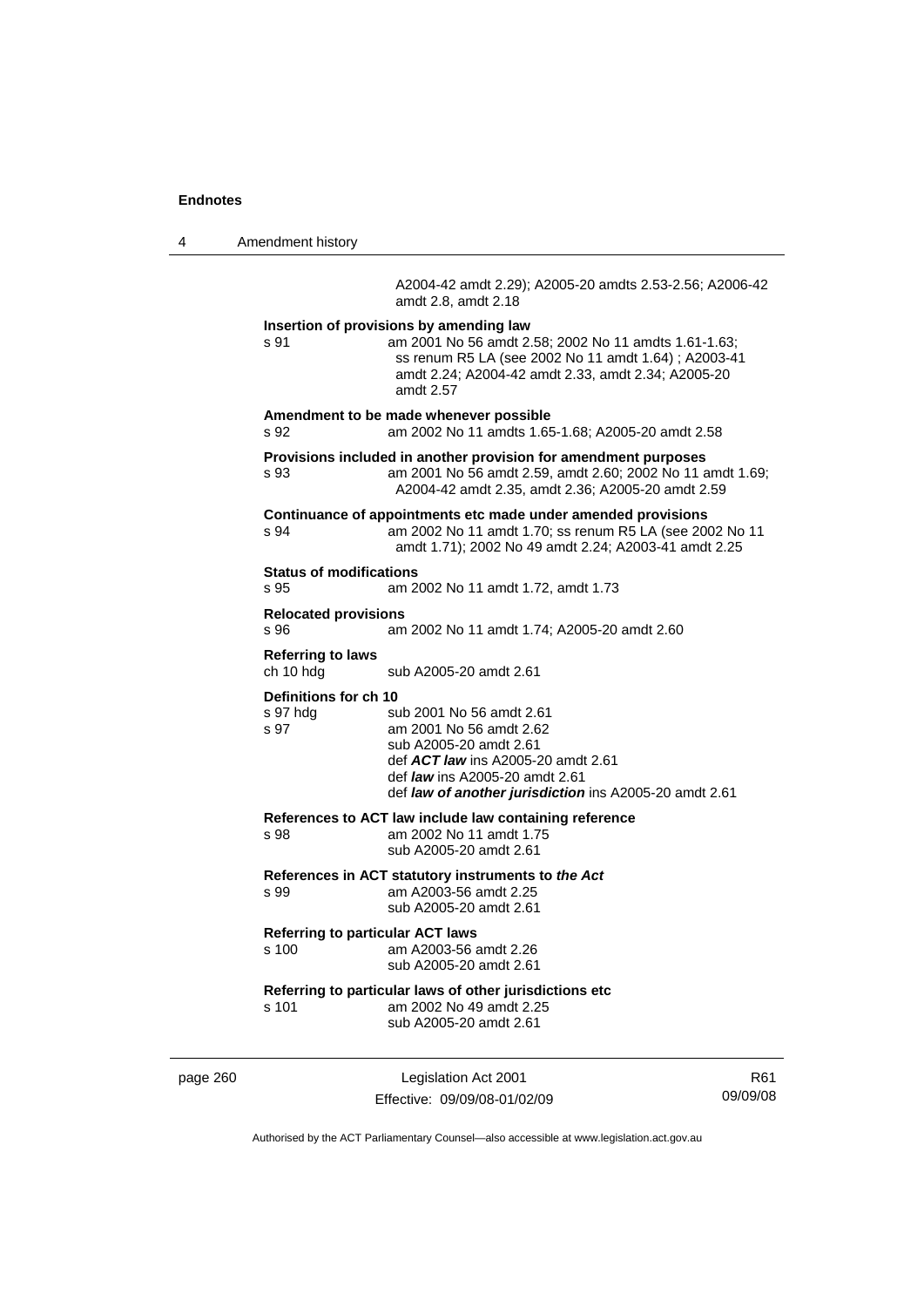| s 101A                                          | Reference to provisions of law or instrument is inclusive<br>ins 2001 No 56 amdt 2.63<br>om A2005-20 amdt 2.61                                                                                               |
|-------------------------------------------------|--------------------------------------------------------------------------------------------------------------------------------------------------------------------------------------------------------------|
| References to paragraphs etc<br>s 101B          | ins 2001 No 56 amdt 2.63<br>om A2005-20 amdt 2.61                                                                                                                                                            |
| s 102                                           | References to laws include references to laws as in force from time to time<br>am 2002 No 11 amdt 1.76, amdt 1.77; A2003-56 amdt 2.27;<br>ss renum R21 LA (see A2003-56 amdt 2.28)<br>sub A2005-20 amdt 2.61 |
| <b>References to repealed laws</b><br>s 103     | sub A2005-20 amdt 2.61                                                                                                                                                                                       |
| s 104                                           | References to laws include references to instruments under laws<br>am 2001 No 56 amdt 2.64<br>sub A2005-20 amdt 2.61                                                                                         |
| s 105                                           | Referring to provisions of laws<br>am 2002 No 11 amdt 1.78, amdt 1.79<br>sub A2005-20 amdt 2.61                                                                                                              |
| s 106                                           | References to provisions of laws are inclusive<br>am 2002 No 30 amdt 2.4<br>sub A2005-20 amdt 2.61                                                                                                           |
| s 106A                                          | References to paragraphs etc of laws<br>ins A2005-20 amdt 2.61                                                                                                                                               |
| Meaning of law in ch 11<br>s 107 hdg<br>$s$ 107 | sub A2004-42 amdt 2.37<br>def law am A2003-41 amdt 2.26; A2005-20 amdt 2.62<br>def republication ins A2004-42 amdt 2.38                                                                                      |
| <b>Republication in register</b><br>s 108       | am 2001 No 56 amdt 2.65                                                                                                                                                                                      |
| s 109                                           | Republications may be published with other information<br>am A2003-41 amdt 2.27                                                                                                                              |
| <b>Incorporation of amendments</b><br>s 111     | am A2005-20 amdt 2.63, amdt 2.64                                                                                                                                                                             |
| s 114                                           | Authorisation for parliamentary counsel<br>am 2001 No 70 amdt 1.8                                                                                                                                            |
| s 116                                           | Ambit of editorial amendments<br>am A2003-56 amdt 2.29; A2005-20 amdts 2.65-2.68,<br>amdt 2.146                                                                                                              |

R61 09/09/08

Legislation Act 2001 Effective: 09/09/08-01/02/09 page 261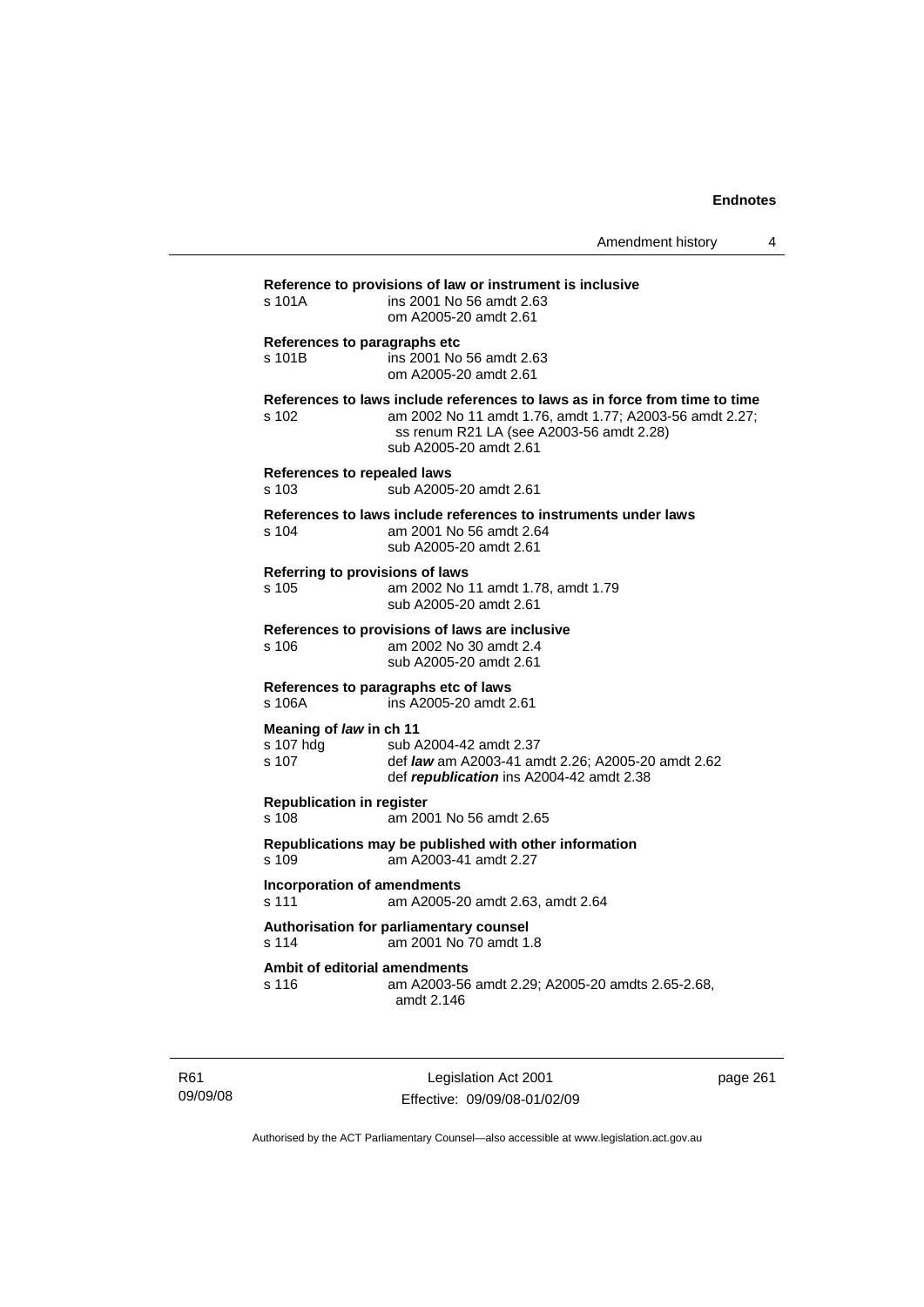| 4 | Amendment history                         |                                                                                                                                                                                                                                                                      |
|---|-------------------------------------------|----------------------------------------------------------------------------------------------------------------------------------------------------------------------------------------------------------------------------------------------------------------------|
|   | s 119                                     | Delegation by parliamentary counsel<br>renum as s 260                                                                                                                                                                                                                |
|   | ch 12 hdg                                 | Scope of Acts and statutory instruments<br>orig ch 12 hdg renum as ch 19 hdg and then ch 20 hdg<br>ins 2001 No 56 amdt 2.68                                                                                                                                          |
|   | s 120                                     | Act to be interpreted not to exceed legislative powers of Assembly<br>orig s 120 renum as s 261<br>ins 2001 No 56 amdt 2.68<br>am 2002 No 11 amdt 1.80                                                                                                               |
|   | <b>Binding effect of Acts</b><br>s 121    | orig s 121 renum as s 262 and then s 302<br>ins 2002 No 11 s 19<br>am A2006-38 amdt 1.8                                                                                                                                                                              |
|   | <b>Application to Territory</b><br>s 122  | orig s 122 renum as s 263<br>ins 2001 No 56 amdt 2.68<br>am 2002 No 11 amdt 1.81                                                                                                                                                                                     |
|   | Application of s 47 (2) and (3)<br>s 122A | renum as s 264 and then s 304                                                                                                                                                                                                                                        |
|   | Application of s 61 and s 62<br>s 123     | renum as s 265 and then s 305                                                                                                                                                                                                                                        |
|   | <b>Application of s 69</b><br>s 124       | renum as s 266                                                                                                                                                                                                                                                       |
|   | ch 13 hdg                                 | <b>Structure of Acts and statutory instruments</b><br>orig ch 13 hdg renum as ch 20 hdg and then ch 21 hdg<br>ins 2001 No 56 amdt 2.68                                                                                                                               |
|   | General<br>pt 13.1 hdg                    | ins 2001 No 56 amdt 2.68                                                                                                                                                                                                                                             |
|   | Meaning of law in ch 13<br>s 125          | orig s 125 renum as s 267 and then s 306<br>ins 2001 No 56 amdt 2.68<br>am A2005-20 amdt 2.69                                                                                                                                                                        |
|   | s 126                                     | Material that is part of Act or statutory instrument<br>orig s 126 renum as s 268 and then s 307<br>ins 2001 No 56 amdt 2.68<br>am 2002 No 11 amdt 1.82; 2002 No 30 amdt 2.5; A2003-56<br>amdt 2.30; ss renum R21 LA (see A2003-56 amdt 2.31);<br>A2005-20 amdt 2.70 |

page 262 Legislation Act 2001 Effective: 09/09/08-01/02/09

R61 09/09/08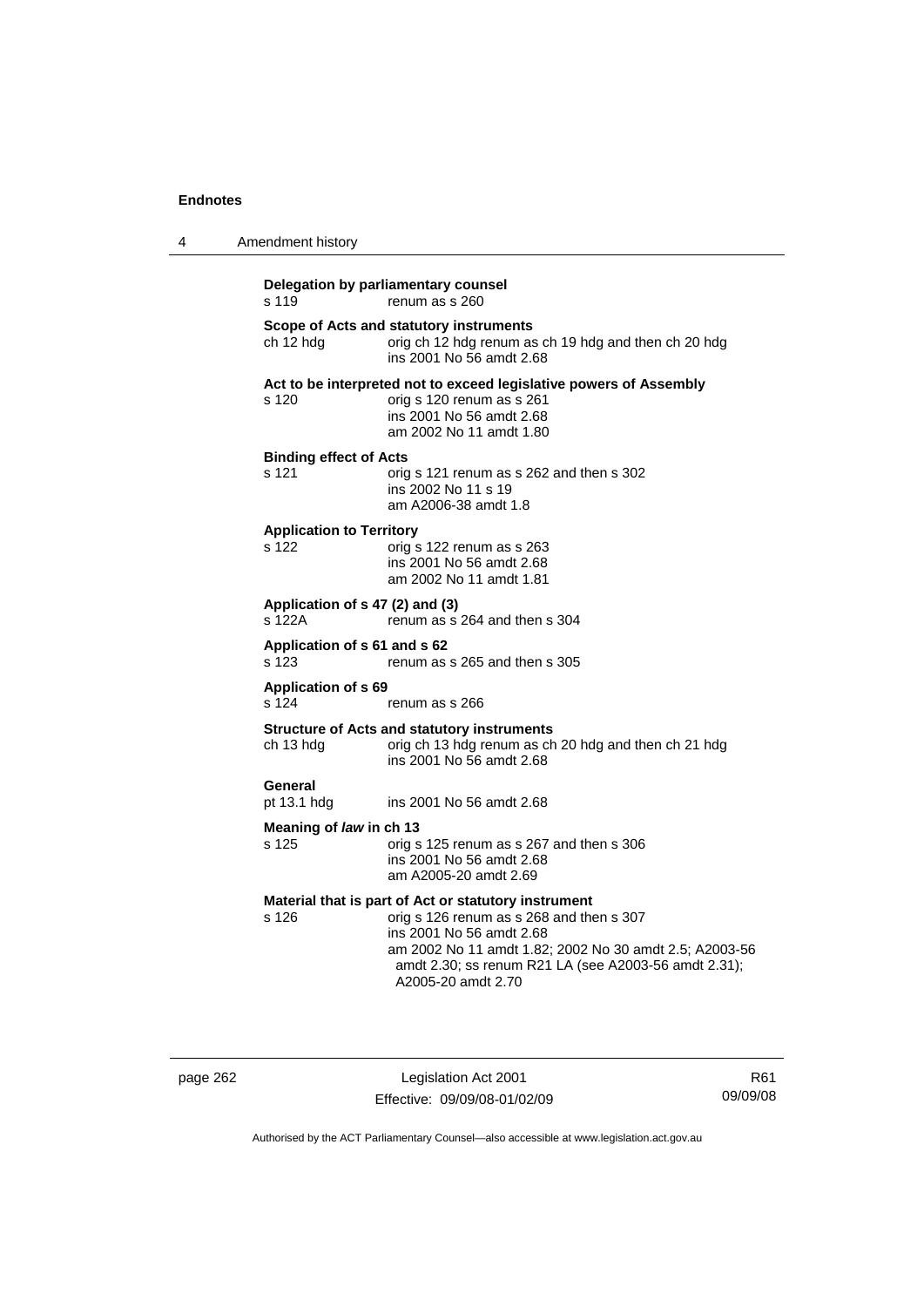|                                                      |                                                                                                                                                                                 | Amendment history | 4 |
|------------------------------------------------------|---------------------------------------------------------------------------------------------------------------------------------------------------------------------------------|-------------------|---|
| s 127                                                | Material that is not part of Act or statutory instrument<br>orig s 127 renum as s 269 and then s 308<br>ins 2001 No 56 amdt 2.68<br>am 2002 No 11 amdt 1.83; A2005-20 amdt 2.71 |                   |   |
| s 128                                                | Status of certain instruments as notifiable instruments<br>renum as s 270 and then s 309                                                                                        |                   |   |
| qazette<br>s 129                                     | Compliance with authorisation or requirement to do something by notice in<br>renum as s 271 and then s 310                                                                      |                   |   |
| <b>Particular kinds of provisions</b><br>pt 13.2 hdg | ins 2001 No 56 amdt 2.68                                                                                                                                                        |                   |   |
| What is a definition?<br>s 130                       | orig s 130 renum as s 272 and then s 313<br>ins 2001 No 56 amdt 2.68<br>am A2003-56 amdts 2.32-2.34                                                                             |                   |   |
| <b>Signpost definitions</b><br>s 131                 | ins 2001 No 56 amdt 2.68<br>am 2002 No 49 amdt 2.26, amdt 2.27; A2003-56 amdt 2.35,<br>amdt 2.36; ss renum R21 LA (see A2003-56 amdt 2.37)                                      |                   |   |
| <b>Examples</b><br>s 132                             | ins 2001 No 56 amdt 2.68<br>am 2002 No 11 amdt 1.84                                                                                                                             |                   |   |
| <b>Penalty units</b><br>s 133                        | ins 2001 No 56 amdt 2.68<br>am 2002 No 11 amdt 1.85                                                                                                                             |                   |   |
| s 134                                                | Penalties at end of sections and subsections<br>ins 2001 No 56 amdt 2.68<br>am 2002 No 11 amdt 1.86; 2002 No 49 amdt 2.28; A2005-20<br>amdt 2.72; amdt 2.73                     |                   |   |
| s 135                                                | Penalties not at end of sections and subsections<br>ins 2001 No 56 amdt 2.68<br>am 2002 No 11 amdt 1.87; 2002 No 49 amdt 2.29; A2005-20<br>amdt 2.74, amdt 2.75                 |                   |   |
| ch 14 hdg                                            | Interpretation of Acts and statutory instruments<br>ins 2002 No 11 s 20<br>sub A2003-18 s 4                                                                                     |                   |   |
| <b>Purpose and scope</b><br>pt 14.1 hdg              | ins A2003-18 s 4                                                                                                                                                                |                   |   |

R61 09/09/08

Legislation Act 2001 Effective: 09/09/08-01/02/09 page 263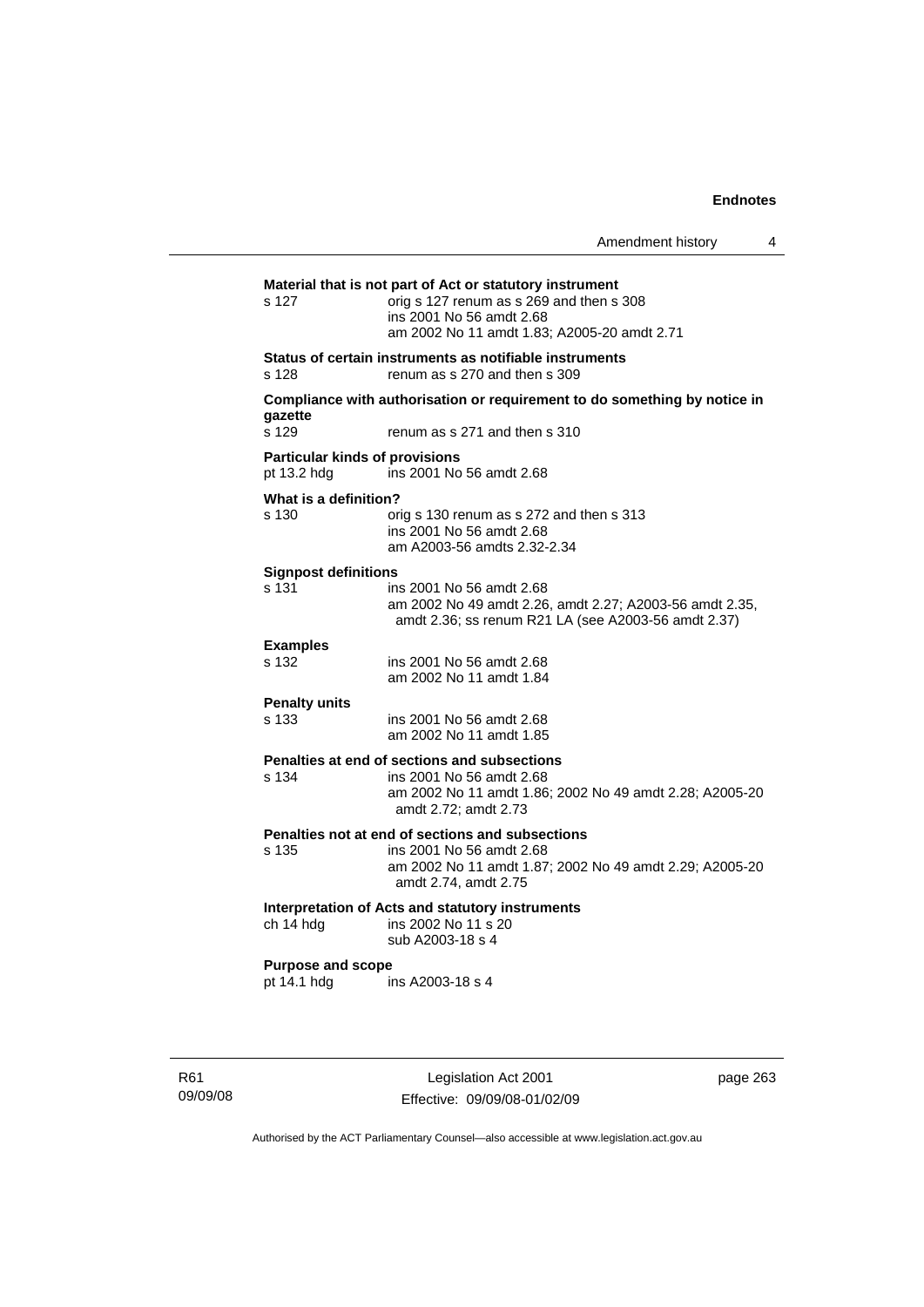4 Amendment history

| Meaning of Act in ch 14<br>s 136                            | ins 2001 No 56 amdt 2.68<br>om 2002 No 11 amdt 1.88<br>ins A2003-18 s 4                                                                                                     |
|-------------------------------------------------------------|-----------------------------------------------------------------------------------------------------------------------------------------------------------------------------|
| Purpose and scope of ch 14<br>s 137                         | ins 2002 No 11 s 20<br>sub A2003-18 s 4                                                                                                                                     |
| Key principles of interpretation<br>pt 14.2 hdg             | ins A2003-18 s 4                                                                                                                                                            |
| s 138                                                       | Meaning of working out the meaning of an Act<br>reloc from IA 2002 No 11 amdt 2.63<br>sub A2003-18 s 4                                                                      |
| s 139                                                       | Interpretation best achieving Act's purpose<br>reloc from IA 2002 No 11 amdt 2.63<br>pars renum R5 LA<br>am 2002 No 49 amdt 2.30<br>sub A2003-18 s 4<br>am A2004-5 amdt 2.7 |
| Legislative context<br>s 140                                | ins A2003-18 s 4<br>am A2006-23 amdt 1.211                                                                                                                                  |
| Non-legislative context generally<br>s 141                  | ins A2003-18 s 4<br>am A2003-41 amdt 2.28                                                                                                                                   |
| s <sub>142</sub>                                            | Non-legislative context-material that may be considered<br>ins A2003-18 s 4<br>am A2003-41 amdt 2.29; table renum R22 LA; A2005-20<br>amdt 2.76                             |
| s <sub>143</sub>                                            | Law stating material for consideration in working out meaning<br>ins A2003-18 s 4                                                                                           |
| Aids to interpretation<br>ch 15 hdg<br>ch 15 hdg note       | ins 2001 No 56 amdt 2.68<br>om 2002 No 11 amdt 1.89                                                                                                                         |
| General<br>pt 15.1 hdg                                      | ins 2001 No 56 amdt 2.68                                                                                                                                                    |
| <b>Meaning of commonly-used terms</b><br>s 144 hdg<br>s 144 | sub A2003-56 amdt 2.38<br>ins 2001 No 56 amdt 2.68                                                                                                                          |

page 264 Legislation Act 2001 Effective: 09/09/08-01/02/09

R61 09/09/08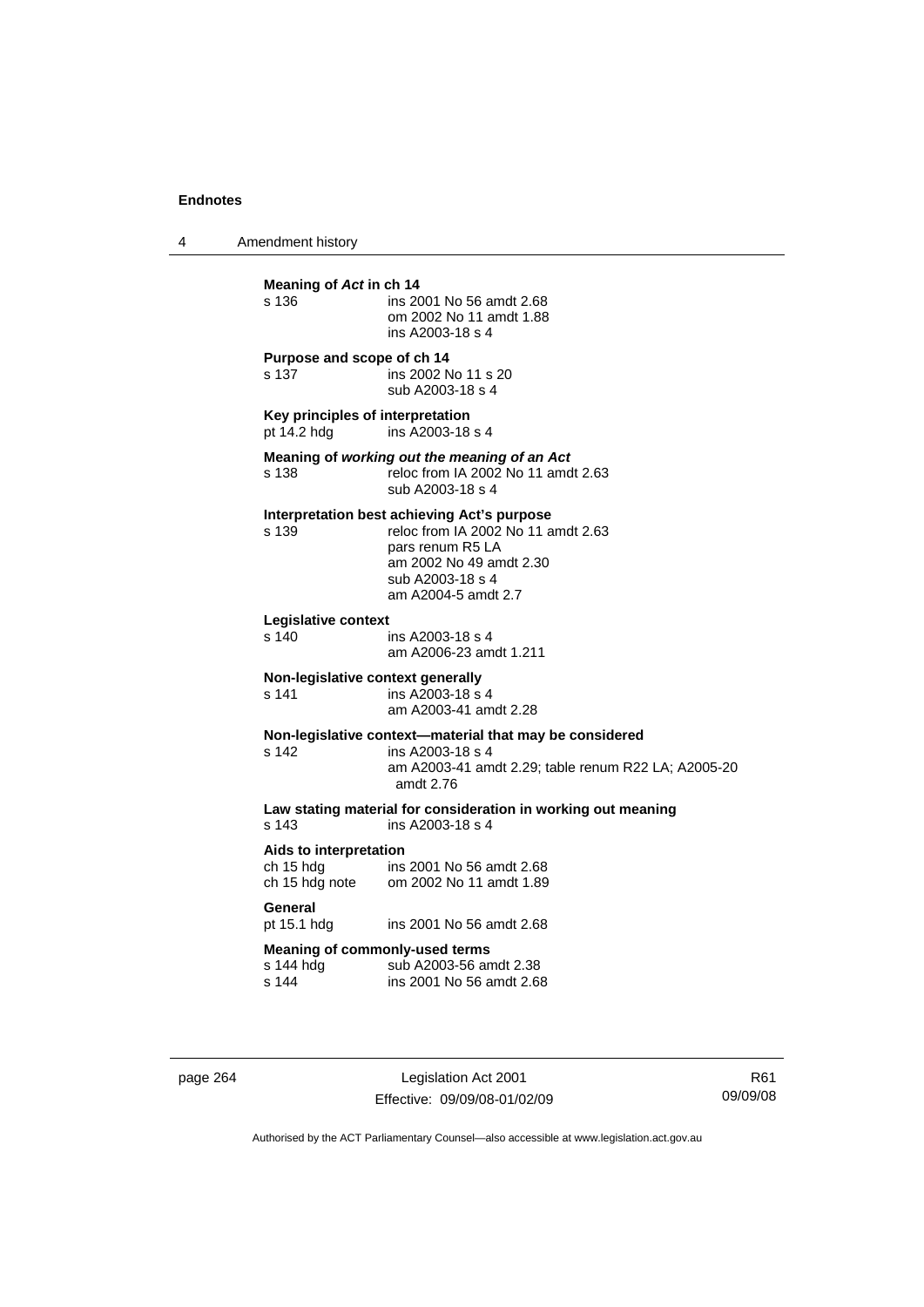Amendment history 4 **Gender and number**  ins 2001 No 56 amdt 2.68 am 2002 No 11 amdt 1.90 **Meaning of** *may* **and** *must* s 146 ins 2001 No 56 amdt 2.68 am 2002 No 11 amdt 1.91, amdt 1.92; 2002 No 30 amdt 2.6; A2003-56 amdt 2.39; A2005-20 amdt 2.77 **Changes of drafting practice not to affect meaning**  s 147 ins 2001 No 56 amdt 2.68 am 2002 No 11 amdt 1.93 **Terms used in instruments have same meanings as in authorising laws**  s 148 ins 2001 No 56 amdt 2.68 am 2002 No 11 amdt 1.94; A2003-56 amdt 2.40 **Age in years**  ins 2001 No 56 amdt 2.68 am 2002 No 11 amdt 1.95 **Measurement of distance**  s 150 ins 2001 No 56 amdt 2.68 am 2002 No 11 amdt 1.96 **Working out periods of time generally**  s 151 ins 2002 No 11 s 21 am 2002 No 49 amdt 2.31; A2003-56 amdt 2.41 sub A2005-62 amdt 2.14 am A2006-42 amdt 2.9, amdt 2.10; ss renum R47 LA (10)-(12) exp 11 January 2007 (s 151 (12)) **Periods of time ending on non-working days**  s 151A ins A2005-62 amdt 2.14 am A2006-42 amdt 2.11 (5)-(7) exp 11 January 2007 (s 151A (7)) **Doing things for which no time is fixed**<br>s 151B ins A2005-62 amdt 2. ins A2005-62 amdt 2.14 **Power to extend time**  s 151C ins A2005-62 amdt 2.14 **Continuing effect of obligations**<br> **s** 152 **ins 2002 No 11** ins 2002 No 11 s 21 sub 2002 No 49 amdt 2.32 **Definitions**  ins 2001 No 56 amdt 2.68

R61 09/09/08

Legislation Act 2001 Effective: 09/09/08-01/02/09 page 265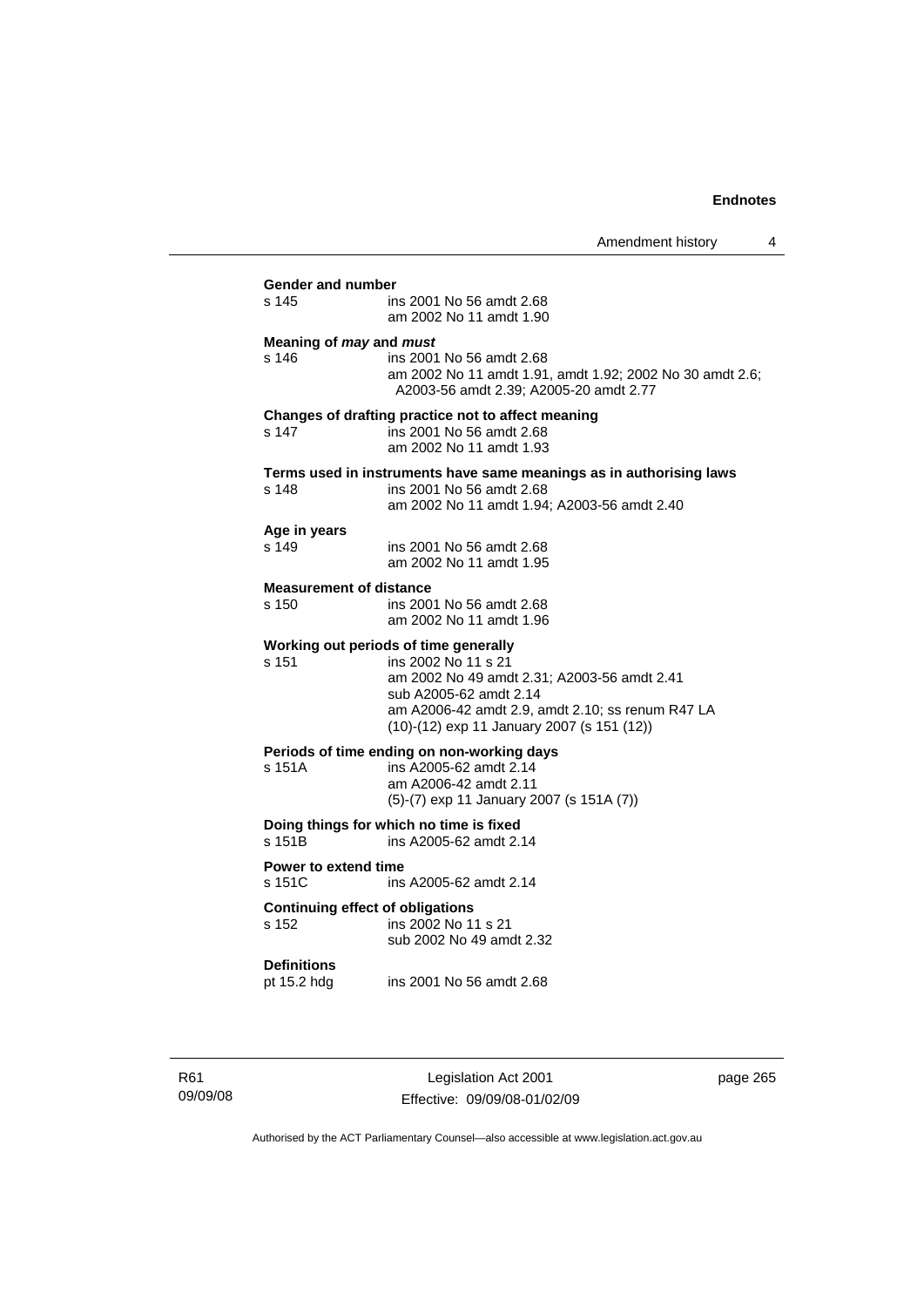| 4 | Amendment history                                                                                                                                                                                                                         |
|---|-------------------------------------------------------------------------------------------------------------------------------------------------------------------------------------------------------------------------------------------|
|   | Definitions apply subject to contrary intention<br>s 155<br>ins 2001 No 56 amdt 2.68<br>am 2002 No 11 amdt 1.97, amdt 1.98                                                                                                                |
|   | Application of definitions in dictionaries and sections<br>ins 2001 No 56 amdt 2.68<br>s 156<br>am A2003-56 amdt 2.42; A2005-20 amdts 2.78-2.80                                                                                           |
|   | Defined terms-other parts of speech and grammatical forms<br>ins 2001 No 56 amdt 2.68<br>s 157<br>sub 2002 No 11 amdt 1.99<br>am A2003-56 amdt 2.43                                                                                       |
|   | References to various entities and things<br>ins 2001 No 56 amdt 2.68<br>pt 15.3 hdg                                                                                                                                                      |
|   | References to people generally<br>s 160<br>ins 2001 No 56 amdt 2.68<br>am 2002 No 11 amdt 1.100, amdt 1.101                                                                                                                               |
|   | <b>Corporations liable to offences</b><br>$s$ 161<br>ins 2001 No 56 amdt 2.68<br>am 2002 No 11 amdt 1.102; 2002 No 51 amdt 1.23; 2002<br>No 49 amdt 2.33                                                                                  |
|   | References to a Minister or the Minister<br>s 162<br>ins 2001 No 56 amdt 2.68                                                                                                                                                             |
|   | References to a chief executive or the chief executive<br>s 163<br>ins 2001 No 56 amdt 2.68<br>am A2005-44 amdt 1.5                                                                                                                       |
|   | <b>References to Australian Standards etc.</b><br>s 164<br>ins 2001 No 56 amdt 2.68<br>sub A2003-56 amdt 2.44                                                                                                                             |
|   | References to Assembly committees that no longer exist<br>ins 2001 No 56 amdt 2.68<br>s 165                                                                                                                                               |
|   | References to person with interest in land include personal<br>representative etc<br>s 168<br>ins 2001 No 56 amdt 2.68<br>am 2002 No 11 amdt 1.103                                                                                        |
|   | References to domestic partner and domestic partnership<br>s 169<br>ins A2003-14 s 4<br>am A2006-22 amdt 1.72, amdt 1.73 (A2006-22 rep before<br>commenced by disallowance (see Cwlth Gaz 2006 No S93));<br>A2008-14 amdt 1.42, amdt 1.43 |
|   | References to transgender people<br>s 169A<br>ins A2003-14 s 4                                                                                                                                                                            |
|   |                                                                                                                                                                                                                                           |

page 266 Legislation Act 2001 Effective: 09/09/08-01/02/09

R61 09/09/08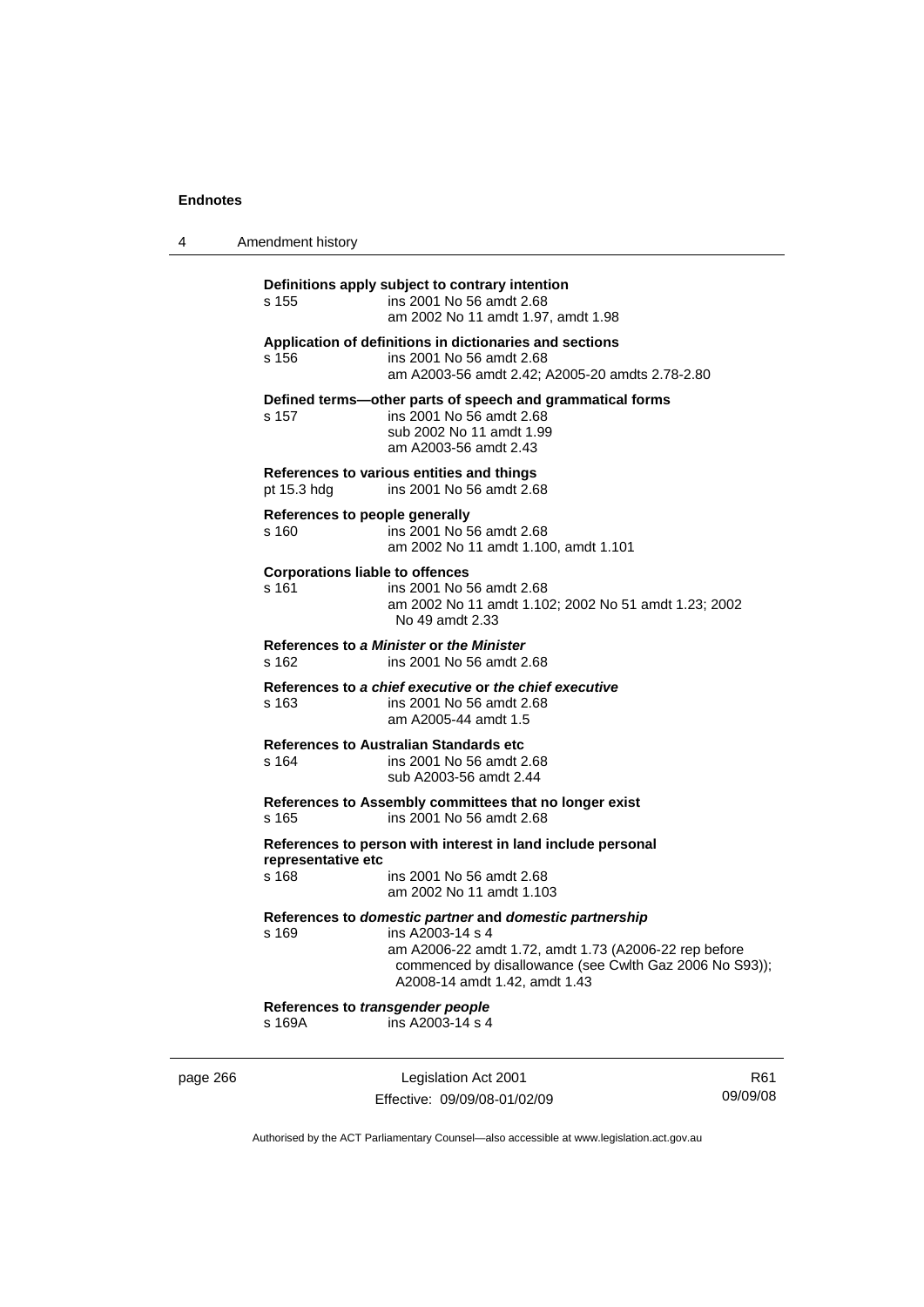**References to** *intersex people*  s 169B ins A2003-14 s 4 **Preservation of certain common law privileges**  pt 15.4 hdg ins 2002 No 11 s 22 **Privileges against selfincrimination and exposure to civil penalty**  s 170 ins 2002 No 11 s 22 **Client legal privilege**  s 171 ins 2002 No 11 s 22 **Courts, tribunals and other decision-makers**  ins 2001 No 56 amdt 2.68 **Meaning of** *law* **in ch 16**  s 175 ins 2001 No 56 amdt 2.68 am A2005-20 amdt 2.81 **Jurisdiction of courts and tribunals**  s 176 ins 2001 No 56 amdt 2.68 am 2002 No 11 amdt 1.104 **Recovery of amounts owing under laws**  s 177 ins 2001 No 56 amdt 2.68 am 2002 No 11 amdt 1.105 sub A2008-37 amdt 1.296 **Power to decide includes power to take evidence etc**  s 178 hdg am A2003-41 amdt 2.30 s 178 ins 2001 No 56 amdt 2.68 am 2002 No 11 amdt 1.106, amdt 1.107; A2003-41 amdt 2.31 sub A2005-53 amdt 1.92 **Content of statements of reasons for decisions**  s 179 ins 2001 No 56 amdt 2.68 am 2002 No 11 amdt 1.108; A2003-56 amdt 2.45 **Power to make decision includes power to reverse or change**  s 180 ins 2001 No 56 amdt 2.68 am 2002 No 11 amdt 1.109 **Entities and positions**  ch 17 hdg ins 2001 No 56 amdt 2.68 **Meaning of** *law* **in ch 17**<br>s 182 (prev s 182 (prev s 185) ins 2001 No 56 amdt 2.68 renum 2002 No 11 amdt 1.110 sub A2003-56 amdt 2.46 am A2005-20 amdt 2.81

R61 09/09/08

Legislation Act 2001 Effective: 09/09/08-01/02/09 page 267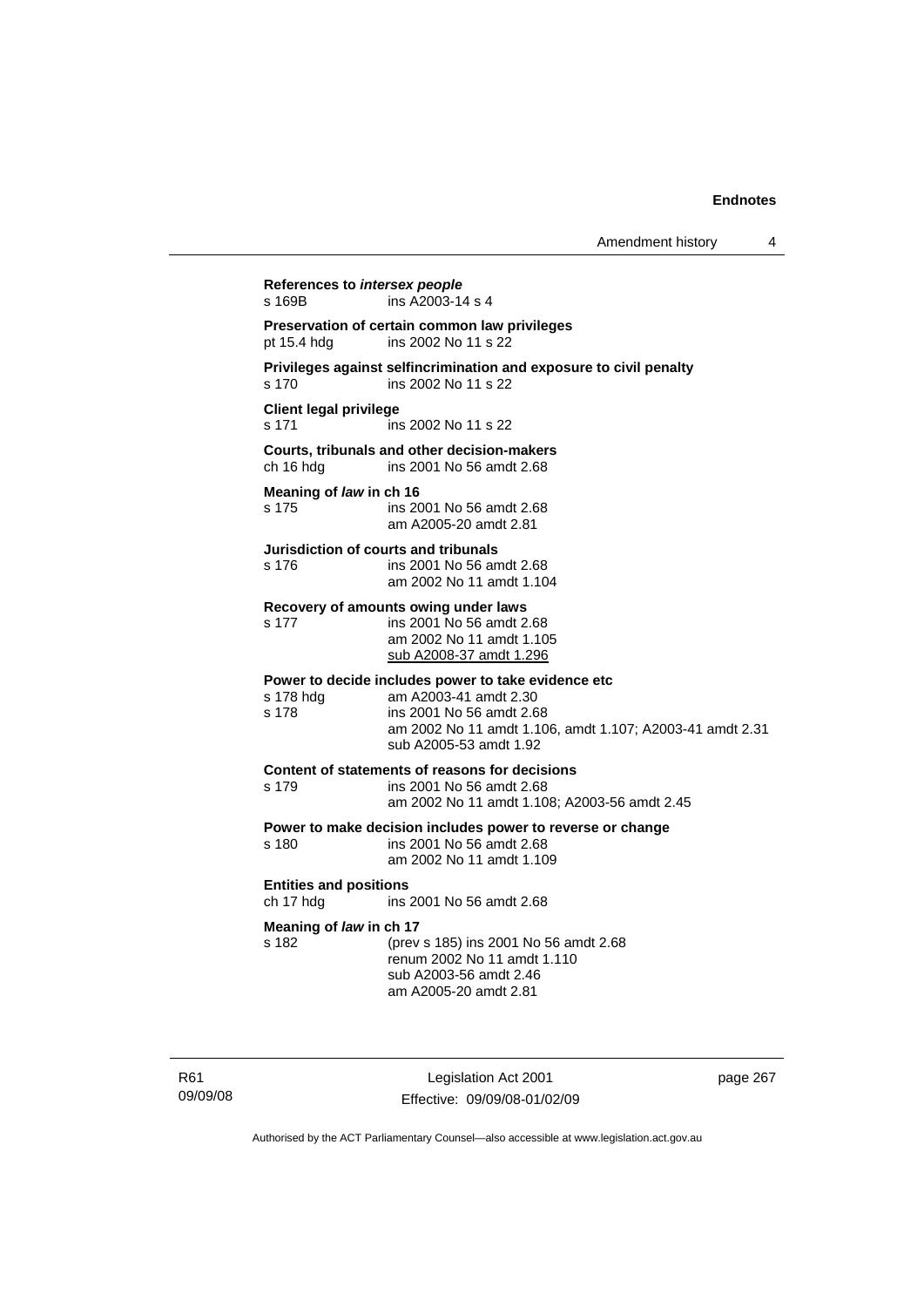4 Amendment history

| s 183                                 | Change of name of entity<br>(prev s 187) ins 2001 No 56 amdt 2.68<br>renum 2002 No 11 amdt 1.112<br>am A2003-56 amdt 2.47<br>sub A2005-20 amdt 2.83                                             |
|---------------------------------------|-------------------------------------------------------------------------------------------------------------------------------------------------------------------------------------------------|
| s 184                                 | Change in constitution of entity<br>(prev s 188) ins 2001 No 56 amdt 2.68<br>renum 2002 No 11 amdt 1.112                                                                                        |
| <b>References to entity</b><br>s 184A | ins A2005-20 amdt 2.84                                                                                                                                                                          |
| s 185                                 | References to occupant of position<br>orig s 185 renum as s 182<br>(prev s 189) ins 2001 No 56 amdt 2.68<br>renum 2002 No 11 amdt 1.112<br>am A2003-56 amdt 2.48; A2005-20 amdt 2.85, amdt 2.86 |
| Change of name of position<br>s 186   | (orig s 186) ins 2001 No 56 amdt 2.68<br>om 2002 No 11 amdt 1.111<br>(prev s 190) ins 2001 No 56 amdt 2.68<br>renum 2002 No 11 amdt 1.112<br>am A2003-56 amdt 2.49<br>sub A2005-20 amdt 2.87    |
| Chair and deputy chair etc<br>s 187   | orig s 187 renum as s 183<br>(prev s 191) ins 2001 No 56 amdt 2.68<br>renum 2002 No 11 amdt 1.112<br>sub A2005-20 amdt 2.88                                                                     |
| <b>Offences</b><br>ch 18 hdg          | orig ch 18 hdg renum as ch 19 hdg<br>ins 2002 No 11 s 23                                                                                                                                        |
| <b>Introductory</b><br>pt 18.1 hdg    | renum as pt 19.1 hdg                                                                                                                                                                            |
| <b>Functions</b><br>pt 18.2 hdg       | renum as pt 19.2 hdg                                                                                                                                                                            |
| <b>Appointments</b><br>pt 18.3 hdg    | renum as pt 19.3 hdg                                                                                                                                                                            |
| div 18.3.1 hdg                        | Appointments—other than acting appointments<br>renum as div 19.3.1.hdg                                                                                                                          |
|                                       | <b>Acting appointments</b>                                                                                                                                                                      |

page 268 Legislation Act 2001 Effective: 09/09/08-01/02/09

R61 09/09/08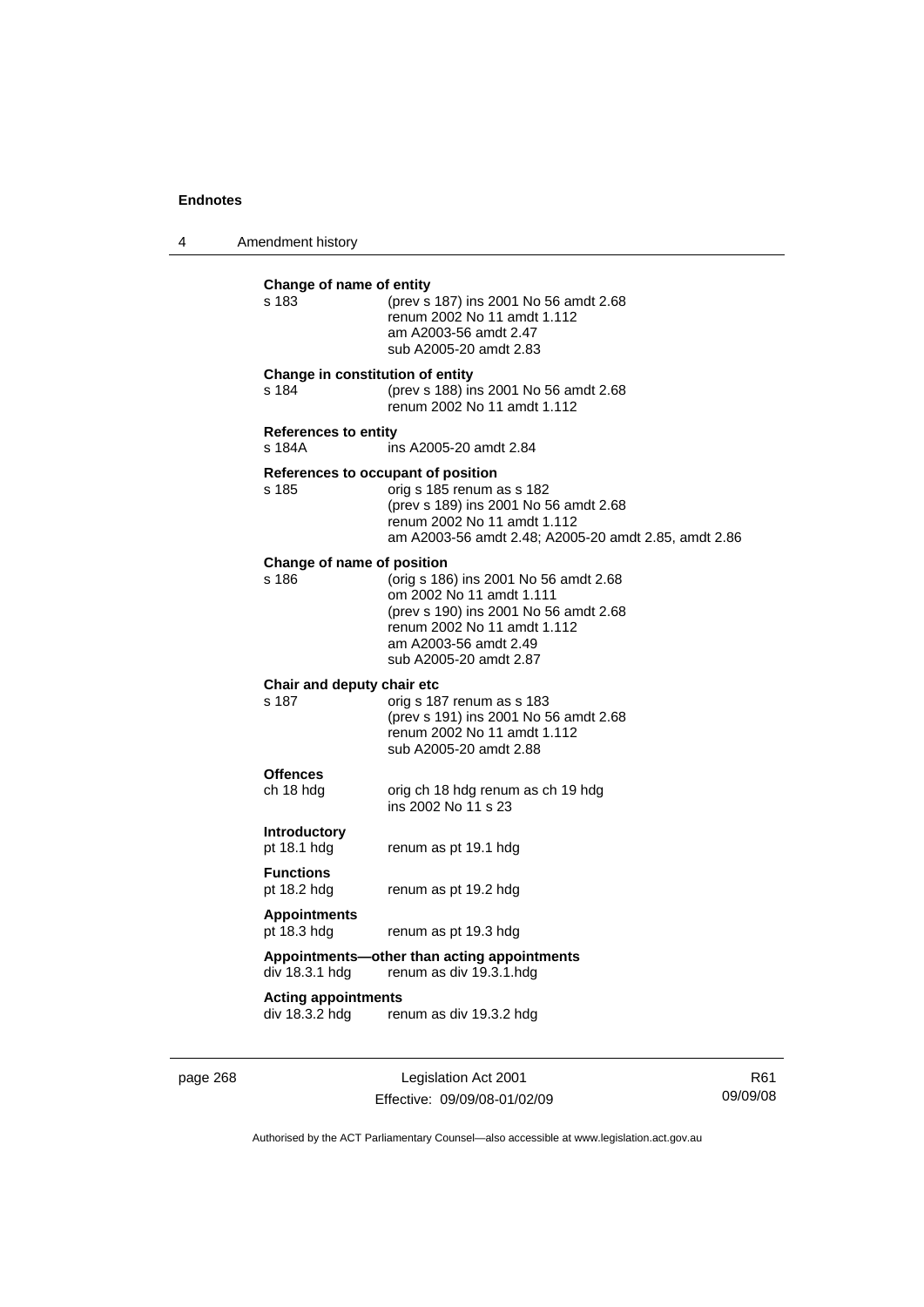# **Delegations**

renum as pt 19.4 hdg

#### **Service of documents**

pt 18.5 hdg renum as pt 19.5 hdg

#### **Other matters**

pt 18.6 hdg renum as pt 19.7 hdg

#### **Meaning of** *ACT law* **in ch 18**

s 188 orig s 188 renum as s 184 ins 2002 No 11 s 23 sub A2005-20 amdt 2.89

# **Reference to offence includes reference to related ancillary offences**

orig s 189 renum as s 185 ins 2002 No 11 s 23 am 2002 No 51 amdt 1.24, amdt 1.25; A2005-20 amdt 2.90, amdt 2.91; A2005-53 amdt 1.93

# **Indictable and summary offences**

orig s 190 renum as s 186 ins 2002 No 11 s 23 am A2003-56 amdt 2.50; ss renum R21 LA (see A2003-56 amdt 2.51); A2005-20 amdt 2.92; A2008-44 amdt 1.62

#### **Offences against 2 or more laws**

s 191 orig s 191 renum as s 187 ins 2002 No 11 s 23 am A2005-20 amdts 2.93-2.96

#### **When must prosecutions begin?**

s 192 ins 2002 No 11 s 23 am 2002 No 51 amdt 1.26; A2004-32 s 90; A2005-5 s 27; A2005-20 amdt 2.97; A2005-53 amdt 1.94; A2005-62 amdt 2.15, amdt 2.16; A2007-16 amdt 2.1, amdt 2.2

# **Continuing offences**

ins 2002 No 11 s 23 am A2005-20 amdt 2.98

#### **Administrative and machinery provisions**

ch 19 hdg (prev ch 12 hdg) renum as ch 19 hdg and then ch 20 hdg (prev ch 18 hdg) ins 2001 No 56 amdt 2.68 renum as ch 19 hdg 2002 No 11 s 24

### **Introductory**

pt 19.1 hdg (prev pt 18.1 hdg) ins 2001 No 56 amdt 2.68 renum 2002 No 11 s 24

R61 09/09/08

Legislation Act 2001 Effective: 09/09/08-01/02/09 page 269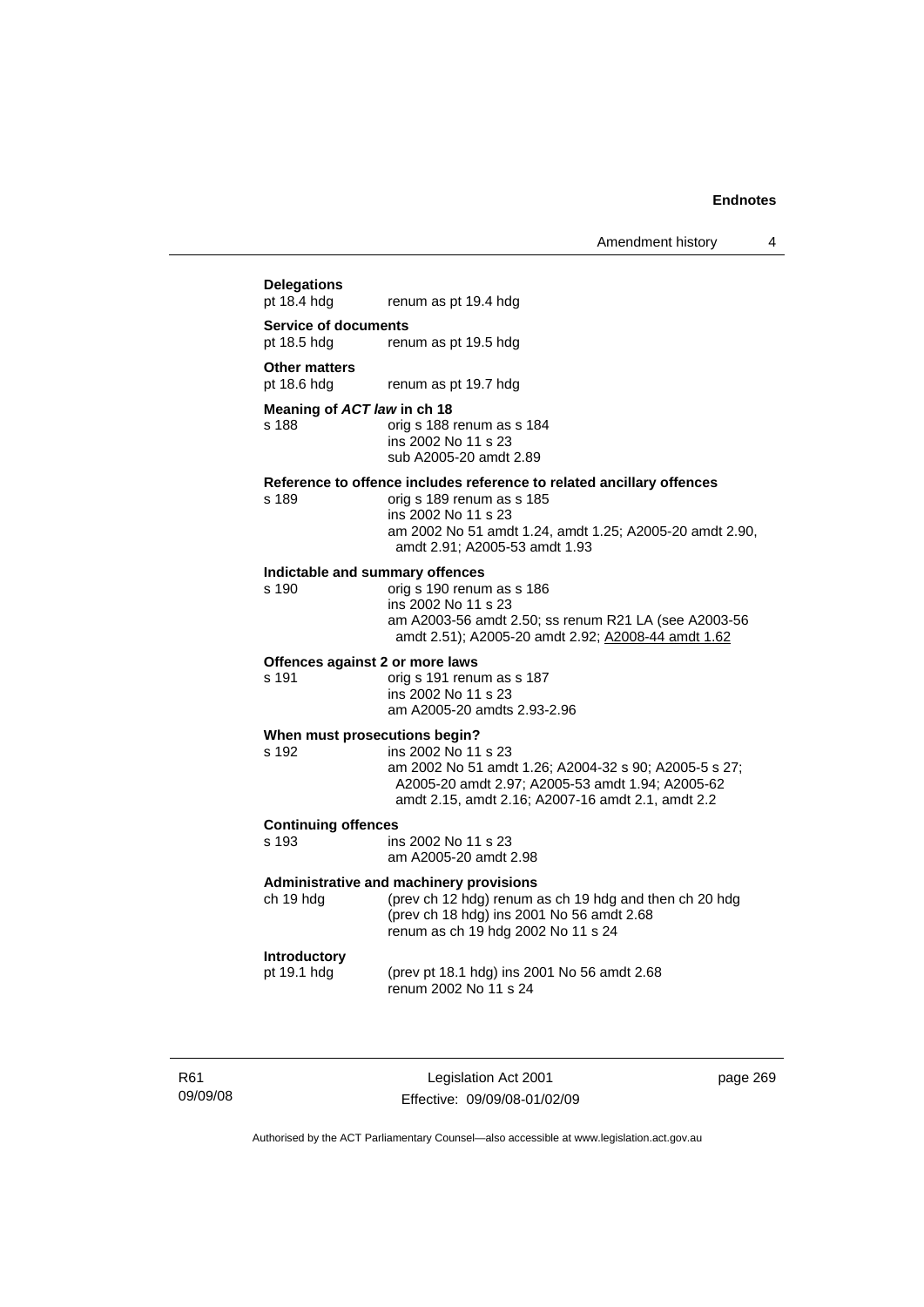| 4 | Amendment history                                         |                                                                                                                                                                                             |
|---|-----------------------------------------------------------|---------------------------------------------------------------------------------------------------------------------------------------------------------------------------------------------|
|   | Meaning of law in ch 19<br>s 195                          | ins 2001 No 56 amdt 2.68<br>am A2005-20 amdt 2.99                                                                                                                                           |
|   | <b>Functions</b><br>pt 19.2 hdg                           | (prev pt 18.2 hdg) ins 2001 No 56 amdt 2.68<br>renum 2002 No 11 s 24                                                                                                                        |
|   | s 196                                                     | Provision giving function gives power to exercise function<br>ins 2001 No 56 amdt 2.68                                                                                                      |
|   | s 197                                                     | Statutory functions may be exercised from time to time<br>ins 2001 No 56 amdt 2.68<br>am 2002 No 11 amdt 1.113, amdt 1.114; A2005-20<br>amdt 2.100                                          |
|   | <b>Functions of bodies</b><br>s 199                       | ins 2001 No 56 amdt 2.68<br>am 2002 No 11 amdt 1.115, amdt 1.116; ss renum R5 LA<br>(see 2002 No 11 amdt 1.117); A2003-41 amdt 2.32,<br>amdt 2.33; ss renum R20 LA (see A2003-41 amdt 2.34) |
|   | s 200                                                     | <b>Functions of occupants of positions</b><br>ins 2001 No 56 amdt 2.68                                                                                                                      |
|   | <b>Appointments</b><br>pt 19.3 hdg                        | (prev pt 18.3 hdg) ins 2001 No 56 amdt 2.68<br>renum 2002 No 11 s 24                                                                                                                        |
|   | Appointments-general<br>div 19.3.1 hdg<br>div 19.3.1 note | (prev div 18.3.1 hdg) ins 2001 No 56 amdt 2.68<br>renum 2002 No 11 s 24<br>sub A2003-56 amdt 2.52<br>ins 2002 No 11 amdt 1.118                                                              |
|   | <b>Application of div 19.3.1</b><br>s 205                 | ins 2001 No 56 amdt 2.68<br>am 2002 No 11 amdt 1.119, amdt 1.120                                                                                                                            |
|   | s 206                                                     | Appointments must be in writing etc<br>ins 2001 No 56 amdt 2.68<br>sub 2002 No 11 s 25                                                                                                      |
|   | s 207                                                     | Appointment may be by name or position<br>ins 2001 No 56 amdt 2.68                                                                                                                          |
|   | s 208                                                     | Power of appointment includes power to suspend etc<br>ins 2001 No 56 amdt 2.68<br>am A2005-20 amdt 2.101                                                                                    |
|   | s 209                                                     | Power of appointment includes power to make acting appointment<br>ins 2001 No 56 amdt 2.68                                                                                                  |
|   |                                                           |                                                                                                                                                                                             |

page 270 Legislation Act 2001 Effective: 09/09/08-01/02/09

R61 09/09/08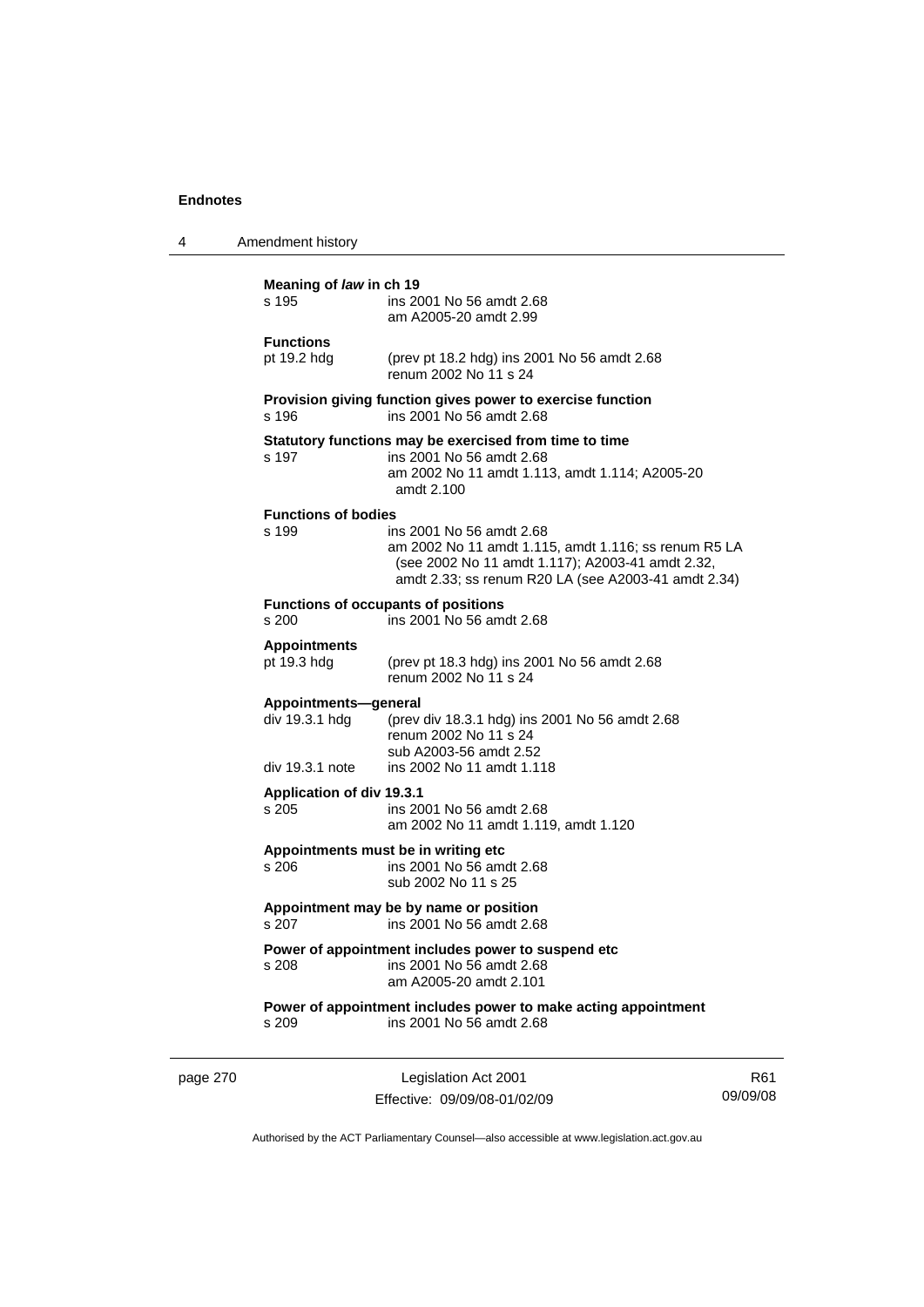**Resignation of appointment**  s 210 ins 2001 No 56 amdt 2.68 **Appointment not affected by appointer changes**  s 211 ins 2001 No 56 amdt 2.68 **Appointment not affected by defect etc**  s 212 ins 2001 No 56 amdt 2.68 **Acting appointments**  div 19.3.2 hdg (prev div 18.3.2 hdg) ins 2001 No 56 amdt 2.68 renum 2002 No 11 s 24 **Application of div 19.3.2**  s 215 ins 2001 No 56 amdt 2.68 am 2002 No 11 amdt 1.121, amdt 1.122 **Acting appointments must be in writing etc**  s 216 ins 2001 No 56 amdt 2.68 sub 2002 No 11 s 26 **Acting appointment may be made by name or position**  s 217 ins 2001 No 56 amdt 2.68 **Instrument may provide when acting appointment has effect etc**  s 218 ins 2001 No 56 amdt 2.68 **Appointer may decide terms of acting appointment etc**  s 219 ins 2001 No 56 amdt 2.68 am 2002 No 11 amdt 1.123 **Appointee may exercise functions under acting appointment etc**  s 220 ins 2001 No 56 amdt 2.68 **How long does an acting appointment operate?**  s 221 ins 2001 No 56 amdt 2.68 am 2002 No 11 amdt 1.124 **Resignation of acting appointment**  s 222 ins 2001 No 56 amdt 2.68 **Effect of acting appointment on substantive appointment etc**  s 223 ins 2001 No 56 amdt 2.68 **Acting appointment not affected by appointer changes**  s 224 ins 2001 No 56 amdt 2.68 **Acting appointment not affected by defect etc**  s 225 ins 2001 No 56 amdt 2.68 **Standing acting arrangements**  div 19.3.2A hdg ins A2003-41 amdt 2.35

R61 09/09/08

Legislation Act 2001 Effective: 09/09/08-01/02/09 page 271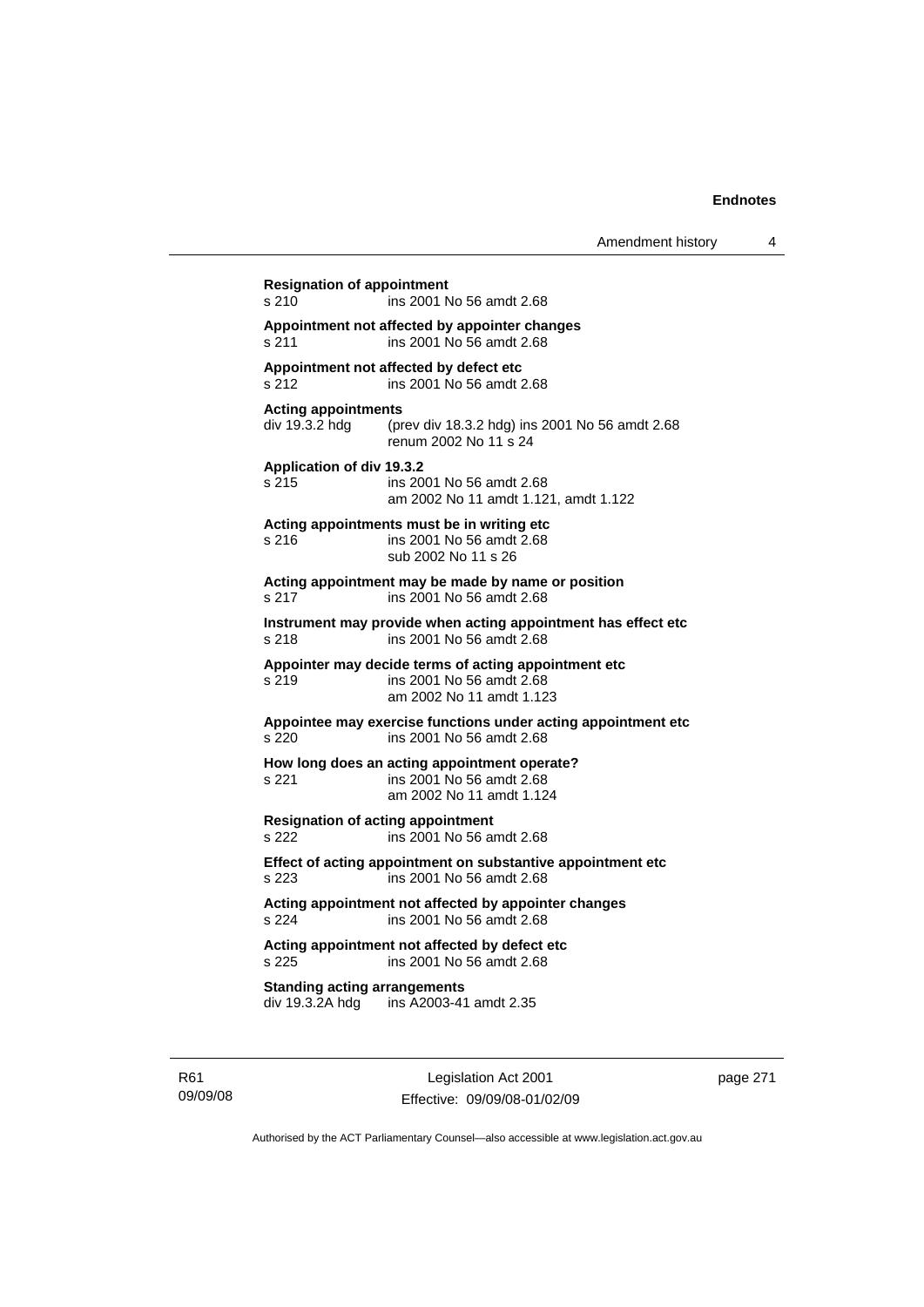| 4 | Amendment history |
|---|-------------------|
|---|-------------------|

|                                  | ins A2003-41 amdt 2.35                                                                                    |
|----------------------------------|-----------------------------------------------------------------------------------------------------------|
| etc                              | Person acting under standing acting arrangement may exercise functions                                    |
| s 225B hdg                       | sub A2005-20 amdt 2.102                                                                                   |
| s 225B                           | ins A2003-41 amdt 2.35                                                                                    |
|                                  | Appointments-Assembly consultation                                                                        |
| div 19.3.3 hdg                   | ins 2002 No 11 s 27                                                                                       |
|                                  | Meaning of statutory position in div 19.3.3                                                               |
| s 226                            | ins 2002 No 11 s 27                                                                                       |
| Application of div 19.3.3        |                                                                                                           |
| s 227                            | ins 2002 No 11 s 27                                                                                       |
|                                  | am 2002 No 49 amdt 2.34; A2004-28 amdt 3.32<br>(3), (4) exp 22 December 2004 (s 227 (4) and see A2004-28, |
|                                  | s 211 (1) and NI2004-486)                                                                                 |
|                                  | am A2007-3 amdt 2.1                                                                                       |
|                                  | <b>Consultation with appropriate Assembly committee</b>                                                   |
| s 228                            | ins 2002 No 11 s 27                                                                                       |
|                                  | Appointment is disallowable instrument                                                                    |
| s 229 hda                        | sub 2002 No 49 amdt 2.35                                                                                  |
| s 229                            | ins 2002 No 11 s 27                                                                                       |
| <b>Delegations</b>               |                                                                                                           |
| pt 19.4 hdg                      | (prev pt 18.4 hdg) ins 2001 No 56 amdt 2.68<br>renum 2002 No 11 s 24                                      |
| Application of pt 19.4 generally |                                                                                                           |
| s 230                            | ins 2001 No 56 amdt 2.68                                                                                  |
|                                  | am 2002 No 11 amdt 1.125; A2005-20 amdt 2.103,                                                            |
|                                  | amdt 2.104                                                                                                |
|                                  | Application of pt 19.4 to subdelegations                                                                  |
| s 231                            | ins 2001 No 56 amdt 2.68                                                                                  |
|                                  | am 2002 No 11 amdt 1.126; A2003-56 amdt 2.53, amdt 2.54                                                   |
|                                  | Delegation must be in writing etc                                                                         |
| s 232                            | ins 2001 No 56 amdt 2.68                                                                                  |
|                                  | Delegation may be made by name or position                                                                |
| s 233                            | ins 2001 No 56 amdt 2.68                                                                                  |
|                                  | Instrument may provide when delegation has effect etc                                                     |
| s 234                            | ins 2001 No 56 amdt 2.68<br>am A2003-41 amdt 2.36                                                         |
|                                  |                                                                                                           |
| s 235                            | Delegation may be made to 2 or more delegates<br>ins 2001 No 56 amdt 2.68                                 |

page 272 Legislation Act 2001 Effective: 09/09/08-01/02/09

R61 09/09/08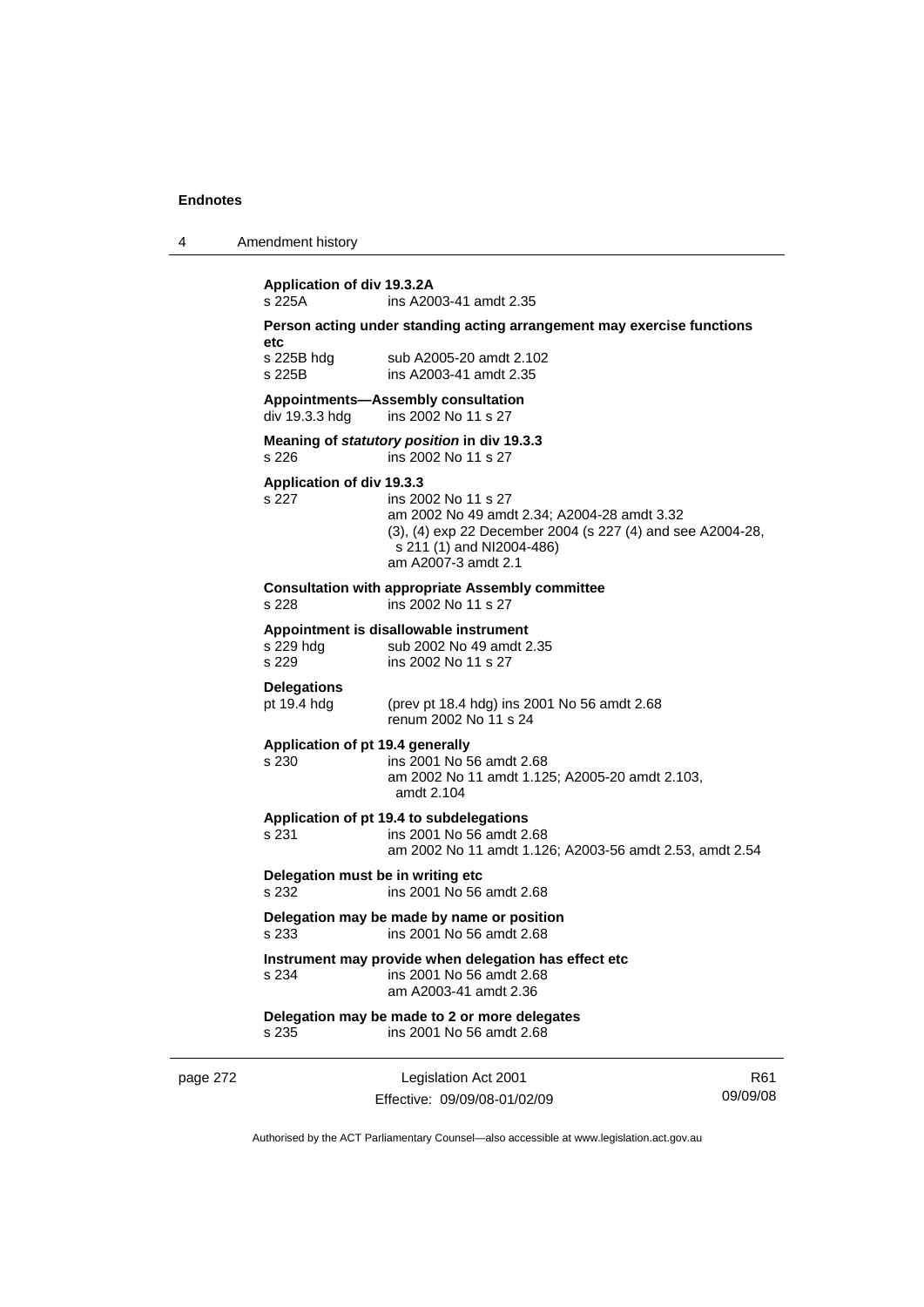Amendment history 4 **Power to delegate may not be delegated**  s 236 ins 2001 No 56 amdt 2.68 am 2002 No 11 amdt 1.127 sub A2003-56 amdt 2.55 **Delegation may be amended or revoked**  s 237 ins 2001 No 56 amdt 2.68 am A2005-20 amdt 2.105 **Appointer responsible for delegated function**  s 238 ins 2001 No 56 amdt 2.68 **Exercise of delegation by delegate**  s 239 ins 2001 No 56 amdt 2.68 am 2002 No 49 amdt 2.36, amdt 2.37; A2003-56 amdt 2.56 **Appointer may exercise delegated function**  s 240 ins 2001 No 56 amdt 2.68 **Delegation not affected by appointer changes**  s 241 ins 2001 No 56 amdt 2.68 **Delegation not affected by defect etc**  s 242 ins 2001 No 56 amdt 2.68 **Service of documents**<br>pt 19.5 hdg (pre (prev pt 18.5 hdg) ins 2001 No 56 amdt  $2.68$ renum 2002 No 11 s 24 **Application of pt 19.5**  s 245 ins 2001 No 56 amdt 2.68 **Definitions for pt 19.5**  ins 2001 No 56 amdt 2.68 def *home address* am 2002 No 30 amdt 2.7 **Service of documents on individuals**<br>s 247 **ins 2001** No 56 among ins 2001 No 56 amdt 2.68 am 2002 No 49 amdt 2.38, amdt 2.39 **Service of documents on corporations**  s 248 ins 2001 No 56 amdt 2.68 am 2002 No 49 amdt 2.40, amdt 2.41 **Service of documents on agencies**  s 249 ins 2001 No 56 amdt 2.68 **When document taken to be served**  s 250 hdg sub A2005-20 amdt 2.106 s 250 ins 2001 No 56 amdt 2.68 am 2002 No 11 amdt 1.128

R61 09/09/08

Legislation Act 2001 Effective: 09/09/08-01/02/09 page 273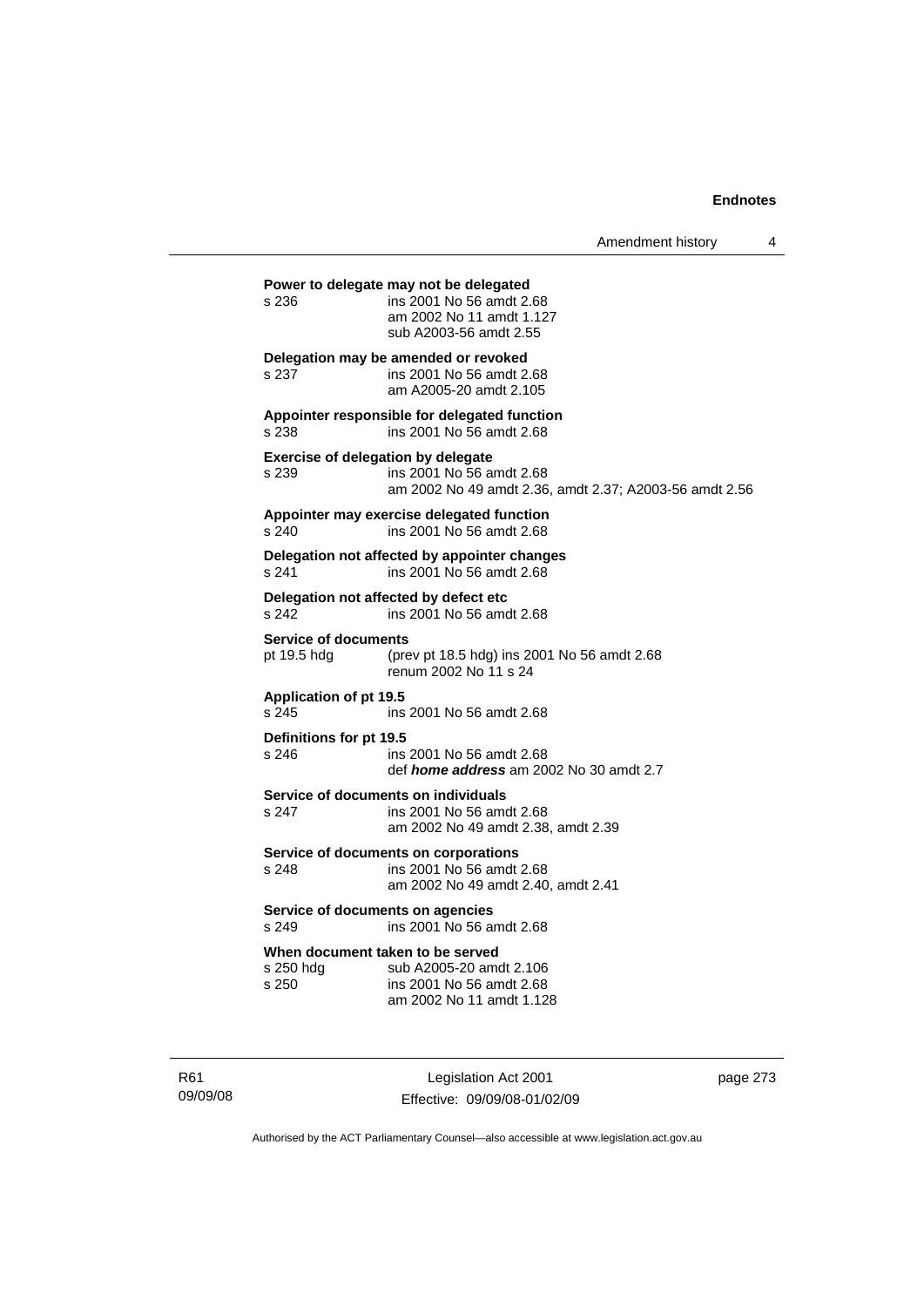| 4 | Amendment history                                  |                                                                                                                                                                                  |
|---|----------------------------------------------------|----------------------------------------------------------------------------------------------------------------------------------------------------------------------------------|
|   | Other laws not affected etc<br>s 251               | ins 2001 No 56 amdt 2.68<br>am 2002 No 11 amdt 1.129                                                                                                                             |
|   | s 252                                              | Powers of courts and tribunals not affected<br>ins 2001 No 56 amdt 2.68                                                                                                          |
|   | pt 19.6 hdg                                        | <b>Functions of Executive and Ministers</b><br>ins 2002 No 11 s 29                                                                                                               |
|   | <b>Exercise of functions of Executive</b><br>s 253 | ins 2002 No 11 s 29<br>am A2003-41 amdt 2.37; A2005-62 amdt 2.17                                                                                                                 |
|   | s 254                                              | <b>Administration of matters not allocated</b><br>ins 2002 No 11 s 29                                                                                                            |
|   | <b>Delegation by Minister</b><br>s 254A            | ins 2002 No 11 s 29                                                                                                                                                              |
|   | <b>Other matters</b><br>pt 19.7 hdg                | (prev pt 18.6 hdg) ins 2001 No 56 amdt 2.68<br>sub 2002 No 11 s 28                                                                                                               |
|   | <b>Forms</b><br>s 255                              | ins 2001 No 56 amdt 2.68<br>am 2002 No 11 amdt 1.130, amdt 1.131; 2002 No 49<br>amdt 2.42; A2003-41 amdt 2.38; A2005-20 amdt 2.107,<br>amdt 2.108; A2006-42 amdt 2.12, amdt 2.19 |
|   | s 256                                              | Production of records kept in computers etc<br>ins 2001 No 56 amdt 2.68<br>am A2005-20 amdt 2.109                                                                                |
|   | s 260                                              | Delegation by parliamentary counsel<br>(prev s 119) renum 2001 No 56 amdt 2.67<br>om 2002 No 11 amdt 1.132                                                                       |
|   | s 261                                              | <b>References to Administration Act 1989 etc</b><br>(prev s 120) renum 2001 No 56 amdt 2.67<br>om 2002 No 11 amdt 1.132                                                          |
|   | <b>Regulation-making power</b><br>s 262            | (prev s 121) renum as s 262 and then s 302                                                                                                                                       |
|   | <b>Application of s 28</b><br>s 263                | (prev s 122) renum 2001 No 56 amdt 2.67<br>exp 12 March 2002 (s 263 (2))                                                                                                         |
|   | Application of s 47 (2) to (6)<br>s 264            | (prev s 122A) renum as s 264 and then s 304                                                                                                                                      |
|   |                                                    |                                                                                                                                                                                  |

page 274 Legislation Act 2001 Effective: 09/09/08-01/02/09

R61 09/09/08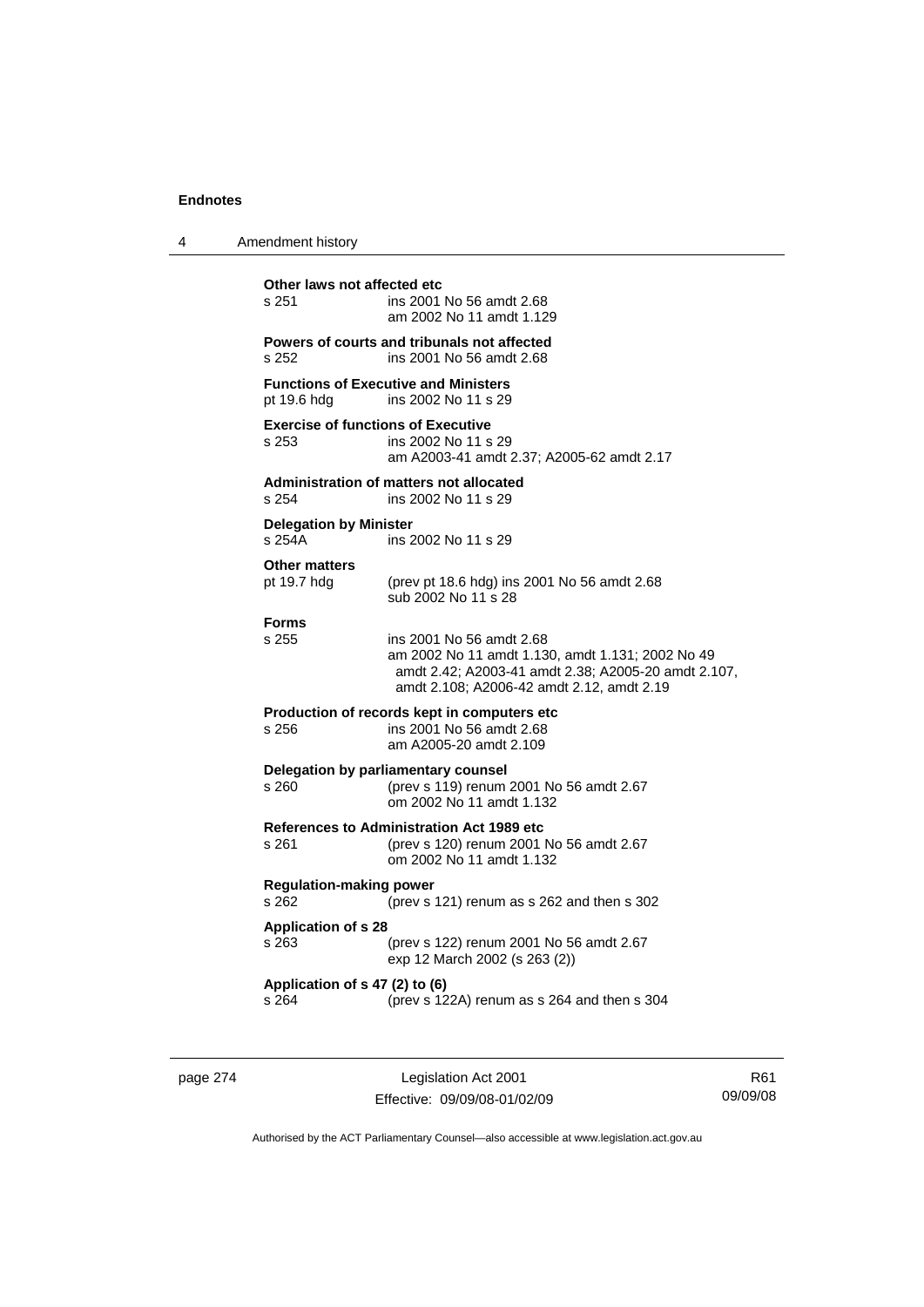**Application of s 61 and s 62**  s 265 (prev s 123) renum as s 265 and then s 305 **Application of s 69**  s 266 (prev s 124) renum 2001 No 56 amdt 2.67 exp 12 March 2002 (s 266 (2)) **Transitional regulations**  s 267 (prev s 125) renum as s 267 and then s 306 **Modification of ch 20's operation**  s 268 (prev s 126) renum as s 268 and then s 307 **Status of certain instruments as disallowable instruments**  s 269 (prev s 127) renum as s 269 and then s 308 **Status of certain instruments as notifiable instruments**  s 270 (prev s 128) renum as s 270 and then s 309 **Compliance with authorisation or requirement to do something by notice in gazette**  s 271 (prev s 129) renum as s 271 and then s 310 **Commencement of Acts that refer to notification or notice in the gazette**  s 271B renum as s 311 **Commencement of registrable instruments that refer to notification or notice in the gazette**  s 271C renum as s 312 **Status of republications under Legislation (Republication) Act 1996**  s 272 (prev s 130) renum as s 272 and then s 313 **Transitional provisions about penalties** s 273 renum as s 314 **Status of certain determinations**  s 274 renum as s 315 **Miscellaneous**  ch 20 hdg (prev ch 13 hdg) renum as ch 20 hdg and then ch 21 hdg (prev ch 12 hdg) renum as ch 19 hdg 2001 No 56 amdt 2.66 renum as ch 20 hdg 2002 No 11 s 24 **Delegation by parliamentary counsel**  s 300 ins 2002 No 11 amdt 1.132 am A2004-60 amdt 1.175 **References to Administration Act 1989 etc**  ins 2002 No 11 amdt 1.132

R61 09/09/08

Legislation Act 2001 Effective: 09/09/08-01/02/09 page 275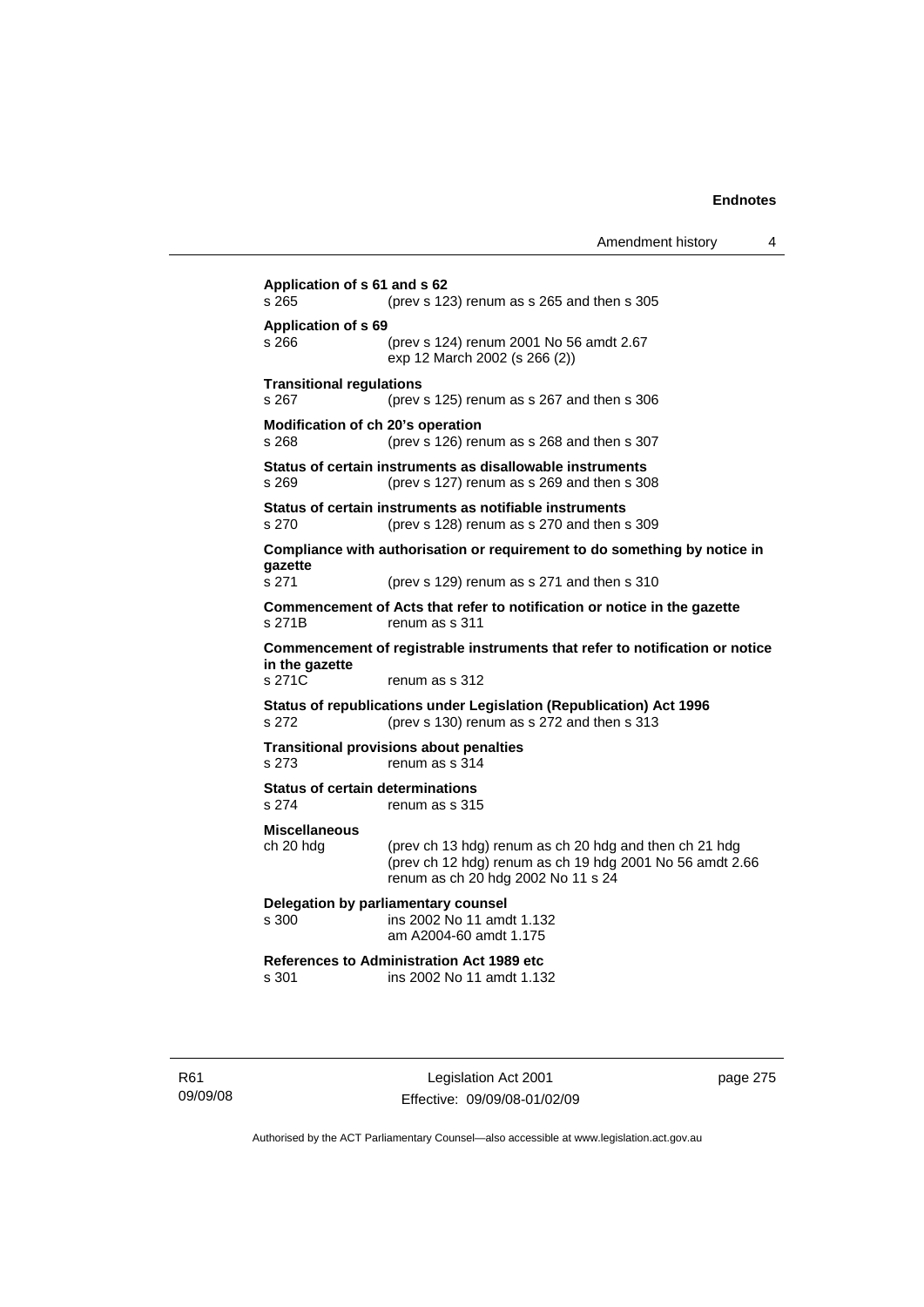4 Amendment history

|          | <b>Regulation-making power</b>                          |                                                                                                                                                                                                                                                                                              |     |
|----------|---------------------------------------------------------|----------------------------------------------------------------------------------------------------------------------------------------------------------------------------------------------------------------------------------------------------------------------------------------------|-----|
|          | s 302                                                   | (prev s 121) renum as s 262 2001 No 56 amdt 2.67<br>renum as s 302 R5 LA (see 2002 No 11 amdt 1.133)<br>sub A2003-41 amdt 2.39<br>am A2006-42 amdt 2.19                                                                                                                                      |     |
|          | <b>Transitional</b><br>ch 21 hdg                        | (prev ch 13 hdg) renum as ch 20 hdg 2001 No 56 amdt 2.66<br>renum as ch 21 hdg 2002 No 11 s 24<br>om R29 LA                                                                                                                                                                                  |     |
|          | s 303                                                   | Transitional-meaning of optometrist<br>ins A2005-9 amdt 1.1<br>exp 9 January 2007 (see the Health Professionals Act 2004<br>s 136 (1) (h)) (s 303 (2))                                                                                                                                       |     |
|          | Application of s 47 (2) to (6)<br>s 304 hdg<br>s 304    | (prev s 122A hdg) renum as s 264 hdg and then s 304 hdg<br>sub 2002 No 11 amdt 1.134<br>(prev s 122A) ins 2001 No 44 amdt 1.2623<br>renum as s 264 2001 No 56 amdt 2.67<br>am 2002 No 11 amdt 1.135<br>renum as s 304 R5 LA (see 2002 No 11 amdt 1.136)<br>exp 12 September 2004 (s 304 (4)) |     |
|          | Application of s 61 and s 62<br>s 305                   | (prev s 123) renum as s 265 2001 No 56 amdt 2.67<br>renum as s 305 R5 LA (see 2002 No 11 amdt 1.136)<br>exp 12 September 2002 (s 305 (3))                                                                                                                                                    |     |
|          | <b>Transitional regulations</b><br>s 306                | (prev s 125) am 2001 No 44 amdt 1.2624<br>renum as s 267 2001 No 56 amdt 2.67<br>am 2001 No 56 amdts 2.69-2.71; 2002 No 11<br>amdts 1.137-1.140<br>renum as s 306 R5 LA (see 2002 No 11 amdt 1.136)<br>exp 28 May 2003 (s 306 (5))                                                           |     |
|          | Modification of ch 20's operation<br>s 307 hdg<br>s 307 | (prev s 268 hdg) sub 2001 No 56 amdt 2.72<br>(prev s 126) renum as s 268 2001 No 56 amdt 2.67<br>am 2002 No 11 amdt 1.141<br>renum as s 307 R5 LA (see 2002 No 11 amdt 1.13)<br>am 2002 No 49 amdt 2.54<br>exp 28 May 2003 (s 307 (2))                                                       |     |
|          | s 308                                                   | Status of certain instruments as disallowable instruments<br>(prev s 127) renum as s 269 2001 No 56 amdt 2.67<br>renum as s 308 R5 LA (see 2002 No 11 amdt 1.136)<br>exp 12 September 2004 (s 308 (4))                                                                                       |     |
| page 276 |                                                         | Legislation Act 2001                                                                                                                                                                                                                                                                         | R61 |

Authorised by the ACT Parliamentary Counsel—also accessible at www.legislation.act.gov.au

09/09/08

Effective: 09/09/08-01/02/09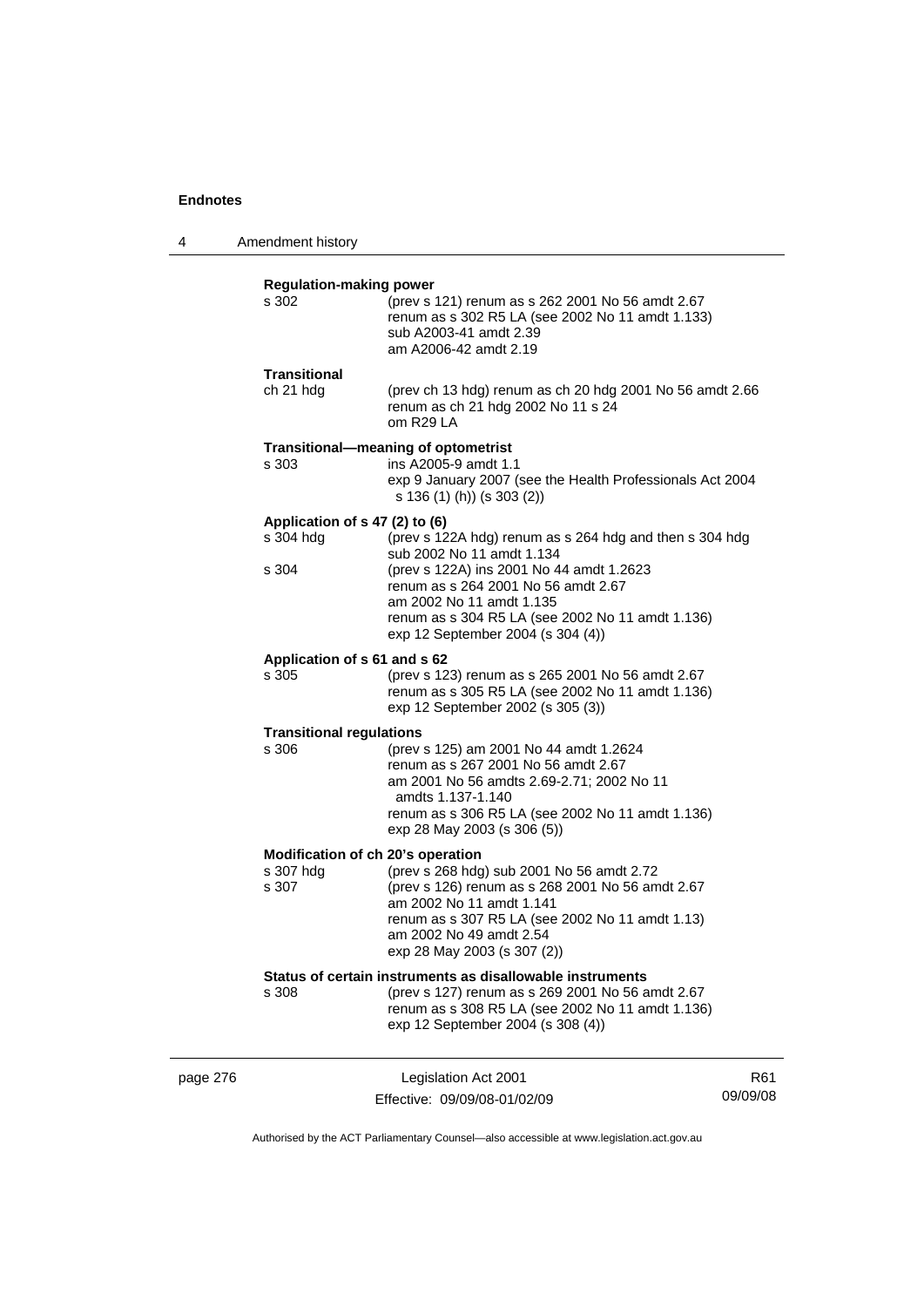|                                                  |                                                                                                                                                                                                                  | Amendment history | 4 |
|--------------------------------------------------|------------------------------------------------------------------------------------------------------------------------------------------------------------------------------------------------------------------|-------------------|---|
|                                                  |                                                                                                                                                                                                                  |                   |   |
| s 309                                            | Status of certain instruments as notifiable instruments<br>(prev s 128) renum as s 270 2001 No 56 amdt 2.67<br>renum as s 309 R5 LA (see 2002 No 11 amdt 1.136)<br>exp 12 September 2004 (s 309 (7))             |                   |   |
| gazette                                          | Compliance with authorisation or requirement to do something by notice in                                                                                                                                        |                   |   |
| s 310                                            | (prev s 129) renum as s 271 2001 No 56 amdt 2.67<br>am 2001 No 56 amdt 2.73<br>renum as s 310 R5 LA (see 2002 No 11 amdt 1.136)<br>exp 12 September 2004 (s 310 (5))                                             |                   |   |
| s 310A                                           | Application of s 89 to registrable instrument<br>ins A2003-56 amdt 2.57<br>exp 12 September 2004 (s 310A (2))                                                                                                    |                   |   |
| s 311                                            | Commencement of Acts that refer to notification or notice in the gazette<br>(prev s 271B) ins as mod SL 2001 No 34 reg 6<br>renum R5 LA (see 2002 No 11 amdt 1.136)<br>exp 13 September 2002 (s 311 (5))         |                   |   |
| in the gazette                                   | Commencement of registrable instruments that refer to notification or notice                                                                                                                                     |                   |   |
| s 312                                            | (prev s 271C) ins as mod SL 2001 No 34 reg 6<br>renum R5 LA (see 2002 No 11 amdt 1.136)<br>exp 13 September 2002 (s 312 (5))                                                                                     |                   |   |
| s 313                                            | Status of republications under Legislation (Republication) Act 1996<br>(prev s 130) renum as s 272 2001 No 56 amdt 2.67<br>renum as s 313 R5 LA (see 2002 No 11 amdt 1.136)<br>exp 12 September 2004 (s 313 (3)) |                   |   |
| s 314                                            | <b>Transitional provisions about penalties</b><br>(prev s 273) ins 2001 No 56 amdt 2.74<br>renum R5 LA (see 2002 No 11 amdt 1.136)<br>exp 12 September 2003 (s 314 (5))                                          |                   |   |
| <b>Status of certain determinations</b><br>s 315 | (prev s 274) ins 2001 No 56 amdt 2.74<br>renum R5 LA (see 2002 No 11 amdt 1.136)<br>exp 12 September 2003 (s 315 (6))                                                                                            |                   |   |
| s 316                                            | <b>Delegations under Administration Act 1989</b><br>ins A2003-56 amdt 2.58<br>exp 12 September 2004 (s 316 (3))                                                                                                  |                   |   |

page 277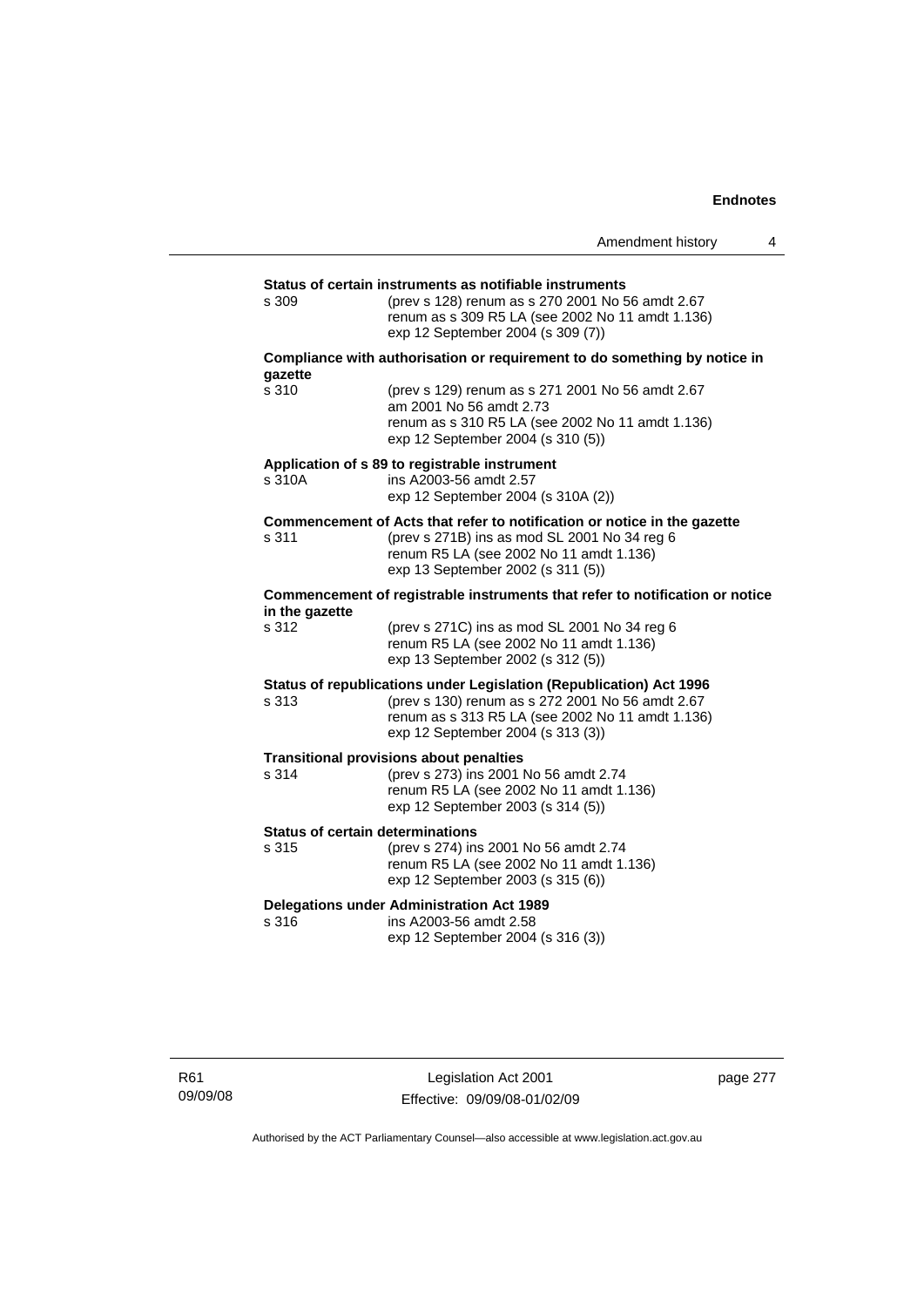| Amendment history<br>4 |  |
|------------------------|--|
|------------------------|--|

### **Former NSW and UK Acts in force before establishment of Territory**

| sch 1 pt 1.1 hdg | (prev sch 1 pt 1 hdg) sub and renum 2001 No 56 amdt 2.75 |
|------------------|----------------------------------------------------------|
| sch 1 pt 1.1     | am 2001 No 44 amdt 1.2625; 2001 No 56 amdts 2.76-2.79;   |
|                  | 2001 No 88 s 43 (2); 2002 No 40 amdt 3.28; items renum   |
|                  | R11 LA (see 2002 No 40 amdt 3.29)                        |
|                  | sub 2002 No 49 amdt 2.43                                 |
|                  | am A2003-56 amdt 2.59; items renum R21 LA (see A2003-56  |
|                  | amdt 2.60); A2004-17 amdt 2.10; items renum R30 LA (see  |
|                  | A2004-17 amdt 2.11); A2004-60 amdt 1.176; items renum    |
|                  | R31 LA (see A2004-60 amdt 1.177); A2006-38 amdt 1.9;     |
|                  | items renum R52 LA (see A2006-38 amdt 1.10)              |

### **Former NSW Acts applied after establishment of Territory**

| sch 1 pt 1.2 hda | (prev sch 1 pt 2 hdg) sub and renum 2001 No 56 amdt 2.80 |
|------------------|----------------------------------------------------------|
| sch 1 pt 1.2     | am 2001 No 44 amdt 1.2626, amdt 1.2627; 2001 No 56       |
|                  | amdt 2.81: A2004-7 amdt 1.5: A2006-38 amdt 1.11: items   |
|                  | renum R52 LA (see A2006-38 amdt 1.12)                    |

### **Meaning of commonly-used terms**

| dict pt 1 hdg  | sub A2003-56 amdt 2.61                                              |
|----------------|---------------------------------------------------------------------|
| dict pt 1 note | sub A2003-56 amdt 2.61                                              |
| dict pt 1      | def $AAT$ ins 2002 No 49 amdt 2.44                                  |
|                | om A2008-37 amdt 1.297                                              |
|                | def $ACAT$ ins A2008-36 amdt 1.409                                  |
|                | def Act sub 2001 No 56 amdt 2.82                                    |
|                | am A2005-20 amdt 2.110                                              |
|                | def $ACT$ reloc from IA 2001 No 56 amdt 2.16                        |
|                | def <b>ADI</b> reloc from IA 2001 No 56 amdt 2.16                   |
|                | sub 2002 No 49 amdt 2.45                                            |
|                | def <i>administrative appeals tribunal</i> reloc from IA 2001 No 56 |
|                | amdt 2.16                                                           |
|                | om A2008-37 amdt 1.297                                              |
|                | def <i>administrative unit</i> reloc from IA 2001 No 56 amdt 2.16   |
|                | def <b>adult</b> reloc from IA 2001 No 56 amdt 2.16                 |
|                | def <b>affidavit</b> reloc from IA 2001 No 56 amdt 2.16             |
|                | om A2005-53 amdt 1.95                                               |
|                | def <b>ambulance service</b> reloc from IA 2001 No 56 amdt 2.16     |
|                | sub A2004-28 amdt 3.33                                              |
|                | def <b>amend</b> sub 2001 No 56 amdt 2.82                           |
|                | am A2005-20 amdt 2.111, amdt 2.112                                  |
|                | def <b>appoint</b> reloc from IA 2001 No 56 amdt 2.16               |
|                | def asset reloc from IA 2001 No 56 amdt 2.16                        |
|                | def Attorney-General ins 2001 No 56 amdt 2.82                       |
|                | def <b>auditor-general</b> reloc from IA 2001 No 56 amdt 2.16       |
|                | sub A2005-20 amdt 2.113                                             |
|                | def <b>Australia</b> reloc from IA 2001 No 56 amdt 2.16             |
|                | def Australian driver licence reloc from IA 2001 No 56              |
|                | amdt 2.16                                                           |
|                |                                                                     |

page 278 Legislation Act 2001 Effective: 09/09/08-01/02/09

R61 09/09/08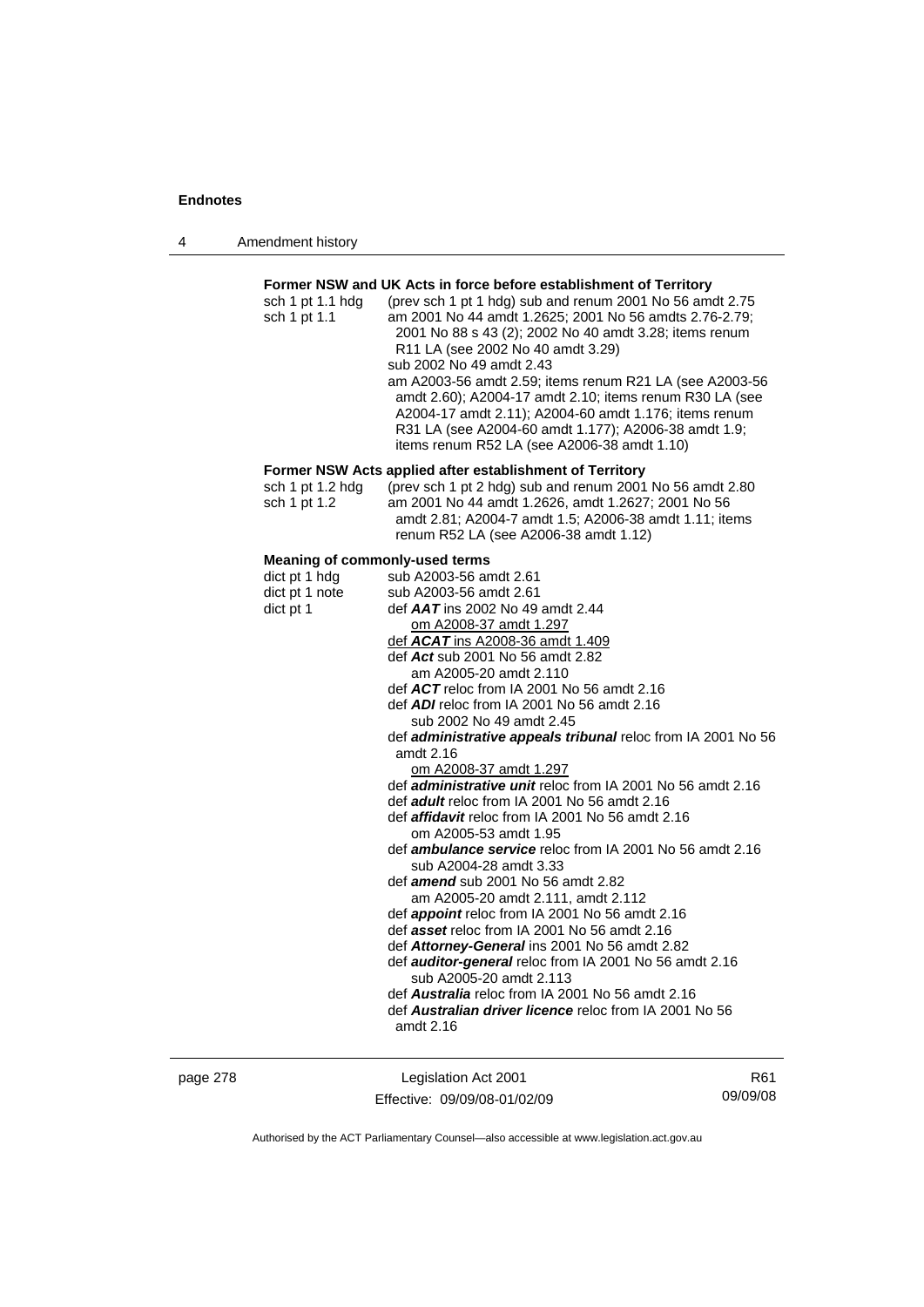def *Australian Statistician* ins A2005-20 amdt 2.114 def *authorised deposit-taking institution* reloc from IA 2001 No 56 amdt 2.16 sub 2002 No 49 amdt 2.46 def *bank* reloc from IA 2001 No 56 amdt 2.16 def *barrister* reloc from IA 2001 No 56 amdt 2.16 def *body* reloc from IA 2001 No 56 amdt 2.16 def *breach* reloc from IA 2001 No 56 amdt 2.16 def *building code* ins A2004-13 amdt 2.79 def *building society* reloc from IA 2001 No 56 amdt 2.16 sub A2003-56 amdt 2.62 def *business day* reloc from IA 2001 No 56 amdt 2.16 def *by* ins A2005-20 amdt 2.115 def *by-laws* ins 2002 No 11 amdt 1.142 om A2005-20 amdt 2.116 def *by-law* ins A2005-20 amdt 2.116 def *calendar month* reloc from IA 2001 No 56 amdt 2.16 def *calendar year* reloc from IA 2001 No 56 amdt 2.16 def *change* reloc from IA 2001 No 56 amdt 2.16 sub A2006-42 amdt 2.13 def *chief executive* ins 2001 No 56 amdt 2.82 def *chief fire control officer* ins 2001 No 56 amdt 2.82 om A2004-28 amdt 3.34 def *chief health officer* reloc from IA 2001 No 56 amdt 2.16 def *Chief Justice* reloc from IA 2001 No 56 amdt 2.16 def *Chief Magistrate* reloc from IA 2001 No 56 amdt 2.16 def *Chief Minister* reloc from IA 2001 No 56 amdt 2.16 def *chief officer (ambulance service)* ins A2004-28 amdt 3.35 def *chief officer (fire brigade)* ins A2004-28 amdt 3.35 def *chief officer (rural fire service)* ins A2004-28 amdt 3.35 def *chief officer (SES)* ins A2004-28 amdt 3.35 def *chief planning executive* ins 2002 No 56 amdt 3.43 sub A2005-20 amdt 2.117; A2007-25 amdt 1.96 def *chief police officer* reloc from IA 2001 No 56 amdt 2.16 def *chief solicitor* ins A2004-42 amdt 2.39 def *chief surveyor* ins A2007-33 amdt 1.9 def *child* reloc from IA 2001 No 56 amdt 2.16 def *children and young people commissioner* ins A2005-46 amdt 1.1 def *Childrens Court* reloc from IA 2001 No 56 amdt 2.16 sub A2008-20 amdt 4.42 def *city area* reloc from IA 2001 No 56 amdt 2.16 am A2005-20 amdt 2.118 def *civil partner* ins A2008-14 amdt 1.44 def *civil partnership* ins A2008-14 amdt 1.44

Legislation Act 2001 Effective: 09/09/08-01/02/09 page 279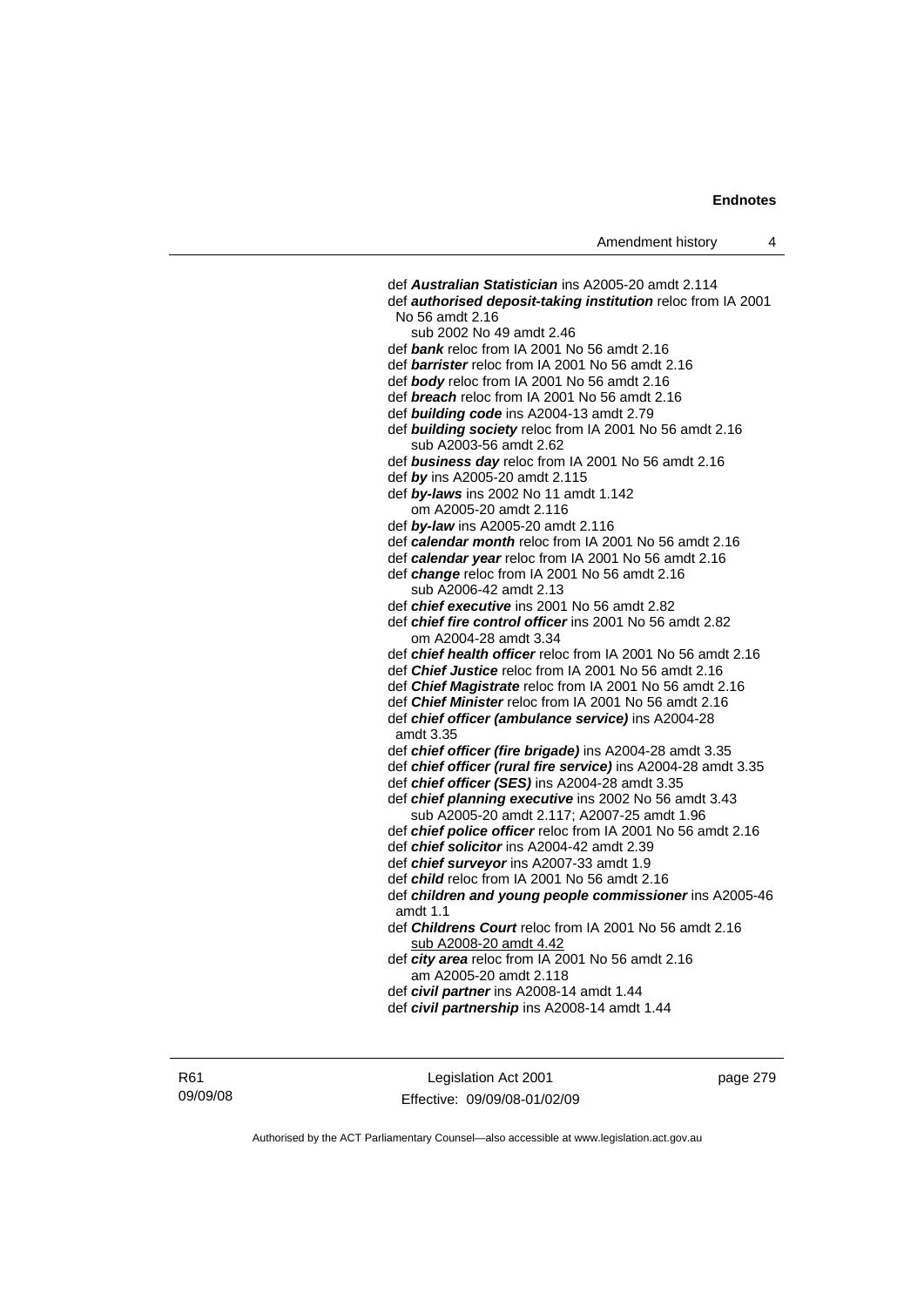4 Amendment history

 def *civil union* ins A2006-22 amdt 1.74 (A2006-22 rep before commenced by disallowance (see Cwlth Gaz 2006 No S93)) def *clerk* reloc from IA 2001 No 56 amdt 2.16 def *commencement* sub 2001 No 56 amdt 2.82 def *commencement notice* sub 2001 No 56 amdt 2.82 def *commissioner for fair trading* reloc from IA 2001 No 56 amdt 2.16 sub A2005-20 amdt 2.119 def *commissioner for health complaints* ins 2001 No 56 amdt 2.82 om A2005-41 amdt 1.110 def *commissioner for housing* reloc from IA 2001 No 56 amdt 2.16 om A2007-8 amdt 1.12 def *commissioner for land and planning* reloc from IA 2001 No 56 amdt 2.16 om 2002 No 56 amdt 3.44 def *commissioner for public administration* reloc from IA 2001 No 56 amdt 2.16 def *commissioner for revenue* reloc from IA 2001 No 56 amdt 2.16 def *commissioner for surveys* reloc from IA 2001 No 56 amdt 2.16 om A2007-33 amdt 1.10 def *commissioner for the environment* ins 2001 No 56 amdt 2.82 def *commissioner of police* reloc from IA 2001 No 56 amdt 2.16 def *commit* ins A2006-23 amdt 1.212 def *committed for trial* reloc from IA 2001 No 56 amdt 2.16 om A2006-23 amdt 1.212 def *Commonwealth* reloc from IA 2001 No 56 amdt 2.16 def *Commonwealth country* reloc from IA 2001 No 56 amdt 2.16 def *Commonwealth DPP* ins A2005-20 amdt 2.120 def *Commonwealth gazette* reloc from IA 2001 No 56 amdt 2.16 def *community advocate* reloc from IA 2001 No 56 amdt 2.16 om A2005-47 amdt 1.12 def *confer* reloc from IA 2001 No 56 amdt 2.16 def *conservator of flora and fauna* reloc from IA 2001 No 56 amdt 2.16 def *construction occupations registrar* ins A2004-13 amdt 2.80 sub A2005-20 amdt 2.121 def *consumer and trader tribunal* ins A2003-16 s 70 om A2008-36 amdt 1.410

page 280 Legislation Act 2001 Effective: 09/09/08-01/02/09

R61 09/09/08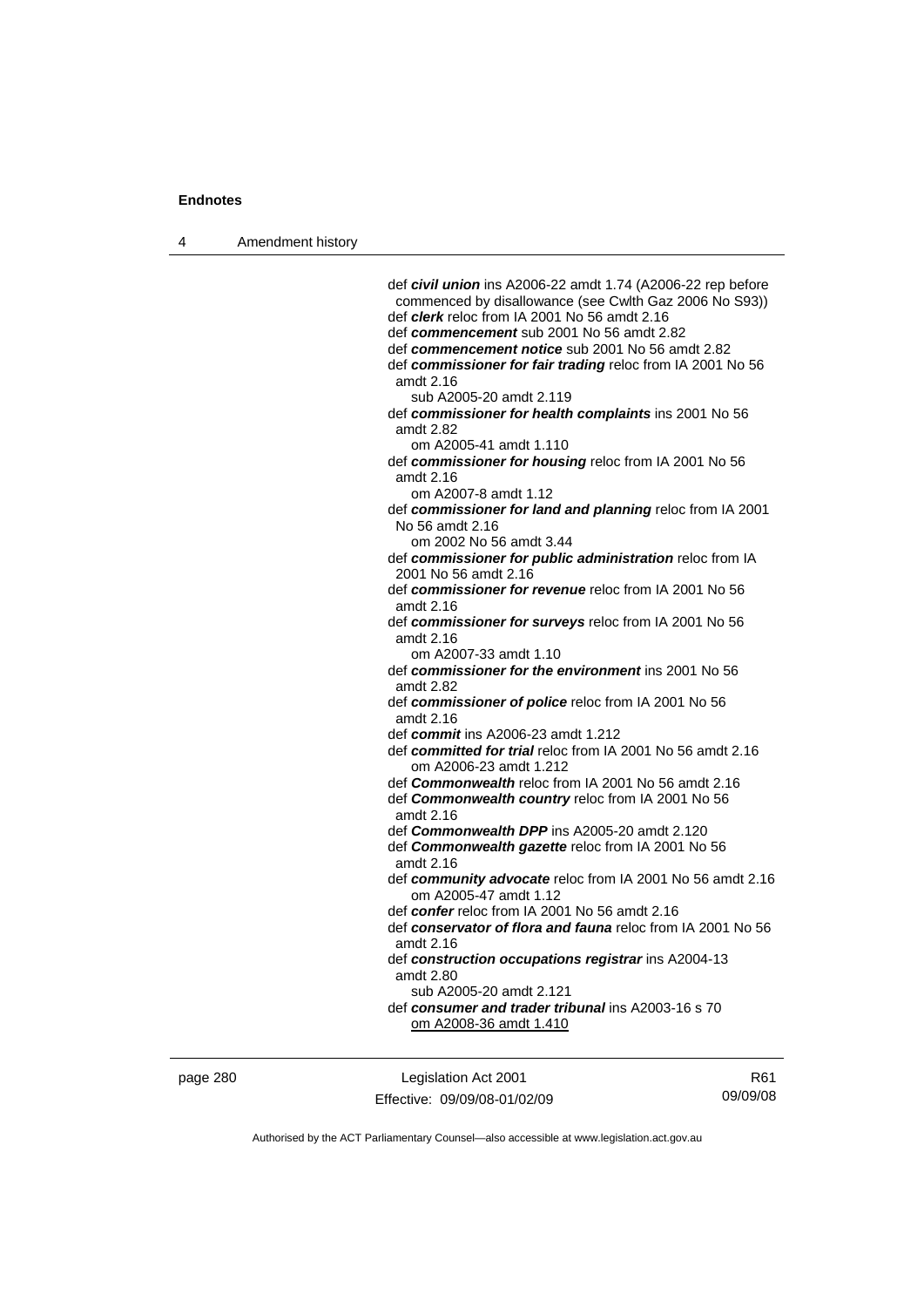| Amendment history |  |
|-------------------|--|
|-------------------|--|

| def Consumer Credit (Australian Capital Territory) Code<br>reloc from IA 2001 No 56 amdt 2.16 |
|-----------------------------------------------------------------------------------------------|
| def Consumer Credit (Australian Capital Territory)                                            |
| Regulations reloc from IA 2001 No 56 amdt 2.16                                                |
| def contravene reloc from IA 2001 No 56 amdt 2.16                                             |
| def converted ordinance reloc from IA 2001 No 56 amdt 2.16                                    |
| def Coroner's Court reloc from IA 2001 No 56 amdt 2.16                                        |
|                                                                                               |
| def corporation reloc from IA 2001 No 56 amdt 2.16                                            |
| def Corporations Act ins in IA 2001No 56 amdt 2.14                                            |
| reloc from IA 2001 No 56 amdt 2.16                                                            |
| def correctional centre ins A2006-23 amdt 1.213                                               |
| def corrections officer ins A2006-23 amdt 1.213                                               |
| def Court of Appeal ins A2004-42 amdt 2.39                                                    |
| def court of summary jurisdiction reloc from IA 2001 No 56                                    |
| amdt 2.16                                                                                     |
| def credit tribunal reloc from IA 2001 No 56 amdt 2.16                                        |
| sub A2005-20 amdt 2.122                                                                       |
| om A2008-36 amdt 1.410                                                                        |
| def credit union reloc from IA 2001 No 56 amdt 2.16                                           |
| sub A2003-56 amdt 2.63                                                                        |
| def Criminal Code ins 2002 No 51 amdt 1.27                                                    |
| def custodial escort ins 2002 No 30 amdt 2.8                                                  |
| om A2006-23 amdt 1.214                                                                        |
| def daylight reloc from IA 2001 No 56 amdt 2.16                                               |
| def <i>definition</i> ins 2001 No 56 amdt 2.82                                                |
| def dental prosthetist reloc from IA 2001 No 56 amdt 2.16                                     |
| sub A2004-39 amdt 3.1                                                                         |
| def dental technician reloc from IA 2001 No 56 amdt 2.16                                      |
| sub A2004-39 amdt 3.2                                                                         |
| def <i>dentist</i> reloc from IA 2001 No 56 amdt 2.16                                         |
| sub A2004-39 amdt 4.3                                                                         |
| def Deputy Speaker ins A2005-20 amdt 2.123                                                    |
| def designation reloc from IA 2001 No 56 amdt 2.16                                            |
| def detention place ins A2008-20 amdt 2.22                                                    |
| def director of corrective services ins 2002 No 30 amdt 2.8                                   |
| om A2006-23 amdt 1.215                                                                        |
| def director of public prosecutions (or DPP) reloc from IA                                    |
| 2001 No 56 amdt 2.16                                                                          |
| def disability and community services commissioner ins                                        |
| A2005-41 amdt 1.111                                                                           |
| def disallowable instrument sub 2001 No 56 amdt 2.82                                          |
| def <i>discrimination commissioner</i> reloc from IA 2001 No 56                               |
| amdt 2.16                                                                                     |
| sub A2005-41 amdt 1.112                                                                       |
| def discrimination tribunal reloc from IA 2001 No 56                                          |
| amdt 2.16                                                                                     |
| <u>om A2008-36 amdt 1.410</u>                                                                 |
|                                                                                               |
|                                                                                               |

R61 09/09/08

Legislation Act 2001 Effective: 09/09/08-01/02/09 page 281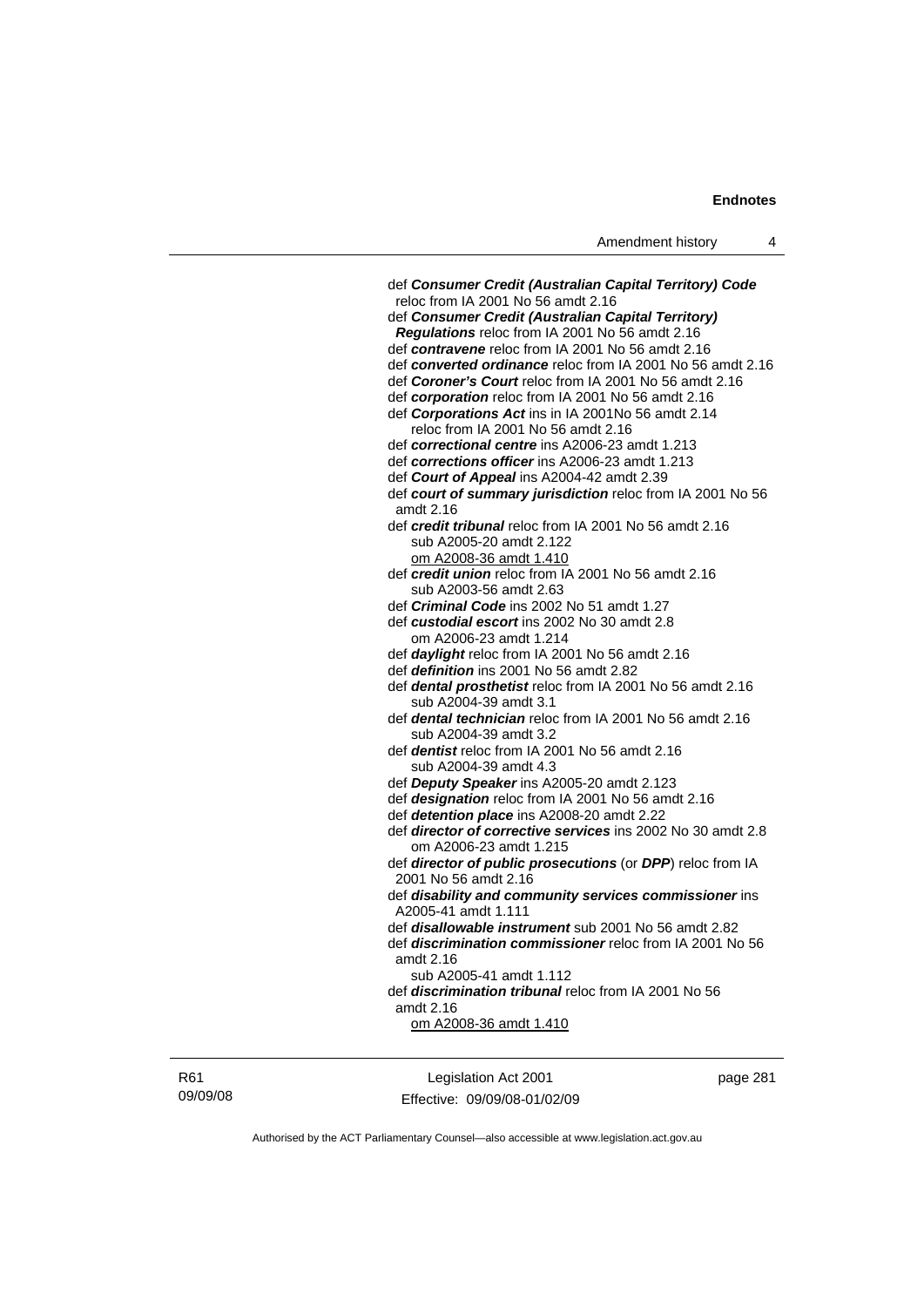4 Amendment history

| def <b>doctor</b> reloc from IA 2001 No 56 amdt 2.16                              |
|-----------------------------------------------------------------------------------|
| sub A2004-39 amdt 5.13                                                            |
| def <b>document</b> reloc from IA 2001 No 56 amdt 2.16                            |
| am A2003-56 amdt 2.64                                                             |
| def domestic partner ins A2003-14 s 5                                             |
| def domestic partnership ins A2003-14 s 5                                         |
| def <b>DPP</b> ins 2002 No 49 amdt 2.47                                           |
| def <i>driver licence</i> reloc from IA 2001 No 56 amdt 2.16                      |
| def electoral commission reloc from IA 2001 No 56<br>amdt 2.16                    |
| def electoral commissioner reloc from IA 2001 No 56<br>amdt 2.16                  |
| def emergency service ins A2004-28 amdt 3.35                                      |
| def emergency services authority ins A2004-28 amdt 3.35<br>om A2007-3 amdt 2.2    |
| def emergency services commissioner ins A2004-28<br>amdt 3.35                     |
| def enactment sub 2001 No 56 amdt 2.82                                            |
| def enrolled nurse ins A2006-46 amdt 2.28                                         |
| def entity ins 2001 No 56 amdt 2.82                                               |
| def environment protection authority ins 2002 No 11                               |
| amdt 1.142                                                                        |
| def establish reloc from IA 2001 No 56 amdt 2.16                                  |
| def estate reloc from IA 2001 No 56 amdt 2.16                                     |
| def Executive reloc from IA 2001 No 56 amdt 2.16                                  |
| def exercise reloc from IA 2001 No 56 amdt 2.16                                   |
| def expire reloc from IA 2001 No 56 amdt 2.16                                     |
| def external territory reloc from IA 2001 No56 amdt 2.16                          |
| def fail reloc from IA 2001 No 56 amdt 2.16                                       |
| def Federal Court reloc from IA 2001 No 56 amdt 2.16                              |
| def file reloc from IA 2001 No 56 amdt 2.16                                       |
| def financial year reloc from IA 2001 No 56 amdt 2.16                             |
| def fire brigade reloc from IA 2001 No 56 amdt 2.16                               |
| sub A2004-28 amdt 3.36                                                            |
| def fire commissioner reloc from IA 2001 No 56 amdt 2.16<br>om A2004-28 amdt 3.37 |
| def for ins 2002 No 11 amdt 1.142                                                 |
| def foreign country reloc from IA 2001 No 56 amdt 2.16<br>sub A2006-42 amdt 2.14  |
| def former NSW Act sub 2001 No 56 amdt 2.82; 2002 No 11<br>amdt 1.143             |
| def former UK Act sub 2001 No 56 amdt 2.82; 2002 No 11<br>amdt 1.143              |
| def found guilty reloc from IA 2001 No 56 amdt 2.16                               |
| sub 2002 No 49 amdt 2.48; A2006-23 amdt 1.216                                     |
| am A2008-20 amdt 4.43                                                             |
| def <i>function</i> reloc from IA 2001 No 56 amdt 2.16                            |
|                                                                                   |
|                                                                                   |

page 282 Legislation Act 2001 Effective: 09/09/08-01/02/09

R61 09/09/08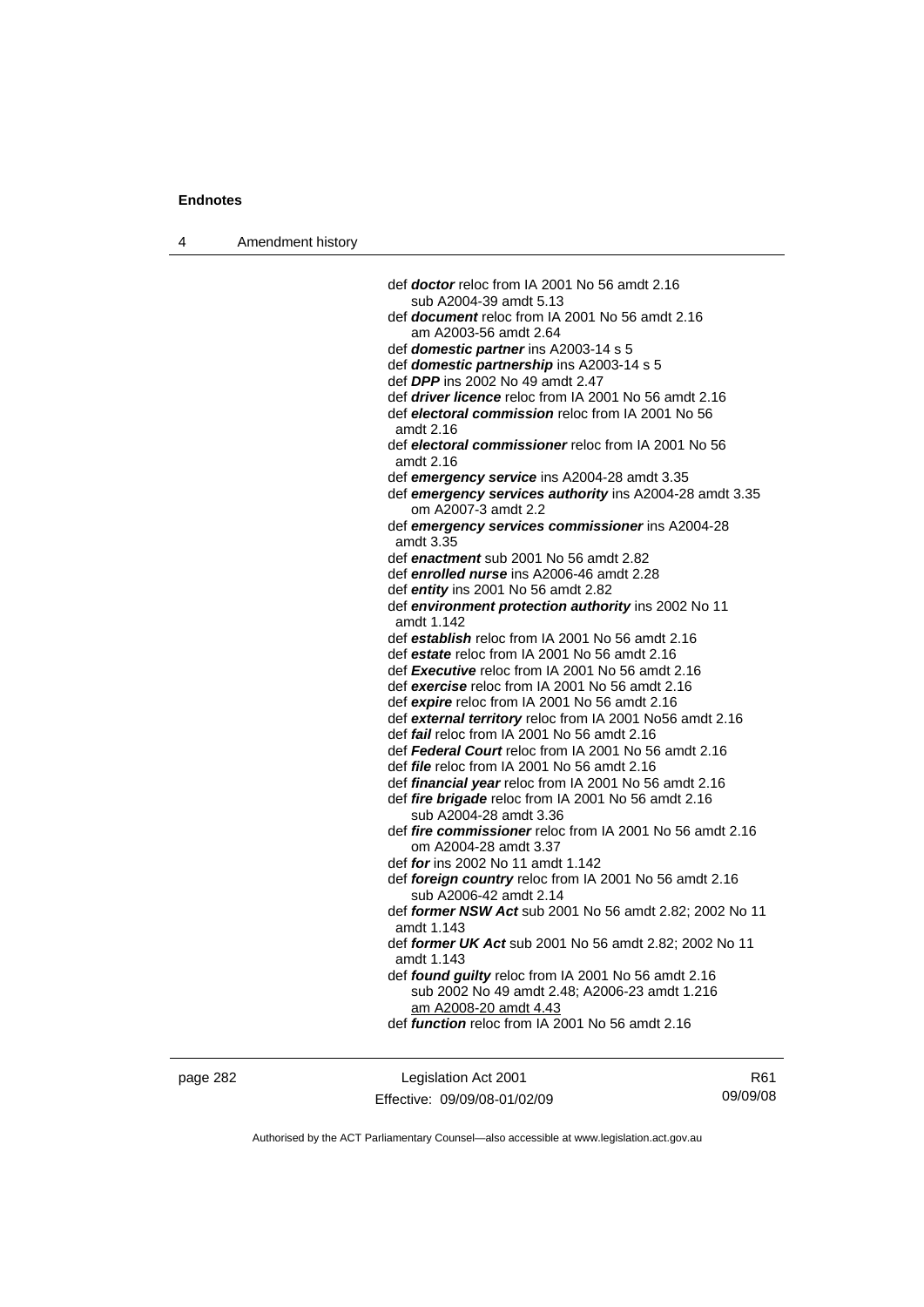def *gambling and racing commission* reloc from IA 2001 No 56 amdt 2.16 def *gazette* reloc from IA 2001 No 56 amdt 2.16 def *give* reloc from IA 2001 No 56 amdt 2.16 def *government printer* reloc from IA 2001 No 56 amdt 2.16 def *government solicitor* reloc from IA 2001 No 56 amdt 2.16 def *Governor* ins 2001 No 56 amdt 2.82 def *Governor-General* ins 2001 No 56 amdt 2.82 def *GST* ins 2002 No 27 s 27 def *guardianship tribunal* reloc from IA 2001 No 56 amdt 2.16 om A2008-36 amdt 1.410 def *health services commissioner* ins A2005-41 amdt 1.113 def *heritage council* ins A2004-57 amdt 1.53 def *heritage register* ins A2004-57 amdt 1.53 def *High Court* reloc from IA 2001 No 56 amdt 2.16 def *housing commissioner* ins A2007-8 amdt 1.13 def *human rights commission* ins A2005-41 amdt 1.113 def *human rights commissioner* ins A2005-41 amdt 1.113 def *Imperial Act* reloc from IA 2001 No 56 amdt 2.16 def *independent competition and regulatory commission*  ins A2004-42 amdt 2.39 def *indictable offence* ins 2001 No 56 amdt 2.82 sub 2002 No 11 amdt 1.144; A2003-56 amdt 2.65 def *indictment* reloc from IA 2001 No 56 amdt 2.16 def *individual* reloc from IA 2001 No 56 amdt 2.16 def *infringement notice* ins A2004-42 amdt 2.39 def *in relation to* ins 2002 No 49 amdt 2.49 def *insolvent under administration* ins A2003-56 amdt 2.66 om A2005-20 amdt 2.124 def *institute of technology* ins A2007-3 amdt 2.3 def *instrument* sub 2001 No 56 amdt 2.82 def *interest* reloc from IA 2001 No 56 amdt 2.16 def *internal territory* reloc from IA 2001 No 56 amdt 2.16 def *intersex person* ins A2003-14 s 5 def *Jervis Bay Territory* reloc from IA 2001 No 56 amdt 2.16 def *judge* reloc from IA 2001 No 56 amdt 2.16 am 2002 No 11 amdt 1.145 def *Lake Burley Griffin* reloc from IA 2001 No 56 amdt 2.16 def *Lake Ginninderra* reloc from IA 2001 No 56 amdt 2.16 def *land* reloc from IA 2001 No 56 amdt 2.16 def *land development agency* ins 2002 No 56 amdt 3.45 sub A2005-20 amdt 2.125; A2007-25 amdt 1.97

R61 09/09/08

Legislation Act 2001 Effective: 09/09/08-01/02/09 page 283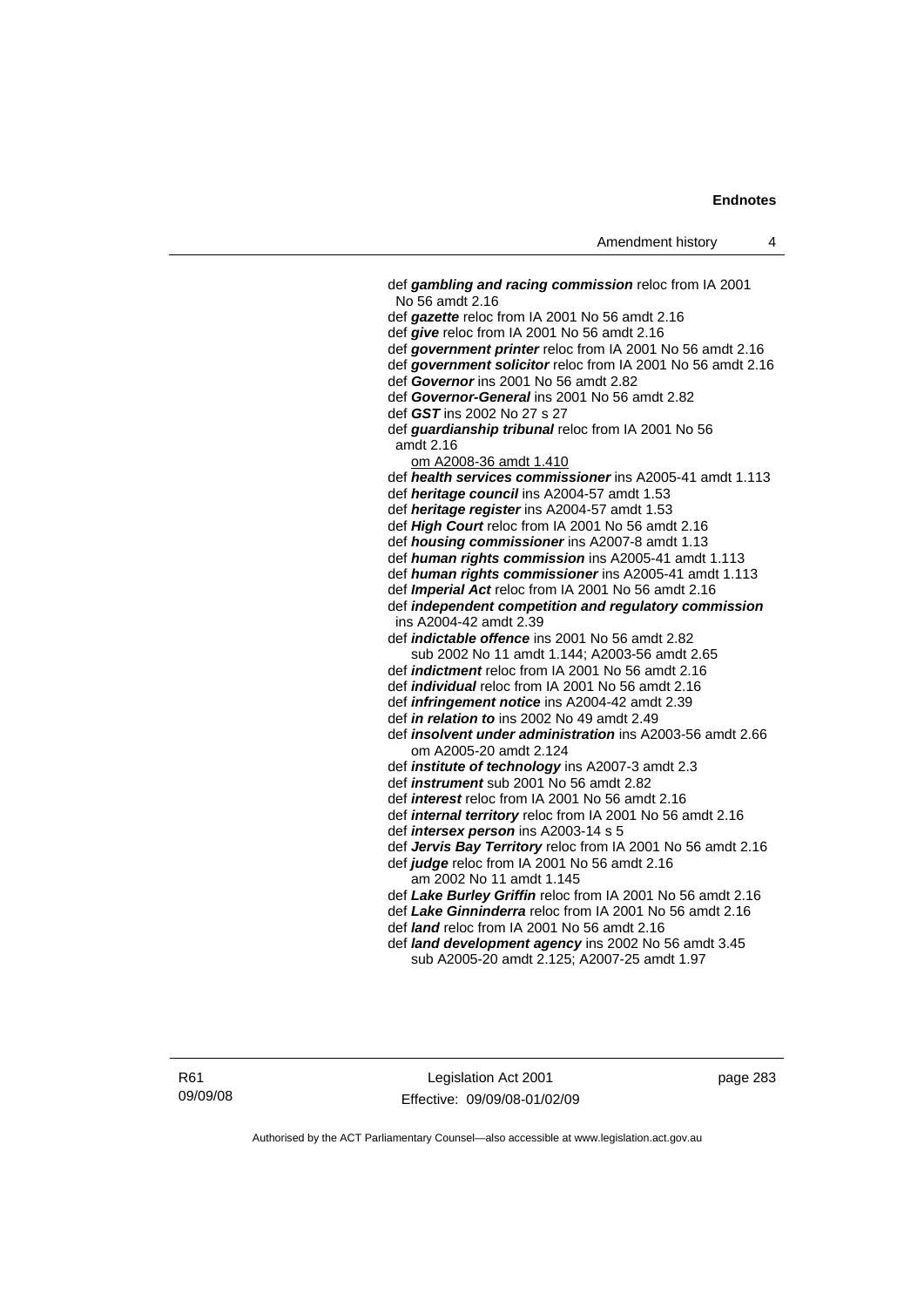| 4 | Amendment history |                                                                                                                  |
|---|-------------------|------------------------------------------------------------------------------------------------------------------|
|   |                   |                                                                                                                  |
|   |                   | def <i>law</i> reloc from IA 2001 No 56 amdt 2.16                                                                |
|   |                   | def lawyer reloc from IA 2001 No 56 amdt 2.16                                                                    |
|   |                   | def <i>legal aid commission</i> ins 2001 No 56 amdt 2.82                                                         |
|   |                   | def legal practitioner reloc from IA 2001 No 56 amdt 2.16                                                        |
|   |                   | sub A2006-25 amdt 2.16                                                                                           |
|   |                   | def Legislation Act ins 2002 No 49 amdt 2.50                                                                     |
|   |                   | def Legislative Assembly reloc from IA 2001 No 56<br>amdt 2.16                                                   |
|   |                   | def <i>legislative instrument</i> ins A2006-42 amdt 2.15                                                         |
|   |                   | def liability reloc from IA 2001 No 56 amdt 2.16                                                                 |
|   |                   | def <i>magistrate</i> reloc from IA 2001 No 56 amdt 2.16                                                         |
|   |                   | def Magistrates Court reloc from IA 2001 No 56 amdt 2.16                                                         |
|   |                   | def make reloc from IA 2001 No 56 amdt 2.16                                                                      |
|   |                   | def <i>making</i> sub 2001 No 56 amdt 2.82                                                                       |
|   |                   | def <i>master</i> reloc from IA 2001 No 56 amdt 2.16                                                             |
|   |                   | def <i>may</i> ins 2001 No 56 amdt 2.82                                                                          |
|   |                   | def medical practitioner ins 2001 No 56 amdt 2.82                                                                |
|   |                   | def mental health tribunal reloc from IA 2001 No 56                                                              |
|   |                   | amdt 2.16                                                                                                        |
|   |                   | om A2008-36 amdt 1.410                                                                                           |
|   |                   | def midnight reloc from IA 2001 No 56 amdt 2.16                                                                  |
|   |                   | def <i>midwife</i> ins A2006-46 amdt 2.28                                                                        |
|   |                   | def <i>Minister</i> ins 2001 No 56 amdt 2.82                                                                     |
|   |                   | def modification reloc from IA 2001 No 56 amdt 2.16                                                              |
|   |                   | sub A2006-42 amdt 2.16                                                                                           |
|   |                   | def month reloc from IA 2001 No 56 amdt 2.16                                                                     |
|   |                   | def <i>must</i> ins 2001 No 56 amdt 2.82                                                                         |
|   |                   | def name reloc from IA 2001 No 56 amdt 2.16                                                                      |
|   |                   | def named month reloc from IA 2001 No 56 amdt 2.16                                                               |
|   |                   | def national capital authority ins 2002 No 11 amdt 1.146                                                         |
|   |                   | def national capital plan ins A2004-42 amdt 2.39                                                                 |
|   |                   | def National Gas (ACT) Law ins A2008-15 amdt 2.11                                                                |
|   |                   | def National Gas (ACT) Regulation ins A2008-15 amdt 2.11<br>def national land reloc from IA 2001 No 56 amdt 2.16 |
|   |                   | def <i>night</i> reloc from IA 2001 No 56 amdt 2.16                                                              |
|   |                   | def <b>Northern Territory</b> reloc from IA 2001 No 56 amdt 2.16                                                 |
|   |                   | def notifiable instrument sub 2001 No 56 amdt 2.82                                                               |
|   |                   | def <i>notification</i> sub 2001 No 56 amdt 2.82                                                                 |
|   |                   | am A2004-42 amdt 2.40; A2006-42 amdt 2.18                                                                        |
|   |                   | def <i>notification day</i> sub 2001 No 56 amdt 2.82                                                             |
|   |                   | def NSW Act reloc from IA 2001 No 56 amdt 2.16                                                                   |
|   |                   | def NSW correctional centre ins A2006-23 amdt 1.217                                                              |
|   |                   | def <i>number</i> reloc from IA 2001 No 56 amdt 2.16                                                             |
|   |                   | def <i>nurse</i> reloc from IA 2001 No 56 amdt 2.16                                                              |
|   |                   | sub A2004-39 amdt 6.7                                                                                            |
|   |                   | def nurse practitioner ins A2004-10 s 6                                                                          |
|   |                   | sub A2004-39 amdt 6.8                                                                                            |
|   |                   |                                                                                                                  |

page 284 Legislation Act 2001 Effective: 09/09/08-01/02/09

R61 09/09/08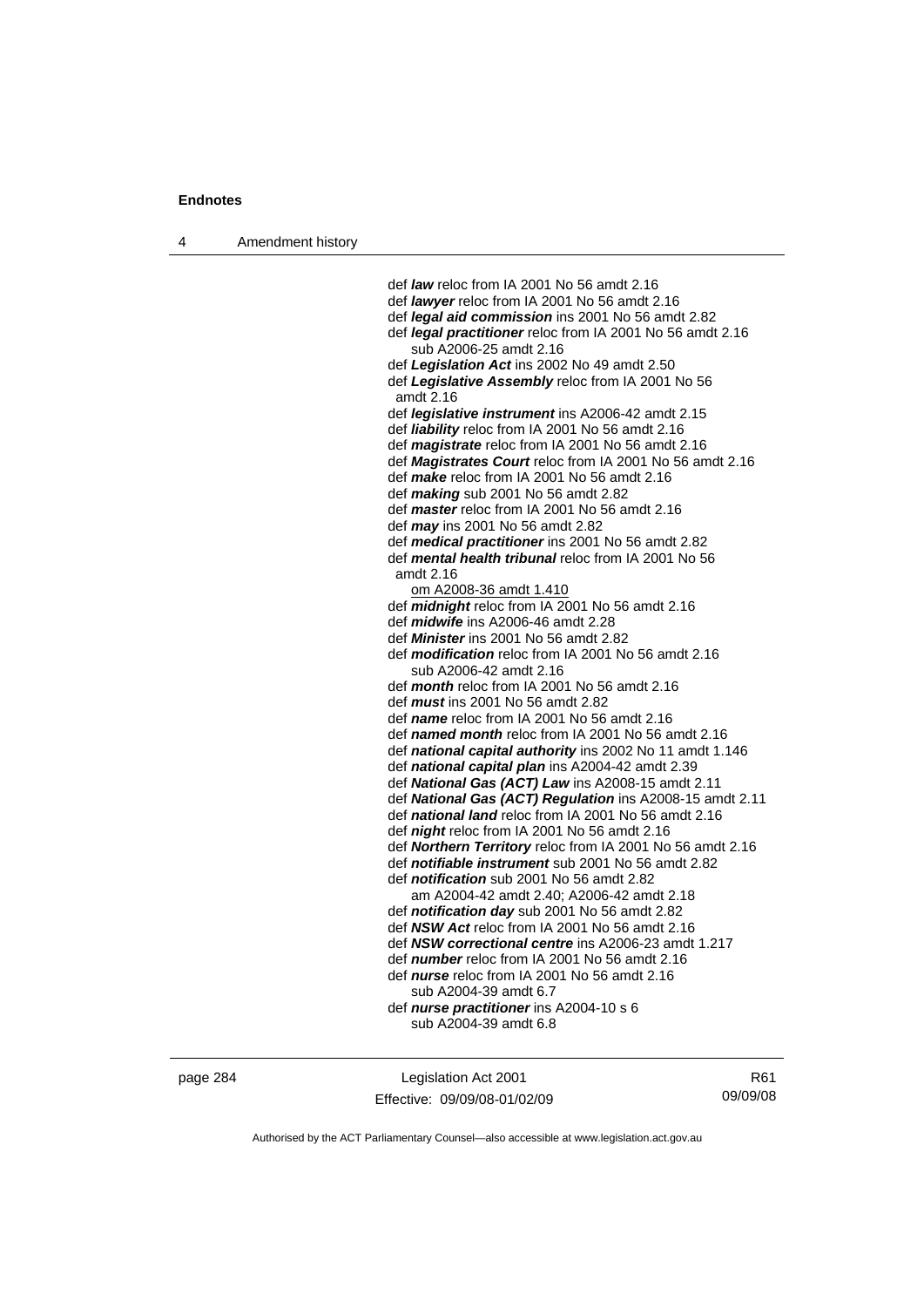def *oath* reloc from IA 2001 No 56 amdt 2.16 sub A2005-53 amdt 1.96 def *occupational discipline order* ins A2008-36 amdt 1.411 def *occupy* ins 2001 No 56 amdt 2.82 sub A2005-20 amdt 2.126 def *office* reloc from IA 2001 No 56 amdt 2.16 def *office of fair trading* reloc from IA 2001 No 56 amdt 2.16 sub A2005-20 amdt 2.127 def *OH&S commissioner* ins A2003-41 amdt 2.40 def *ombudsman* reloc from IA 2001 No 56 amdt 2.16 def *omit* ins 2001 No 56 amdt 2.82 def *optometrist* ins A2005-9 amdt 1.2 note exp 9 January 2007 (see the Health Professionals Act 2004 s 136 (1) (h)) (s 303 (2)) def *ordinance* reloc from IA 2001 No 56 amdt 2.16 def *parent* ins A2004-1 amdt 1.22 def *parliamentary counsel* sub 2001 No 56 amdt 2.82 def *passing* sub 2001 No 56 amdt 2.82 def *penalty unit* ins 2001 No 56 amdt 2.82 def *person* ins 2001 No 56 amdt 2.82 def *pharmacist* reloc from IA 2001 No 56 amdt 2.16 sub A2004-39 amdt 8.2 def *planning and land authority* ins 2002 No 56 amdt 3.47 sub A2005-20 amdt 2.128; A2007-25 amdt 1.98 def *planning and land council* ins 2002 No 56 amdt 3.46 sub A2005-20 amdt 2.129 om A2006-30 amdt 1.70 def *planning authority* reloc from IA 2001 No 56 amdt 2.16 om 2002 No 56 amdt 3.47 def *police officer* reloc from IA 2001 No 56 amdt 2.16 def *position* reloc from IA 2001 No 56 amdt 2.16 def *power* reloc from IA 2001 No 56 amdt 2.16 def *prescribed* reloc from IA 2001 No 56 amdt 2.16 am 2002 No 49 amdt 2.51; A2005-20 amdt 2.130 def *present* ins A2005-5 s 28 def *privacy commissioner* reloc from IA 2001 No 56 amdt 2.16 def *proceeding* reloc from IA 2001 No 56 amdt 2.16 def *property* reloc from IA 2001 No 56 amdt 2.16 def *provision* sub 2001 No 56 amdt 2.82 def *public advocate* ins A2005-47 amdt 1.13 def *public employee* reloc from IA 2001 No 56 amdt 2.16 def *public health officer* reloc from IA 2001 No 56 amdt 2.16 sub A2005-20 amdt 2.131

Legislation Act 2001 Effective: 09/09/08-01/02/09 page 285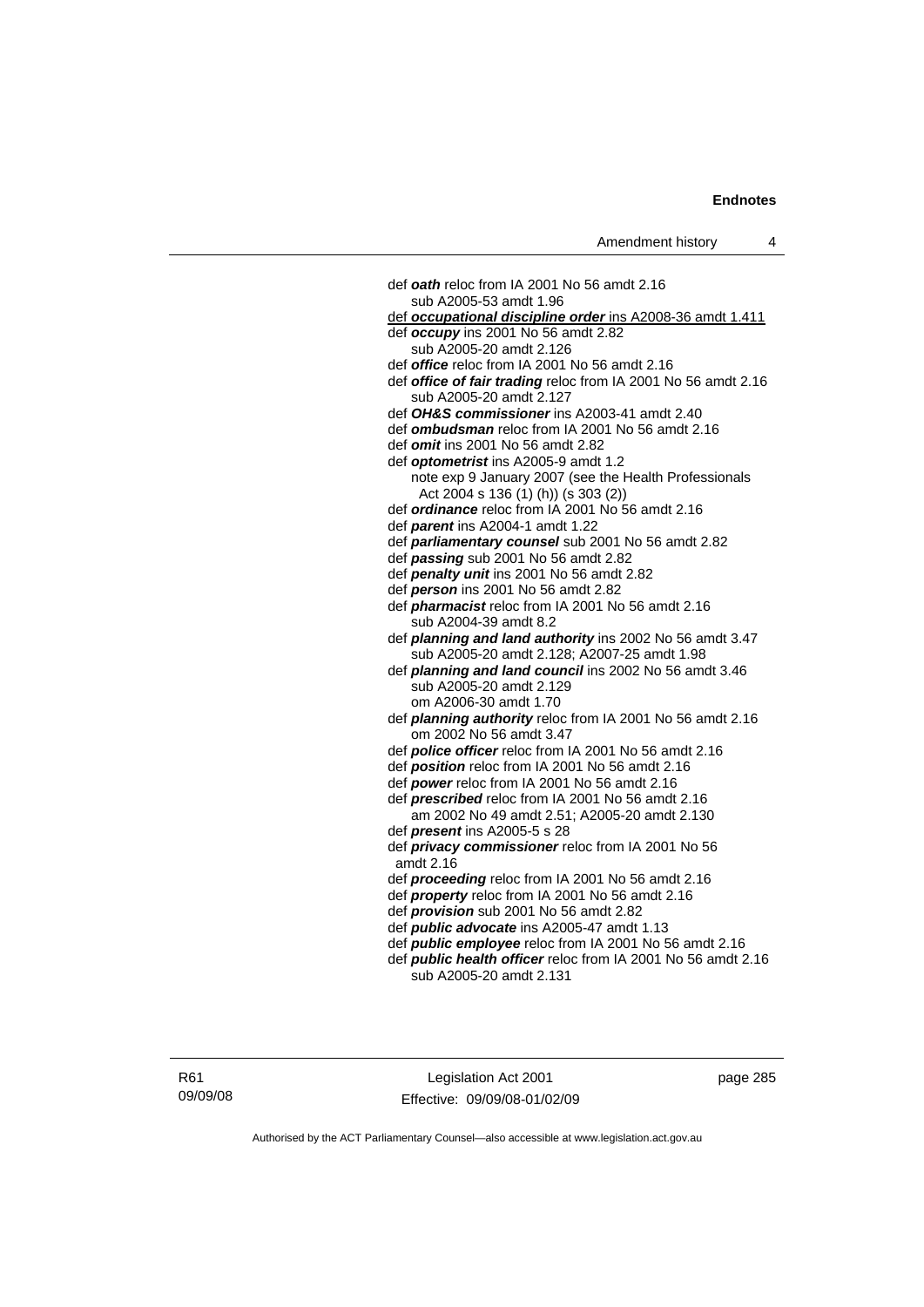4 Amendment history

 def *public money* reloc from IA 2001 No 56 amdt 2.16 def *public servant* reloc from IA 2001 No 56 amdt 2.16 def *public service* reloc from IA 2001 No 56 amdt 2.16 def *public trustee* reloc from IA 2001 No 56 amdt 2.16 def *quarter* ins 2002 No 30 amdt 2.8 def *recognised transgender person* ins A2003-14 s 5 def *registered surveyor* reloc from IA 2001 No 56 amdt 2.16 am A2007-33 amdt 1.11 def *registrable instrument* sub 2001 No 56 amdt 2.82 om A2006-42 amdt 2.17 def *registrar* reloc from IA 2001 No 56 amdt 2.16 def *registrar-general* reloc from IA 2001 No 56 amdt 2.16 def *registrar of firearms* reloc from IA 2001 No 56 amdt 2.16 def *registrar of liquor licences* reloc from IA 2001 No 56 amdt 2.16 def *regulations* reloc from IA 2001 No 56 amdt 2.16 om A2005-20 amdt 2.132 def *regulation* ins A2005-20 amdt 2.132 def *remand centre* ins 2002 No 30 amdt 2.8 om A2006-23 amdt 1.218 def *remand centre administrator* ins 2002 No 30 amdt 2.8 om A2006-23 amdt 1.218 def *remuneration tribunal* reloc from IA 2001 No 56 amdt 2.16 def *repeal* sub 2001 No 56 amdt 2.82 pars renum 2002 No 11 amdt 1.147 am 2002 No 11 amdt 1.148; A2004-42 amdts 2.41-2.43; pars renum R27 LA (see A2004-42 amdt 2.44); A2005-20 amdt 2.133, amdt 2.134 def *residential tenancies tribunal* reloc from IA 2001 No 56 amdt 2.16 om A2008-36 amdt 1.412 def *resident judge* ins A2004-42 amdt 2.45 def *retrospectively* reloc from dict, pt 2 A2005-20 amdt 2.148 def *reviewable decision notice* ins A2008-36 amdt 1.413 def *road transport authority* reloc from IA 2001 No 56 amdt 2.16 def *rules* reloc from IA 2001 No 56 amdt 2.16 sub 2002 No 11 amdt 1.149 am A2005-20 amdt 2.135 def *rural firefighting service* reloc from IA 2001 No 56 amdt 2.16 om A2004-28 amdt 3.38 def *rural fire service* ins A2004-28 amdt 3.38 def *see* ins 2001 No 56 amdt 2.82 def *Self-Government Act* reloc from IA 2001 No 56 amdt 2.16 def *self-government day* reloc from IA 2001 No 56 amdt 2.16

page 286 Legislation Act 2001 Effective: 09/09/08-01/02/09

R61 09/09/08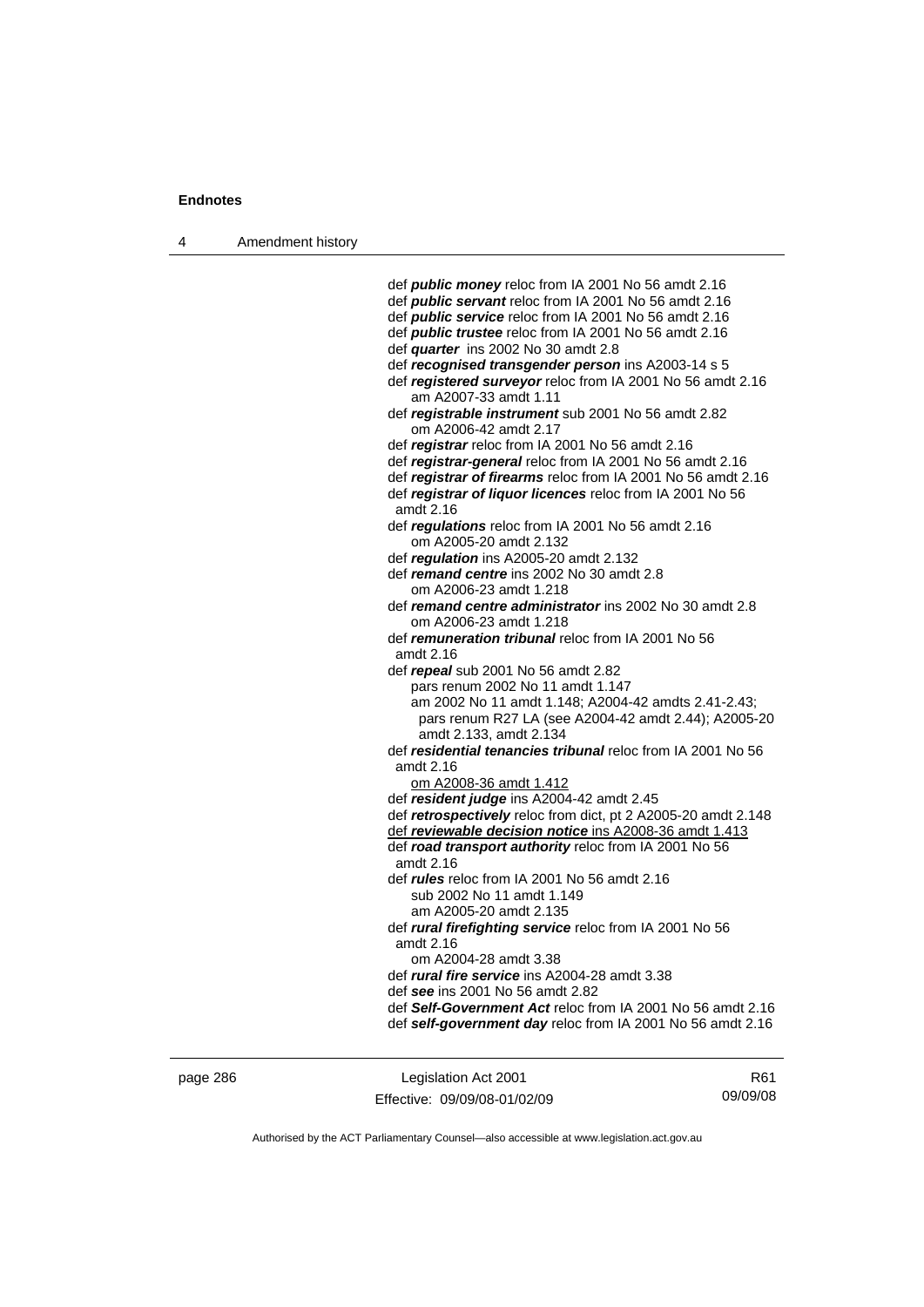def *sentence administration board* ins 2002 No 30 amdt 2.8 sub A2006-23 amdt 1.219 def *SES* ins A2004-28 amdt 3.39 def *sign* reloc from IA 2001 No 56 amdt 2.16 def *sitting day* reloc from IA 2001 No 56 amdt 2.16 def *Small Claims Court* reloc from IA 2001 No 56 amdt 2.16 sub A2004-60 amdt 1.178 om A2008-36 amdt 1.414 def *solicitor* reloc from IA 2001 No 56 amdt 2.16 def *Speaker* reloc from IA 2001 No 56 amdt 2.16 def *Standards Australia* reloc from IA 2001 No 56 amdt 2.16 def *State* reloc from IA 2001 No 56 amdt 2.16 def *statutory declaration* reloc from IA 2001 No 56 amdt 2.16 def *statutory instrument* sub 2001 No 56 amdt 2.82 def *statutory office-holder* ins 2001 No 56 amdt 2.82 sub 2002 No 11 amdt 1.150 def *subordinate law* sub 2001 No 56 amdt 2.82 def *summary offence* ins 2001 No 56 amdt 2.82 sub 2002 No 11 amdt 1.151; A2003-56 amdt 2.67 def *Supreme Court* reloc from IA 2001 No 56 amdt 2.16 def *swear* reloc from IA 2001 No 56 amdt 2.16 sub A2005-53 amdt 1.97 def *take* ins A2005-53 amdt 1.98 def *tenancy tribunal* reloc from IA 2001 No 56 amdt 2.16 om 2002 No 49 amdt 2.52 def *territory authority* reloc from IA 2001 No 56 amdt 2.16 sub A2003-41 amdt 2.41; A2008-28 amdt 2.1 def *territory instrumentality* ins 2001 No 56 amdt 2.82 am A2007-3 amdt 2.4 def *territory land* reloc from IA 2001 No 56 amdt 2.16 def *territory law* ins A2005-62 amdt 2.18 def *territory lease* ins A2007-25 amdt 1.99 def *territory-owned corporation* reloc from IA 2001 No 56 amdt 2.16 def *territory plan* reloc from IA 2001 No 56 amdt 2.16 am 2002 No 49 amdt 2.53 sub A2007-25 amdt 1.100 def *the Territory* ins 2001 No 56 amdt 2.82 def *transgender person* ins A2003-14 s 5 def *transitional* reloc from IA 2001 No 56 amdt 2.16 sub A2005-20 amdt 2.136 def *Treasurer* ins 2001 No 56 amdt 2.82 def *tribunal* sub 2001 No 56 amdt 2.82 def *UK Act* reloc from IA 2001 No 56 amdt 2.16 def *under* ins 2001 No 52 amdt 2.82 sub 2002 No 30 amdt 2.9 am A2005-20 amdt 2.137, amdt 2.138

R61 09/09/08

Legislation Act 2001 Effective: 09/09/08-01/02/09 page 287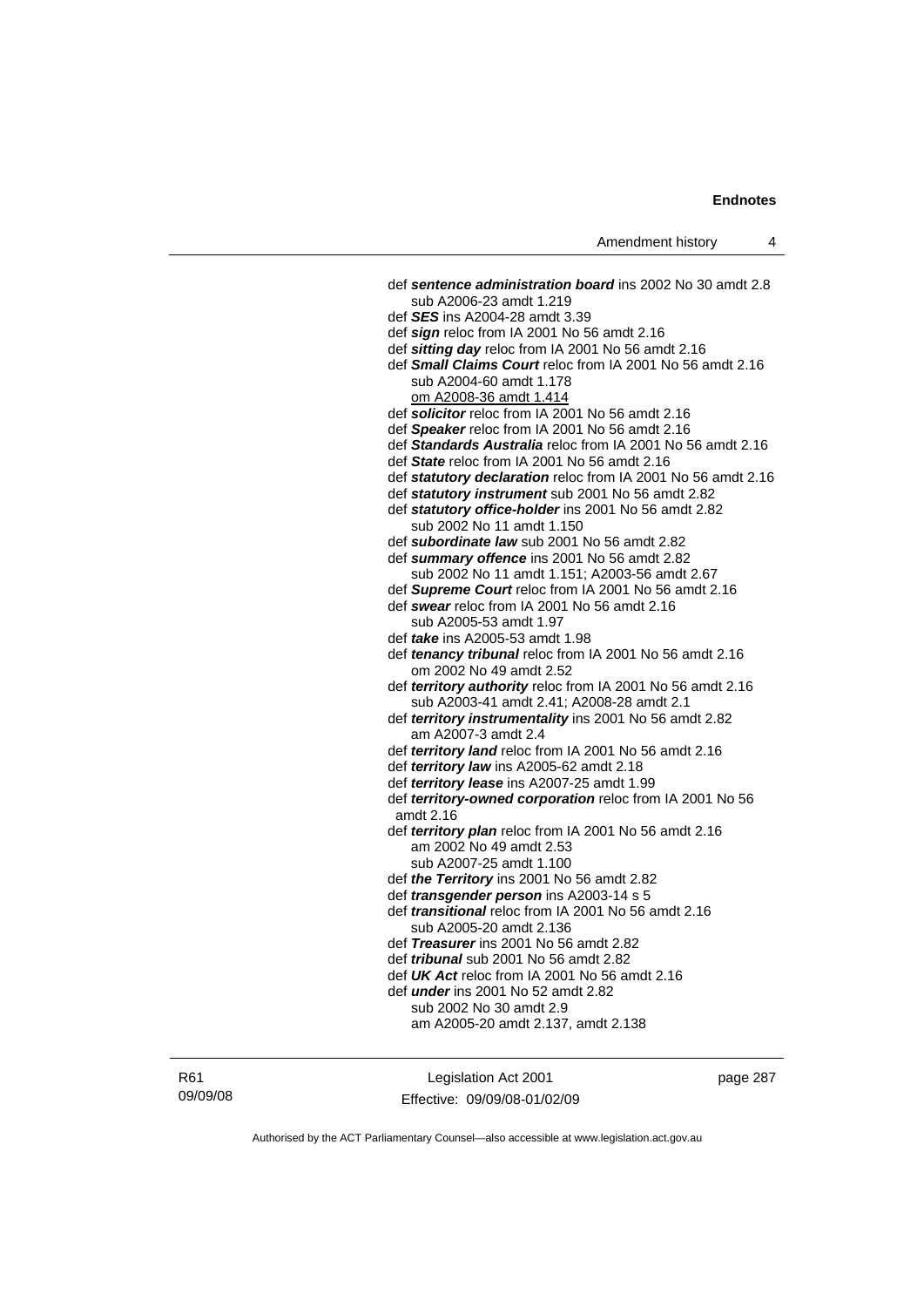| Amendment history<br>4 |  |
|------------------------|--|
|------------------------|--|

 def *United Kingdom* reloc from IA 2001 No 56 amdt 2.16 def *United Kingdom Parliament* reloc from IA 2001 No 56 amdt 2.16

 def *veterinary surgeon* reloc from IA 2001 No 56 amdt 2.16 sub A2004-39 amdt 11A.1 (as am by A2005-28 amdt 1.61) def *will* ins 2001 No 56 amdt 2.82

- 
- def *word* reloc from IA 2001 No 56 amdt 2.16 def *working day* ins 2002 No 11 amdt 1.152
- sub A2003-56 amdt 2.68
- def *writing* reloc from IA 2001 No 56 amdt 2.16 def *year* reloc from IA 2001 No 56 amdt 2.16

#### **Terms for Legislation Act 2001 only**

| dict pt 2 hdg  | sub A2003-56 amdt 2.69                                                |
|----------------|-----------------------------------------------------------------------|
| dict pt 2 note | sub A2003-56 amdt 2.69                                                |
| dict pt 2      | def Act ins A2003-41 amdt 2.42                                        |
|                | def <b>ACT law</b> ins A2005-20 amdt 2.139                            |
|                | def <i>administrator</i> ins 2001 No 56 amdt 2.82                     |
|                | def $agency$ ins 2001 No 56 amdt 2.82                                 |
|                | def <i>amend</i> ins A2005-20 amdt 2.140                              |
|                | def another jurisdiction ins A2005-20 amdt 2.141                      |
|                | def <i>appointee</i> ins 2001 No 56 amdt 2.82                         |
|                | am A2003-56 amdt 2.70                                                 |
|                | def <i>appointer</i> ins 2001 No 56 amdt 2.82                         |
|                | am A2003-56 amdt 2.71                                                 |
|                | def <b>approved web site</b> sub 2001 No 56 amdt 2.82                 |
|                | def <b>authorised republication</b> sub 2001 No 56 amdt 2.82          |
|                | def <b>authorising law</b> sub 2001 No 56 amdt 2.82                   |
|                | def benefits sub 2001 No 56 amdt 2.82                                 |
|                | def business address ins 2001 No 56 amdt 2.82                         |
|                | def corporation ins 2001 No 56 amdt 2.82                              |
|                | def costs sub 2001 No 56 amdt 2.82                                    |
|                | def current legislative drafting practice sub 2001 No 56<br>amdt 2.82 |
|                | def <i>delegate</i> ins 2001 No 56 amdt 2.82                          |
|                | def <i>determinative provision</i> ins 2002 No 11 amdt 1.153          |
|                | def <i>document</i> ins 2001 No 56 amdt 2.82                          |
|                | def <i>editorial amendment</i> sub 2001 No 56 amdt 2.82               |
|                | def email address ins 2001 No 56 amdt 2.82                            |
|                | def executive officer ins 2001 No 56 amdt 2.82                        |
|                | def fax number ins 2001 No 56 amdt 2.82                               |
|                | def fee sub 2001 No 56 amdt 2.82                                      |
|                | def <i>home address</i> ins 2001 No 56 amdt 2.82                      |
|                | def <i>law</i> sub 2001 No 56 amdt 2.82                               |
|                | am 2002 No 11 amdt 1.154; pars renum 2002 No 11                       |
|                | amdt 1.155; A2003-41 amdt 2.43; pars renum R20 LA                     |
|                | (see A2003-41 amdt 2.44); A2005-20 amdt 2.142,                        |

page 288 Legislation Act 2001 Effective: 09/09/08-01/02/09

R61 09/09/08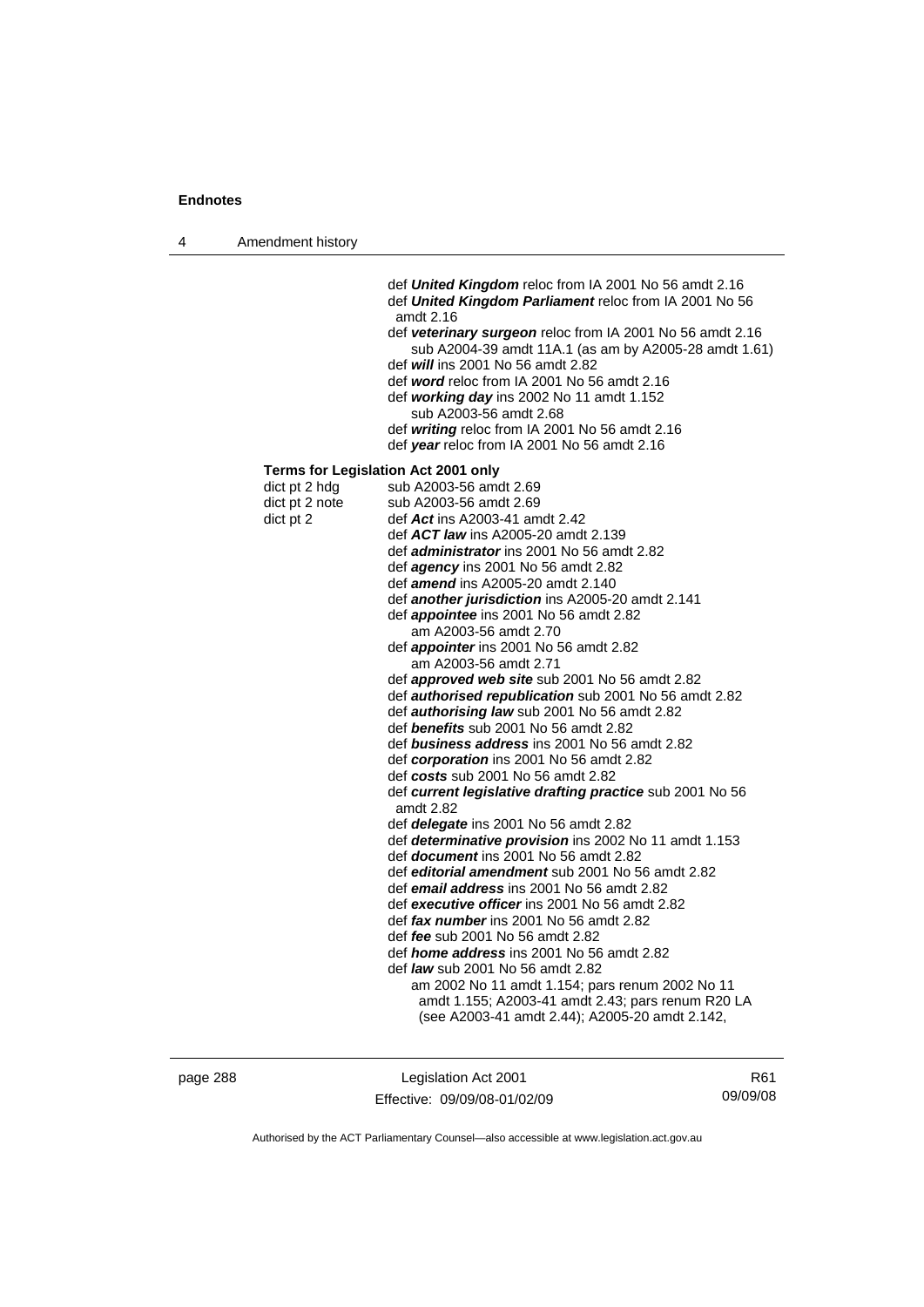```
amdt 2.143; pars renum R34 LA (see A2005-20 
   amdt 2.144) 
def law of another jurisdiction ins A2005-20 amdt 2.145
def legislative material ins A2003-41 amdt 2.45 
def non-determinative provision ins 2002 No 11 amdt 1.156 
def provide sub 2001 No 56 amdt 2.82 
def referential term ins A2003-56 amdt 2.72 
   reloc to s 116 (2) A2005-20 amdt 2.146 
def referential words sub 2001 No 56 amdt 2.82 
   om A2003-56 amdt 2.72
def register sub 2001 No 56 amdt 2.82 
def repeal ins A2005-20 amdt 2.147
def republication sub 2001 No 56 amdt 2.82; A2003-41 
amdt 2.46
def republication date sub 2001 No 56 amdt 2.82
def responsible ins 2001 No 56 amdt 2.82 
def retrospectively ins A2003-56 amdt 2.73 
   reloc to dict, pt 1 A2005-20 amdt 2.148 
def scrutiny committee principles sub 2001 No 56 
amdt 2.82
def service sub 2001 No 56 amdt 2.82 
def working out the meaning of an Act ins A2003-41 
amdt 2.47
```
### **5 Earlier republications**

Some earlier republications were not numbered. The number in column 1 refers to the publication order.

Since 12 September 2001 every authorised republication has been published in electronic pdf format on the ACT legislation register. A selection of authorised republications have also been published in printed format. These republications are marked with an asterisk (\*) in column 1. Electronic and printed versions of an authorised republication are identical.

| <b>Republication</b><br>No and date | <b>Effective</b>              | Last<br>amendment<br>made by | <b>Republication for</b>                                                              |
|-------------------------------------|-------------------------------|------------------------------|---------------------------------------------------------------------------------------|
| R <sub>0</sub> A<br>17 Sept 2002    | 12 Sept 2001-<br>12 Sept 2001 | A2001-56                     | amendments by<br>A2001-44, A2001-56<br>and retrospective<br>amendments by<br>A2002-30 |

R61 09/09/08

Legislation Act 2001 Effective: 09/09/08-01/02/09 page 289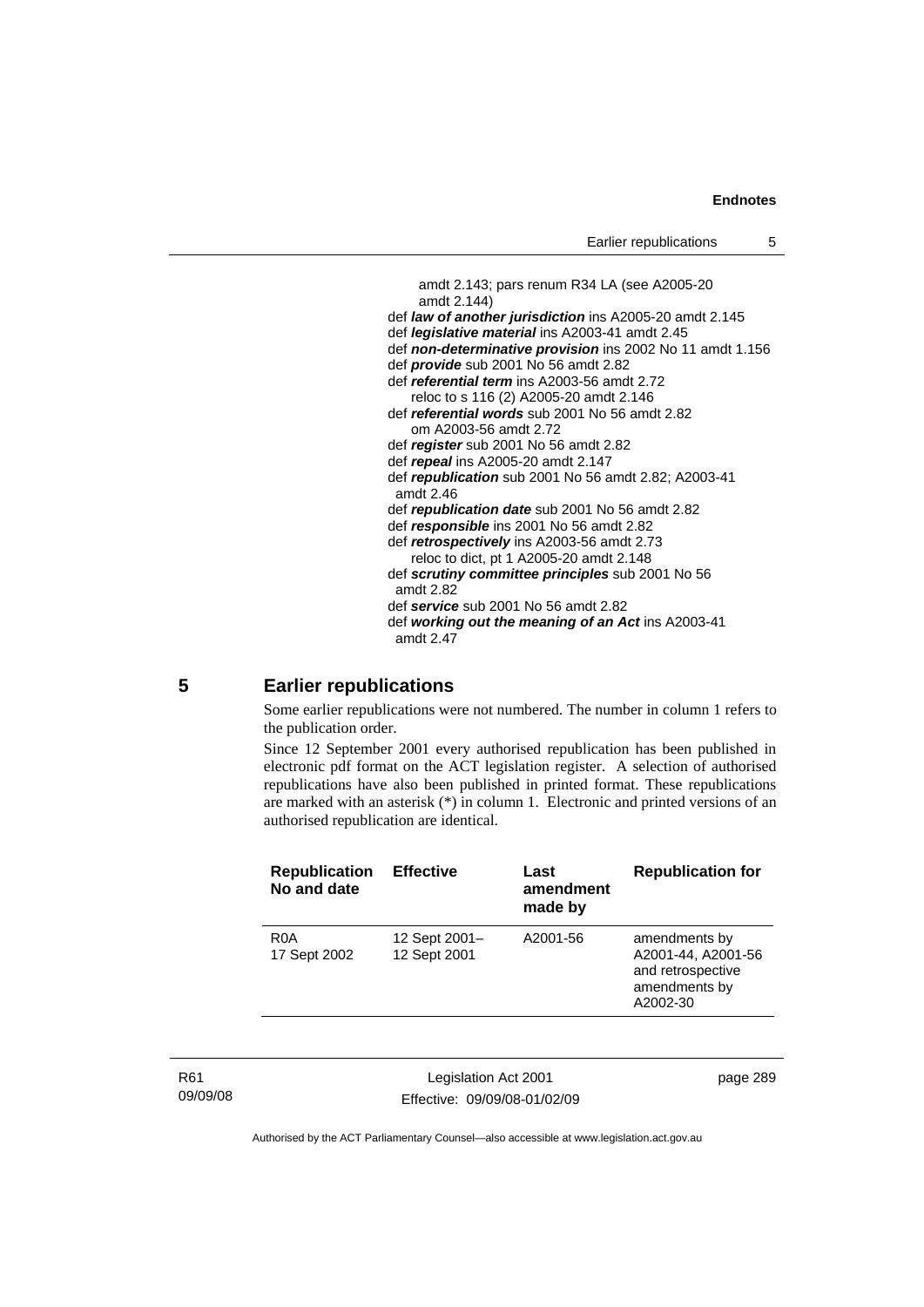| <b>Republication</b><br>No and date | <b>Effective</b>              | Last<br>amendment<br>made by | <b>Republication for</b>                                  |
|-------------------------------------|-------------------------------|------------------------------|-----------------------------------------------------------|
| R1<br>13 Sept 2001                  | 13 Sept 2001-<br>13 Sept 2001 | SL2001-34                    | modification by<br>SL2001-34                              |
| R1 (RI)<br>17 Sept 2001             | 13 Sept 2001-<br>13 Sept 2001 | SL2001-34                    | reissue for<br>retrospective<br>amendments by<br>A2002-30 |
| R <sub>2</sub><br>14 Sept 2001      | 14 Sept 2001-<br>20 Feb 2002  | A2001-70                     | amendments by<br>A2001-70                                 |
| R2(RI)<br>17 Sept 2002              | 14 Sept 2001-<br>20 Feb 2002  | A2001-70                     | reissue for<br>retrospective<br>amendments by<br>A2002-30 |
| R <sub>3</sub><br>21 Feb 2002       | 21 Feb 2002-<br>12 Mar 2002   | A2001-88                     | changed endnotes<br>and editorial<br>changes              |
| R3 (RI)<br>17 Sept 2002             | 21 Feb 2002-<br>12 Mar 2002   | A2001-88                     | reissue for<br>retrospective<br>amendments by<br>A2002-30 |
| R <sub>4</sub><br>13 Mar 2002       | 13 Mar 2002-<br>27 May 2002   | A2001-88                     | commenced expiry                                          |
| $R4$ (RI)<br>17 Sept 2002           | 13 Mar 2002-<br>27 May 2002   | A2001-88                     | reissue for<br>retrospective<br>amendments by<br>A2002-30 |
| $R5*$<br>28 May 2002                | 28 May 2002-<br>30 June 2002  | A2002-11                     | amendments by<br>A2002-11                                 |
| <b>R5 (RI)</b><br>17 Sept 2002      | 28 May 2002-<br>30 June 2002  | A2002-11                     | reissue for<br>retrospective<br>amendments by<br>A2002-30 |
| R <sub>6</sub><br>1 July 2002       | 1 July 2002-<br>12 Sept 2002  | A2002-11                     | amendments by<br>A2001-88                                 |

### 5 Earlier republications

page 290 Legislation Act 2001 Effective: 09/09/08-01/02/09

R61 09/09/08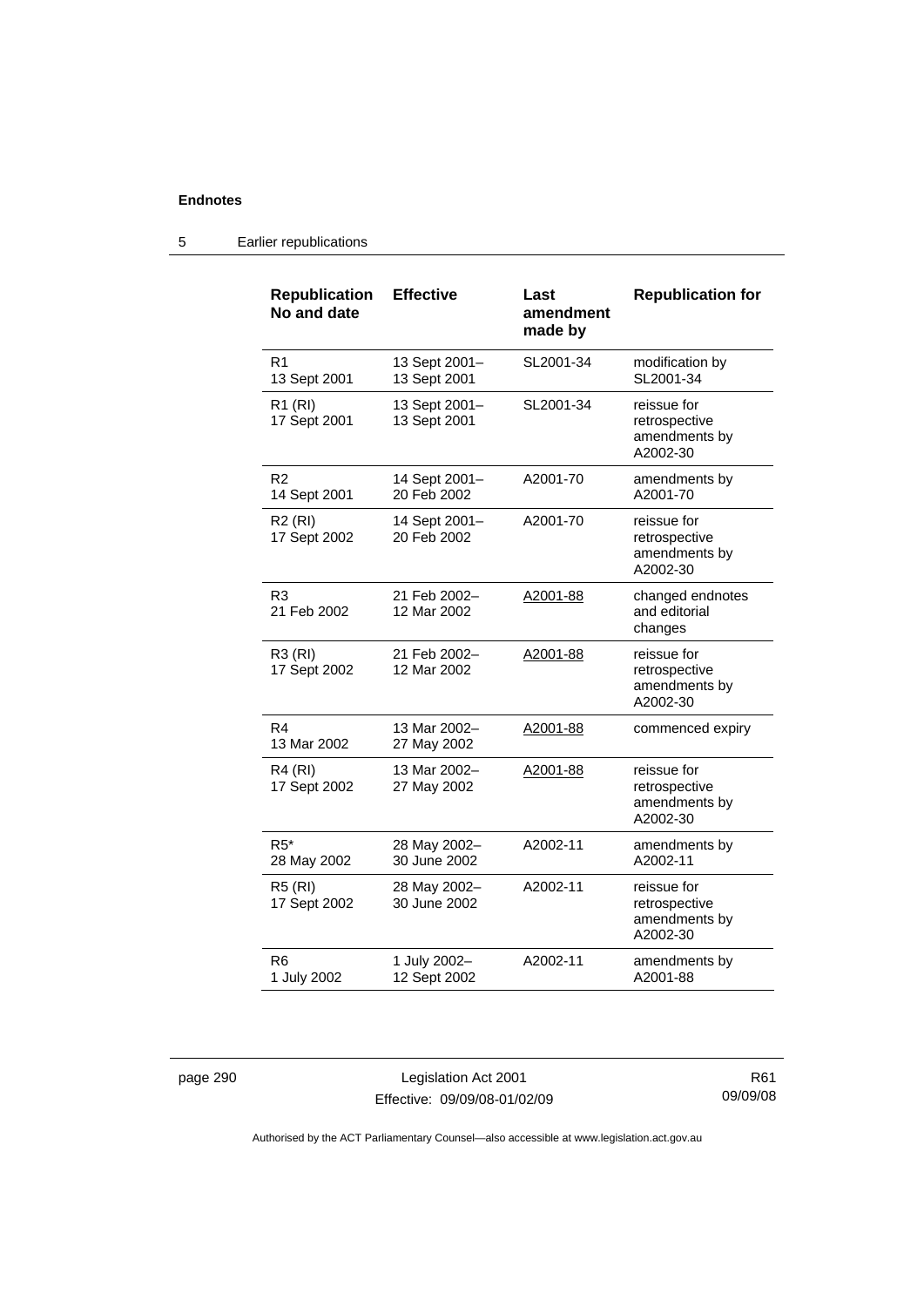Earlier republications 5

| <b>Republication</b><br>No and date | <b>Effective</b>              | Last<br>amendment<br>made by | <b>Republication for</b>                                  |
|-------------------------------------|-------------------------------|------------------------------|-----------------------------------------------------------|
| <b>R6 (RI)</b><br>17 Sept 2002      | 1 July 2002-<br>12 Sept 2002  | A2002-11                     | reissue for<br>retrospective<br>amendments by<br>A2002-30 |
| R7<br>13 Sept 2002                  | 13 Sept 2002-<br>13 Sept 2002 | A2002-27                     | commenced expiry                                          |
| <b>R7 (RI)</b><br>17 Sept 2002      | 13 Sept 2002-<br>13 Sept 2002 | A2002-27                     | reissue for<br>retrospective<br>amendments by<br>A2002-30 |
| R <sub>8</sub><br>14 Sept 2002      | 14 Sept 2002-<br>16 Sept 2002 | A2002-27                     | commenced expiry                                          |
| R8 (RI)<br>17 Sept 2002             | 14 Sept 2002-<br>16 Sept 2002 | A2002-27                     | reissue for<br>retrospective<br>amendments by<br>A2002-30 |
| R <sub>9</sub>                      | 17 Sept 2002-                 | A2002-30                     | amendments by                                             |
| 17 Sept 2002                        | 6 Oct 2002                    |                              | A2002-30                                                  |
| R <sub>10</sub>                     | 7 Oct 2002-                   | A2002-30                     | amendments by                                             |
| 7 Oct 2002                          | 31 Oct 2002                   |                              | A2002-27                                                  |
| R <sub>11</sub>                     | 1 Nov 2002-                   | A2002-40                     | amendments by                                             |
| 1 Nov 2002                          | 31 Dec 2002                   |                              | A2002-40                                                  |
| R <sub>12</sub>                     | 1 Jan 2003-                   | A2002-56                     | amendments by                                             |
| 1 Jan 2003                          | 16 Jan 2003                   |                              | A2002-51                                                  |
| R <sub>13</sub>                     | 17 Jan 2003-                  | A2002-56                     | amendments by                                             |
| 17 Jan 2003                         | 27 Mar 2003                   |                              | A2002-49                                                  |
| R <sub>14</sub>                     | 28 Mar 2003-                  | A2003-14                     | amendments by                                             |
| 28 Mar 2003                         | 9 Apr 2003                    |                              | A2003-14                                                  |
| R <sub>15</sub>                     | 10 Apr 2003-                  | A2003-18                     | amendments by                                             |
| 10 Apr 2003                         | 28 May 2003                   |                              | A2003-18                                                  |
| R16<br>29 May 2003                  | 29 May 2003-<br>30 June 2003  | A2003-18                     | commenced expiry                                          |
| R <sub>17</sub>                     | 1 July 2003-                  | A2003-18                     | amendments by                                             |
| 1 July 2003                         | 2 Sept 2003                   |                              | A2002-56                                                  |

R61 09/09/08

Legislation Act 2001 Effective: 09/09/08-01/02/09 page 291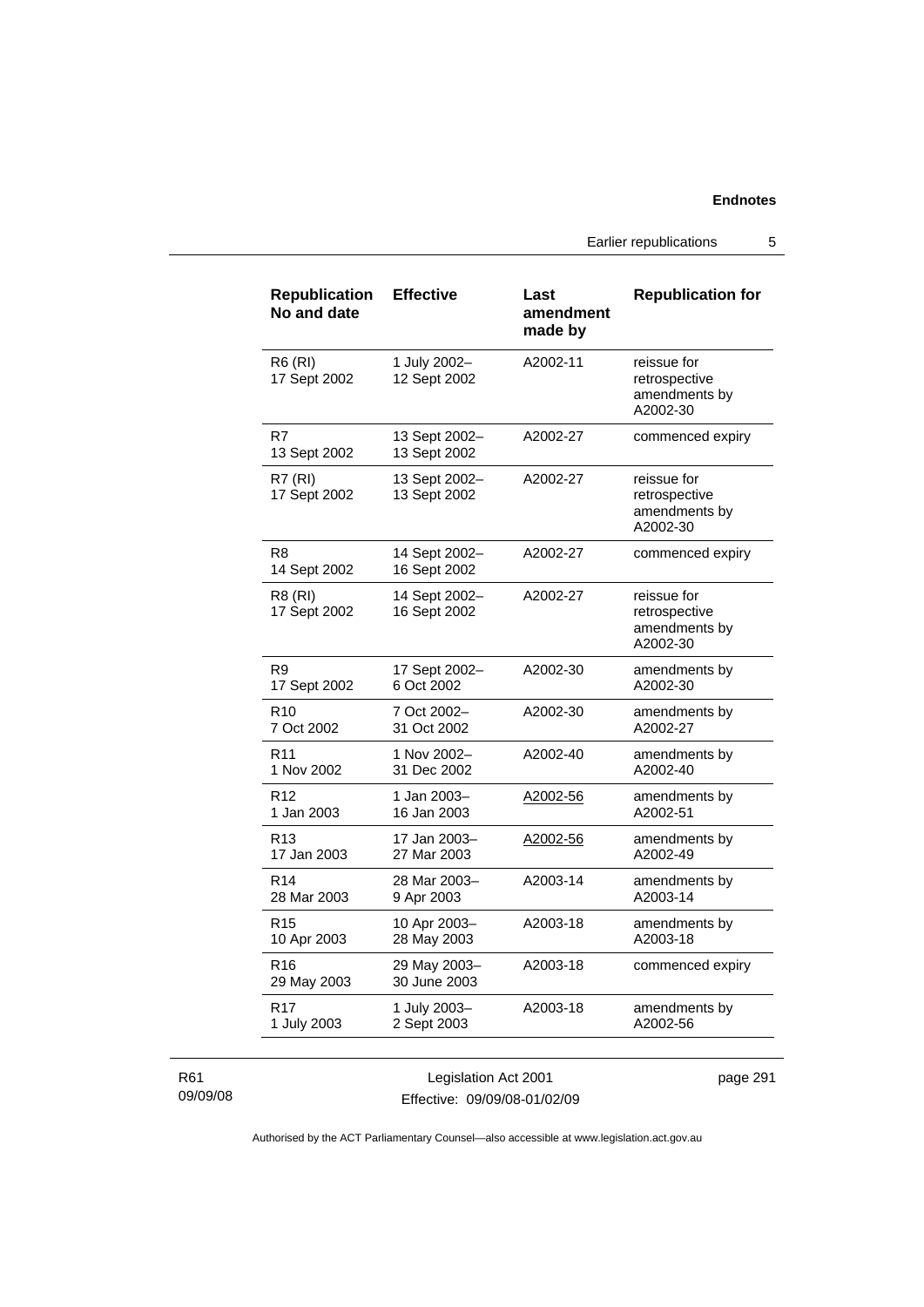| <b>Republication</b><br>No and date | <b>Effective</b>             | Last<br>amendment<br>made by | <b>Republication for</b>                                     |
|-------------------------------------|------------------------------|------------------------------|--------------------------------------------------------------|
| R <sub>18</sub><br>3 Sept 2003      | 3 Sept 2003-<br>12 Sept 2003 | A2003-18                     | commenced expiry                                             |
| R <sub>19</sub><br>13 Sept 2003     | 13 Sept 2003-<br>8 Oct 2003  | A2003-41                     | commenced expiry                                             |
| R <sub>20</sub> *<br>9 Oct 2003     | 9 Oct 2003-<br>18 Dec 2003   | A2003-41                     | amendments by<br>A2003-16 and<br>A2003-41                    |
| R <sub>21</sub><br>19 Dec 2003      | 19 Dec 2003-<br>21 Mar 2004  | A2003-56                     | amendments by<br>A2003-56                                    |
| R22<br>22 Mar 2004                  | 22 Mar 2004-<br>4 Apr 2004   | A2004-10                     | amendments by<br>A2004-1                                     |
| R <sub>23</sub><br>5 Apr 2004       | 5 Apr 2004-<br>26 May 2004   | A2004-10                     | amendments by<br>A2004-7                                     |
| R <sub>24</sub><br>27 May 2004      | 27 May 2004-<br>30 June 2004 | A2004-17                     | amendments by<br>A2004-10                                    |
| R <sub>25</sub><br>1 July 2004      | 1 July 2004-<br>12 July 2004 | A2004-28                     | amendments by<br>A2004-5 and<br>A2004-28                     |
| R <sub>26</sub><br>13 July 2004     | 13 July 2004-<br>24 Aug 2004 | A2004-32                     | amendments by<br>A2004-32                                    |
| R27<br>25 Aug 2004                  | 25 Aug 2004-<br>31 Aug 2004  | A2004-42                     | amendments by<br>A2004-42                                    |
| R28<br>1 Sept 2004                  | 1 Sept 2004-<br>12 Sept 2004 | A2004-42                     | amendments by<br>A2004-13                                    |
| R <sub>29</sub><br>13 Sept 2004     | 13 Sept 2004-<br>22 Dec 2004 | A2004-42                     | commenced expiry                                             |
| <b>R29A</b><br>23 Dec 2004          | 23 Dec 2004-<br>31 Dec 2004  | A2004-42                     | commenced expiry                                             |
| R30 (RI)<br>5 Jan 2005              | 1 Jan 2005-<br>9 Jan 2005    | A2004-60                     | amendments by<br>A2004-17<br>reissue for<br>commenced expiry |

### 5 Earlier republications

page 292 Legislation Act 2001 Effective: 09/09/08-01/02/09

R61 09/09/08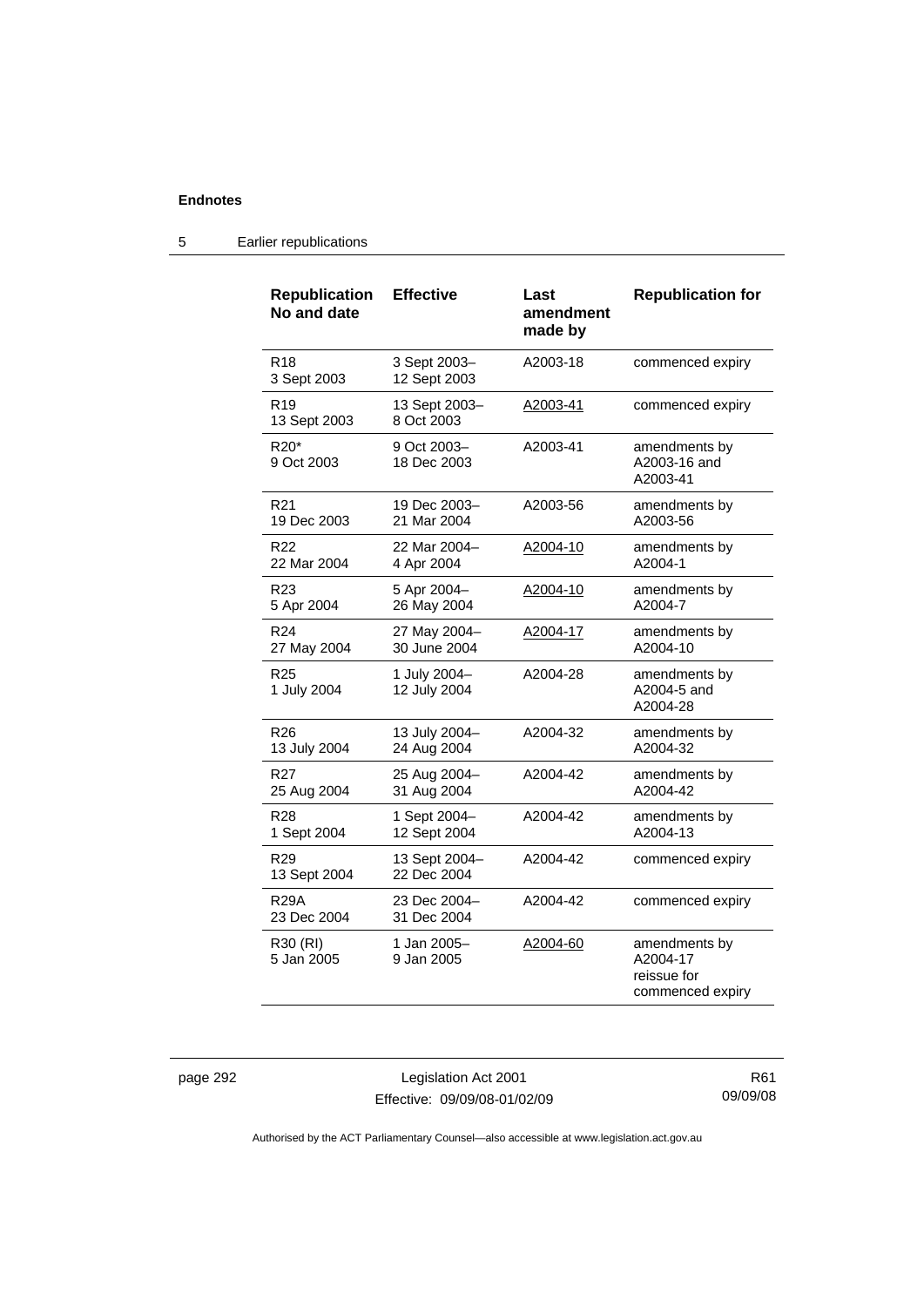Earlier republications 5

| <b>Republication</b><br>No and date | <b>Effective</b>              | Last<br>amendment<br>made by | <b>Republication for</b>                              |
|-------------------------------------|-------------------------------|------------------------------|-------------------------------------------------------|
| R31                                 | 10 Jan 2005-                  | A2004-60                     | amendments by                                         |
| 10 Jan 2005                         | 23 Feb 2005                   |                              | A2004-60                                              |
| R32                                 | 24 Feb 2005–                  | A2005-5                      | amendments by                                         |
| 24 Feb 2005                         | 8 Mar 2005                    |                              | A2005-5                                               |
| R33                                 | 9 Mar 2005-                   | A2005-5                      | amendments by                                         |
| 9 Mar 2005                          | 1 June 2005                   |                              | A2004-57                                              |
| R34*                                | 2 June 2005-                  | A2005-20                     | amendments by                                         |
| 2 June 2005                         | 6 July 2005                   |                              | A2005-20                                              |
| R35<br>7 July 2005                  | 7 July 2005-<br>7 Sept 2005   | A2005-20                     | amendments by<br>A2004-39 as am by<br>A2005-28        |
| R36                                 | 8 Sept 2005-                  | A2005-47                     | amendments by                                         |
| 8 Sept 2005                         | 13 Sept 2005                  |                              | A2005-44                                              |
| R37                                 | 13 Sept 2005-                 | A2005-47                     | amendments by                                         |
| 14 Sept 2005                        | 22 Nov 2005                   |                              | A2005-9                                               |
| R38                                 | 23 Nov 2005-                  | A2005-53                     | amendments by                                         |
| 23 Nov 2005                         | 10 Jan 2006                   |                              | A2005-53                                              |
| R39                                 | 11 Jan 2006-                  | A2005-62                     | amendments by                                         |
| 11 Jan 2006                         | 16 Jan 2006                   |                              | A2005-62                                              |
| R40                                 | 17 Jan 2006-                  | A2005-62                     | amendments by                                         |
| 17 Jan 2006                         | 22 Feb 2006                   |                              | A2004-39                                              |
| R41<br>23 Feb 2006                  | 23 Feb 2006–<br>28 Feb 2006   | A2006-3                      | updated endnotes as<br>amended by<br>A2006-3          |
| R42<br>1 Mar 2006                   | 1 Mar 2006-<br>1 June 2006    | A2006-3                      | amendments by<br>A2005-47 as<br>amended by<br>A2006-3 |
| R43                                 | 2 June 2006-                  | A2006-23                     | amendments by                                         |
| 2 June 2006                         | 15 June 2006                  |                              | A2006-23                                              |
| R44<br>16 June 2006                 | 16 June 2006-<br>30 June 2006 | A2006-23                     | updated endnotes as<br>amended by<br>A2006-27         |

R61 09/09/08

Legislation Act 2001 Effective: 09/09/08-01/02/09 page 293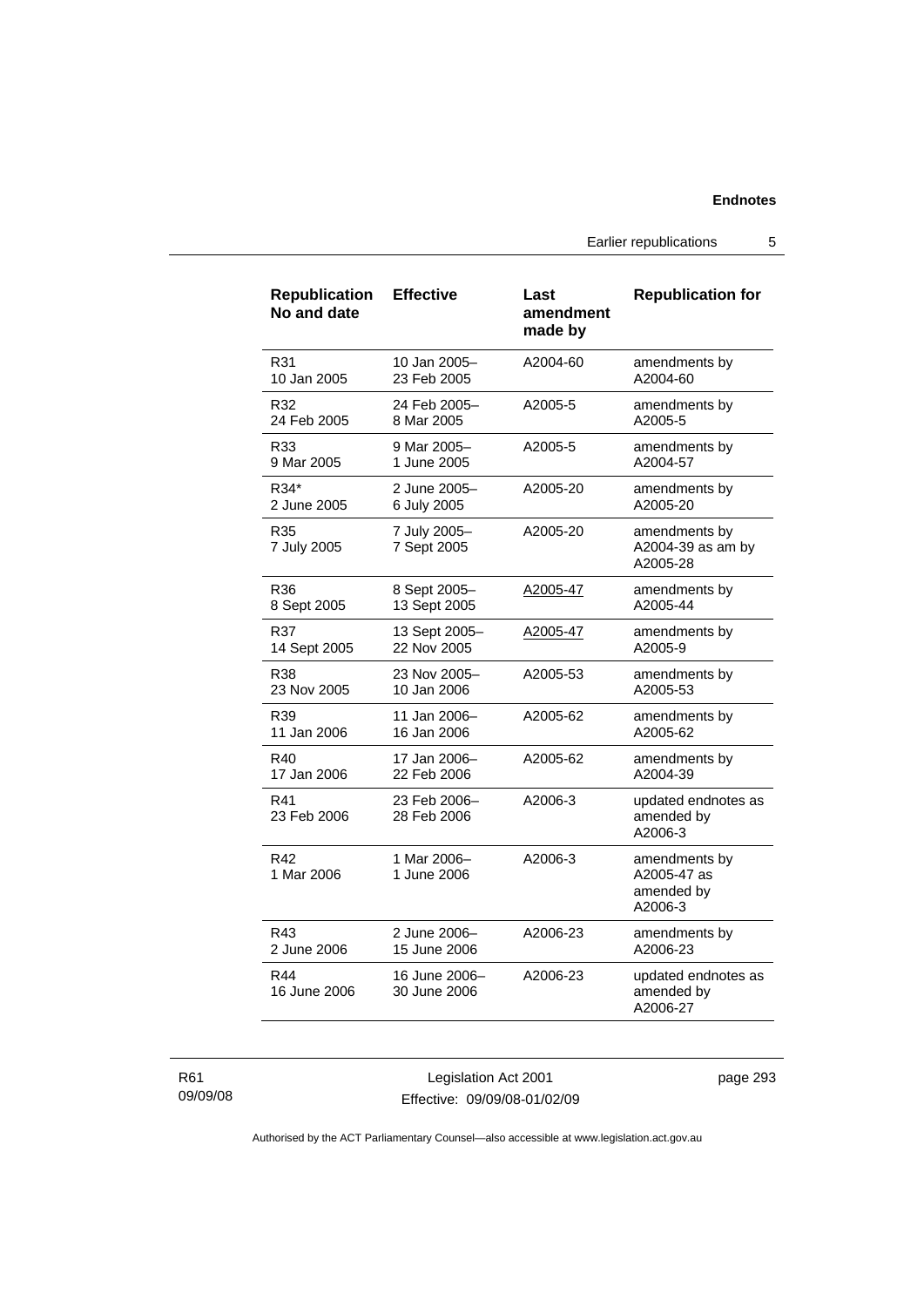#### **Republication No and date Effective Last amendment made by Republication for**  R45 1 July 2006 1 July 2006– 31 Oct 2006 A2006-30 amendments by A2006-25 and A2006-30 R46 1 Nov 2006 1 Nov 2006– 15 Nov 2006 A2006-42 amendments by A2005-41 and A2005-46 as amended by A2006-3 R47 16 Nov 2006 16 Nov 2006– 17 Nov 2006 A2006-42 amendments by A2006-42 R48 18 Nov 2006 18 Nov 2006– 8 Jan 2007 A2006-46 amendments by A2006-46 R49 9 Jan 2007 9 Jan 2007– 9 Jan 2007 A2006-46 amendments by A2004-39 R50 10 Jan 2007 10 Jan 2007– 11 Jan 2007 A2006-46 commenced expiry R51\* 12 Jan 2007 12 Jan 2007– 27 Mar 2007 A2006-46 commenced expiry R52 28 Mar 2007 28 Mar 2007– 11 Apr 2007 A2007-3 amendments by A2006-38 R53 12 Apr 2007 12 Apr 2007– 10 July 2007 A2007-3 amendments by A2007-3 R54 11 July 2007 11 July 2007– 9 Nov 2007 A2007-16 amendments by A2007-16 R55 10 Nov 2007 10 Nov 2007– 13 Nov 2007 A2007-33 amendments by A2007-8 R56 14 Nov 2007 14 Nov 2007– 30 Mar 2008 A2007-33 amendments by A2007-33 R57 31 Mar 2008 31 Mar 2008– 18 May 2008 A2007-33 amendments by A2007-25 R58 19 May 2008 19 May 2008– 30 June 2008 A2008-14 amendments by A2008-14

#### 5 Earlier republications

page 294 Legislation Act 2001 Effective: 09/09/08-01/02/09

R61 09/09/08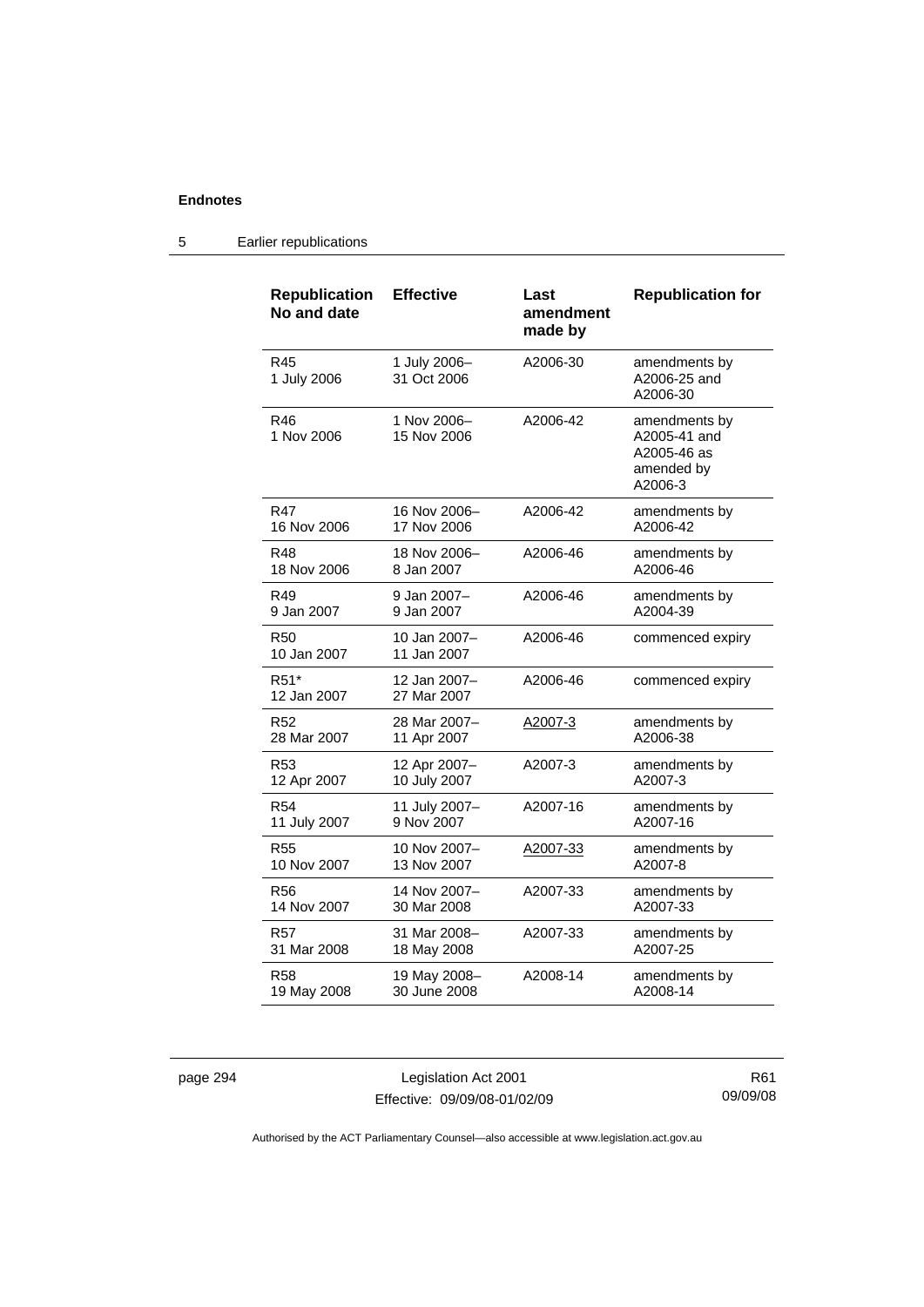Uncommenced amendments 6

| <b>Republication</b><br>No and date | <b>Effective</b> | Last<br>amendment<br>made by | <b>Republication for</b> |
|-------------------------------------|------------------|------------------------------|--------------------------|
| R <sub>59</sub>                     | 1 July 2008-     | A2008-15                     | amendments by            |
| 1 July 2008                         | 25 Aug 2008      |                              | A2008-15                 |
| R <sub>60</sub>                     | 26 Aug 2008-     | A2008-28                     | amendments by            |
| 26 Aug 2008                         | 8 Sept 2008      |                              | A2008-28                 |

### **6 Uncommenced amendments**

The following amendments have not been included in this republication because they were uncommenced at the republication date:

| <b>Children and Young People (Consequential Amendments)</b> |
|-------------------------------------------------------------|
| Act 2008 A2008-20 sch 4 pt 4.18                             |

# **Part 4.18 Legislation Act 2001**

### **[4.42] Dictionary, part 1, definition of** *Childrens Court*

### *substitute*

*Childrens Court* means the Childrens Court under the *Magistrates Court Act 1930*, section 287.

## **[4.43] Dictionary, part 1, definition of** *found guilty***, paragraph (c)** *omit*

R61 09/09/08 page 295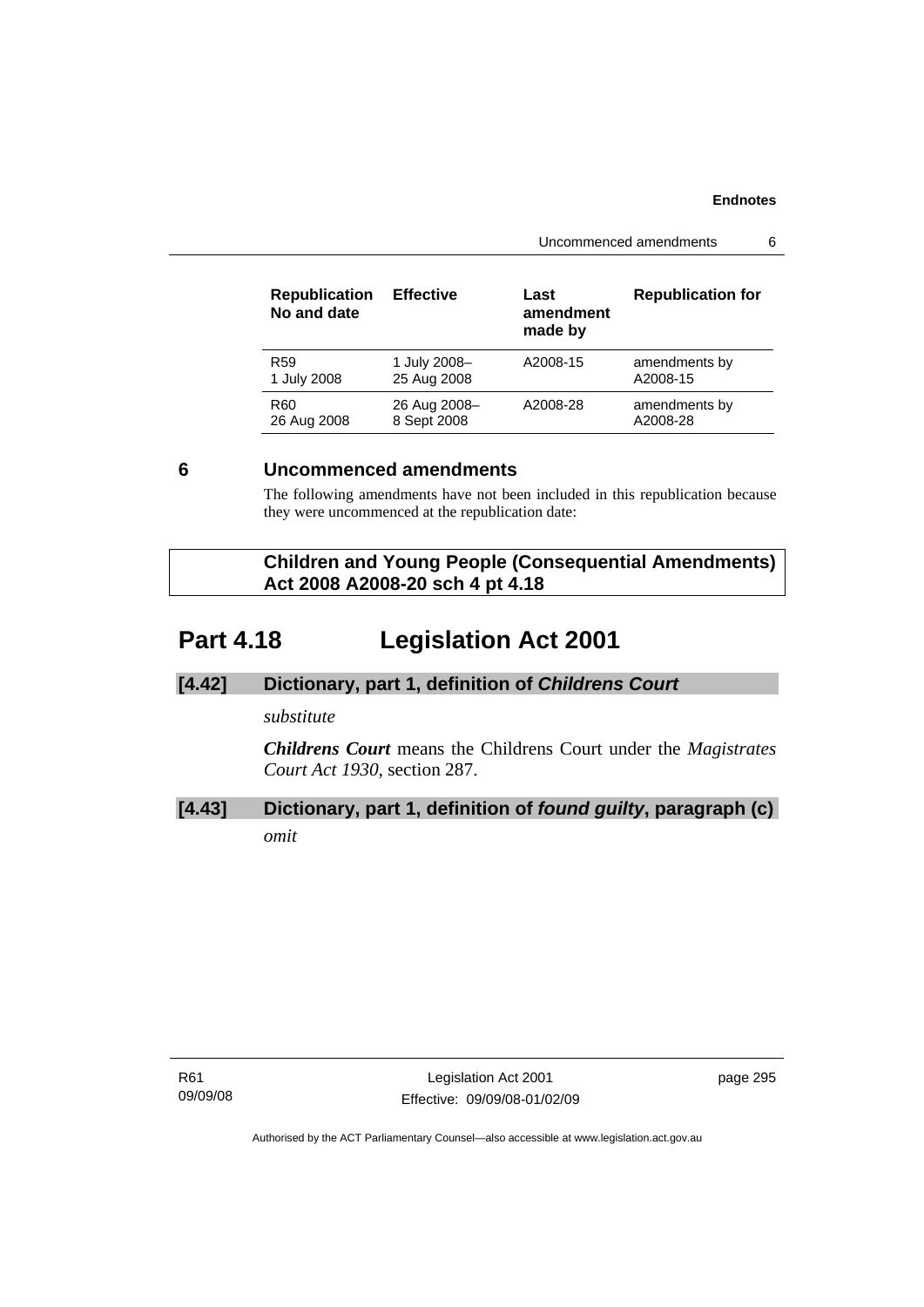6 Uncommenced amendments

### **ACT Civil and Administrative Tribunal Legislation Amendment Act 2008 A2008-36 sch 1 pt 1.34**

# **Part 1.34 Legislation Act 2001**

### **[1.409] Dictionary, part 1, new definition of** *ACAT*

### *insert*

*ACAT* means the ACT Civil and Administrative Tribunal established under the *ACT Civil and Administrative Tribunal Act 2008*.

### **[1.410] Dictionary, part 1, definitions of consumer and trader tribunal, credit tribunal, discrimination tribunal, guardianship tribunal and mental health tribunal**

*omit* 

### **[1.411] Dictionary, part 1, new definition of** *occupational discipline order*

### *insert*

*occupational discipline order* means an order for occupational discipline made by the ACAT.

*Note* Occupational discipline orders are made under the *ACT Civil and Administrative Tribunal Act 2008*, s 66 and under authorising laws (*authorising law*—see *ACT Civil and Administrative Tribunal Act 2008*, dict).

### **[1.412] Dictionary, part 1, definition of** *residential tenancies tribunal*

*omit* 

page 296 Legislation Act 2001 Effective: 09/09/08-01/02/09

R61 09/09/08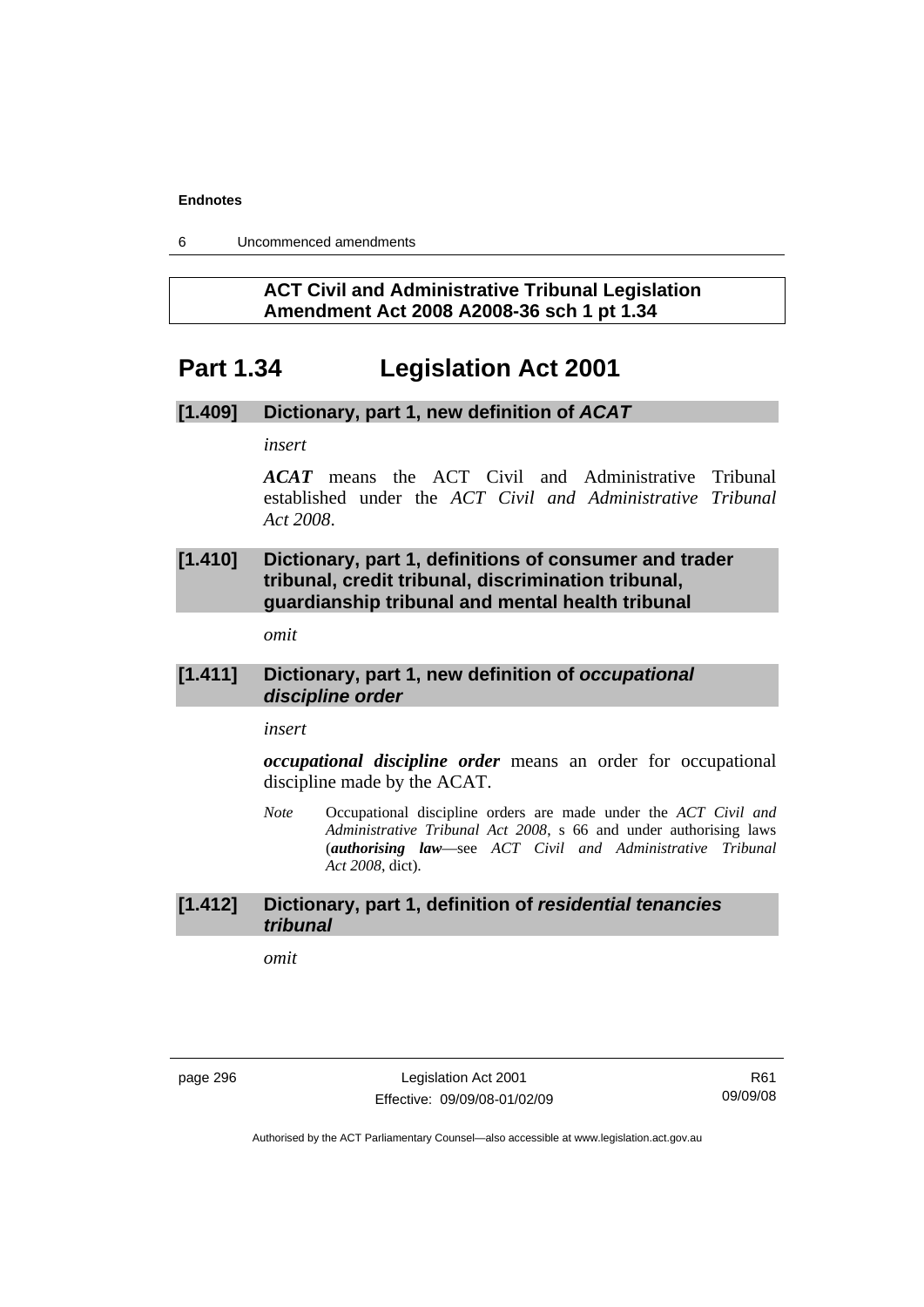Uncommenced amendments 6

### **[1.413] Dictionary, part 1, new definition of** *reviewable decision notice*

*insert* 

*reviewable decision notice*—see the *ACT Civil and Administrative Tribunal Act* 2008, section 67A.

### **[1.414] Dictionary, part 1, definition of** *Small Claims Court*

*omit* 

 **ACT Civil and Administrative Tribunal Legislation Amendment Act 2008 (No 2) A2008-37 sch 1 pt 1.66** 

# **Part 1.66 Legislation Act 2001**

### **[1.296] Section 177**

*substitute* 

### **177 Recovery of amounts owing under laws**

If an amount is owing under a law to a person (the *creditor*) by another person (the *debtor*), the creditor may recover the amount as a debt owing by the debtor to the creditor in a court of competent jurisdiction or the ACAT.

### **[1.297] Dictionary, part 1, definitions of** *AAT* **and** *administrative appeals tribunal*

*omit* 

R61 09/09/08 page 297